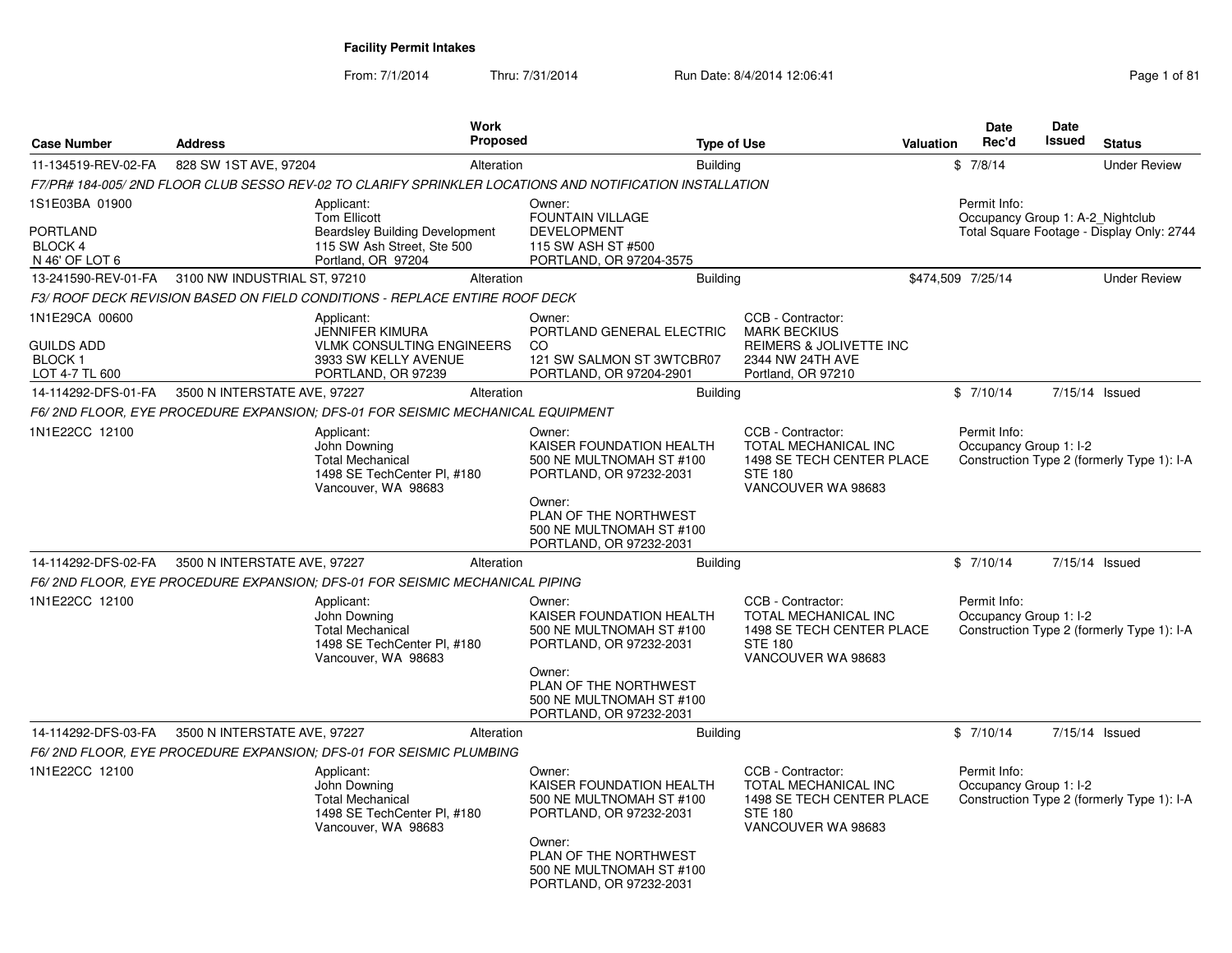From: 7/1/2014Thru: 7/31/2014 Run Date: 8/4/2014 12:06:41 Page 2 of 81

| Case Number                                                                                    | <b>Address</b>                                                  | Work                                                                                                              | Proposed   |                                                                                                  | <b>Type of Use</b> |                                                                                                                        | Valuation | <b>Date</b><br>Rec'd                                                    | Date<br>Issued | <b>Status</b>                               |
|------------------------------------------------------------------------------------------------|-----------------------------------------------------------------|-------------------------------------------------------------------------------------------------------------------|------------|--------------------------------------------------------------------------------------------------|--------------------|------------------------------------------------------------------------------------------------------------------------|-----------|-------------------------------------------------------------------------|----------------|---------------------------------------------|
| 14-116010-DFS-01-FA                                                                            | 700 SW 5TH AVE                                                  |                                                                                                                   | Alteration |                                                                                                  | <b>Building</b>    |                                                                                                                        |           | \$7/25/14                                                               |                | $8/1/14$ Issued                             |
|                                                                                                | B2/ DFS FOR STORAGE RACKING, FIXED, MOBILE                      |                                                                                                                   |            |                                                                                                  |                    |                                                                                                                        |           |                                                                         |                |                                             |
| 1S1E03BB1 90001                                                                                |                                                                 | Applicant:<br><b>ERICA OBERTELLI</b><br><b>WINICK ARCHITECTURE</b><br>404 GARDEN STREET<br>SANTA BARBARA CA 93101 |            | Owner:<br>PIONEER PLACE LIMITED<br><b>PARTNERSHIP</b><br>PO BOX 617905<br>CHICAGO, IL 60661-7905 |                    | CCB - Contractor:<br><b>DICKINSON CAMERON</b><br>CONSTRUCTION COMPANY INC<br>6184 INNOVATION WAY<br>CARLSBAD, CA 92009 |           | Permit Info:<br>Occupancy Group 1: M                                    |                | Construction Type 2 (formerly Type 1): I-A  |
| 14-120035-REV-01-FA                                                                            | 501 N GRAHAM ST, 97227                                          |                                                                                                                   | Alteration |                                                                                                  | <b>Building</b>    |                                                                                                                        |           | \$7/1/14                                                                |                | 7/10/14 Issued                              |
|                                                                                                | F5/ REVISION TO ADD WALL, DOOR, ELEC, PLBG, ETC                 |                                                                                                                   |            |                                                                                                  |                    |                                                                                                                        |           |                                                                         |                |                                             |
| 1N1E27AC 01000<br>ABENDS ADD<br><b>BLOCK 1 TL 1000</b>                                         |                                                                 | Applicant:<br><b>MEG UEHARA</b><br><b>ZGF ARCHITECTS</b><br>1223 SW WASHINGTON STE 200<br>PORTLAND, OR 97205      |            | Owner:<br><b>LEGACY HEALTH SYSTEM</b><br>1919 NW LOVEJOY ST<br>PORTLAND, OR 97209                |                    | CCB - Contractor:<br><b>SHAWN L DAVIS</b><br>AMERICAN ACOUSTICS<br>13313 NE 176TH CIR<br>BATTLE GROUND, WA 98604       |           | Permit Info:<br>Occupancy Group 1: B Bank, Off.,<br>Med.Off., Pub.Bldg. |                | Construction Type 2 (formerly Type 1): I-A  |
| 14-124196-REV-01-FA                                                                            | 1225 W BURNSIDE ST                                              |                                                                                                                   | Alteration |                                                                                                  | <b>Building</b>    |                                                                                                                        |           | \$7/7/14                                                                |                | $7/8/14$ Issued                             |
|                                                                                                |                                                                 | B1/ CALIFORNIA CLOSET, REV-01 REMOVE EXISTING HANDRAIL AND REPLACE WITH NEW COMPLIANT HANDRAIL                    |            |                                                                                                  |                    |                                                                                                                        |           |                                                                         |                |                                             |
| 1N1E33DA 05000A2<br>COUCHS ADD<br>BLOCK 82<br>LOT 1-8<br>MACH & EQUIP SEE R140654 (R180207460) |                                                                 | Applicant:<br><b>KENT POTTEBAUM</b><br><b>GBD ARCHITECTS</b><br>1120 NW COUCH, #300<br>PORTLAND OR 97209          |            | Owner:<br>PORTLAND DISTRICT COOLING &<br>CO LLC<br>13155 NOEL RD STE 100<br>DALLAS, TX 75240     |                    |                                                                                                                        |           |                                                                         |                |                                             |
| FOR LAND & IMPS                                                                                | 14-138741-REV-01-FA 1710 N HUMBOLDT ST, 97217                   |                                                                                                                   | Alteration |                                                                                                  | Building           |                                                                                                                        |           | \$7/31/14                                                               |                | <b>Under Review</b>                         |
|                                                                                                | <b>B1/ BEACH MAIN BLDG/ REV-01 ELEVATOR SHAFT MODIFICATIONS</b> |                                                                                                                   |            |                                                                                                  |                    |                                                                                                                        |           |                                                                         |                |                                             |
| 1N1E21AD 05800<br><b>RIVERSIDE ADD</b><br>INC VAC ST BLOCK 7&8 EXC PT IN ST                    |                                                                 | Applicant:<br>JULIE SNOW-CONDON<br>FFA ARCHITECTURE<br>520 SW YAMHILL ST SUITE 900<br>PORTLAND, OR 97204          |            | Owner:<br><b>SCHOOL DISTRICT NO 1</b><br>PO BOX 3107<br>PORTLAND, OR 97208-3107                  |                    | CCB - Contractor:<br>2KG CONTRACTORS INC<br>4917 NE 185TH DRIVE<br>PORTLAND, OR 97230                                  |           |                                                                         |                |                                             |
| 14-138864-REV-01-FA                                                                            | 7200 NE 11TH AVE, 97211                                         |                                                                                                                   | Alteration |                                                                                                  | <b>Building</b>    |                                                                                                                        |           | \$7/18/14                                                               |                | 7/25/14 Issued                              |
|                                                                                                |                                                                 | F15/ WOODLAWN / REV-01 FOR STRUCTURAL CHANGES DISCOVERED AFTER WALL & CEILINGS FINISHES WERE REMOVED              |            |                                                                                                  |                    |                                                                                                                        |           |                                                                         |                |                                             |
| 1N1E14BA 06100<br><b>SCOFFINS ADD</b><br>BLOCK 2&5&6 TL 6100                                   |                                                                 | Applicant:<br><b>TONYA HALOG</b><br>JAMES G PIERSON INC<br>610 SW ALDER, SUITE 918<br>PORTLAND OR 97205           |            | Owner:<br><b>SCHOOL DISTRICT NO 1</b><br>PO BOX 3107<br>PORTLAND, OR 97208-3107                  |                    | CCB - Contractor:<br>2KG CONTRACTORS INC<br>4917 NE 185TH DRIVE<br>PORTLAND, OR 97230                                  |           | Permit Info:<br>Occupancy Group 1: E_School                             |                | Construction Type 2 (formerly Type 1): II-A |
| 14-138997-REV-01-FA                                                                            | 2409 N SARATOGA ST, 97217                                       |                                                                                                                   | Alteration |                                                                                                  | <b>Building</b>    |                                                                                                                        |           | \$7/7/14                                                                |                | 7/10/14 Issued                              |
|                                                                                                |                                                                 | F9/ CHIEF JOSEPH / REV-01 - REVISED DETAILS BASED ON CONDITIONS AFTER ROOF SHEATHING WAS REMOVED                  |            |                                                                                                  |                    |                                                                                                                        |           |                                                                         |                |                                             |
| 1N1E16AC 03100<br>D & O LITTLE HMS SUB 3<br>BLOCK 21-24 TL 3100                                |                                                                 | Applicant:<br><b>TONYA HALOG</b><br>JAMES G PIERSON INC<br>610 SW ALDER, SUITE 918<br>PORTLAND OR 97205           |            | Owner:<br><b>SCHOOL DISTRICT NO 1</b><br>PO BOX 3107<br>PORTLAND, OR 97208-3107                  |                    | CCB - Contractor:<br>2KG CONTRACTORS INC<br>4917 NE 185TH DRIVE<br>PORTLAND, OR 97230                                  |           |                                                                         |                |                                             |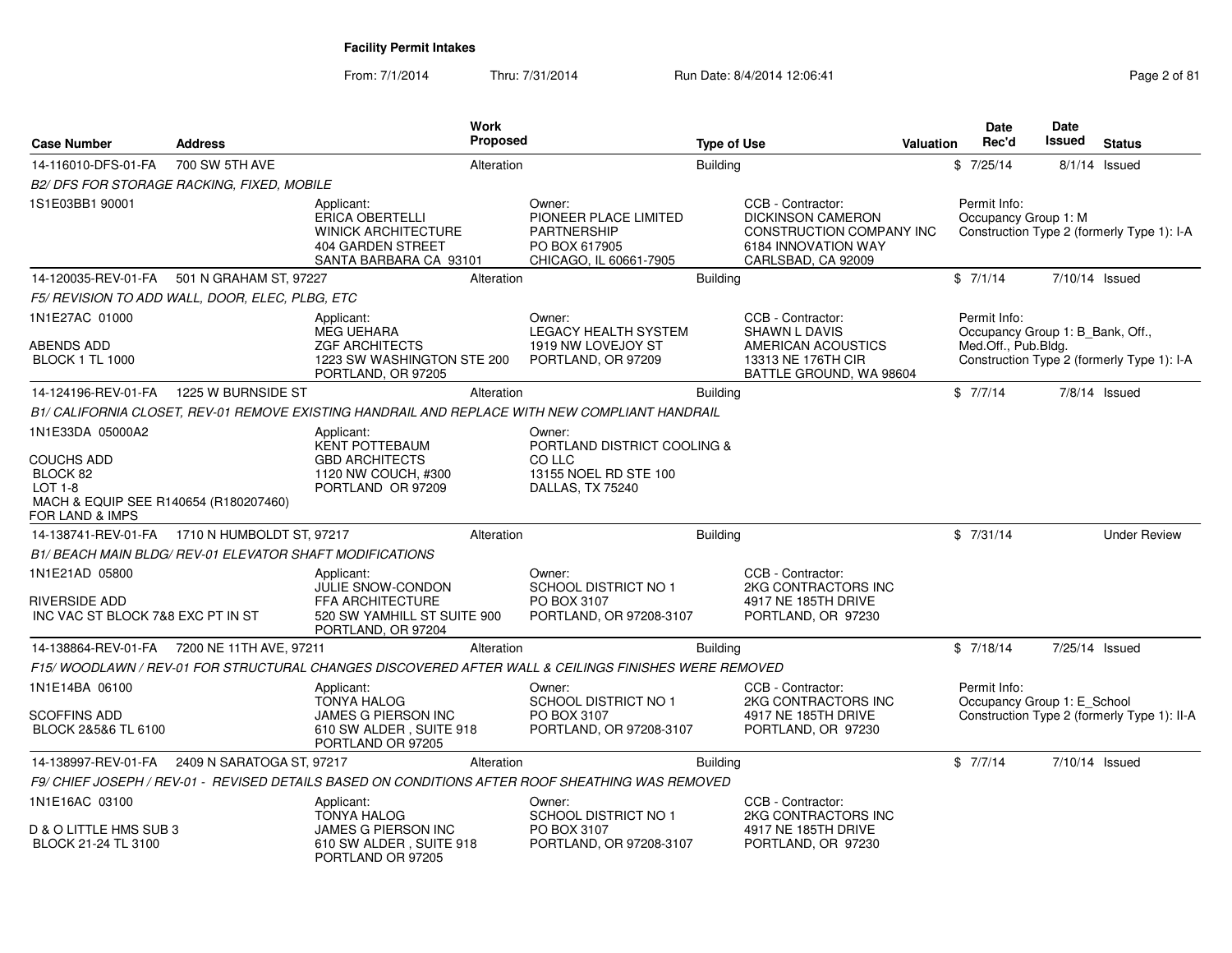From: 7/1/2014Thru: 7/31/2014 Run Date: 8/4/2014 12:06:41 Page 3 of 81

| <b>Case Number</b>                                                                                 | <b>Address</b>              | Work<br><b>Proposed</b>                                                                                                            |                                                                                         | <b>Type of Use</b>                                                                                 | <b>Valuation</b> | <b>Date</b><br>Rec'd                                                    | <b>Date</b><br>Issued | <b>Status</b>                                                                           |
|----------------------------------------------------------------------------------------------------|-----------------------------|------------------------------------------------------------------------------------------------------------------------------------|-----------------------------------------------------------------------------------------|----------------------------------------------------------------------------------------------------|------------------|-------------------------------------------------------------------------|-----------------------|-----------------------------------------------------------------------------------------|
|                                                                                                    |                             |                                                                                                                                    |                                                                                         |                                                                                                    |                  |                                                                         |                       |                                                                                         |
| 14-142979-REV-02-FA                                                                                | 319 SW WASHINGTON ST, 97204 | Alteration<br>F4/ SUITE 1200; DEMO/BUILD OUT; REV-02 MODIFY THE CONFIGURATION OF THE ELEVATOR LOBBY, KITCHEN AND CONFERENCE AREA'S | <b>Building</b>                                                                         |                                                                                                    |                  | \$7/14/14                                                               |                       | 7/25/14 Issued                                                                          |
| 1N1E34CD 07800                                                                                     |                             | Applicant:<br>CHRISTINA BOND<br>5d CONTRACTORS<br>610 SW ALDER ST. SUITE 210<br>PORTLAND, OR 97205                                 | Owner:<br>THREE NINETEEN WASHINGTON<br><b>LLC</b><br>PO BOX 416<br>MANCHESTER, VT 05254 | CCB - Contractor:<br>5D CONTRACTORS LLC<br><b>PO BOX 416</b><br>CORBETT, OR 97019                  |                  | Permit Info:<br>Occupancy Group 1: B Bank, Off.,<br>Med.Off., Pub.Bldg. |                       |                                                                                         |
| 14-145608-DFS-01-FA  7439 N CHARLESTON AVE, 97203                                                  |                             | Alteration                                                                                                                         | <b>Building</b>                                                                         |                                                                                                    |                  | \$7/28/14                                                               |                       | <b>Under Review</b>                                                                     |
| <b>F4/ DFS FOR TRANSLUCENT SKYLIGHTS</b>                                                           |                             |                                                                                                                                    |                                                                                         |                                                                                                    |                  |                                                                         |                       |                                                                                         |
| 1N1W12AB 12100                                                                                     |                             | Applicant:<br><b>CRAIG ROBINS</b>                                                                                                  | Owner:<br><b>SCHOOL DISTRICT NO 1</b>                                                   | CCB - Contractor:<br><b>STEVE BARTELL</b>                                                          |                  | Permit Info:<br>Occupancy Group 1: E_School                             |                       |                                                                                         |
| P T SMITHS ADD<br>INC PT VAC ST - BLOCK 7<br>INC PT VAC STS - BLOCK 10<br>INC PT VAC ST - BLOCK 11 |                             | <b>DEAMOR ASSOCIATES INC</b><br>14010-A NE 3RD COURT, SUITE 10: PORTLAND, OR 97208-3107<br>VANCOUVER WA 98685                      | PO BOX 3107                                                                             | P & C CONSTRUCTION CO<br>2133 NW YORK ST<br>PORTLAND, OR 97210                                     |                  |                                                                         |                       | Construction Type 2 (formerly Type 1): I-A                                              |
| 14-151078-DFS-01-FA 1 N CENTER COURT ST, 97227                                                     |                             | Alteration                                                                                                                         | <b>Building</b>                                                                         |                                                                                                    |                  | \$7/7/14                                                                |                       | 7/14/14 Issued                                                                          |
|                                                                                                    |                             | B1/ BAR RENOVATION TO AFFECT 3RD THROUGH 5TH FLOORS; DFS-01 FOR INTUMESCENT MASTIC FIREPROOFING                                    |                                                                                         |                                                                                                    |                  |                                                                         |                       |                                                                                         |
| 1N1E34AB 00700                                                                                     |                             | Applicant:<br><b>JUSTIN EGGE</b><br>600 SW 10th AVE STE 310<br>PORTLAND, OR 97205                                                  | Owner:<br>PORTLAND CITY OF (LEASED<br>1 CENTER CT #150<br>PORTLAND, OR 97227            | CCB - Contractor:<br>LEASE CRUTCHER LEWIS CORP<br>921 SW WASHINGTON #150<br>PORTLAND, OR 972050000 |                  | Permit Info:                                                            |                       | Construction Type 2 (formerly Type 1): I-A<br>Total Square Footage - Display Only: 6096 |
|                                                                                                    |                             |                                                                                                                                    | Owner:<br>PORTLAND ARENA MGMT LLC<br>1 CENTER CT #150<br>PORTLAND, OR 97227             |                                                                                                    |                  |                                                                         |                       |                                                                                         |
| 14-151078-DFS-02-FA 1 N CENTER COURT ST, 97227                                                     |                             | Alteration                                                                                                                         | <b>Building</b>                                                                         |                                                                                                    |                  | \$7/7/14                                                                |                       | <b>Under Review</b>                                                                     |
|                                                                                                    |                             | B1/ BAR RENOVATION TO AFFECT 3RD THROUGH 5TH FLOORS: DFS-02 FOR APPLIED FIREPROOFING                                               |                                                                                         |                                                                                                    |                  |                                                                         |                       |                                                                                         |
| 1N1E34AB 00700                                                                                     |                             | Applicant:<br><b>JUSTIN EGGE</b><br>Lease Crutcher Lewis<br>921 SW WASHINGTON, SUITE 150 PORTLAND, OR 97227<br>PORTLAND OR 97205   | Owner:<br>PORTLAND CITY OF (LEASED<br>1 CENTER CT #150                                  | CCB - Contractor:<br>LEASE CRUTCHER LEWIS CORP<br>921 SW WASHINGTON #150<br>PORTLAND, OR 972050000 |                  | Permit Info:                                                            |                       | Construction Type 2 (formerly Type 1): I-A<br>Total Square Footage - Display Only: 6096 |
|                                                                                                    |                             |                                                                                                                                    | Owner:<br>PORTLAND ARENA MGMT LLC<br>1 CENTER CT #150<br>PORTLAND, OR 97227             |                                                                                                    |                  |                                                                         |                       |                                                                                         |
| 14-151078-DFS-03-FA 1 N CENTER COURT ST, 97227                                                     |                             | Alteration                                                                                                                         | <b>Building</b>                                                                         |                                                                                                    |                  | \$7/11/14                                                               |                       | 7/21/14 Issued                                                                          |
|                                                                                                    |                             | F11/ BAR RENOVATION TO AFFECT 3RD THROUGH 5TH FLOORS - DFS-03 FOR EXTERIOR METAL STUD FRAMING                                      |                                                                                         |                                                                                                    |                  |                                                                         |                       |                                                                                         |
| 1N1E34AB 00700                                                                                     |                             | Applicant:<br><b>DAN STEPHENS</b><br>CASCADE ACCOUSTICS<br>19335 SW TETON AVE<br>TUALATIN OR 97062                                 | Owner:<br>PORTLAND CITY OF (LEASED<br>1 CENTER CT #150<br>PORTLAND, OR 97227            | CCB - Contractor:<br>LEASE CRUTCHER LEWIS CORP<br>921 SW WASHINGTON #150<br>PORTLAND, OR 972050000 |                  | Permit Info:                                                            |                       | Construction Type 2 (formerly Type 1): I-A<br>Total Square Footage - Display Only: 6096 |
|                                                                                                    |                             |                                                                                                                                    | Owner:<br>PORTLAND ARENA MGMT LLC<br>1 CENTER CT #150<br>PORTLAND, OR 97227             |                                                                                                    |                  |                                                                         |                       |                                                                                         |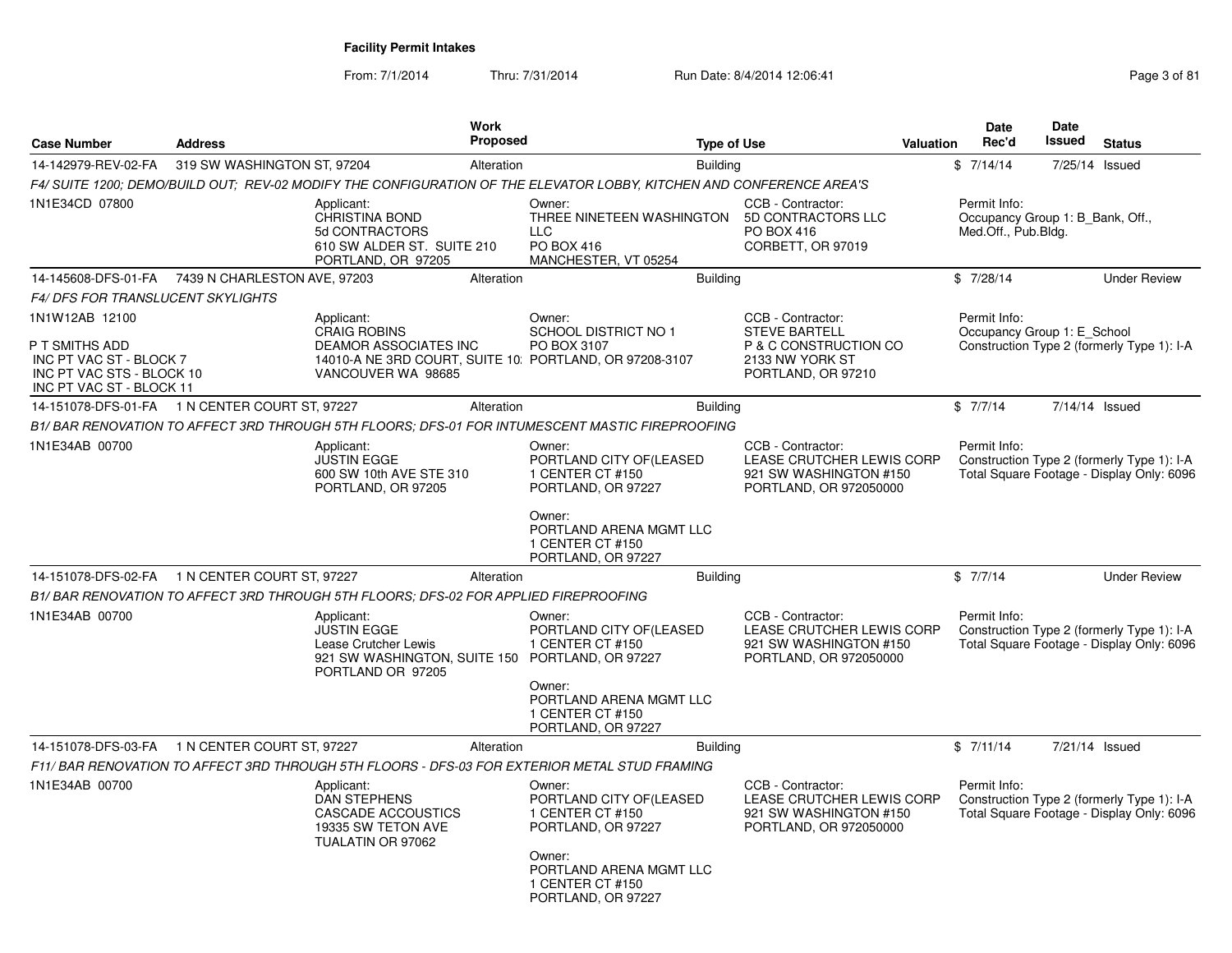From: 7/1/2014Thru: 7/31/2014 Run Date: 8/4/2014 12:06:41 Research 2012 12:06:41

|                                                                          |                                                           |                                                                                                                  | Work       |                                                                                                         |                    |                                                                                             | <b>Date</b>                                      | Date   |                                                                                         |
|--------------------------------------------------------------------------|-----------------------------------------------------------|------------------------------------------------------------------------------------------------------------------|------------|---------------------------------------------------------------------------------------------------------|--------------------|---------------------------------------------------------------------------------------------|--------------------------------------------------|--------|-----------------------------------------------------------------------------------------|
| <b>Case Number</b>                                                       | <b>Address</b>                                            |                                                                                                                  | Proposed   |                                                                                                         | <b>Type of Use</b> | <b>Valuation</b>                                                                            | Rec'd                                            | Issued | <b>Status</b>                                                                           |
| 14-151078-DFS-04-FA                                                      | 1 N CENTER COURT ST, 97227                                |                                                                                                                  | Alteration |                                                                                                         | <b>Building</b>    |                                                                                             | \$7/11/14                                        |        | <b>Under Review</b>                                                                     |
|                                                                          |                                                           | F11/BAR RENOVATION TO AFFECT 3RD THROUGH 5TH FLOORS: DFS-04 EXTERIOR CURTAIN WALL                                |            |                                                                                                         |                    |                                                                                             |                                                  |        |                                                                                         |
| 1N1E34AB 00700                                                           |                                                           | Applicant:<br>LESLIE GONEAU<br><b>CULVER GLASS COMPANY</b><br>2619 NW INDUSTRIAL ST SUITE B<br>PORTLAND OR 97210 |            | Owner:<br>PORTLAND CITY OF(LEASED<br>1 CENTER CT #150<br>PORTLAND, OR 97227                             |                    |                                                                                             | Permit Info:                                     |        | Construction Type 2 (formerly Type 1): I-A<br>Total Square Footage - Display Only: 6096 |
|                                                                          |                                                           |                                                                                                                  |            | Owner:<br>PORTLAND ARENA MGMT LLC<br>1 CENTER CT #150<br>PORTLAND, OR 97227                             |                    |                                                                                             |                                                  |        |                                                                                         |
|                                                                          | 14-164031-REV-01-FA   110 SW YAMHILL ST, 97204            |                                                                                                                  | Alteration |                                                                                                         | <b>Building</b>    |                                                                                             | \$7/23/14                                        |        | <b>Under Review</b>                                                                     |
|                                                                          | F4/ REVISION FOR 2ND & 3RD FLOOR, WALL, ELECTRICAL        |                                                                                                                  |            |                                                                                                         |                    |                                                                                             |                                                  |        |                                                                                         |
| 1S1E03BA 02400                                                           |                                                           | Applicant:<br><b>KRISTIE FULTZ</b>                                                                               |            | Owner:<br><b>B13 INVESTORS LLC</b>                                                                      |                    |                                                                                             | Permit Info:<br>Occupancy Group 1: B_Bank, Off., |        |                                                                                         |
| <b>PORTLAND</b><br>BLOCK 13<br>LOT 1&2                                   |                                                           | <b>FLUENT DESIGN</b><br>427 SW 6TH AVE<br>PORTLAND, OR 97209                                                     |            | 111 SW COLUMBIA ST #1380<br>PORTLAND, OR 97201                                                          |                    |                                                                                             | Med.Off., Pub.Bldg.                              |        | Construction Type 2 (formerly Type 1): I-B                                              |
| 14-167196-REV-01-FA                                                      | 200 SW MARKET ST, 97201                                   |                                                                                                                  | Alteration |                                                                                                         | <b>Building</b>    |                                                                                             | \$7/14/14                                        |        | 7/29/14 Issued                                                                          |
|                                                                          |                                                           | F4/ 10TH&14TH FLOOR: REVISION TO CEILING MOUNTED EGRESS LIGHTING                                                 |            |                                                                                                         |                    |                                                                                             |                                                  |        |                                                                                         |
| 1S1E03CB 00800<br>SOUTH AUDITORIUM ADD<br><b>BLOCK A</b><br>LOT 2 TL 800 |                                                           | Applicant:<br>DINA RADZWILLOWICZ<br><b>MACKENZIE</b><br>1515 SE WATER AVE. SUITE#100<br>PORTLAND, OR 97214       |            | Owner:<br>TWO HUNDRED MARKET ASSOC<br>200 SW MARKET ST #1720<br>PORTLAND, OR 97201                      |                    | CCB - Contractor:<br>SWINERTON BUILDERS INC<br>260 TOWNSEND ST<br>SAN FRANCISCO, CA 94107   |                                                  |        |                                                                                         |
|                                                                          |                                                           |                                                                                                                  |            | Owner:<br><b>LIMITED PARTNERSHIP</b><br>200 SW MARKET ST #1720<br>PORTLAND, OR 97201                    |                    |                                                                                             |                                                  |        |                                                                                         |
|                                                                          | 14-169795-REV-01-FA 7102 NE AIRPORT WAY, 97220            |                                                                                                                  | Alteration |                                                                                                         | <b>Building</b>    |                                                                                             | \$7/22/14                                        |        | <b>Under Review</b>                                                                     |
|                                                                          | B1/ QUICK TURN-AROUND-AREA (QTA) REVISE SEISMIC RESTRAINT |                                                                                                                  |            |                                                                                                         |                    |                                                                                             |                                                  |        |                                                                                         |
| 1N2E08 00300                                                             |                                                           | Applicant:<br><b>DALE SNYDER</b><br>89 NE COLUMBIA BLVD<br>PORTLAND, OR 97211                                    |            |                                                                                                         |                    | CCB - Contractor:<br>AMERICAN EQUIPMENT CO INC<br>89 NE COLUMBIA BLVD<br>PORTLAND, OR 97211 | Permit Info:<br>Occupancy Group 1: A-2           |        | Construction Type 2 (formerly Type 1): I-A                                              |
| 14-172069-REV-01-FA                                                      | 1201 NE LLOYD BLVD, 97232                                 |                                                                                                                  | Alteration |                                                                                                         | <b>Building</b>    |                                                                                             | \$7/28/14                                        |        | <b>Under Review</b>                                                                     |
|                                                                          |                                                           |                                                                                                                  |            | F17/5TH FLOOR PROVIDENCE PHYSICIANS REV-01 MODIFY LARGE OPEN OFFICE AND PRIVATE OFFICES AT CORRIDOR 525 |                    |                                                                                             |                                                  |        |                                                                                         |
| 1N1E35BD 00400                                                           |                                                           | Applicant:<br>MARK BOOTH                                                                                         |            | Owner:<br>GPT PORTLAND OR 1201 LLOYD                                                                    |                    | CCB - Contractor:<br>COMMERCIAL CONTRACTORS                                                 | Permit Info:<br>Occupancy Group 1: B_Bank, Off., |        |                                                                                         |
| HOLLADAYS ADD<br><b>BLOCK 142 TL 400</b>                                 |                                                           | 1223 SW WASHINGTON STE 200<br>PORTLAND, OR 97205                                                                 |            | LLC<br>1201 NE LLOYD BLVD #150<br>PORTLAND, OR 97232                                                    |                    | 1265 S 35TH PL<br>RIDGEFIELD WA 98642                                                       | Med.Off., Pub.Bldg.                              |        | Construction Type 2 (formerly Type 1): I-A                                              |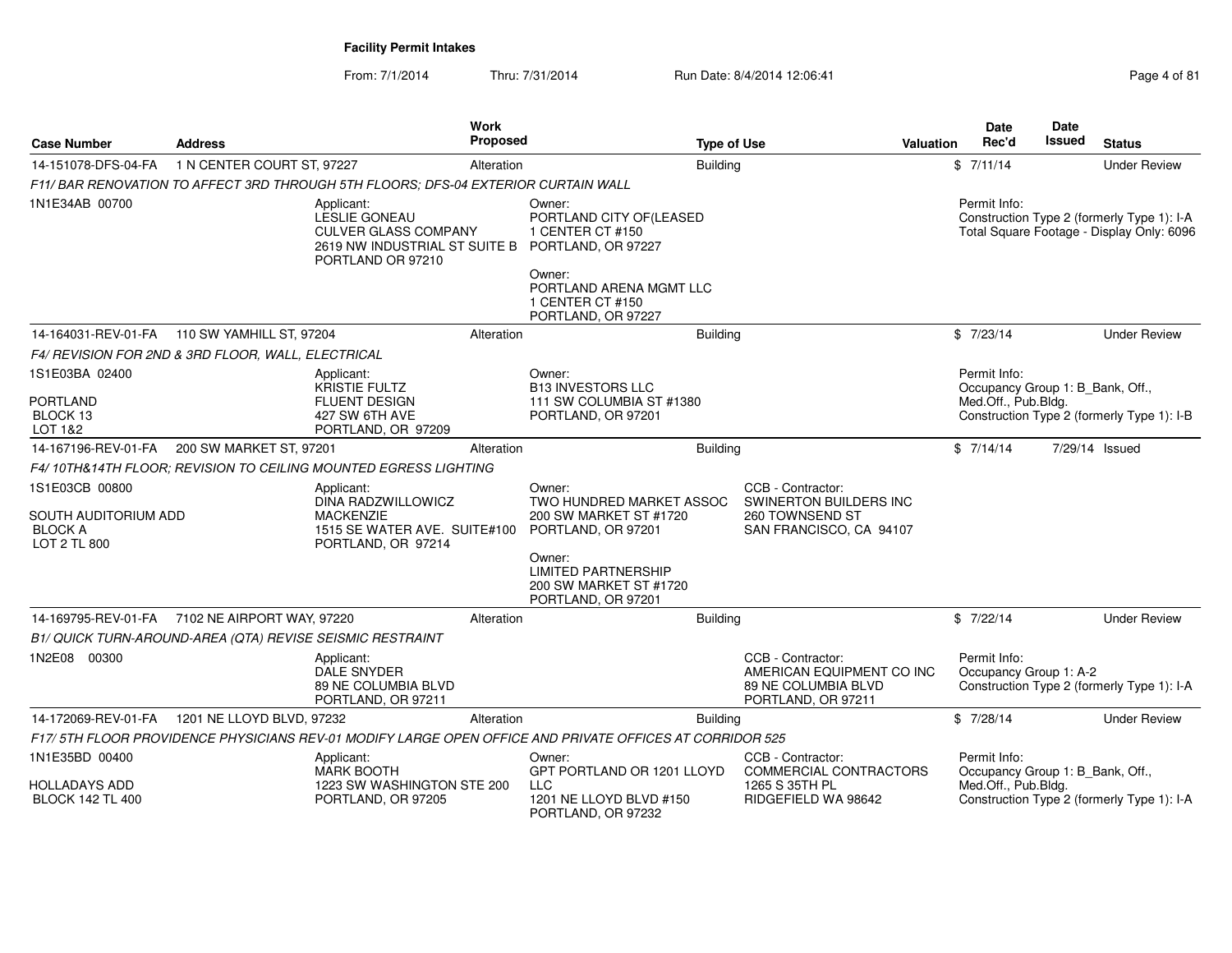From: 7/1/2014Thru: 7/31/2014 Run Date: 8/4/2014 12:06:41 Page 5 of 81

| <b>Case Number</b>                                                                                                             | <b>Address</b>                                         |                                                                                                                     | <b>Work</b><br>Proposed |                                                                                                                                       | <b>Type of Use</b>                                                                                          | Valuation        | <b>Date</b><br>Rec'd                                                    | <b>Date</b><br>Issued | <b>Status</b>                                                                   |
|--------------------------------------------------------------------------------------------------------------------------------|--------------------------------------------------------|---------------------------------------------------------------------------------------------------------------------|-------------------------|---------------------------------------------------------------------------------------------------------------------------------------|-------------------------------------------------------------------------------------------------------------|------------------|-------------------------------------------------------------------------|-----------------------|---------------------------------------------------------------------------------|
| 14-175116-DFS-01-FA                                                                                                            | 319 SW WASHINGTON ST, 97204                            |                                                                                                                     | Alteration              |                                                                                                                                       | <b>Building</b>                                                                                             |                  | \$7/1/14                                                                |                       | <b>Under Review</b>                                                             |
|                                                                                                                                | B1/ SUITE 900 DFS 01 for Structural for garage door.   |                                                                                                                     |                         |                                                                                                                                       |                                                                                                             |                  |                                                                         |                       |                                                                                 |
| 1N1E34CD 07800                                                                                                                 |                                                        | Applicant:<br>CHRISTINA BOND<br>5d CONTRACTORS<br>610 SW ALDER ST. SUITE 210<br>PORTLAND, OR 97205                  |                         | Owner:<br>THREE NINETEEN WASHINGTON<br><b>LLC</b><br>PO BOX 416<br>MANCHESTER, VT 05254                                               | CCB - Contractor:<br>5D CONTRACTORS LLC<br>PO BOX 416<br>CORBETT, OR 97019                                  |                  | Permit Info:<br>Occupancy Group 1: B_Bank, Off.,<br>Med.Off., Pub.Bldg. |                       |                                                                                 |
| 14-178069-000-00-FA                                                                                                            | 333 SW 5TH AVE, 97204                                  |                                                                                                                     | Alteration              |                                                                                                                                       | <b>Building</b>                                                                                             | \$400,000 7/1/14 |                                                                         |                       | 7/14/14 Issued                                                                  |
|                                                                                                                                |                                                        |                                                                                                                     |                         | F15/ ONPOINT COMMUNITY CREDIT UNION RENOVATION. RECONFIGURE EXISTING TENANT SPACE, MOVE WALLS, DOORS FOR PRIVATE OFFICES AND ATM AREA |                                                                                                             |                  |                                                                         |                       |                                                                                 |
| 1N1E34CD 06800<br><b>PORTLAND</b><br>BLOCK 82<br>S 0.56' OF LOT 2<br>LOT 3&4<br>HISTORIC PROPERTY; POTENTIAL<br>ADDITIONAL TAX |                                                        | Applicant:<br><b>CAROL GOSS</b><br>SODERSTROM ARCHITECTS<br>1200 NW NAITO PKW SUITE 410<br>PORTLAND OR 97209        |                         | Owner:<br>OTB LLC<br>2712 SE 20TH AVE<br>PORTLAND, OR 97202-2231                                                                      | CCB - Contractor:<br><b>STEVE BARTELL</b><br>P & C CONSTRUCTION CO<br>2133 NW YORK ST<br>PORTLAND, OR 97210 |                  | Permit Info:<br>Occupancy Group 1: B_Bank, Off.,<br>Med.Off., Pub.Bldg. |                       |                                                                                 |
| 14-178203-000-00-FA                                                                                                            | 1849 SW SALMON ST, 97205                               |                                                                                                                     | Alteration              |                                                                                                                                       | <b>Building</b>                                                                                             |                  | \$15,000 7/2/14                                                         |                       | 7/22/14 Issued                                                                  |
|                                                                                                                                |                                                        |                                                                                                                     |                         | F16/MAC JUNIOR AND OUTDOOR SPORTS OFFICES RENOVATION, NEW PARTITION WALLS AND NEW FINISHES                                            |                                                                                                             |                  |                                                                         |                       |                                                                                 |
| 1N1E33DC 05800<br>SECTION 33 1N 1E<br>TL 5800 2.82 ACRES                                                                       |                                                        | Applicant:<br>TIM GRINSTEAD<br><b>GBD ARCHITECTS</b><br>1120 NW COUCH ST<br>PORTLAND, OR 97209                      |                         | Owner:<br>MULTNOMAH AMATEUR<br><b>ATHLETIC CLUB</b><br>1849 SW SALMON ST<br>PORTLAND, OR 97205-1726                                   | Primary Contractor:<br><b>TO BID</b>                                                                        |                  | Permit Info:<br>General                                                 |                       | Occupancy Group 1: A-3_Assembly -<br>Construction Type 2 (formerly Type 1): I-A |
| 14-178276-000-00-FA                                                                                                            | 919 NE 19TH AVE, 97232                                 |                                                                                                                     | Alteration              |                                                                                                                                       | <b>Building</b>                                                                                             |                  | \$15,000 7/2/14                                                         |                       | 7/8/14 Under Inspection                                                         |
|                                                                                                                                | F15/ SUITE 380S THE OREGON CLINIC EXPAND 6 NEW OFFICES |                                                                                                                     |                         |                                                                                                                                       |                                                                                                             |                  |                                                                         |                       |                                                                                 |
| 1N1E35AC 00100<br>SULLIVANS ADD<br><b>BLOCK 36 TL 100</b>                                                                      |                                                        | Applicant:<br><b>MARK WOLFE</b><br>AMERICAN PROPERTY<br><b>MANAGEMENT</b><br>2510 NE MULTNOMAH<br>PORTLAND OR 97232 |                         | Owner:<br>WESTON INVESTMENT CO LLC<br>2154 NE BROADWAY RM 200<br>PORTLAND, OR 97232-1590                                              |                                                                                                             |                  | Permit Info:<br>Occupancy Group 1: B                                    |                       | Construction Type 2 (formerly Type 1): II-A                                     |
| 14-178349-000-00-FA                                                                                                            | 919 NE 19TH AVE, 97232                                 |                                                                                                                     | Alteration              |                                                                                                                                       | <b>Building</b>                                                                                             |                  | \$65,000 7/2/14                                                         |                       | <b>Under Review</b>                                                             |
|                                                                                                                                |                                                        |                                                                                                                     |                         | F15/ SUITE 100S & 200S CASCADIA BEHAVIORAL NEW TENANT, REMOVE WALLS AND ADD NEW WALLS FOR OFFICES, MEETING & TRAINING ROOMS           |                                                                                                             |                  |                                                                         |                       |                                                                                 |
| 1N1E35AC 00100<br><b>SULLIVANS ADD</b><br><b>BLOCK 36 TL 100</b>                                                               |                                                        | Applicant:<br><b>MARK WOLFE</b><br><b>AMERICAN PROPERTY</b><br><b>MANAGEMENT</b><br>2510 NE MULTNOMAH               |                         | Owner:<br>WESTON INVESTMENT CO LLC<br>2154 NE BROADWAY RM 200<br>PORTLAND, OR 97232-1590                                              |                                                                                                             |                  | Permit Info:<br>Occupancy Group 1: B                                    |                       | Construction Type 2 (formerly Type 1): II-A                                     |
|                                                                                                                                |                                                        | PORTLAND OR 97232                                                                                                   |                         |                                                                                                                                       |                                                                                                             |                  |                                                                         |                       |                                                                                 |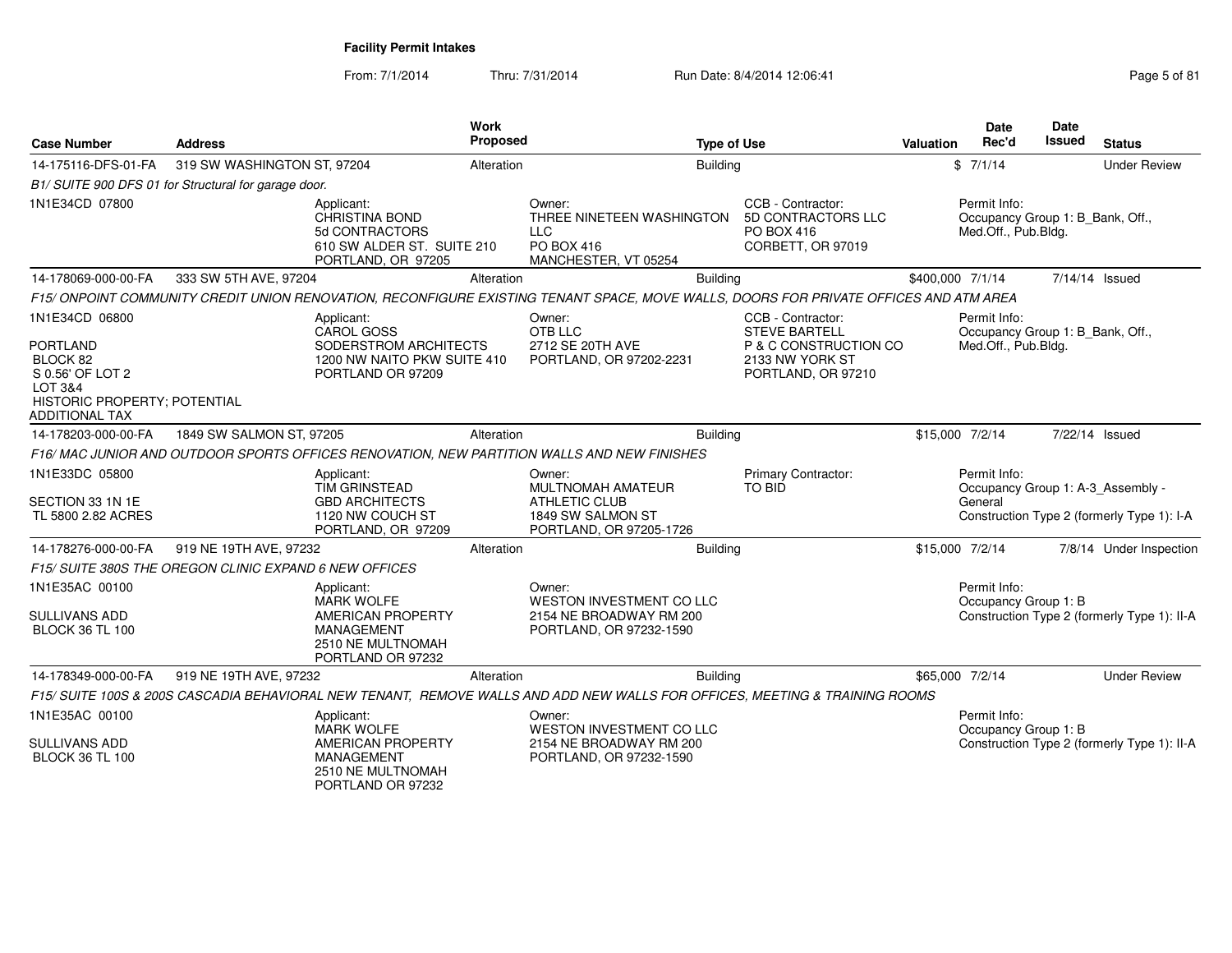From: 7/1/2014Thru: 7/31/2014 Run Date: 8/4/2014 12:06:41 Page 6 of 81

| <b>Case Number</b>                                                                                                    | <b>Address</b>             |                                                                                                                     | Work<br>Proposed                                                                                                                                                  | <b>Type of Use</b> |                                                                                                                       | Valuation        | <b>Date</b><br>Rec'd                 | Date<br>Issued | <b>Status</b>                                                                   |
|-----------------------------------------------------------------------------------------------------------------------|----------------------------|---------------------------------------------------------------------------------------------------------------------|-------------------------------------------------------------------------------------------------------------------------------------------------------------------|--------------------|-----------------------------------------------------------------------------------------------------------------------|------------------|--------------------------------------|----------------|---------------------------------------------------------------------------------|
| 14-178540-000-00-FA                                                                                                   | 308 SW 2ND AVE, 97204      |                                                                                                                     | Alteration                                                                                                                                                        | Building           |                                                                                                                       |                  | \$99,084 7/2/14                      |                | 7/11/14 Under Inspection                                                        |
|                                                                                                                       |                            |                                                                                                                     | F16/NEW WALLS FOR MANAGEMENT OFFICE AND NEW BIKE ENTRY WITH CONCRETE RAMP AND LANDING W/GUARDRAIL                                                                 |                    |                                                                                                                       |                  |                                      |                |                                                                                 |
| 1N1E34CD 04600                                                                                                        |                            | Applicant:<br><b>AMY ROTH</b><br>2300 SW 1ST AVE<br>PORTLAND, OR 97201                                              | Owner:<br>NGP DUNCAN PLAZA<br>PO BOX 4900 DEPT #360<br>SCOTTSDALE, AZ 85261-4900<br>Owner:                                                                        |                    | CCB - Contractor:<br>SWINERTON BUILDERS INC<br>260 TOWNSEND ST<br>SAN FRANCISCO, CA 94107                             |                  | Permit Info:                         |                | Occupancy Group 1: A-2_Restaurant<br>Construction Type 2 (formerly Type 1): I-A |
|                                                                                                                       |                            |                                                                                                                     | PORTLAND LLC<br>PO BOX 4900 DEPT #360<br>SCOTTSDALE, AZ 85261-4900                                                                                                |                    |                                                                                                                       |                  |                                      |                |                                                                                 |
| 14-179067-000-00-FA                                                                                                   | 34 NW 1ST AVE, 97209       |                                                                                                                     | Alteration                                                                                                                                                        | <b>Building</b>    |                                                                                                                       | \$827,000 7/3/14 |                                      |                | 7/24/14 Issued                                                                  |
|                                                                                                                       |                            |                                                                                                                     | F2/ TI 2ND & 3RD FLOORS, WALLS FOR OFFICES, MEETING ROOMS, WORK ROOMS, BREAKROOM, WALL GLAZING, DOORS, CEILING, FLOORING, ELEC, PLGB                              |                    |                                                                                                                       |                  |                                      |                |                                                                                 |
| 1N1E34DB 00400<br><b>COUCHS ADD</b><br>BLOCK 9<br>LOT 6&7<br>HISTORIC PROPERTY 15 YR 2000<br>POTENTIAL ADDITIONAL TAX |                            | Applicant:<br><b>Michael Tingley</b><br><b>Boora Architects</b><br>720 SW Washington, Ste 800<br>Portland, OR 97205 | Owner:<br><b>FOUNTAIN VILLAGE</b><br>DEVELOPMENT INC<br>115 SW ASH ST #500<br>PORTLAND, OR 97204                                                                  |                    | CCB - Contractor:<br>NOVO CONSTRUCTION INC<br>1460 OBRIEN DRIVE<br>MENLO PARK, CA 94025                               |                  |                                      |                |                                                                                 |
| 14-179195-000-00-FA                                                                                                   | 1410 SW MORRISON ST. 97205 |                                                                                                                     | Alteration                                                                                                                                                        | <b>Building</b>    |                                                                                                                       |                  | \$1,000 7/3/14                       |                | 7/8/14 Under Inspection                                                         |
| B1/ SUITE 850/3 FREE-STANDING OFFICES.                                                                                |                            |                                                                                                                     |                                                                                                                                                                   |                    |                                                                                                                       |                  |                                      |                |                                                                                 |
| 1N1E33DD 07400                                                                                                        |                            | Applicant:<br>ROBERT BART                                                                                           | Owner:<br><b>WESTON INVESTMENT CO LLC</b>                                                                                                                         |                    |                                                                                                                       |                  | Permit Info:<br>Occupancy Group 1: B |                |                                                                                 |
| PORTLAND<br>BLOCK 310<br>LOT 1&2<br>N 40' OF LOT 3                                                                    |                            | <b>FORGE PORTLAND</b><br>1410 SW MORRISON ST, STE 850<br>PORTLAND, OR 97205                                         | 2154 NE BROADWAY RM 200<br>PORTLAND, OR 97232-1590                                                                                                                |                    |                                                                                                                       |                  | I-FR                                 |                | Construction Type 2 (formerly Type 1):                                          |
| 14-179280-000-00-FA                                                                                                   | 1615 SW 5TH AVE, 97201     |                                                                                                                     | Alteration                                                                                                                                                        | Building           |                                                                                                                       |                  | \$20,985 7/3/14                      |                | 7/8/14 Under Inspection                                                         |
|                                                                                                                       |                            |                                                                                                                     | F2/ VOLUNTEER OFFICE REMODEL; RECONFIGURE INTERIOR WALLS, CREATE TWO WORK ROOMS, CEILING, ELEC                                                                    |                    |                                                                                                                       |                  |                                      |                |                                                                                 |
| 1S1E03BC 04000                                                                                                        |                            | Applicant:<br>ANDREA BAINBRIDGE                                                                                     | Owner:<br>SISTERS OF THE HOLY                                                                                                                                     |                    | CCB - Contractor:<br>Mike Kremers                                                                                     |                  |                                      |                |                                                                                 |
| PORTLAND<br>BLOCK 163<br>$LOT 1-8$                                                                                    |                            | <b>BAINBRIDGE DESIGN</b><br>319 SW WASHINGTON<br>PORTLAND, OR 97204                                                 | <b>1615 SW 5TH AVE</b><br>PORTLAND, OR 97201-5403<br>Owner:<br>NAME OF JESUS<br>1615 SW 5TH AVE<br>PORTLAND, OR 97201-5403                                        |                    | R&H CONSTRUCTION<br>1530 SW TAYLOR ST<br>PORTLAND OR 97205                                                            |                  |                                      |                |                                                                                 |
| 14-179321-000-00-FA                                                                                                   | 5600 NE HASSALO ST, 97213  |                                                                                                                     | Alteration                                                                                                                                                        | Building           |                                                                                                                       | \$252,600 7/3/14 |                                      |                | <b>Under Review</b>                                                             |
|                                                                                                                       |                            |                                                                                                                     | F2/ TI & EXPANSION INTO ADJACENT 14000 SQ FT SPACE; REMOVE PARTITIONS, REMOVE DEMISING WALL, INFILL ABANDONED OVERHEAD DOOR, NEW PARTITIONS FOR WORK AREAS, OFFIC |                    |                                                                                                                       |                  |                                      |                |                                                                                 |
| 1N2E31 00100                                                                                                          |                            | Applicant:<br>Ryan McGuire<br>Pacific Realty Associates, LP<br>(PacTrust)<br>Portland, OR 97224                     | Owner:<br>PACIFIC REALTY ASSOCIATES<br>15115 SW SEQUOIA PKWY<br>#200-WMI<br>15350 SW Sequoia Parkway, Ste. 30 PORTLAND, OR 97224                                  |                    | CCB - Contractor:<br><b>STEVE ADAMS</b><br>DURUS CONSTRUCTION<br>15806 UPPER BOONES FERRY RD<br>LAKE OSWEGO, OR 97035 |                  |                                      |                |                                                                                 |
|                                                                                                                       |                            |                                                                                                                     |                                                                                                                                                                   |                    |                                                                                                                       |                  |                                      |                |                                                                                 |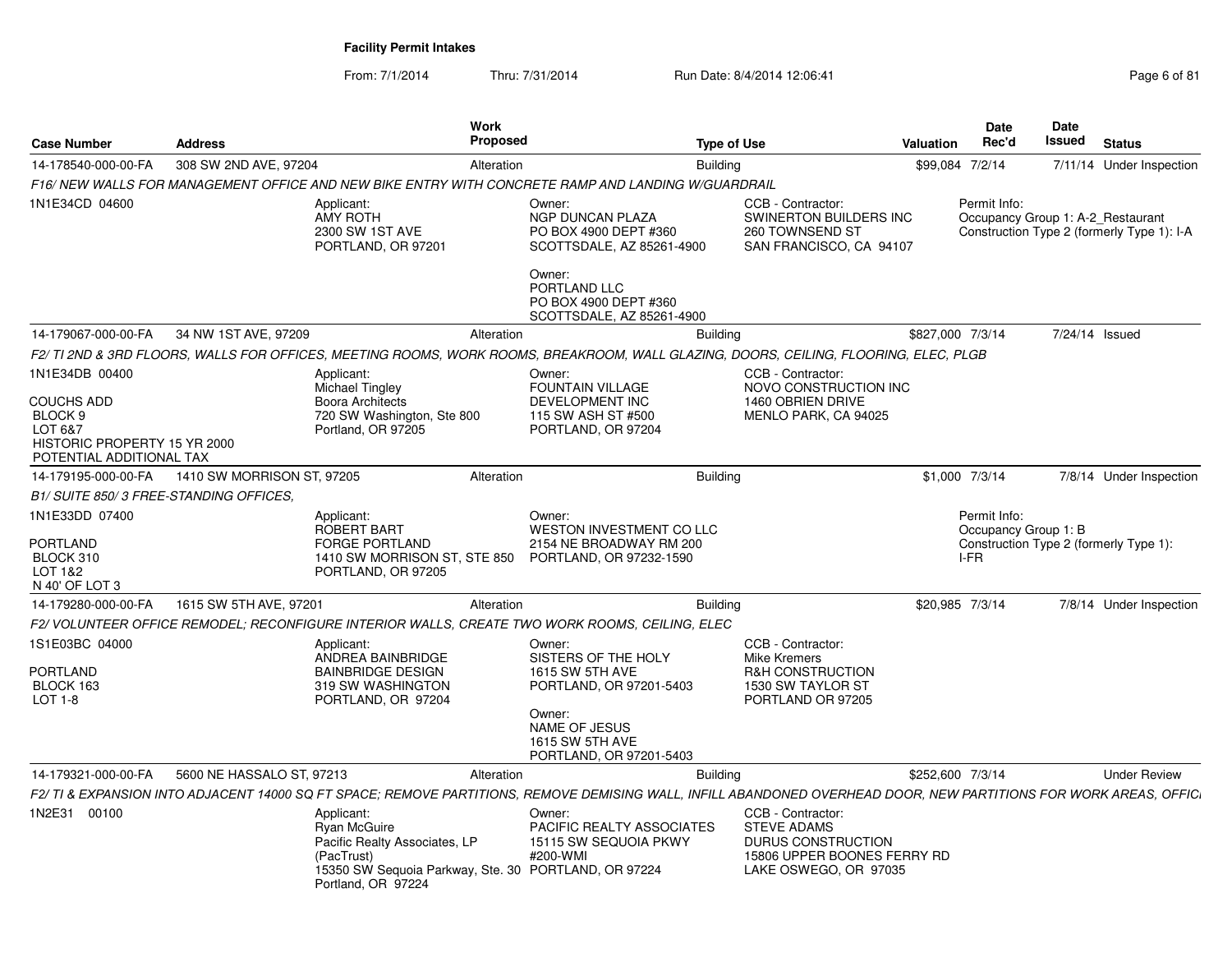From: 7/1/2014Thru: 7/31/2014 Run Date: 8/4/2014 12:06:41 Page 7 of 81

| <b>Case Number</b>                                                  | <b>Address</b>                                               |                                                                                                                 | <b>Work</b><br>Proposed |                                                                                                                                                                       | <b>Type of Use</b> |                                                                                                 | Valuation        | <b>Date</b><br>Rec'd                 | Date<br>Issued | <b>Status</b>                              |
|---------------------------------------------------------------------|--------------------------------------------------------------|-----------------------------------------------------------------------------------------------------------------|-------------------------|-----------------------------------------------------------------------------------------------------------------------------------------------------------------------|--------------------|-------------------------------------------------------------------------------------------------|------------------|--------------------------------------|----------------|--------------------------------------------|
| 14-179407-000-00-FA                                                 | 101 SW MAIN ST, 97204                                        |                                                                                                                 | Alteration              |                                                                                                                                                                       | <b>Building</b>    |                                                                                                 | \$348,000 7/3/14 |                                      |                | 7/11/14 Under Inspection                   |
|                                                                     |                                                              |                                                                                                                 |                         | F3/7TH, 14TH & 15TH FLOORS/FINISH UPGRADES THROUGHOUT, CREATE EXECUTIVE OFFICE, CONFERENCE ROOM AND OFFICE ON 15TH FLOOR; CREATE STORAGE AREA ON 14TH FLOOR           |                    |                                                                                                 |                  |                                      |                |                                            |
| 1S1E03BD 00300<br>PORTLAND                                          |                                                              | Applicant:<br>SABINE O'HALLORAN<br>ANKROM MOISAN ARCHITECTS                                                     |                         | Owner:<br>KBSH ONE MAIN PLACE LLC<br>14850 QUORUM DR #500                                                                                                             |                    | CCB - Contractor:<br>RUSSELL CONSTRUCTION INC<br>20915 SW 105TH AVE                             |                  |                                      |                |                                            |
| BLOCK 11<br><b>LOT 1-4</b><br>LOT 5-8 EXC PT IN STS                 |                                                              | 6720 SW MACADAM, STE 100<br>PORTLAND OR 97219                                                                   |                         | DALLAS, TX 75254<br>Owner:<br><b>DUFF</b><br>14850 QUORUM DR #500<br>DALLAS, TX 75254                                                                                 |                    | TUALATIN OR 97062                                                                               |                  |                                      |                |                                            |
|                                                                     |                                                              |                                                                                                                 |                         | Owner:<br>PHELPS LLC<br>14850 QUORUM DR #500<br>DALLAS, TX 75254                                                                                                      |                    |                                                                                                 |                  |                                      |                |                                            |
| 14-179859-000-00-FA                                                 | 1100 SE DIVISION ST, 97202                                   |                                                                                                                 | Alteration              |                                                                                                                                                                       | <b>Building</b>    |                                                                                                 | \$4,300 7/7/14   |                                      | 7/17/14 Issued |                                            |
|                                                                     |                                                              |                                                                                                                 |                         | B1/ PINE STATE BISCUITS PATIO SEATING, PROVIDE OVERFLOW (APPROX 18-20 SEATS) IN NW CORNER COVERED OUTDOOR AREA WITH 2 ACCESSIBLE EXITS PROVIDED                       |                    |                                                                                                 |                  |                                      |                |                                            |
| 1S1E11BA 06400<br>TIBBETTS ADD<br>N 100' OF W 100' OF BLOCK 62      |                                                              | Applicant:<br>WALTER L ALEXANDER<br>4908 SE 46TH AVE<br>PORTLAND, OR 97206-5047                                 |                         | Owner:<br>1100 SE DIVISION LLC<br>530 OAK GROVE AVE #201<br>MENLO PARK, CA 94025-3255                                                                                 |                    | CCB - Contractor:<br><b>MARC STEVEN HAYDEN</b><br>16100 SW CENTURY DR 180<br>SHERWOOD, OR 97140 |                  |                                      |                |                                            |
| 14-179879-000-00-FA                                                 | 111 SW 5TH AVE, 97204-3626                                   |                                                                                                                 | Alteration              |                                                                                                                                                                       | <b>Building</b>    |                                                                                                 | \$305,000 7/7/14 |                                      | 7/23/14 Issued |                                            |
|                                                                     |                                                              |                                                                                                                 |                         | F2/ SUITE 1900; TI, DEMO EXISTING PARTITIONS, RECONFIGURE FOR MULTIPLE OFFICES, CONFERENCE ROOMS, BREAK ROOM, SERVER ROOM, DOORS, RELITES, CEILING, ELEC, PLBG, FINIS |                    |                                                                                                 |                  |                                      |                |                                            |
| 1N1E34CD 01300                                                      |                                                              | Applicant:<br><b>MEREDITH CURRAN</b><br><b>DESIGN DEPARTMENT</b><br>208 SW STARK ST. #200<br>PORTLAND, OR 97204 |                         |                                                                                                                                                                       |                    | CCB - Contractor:<br>RUSSELL CONSTRUCTION INC<br>20915 SW 105TH AVE<br>TUALATIN OR 97062        |                  | Permit Info:<br>Occupancy Group 1: B |                | Construction Type 2 (formerly Type 1): I-A |
| 14-179965-000-00-FA                                                 | 520 SW YAMHILL ST, 97204                                     |                                                                                                                 | Alteration              |                                                                                                                                                                       | <b>Building</b>    |                                                                                                 | \$18,400 7/7/14  |                                      |                | 7/14/14 Under Inspection                   |
|                                                                     | <b>B1/ SUITE 1010 LANDLORD WORK FOR FUTURE MARX JEWELERS</b> |                                                                                                                 |                         |                                                                                                                                                                       |                    |                                                                                                 |                  |                                      |                |                                            |
| 1S1E03BB 01200<br>PORTLAND<br>BLOCK 171<br>LOT 1&8                  |                                                              | Applicant:<br><b>DANIEL YOUNG</b><br><b>OREGON BUSINESS</b><br><b>ARCHITECTURE</b><br>PO BOX 80301              |                         | Owner:<br><b>PAC-HILL LIMITED PARTNERSHIP</b><br>520 SW YAMHILL ST RF GDN #8<br>PORTLAND, OR 97204                                                                    |                    | CCB - Contractor:<br>5D CONTRACTORS LLC<br>PO BOX 416<br>CORBETT, OR 97019                      |                  | Permit Info:<br>Occupancy Group 1: B |                | Construction Type 2 (formerly Type 1): I-A |
| N 1/2 OF LOT 2&7                                                    |                                                              | PORTLAND, OR 97280                                                                                              |                         |                                                                                                                                                                       |                    |                                                                                                 |                  |                                      |                |                                            |
| 14-180002-000-00-FA                                                 | 100 SW MAIN ST, 97204                                        | F16/9TH FLOOR IRS TI, REMOVE AND ADD WALLS AND CEILING FOR NEW OFFICE                                           | Alteration              |                                                                                                                                                                       | <b>Building</b>    |                                                                                                 | \$15,000 7/7/14  |                                      |                | 7/18/14 Under Inspection                   |
| 1S1E03BD 00600                                                      |                                                              | Applicant:                                                                                                      |                         | Owner:                                                                                                                                                                |                    | CCB - Contractor:                                                                               |                  |                                      |                |                                            |
| PORTLAND<br>BLOCK 10<br>LOT 1 EXC PT IN STS<br>LOT 2-8 EXC PT IN ST |                                                              | <b>MATT FITZGERALD</b><br><b>GBD ARCHITECTS</b><br>1120 NW COUCH ST. SUITE 300<br>PORTLAND OR 97209             |                         | AAT OREGON OFFICE I LLC<br>11455 EL CAMINO REAL #200<br>SAN DIEGO, CA 92130-2047                                                                                      |                    | <b>BNK CONSTRUCTION INC</b><br>45 82nd dr, ste 53b<br>gladstone, or 97027                       |                  |                                      |                |                                            |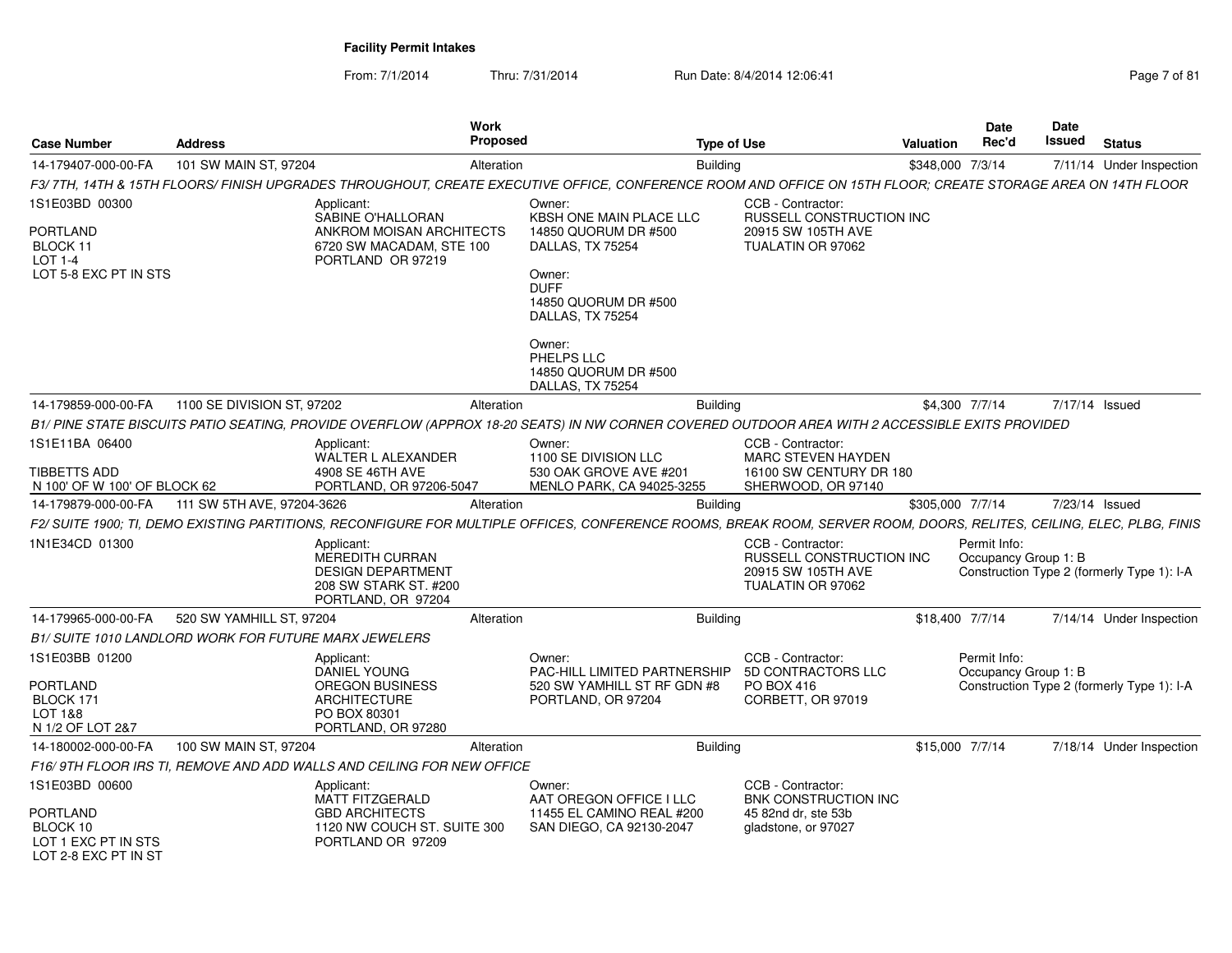From: 7/1/2014Thru: 7/31/2014 Run Date: 8/4/2014 12:06:41 Page 8 of 81

| <b>Case Number</b>                                                    | <b>Address</b>               | Work<br><b>Proposed</b>                                                                                                                                           |                                                                                                 | <b>Type of Use</b>                                                                                   | Valuation        | Date<br>Rec'd                                              | Date<br>Issued | <b>Status</b>            |
|-----------------------------------------------------------------------|------------------------------|-------------------------------------------------------------------------------------------------------------------------------------------------------------------|-------------------------------------------------------------------------------------------------|------------------------------------------------------------------------------------------------------|------------------|------------------------------------------------------------|----------------|--------------------------|
| 14-180048-000-00-FA                                                   | 50 SW 2ND AVE, 97204         | Alteration                                                                                                                                                        |                                                                                                 | <b>Building</b>                                                                                      | \$26,000 7/7/14  |                                                            | 7/17/14 Issued |                          |
|                                                                       |                              | F15/3RD & 4TH FLOORS START-UP PDC CHALLENGE OFFICE REMODEL, REFURBISH AND ADD PARTITION WALL FOR NEW TENANT                                                       |                                                                                                 |                                                                                                      |                  |                                                            |                |                          |
| 1N1E34DC 01100                                                        |                              | Applicant:<br><b>Tom Ellicott</b><br><b>Beardsley Building Development</b><br>115 SW Ash Street, Ste 500<br>Portland, OR 97204                                    | Owner:<br><b>FOUNTAIN VILLAGE</b><br>DEVELOPMENT CO<br>115 SW ASH ST #500<br>PORTLAND, OR 97204 |                                                                                                      |                  |                                                            |                |                          |
| 14-180247-000-00-FA                                                   | 825 NE MULTNOMAH ST - Unit 1 | Alteration                                                                                                                                                        |                                                                                                 | <b>Building</b>                                                                                      | \$328,867 7/7/14 |                                                            |                | 7/22/14 Under Inspection |
|                                                                       |                              | F2/ SUITE 120; TI WINDERMERE, REMOVE PARTITIONS, RECONFIGURE FOR OFFICES, CONFERENCE ROOM, WORK SPACES,DOORS, RELITES, INFILL DOUBLE DOOR WITH WALL RELITE, RECEF |                                                                                                 |                                                                                                      |                  |                                                            |                |                          |
| 1N1E35BB 90002                                                        |                              | Applicant:<br><b>ERIC MONEY</b>                                                                                                                                   | Owner:<br><b>PACIFICORP</b>                                                                     | CCB - Contractor:<br>COMMERCIAL CONTRACTORS                                                          |                  |                                                            |                |                          |
| LLOYD CENTER TOWER CONDOMINIUM<br>LOT <sub>1</sub><br>DEPT OF REVENUE |                              | <b>COMMERCIAL CONTRACTORS</b><br>INC.<br>1265 SOUTH 35TH PLACE<br>RIDGEFIELD, WA 98642                                                                            | 700 NE MULTNOMAH ST 7TH FLR<br>PORTLAND, OR 97232                                               | 1265 S 35TH PL<br>RIDGEFIELD WA 98642                                                                |                  |                                                            |                |                          |
| 14-180247-REV-01-FA                                                   | 825 NE MULTNOMAH ST - Unit 1 | Alteration                                                                                                                                                        |                                                                                                 | <b>Building</b>                                                                                      | \$2,500 7/25/14  |                                                            | 7/30/14 Issued |                          |
|                                                                       |                              | F2/ SUITE 120/ RELOCATE PROPOSED BRANCH MANAGER, ENCLAVE/ OFFICE AND MAIL CENTER, NEW CASEWORK IN RESOURCE AREA                                                   |                                                                                                 |                                                                                                      |                  |                                                            |                |                          |
| 1N1E35BB 90002                                                        |                              | Applicant:<br><b>ERIC MONEY</b>                                                                                                                                   | Owner:<br><b>PACIFICORP</b>                                                                     | CCB - Contractor:<br>COMMERCIAL CONTRACTORS                                                          |                  |                                                            |                |                          |
| LLOYD CENTER TOWER CONDOMINIUM<br>LOT <sub>1</sub><br>DEPT OF REVENUE |                              | 1265 S 35TH PL<br>RIDGEFIELD, WA 98642                                                                                                                            | 700 NE MULTNOMAH ST 7TH FLR<br>PORTLAND, OR 97232                                               | 1265 S 35TH PL<br>RIDGEFIELD WA 98642                                                                |                  |                                                            |                |                          |
| 14-180477-000-00-FA                                                   | 2250 NW 22ND AVE, 97210      | Alteration                                                                                                                                                        |                                                                                                 | <b>Building</b>                                                                                      | \$79.860 7/8/14  |                                                            | 7/22/14 Issued |                          |
|                                                                       |                              | F3/4TH FLOOR: DEMISING WALLS TO CREATE FOUR SPACES FOR FUTURE TENANTS, DOORS, RELITES, ELECNO OCCUPANCY                                                           |                                                                                                 |                                                                                                      |                  |                                                            |                |                          |
| 1N1E28CA 02500                                                        |                              | Applicant:<br>Don Mortensen<br>SM Andersen Co. Inc.<br>PO Box 5003<br>Portland, OR 97208-5003                                                                     | Owner:<br><b>ROSAN INC</b><br>PO BOX 6712<br>PORTLAND, OR 97228-6712                            | CCB - Contractor:<br>Don Mortensen<br>SM Andersen Co. Inc.<br>PO Box 5003<br>Portland, OR 97208-5003 |                  |                                                            |                |                          |
| 14-180553-000-00-FA                                                   | 1 N CENTER COURT ST, 97227   | Alteration                                                                                                                                                        |                                                                                                 | <b>Building</b>                                                                                      | \$450,000 7/8/14 |                                                            | 7/31/14 Issued |                          |
|                                                                       |                              | F17/ CLUB 200 LEVEL RENOVATION - SELECTIVE REMODEL OF EXISTING CONCESSION STANDS AND CONCOURSE                                                                    |                                                                                                 |                                                                                                      |                  |                                                            |                |                          |
| 1N1E34AB 00700                                                        |                              | Applicant:<br><b>JOSH PETERSON</b><br><b>GBD ARCHITECTS</b><br>1120 NW COUCH ST. SUITE 300<br>PORTLAND, OR 97209                                                  | Owner:<br>PORTLAND CITY OF(LEASED<br>1 CENTER CT #150<br>PORTLAND, OR 97227                     | CCB - Contractor:<br>LORENTZ BRUUN CO INC<br>3611 SE 20TH ST, STE 300<br>PORTLAND OR 97202           |                  | Permit Info:<br>Occupancy Group 1: A-4 Assembly -<br>arena |                |                          |
|                                                                       |                              |                                                                                                                                                                   | Owner:<br>PORTLAND ARENA MGMT LLC<br>1 CENTER CT #150<br>PORTLAND, OR 97227                     |                                                                                                      |                  |                                                            |                |                          |
| 14-180648-000-00-FA                                                   | 2250 NW 22ND AVE, 97210      | Alteration                                                                                                                                                        |                                                                                                 | Building                                                                                             | \$15,000 7/8/14  |                                                            | 7/21/14 Issued |                          |
|                                                                       |                              | F5/3RD FLOOR, WALLS FOR FUTURE TENANT SPACE, TO BE USED FOR "MOCK UP" PURPOSE, DOOR RELITE, BARN DOOR, NO OCCUPANCY                                               |                                                                                                 |                                                                                                      |                  |                                                            |                |                          |
| 1N1E28CA 02500                                                        |                              | Applicant:<br>Don Mortensen<br>SM Andersen Co. Inc.<br>PO Box 5003<br>Portland, OR 97208-5003                                                                     | Owner:<br><b>ROSAN INC</b><br>PO BOX 6712<br>PORTLAND, OR 97228-6712                            | CCB - Contractor:<br>Don Mortensen<br>SM Andersen Co, Inc.<br>PO Box 5003<br>Portland, OR 97208-5003 |                  |                                                            |                |                          |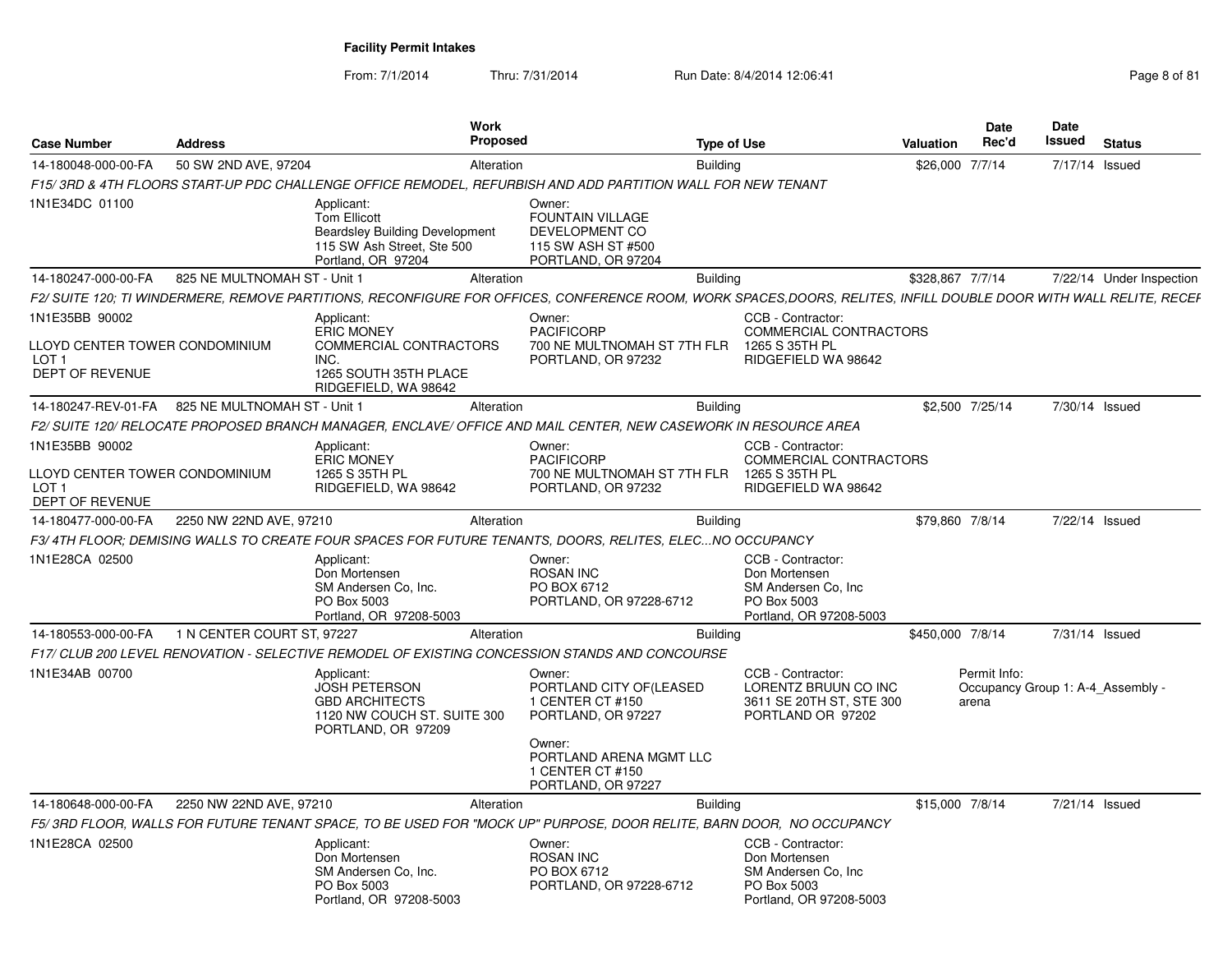From: 7/1/2014Thru: 7/31/2014 Run Date: 8/4/2014 12:06:41 Research 2010 Rage 9 of 81

| <b>Case Number</b>                                                                                                                                                                      | <b>Address</b>                        |                                                                                                            | Work<br><b>Proposed</b> | <b>Type of Use</b>                                                                                                                                                                           |                                                                                                                           | <b>Valuation</b>   | Date<br>Rec'd                       | Date<br><b>Issued</b>            | <b>Status</b>                          |
|-----------------------------------------------------------------------------------------------------------------------------------------------------------------------------------------|---------------------------------------|------------------------------------------------------------------------------------------------------------|-------------------------|----------------------------------------------------------------------------------------------------------------------------------------------------------------------------------------------|---------------------------------------------------------------------------------------------------------------------------|--------------------|-------------------------------------|----------------------------------|----------------------------------------|
| 14-180661-000-00-FA                                                                                                                                                                     | 7832 N LEADBETTER RD                  |                                                                                                            | Alteration              | <b>Building</b>                                                                                                                                                                              |                                                                                                                           | \$1,210,000 7/8/14 |                                     |                                  | 7/31/14 Issued                         |
|                                                                                                                                                                                         |                                       |                                                                                                            |                         | B1/ ARGON TANK FARM UPGRADE. REMOVE EXISTING 9000 GALLON TANK AND INSTALL 2 NEW 11.000 GALLON TANKS AND NEW 25' X 24' CONCRETE PAD                                                           |                                                                                                                           |                    |                                     |                                  |                                        |
| 2N1W25B 00400<br>BYBEE LAKE INDUSTRIAL PARK<br>LOT 4 TL 400<br>LAND & IMPS SEE R606887 (R123600251)<br>FOR OTHER IMPS & R606891 (R123600252) &<br>R646275 (R123600254) FOR MACH & EQUIP |                                       | Applicant:<br><b>JOE LOTZ</b><br><b>SUNEDISON</b><br>7832 N LEADBETTER RD<br>PORTLAND, OR 97203            |                         | Owner:<br>PORT OF PORTLAND(LEASED<br>1120 NW COUCH ST #350<br>PORTLAND, OR 97209<br>Owner:<br>BYBEE LAKE LOGISTICS CNTR LL(<br>1120 NW COUCH ST #350                                         | CCB - Contractor:<br>MORGAN MILLWRIGHT SERVICE<br><b>INC</b><br>PO BOX 186<br>NORTH PLAINS, OR 97133                      |                    |                                     |                                  |                                        |
| 14-180908-000-00-FA                                                                                                                                                                     | 16125 NE CAMERON BLVD - Bldg 5, 97230 |                                                                                                            | Alteration              | PORTLAND, OR 97209<br><b>Building</b>                                                                                                                                                        |                                                                                                                           | \$40,000 7/8/14    |                                     |                                  | <b>Under Review</b>                    |
|                                                                                                                                                                                         |                                       | F1/16143 NE CAMERON TDX NORTHWEST (TIRECO) HIGH PILE STORAGE                                               |                         |                                                                                                                                                                                              |                                                                                                                           |                    |                                     |                                  |                                        |
| 1N2E24AA 00200                                                                                                                                                                          |                                       | Applicant:<br><b>DAVE SIMAS</b><br>4017 NW SUNSET<br>PORTLAND, OR 97229                                    |                         | Owner:<br><b>WALTON CWOR COMMERCE</b><br>PO BOX 460169<br>HOUSTON, TX 77056                                                                                                                  | Primary Contractor:<br>TO BID                                                                                             |                    |                                     |                                  |                                        |
| 14-181450-000-00-FA                                                                                                                                                                     | 7000 NE AIRPORT WAY, 97218            |                                                                                                            | Alteration              | Building                                                                                                                                                                                     |                                                                                                                           | \$683,000 7/9/14   |                                     |                                  | 7/28/14 Issued                         |
|                                                                                                                                                                                         |                                       |                                                                                                            |                         | F17/ REMODEL SECURITY BADGING/ACCESS CONTROL OFFICE IN TERMINAL: REMOVE MULTIPLE PARTITION WALLS. RECONFIGURE THE 4.000 SQ FT SPACE. OFFICES. TRAINING ROOM. CONF                            |                                                                                                                           |                    |                                     |                                  |                                        |
| 1N2E08B 00400<br>SECTION 08 1N 2E<br>TL 400 7.39 ACRES<br><b>TERMINAL BLDG</b><br><b>NONTAXABLE</b><br>SEE TAXABLE SUB ACCOUNTS                                                         |                                       | Applicant:<br><b>MIKE COYLE</b><br><b>FASTER PERMITS</b><br>14334 NW EAGLERIDGE LANE<br>PORTLAND, OR 97229 |                         | Owner:<br>PORT OF PORTLAND<br>PO BOX 3529<br>PORTLAND, OR 97208-3529                                                                                                                         | CCB - Contractor:<br><b>ERIC HOFFMAN</b><br><b>HOFFMAN CONSTRUCTION</b><br>805 SW BROADWAY STE 2100<br>PORTLAND, OR 97205 |                    | Permit Info:<br>Med.Off., Pub.Bldg. | Occupancy Group 1: B Bank, Off., |                                        |
| 14-181726-000-00-FA                                                                                                                                                                     | 1410 SW MORRISON ST. 97205            |                                                                                                            | Alteration              | <b>Building</b>                                                                                                                                                                              |                                                                                                                           | \$23,000 7/10/14   |                                     |                                  | <b>Under Review</b>                    |
|                                                                                                                                                                                         |                                       |                                                                                                            |                         | B1/TIFFANY ANNEX (1401 SW YAMHILL) 719 SQ FT NEW TENANT - PALACE CAKES BAKERY, NEW WALLS FOR KITCHEN AND RETAIL AREA                                                                         |                                                                                                                           |                    |                                     |                                  |                                        |
| 1N1E33DD 07400<br>PORTLAND<br>BLOCK 310<br>LOT 1&2<br>N 40' OF LOT 3                                                                                                                    |                                       | Applicant:<br>ELIZABETH BEEKLEY<br><b>TWO TARTS BAKERY</b><br>2309 NW KEARNEY<br>PORTLAND OR 97210         |                         | Owner:<br>WESTON INVESTMENT CO LLC<br>2154 NE BROADWAY RM 200<br>PORTLAND, OR 97232-1590                                                                                                     | CCB - Contractor:<br>JEREMY JAMES CONSTRUCTION<br>LLC<br>26757 S LOOK RD<br>COLTON, OR 97017                              |                    | Permit Info:<br>I-FR                | Occupancy Group 1: B             | Construction Type 2 (formerly Type 1): |
| 14-181998-000-00-FA                                                                                                                                                                     | 5050 NE HOYT ST, 97213                |                                                                                                            | Alteration              | <b>Building</b>                                                                                                                                                                              |                                                                                                                           | \$52,000 7/10/14   |                                     |                                  | 7/18/14 Under Inspection               |
|                                                                                                                                                                                         |                                       | F18/ PLAZA SUITE 222 ADD NEW WALL FOR BATHROOM AND REMODEL WORK                                            |                         |                                                                                                                                                                                              |                                                                                                                           |                    |                                     |                                  |                                        |
| 1N2E31BD 03800<br><b>CENTER ADD</b><br>BLOCK <sub>3</sub><br>LOT 1-7 INC PT VAC ST<br>LOT 20-26 EXC PT IN ST                                                                            |                                       | Applicant:<br><b>JOE WEBB</b><br>PROVIDENCE HEALTH<br>4400 NE Halsey, Suite #160<br>PORTLAND, OR 97213     |                         | Owner:<br>PROVIDENCE HEALTH<br>4400 NE HALSEY ST BLDG 2 #190 PO BOX 5837<br>PORTLAND, OR 97213-1545<br>Owner:<br>SERVICES-OREGON<br>4400 NE HALSEY ST BLDG 2 #190<br>PORTLAND, OR 97213-1545 | CCB - Contractor:<br>IN LINE COMMERCIAL CONST<br><b>ALOHA, OR 97006</b>                                                   |                    | Permit Info:<br>I-FR                | Occupancy Group 1: B             | Construction Type 2 (formerly Type 1): |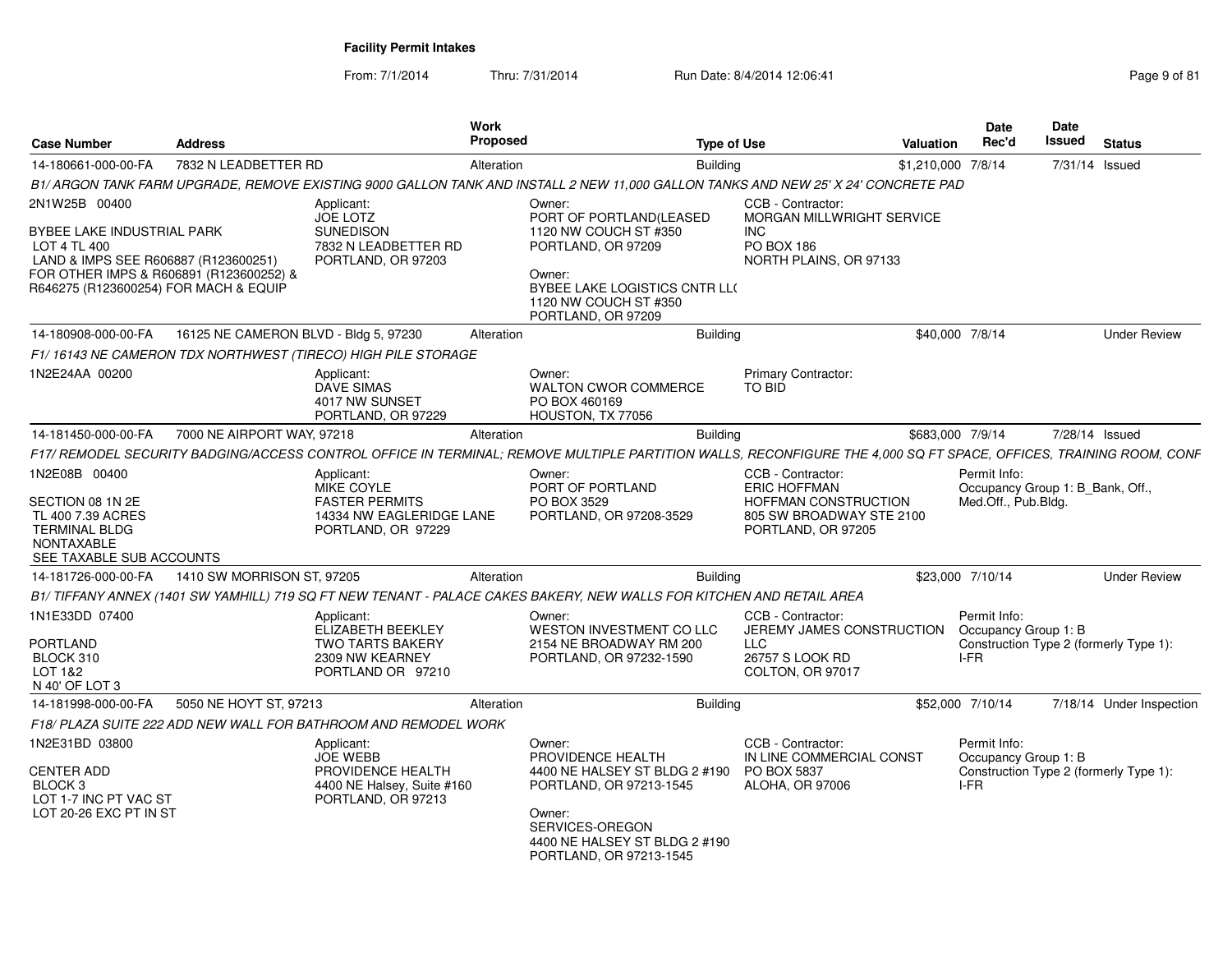From: 7/1/2014Thru: 7/31/2014 Run Date: 8/4/2014 12:06:41 Page 10 of 81

| <b>Case Number</b>                                                                                          | <b>Address</b>                                          | Work<br><b>Proposed</b>                                                                                                                                  | <b>Type of Use</b>                                                                                                                                               |                                                                                                                               | <b>Valuation</b> | Date<br>Rec'd                                     | Date<br><b>Issued</b> | <b>Status</b>                                                                            |
|-------------------------------------------------------------------------------------------------------------|---------------------------------------------------------|----------------------------------------------------------------------------------------------------------------------------------------------------------|------------------------------------------------------------------------------------------------------------------------------------------------------------------|-------------------------------------------------------------------------------------------------------------------------------|------------------|---------------------------------------------------|-----------------------|------------------------------------------------------------------------------------------|
| 14-182063-000-00-FA                                                                                         | 1120 NW COUCH ST, 97209                                 | Alteration                                                                                                                                               | <b>Building</b>                                                                                                                                                  |                                                                                                                               |                  | \$407,504 7/10/14                                 |                       | <b>Under Review</b>                                                                      |
|                                                                                                             |                                                         | F15/1121 W Burnside TENANT REMODEL FOR 3,263 SQ FT NATIVE FOODS CAFE (Previously Baja Fresh TI 02-111824)                                                |                                                                                                                                                                  |                                                                                                                               |                  |                                                   |                       |                                                                                          |
| 1N1E33DA 04900                                                                                              |                                                         | Applicant:<br><b>KENT POTTEBAUM</b><br><b>GBD ARCHITECTS INC</b><br>1120 NW COUCH SUITE 300<br>PORTLAND OR 97209                                         | Owner:<br>MEPT BREWERY BLOCK 2 LLC<br>PO BOX 320099<br>ALEXANDRIA, VA 22320-0156                                                                                 | CCB - Contractor:<br><b>HORIZON RETAIL</b><br><b>CONSTRUCTION INC</b><br>1458 HORIZON BLVD<br><b>RACINE, WI 53406</b>         |                  | Permit Info:<br>Occupancy Group 1: A-2_Restaurant |                       | Total Square Footage - Display Only: 3263                                                |
| 14-182333-000-00-FA                                                                                         | 501 SE HAWTHORNE BLVD, 97214                            | Alteration                                                                                                                                               | <b>Building</b>                                                                                                                                                  |                                                                                                                               |                  | \$197,362 7/10/14                                 |                       | 7/18/14 Issued                                                                           |
|                                                                                                             |                                                         | F5/ 7TH FLOOR, EAST ROOF REPLACEMENT, REPLACE CONCRETE TOPPING SLAB, NEW ROOF                                                                            |                                                                                                                                                                  |                                                                                                                               |                  |                                                   |                       |                                                                                          |
| 1S1E02BC 07200<br>HAWTHORNE PK<br>BLOCK 131<br>LOT 1-5 EXC W 10'<br>LOT 6-8                                 |                                                         | Applicant:<br><b>ALAN PROFFITT</b><br>MULTNOMAH COUNTY FACILITY<br>& PROPERTY MANAGEMENT<br>401 N DIXON ST<br>PORTLAND, OR 97227                         | Owner:<br>MULTNOMAH COUNTY(LEASED<br>401 N DIXON ST<br>PORTLAND, OR 97227-1865<br>Owner:<br><b>MULTIPLE TENANTS</b><br>401 N DIXON ST<br>PORTLAND, OR 97227-1865 | CCB - Contractor:<br>ANDERSON ROOFING CO INC<br>PO BOX 19985<br>PORTLAND OR 97296-0085                                        |                  | Permit Info:<br>Occupancy Group 1: B<br>I-FR      |                       | Construction Type 2 (formerly Type 1):                                                   |
| 14-182424-000-00-FA                                                                                         | 555 SW OAK ST                                           | Alteration                                                                                                                                               | Building                                                                                                                                                         |                                                                                                                               |                  | \$115,000 7/10/14                                 |                       | <b>Under Review</b>                                                                      |
|                                                                                                             |                                                         | F2/ REMODEL EXISTING CAFE, REMOVE LOW WALL, NEW CABINETRY, CASEWORK, FLOORING, CEILING, DOOR PENETRATIONS, EXPANDED SEATING AREA, ELEC, PLBG, PAINT, ETC |                                                                                                                                                                  |                                                                                                                               |                  |                                                   |                       |                                                                                          |
| 1N1E34CD 80000<br>ONE ELEVEN TOWER CONDOMINIUM<br><b>GENERAL COMMON ELEMENTS</b>                            |                                                         | Applicant:<br><b>BEN FRY</b><br><b>HOLST ARCHITECTURE</b><br>110 SE 8TH<br>PORTLAND, OR 97214                                                            | Owner:<br>ASSOCIATION OF UNIT OWNERS<br>OF<br>ONE ELEVEN TOWER<br>CONDOMINIUM 111 SW 5TH<br>PORTLAND, OR 97204                                                   | Primary Contractor:<br>TO BID                                                                                                 |                  |                                                   |                       |                                                                                          |
| 14-182563-000-00-FA                                                                                         | 3050 SE DIVISION ST, 97202                              | Alteration                                                                                                                                               | <b>Building</b>                                                                                                                                                  |                                                                                                                               |                  | \$5,000 7/11/14                                   |                       | 7/28/14 Issued                                                                           |
|                                                                                                             |                                                         | B1/ SUITE 175 - ROLLING WRENCH NEW TENANT 796 SQ FT BICYCLE REPAIR SHOP TENANT IMPROVEMENT                                                               |                                                                                                                                                                  |                                                                                                                               |                  |                                                   |                       |                                                                                          |
| 1S1E12BA 06000<br><b>EAST PORTLAND HTS</b><br>BLOCK 6<br>LOT 1-4                                            |                                                         | Applicant:<br><b>KELLY BOLES</b><br>JDL DEVELOPMENT INC<br>2314 NW SAVIER<br>PORTLAND, OR 97210                                                          | Owner:<br>ADG IIIA LLC<br>2314 NW SAVIER ST<br>PORTLAND, OR 97210-2514                                                                                           | CCB - Contractor:<br><b>JOE LYONS</b><br>JDL DEVELOPMENT INC<br>2314 NW SAVIER ST<br>PORTLAND, OR 97210-2514                  |                  | Permit Info:                                      |                       | Construction Type 2 (formerly Type 1): III-B<br>Total Square Footage - Display Only: 726 |
| 14-182797-000-00-FA                                                                                         | 15805 N LOMBARD ST                                      | Alteration                                                                                                                                               | <b>Building</b>                                                                                                                                                  |                                                                                                                               |                  | \$286,000 7/11/14                                 |                       | 7/18/14 Issued                                                                           |
|                                                                                                             | F11/ NEW TENANT SMALL OFFICE AND WAREHOUSE FOR PODS INC |                                                                                                                                                          |                                                                                                                                                                  |                                                                                                                               |                  |                                                   |                       |                                                                                          |
| 2N1W25 01900<br>RAMSEY LAKE IND'L PARK<br>LOT 8&9 TL 1900<br>SPLIT LEVY & SPLIT MAP R251992<br>(R687100700) |                                                         | Applicant:<br><b>HEATHER MCGRATH</b><br><b>MYHRE GROUP ARCHITECTS</b><br>620 SW 5TH AVE, STE 500<br>PORTLAND, OR 97204                                   | Owner:<br>CALWEST INDUSTRIAL<br>800 5TH AVE STE 4100<br>SEATTLE, WA 98104-3100<br>Owner:<br>PROPERTIES LLC<br>800 5TH AVE STE 4100<br>SEATTLE, WA 98104-3100     | CCB - Contractor:<br><b>ALAN VOLM</b><br>PACIFIC CREST STRUCTURES<br>17750 SW UPPER BOONES<br>FERRY RD 190<br>DURHAM OR 97224 |                  |                                                   |                       |                                                                                          |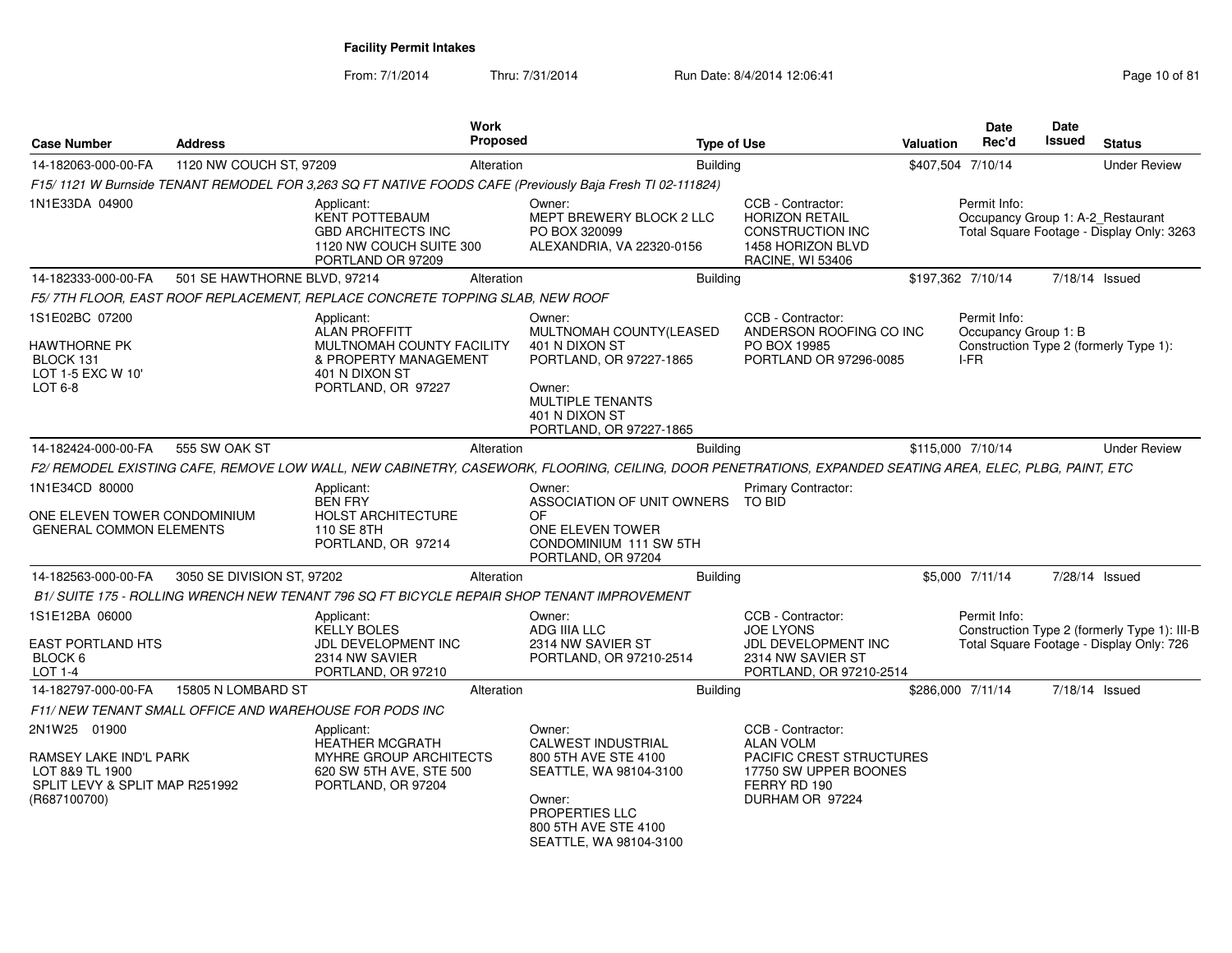From: 7/1/2014

| <b>Case Number</b>                                                                                    | <b>Address</b>                                          | Work<br><b>Proposed</b>                                                                                                           |                                                                                                | <b>Type of Use</b> |                                                                                                                                | <b>Valuation</b> | Date<br>Rec'd                                                           | Date<br><b>Issued</b> | <b>Status</b>                              |
|-------------------------------------------------------------------------------------------------------|---------------------------------------------------------|-----------------------------------------------------------------------------------------------------------------------------------|------------------------------------------------------------------------------------------------|--------------------|--------------------------------------------------------------------------------------------------------------------------------|------------------|-------------------------------------------------------------------------|-----------------------|--------------------------------------------|
| 14-182833-000-00-FA                                                                                   | 111 SW COLUMBIA ST, 97258                               | Alteration                                                                                                                        |                                                                                                | Building           |                                                                                                                                |                  | \$50,000 7/11/14                                                        | 7/18/14 Issued        |                                            |
|                                                                                                       | F11/ SUITE 200 PEW FOUNDATION NEW TENANT OFFICE REMODEL |                                                                                                                                   |                                                                                                |                    |                                                                                                                                |                  |                                                                         |                       |                                            |
| 1S1E03BD 01700<br><b>PORTLAND</b><br>BLOCK 129<br>LOT 1-8                                             |                                                         | Applicant:<br><b>BRANDI STEVENS</b><br><b>MELVIN MARK CO</b><br>111 SW COLUMBIA #1380<br>PORTLAND, OR 97201                       | Owner:<br>COLUMBIA SQUARE LLC<br>111 SW COLUMBIA ST #1380<br>PORTLAND, OR 97201-5845           |                    | CCB - Contractor:<br>MELVIN MARK CONSTRUCTION C(Occupancy Group 1: B)<br>111 SW COLUMBIA ST STE 1380<br>PORTLAND, OR 972015873 |                  | Permit Info:                                                            |                       | Construction Type 2 (formerly Type 1): I-A |
| 14-182949-000-00-FA                                                                                   | 805 SW BROADWAY, 97205                                  | Alteration                                                                                                                        |                                                                                                | <b>Building</b>    |                                                                                                                                |                  | \$200,000 7/11/14                                                       |                       | <b>Under Review</b>                        |
|                                                                                                       |                                                         | F11/1ST FLOOR INTERIOR SHELL WORK FOR FUTURE NEW TENANT, REMOVE WALLS TO COMBINE 2 OFFICE SUITES **NO OCCUPANCY THIS PERMIT**     |                                                                                                |                    |                                                                                                                                |                  |                                                                         |                       |                                            |
| 1S1E03BB 04400<br><b>PORTLAND</b><br>BLOCK 210<br><b>LOT 1-8</b><br>DEFERRED ADDITIONAL TAX LIABILITY |                                                         | Applicant:<br><b>ANNE KAREL</b><br>FFA ARCHITECTURE AND<br><b>INTERIORS</b><br>520 SW YAMHILL ST, SUITE 900<br>PORTLAND, OR 97204 | Owner:<br>FOX TOWER L L C<br>805 SW BROADWAY #2020<br>PORTLAND, OR 97205                       |                    | CCB - Contractor:<br>R & H CONSTRUCTION<br>1530 SW TAYLOR STREET<br>PORTLAND, OR 97205                                         |                  | Permit Info:<br>Occupancy Group 1: B Bank, Off.,<br>Med.Off., Pub.Bldg. |                       | Total Square Footage - Display Only: 5600  |
| 14-183223-000-00-FA                                                                                   | 319 SW WASHINGTON ST, 97204                             | Alteration                                                                                                                        |                                                                                                | Building           |                                                                                                                                |                  | \$35,394 7/14/14                                                        |                       | 8/1/14 Issued                              |
|                                                                                                       |                                                         | B2/9TH FLOOR, REMODEL RESTROOM, WALLS, DOORS, CEILING, AND CORRIDOR, ELEC, PLBG                                                   |                                                                                                |                    |                                                                                                                                |                  |                                                                         |                       |                                            |
| 1N1E34CD 07800                                                                                        |                                                         | Applicant:<br><b>CHRISTINA BOND</b><br>5d CONTRACTORS<br>610 SW ALDER ST. SUITE 210<br>PORTLAND, OR 97205                         | Owner:<br>THREE NINETEEN WASHINGTON<br><b>LLC</b><br>PO BOX 416<br>MANCHESTER, VT 05254        |                    | CCB - Contractor:<br>5D CONTRACTORS LLC<br>PO BOX 416<br>CORBETT, OR 97019                                                     |                  | Permit Info:<br>Occupancy Group 1: B_Bank, Off.,<br>Med.Off., Pub.Bldg. |                       |                                            |
| 14-183247-000-00-FA                                                                                   | 319 SW WASHINGTON ST, 97204                             | Alteration                                                                                                                        |                                                                                                | <b>Building</b>    |                                                                                                                                |                  | \$35,394 7/14/14                                                        |                       | $8/1/14$ Issued                            |
|                                                                                                       |                                                         | B2/8TH FLOOR, REMODEL RESTROOM, WALLS, DOORS, CEILING, AND CORRIDOR, ELEC, PLBG                                                   |                                                                                                |                    |                                                                                                                                |                  |                                                                         |                       |                                            |
| 1N1E34CD 07800                                                                                        |                                                         | Applicant:<br>CHRISTINA BOND<br>5d CONTRACTORS<br>610 SW ALDER ST. SUITE 210<br>PORTLAND, OR 97205                                | Owner:<br>THREE NINETEEN WASHINGTON<br><b>LLC</b><br><b>PO BOX 416</b><br>MANCHESTER, VT 05254 |                    | CCB - Contractor:<br>5D CONTRACTORS LLC<br>PO BOX 416<br>CORBETT, OR 97019                                                     |                  | Permit Info:<br>Occupancy Group 1: B_Bank, Off.,<br>Med.Off., Pub.Bldg. |                       |                                            |
| 14-183470-000-00-FA                                                                                   | 233 SW NAITO PKY, 97204                                 | Alteration                                                                                                                        |                                                                                                | Building           |                                                                                                                                |                  | \$75,000 7/14/14                                                        | 7/31/14 Issued        |                                            |
|                                                                                                       |                                                         | F15/1ST & 2ND FLOOR REMODLE & ADD WALLS FOR CONFERENCE ROOMS, KITCHENETTE AND OPEN OFFICE AREA ON 2ND FLOOR MEZZANINE             |                                                                                                |                    |                                                                                                                                |                  |                                                                         |                       |                                            |
| 1N1E34DC 03300                                                                                        |                                                         | Applicant:<br>BLYTHE SACHO<br><b>EMERICK ARCHITECTS</b><br>208 SW 1ST AVE SUITE 320<br>PORTLAND, OR 97204                         | Owner:<br><b>RUSSELL FELLOWS</b><br>200 SW MARKET ST #1720<br>PORTLAND, OR 97201-5718          |                    | CCB - Contractor:<br><b>BREMIK CONSTRUCTION</b><br>1026 SE STARK ST<br>PORTLAND, OR 97214                                      |                  |                                                                         |                       |                                            |
|                                                                                                       |                                                         |                                                                                                                                   | Owner:<br>PROPERTIES LLC<br>200 SW MARKET ST #1720<br>PORTLAND, OR 97201-5718                  |                    |                                                                                                                                |                  |                                                                         |                       |                                            |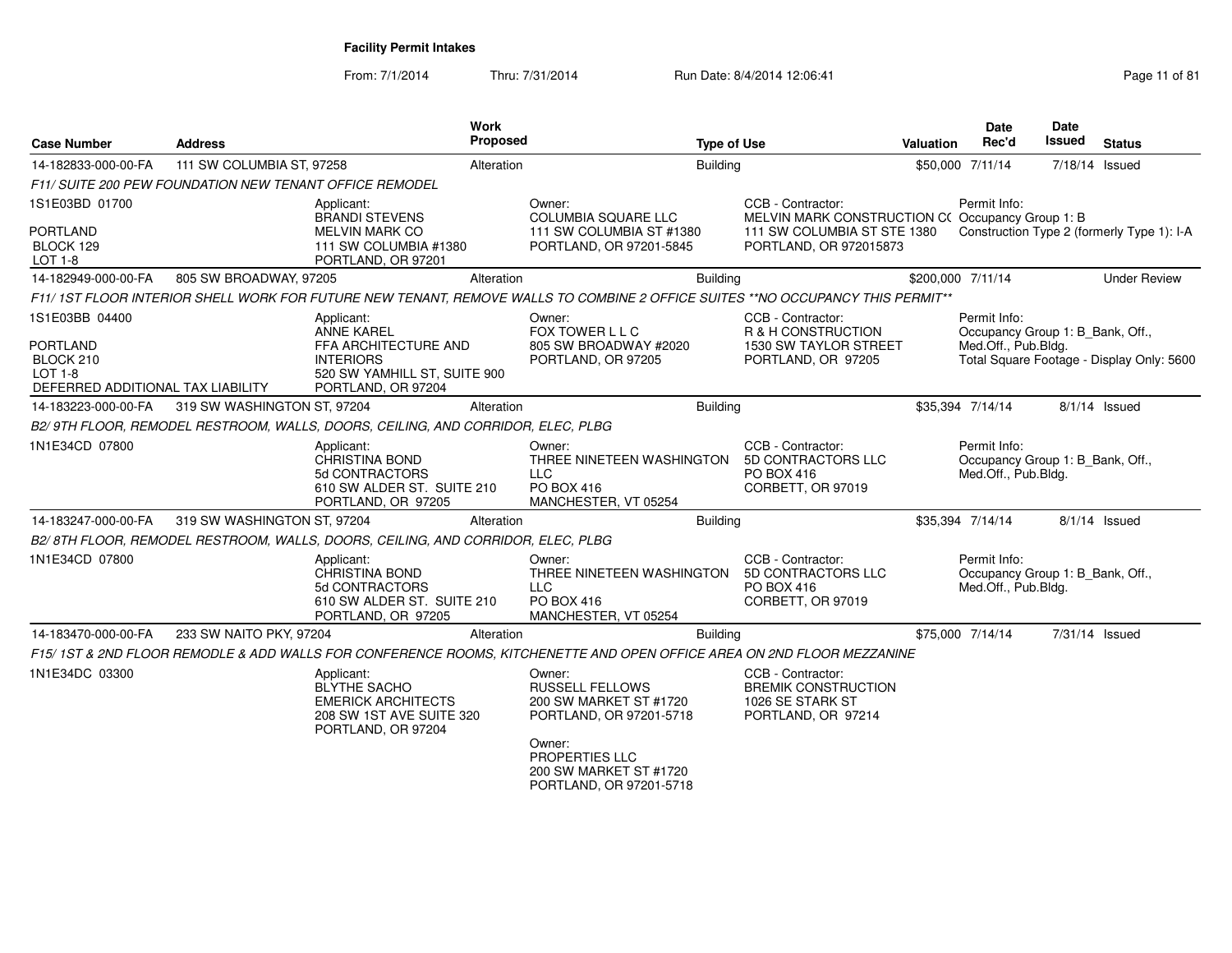| <b>Case Number</b>                                                   | <b>Address</b>            | Work<br><b>Proposed</b>                                                                                                                                          |                                                                                                                                                                    | <b>Type of Use</b> |                                                                                           | <b>Valuation</b>  | <b>Date</b><br>Rec'd                                                    | <b>Date</b><br>Issued | <b>Status</b>            |
|----------------------------------------------------------------------|---------------------------|------------------------------------------------------------------------------------------------------------------------------------------------------------------|--------------------------------------------------------------------------------------------------------------------------------------------------------------------|--------------------|-------------------------------------------------------------------------------------------|-------------------|-------------------------------------------------------------------------|-----------------------|--------------------------|
| 14-183562-000-00-FA                                                  | 233 SW NAITO PKY, 97204   | Alteration                                                                                                                                                       |                                                                                                                                                                    | <b>Building</b>    |                                                                                           | \$75,000 7/14/14  |                                                                         | 7/24/14 Issued        |                          |
|                                                                      |                           | F15/3rd & 4th FLOOR REMODLE & ADD WALLS FOR CONFERENCE ROOMS, KITCHEN AND OPEN OFFICE AREA                                                                       |                                                                                                                                                                    |                    |                                                                                           |                   |                                                                         |                       |                          |
| 1N1E34DC 03300                                                       |                           | Applicant:<br><b>BLYTHE SACHO</b><br><b>EMERICK ARCHITECTS</b><br>208 SW 1ST AVE SUITE 320<br>PORTLAND, OR 97204                                                 | Owner:<br><b>RUSSELL FELLOWS</b><br>200 SW MARKET ST #1720<br>PORTLAND, OR 97201-5718<br>Owner:                                                                    |                    | CCB - Contractor:<br><b>BREMIK CONSTRUCTION</b><br>1026 SE STARK ST<br>PORTLAND, OR 97214 |                   |                                                                         |                       |                          |
|                                                                      |                           |                                                                                                                                                                  | <b>PROPERTIES LLC</b><br>200 SW MARKET ST #1720<br>PORTLAND, OR 97201-5718                                                                                         |                    |                                                                                           |                   |                                                                         |                       |                          |
| 14-183619-000-00-FA                                                  | 1600 SW 4TH AVE, 97201    | Alteration                                                                                                                                                       |                                                                                                                                                                    | <b>Building</b>    |                                                                                           | \$250,000 7/14/14 |                                                                         | 7/25/14 Issued        |                          |
|                                                                      |                           | F3/7TH FLOOR; REMOVE PARTITIONS, ADD BACK TO RECONFIGURE FOR MULTIPLE OFFICES, CONFERENCE ROOM, DOORS, RELITES, OPEN OFFICE AREA, CEILING, ELEC, PAINT, FINISHES |                                                                                                                                                                    |                    |                                                                                           |                   |                                                                         |                       |                          |
| 1S1E03CB 01800<br><b>SOUTH AUDITORIUM ADD</b><br><b>BLOCK A</b>      |                           | Applicant:<br><b>TOM ARNICH</b><br>PSU FACILITIES AND PLANNING<br><b>PO BOX 751</b>                                                                              | Owner:<br>OREGON STATE OF (BOARD OF<br><b>PO BOX 751</b><br>PORTLAND, OR 97207-0751                                                                                |                    |                                                                                           |                   |                                                                         |                       |                          |
| LOT 2 TL 1800<br>DEFERRED ADDITIONAL TAX LIABILITY                   |                           | Portland, OR 97207-0751                                                                                                                                          | Owner:<br>HIGHER EDUC / PSU<br><b>PO BOX 751</b><br>PORTLAND, OR 97207-0751                                                                                        |                    |                                                                                           |                   |                                                                         |                       |                          |
| 14-183648-000-00-FA                                                  | 529 SW 3RD AVE, 97204     | Alteration                                                                                                                                                       |                                                                                                                                                                    | <b>Building</b>    |                                                                                           | \$51,200 7/14/14  |                                                                         |                       | 7/25/14 Under Inspection |
|                                                                      |                           | F15/2ND FLOOR QUICK LEFT - EXISTING TENANT - ADD NEW WALLS FOR 3 NEW OFFICES AND A CONFERENCE ROOM.                                                              |                                                                                                                                                                    |                    |                                                                                           |                   |                                                                         |                       |                          |
| 1S1E03BA 07500<br><b>PORTLAND</b><br>BLOCK 48<br>LOT <sub>3</sub>    |                           | Applicant:<br>DANIEL YOUNG<br><b>OREGON BUSINESS</b><br><b>ARCHITECTURE</b><br>PO BOX 80301<br>PORTLAND, OR 97280                                                | Owner:<br>LOYALTY HOLDINGS LLC<br>3657 MAIN ST<br>MANCHESTER, VT 05254                                                                                             |                    | CCB - Contractor:<br>5D CONTRACTORS LLC<br>PO BOX 416<br>CORBETT, OR 97019                |                   | Permit Info:<br>Occupancy Group 1: B_Bank, Off.,<br>Med.Off., Pub.Bldg. |                       |                          |
| 14-183664-000-00-FA                                                  | 7921 NE SANDY BLVD, 97213 | Alteration                                                                                                                                                       |                                                                                                                                                                    | <b>Building</b>    |                                                                                           | \$25,000 7/14/14  |                                                                         | 7/24/14 Issued        |                          |
|                                                                      |                           | F11/STOREFRONT REPLACEMENT AND PARTIAL RE-SLOPING OF EAST WALK & NEW DRAIN                                                                                       |                                                                                                                                                                    |                    |                                                                                           |                   |                                                                         |                       |                          |
| 1N2E20DD 01900<br><b>MONTCLAIR</b><br>BLOCK <sub>9</sub><br>LOT 8-15 |                           | Applicant:<br><b>MEG MATSUSHIMA</b><br>HENNEBERY EDDY ARCHITECTS<br>921 SW Washington Street #250<br>Portland, OR 97205                                          | Owner:<br>MULTNOMAH COUNTY(LIBRARY-<br>401 N DIXON ST<br>PORTLAND, OR 97227-1865<br>Owner:<br><b>GREGORY HEIGHTS)</b><br>401 N DIXON ST<br>PORTLAND, OR 97227-1865 |                    | Primary Contractor:<br>TO BE BID                                                          |                   |                                                                         |                       |                          |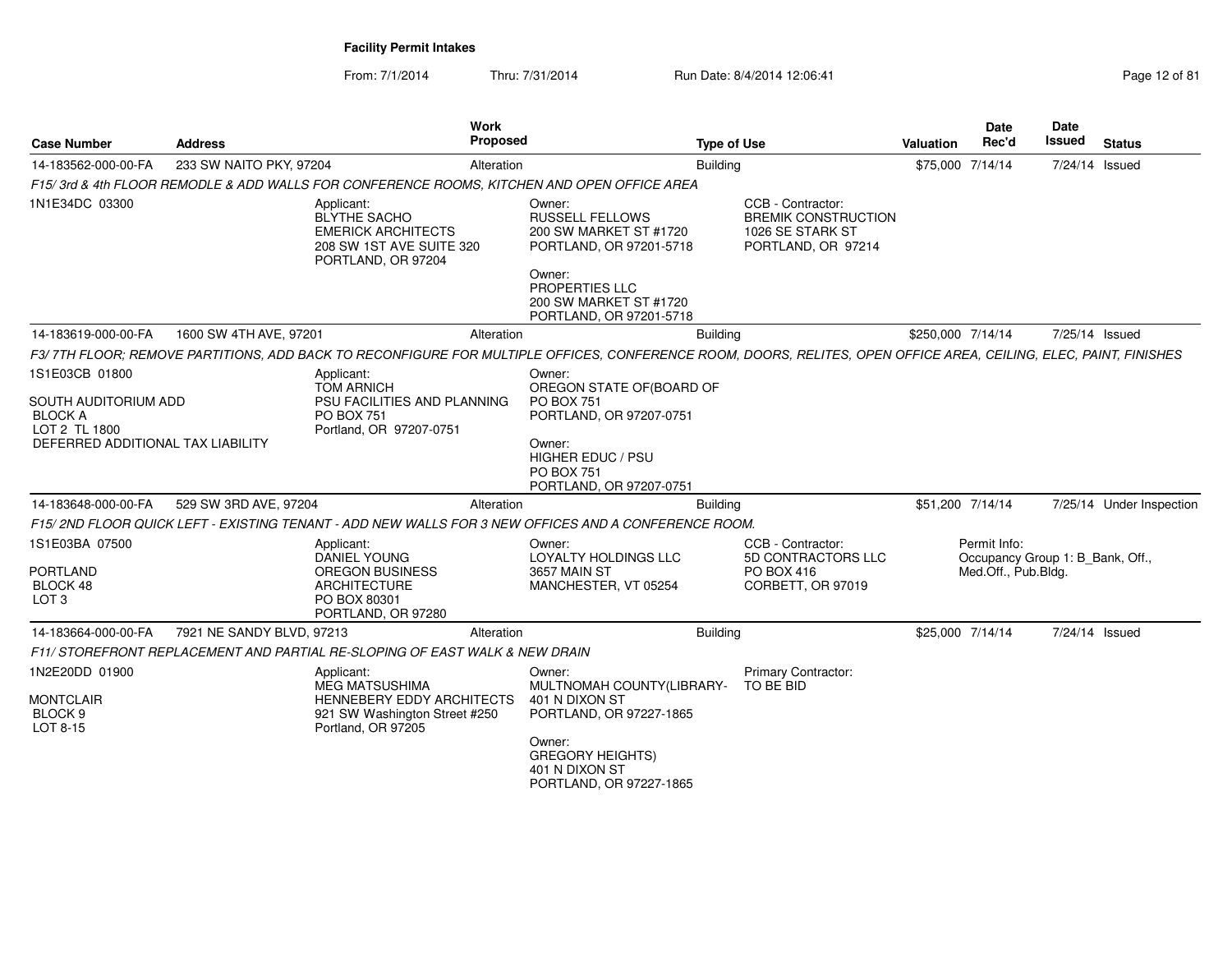| <b>Case Number</b>                                                                                                  | <b>Address</b>           | Work<br>Proposed                                                                                                                         | <b>Type of Use</b>                                                                                                                                                               |                                                                                                               | Valuation | Date<br>Rec'd                                                | Date<br>Issued | <b>Status</b>                                |
|---------------------------------------------------------------------------------------------------------------------|--------------------------|------------------------------------------------------------------------------------------------------------------------------------------|----------------------------------------------------------------------------------------------------------------------------------------------------------------------------------|---------------------------------------------------------------------------------------------------------------|-----------|--------------------------------------------------------------|----------------|----------------------------------------------|
| 14-183891-000-00-FA                                                                                                 | 5050 NE HOYT ST, 97213   | Alteration                                                                                                                               | <b>Building</b>                                                                                                                                                                  |                                                                                                               |           | \$167,000 7/15/14                                            |                | 7/22/14 Under Inspection                     |
|                                                                                                                     |                          |                                                                                                                                          | F3/ SUITE 421: REMOVE WALLS, DOORS, ADD BACK TO CREATE ADDITIONAL EXAM ROOMS, REMOVE ONE RESTROOM, REMODEL WAITING/RECEPTION AREA, CEILING, FLOORING, ELEC, PLBG                 |                                                                                                               |           |                                                              |                |                                              |
| 1N2E31BD 03800<br><b>CENTER ADD</b><br>BLOCK <sub>3</sub><br>LOT 1-7 INC PT VAC ST<br>LOT 20-26 EXC PT IN ST        |                          | Applicant:<br><b>RICK SANDERS</b><br>PROVIDENCE PORTLAND<br><b>MEDICAL CENTER</b><br>4400 NE HALSEY POP II STE 190<br>PORTLAND, OR 97203 | Owner:<br>PROVIDENCE HEALTH<br>4400 NE HALSEY ST BLDG 2 #190<br>PORTLAND, OR 97213-1545<br>Owner:<br>SERVICES-OREGON<br>4400 NE HALSEY ST BLDG 2 #190<br>PORTLAND, OR 97213-1545 | CCB - Contractor:<br>IN LINE COMMERCIAL CONST<br>PO BOX 5837<br>ALOHA, OR 97006                               |           | Permit Info:<br>Occupancy Group 1: B<br>I-FR                 |                | Construction Type 2 (formerly Type 1):       |
| 14-184115-000-00-FA                                                                                                 | 1900 SW SALMON ST, 97205 | Alteration                                                                                                                               | <b>Building</b>                                                                                                                                                                  |                                                                                                               |           | \$140,000 7/15/14                                            |                | 7/22/14 Under Inspection                     |
|                                                                                                                     |                          | B2/ PARKING LEVEL 4, RESTROOM RENOVATION, FIXTURES, CEILING, FLOORING, ELEC, PLBG                                                        |                                                                                                                                                                                  |                                                                                                               |           |                                                              |                |                                              |
| 1N1E33CD 09200                                                                                                      |                          | Applicant:<br><b>BARRY DEISTER</b><br><b>DECA</b><br>935 SE ALDER ST<br>PORTLAND, OR 97214                                               |                                                                                                                                                                                  | CCB - Contractor:<br><b>MARK BECKIUS</b><br>REIMERS & JOLIVETTE INC<br>2344 NW 24TH AVE<br>Portland, OR 97210 |           | Permit Info:<br>Occupancy Group 1: A-3 Assembly -<br>General |                | Construction Type 2 (formerly Type 1): I-A   |
| 14-184162-000-00-FA                                                                                                 | 100 SW MARKET ST, 97201  | Alteration                                                                                                                               | <b>Building</b>                                                                                                                                                                  |                                                                                                               |           | \$137,000 7/15/14                                            |                | <b>Under Review</b>                          |
|                                                                                                                     |                          |                                                                                                                                          | B1/ FLOORS 2. 3 & PART OF 7TH -  REMOVE CEILING TILE & SUPPORTS. LIGHT FIXTURES. GYP BOARD FIRE/DRAFT STOPPING. DUCTWORK. FIRE ALARMS WIRING. ORIGINAL BATHROOMS (NOT            |                                                                                                               |           |                                                              |                |                                              |
| 1S1E03CB 00700<br>SOUTH AUDITORIUM ADD<br><b>BLOCK A</b><br>LOT 2 TL 700                                            |                          | Applicant:<br>PETE SMITH<br>SWINERTON BUILDERS, INC.<br>2300 SW 1ST AVE. SUITE 103<br>PORTLAND, OR 97201                                 | Owner:<br>CSHV FIRST AND MARKET LLC<br>1420 FIFTH AVE #2020<br>SEATTLE, WA 98101-2337                                                                                            | CCB - Contractor:<br>SWINERTON BUILDERS INC<br>260 TOWNSEND ST<br>SAN FRANCISCO, CA 94107                     |           |                                                              |                |                                              |
| 14-184225-000-00-FA                                                                                                 | 421 SW 6TH AVE, 97205    | Alteration                                                                                                                               | <b>Building</b>                                                                                                                                                                  |                                                                                                               |           | \$257,600 7/15/14                                            | 7/30/14 Issued |                                              |
|                                                                                                                     |                          |                                                                                                                                          | F15/ 2ND FLOOR SHOPKEEP 7.362 SQ FT NEW TENANT REMODEL: NEW WALLS.DOORS RELITES FOR OPEN OFFICE. CONFERENCE ROOM. ENTRANCE AREA & BREAKROOM                                      |                                                                                                               |           |                                                              |                |                                              |
| 1N1E34CC 04300<br>PORTLAND<br>BLOCK 176<br>LOT 1-4                                                                  |                          | Applicant:<br><b>MATT FITZGERALD</b><br><b>GBD ARCHITECTS</b><br>1120 NW COUCH ST. SUITE 300<br>PORTLAND OR 97209                        | Owner:<br>UPI COMMONWEALTH LLC<br>1215 FOURTH AVE STE 600<br>SEATTLE, WA 98161                                                                                                   | CCB - Contractor:<br>RUSSELL CONSTRUCTION INC<br>20915 SW 105TH AVE<br>TUALATIN OR 97062                      |           |                                                              |                |                                              |
| 14-184243-000-00-FA                                                                                                 | 5115 N LAGOON AVE, 97217 | Alteration                                                                                                                               | <b>Building</b>                                                                                                                                                                  |                                                                                                               |           | \$124,000 7/15/14                                            | 7/23/14 Issued |                                              |
|                                                                                                                     |                          |                                                                                                                                          | B1/BEDPLATE INSTALL 12' X 46' CONCRETE FOUNDATION TO SUPPORT STEEL BEDPLATE (FOR TESTING TRUCK FRAMES)                                                                           |                                                                                                               |           |                                                              |                |                                              |
| 1N1E20AB 00800                                                                                                      |                          | Applicant:<br><b>RICH STEELMAN</b><br><b>BROCKAMP &amp; JAEGER</b><br>15796 BOARDWALK S<br>OREGON CITY OR 97045                          | Owner:<br>FREIGHTLINER CORPORATION<br>PO BOX 3820<br>PORTLAND, OR 97208-3820                                                                                                     | CCB - Contractor:<br>BROCKAMP & JAEGER INC<br>15796 S BOARDWALK ST<br>OREGON CITY, OR 970451196               |           | Permit Info:<br>Occupancy Group 1: B                         |                | Construction Type 2 (formerly Type 1): III-N |
| 14-184265-000-00-FA                                                                                                 | 6936 N FATHOM ST. 97217  | Alteration                                                                                                                               | <b>Building</b>                                                                                                                                                                  |                                                                                                               |           | \$80,000 7/15/14                                             |                | 7/23/14 Under Inspection                     |
|                                                                                                                     |                          | F11/ RESTROOM REMODEL, INSTALL NEW REPLACEMENT URINALS, LAVATORIES & SHOWERS                                                             |                                                                                                                                                                                  |                                                                                                               |           |                                                              |                |                                              |
| 1N1E17B 00200<br>SECTION 17 1N 1E<br>TL 200 24.90 ACRES<br>LAND & IMPS SEE R646162 (R941170881)<br>FOR MACH & EQUIP |                          | Applicant:<br><b>BETH REAR</b><br><b>ANKROM MOISAN</b><br>6720 SW MACADAM AVE STE 100 PORTLAND, OR 97208-3820<br>PORTLAND, OR 97219      | Owner:<br>FREIGHTLINER CORPORATION<br>PO BOX 3820                                                                                                                                | CCB - Contractor:<br>SEABOLD CONSTRUCTION CO INC<br>9965 SW ARCTIC DR<br>BEAVERTON, OR 970054194              |           |                                                              |                |                                              |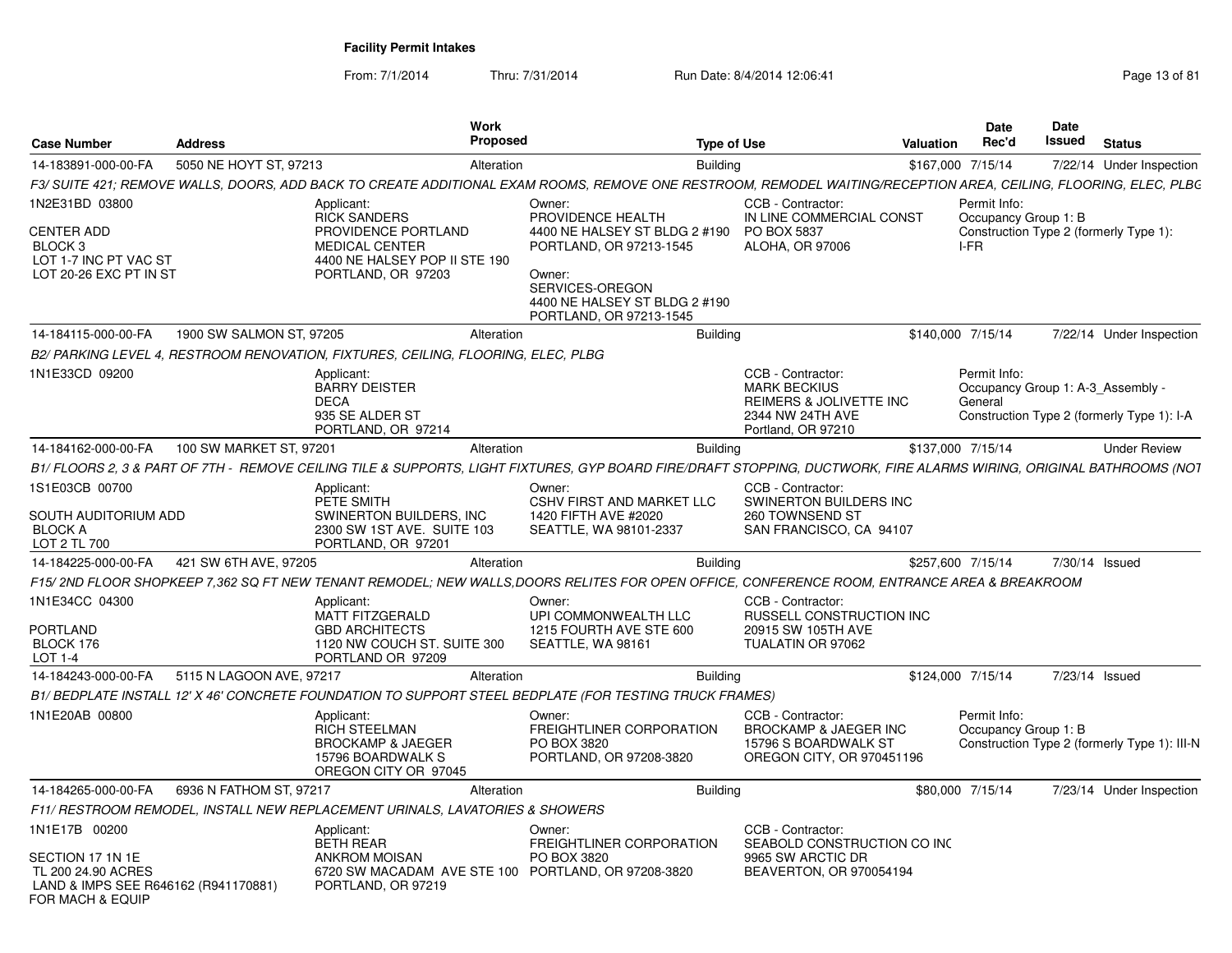| <b>Case Number</b>                                                                                                                               | <b>Address</b>                                       |                                                                                                   | <b>Work</b><br><b>Proposed</b> |                                                                                                                                                  | <b>Type of Use</b> |                                                                                             | Valuation | <b>Date</b><br>Rec'd                             | Date<br><b>Issued</b> | <b>Status</b>                                |
|--------------------------------------------------------------------------------------------------------------------------------------------------|------------------------------------------------------|---------------------------------------------------------------------------------------------------|--------------------------------|--------------------------------------------------------------------------------------------------------------------------------------------------|--------------------|---------------------------------------------------------------------------------------------|-----------|--------------------------------------------------|-----------------------|----------------------------------------------|
| 14-184508-000-00-FA                                                                                                                              | 1417 NW FLANDERS ST, 97209                           |                                                                                                   | Alteration                     |                                                                                                                                                  | <b>Building</b>    |                                                                                             |           | \$4,500 7/16/14                                  |                       | <b>Under Review</b>                          |
|                                                                                                                                                  |                                                      | B2/1427 A. NW FLANDERS: PIH: ADD TWO WALLS, DOORS TO CREATE ANOTHER EXAM ROOM                     |                                |                                                                                                                                                  |                    |                                                                                             |           |                                                  |                       |                                              |
| 1N1E33DA 01800                                                                                                                                   |                                                      | Applicant:<br>PHIL SPARKS                                                                         |                                | Owner:<br><b>ND FLANDERS LLC</b>                                                                                                                 |                    | CCB - Contractor:<br><b>WALKER HOME IMPROVEMENT</b>                                         |           | Permit Info:<br>Occupancy Group 1: B_Bank, Off., |                       |                                              |
| <b>COUCHS ADD</b><br>BLOCK 98<br><b>LOT 1-4</b>                                                                                                  |                                                      | <b>SPARKS GROUP LLC</b><br>735 SE MORRISON<br>PORTLAND OREGON                                     |                                | 2839 SW 2ND AVE<br>PORTLAND, OR 97201-4711                                                                                                       |                    | <b>INC</b><br>3014 NE 16TH AV<br>PORTLAND, OR 97212<br>Primary Contractor:<br><b>TO BID</b> |           | Med.Off., Pub.Bldg.                              |                       | Construction Type 2 (formerly Type 1): III-B |
| 14-185629-000-00-FA                                                                                                                              | 4747 N CHANNEL AVE                                   |                                                                                                   | Alteration                     |                                                                                                                                                  | <b>Building</b>    |                                                                                             |           | \$42,284 7/17/14                                 |                       | <b>Under Review</b>                          |
|                                                                                                                                                  | B1/ CORP 1 PENTHOUSE ADD LADDERS AND SAFETY TIE-OFFS |                                                                                                   |                                |                                                                                                                                                  |                    |                                                                                             |           |                                                  |                       |                                              |
| 1N1E20 00109                                                                                                                                     |                                                      | Applicant:                                                                                        |                                | Owner:                                                                                                                                           |                    | CCB - Contractor:                                                                           |           | Permit Info:                                     |                       |                                              |
| PARTITION PLAT 2003-38<br>LOT 2 TL 109<br>LAND & IMPS SEE R540487 (R64983-1507)<br>R540481 (R64983-1503)<br>R540494 (R64983-1515) FOR OTHER IMPS |                                                      | <b>RICH STEELMAN</b><br><b>BROCKAMP &amp; JAEGER</b><br>15796 BOARDWALK S<br>OREGON CITY OR 97045 |                                | PORT OF PORTLAND (LEASED<br>PO BOX 3820<br>PORTLAND, OR 97208-3849<br>Owner:<br><b>DAIMLER TRUCKS NORTH</b><br><b>AMERICA LLC</b><br>PO BOX 3820 |                    | <b>BROCKAMP &amp; JAEGER INC</b><br>15796 S BOARDWALK ST<br>OREGON CITY, OR 970451196       |           | Occupancy Group 1: B                             |                       | Construction Type 2 (formerly Type 1): II-B  |
|                                                                                                                                                  |                                                      |                                                                                                   |                                | PORTLAND, OR 97208-3849                                                                                                                          |                    |                                                                                             |           |                                                  |                       |                                              |
| 14-185709-000-00-FA                                                                                                                              | 1631 NW THURMAN ST                                   | B1/ SUITE 102 REMODEL, DEMO FLOOR DRAIN AND ADD NEW COUNTER SINK                                  | Alteration                     |                                                                                                                                                  | <b>Building</b>    |                                                                                             |           | \$2,500 7/17/14                                  |                       | 7/30/14 Under Inspection                     |
| 1N1E28DD 03500                                                                                                                                   |                                                      | Applicant:                                                                                        |                                | Owner:                                                                                                                                           |                    | CCB - Contractor:                                                                           |           |                                                  |                       |                                              |
| <b>WATSONS ADD</b><br>BLOCK 17-19 & TERMINAL BLK TL 3500                                                                                         |                                                      | DAVID BROWN<br>MELVIN MARK COMPANIES<br>111 SW COLUMBIA, STE 1380<br>PORTLAND OR 97201            |                                | 1631 NW THURMAN STREET LLC<br>111 SW COLUMBIA ST #1380<br>PORTLAND, OR 97201-5845                                                                |                    | MELVIN MARK CONSTRUCTION CO<br>111 SW COLUMBIA ST STE 1380<br>PORTLAND, OR 972015873        |           |                                                  |                       |                                              |
| 14-186039-000-00-FA                                                                                                                              | 920 SW 6TH AVE, 97204                                |                                                                                                   | Alteration                     |                                                                                                                                                  | <b>Building</b>    |                                                                                             |           | \$16,000 7/18/14                                 |                       | 7/23/14 Issued                               |
|                                                                                                                                                  |                                                      |                                                                                                   |                                | B1/ INSTALL DECORATIVE SCREEN AROUND ROOFTOP MECHANICAL EQUIPMENT - MATCHING ADJACENT EQUIPMENT PER 13-226389-LU                                 |                    |                                                                                             |           |                                                  |                       |                                              |
| 1S1E03BB 01000                                                                                                                                   |                                                      | Applicant:<br><b>Shane Bliss</b>                                                                  |                                | Owner:<br>PUBLIC SERVICE BUILDING LLC                                                                                                            |                    | CCB - Contractor:<br>R & H CONSTRUCTION                                                     |           |                                                  |                       |                                              |
| <b>PORTLAND</b><br>BLOCK 170<br>LOT 5-8                                                                                                          |                                                      | <b>R&amp;H Construction</b><br>1530 SW Taylor<br>Portland, OR 97205                               |                                | 920 SW 6TH AVE STE 223<br>PORTLAND, OR 97204                                                                                                     |                    | 1530 SW TAYLOR STREET<br>PORTLAND, OR 97205                                                 |           |                                                  |                       |                                              |
| 14-186085-000-00-FA                                                                                                                              | 1211 SW 5TH AVE, 97204                               |                                                                                                   | Alteration                     |                                                                                                                                                  | <b>Building</b>    |                                                                                             |           | \$14,200 7/18/14                                 |                       | 7/31/14 Issued                               |
|                                                                                                                                                  | F17/30TH FLOOR MEZZANINE GUARD RAIL REPLACEMENT      |                                                                                                   |                                |                                                                                                                                                  |                    |                                                                                             |           |                                                  |                       |                                              |
| 1S1E03BC 00900                                                                                                                                   |                                                      | Applicant:<br><b>LIZ BRAY</b>                                                                     |                                | Owner:<br><b>PACWEST CENTER LLC</b>                                                                                                              |                    | CCB - Contractor:<br><b>LANGLEY INVESTMENT</b>                                              |           | Permit Info:<br>Occupancy Group 1: B Bank, Off., |                       |                                              |
| <b>PORTLAND</b><br>BLOCK 167<br>$LOT 1-8$                                                                                                        |                                                      | YOST GRUBE HALL<br>1211 SW 5TH AVE,#2700<br>PORTLAND, OR 97204                                    |                                | 1211 SW 5TH AVE #2230<br>PORTLAND, OR 97204                                                                                                      |                    | PROPERTIES INC<br>825 NE MULTNOMAH ST STE 1275<br>PORTLAND, OR 97232                        |           | Med.Off., Pub.Bldg.                              |                       |                                              |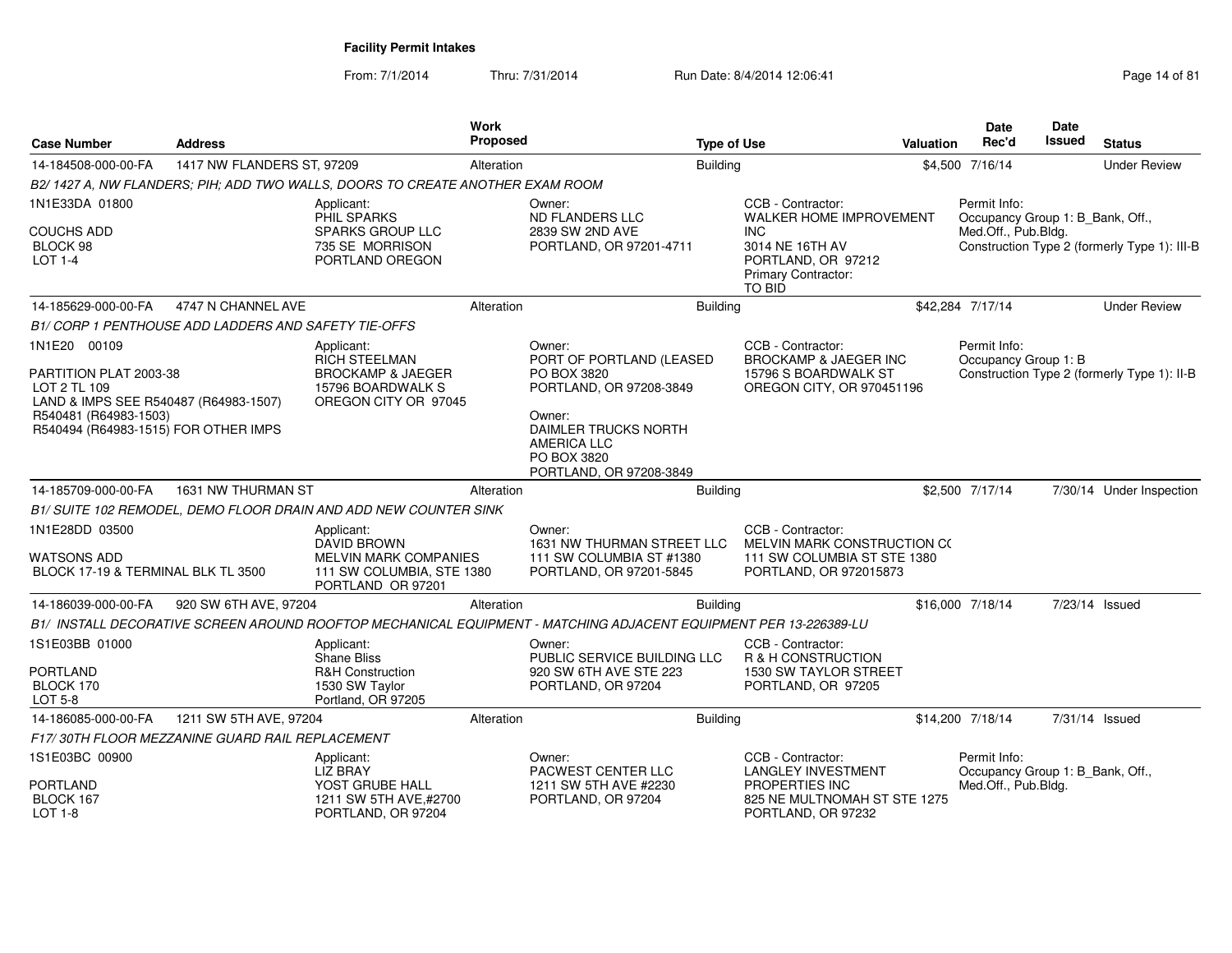From: 7/1/2014

Thru: 7/31/2014 Run Date: 8/4/2014 12:06:41 Page 15 of 81

| <b>Case Number</b>                             | <b>Address</b>                        | Work<br>Proposed                                                                                                                                                 |                                                                                                                                           | <b>Type of Use</b> |                                                                                                                               | <b>Valuation</b>    | Date<br>Rec'd    | Date<br>Issued       | <b>Status</b>                                |
|------------------------------------------------|---------------------------------------|------------------------------------------------------------------------------------------------------------------------------------------------------------------|-------------------------------------------------------------------------------------------------------------------------------------------|--------------------|-------------------------------------------------------------------------------------------------------------------------------|---------------------|------------------|----------------------|----------------------------------------------|
| 14-186126-000-00-FA                            | 851 SW 6TH AVE, 97205                 | Alteration                                                                                                                                                       |                                                                                                                                           | Building           |                                                                                                                               | \$2,189,189 7/18/14 |                  |                      | <b>Under Review</b>                          |
|                                                |                                       | F12/ FLOORS 7,8 & 9 SMARSH NEW TENANT REMODEL, NEW WALLS, DOORS, RELITES FOR PRIVATE AND OPEN OFFICE, CONFERENCE ROOMS, BREAK ROOMS AND OTHER OFFICE SPACES      |                                                                                                                                           |                    |                                                                                                                               |                     |                  |                      |                                              |
| 1S1E03BB 02100                                 |                                       | Applicant:<br><b>MATT FITZGERALD</b><br><b>GBD ARCHITECTS</b><br>1120 NW COUCH ST. SUITE 300<br>PORTLAND OR 97209                                                | Owner:<br>PLI PORTLAND LLC<br>1825 S GRANT ST STE 700<br>SAN MATEO, CA 94402                                                              |                    | CCB - Contractor:<br>LEASE CRUTCHER LEWIS CORP<br>921 SW WASHINGTON #150<br>PORTLAND, OR 972050000                            |                     | Permit Info:     | Occupancy Group 1: B | Construction Type 2 (formerly Type 1): I-A   |
| 14-186284-000-00-FA                            | 16125 NE CAMERON BLVD - Bldg 5, 97230 | Alteration                                                                                                                                                       |                                                                                                                                           | <b>Building</b>    |                                                                                                                               |                     | \$15,000 7/18/14 |                      | 7/25/14 Issued                               |
|                                                |                                       | F18/ BLDG #5 EAST SIDE TIRECO - REMOVE INTERIOR WALL AND ADD PARTIAL HEIGHT WALL, ADD PLYWOOD WAINSCOT TO WAREHOUSE AND GYP BOARD, ADD EXTERIOR CHAIN LINK FENCE |                                                                                                                                           |                    |                                                                                                                               |                     |                  |                      |                                              |
| 1N2E24AA 00200                                 |                                       | Applicant:<br><b>MIKE COYLE</b><br><b>FASTER PERMITS</b><br>14334 NW EAGLERIDGE LANE<br>PORTLAND, OR 97229                                                       | Owner:<br><b>WALTON CWOR COMMERCE</b><br>PO BOX 460169<br>HOUSTON, TX 77056                                                               |                    | CCB - Contractor:<br><b>ALAN VOLM</b><br>PACIFIC CREST STRUCTURES<br>17750 SW UPPER BOONES<br>FERRY RD 190<br>DURHAM OR 97224 |                     |                  |                      |                                              |
| 14-186293-000-00-FA                            | 15929 NE CAMERON BLVD - Bldg 2, 97230 | Alteration                                                                                                                                                       |                                                                                                                                           | <b>Building</b>    |                                                                                                                               |                     | \$17,500 7/18/14 |                      | 7/24/14 Issued                               |
|                                                |                                       | F18/ BLDG #2 EAST SIDE SENVION REMODEL ADD WALLS FOR 2 NEW OFFICES IN EXISTING OFFICE AREA AND ADD U-SINK & DISHASHER, INSTALL EDGE TO DOCK LEVELER              |                                                                                                                                           |                    |                                                                                                                               |                     |                  |                      |                                              |
| 1N2E24AA 00300                                 |                                       | Applicant:<br>MIKE COYLE<br><b>FASTER PERMITS</b><br>14334 NW EAGLERIDGE LANE<br>PORTLAND, OR 97229                                                              | Owner:<br><b>WALTON CWOR COMMERCE</b><br>PO BOX 460169<br>HOUSTON, TX 77056                                                               |                    | CCB - Contractor:<br><b>ALAN VOLM</b><br>PACIFIC CREST STRUCTURES<br>17750 SW UPPER BOONES<br>FERRY RD 190<br>DURHAM OR 97224 |                     |                  |                      |                                              |
| 14-186350-000-00-FA                            | 11851 NE GLENN WIDING DR, 97220       | Alteration                                                                                                                                                       |                                                                                                                                           | <b>Building</b>    |                                                                                                                               |                     | \$27.500 7/18/14 |                      | 7/24/14 Issued                               |
|                                                |                                       | F18/ JANI-KING 3190 SQ FT EXISTING OFFICE SPACE, ADD WALLS TO CREATE A CONFERENCE ROOM AND OFFICE                                                                |                                                                                                                                           |                    |                                                                                                                               |                     |                  |                      |                                              |
| 1N2E15A 00201                                  |                                       | Applicant:<br><b>RYAN MCGUIRE</b><br>Pacific Realty Associates, LP<br>(PacTrust)<br>15350 SW SEQUOIA PKWY #300A<br>PORTLAND, OR 97224                            | Owner:<br>PACIFIC REALTY ASSOCIATES L P PACIFIC REALTY ASSOCIATES LP<br>15350 SW SEQUOIA PKWY #300<br>TIGARD, OR 97224-7175               |                    | CCB - Contractor:<br>15350 SW SEQUOIA PARKWAY<br>SUITE 300<br>TIGARD, OR 97774-7172                                           |                     |                  |                      |                                              |
| 14-186832-000-00-FA                            | 1618 SW 1ST AVE, 97201                | Alteration                                                                                                                                                       |                                                                                                                                           | <b>Building</b>    |                                                                                                                               |                     | \$25,000 7/21/14 |                      | <b>Under Review</b>                          |
|                                                |                                       | F18/ RIVIERA PLAZA AUTO DEALER PARKING/DISPLAY AREA RE-SURFACE AND RE-STRIPPING                                                                                  |                                                                                                                                           |                    |                                                                                                                               |                     |                  |                      |                                              |
| 1S1E03CA 00700                                 |                                       | Applicant:<br>Cameron Buchholz                                                                                                                                   | Owner:<br><b>HARSCH INVESTMENT</b>                                                                                                        |                    | CCB - Contractor:<br><b>NICK HILL</b>                                                                                         |                     | Permit Info:     |                      | Construction Type 2 (formerly Type 1): III-B |
| SOUTH AUDITORIUM ADD<br>NLY 351.85' OF BLOCK I |                                       | <b>D&amp;R MASONRY RESTORATION</b><br>8890 SE McLoughlin Blvd<br>Milwaukie, OR 97222                                                                             | 1121 SW SALMON ST #500<br>PORTLAND, OR 97205-2022<br>Owner:<br><b>PROPERTIES LLC</b><br>1121 SW SALMON ST #500<br>PORTLAND, OR 97205-2022 |                    | <b>D &amp; R MASONRY RESTORATION</b><br><b>INC</b><br>3228 NE 108TH<br>PORTLAND, OR 97220                                     |                     |                  |                      |                                              |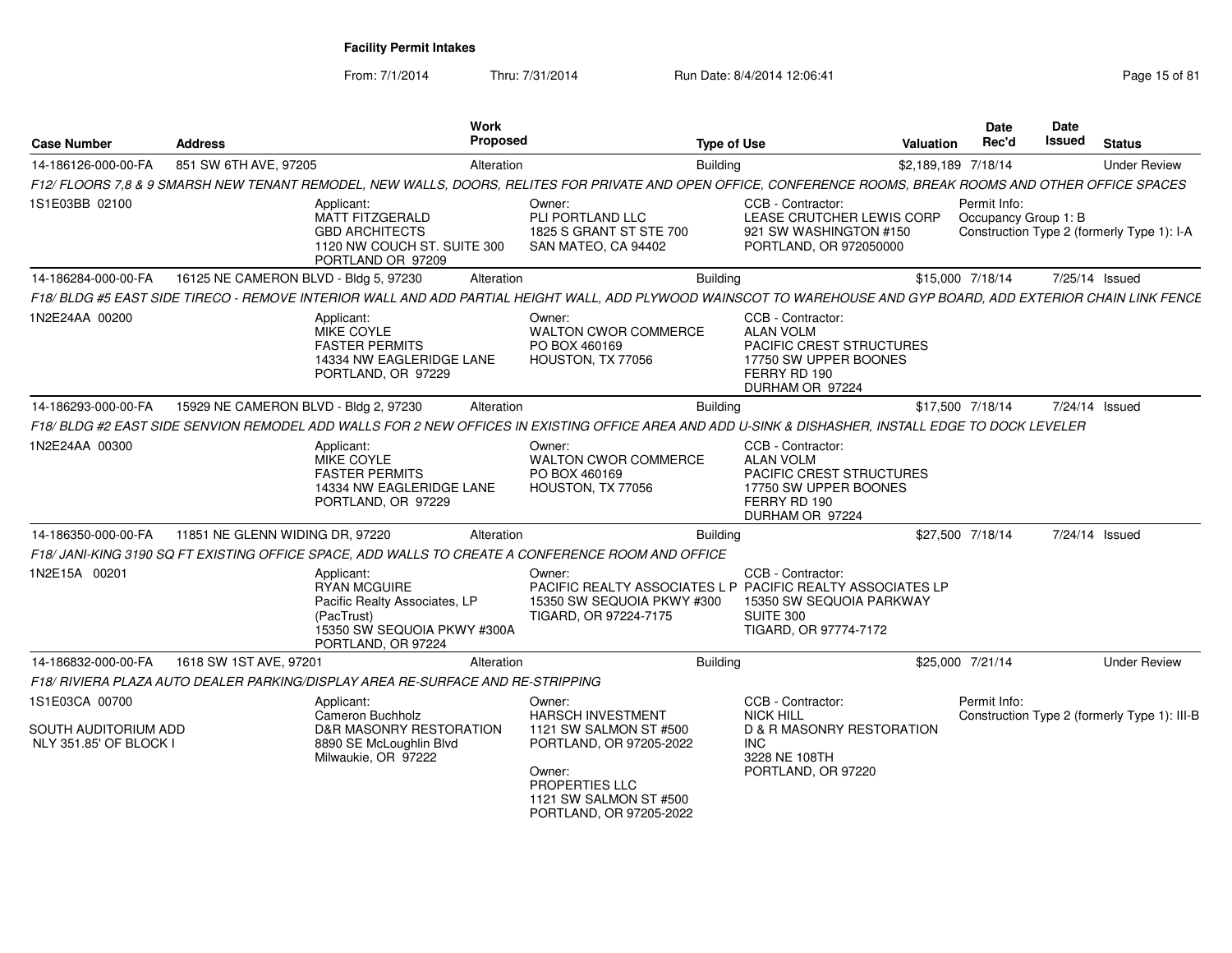From: 7/1/2014Thru: 7/31/2014 Run Date: 8/4/2014 12:06:41 Page 16 of 81

| <b>Case Number</b>                                                                                        | <b>Address</b>            |                                                                                                                                       | Work<br>Proposed |                                                                                                                                                  | <b>Type of Use</b>                                                                                             | <b>Valuation</b> | Date<br>Rec'd                                                           | Date<br>Issued | <b>Status</b>                                |
|-----------------------------------------------------------------------------------------------------------|---------------------------|---------------------------------------------------------------------------------------------------------------------------------------|------------------|--------------------------------------------------------------------------------------------------------------------------------------------------|----------------------------------------------------------------------------------------------------------------|------------------|-------------------------------------------------------------------------|----------------|----------------------------------------------|
| 14-187100-000-00-FA                                                                                       | 5600 NE HASSALO ST, 97213 |                                                                                                                                       | Alteration       | <b>Building</b>                                                                                                                                  |                                                                                                                |                  | \$58,600 7/21/14                                                        |                | <b>Under Review</b>                          |
|                                                                                                           |                           |                                                                                                                                       |                  | F18/ BLDG B NEW TENANT TI FOR DETEMPLE PLUMBING ADD WALLS FOR OPEN OFFICE, RESTROOMS AND LUNCH ROOM                                              |                                                                                                                |                  |                                                                         |                |                                              |
| 1N2E31 00100                                                                                              |                           | Applicant:<br><b>RYAN MCGUIRE</b><br>Pacific Realty Associates, LP<br>(PacTrust)<br>15350 SW SEQUOIA PKWY #300A<br>PORTLAND, OR 97224 |                  | Owner:<br>PACIFIC REALTY ASSOCIATES<br>15115 SW SEQUOIA PKWY<br>#200-WMI<br>PORTLAND, OR 97224                                                   | CCB - Contractor:<br>ALEGIS RESTORATION INC<br>11095 SW INDUSTRIAL WAY<br><b>SUITE B</b><br>TUALATIN, OR 97062 |                  |                                                                         |                |                                              |
| 14-187198-000-00-FA                                                                                       | 1621 SW 1ST AVE, 97201    |                                                                                                                                       | Alteration       | <b>Building</b>                                                                                                                                  |                                                                                                                |                  | \$35,000 7/21/14                                                        |                | 7/30/14 Under Inspection                     |
|                                                                                                           |                           | F4/3RD FLOOR TI, REMOVE WALL, ADD NEW TO RECONFIGURE OFFICE, DOORS, RELITES, CEILING, ELEC                                            |                  |                                                                                                                                                  |                                                                                                                |                  |                                                                         |                |                                              |
| 1S1E03CB 00700                                                                                            |                           | Applicant:<br>DINA RADZWILLOWICZ<br><b>MACKENZIE</b><br>1515 SE WATER AVE. SUITE#100<br>PORTLAND, OR 97214                            |                  | Owner:<br>CSHV FIRST AND MARKET, LLC<br>c/o CUSHMAN & WAKEFIELD<br>200 SW MARKET ST SUITE 200<br>PORTLAND, OR 97201                              | CCB - Contractor:<br><b>SWINERTON BUILDERS INC</b><br>260 TOWNSEND ST<br>SAN FRANCISCO, CA 94107               |                  |                                                                         |                |                                              |
| 14-187258-000-00-FA                                                                                       | 14015 NE GLISAN ST, 97230 |                                                                                                                                       | Alteration       | <b>Building</b>                                                                                                                                  |                                                                                                                |                  | \$85,000 7/21/14                                                        |                | <b>Under Review</b>                          |
|                                                                                                           |                           | B1/ CLUBHOUSE FLAT ROOF REPLACEMENT FOR COMPLETE REPLACEMENT OF ALL GAS PAC UNITS & FAN                                               |                  |                                                                                                                                                  |                                                                                                                |                  |                                                                         |                |                                              |
| 1N2E35A 00200                                                                                             |                           | Applicant:<br><b>LYDIA NEILL</b>                                                                                                      |                  | Owner:<br>METRO(LEASED COURSE CO                                                                                                                 | <b>Primary Contractor:</b><br><b>TO BID</b>                                                                    |                  |                                                                         |                |                                              |
| SECTION 35 1N 2E<br>TL 200 4.50 ACRES                                                                     |                           | <b>METRO</b><br>600 NE GRAND AVE<br>PORTLAND OR 97232                                                                                 |                  | 600 NE GRAND AVE<br>PORTLAND, OR 97232-2736                                                                                                      |                                                                                                                |                  |                                                                         |                |                                              |
| 14-187287-000-00-FA                                                                                       | 530 SW 5TH AVE, 97204     |                                                                                                                                       | Alteration       | <b>Building</b>                                                                                                                                  |                                                                                                                |                  | \$24,700 7/21/14                                                        |                | 8/1/14 Issued                                |
|                                                                                                           |                           |                                                                                                                                       |                  | F3/9TH FLOOR: HALLWAY RENOVATION, ADD STAIR ENCLOSURE, DOORS, REMOVE SOME WALLS, NEW FLOORING, CEILING, ELEC, PLBG.                              |                                                                                                                |                  |                                                                         |                |                                              |
| 1N1E34CD 09600<br>PORTLAND<br>BLOCK 63<br>LOT 5&6<br><b>HISTORIC PROPERTY</b><br>POTENTIAL ADDITIONAL TAX |                           | Applicant:<br><b>DAN YOUNG</b><br><b>OREGON BUSINESS</b><br><b>ARCHITECTURE</b><br>PO BOX 80301<br>PORTLAND, OR 97280                 |                  | Owner:<br>RGOF YEON BUILDING LLC<br>551 FIFTH AVE 23RD FLOOR<br>NEW YORK, NY 10176                                                               | CCB - Contractor:<br>5D CONTRACTORS LLC<br>PO BOX 416<br>CORBETT, OR 97019                                     |                  | Permit Info:<br>Occupancy Group 1: B Bank, Off.,<br>Med.Off., Pub.Bldg. |                |                                              |
| 14-187969-000-00-FA                                                                                       | 1827 NE 44TH AVE, 97213   |                                                                                                                                       | Alteration       | <b>Building</b>                                                                                                                                  |                                                                                                                |                  | \$8,500 7/22/14                                                         |                | 7/29/14 Under Inspection                     |
|                                                                                                           |                           |                                                                                                                                       |                  | B2/ SUITE 210; CONSTRUCT TWO WALLS, CREATE OFFICE SPACE, RECEPTION AREA, DOORS, RELITES, CEILING, ELEC                                           |                                                                                                                |                  |                                                                         |                |                                              |
| 1N2E30CC 05000<br><b>MENEFEE ADD</b><br><b>BLOCK 5</b><br>$LOT 1-6$                                       |                           | Applicant:<br><b>MARK WOLFE</b><br>AMERICAN PROPERTY<br>MANAGEMENT<br>2154 NE BROADWAY                                                |                  | Owner:<br><b>WESTON INVESTMENT CO LLC</b><br>2154 NE BROADWAY RM 200<br>PORTLAND, OR 97232-1590                                                  |                                                                                                                |                  | Permit Info:<br>Occupancy Group 1: B                                    |                | Construction Type 2 (formerly Type 1): III-B |
| 14-188261-000-00-FA                                                                                       | 1022 SW SALMON ST, 97205  | PORTLAND OR 97212                                                                                                                     | Alteration       | <b>Building</b>                                                                                                                                  |                                                                                                                |                  | \$74,000 7/23/14                                                        |                | $8/1/14$ Issued                              |
|                                                                                                           |                           |                                                                                                                                       |                  | F10/2ND FLOOR INTERIOR DEMO, REMOVE PARTITION WALLS, CEILING, SPIRAL STAIR AND CONSTRUCT NEW TOILET ROOMS - NO TENANT OCCUPANCY WITH THIS PERMIT |                                                                                                                |                  |                                                                         |                |                                              |
| 1S1E04AA 02700<br>PORTLAND                                                                                |                           | Applicant:<br><b>LOY RUSCH</b><br><b>WILLIAM WILSON ARCHITECTS</b>                                                                    |                  | Owner:<br>1022 SW SALMON LLC<br>1121 SW SALMON ST                                                                                                | CCB - Contractor:<br><b>ALAN VOLM</b><br><b>PACIFIC CREST STRUCTURES</b>                                       |                  | Permit Info:<br>Occupancy Group 1: B                                    |                | Construction Type 2 (formerly Type 1):       |
| BLOCK 248<br>LOT 7&8                                                                                      |                           | 1022 SW SALMON - SUITE 350<br>PORTLAND, OR 97205                                                                                      |                  | PORTLAND, OR 97205                                                                                                                               | 17750 SW UPPER BOONES<br>FERRY RD 190<br>DURHAM OR 97224                                                       |                  | II-1HR                                                                  |                |                                              |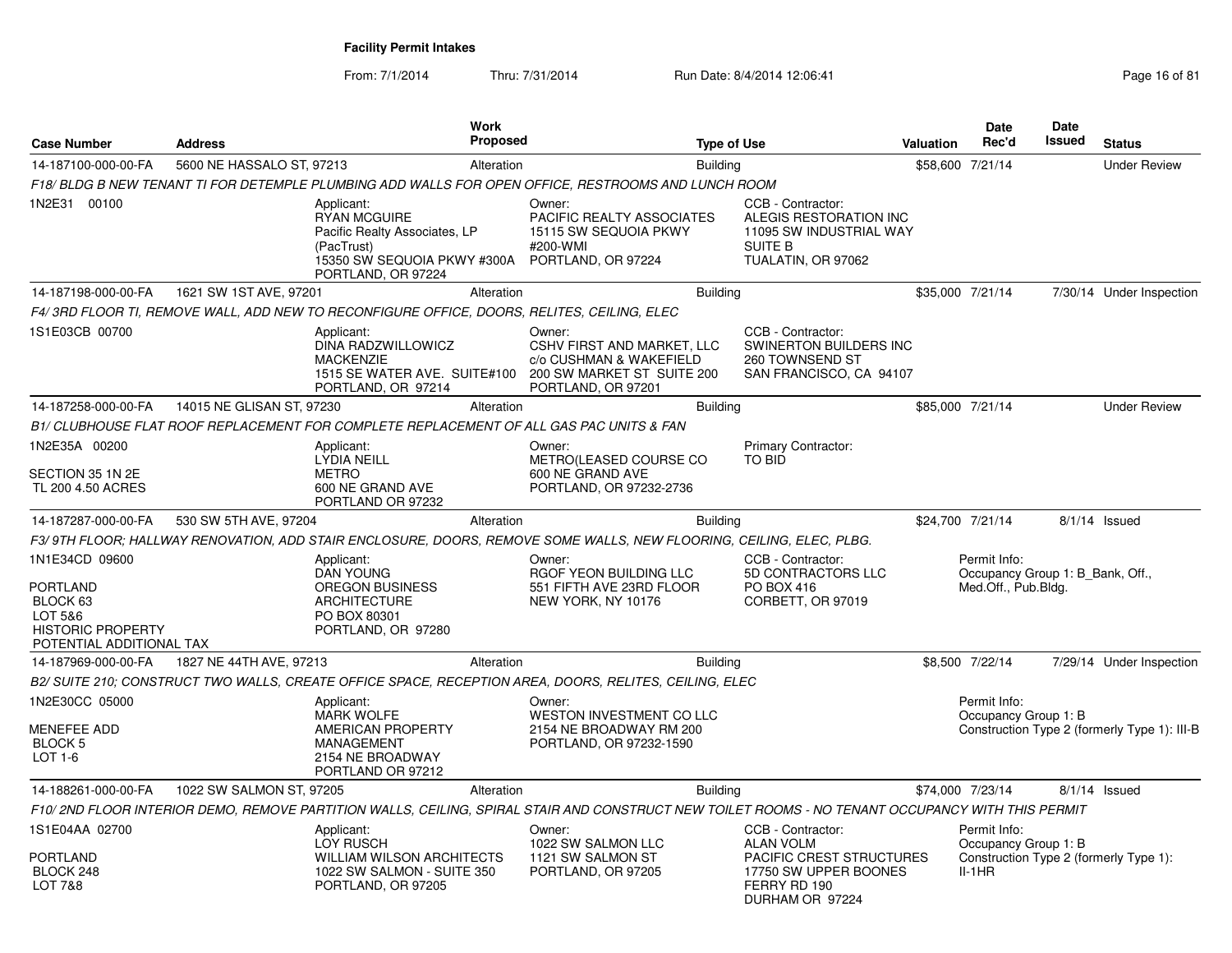From: 7/1/2014

Thru: 7/31/2014 Run Date: 8/4/2014 12:06:41 Page 17 of 81

| <b>Case Number</b>                                                                      | <b>Address</b>              | Work<br><b>Proposed</b>                                                                                                                                              |                                                                                                                       | <b>Type of Use</b> |                                                                                                                                                         | <b>Valuation</b>    | <b>Date</b><br>Rec'd                 | <b>Date</b><br>Issued            | <b>Status</b>                              |
|-----------------------------------------------------------------------------------------|-----------------------------|----------------------------------------------------------------------------------------------------------------------------------------------------------------------|-----------------------------------------------------------------------------------------------------------------------|--------------------|---------------------------------------------------------------------------------------------------------------------------------------------------------|---------------------|--------------------------------------|----------------------------------|--------------------------------------------|
| 14-188289-000-00-FA                                                                     | 510 SW 3RD AVE, 97204       | Alteration                                                                                                                                                           |                                                                                                                       | <b>Building</b>    |                                                                                                                                                         | \$54,400 7/23/14    |                                      |                                  | <b>Under Review</b>                        |
|                                                                                         |                             | F10/ 2ND FLOOR SUITE 206 FULCRUM POLITICAL ADD 2 OFFICES. 2 HUDDLE ROOMS. BREAK ROOM AND A CONFERENCE ROOM                                                           |                                                                                                                       |                    |                                                                                                                                                         |                     |                                      |                                  |                                            |
| 1S1E03BA 05300                                                                          |                             | Applicant:<br>DANIEL YOUNG<br><b>OREGON BUSINESS</b><br><b>ARCHITECTURE</b><br>PO BOX 80301<br>PORTLAND, OR 97280                                                    | Owner:<br>LOYALTY HOLDINGS LLC<br>3657 MAIN ST<br>MANCHESTER, VT 05254                                                |                    | CCB - Contractor:<br>5D CONTRACTORS LLC<br>PO BOX 416<br>CORBETT, OR 97019                                                                              |                     |                                      |                                  |                                            |
| 14-188379-000-00-FA                                                                     | 501 N DIXON ST, 97227       | Alteration                                                                                                                                                           |                                                                                                                       | <b>Building</b>    |                                                                                                                                                         | \$4,255 7/23/14     |                                      |                                  | <b>Under Review</b>                        |
|                                                                                         |                             | B2/ PPS, MAIN OFFICE; INSTALL IT RACKS TO EXISTING, ANCHORS WILL BE SIMPSON STRONG BOLT STB50334 @ EACH BASE PLATE. WEIGHT WILL BE ABOUT 1500 POUNDS. COMPUTERIZED I |                                                                                                                       |                    |                                                                                                                                                         |                     |                                      |                                  |                                            |
| 1N1E27DC 06600                                                                          |                             | Applicant:<br>Kristin Wells                                                                                                                                          | Owner:<br><b>SCHOOL DISTRICT NO 1/LEASED</b>                                                                          |                    |                                                                                                                                                         |                     |                                      |                                  |                                            |
| ELIZABETH IRVINGS ADD<br><b>BLOCK 18 TL 6600</b>                                        |                             | Portland Public Schools Facilities &<br>Asset Management<br>501 N Dixon St.<br>Portland, OR 97227                                                                    | PO BOX 3107<br>PORTLAND, OR 97208-3107<br>Owner:<br><b>MULTNOMAH COUNTY</b><br>PO BOX 3107<br>PORTLAND, OR 97208-3107 |                    |                                                                                                                                                         |                     |                                      |                                  |                                            |
| 14-188408-000-00-FA                                                                     | 707 SW WASHINGTON ST, 97205 | Alteration                                                                                                                                                           |                                                                                                                       | <b>Building</b>    |                                                                                                                                                         | \$45,000 7/23/14    |                                      |                                  | <b>Under Review</b>                        |
| F10/ BUILD NEW 8TH FLOOR CORRIDOR                                                       |                             |                                                                                                                                                                      |                                                                                                                       |                    |                                                                                                                                                         |                     |                                      |                                  |                                            |
| 1N1E34CC 04600                                                                          |                             | Applicant:<br><b>DAVID BROWN</b><br><b>MELVIN MARK COMPANIES</b><br>111 SW COLUMBIA, STE 1380<br>PORTLAND OR 97201                                                   | Owner:<br><b>UBCT PARTNERSHIP</b><br>111 SW COLUMBIA ST #1380<br>PORTLAND, OR 97201                                   |                    | CCB - Contractor:<br>MELVIN MARK CONSTRUCTION C(Occupancy Group 1: B<br>111 SW COLUMBIA ST STE 1380<br>PORTLAND, OR 972015873                           |                     | Permit Info:                         |                                  | Construction Type 2 (formerly Type 1): I-A |
| 14-188457-000-00-FA                                                                     | 1001 SW 5TH AVE, 97204      | Alteration                                                                                                                                                           |                                                                                                                       | <b>Building</b>    |                                                                                                                                                         | \$1,918,303 7/23/14 |                                      |                                  | <b>Under Review</b>                        |
|                                                                                         |                             | F10/ FLOORS 6-9 MINOR INTERIOR DEMO OF PARTITION WALLS, DOORS, FLOORING CEILINGS, ECT - 7TH FLOOR BUILD NEW OFFICES, MEETING ROOM AND COURTROOMS ON 8 & 9TH FLOOR    |                                                                                                                       |                    |                                                                                                                                                         |                     |                                      |                                  |                                            |
| 1S1E03BB 00800<br><b>PORTLAND</b><br>BLOCK 169<br>$LOT 1-8$<br>SEE R246278 (R667717341) |                             | Applicant:<br><b>KENT POTTEBAUM</b><br><b>GBD ARCHITECTS INC</b><br>1120 NW COUCH SUITE 300<br>PORTLAND OR 97209                                                     | Owner:<br>OR-CONGRESS CENTER LP<br>235 MONTGOMERY ST 16TH<br><b>FLOOR</b><br>SAN FRANCISCO, CA 94104-3104             |                    | CCB - Contractor:<br><b>HOWARD S WRIGHT</b><br><b>CONSTRUCTORS LP</b><br>P. O. BOX 3764<br>SEATTLE, WA 98124                                            |                     | Permit Info:<br>Occupancy Group 1: B |                                  | Construction Type 2 (formerly Type 1): I-A |
| 14-188904-000-00-FA                                                                     | 1039 NW GLISAN ST           | Alteration                                                                                                                                                           |                                                                                                                       | <b>Building</b>    |                                                                                                                                                         | \$95,000 7/24/14    |                                      |                                  | <b>Under Review</b>                        |
|                                                                                         |                             | B2/ SUITE 203/ CREATE CONFERENCE ROOM, 3 BOOTHS/ OFFICES AND BREAKROOM AND OPEN WORKSPACE                                                                            |                                                                                                                       |                    |                                                                                                                                                         |                     |                                      |                                  |                                            |
| 1N1E34BC 05200<br><b>COUCHS ADD</b><br>BLOCK 75<br>LOT 2&3                              |                             | Applicant:<br><b>CRAIG SANDAGE</b><br><b>MALIBU PACIFIC GENERAL</b><br><b>CONTRACTORS</b><br>735 NE JACKSON SCHOOL RD<br>HILLSBORO, OR 971242309                     | Owner:<br>1039 BUILDING LLC<br>PO BOX 10067<br>PORTLAND, OR 97296-0067                                                |                    | CCB - Contractor:<br><b>CRAIG SANDAGE</b><br><b>MALIBU PACIFIC GENERAL</b><br><b>CONTRACTORS</b><br>735 NE JACKSON SCHOOL RD<br>HILLSBORO, OR 971242309 |                     | Permit Info:<br>Med.Off., Pub.Bldg.  | Occupancy Group 1: B_Bank, Off., | Construction Type 2 (formerly Type 1): V-B |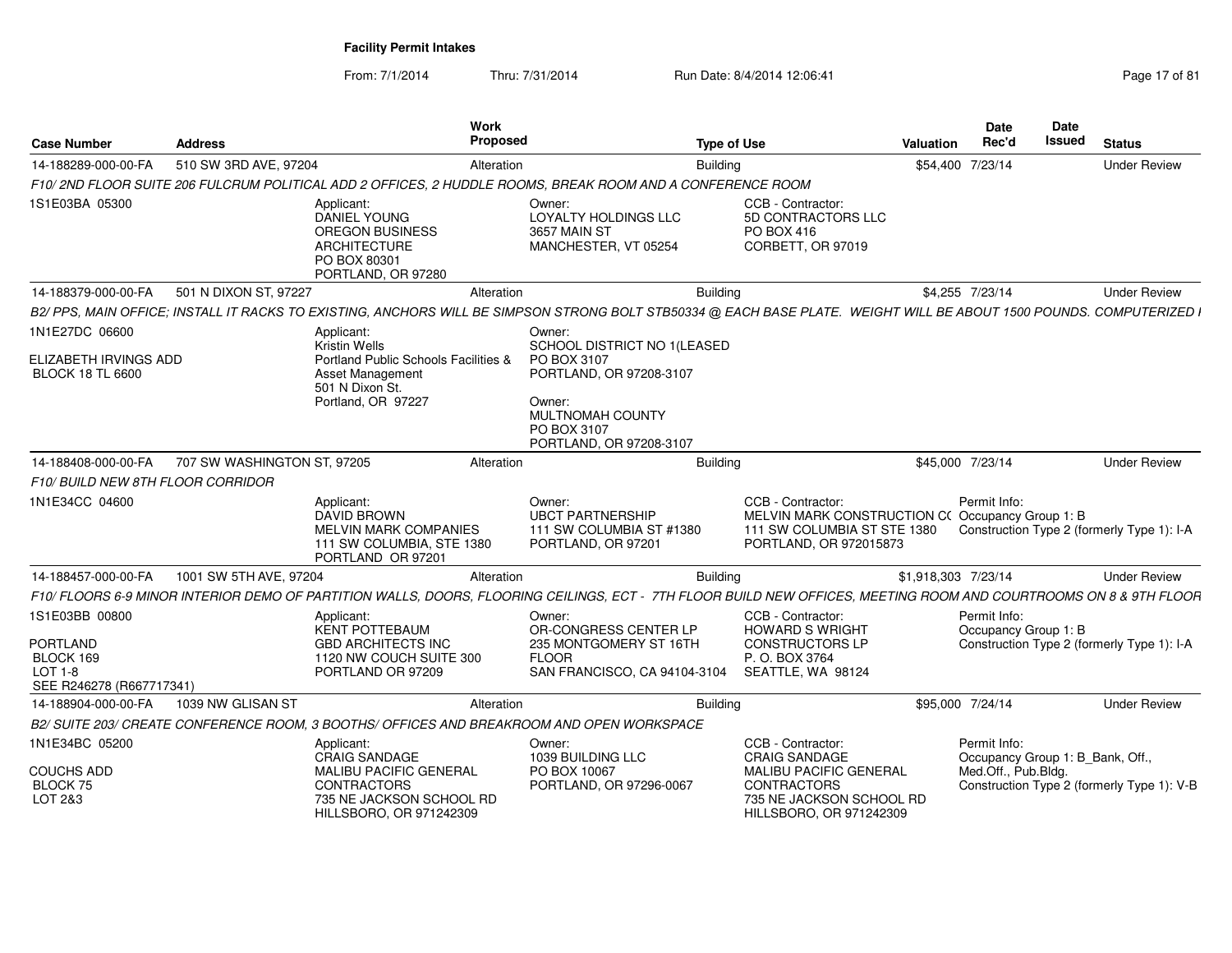| <b>Case Number</b>                                                                                               | <b>Address</b>                                    |                                                                                                                              | Work<br><b>Proposed</b> |                                                                                                                                                                                     | <b>Type of Use</b>                                                                                        | Valuation         | <b>Date</b><br>Rec'd                                                    | <b>Date</b><br><b>Issued</b> | <b>Status</b>                                                                     |
|------------------------------------------------------------------------------------------------------------------|---------------------------------------------------|------------------------------------------------------------------------------------------------------------------------------|-------------------------|-------------------------------------------------------------------------------------------------------------------------------------------------------------------------------------|-----------------------------------------------------------------------------------------------------------|-------------------|-------------------------------------------------------------------------|------------------------------|-----------------------------------------------------------------------------------|
| 14-188947-000-00-FA                                                                                              | 10280 NE CASCADES PKY, 97220                      |                                                                                                                              | Alteration              | <b>Building</b>                                                                                                                                                                     |                                                                                                           |                   | \$3,870 7/24/14                                                         |                              | 7/29/14 Issued                                                                    |
|                                                                                                                  |                                                   | B1/ CREATE RESTAURANT ENTRANCE ARCHWAY ON SECOND FLOOR                                                                       |                         |                                                                                                                                                                                     |                                                                                                           |                   |                                                                         |                              |                                                                                   |
| 1N2E15 00100                                                                                                     |                                                   | Applicant:<br>SETH MCCOY<br><b>IKEA</b><br>10280 NE CASCADES PKWY<br>PORTLAND, OR 97220                                      |                         | Owner:<br>PORT OF PORTLAND<br>PO BOX 3529<br>PORTLAND, OR 97208-3529                                                                                                                | CCB - Contractor:<br><b>SAVOY DEACON LLC</b><br>901 NE GLISAN ST<br>PORTLAND, OR 97232                    |                   | Permit Info:<br>Station                                                 |                              | Occupancy Group 1: M_Store, Service<br>Construction Type 2 (formerly Type 1): I-A |
| 14-189721-000-00-FA                                                                                              | 308 SW 2ND AVE, 97204                             |                                                                                                                              | Alteration              | <b>Building</b>                                                                                                                                                                     |                                                                                                           | \$700,000 7/25/14 |                                                                         |                              | <b>Under Review</b>                                                               |
|                                                                                                                  |                                                   |                                                                                                                              |                         | F3/ SECOND FLOOR/ NEW TENANT 11600 SF IMPROVEMENT. REMOVE PREVIOUS TENANT PARTITIONS, CREATE SMALL, MEDIUM AND LARGE CONFERENCE ROOMS; OPEN OFFICE SEATING, PI                      |                                                                                                           |                   |                                                                         |                              |                                                                                   |
| 1N1E34CD 04600                                                                                                   |                                                   | Applicant:<br><b>DEREK DEVILLE</b><br>THA ARCHITECTURE<br>738 SW OAK ST<br>PORTLAND, OR 97232                                |                         | Owner:<br>NGP DUNCAN PLAZA<br>PO BOX 4900 DEPT #360<br>SCOTTSDALE, AZ 85261-4900<br>Owner:<br>PORTLAND LLC<br>PO BOX 4900 DEPT #360<br>SCOTTSDALE, AZ 85261-4900                    | CCB - Contractor:<br>SWINERTON BUILDERS INC<br>260 TOWNSEND ST<br>SAN FRANCISCO, CA 94107                 |                   | Permit Info:                                                            |                              | Occupancy Group 1: A-2_Restaurant<br>Construction Type 2 (formerly Type 1): I-A   |
| 14-189810-000-00-FA                                                                                              | 2201 NE LLOYD BLVD, 97232                         |                                                                                                                              | Alteration              | <b>Building</b>                                                                                                                                                                     |                                                                                                           | \$744.344 7/25/14 |                                                                         |                              | <b>Under Review</b>                                                               |
|                                                                                                                  |                                                   |                                                                                                                              |                         | F17/ RENOVATE HALSEY & MULTNOMAH ST ENTRANCES PER LU 14-169847DZ. NEW VESTIBULE AND STOREFRONT ON HALSEY; ON MULTNOMAH - NEW STOREFRONT, REMOVAL OF SOFFITT A                       |                                                                                                           |                   |                                                                         |                              |                                                                                   |
| 1N1E35BA 00101                                                                                                   |                                                   | Applicant:<br><b>SHAWN HOMBERG</b><br><b>WATERLEAF ARCHITECTURE</b><br>419 SW 11th Avenue<br>Suite 200<br>Portland, OR 97205 |                         | Owner<br>CAPREF LLOYD CENTER LLC<br>2201 LLOYD CENTER<br>PORTLAND, OR 97232                                                                                                         | CCB - Contractor:<br>SD DEACON CORP OF OREGON<br>901 NE GLISAN ST STE 100<br>PORTLAND OR 97232            |                   |                                                                         |                              |                                                                                   |
| 14-189823-000-00-FA                                                                                              | 5725 NE 138TH AVE, 97230                          |                                                                                                                              | Alteration              | <b>Building</b>                                                                                                                                                                     |                                                                                                           | \$150,000 7/25/14 |                                                                         |                              | <b>Under Review</b>                                                               |
|                                                                                                                  |                                                   |                                                                                                                              |                         | F4/ CLINICAL PHARMACY TI: REMOVE SOME WALLS. INFILL OVERHEAD DOOR. INFILL SECONDARY EXIT DOOR FROM S-1 AREA.  ADD WALLS. DOORS FOR OFFICES. WALL PENETRATION FOR N                  |                                                                                                           |                   |                                                                         |                              |                                                                                   |
| 1N2E14DC 02800<br>REYNOLDS MTN VIEW PLAT 2<br>LOT 67&68 EXC PT IN ST & S 43.52' OF LOT<br>69                     |                                                   | Applicant:<br><b>TYLER CARLSON</b><br>CLARK/KJOS ARCHITECTS, LLC<br>333 NW 5TH AVE<br>PORTLAND, OR 97209                     |                         | Owner:<br>KAISER FOUNDATION HEALTH<br>500 NE MULTNOMAH ST #100<br>PORTLAND, OR 97232-2031<br>Owner:<br>PLAN OF THE NORTHWEST<br>500 NE MULTNOMAH ST #100<br>PORTLAND, OR 97232-2031 | CCB - Contractor:<br><b>TOM MITCHELL</b><br>WALSH CONSTRUCTION CO<br>2905 SW 1ST AV<br>PORTLAND, OR 97201 |                   | Permit Info:<br>Occupancy Group 1: F2                                   |                              | Construction Type 2 (formerly Type 1): V-N                                        |
| 14-189957-000-00-FA                                                                                              | 530 SW 5TH AVE, 97204                             |                                                                                                                              | Alteration              | <b>Building</b>                                                                                                                                                                     |                                                                                                           |                   | \$38,000 7/28/14                                                        |                              | <b>Under Review</b>                                                               |
|                                                                                                                  | F16/5TH FLOOR INTERIOR DEMO FOR FUTURE NEW TENANT |                                                                                                                              |                         |                                                                                                                                                                                     |                                                                                                           |                   |                                                                         |                              |                                                                                   |
| 1N1E34CD 09600<br><b>PORTLAND</b><br>BLOCK 63<br>LOT 5&6<br><b>HISTORIC PROPERTY</b><br>POTENTIAL ADDITIONAL TAX |                                                   | Applicant:<br>DAN YOUNG<br><b>OREGON BUSINESS</b><br><b>ARCHITECTURE</b><br>PO BOX 80301<br>PORTLAND, OR 97280               |                         | Owner:<br>RGOF YEON BUILDING LLC<br>551 FIFTH AVE 23RD FLOOR<br>NEW YORK, NY 10176                                                                                                  | CCB - Contractor:<br>5D CONTRACTORS LLC<br>PO BOX 416<br>CORBETT, OR 97019                                |                   | Permit Info:<br>Occupancy Group 1: B_Bank, Off.,<br>Med.Off., Pub.Bldg. |                              |                                                                                   |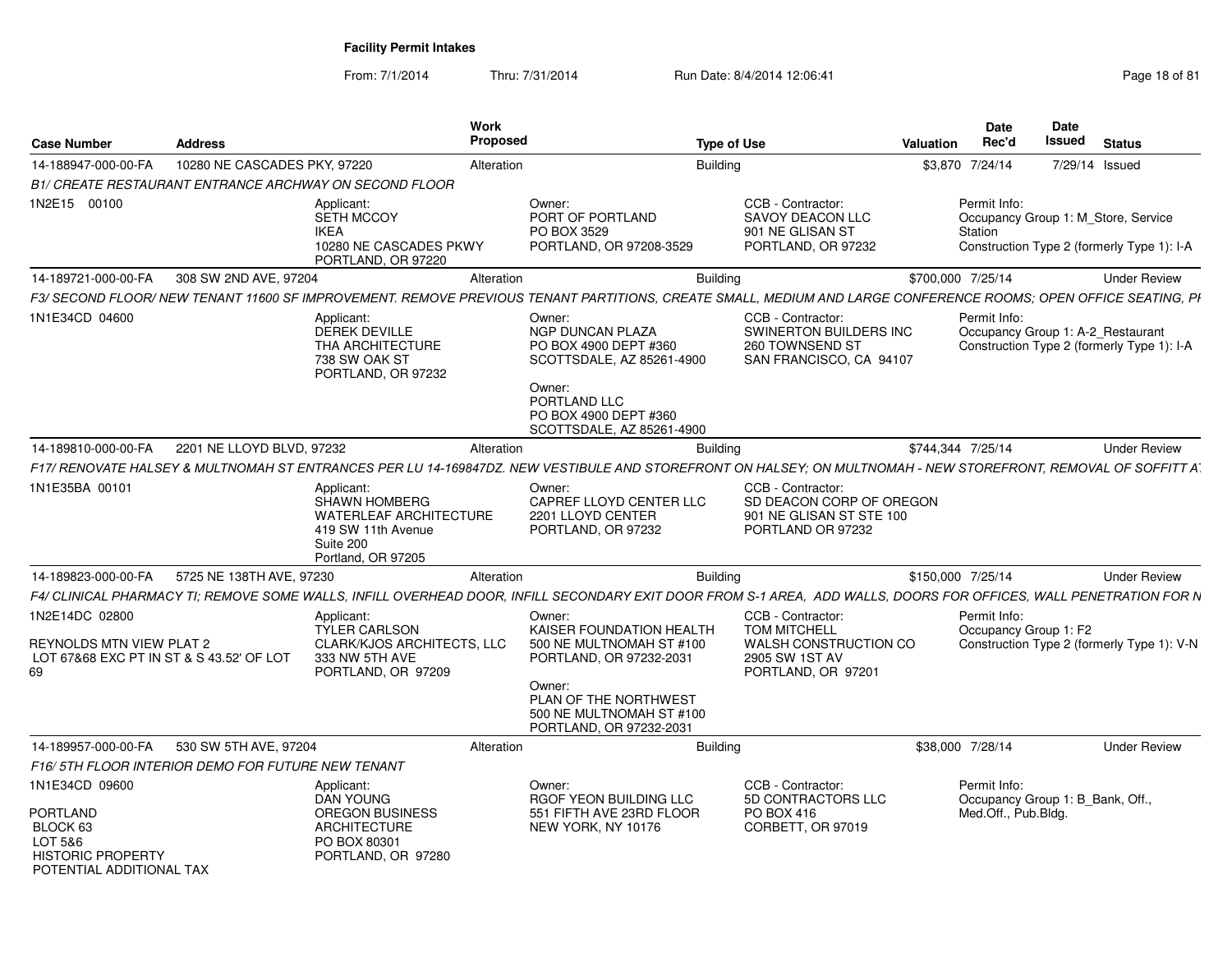From: 7/1/2014

| <b>Case Number</b>                                                                                                  | <b>Address</b>                                       | Work<br><b>Proposed</b>                                                                                         | <b>Type of Use</b>                                                                                                                                                         |                                                                                                                                      | <b>Valuation</b>    | <b>Date</b><br>Rec'd                 | <b>Date</b><br>Issued | <b>Status</b>                                |
|---------------------------------------------------------------------------------------------------------------------|------------------------------------------------------|-----------------------------------------------------------------------------------------------------------------|----------------------------------------------------------------------------------------------------------------------------------------------------------------------------|--------------------------------------------------------------------------------------------------------------------------------------|---------------------|--------------------------------------|-----------------------|----------------------------------------------|
| 14-190534-000-00-FA                                                                                                 | 6936 N FATHOM ST, 97217                              | Alteration                                                                                                      | <b>Building</b>                                                                                                                                                            |                                                                                                                                      | \$110,000 7/29/14   |                                      |                       | <b>Under Review</b>                          |
|                                                                                                                     | F4/ADD TWO PAINT INSPECTION PITS TO TWO SPRAY BOOTHS |                                                                                                                 |                                                                                                                                                                            |                                                                                                                                      |                     |                                      |                       |                                              |
| 1N1E17B 00200<br>SECTION 17 1N 1E<br>TL 200 24.90 ACRES<br>LAND & IMPS SEE R646162 (R941170881)<br>FOR MACH & EQUIP |                                                      | Applicant:<br>MIKE THORNTON<br><b>JIREH CONSTRUCTION</b><br>12545 NE WHITAKER WAY<br>PORTLAND, OR 97230         | Owner:<br><b>FREIGHTLINER CORPORATION</b><br>PO BOX 3820<br>PORTLAND, OR 97208-3820                                                                                        | CCB - Contractor:<br>JIREH CONSTRUCTION INC<br>39085 PIONEER BLVD STE 200<br>SANDY, OR 97055                                         |                     |                                      |                       |                                              |
| 14-190566-000-00-FA                                                                                                 | 200 SW MARKET ST, 97201                              | Alteration                                                                                                      | <b>Building</b>                                                                                                                                                            |                                                                                                                                      | \$1,700,000 7/29/14 |                                      |                       | <b>Under Review</b>                          |
|                                                                                                                     |                                                      |                                                                                                                 | F10/ PHASE 2 - FLOORS 3,8,9,11,12 & 15 CAMBIA REMODEL, REMOVE/ ADD WALLS, DOORS, RELITES, CREATE MULTIPLE OFFICES, BREAKROOMS, CONFERENCE ROOMS, OPEN OFFICE SPACE,        |                                                                                                                                      |                     |                                      |                       |                                              |
| 1S1E03CB 00800<br>SOUTH AUDITORIUM ADD<br><b>BLOCK A</b><br>LOT 2 TL 800                                            |                                                      | Applicant:<br>DINA RADZWILLOWICZ<br><b>MACKENZIE</b><br>1515 SE WATER AVE. SUITE#100<br>PORTLAND, OR 97214      | Owner:<br>TWO HUNDRED MARKET ASSOC<br>200 SW MARKET ST #1720<br>PORTLAND, OR 97201<br>Owner:<br><b>LIMITED PARTNERSHIP</b><br>200 SW MARKET ST #1720<br>PORTLAND, OR 97201 | CCB - Contractor:<br>SWINERTON BUILDERS INC<br>260 TOWNSEND ST<br>SAN FRANCISCO, CA 94107                                            |                     |                                      |                       |                                              |
| 14-190603-000-00-FA                                                                                                 | 100 SW MARKET ST, 97201                              | Alteration                                                                                                      | <b>Building</b>                                                                                                                                                            |                                                                                                                                      | \$330,000 7/29/14   |                                      |                       | <b>Under Review</b>                          |
|                                                                                                                     | <b>F4/ SEISMIC STRENGTHENING OF THE ATRIUM</b>       |                                                                                                                 |                                                                                                                                                                            |                                                                                                                                      |                     |                                      |                       |                                              |
| 1S1E03CB 00700<br>SOUTH AUDITORIUM ADD<br><b>BLOCK A</b><br>LOT 2 TL 700                                            |                                                      | Applicant:<br>Mike Jordan<br><b>Swinerton Builders</b><br>2300 SW 1st Ave Suite 103<br>Portland, OR 97201       | Owner:<br><b>CSHV FIRST AND MARKET LLC</b><br>1420 FIFTH AVE #2020<br>SEATTLE, WA 98101-2337                                                                               | CCB - Contractor:<br>SWINERTON BUILDERS INC<br>260 TOWNSEND ST<br>SAN FRANCISCO, CA 94107                                            |                     |                                      |                       |                                              |
| 14-190657-000-00-FA                                                                                                 | 5400 N BASIN AVE, 97217                              | Alteration                                                                                                      | <b>Building</b>                                                                                                                                                            |                                                                                                                                      | \$36,980 7/29/14    |                                      |                       | <b>Under Review</b>                          |
|                                                                                                                     |                                                      | B1/ PDI CENTER REMOVE AND INSTALL NEW 40,000 LBS TRUCK LIFT IN SAME BAY LOCATION                                |                                                                                                                                                                            |                                                                                                                                      |                     |                                      |                       |                                              |
| 1N1E21B 00100<br>SECTION 21 1N 1E<br>TL 100 6.34 ACRES<br>LAND & IMPS SEE R646184 (R941210561)<br>FOR MACH & EQUIP  |                                                      | Applicant:<br><b>EVERGREEN AUTOMOTIVE</b><br><b>SERVICE EQUIPMENT LLC</b><br>PO BOX 56406<br>PORTLAND, OR 97238 | Owner:<br>FREIGHTLINER CORPORATION<br>PO BOX 3820<br>PORTLAND, OR 97208-3820                                                                                               | CCB - Contractor:<br>EVERGREEN AUTOMOTIVE<br>SERVICE EQUIPMENT LLC<br>PO BOX 56406<br>PORTLAND, OR 97238                             |                     | Permit Info:<br>Occupancy Group 1: B |                       | Construction Type 2 (formerly Type 1): III-N |
| 14-190695-000-00-FA                                                                                                 | 851 SW 6TH AVE, 97205                                | Alteration                                                                                                      | <b>Building</b>                                                                                                                                                            |                                                                                                                                      | \$25,000 7/29/14    |                                      |                       | <b>Under Review</b>                          |
|                                                                                                                     | B1/10TH FLOOR RESTROOMS UPGRADE TO ADA STANDARDS     |                                                                                                                 |                                                                                                                                                                            |                                                                                                                                      |                     |                                      |                       |                                              |
| 1S1E03BB 02100                                                                                                      |                                                      | Applicant:<br><b>ALAN VOLM</b><br>17750 SW UPPER BOONES<br>FERRY RD STE 190<br>DURHAM, OREGON 97224             | Owner:<br>PLI PORTLAND LLC<br>1825 S GRANT ST STE 700<br>SAN MATEO, CA 94402                                                                                               | CCB - Contractor:<br><b>ALAN VOLM</b><br><b>PACIFIC CREST STRUCTURES</b><br>17750 SW UPPER BOONES<br>FERRY RD 190<br>DURHAM OR 97224 |                     | Permit Info:<br>Occupancy Group 1: B |                       | Construction Type 2 (formerly Type 1): I-A   |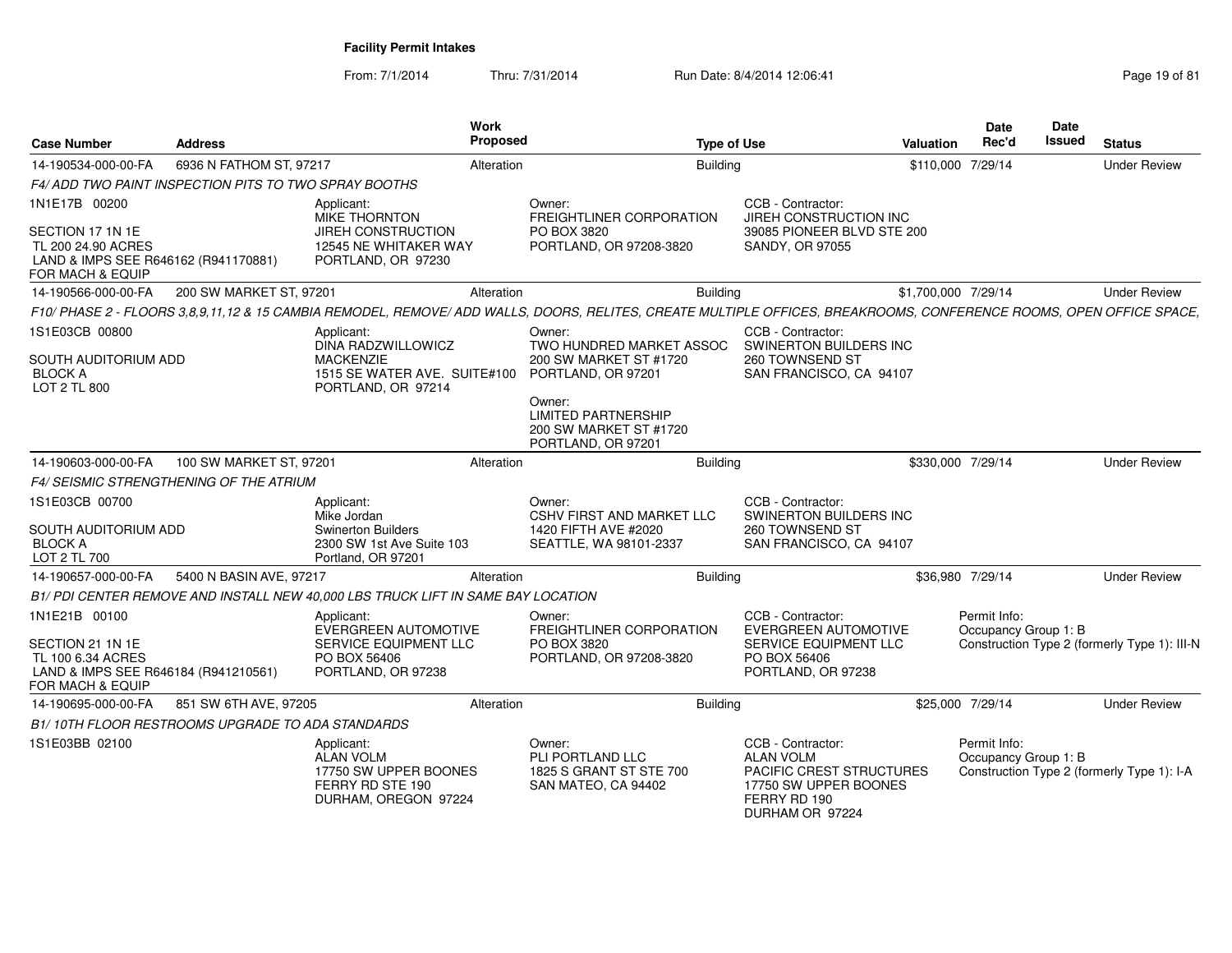| <b>Case Number</b>                                                                                                   | <b>Address</b>               | Work<br><b>Proposed</b>                                                                                                                                                             |                                                                                                                                                                                     | <b>Type of Use</b>                                                                                              | Valuation         | <b>Date</b><br>Rec'd    | Date<br>Issued | <b>Status</b>                                                                      |
|----------------------------------------------------------------------------------------------------------------------|------------------------------|-------------------------------------------------------------------------------------------------------------------------------------------------------------------------------------|-------------------------------------------------------------------------------------------------------------------------------------------------------------------------------------|-----------------------------------------------------------------------------------------------------------------|-------------------|-------------------------|----------------|------------------------------------------------------------------------------------|
| 14-190753-000-00-FA                                                                                                  | 555 SW OAK ST                | Alteration                                                                                                                                                                          | <b>Building</b>                                                                                                                                                                     |                                                                                                                 |                   | \$40,000 7/29/14        |                | <b>Under Review</b>                                                                |
|                                                                                                                      |                              | B1/SUITE 120 DEMO/REMOVE ABANDONED ELEVATOR BETWEEN BASEMENT AND 2ND FLOOR AND INFILL THE OPENING WITH CONCRETE SLAB                                                                |                                                                                                                                                                                     |                                                                                                                 |                   |                         |                |                                                                                    |
| 1N1E34CD 80000                                                                                                       |                              | Applicant:                                                                                                                                                                          | Owner:                                                                                                                                                                              | CCB - Contractor:                                                                                               |                   |                         |                |                                                                                    |
| ONE ELEVEN TOWER CONDOMINIUM<br><b>GENERAL COMMON ELEMENTS</b>                                                       |                              | <b>KENT POTTEBAUM</b><br><b>GBD ARCHITECTS INC</b><br>1120 NW COUCH SUITE 300<br>PORTLAND OR 97209                                                                                  | ASSOCIATION OF UNIT OWNERS<br><b>OF</b><br>ONE ELEVEN TOWER<br>CONDOMINIUM 111 SW 5TH<br>PORTLAND, OR 97204                                                                         | <b>RUSSELL CONSTRUCTION INC</b><br>20915 SW 105TH AVE<br>TUALATIN OR 97062                                      |                   |                         |                |                                                                                    |
| 14-190926-000-00-FA                                                                                                  | 1825 SW BROADWAY, 97201      | Alteration                                                                                                                                                                          | <b>Building</b>                                                                                                                                                                     |                                                                                                                 | \$150,000 7/29/14 |                         |                | <b>Under Review</b>                                                                |
|                                                                                                                      |                              | F10/ SMSU PARKWAY NORTH 3.842 SQ FT RAISED PERFORMANCE PLATFORM                                                                                                                     |                                                                                                                                                                                     |                                                                                                                 |                   |                         |                |                                                                                    |
| 1S1E04DA 06300<br><b>PORTLAND</b><br>BLOCK 200<br>99.88% NONTAXABLE                                                  |                              | Applicant:<br><b>KAY BYRNE</b><br>202 University Services Building<br>Portland, Or 97201                                                                                            | Owner:<br>OREGON STATE OF (BRD HIGHER<br>ED)<br><b>PO BOX 751</b><br>PORTLAND, OR 97207-0751                                                                                        |                                                                                                                 |                   |                         |                |                                                                                    |
| 14-191409-000-00-FA                                                                                                  | 2201 NE LLOYD BLVD, 97232    | Alteration                                                                                                                                                                          | <b>Building</b>                                                                                                                                                                     |                                                                                                                 | \$107,400 7/30/14 |                         |                | <b>Under Review</b>                                                                |
|                                                                                                                      |                              | F3/ SPACE H317, DENTAL CLINIC; REMOVE ALL PARTITIONS, RECONFIGURE FOR MULTIPLE OPERATORY ROOMS, RESTROOMS, BREAKROOM, LAB, OFFICE, RECEPTION, DOORS, CEILING, FLO(                  |                                                                                                                                                                                     |                                                                                                                 |                   |                         |                |                                                                                    |
| 1N1E35BA 00101                                                                                                       |                              | Applicant:<br><b>DARIN BOUSKA</b><br>NW PRECISION DESIGN<br>22605 SW PINEHURST CT<br>SHERWOOD, OR 97140                                                                             | Owner:<br>CAPREF LLOYD CENTER LLC<br>2201 LLOYD CENTER<br>PORTLAND, OR 97232                                                                                                        | CCB - Contractor:<br>BNK CONSTRUCTION INC<br>45 82nd dr. ste 53b<br>gladstone, or 97027                         |                   | Permit Info:<br>Station |                | Occupancy Group 1: M Store, Service<br>Construction Type 2 (formerly Type 1): II-A |
| 14-191466-000-00-FA                                                                                                  | 7201 N INTERSTATE AVE, 97217 | Alteration                                                                                                                                                                          | <b>Building</b>                                                                                                                                                                     |                                                                                                                 | \$400,000 7/30/14 |                         |                | <b>Under Review</b>                                                                |
|                                                                                                                      |                              | F10/1ST AND 2ND FLOOR; 1ST FLOOR DEMO WORK SPACES, REMODEL RECEPTION AREA, NEW WALLS FOR IT CLOSET, STORAGE, NEW IT ROOM, 2ND FLR, REMODEL IT ROOM, CEILINGS, EL                    |                                                                                                                                                                                     |                                                                                                                 |                   |                         |                |                                                                                    |
| 1N1E16AA 00300<br><b>WORLDS FAIR ADD</b><br><b>BLOCK1</b><br>LOT 5-11<br>LOT 12 EXC PT IN ST<br>E 3.43' OF LOT 17&18 |                              | Applicant:<br><b>MARGARET WILSON</b><br>Anderson Dabrowski Architects<br>1430 SE 3RD AVE SUITE 200<br>PORTLAND, OR 97214                                                            | Owner:<br>KAISER FOUNDATION HEALTH<br>500 NE MULTNOMAH ST #100<br>PORTLAND, OR 97232-2031<br>Owner:<br>PLAN OF THE NORTHWEST<br>500 NE MULTNOMAH ST #100<br>PORTLAND, OR 97232-2031 | CCB - Contractor:<br><b>RON HANSON</b><br><b>SCHOMMER &amp; SON</b><br>6421 NE COLWOOD WY.<br>PORTLAND OR 97218 |                   |                         |                |                                                                                    |
| 14-191730-000-00-FA                                                                                                  | 7439 N CHARLESTON AVE, 97203 | Alteration                                                                                                                                                                          | <b>Building</b>                                                                                                                                                                     |                                                                                                                 |                   | \$93,000 7/31/14        |                | <b>Under Review</b>                                                                |
|                                                                                                                      |                              | F16/JAMES JOHN IMPROVEMENT PROJECT 2014 - 21' X 10' ELEVATOR TOWER AND 7' X 9' STAIR AT THE 1929 BUILDING SW CORNER (This is in conjunction with FPP 2014 summer project 14-145608- |                                                                                                                                                                                     |                                                                                                                 |                   |                         |                |                                                                                    |
| 1N1W12AB 12100<br>P T SMITHS ADD<br>INC PT VAC ST - BLOCK 7<br>INC PT VAC STS - BLOCK 10<br>INC PT VAC ST - BLOCK 11 |                              | Applicant:<br><b>Kristin Wells</b><br>Portland Public Schools Facilities &<br>Asset Management<br>501 N Dixon St.<br>Portland, OR 97227                                             | Owner:<br><b>SCHOOL DISTRICT NO 1</b><br>PO BOX 3107<br>PORTLAND, OR 97208-3107                                                                                                     |                                                                                                                 |                   |                         |                |                                                                                    |
| 14-191843-000-00-FA                                                                                                  | 12000 SW 49TH AVE, 97219     | Alteration                                                                                                                                                                          | <b>Building</b>                                                                                                                                                                     |                                                                                                                 |                   | \$64,000 7/31/14        |                | <b>Under Review</b>                                                                |
|                                                                                                                      |                              | F12/ CT BUILDING - LITTLE THEATER RENOVATION INCLUDING NEW STAGE FLOOR AND DEMO OF SMALL ROOM                                                                                       |                                                                                                                                                                                     |                                                                                                                 |                   |                         |                |                                                                                    |
| 1S1E31D 00200                                                                                                        |                              | Applicant:<br><b>RYAN BURT</b><br><b>GBD ARCITECTS</b><br>1120 NW COUCH ST SUITE 300<br>PORTLAND, OR 97209                                                                          | Owner:<br>PORTLAND COMMUNITY<br><b>COLLEGE DIST</b><br>PO BOX 19000<br>PORTLAND, OR 97283                                                                                           | CCB - Contractor:<br><b>HOWARD S WRIGHT</b><br><b>CONSTRUCTORS LP</b><br>P. O. BOX 3764<br>SEATTLE, WA 98124    |                   |                         |                |                                                                                    |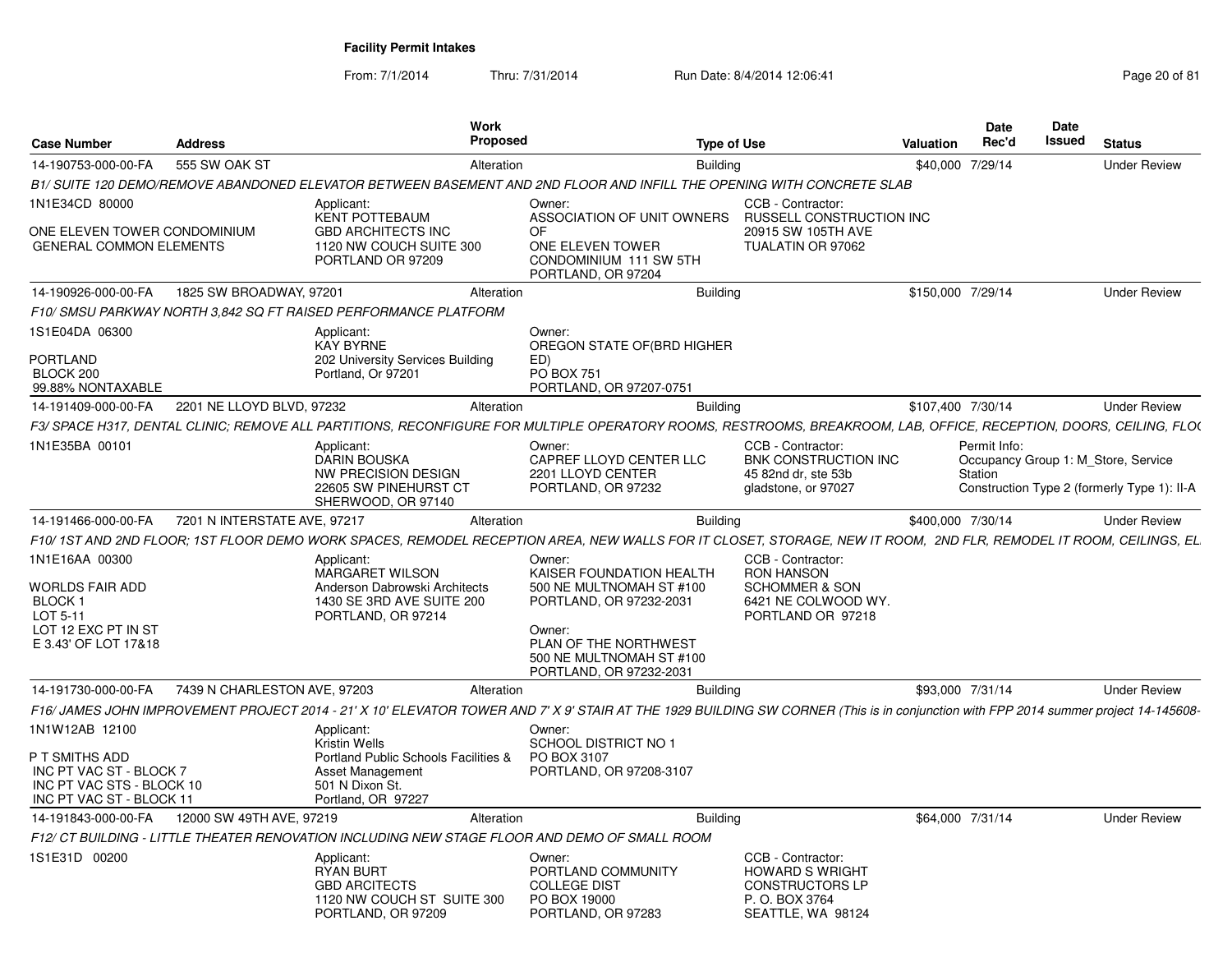INC PT VAC ST - BLOCK 11

| <b>Case Number</b>                                                                                                                       | <b>Address</b>                                                    | Work<br>Proposed                                                                                                                       |                                                                                                    | <b>Type of Use</b><br><b>Valuation</b>                                                                                                                                  | Date<br>Rec'd                                                           | Date<br>Issued | <b>Status</b>                              |
|------------------------------------------------------------------------------------------------------------------------------------------|-------------------------------------------------------------------|----------------------------------------------------------------------------------------------------------------------------------------|----------------------------------------------------------------------------------------------------|-------------------------------------------------------------------------------------------------------------------------------------------------------------------------|-------------------------------------------------------------------------|----------------|--------------------------------------------|
| 14-177564-000-00-FA                                                                                                                      | 111 SW 5TH AVE, 97204-3626                                        | Alteration                                                                                                                             |                                                                                                    | Electrical                                                                                                                                                              | \$7/1/14                                                                |                | $7/1/14$ Issued                            |
|                                                                                                                                          | T28/29 NEW RELIC - (28th floor work) voice/datapr# T-29 NEW RELIC |                                                                                                                                        |                                                                                                    |                                                                                                                                                                         |                                                                         |                |                                            |
| 1N1E34CD 01300                                                                                                                           |                                                                   | Applicant:<br>APPLIED TECHNICAL SYSTEMS<br>INC.<br>7015 SW McEWAN RD<br>LAKE OSWEGO OR 97035-7830                                      |                                                                                                    |                                                                                                                                                                         | Permit Info:<br>Occupancy Group 1: B                                    |                | Construction Type 2 (formerly Type 1): I-A |
| 14-177875-000-00-FA                                                                                                                      | 121 SW MORRISON ST, 97204                                         | Alteration                                                                                                                             |                                                                                                    | Electrical                                                                                                                                                              | \$7/1/14                                                                |                | 7/1/14 Final                               |
|                                                                                                                                          |                                                                   | power - REQUEST TO EXIT BUTTON, CARD READER, TWO MOTION DETECTORS                                                                      |                                                                                                    |                                                                                                                                                                         |                                                                         |                |                                            |
| 1S1E03BA 02700<br><b>PORTLAND</b><br>BLOCK 15<br>$LOT 1-4$<br>LOT 7&8 EXC W 75'                                                          |                                                                   | Applicant:<br>MILESTONE ELECT. (a dba for<br>MILESTONE INVESTMENT CO.<br>LLC.<br>1281 NE 25TH AVE., STE. T<br>HILLSBORO, OR 97124-3928 | Owner:<br>TERRACE TOWER USA-<br>PORTLAND INC<br>121 SW MORRISON ST #250<br>PORTLAND, OR 97204-3179 |                                                                                                                                                                         | Permit Info:<br>Occupancy Group 1: B Bank, Off.,<br>Med.Off., Pub.Bldg. |                | Construction Type 2 (formerly Type 1): I-A |
| 14-177906-000-00-FA                                                                                                                      | 421 SW 6TH AVE, 97205                                             | Alteration                                                                                                                             |                                                                                                    | Electrical                                                                                                                                                              | \$7/1/14                                                                |                | <b>Under Review</b>                        |
|                                                                                                                                          | 6TH FLOOR SPLIT SYSTEM FOR SERVER ROOM - power                    |                                                                                                                                        |                                                                                                    |                                                                                                                                                                         |                                                                         |                |                                            |
| 1N1E34CC 04300                                                                                                                           |                                                                   |                                                                                                                                        | Owner<br>UPI COMMONWEALTH LLC                                                                      |                                                                                                                                                                         |                                                                         |                |                                            |
| <b>PORTLAND</b><br>BLOCK 176<br>LOT 1-4                                                                                                  |                                                                   |                                                                                                                                        | 1215 FOURTH AVE STE 600<br>SEATTLE, WA 98161                                                       |                                                                                                                                                                         |                                                                         |                |                                            |
| 14-178138-000-00-FA                                                                                                                      | 4386 SW MACADAM AVE, 97201                                        | Alteration                                                                                                                             |                                                                                                    | Electrical                                                                                                                                                              | \$7/2/14                                                                |                | 7/2/14 Final                               |
|                                                                                                                                          |                                                                   | #305 BROWN & RIDING TI - power, fire alarm wiring (fire alarm wiring added 7/6/14)                                                     |                                                                                                    |                                                                                                                                                                         |                                                                         |                |                                            |
| 1S1E10DC 00900<br>SECTION 10 1S 1E<br>TL 900 0.88 ACRES<br>DEFERRAL-POTENTIAL ADDITIONAL TAX                                             |                                                                   | Applicant:<br>CAPITOL ELECTRIC CO INC.<br><b>11401 NE MARX ST.</b><br>PORTLAND OR 97220-1041                                           | Owner:<br><b>RIVER FORUM LLC</b><br>235 MONTGOMERY ST FL 16<br>SAN FRANCISCO, CA 94104             |                                                                                                                                                                         |                                                                         |                |                                            |
| 14-178140-000-00-FA                                                                                                                      | 3181 SW SAM JACKSON PARK RD, 97201                                | Alteration                                                                                                                             |                                                                                                    | Electrical                                                                                                                                                              | \$7/2/14                                                                |                | 7/2/14 Final                               |
|                                                                                                                                          | REPAIR SEISMIC JOINTS LOCATED ON THE 6TH LEVEL - power            |                                                                                                                                        |                                                                                                    |                                                                                                                                                                         |                                                                         |                |                                            |
| 1S1E09 00200                                                                                                                             |                                                                   | Applicant:<br>DYNALECTRIC CO.                                                                                                          | Owner:<br>OREGON STATE OF                                                                          |                                                                                                                                                                         | Permit Info:<br>Occupancy Group 1: S-2                                  |                |                                            |
| SECTION 09 1S 1E<br>TL 200 26.24 ACRES<br>LAND & IMPS SEE R327745 (R991090552)<br>FOR AIRSPACE & IMPS & R327746<br>(R991090555) FOR IMPS |                                                                   | 5711 SW HOOD AVE.<br>PORTLAND OR 97239-3716                                                                                            | 3181 SW SAM JACKSON PARK RD<br>PORTLAND, OR 97239                                                  |                                                                                                                                                                         |                                                                         |                | Construction Type 2 (formerly Type 1): I-A |
| 14-178142-000-00-FA                                                                                                                      | 7439 N CHARLESTON AVE, 97203                                      | Alteration                                                                                                                             |                                                                                                    | Electrical                                                                                                                                                              | \$7/2/14                                                                |                | 7/2/14 Issued                              |
|                                                                                                                                          |                                                                   |                                                                                                                                        |                                                                                                    | voice/data, fire alarm - STANDING/ JAMES-JOHN / COMPLETE RE-ROOF, SEISMIC BRACING OF ROOF PARAPETS, STRUCTURAL STEEL SEISMIC BRACING AT CAFETERIA WALLS, REPLACE SKYLIG |                                                                         |                |                                            |
| 1N1W12AB 12100<br>P T SMITHS ADD                                                                                                         |                                                                   | Applicant:<br>ELECTRICAL CONSTRUCTION<br>CO. (a dba for EC COMPANY)                                                                    | Owner:<br>SCHOOL DISTRICT NO 1<br>PO BOX 3107                                                      |                                                                                                                                                                         | Permit Info:<br>Occupancy Group 1: E_School                             |                | Construction Type 2 (formerly Type 1): I-A |
| INC PT VAC ST - BLOCK 7<br>INC PT VAC STS - BLOCK 10                                                                                     |                                                                   | PO BOX 10286<br>PORTLAND OR 97296-0286                                                                                                 | PORTLAND, OR 97208-3107                                                                            |                                                                                                                                                                         |                                                                         |                |                                            |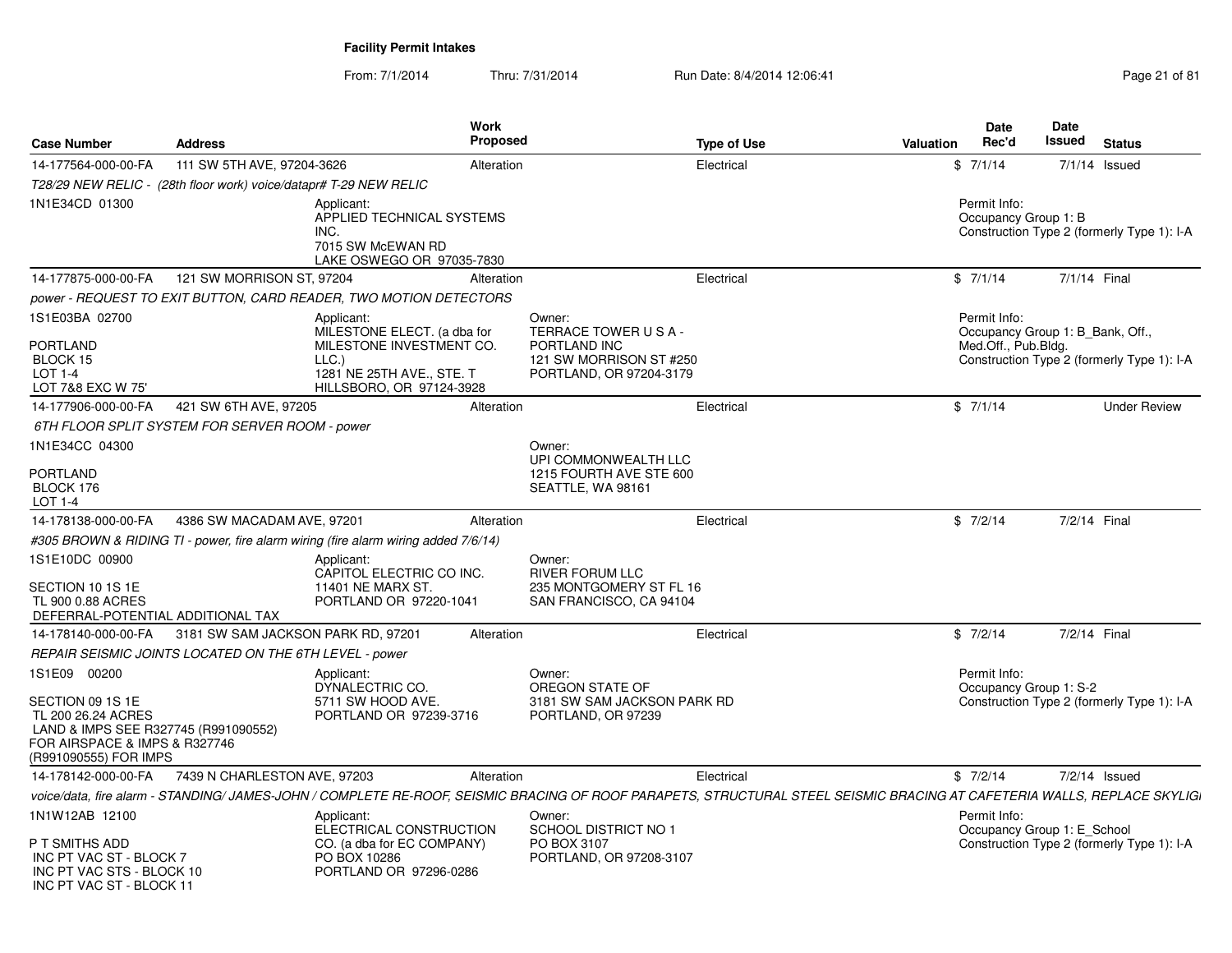From: 7/1/2014

| <b>Case Number</b>                            | <b>Address</b>                  | Work<br>Proposed                                                                                                                              |                                                                                              | <b>Type of Use</b> | Valuation | <b>Date</b><br>Rec'd                                                    | <b>Date</b><br>Issued | <b>Status</b>                                                                   |
|-----------------------------------------------|---------------------------------|-----------------------------------------------------------------------------------------------------------------------------------------------|----------------------------------------------------------------------------------------------|--------------------|-----------|-------------------------------------------------------------------------|-----------------------|---------------------------------------------------------------------------------|
| 14-178527-000-00-FA                           | 1201 NE LLOYD BLVD, 97232       | Alteration                                                                                                                                    |                                                                                              | Electrical         |           | \$7/2/14                                                                |                       | 7/2/14 Under Inspection                                                         |
|                                               |                                 | voice/data - 5TH FLOOR PROVIDENCE PHYSICIANS NEW 9773 SQ FT TENANT REMODEL, NEW WALLS & DOORS FOR PRIVATE OFFICES AND CONFERENCE & LUNCH ROOM |                                                                                              |                    |           |                                                                         |                       |                                                                                 |
| 1N1E35BD 00400                                |                                 | Applicant:                                                                                                                                    | Owner:                                                                                       |                    |           | Permit Info:                                                            |                       |                                                                                 |
| HOLLADAYS ADD<br><b>BLOCK 142 TL 400</b>      |                                 | XTREME COMMUNICATIONS INC.<br><b>PO BOX 272</b><br>TROUTDALE OR 97060-0272                                                                    | GPT PORTLAND OR 1201 LLOYD<br><b>LLC</b><br>1201 NE LLOYD BLVD #150<br>PORTLAND, OR 97232    |                    |           | Occupancy Group 1: B_Bank, Off.,<br>Med.Off., Pub.Bldg.                 |                       | Construction Type 2 (formerly Type 1): I-A                                      |
| 14-178680-000-00-FA                           | 0615 SW PALATINE HILL RD, 97219 | Alteration                                                                                                                                    |                                                                                              | Electrical         |           | \$7/2/14                                                                | 7/2/14 Final          |                                                                                 |
| 1st fl Photo Lab R&R - fire alarm wiring      |                                 |                                                                                                                                               |                                                                                              |                    |           |                                                                         |                       |                                                                                 |
| 1S1E27D 00100                                 |                                 | Applicant:                                                                                                                                    | Owner:                                                                                       |                    |           | Permit Info:                                                            |                       |                                                                                 |
| SECTION 27 1S 1E                              |                                 | SAFE TECHNOLOGY GROUP INC.<br>6400 NE HWY 99 STE G375<br>TL 100 85.50 ACRES SPLIT LEVY (R709301280 VACOUVER WA 98665-8748                     | LEWIS & CLARK COLLEGE<br>0615 SW PALATINE HILL RD MSC<br>31<br>PORTLAND, OR 97219            |                    |           | Occupancy Group 1: B                                                    |                       | Construction Type 2 (formerly Type 1): III-N                                    |
|                                               |                                 |                                                                                                                                               | Owner:<br><b>BUSINESS OFFICE</b><br>0615 SW PALATINE HILL RD MSC<br>31<br>PORTLAND, OR 97219 |                    |           |                                                                         |                       |                                                                                 |
| 14-179297-000-00-FA                           | 308 SW 2ND AVE, 97204           | Alteration                                                                                                                                    |                                                                                              | Electrical         |           | \$7/3/14                                                                |                       | 7/3/14 Under Inspection                                                         |
| 5th & 6th floors Puppet Labs TI - power       |                                 |                                                                                                                                               |                                                                                              |                    |           |                                                                         |                       |                                                                                 |
| 1N1E34CD 04600                                |                                 | Applicant:<br>COCHRAN INC. dba BROADWAY<br><b>ELECTRIC</b><br>7550 SW TECH CENTER DR STE<br>220                                               | Owner:<br><b>NGP DUNCAN PLAZA</b><br>PO BOX 4900 DEPT #360<br>SCOTTSDALE, AZ 85261-4900      |                    |           | Permit Info:                                                            |                       | Occupancy Group 1: A-2_Restaurant<br>Construction Type 2 (formerly Type 1): I-A |
|                                               |                                 | TIGARD OR 97223-8061                                                                                                                          | Owner:<br>PORTLAND LLC<br>PO BOX 4900 DEPT #360<br>SCOTTSDALE, AZ 85261-4900                 |                    |           |                                                                         |                       |                                                                                 |
| 14-179508-000-00-FA                           | 110 SW YAMHILL ST, 97204        | Alteration                                                                                                                                    |                                                                                              | Electrical         |           | \$7/6/14                                                                |                       | <b>Under Review</b>                                                             |
| 2nd & 3rd firs JAMA SOFTWARE - power          |                                 |                                                                                                                                               |                                                                                              |                    |           |                                                                         |                       |                                                                                 |
| 1S1E03BA 02400                                |                                 |                                                                                                                                               | Owner:                                                                                       |                    |           | Permit Info:                                                            |                       |                                                                                 |
| <b>PORTLAND</b><br>BLOCK 13<br>LOT 1&2        |                                 |                                                                                                                                               | <b>B13 INVESTORS LLC</b><br>111 SW COLUMBIA ST #1380<br>PORTLAND, OR 97201                   |                    |           | Occupancy Group 1: B_Bank, Off.,<br>Med.Off., Pub.Bldg.                 |                       | Construction Type 2 (formerly Type 1): I-B                                      |
| 14-179509-000-00-FA                           | 3203 SE WOODSTOCK BLVD, 97202   | Alteration                                                                                                                                    |                                                                                              | Electrical         |           | \$7/6/14                                                                |                       | $7/6/14$ Issued                                                                 |
| <b>PREXY INTERIOR REMODEL - HVAC controls</b> |                                 |                                                                                                                                               |                                                                                              |                    |           |                                                                         |                       |                                                                                 |
|                                               |                                 | Applicant:<br>HUNTER-DAVISSON INC.<br>1800 SE PERSHING ST.<br>PORTLAND OR 97202-2338                                                          | Owner:<br>THE REED INSTITUTE<br>3203 SE WOODSTOCK BLVD<br>PORTLAND, OR 97202-8138            |                    |           | Permit Info:<br>Occupancy Group 1: B_Bank, Off.,<br>Med.Off., Pub.Bldg. |                       |                                                                                 |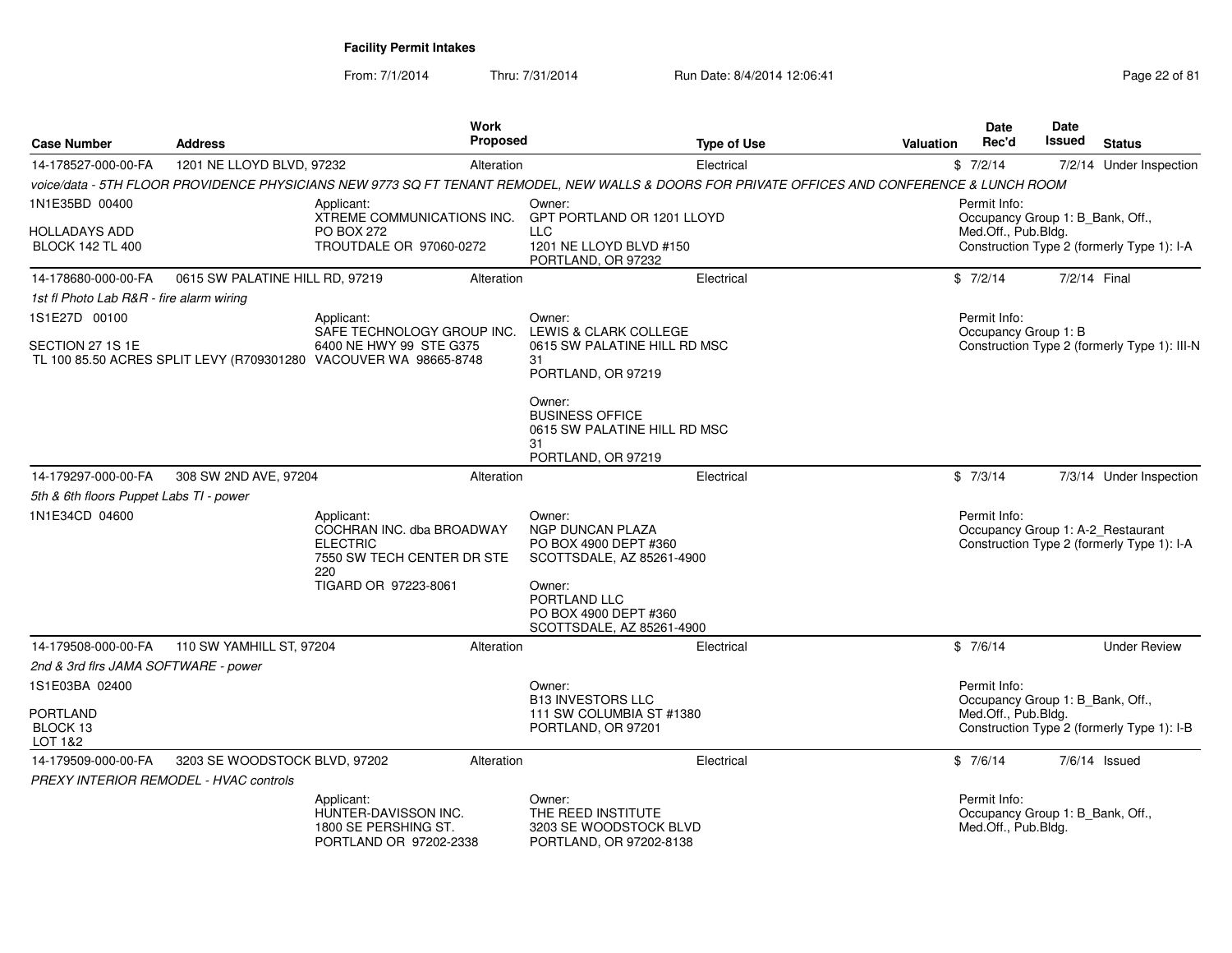| <b>Case Number</b>            | <b>Address</b>                                             |                                                                                                                         | <b>Work</b><br><b>Proposed</b> |                                                                                                        | <b>Type of Use</b> | Valuation | Date<br>Rec'd                                   | <b>Date</b><br><b>Issued</b> | <b>Status</b>                              |
|-------------------------------|------------------------------------------------------------|-------------------------------------------------------------------------------------------------------------------------|--------------------------------|--------------------------------------------------------------------------------------------------------|--------------------|-----------|-------------------------------------------------|------------------------------|--------------------------------------------|
| 14-179510-000-00-FA           | 808 SW CAMPUS DR, 97201                                    |                                                                                                                         | Alteration                     |                                                                                                        | Electrical         |           | \$7/6/14                                        | 7/18/14 Final                |                                            |
|                               | Patient lifts for 10th floor rooms #11, 27 & 28 - power    |                                                                                                                         |                                |                                                                                                        |                    |           |                                                 |                              |                                            |
| 1S1E09 00600                  |                                                            | Applicant:<br>DYNALECTRIC CO.<br>5711 SW HOOD AVE.<br>PORTLAND OR 97239-3716                                            |                                | Owner:<br>OREGON STATE OF (MEDICAL<br><b>DEPT</b><br>3181 SW SAM JACKSON PARK RD<br>PORTLAND, OR 97239 |                    |           |                                                 |                              |                                            |
| 14-179511-000-00-FA           | 1849 SW SALMON ST, 97205                                   |                                                                                                                         | Alteration                     |                                                                                                        | Electrical         |           | \$7/6/14                                        |                              | 7/31/14 Under Inspection                   |
|                               | Phase 2 50 meter pool renovation - lighting & HVAC - power |                                                                                                                         |                                |                                                                                                        |                    |           |                                                 |                              |                                            |
| 1N1E33DC 05800                |                                                            | Applicant:                                                                                                              |                                | Owner:                                                                                                 |                    |           | Permit Info:                                    |                              |                                            |
| SECTION 33 1N 1E              |                                                            | STONER ELECTRIC. INC.<br>1904 SE OCHOCO ST.                                                                             |                                | <b>MULTNOMAH AMATEUR</b><br><b>ATHLETIC CLUB</b>                                                       |                    |           | General                                         |                              | Occupancy Group 1: A-3_Assembly -          |
| TL 5800 2.82 ACRES            |                                                            | MILWAUKIE OR 97222-7315                                                                                                 |                                | 1849 SW SALMON ST<br>PORTLAND, OR 97205-1726                                                           |                    |           |                                                 |                              | Construction Type 2 (formerly Type 1): I-A |
| 14-179512-000-00-FA           | 111 SW 5TH AVE, 97204-3626                                 |                                                                                                                         | Alteration                     |                                                                                                        | Electrical         |           | \$7/6/14                                        |                              | 7/10/14 Under Inspection                   |
| #1150 AECOM TI - power        |                                                            |                                                                                                                         |                                |                                                                                                        |                    |           |                                                 |                              |                                            |
| 1N1E34CD 01300                |                                                            | Applicant:<br>COCHRAN INC. dba BROADWAY<br><b>ELECTRIC</b><br>7550 SW TECH CENTER DR STE<br>220<br>TIGARD OR 97223-8061 |                                |                                                                                                        |                    |           | Permit Info:<br>Occupancy Group 1: B            |                              | Construction Type 2 (formerly Type 1): I-A |
| 14-179513-000-00-FA           | 111 SW 5TH AVE, 97204-3626                                 |                                                                                                                         | Alteration                     |                                                                                                        | Electrical         |           | \$7/6/14                                        |                              | 7/10/14 Under Inspection                   |
| T38 Insight Global TI - power |                                                            |                                                                                                                         |                                |                                                                                                        |                    |           |                                                 |                              |                                            |
| 1N1E34CD 01300                |                                                            | Applicant:<br>COCHRAN INC. dba BROADWAY<br><b>ELECTRIC</b><br>7550 SW TECH CENTER DR STE<br>220<br>TIGARD OR 97223-8061 |                                |                                                                                                        |                    |           | Permit Info:<br>Occupancy Group 1: B            |                              | Construction Type 2 (formerly Type 1): I-A |
| 14-179514-000-00-FA           | 3161 SW SAM JACKSON PARK RD, 97201                         |                                                                                                                         | Alteration                     |                                                                                                        | Electrical         |           | \$7/6/14                                        |                              | 7/6/14 Under Inspection                    |
|                               | 1ST FL PULMONARY OFFICE RENOVATION - power                 |                                                                                                                         |                                |                                                                                                        |                    |           |                                                 |                              |                                            |
| 1S1E09 00600                  |                                                            | Applicant:<br>DYNALECTRIC CO.<br>5711 SW HOOD AVE.<br>PORTLAND OR 97239-3716                                            |                                | Owner:<br>OREGON STATE OF(MEDICAL<br><b>DEPT</b><br>3181 SW SAM JACKSON PARK RD<br>PORTLAND, OR 97239  |                    |           | Permit Info:<br>Occupancy Group 1: B<br>$V-1HR$ |                              | Construction Type 2 (formerly Type 1):     |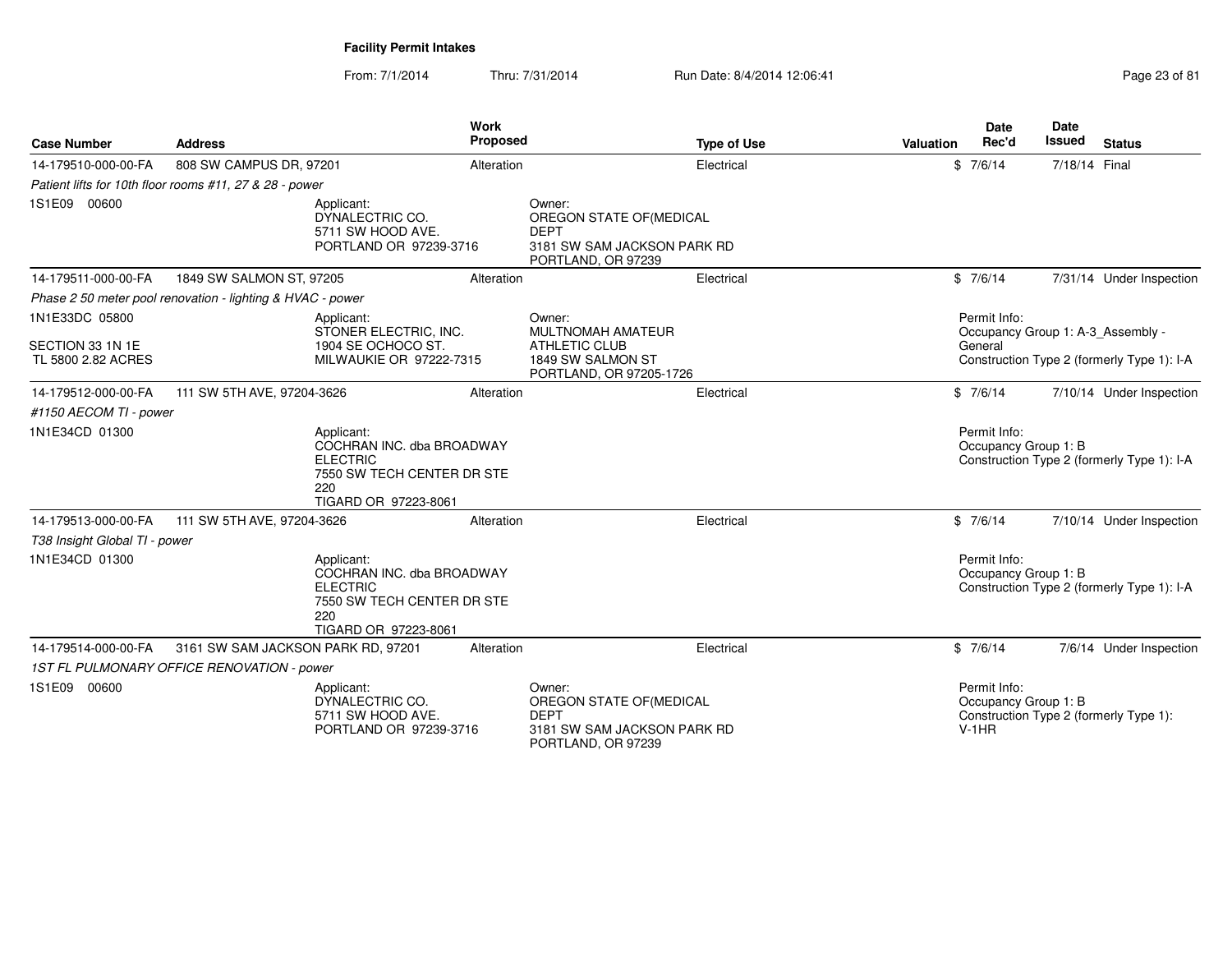From: 7/1/2014Thru: 7/31/2014 Run Date: 8/4/2014 12:06:41 Page 24 of 81

| <b>Case Number</b>                                                       | <b>Address</b>           |                                                                                         | Work<br>Proposed |                                                                                                                              | <b>Type of Use</b> | Valuation | <b>Date</b><br>Rec'd                 | Date<br>Issued | <b>Status</b>                          |
|--------------------------------------------------------------------------|--------------------------|-----------------------------------------------------------------------------------------|------------------|------------------------------------------------------------------------------------------------------------------------------|--------------------|-----------|--------------------------------------|----------------|----------------------------------------|
| 14-179515-000-00-FA                                                      | 2730 SW MOODY AVE, 97201 |                                                                                         | Alteration       |                                                                                                                              | Electrical         |           | \$7/6/14                             | 7/10/14 Issued |                                        |
| Starbucks Kiosk - power                                                  |                          |                                                                                         |                  |                                                                                                                              |                    |           |                                      |                |                                        |
| 1S1E10 00200                                                             |                          | Applicant:<br>STONER ELECTRIC, INC.<br>1904 SE OCHOCO ST.<br>MILWAUKIE OR 97222-7315    |                  | Owner:<br><b>OREGON HEALTH</b><br>3181 SW SAM JACKSON PARK RD<br>PORTLAND, OR 97239-3011                                     |                    |           |                                      |                |                                        |
|                                                                          |                          |                                                                                         |                  | Owner:<br><b>SCIENCE</b><br>3181 SW SAM JACKSON PARK RD<br>PORTLAND, OR 97239-3011                                           |                    |           |                                      |                |                                        |
|                                                                          |                          |                                                                                         |                  | Owner:<br><b>UNIVERSITY</b><br>3181 SW SAM JACKSON PARK RD<br>PORTLAND, OR 97239-3011                                        |                    |           |                                      |                |                                        |
| 14-179516-000-00-FA                                                      | 1000 SW BROADWAY, 97205  |                                                                                         | Alteration       |                                                                                                                              | Electrical         |           | \$7/6/14                             | 7/29/14 Final  |                                        |
| #1250 Stephens Margolin P. C. TI - power                                 |                          |                                                                                         |                  |                                                                                                                              |                    |           |                                      |                |                                        |
| 1S1E03BB 02400                                                           |                          | Applicant:<br>DYNALECTRIC CO.                                                           |                  | Owner:<br>ONE THOUSAND BROADWAY                                                                                              |                    |           |                                      |                |                                        |
| <b>PORTLAND</b><br>BLOCK 182<br>LOT 5-8                                  |                          | 5711 SW HOOD AVE.<br>PORTLAND OR 97239-3716                                             |                  | <b>BLDG LTD PARTNERSHIP</b><br>805 SW BROADWAY STE 2020<br>PORTLAND, OR 97205                                                |                    |           |                                      |                |                                        |
| 14-179517-000-00-FA                                                      | 1615 SW 5TH AVE, 97201   |                                                                                         | Alteration       |                                                                                                                              | Electrical         |           | \$7/6/14                             | 7/18/14 Final  |                                        |
|                                                                          |                          |                                                                                         |                  | Volunteer Office Remodel - power/fireNote: There is a duplicate permit for this work that should be cancelled.(14-184121 ET) |                    |           |                                      |                |                                        |
| 1S1E03BC 04000<br><b>PORTLAND</b><br>BLOCK 163<br>LOT 1-8                |                          | Applicant:<br><b>GLOBAL ELECTRIC INC.</b><br>P.O. BOX 162<br>NORTH PLAINS OR 97133-0162 |                  | Owner:<br>SISTERS OF THE HOLY<br><b>1615 SW 5TH AVE</b><br>PORTLAND, OR 97201-5403                                           |                    |           |                                      |                |                                        |
|                                                                          |                          |                                                                                         |                  | Owner:<br><b>NAME OF JESUS</b><br><b>1615 SW 5TH AVE</b><br>PORTLAND, OR 97201-5403                                          |                    |           |                                      |                |                                        |
| 14-179535-000-00-FA                                                      | 2701 NW VAUGHN ST, 97210 |                                                                                         | Alteration       |                                                                                                                              | Electrical         |           | \$7/6/14                             | 7/6/14 Final   |                                        |
| #290 ESCO - fire alarm wiring                                            |                          |                                                                                         |                  |                                                                                                                              |                    |           |                                      |                |                                        |
| 1N1E29D 00200                                                            |                          | Applicant:<br><b>FUZION ELECTRIC LLC.</b>                                               |                  | Owner:<br>MONTGOMERY PARK I LLC                                                                                              |                    |           | Permit Info:<br>Occupancy Group 1: B |                |                                        |
| SECTION 29 1N 1E<br>TL 200 11.06 ACRES<br>ALSO SEE SUBS -0291<br>$-0292$ |                          | 1335 SW 197TH AVE<br>ALOHA OR 97006-2545                                                |                  | 2701 NW VAUGHN ST<br>PORTLAND, OR 97208                                                                                      |                    |           | I-FR                                 |                | Construction Type 2 (formerly Type 1): |
| 14-179537-000-00-FA                                                      | 1200 NW NAITO PKY        |                                                                                         | Alteration       |                                                                                                                              | Electrical         |           | \$7/6/14                             |                | $7/6/14$ Issued                        |
| Wheat Marketing - relocate 4 circuits - power                            |                          |                                                                                         |                  |                                                                                                                              |                    |           |                                      |                |                                        |
| 1N1E34BA 00100                                                           |                          | Applicant:                                                                              |                  | Owner:                                                                                                                       |                    |           |                                      |                |                                        |
| <b>COUCHS ADD</b><br>BLOCK 318<br>LOT 2-15 TL 100                        |                          | CHRISTENSON ELECTRIC INC.<br>111 SW COLUMBIA ST. STE 480<br>PORTLAND OR 97201-5838      |                  | ALBERS MILL BUILDING LLC<br>2701 NW VAUGHN ST #390<br>PORTLAND, OR 97210                                                     |                    |           |                                      |                |                                        |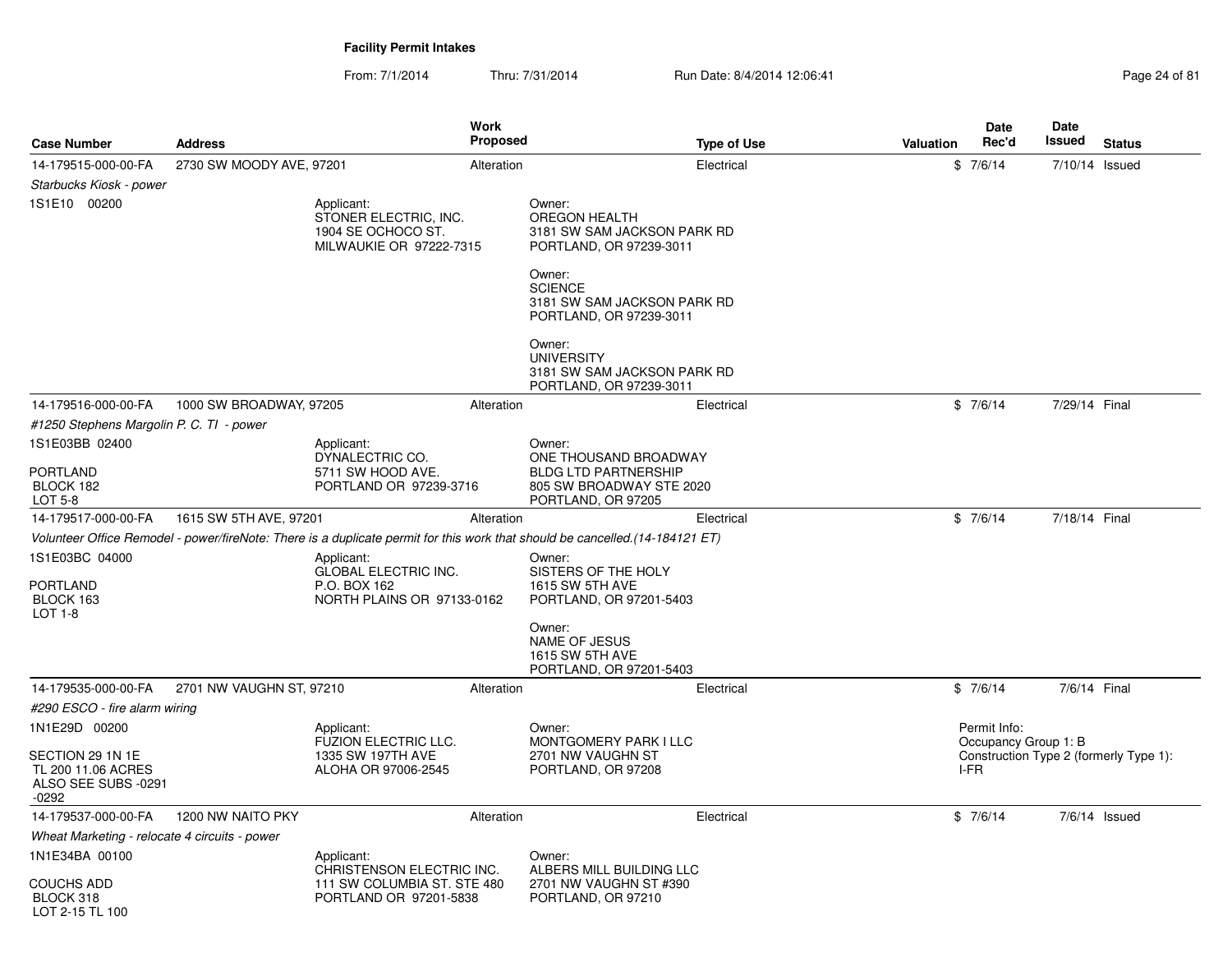| <b>Case Number</b>                                                                                           | <b>Address</b>                                       |                                                                                                  | Work<br>Proposed |                                                                                                                                                                                  | <b>Type of Use</b> | Valuation | Date<br>Rec'd                                | Date<br>Issued | <b>Status</b>                              |
|--------------------------------------------------------------------------------------------------------------|------------------------------------------------------|--------------------------------------------------------------------------------------------------|------------------|----------------------------------------------------------------------------------------------------------------------------------------------------------------------------------|--------------------|-----------|----------------------------------------------|----------------|--------------------------------------------|
| 14-179538-000-00-FA                                                                                          | 111 SW 5TH AVE, 97204-3626                           |                                                                                                  | Alteration       |                                                                                                                                                                                  | Electrical         |           | \$7/6/14                                     |                | 7/6/14 Issued                              |
|                                                                                                              | T38 Insight Global TI - HVAC controls (12 DDC Stats) |                                                                                                  |                  |                                                                                                                                                                                  |                    |           |                                              |                |                                            |
| 1N1E34CD 01300                                                                                               |                                                      | Applicant:<br>HVAC INC.<br>5188 SE INTERNATIONAL WAY<br>PORTLAND OR 97222-4602                   |                  |                                                                                                                                                                                  |                    |           | Permit Info:<br>Occupancy Group 1: B         |                | Construction Type 2 (formerly Type 1): I-A |
| 14-179540-000-00-FA                                                                                          | 111 SW 5TH AVE, 97204-3626                           |                                                                                                  | Alteration       |                                                                                                                                                                                  | Electrical         |           | \$7/6/14                                     |                | $7/6/14$ Issued                            |
| 38th fl Samuels TI - HVAC controls                                                                           |                                                      |                                                                                                  |                  |                                                                                                                                                                                  |                    |           |                                              |                |                                            |
| 1N1E34CD 01300                                                                                               |                                                      | Applicant:<br>HVAC INC.<br>5188 SE INTERNATIONAL WAY<br>PORTLAND OR 97222-4602                   |                  |                                                                                                                                                                                  |                    |           | Permit Info:<br>Occupancy Group 1: B         |                | Construction Type 2 (formerly Type 1): I-A |
| 14-179541-000-00-FA                                                                                          | 111 SW 5TH AVE, 97204-3626                           |                                                                                                  | Alteration       |                                                                                                                                                                                  | Electrical         |           | \$7/6/14                                     |                | $7/6/14$ Issued                            |
| 42nd fl Pacific Crest TI - HVAC controls                                                                     |                                                      |                                                                                                  |                  |                                                                                                                                                                                  |                    |           |                                              |                |                                            |
| 1N1E34CD 01300                                                                                               |                                                      | Applicant:<br>HVAC INC.<br>5188 SE INTERNATIONAL WAY<br>PORTLAND OR 97222-4602                   |                  |                                                                                                                                                                                  |                    |           | Permit Info:<br>Occupancy Group 1: B         |                | Construction Type 2 (formerly Type 1): I-A |
| 14-179543-000-00-FA                                                                                          | 1 SW COLUMBIA ST, 97201                              |                                                                                                  | Alteration       |                                                                                                                                                                                  | Electrical         |           | \$7/6/14                                     |                | 7/6/14 Issued                              |
| #1050 Umpqua Bank - power                                                                                    |                                                      |                                                                                                  |                  |                                                                                                                                                                                  |                    |           |                                              |                |                                            |
| 1S1E03BD 01800<br>PORTLAND<br>BLOCK 114<br>LOT 1-8                                                           |                                                      | Applicant:<br>STONER ELECTRIC. INC.<br>1904 SE OCHOCO ST.<br>MILWAUKIE OR 97222-7315             |                  | Owner:<br><b>UMPQUA PLAZA LLC</b><br>555 CALIFORNIA ST 49TH FL<br>SAN FRANCISCO, CA 94104                                                                                        |                    |           | Permit Info:<br>Occupancy Group 1: B         |                | Construction Type 2 (formerly Type 1): I-B |
| 14-179545-000-00-FA                                                                                          | 707 SW WASHINGTON ST, 97205                          |                                                                                                  | Alteration       |                                                                                                                                                                                  | Electrical         |           | \$7/6/14                                     |                | 7/6/14 Issued                              |
| Low Voltage cabling - Bank of CA fiber riser                                                                 |                                                      |                                                                                                  |                  |                                                                                                                                                                                  |                    |           |                                              |                |                                            |
| 1N1E34CC 04600                                                                                               |                                                      | Applicant:<br>CHRISTENSON ELECTRIC INC.<br>111 SW COLUMBIA ST. STE 480<br>PORTLAND OR 97201-5838 |                  | Owner:<br><b>UBCT PARTNERSHIP</b><br>111 SW COLUMBIA ST #1380<br>PORTLAND, OR 97201                                                                                              |                    |           | Permit Info:<br>Occupancy Group 1: B         |                | Construction Type 2 (formerly Type 1): I-A |
| 14-179564-000-00-FA                                                                                          | 5050 NE HOYT ST, 97213                               |                                                                                                  | Alteration       |                                                                                                                                                                                  | Electrical         |           | \$7/7/14                                     |                | $7/7/14$ Issued                            |
|                                                                                                              |                                                      |                                                                                                  |                  | hvac controls - SUITE 230; COMPLETE DEMO, REMOVE ALL WALLS, DOORS, FIXTURES, RECONFIGURE FOR NEW OFFICES, EXAM ROOMS, RESTROOMS, RECEPTION AREAS, STORAGE, DOORS,                |                    |           |                                              |                |                                            |
| 1N2E31BD 03800<br><b>CENTER ADD</b><br>BLOCK <sub>3</sub><br>LOT 1-7 INC PT VAC ST<br>LOT 20-26 EXC PT IN ST |                                                      | Applicant:<br><b>ESC AUTOMATION INC.</b><br>12064 SW GARDEN PL<br><b>TIGARD, OR 97223</b>        |                  | Owner:<br>PROVIDENCE HEALTH<br>4400 NE HALSEY ST BLDG 2 #190<br>PORTLAND, OR 97213-1545<br>Owner:<br>SERVICES-OREGON<br>4400 NE HALSEY ST BLDG 2 #190<br>PORTLAND, OR 97213-1545 |                    |           | Permit Info:<br>Occupancy Group 1: B<br>I-FR |                | Construction Type 2 (formerly Type 1):     |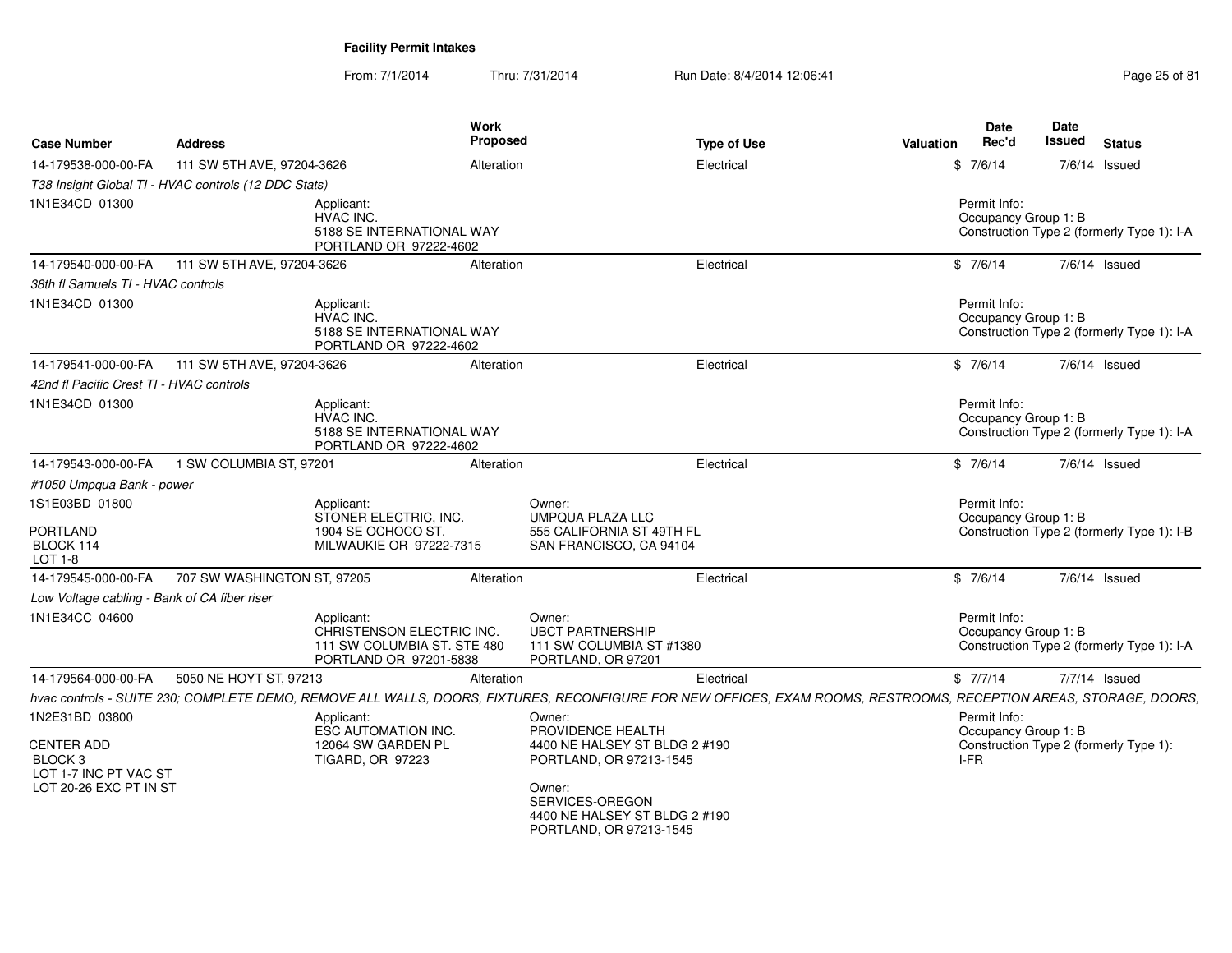From: 7/1/2014

|                                                |                                                           | Work                                                                                                                                                                         |                                                                                       |                    |                  | <b>Date</b>                          | Date         |                                             |
|------------------------------------------------|-----------------------------------------------------------|------------------------------------------------------------------------------------------------------------------------------------------------------------------------------|---------------------------------------------------------------------------------------|--------------------|------------------|--------------------------------------|--------------|---------------------------------------------|
| <b>Case Number</b>                             | <b>Address</b>                                            | Proposed                                                                                                                                                                     |                                                                                       | <b>Type of Use</b> | <b>Valuation</b> | Rec'd                                | Issued       | <b>Status</b>                               |
| 14-179582-000-00-FA                            | 1650 NW NAITO PKY - Unit 304, 97209                       | Alteration                                                                                                                                                                   |                                                                                       | Electrical         |                  | \$7/7/14                             |              | 7/7/14 Under Inspection                     |
|                                                |                                                           | power - IDEX SOLUTIONS SUITE 125; ADD WALL TO CREATE TWO SPACES FROM ONE, RELOCATE BI-FOLD DOORS INTO EXISTING ADJACENT WALL, ELEC, PAINT                                    |                                                                                       |                    |                  |                                      |              |                                             |
| 1N1E28DD 00400                                 |                                                           | Applicant:<br>DYNALECTRIC CO.                                                                                                                                                | Owner:<br>THE REALTY ASSOCIATES                                                       |                    |                  | Permit Info:<br>Occupancy Group 1: B |              |                                             |
| <b>WATSONS ADD</b><br>LOT 1-10 TL 400          |                                                           | 5711 SW HOOD AVE.<br>PORTLAND OR 97239-3716                                                                                                                                  | 1301 DOVE ST #860<br>NEWPORT BEACH, CA 92660                                          |                    |                  | I-FR                                 |              | Construction Type 2 (formerly Type 1):      |
|                                                |                                                           |                                                                                                                                                                              | Owner:<br>FUND IX LP<br>1301 DOVE ST #860<br>NEWPORT BEACH, CA 92660                  |                    |                  |                                      |              |                                             |
| 14-179584-000-00-FA                            | 919 NE 19TH AVE, 97232                                    | Alteration                                                                                                                                                                   |                                                                                       | Electrical         |                  | \$7/7/14                             | 7/7/14 Final |                                             |
|                                                |                                                           | fire alarm - #275N - NEW PARTITION WALLS TO CREATE OFFICES, BREAKROOM, FILEROOM, MEETING ROOMS CLASSROOM, EXERCISE ROOM AND RECEPTION. INFILL CEILING GRID AND FINISH        |                                                                                       |                    |                  |                                      |              |                                             |
| 1N1E35AC 00100                                 |                                                           | Applicant:<br>STAR FIRE & SECURITY INC                                                                                                                                       | Owner:<br>WESTON INVESTMENT CO LLC                                                    |                    |                  | Permit Info:<br>Occupancy Group 1: B |              |                                             |
| <b>SULLIVANS ADD</b><br><b>BLOCK 36 TL 100</b> |                                                           | 38954 Proctor Blvd #306<br>Sandy, OR 97055                                                                                                                                   | 2154 NE BROADWAY RM 200<br>PORTLAND, OR 97232-1590                                    |                    |                  |                                      |              | Construction Type 2 (formerly Type 1): II-A |
| 14-179588-000-00-FA                            | 919 NE 19TH AVE, 97232                                    | Alteration                                                                                                                                                                   |                                                                                       | Electrical         |                  | \$7/7/14                             |              | 7/7/14 Under Inspection                     |
|                                                | power - SUITE 380S THE OREGON CLINIC EXPAND 6 NEW OFFICES |                                                                                                                                                                              |                                                                                       |                    |                  |                                      |              |                                             |
| 1N1E35AC 00100                                 |                                                           | Applicant:<br>BACHOFNER ELECTRIC, LLC.                                                                                                                                       | Owner:<br>WESTON INVESTMENT CO LLC                                                    |                    |                  | Permit Info:<br>Occupancy Group 1: B |              |                                             |
| <b>SULLIVANS ADD</b><br><b>BLOCK 36 TL 100</b> |                                                           | 12031 NE MARX ST.<br>PORTLAND OR 97220                                                                                                                                       | 2154 NE BROADWAY RM 200<br>PORTLAND, OR 97232-1590                                    |                    |                  |                                      |              | Construction Type 2 (formerly Type 1): II-A |
| 14-179598-000-00-FA                            | 9325 N VAN HOUTEN AVE, 97203                              | Alteration                                                                                                                                                                   |                                                                                       | Electrical         |                  | \$7/7/14                             |              | 7/7/14 Issued                               |
|                                                |                                                           | voice/data - TI; DEMISING WALLS TO SUBDIVIDE CLASSROOMS, WALL PENETRATIONS, INFILL, NEW EXTERIOR WINDOWS, ADA UPGRADES TO RESTROOMS, CURBCUT AND RAMP, NEW SINKS II          |                                                                                       |                    |                  |                                      |              |                                             |
| 1N1E07AA 00500                                 |                                                           | Applicant:<br>ELECTRICAL CONSTRUCTION                                                                                                                                        | Owner:<br>SCHOOL DISTRICT NO 1                                                        |                    |                  |                                      |              |                                             |
|                                                |                                                           | CO. (a dba for EC COMPANY)<br>PO BOX 10286<br>PORTLAND OR 97296-0286                                                                                                         | PO BOX 3107<br>PORTLAND, OR 97208-3107                                                |                    |                  |                                      |              |                                             |
| 14-179890-000-00-FA                            | 4805 NE GLISAN ST, 97213                                  | Alteration                                                                                                                                                                   |                                                                                       | Electrical         |                  | \$7/7/14                             | 7/7/14 Final |                                             |
|                                                |                                                           | voice/data - PPMC 4R UPGRADES - UPGRADE ELECTRICAL SYSTEM THROUGHOUT. REMOVE EXISTING CEILING OF NURSE STATIONS AND REPLACE                                                  |                                                                                       |                    |                  |                                      |              |                                             |
| 1N2E31BD 04100                                 |                                                           | Applicant:                                                                                                                                                                   | Owner:                                                                                |                    |                  |                                      |              |                                             |
| SECTION 31 1N 2E<br>TL 4100 9.54 ACRES         |                                                           | <b>OREGON ELECTRIC</b><br>CONSTRUCTION INC. /DBA<br>OREGON ELECTRIC GROUP.                                                                                                   | PROVIDENCE HEALTH<br>4400 NE HALSEY ST BLDG 2 #190<br>PORTLAND, OR 97213-1545         |                    |                  |                                      |              |                                             |
|                                                |                                                           | 1709 SE 3RD AVE.<br>PORTLAND OR 97214-4547                                                                                                                                   | Owner:<br>SERVICES-OREGON<br>4400 NE HALSEY ST BLDG 2 #190<br>PORTLAND, OR 97213-1545 |                    |                  |                                      |              |                                             |
| 14-179950-000-00-FA                            | 9325 N VAN HOUTEN AVE, 97203                              | Alteration                                                                                                                                                                   |                                                                                       | Electrical         |                  | \$7/7/14                             |              | 7/7/14 Issued                               |
|                                                |                                                           | fire alarm, acces, cameras, clocks, hvac control - TI; DEMISING WALLS TO SUBDIVIDE CLASSROOMS, WALL PENETRATIONS, INFILL, NEW EXTERIOR WINDOWS, ADA UPGRADES TO RESTROOMS, C |                                                                                       |                    |                  |                                      |              |                                             |
| 1N1E07AA 00500                                 |                                                           | Applicant:<br>PORTLAND PUBLIC SCHOOLS                                                                                                                                        | Owner:<br><b>SCHOOL DISTRICT NO 1</b>                                                 |                    |                  |                                      |              |                                             |
|                                                |                                                           | (Aaron Gooderham, elec supervisor)<br>501 N Dixon<br>Portland, Oregon 9722                                                                                                   | PO BOX 3107<br>PORTLAND, OR 97208-3107                                                |                    |                  |                                      |              |                                             |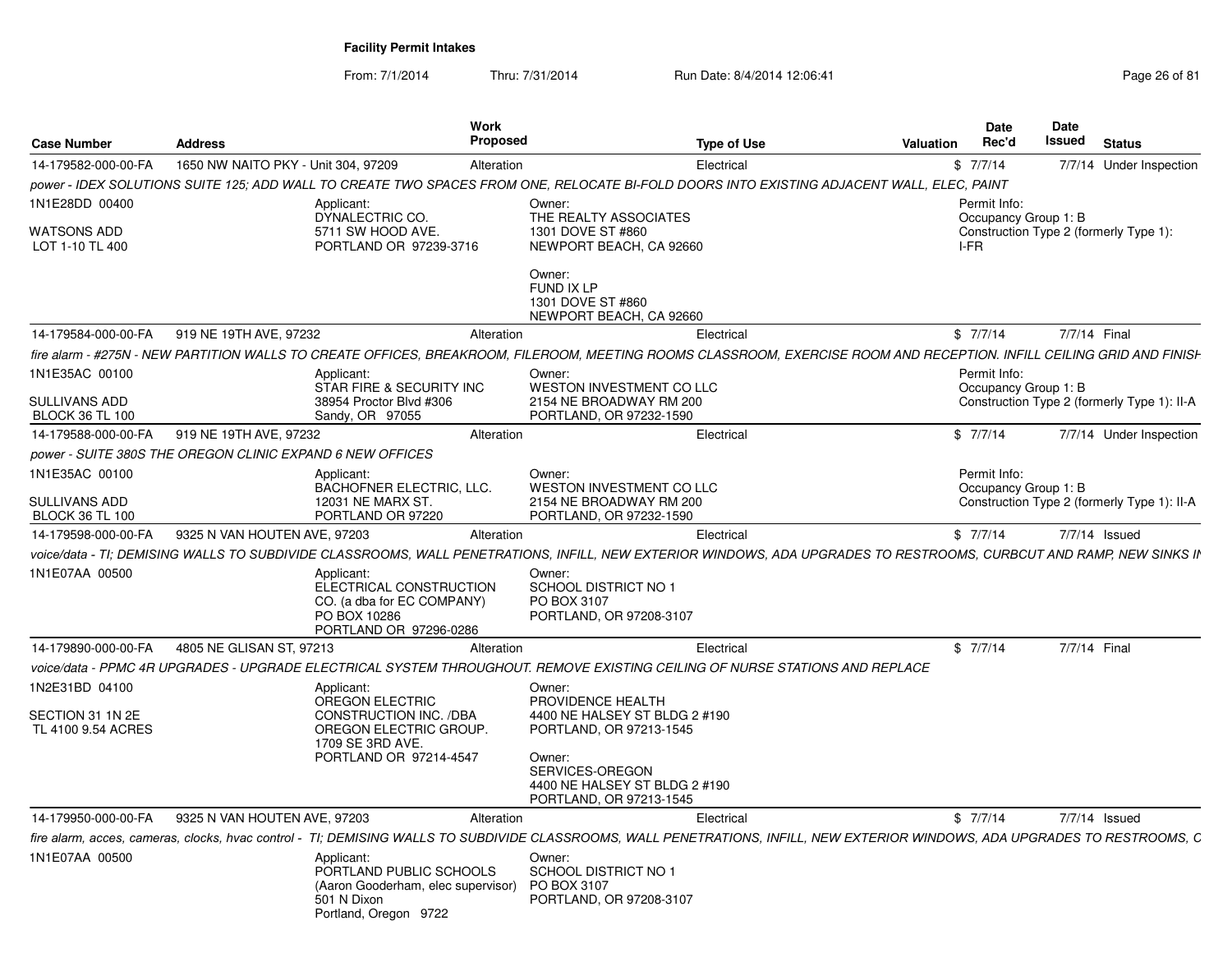From: 7/1/2014Thru: 7/31/2014 Run Date: 8/4/2014 12:06:41 Page 27 of 81

| <b>Case Number</b>                                                         | <b>Address</b>                                           | Work                                                                                                                    | <b>Proposed</b>                                                                                                                                                          | <b>Type of Use</b> | Valuation | <b>Date</b><br>Rec'd                 | <b>Date</b><br>Issued | <b>Status</b>                                                                   |
|----------------------------------------------------------------------------|----------------------------------------------------------|-------------------------------------------------------------------------------------------------------------------------|--------------------------------------------------------------------------------------------------------------------------------------------------------------------------|--------------------|-----------|--------------------------------------|-----------------------|---------------------------------------------------------------------------------|
| 14-180096-000-00-FA                                                        | 705 N KILLINGSWORTH ST, 97217                            |                                                                                                                         | Alteration                                                                                                                                                               | Electrical         |           | \$7/7/14                             |                       | 7/7/14 Issued                                                                   |
|                                                                            |                                                          |                                                                                                                         | voice/data - TEB CLASSROOM REMODEL, PATCH & REPAIR WALLS & FLOORS, NEW CORNER WALL FOR SPRINKLER SYSTEM, PARTIAL SUSPENDED ACT GRID CEILING                              |                    |           |                                      |                       |                                                                                 |
| 1N1E15CD 12300                                                             |                                                          | Applicant:<br>COCHRAN INC. dba BROADWAY<br><b>ELECTRIC</b><br>7550 SW TECH CENTER DR STE<br>220<br>TIGARD OR 97223-8061 | Owner:<br>PORTLAND COMMUNITY<br><b>COLLEGE DIST</b><br>PO BOX 6119<br>ALOHA, OR 97007-0119<br>Owner:<br>PROCUREMENT AND RISK SVCS<br>PO BOX 6119<br>ALOHA, OR 97007-0119 |                    |           | Permit Info:<br>Occupancy Group 1: B |                       | Construction Type 2 (formerly Type 1): II-B                                     |
| 14-180506-000-00-FA                                                        | 1717 NW 21ST AVE, 97209                                  |                                                                                                                         | Alteration                                                                                                                                                               | Electrical         |           | \$7/8/14                             |                       | <b>Under Review</b>                                                             |
|                                                                            |                                                          | power - INSTALL TWO BOILERS, ONE COOLING TOWER, SIX EF'S AND 88 VAV BOXES,RTU'S                                         |                                                                                                                                                                          |                    |           |                                      |                       |                                                                                 |
| 1N1E28CD 02400                                                             |                                                          |                                                                                                                         | Owner:<br>CON-WAY PROPERTIES INC                                                                                                                                         |                    |           |                                      |                       |                                                                                 |
| COUCHS ADD<br>INC PT VAC STS BLOCK 292                                     |                                                          |                                                                                                                         | PO BOX 4138<br>PORTLAND, OR 97208-4138                                                                                                                                   |                    |           |                                      |                       |                                                                                 |
| 14-180521-000-00-FA                                                        | 4386 SW MACADAM AVE, 97201                               |                                                                                                                         | Alteration                                                                                                                                                               | Electrical         |           | \$7/8/14                             |                       | 7/8/14 Final                                                                    |
| #305 BROWN & RIDING TI - voice/data                                        |                                                          |                                                                                                                         |                                                                                                                                                                          |                    |           |                                      |                       |                                                                                 |
| 1S1E10DC 00900                                                             |                                                          | Applicant:<br>TELESPHERE. (a dba for                                                                                    | Owner:<br><b>RIVER FORUM LLC</b>                                                                                                                                         |                    |           |                                      |                       |                                                                                 |
| SECTION 10 1S 1E<br>TL 900 0.88 ACRES<br>DEFERRAL-POTENTIAL ADDITIONAL TAX |                                                          | <b>FREDERIC LEO CICCOTELLI)</b><br>449 SW ALDERWOOD DR.<br>WEST LINN OR 97068-9102                                      | 235 MONTGOMERY ST FL 16<br>SAN FRANCISCO, CA 94104                                                                                                                       |                    |           |                                      |                       |                                                                                 |
| 14-180529-000-00-FA                                                        | 851 SW 6TH AVE, 97205                                    |                                                                                                                         | Alteration                                                                                                                                                               | Electrical         |           | \$7/8/14                             |                       | <b>Under Review</b>                                                             |
|                                                                            |                                                          |                                                                                                                         | power - SHELL IMPROVEMENTS ON FLOORS 7.8 & 9 NON BEARING INTERIOR DEMO AND FURRING OUT AT EXISTING EXTERIOR COLUMNS AND UPGRADING RESTROOMS ON THE SAME FLOOR            |                    |           |                                      |                       |                                                                                 |
| 1S1E03BB 02100                                                             |                                                          |                                                                                                                         | Owner:<br>PLI PORTLAND LLC<br>1825 S GRANT ST STE 700<br>SAN MATEO, CA 94402                                                                                             |                    |           | Permit Info:<br>Occupancy Group 1: B |                       | Construction Type 2 (formerly Type 1): I-A                                      |
| 14-180547-000-00-FA                                                        | 851 SW 6TH AVE, 97205                                    |                                                                                                                         | Alteration                                                                                                                                                               | Electrical         |           | \$7/8/14                             |                       | 7/23/14 Under Inspection                                                        |
|                                                                            |                                                          |                                                                                                                         | power, voice/data - SUITE 1075 BRANDMAN UNIVERSITY 6,492 SQ FT TENANT REMODEL, NEW WALLS, CEILING, SERVER ROOM AND FINISHES                                              |                    |           |                                      |                       |                                                                                 |
| 1S1E03BB 02100                                                             |                                                          | Applicant:<br>CHRISTENSON ELECTRIC INC.<br>111 SW COLUMBIA ST. STE 480<br>PORTLAND OR 97201-5838                        | Owner:<br>PLI PORTLAND LLC<br>1825 S GRANT ST STE 700<br>SAN MATEO, CA 94402                                                                                             |                    |           | Permit Info:<br>Occupancy Group 1: B |                       | Construction Type 2 (formerly Type 1): I-A                                      |
| 14-180591-000-00-FA                                                        | 308 SW 2ND AVE, 97204                                    |                                                                                                                         | Alteration                                                                                                                                                               | Electrical         |           | \$7/8/14                             |                       | 7/23/14 Issued                                                                  |
|                                                                            | 5th & 6th floors Puppet Labs TI - voice/data/audio/video |                                                                                                                         |                                                                                                                                                                          |                    |           |                                      |                       |                                                                                 |
| 1N1E34CD 04600                                                             |                                                          | Applicant:<br>AZIMUTH COMMUNICATIONS INC.<br>9500 SW TUALATIN SHERWOOD<br><b>RD</b><br>TUALATIN OR 97062-8586           | Owner:<br>NGP DUNCAN PLAZA<br>PO BOX 4900 DEPT #360<br>SCOTTSDALE, AZ 85261-4900<br>Owner:<br>PORTLAND LLC                                                               |                    |           | Permit Info:                         |                       | Occupancy Group 1: A-2 Restaurant<br>Construction Type 2 (formerly Type 1): I-A |
|                                                                            |                                                          |                                                                                                                         | PO BOX 4900 DEPT #360<br>SCOTTSDALE, AZ 85261-4900                                                                                                                       |                    |           |                                      |                       |                                                                                 |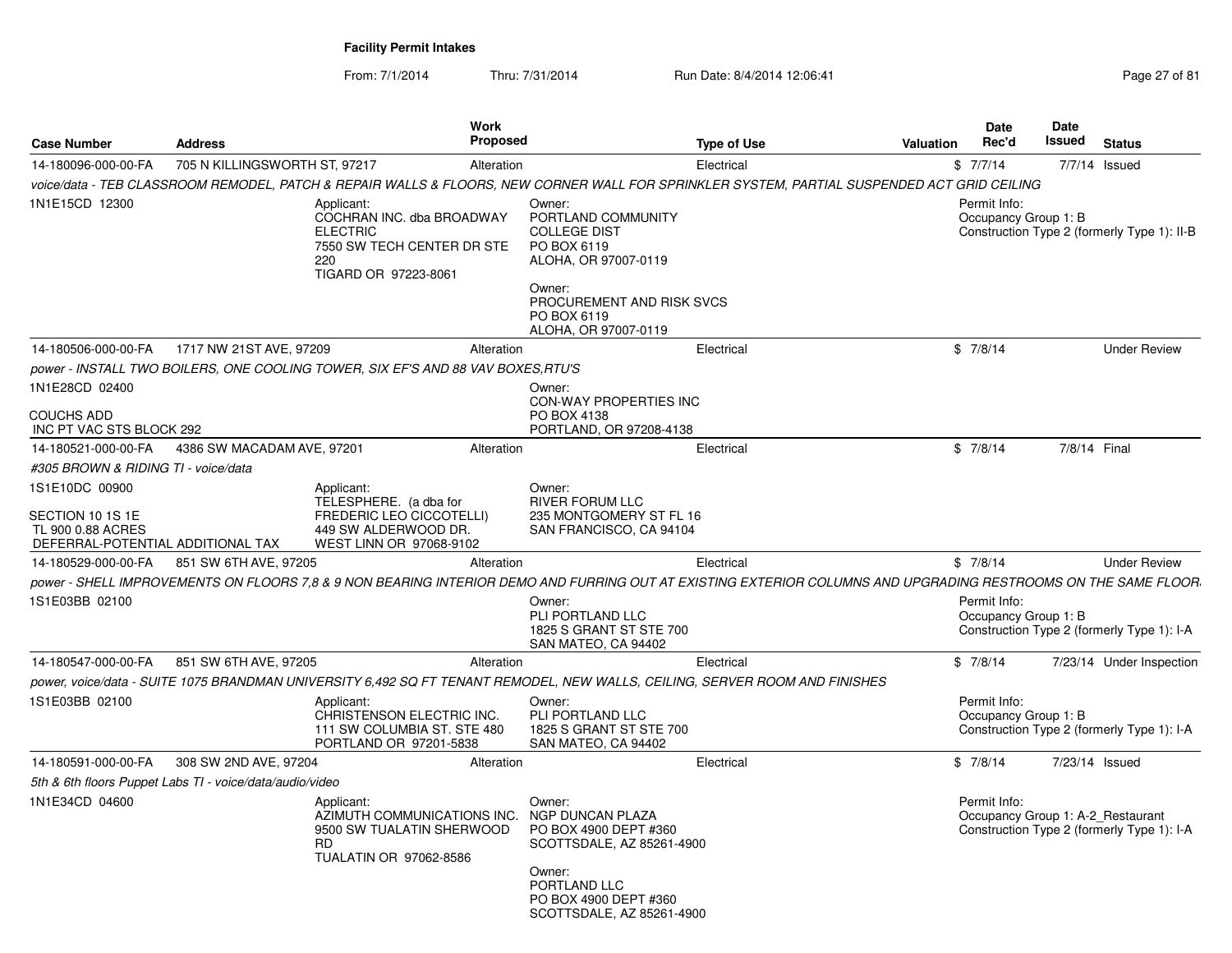From: 7/1/2014

| <b>Case Number</b>                                                                                                                                               | <b>Address</b>                  | Work<br><b>Proposed</b>                                                                                                                                             |                                                                                                                                                                                | <b>Type of Use</b> | Valuation | <b>Date</b><br>Rec'd                                                    | Date<br>Issued | <b>Status</b>                               |
|------------------------------------------------------------------------------------------------------------------------------------------------------------------|---------------------------------|---------------------------------------------------------------------------------------------------------------------------------------------------------------------|--------------------------------------------------------------------------------------------------------------------------------------------------------------------------------|--------------------|-----------|-------------------------------------------------------------------------|----------------|---------------------------------------------|
| 14-180797-000-00-FA                                                                                                                                              | 825 NE MULTNOMAH ST - Unit 1    | Alteration                                                                                                                                                          |                                                                                                                                                                                | Electrical         |           | \$7/8/14                                                                |                | 7/8/14 Under Inspection                     |
|                                                                                                                                                                  |                                 | power - SUITE 160; TI, REMOVE PARTITIONS, RECONFIGURE FOR OFFICES, CONFERENCE ROOM, WORK SPACES,DOORS, RELITES, INFILL DOUBLE DOOR WITH WALL RELITE, RECEPTION AREA |                                                                                                                                                                                |                    |           |                                                                         |                |                                             |
| 1N1E35BB 90002                                                                                                                                                   |                                 | Applicant:<br>DYNALECTRIC CO.                                                                                                                                       | Owner:<br><b>PACIFICORP</b>                                                                                                                                                    |                    |           |                                                                         |                |                                             |
| LLOYD CENTER TOWER CONDOMINIUM<br>LOT <sub>1</sub><br>DEPT OF REVENUE                                                                                            |                                 | 5711 SW HOOD AVE.<br>PORTLAND OR 97239-3716                                                                                                                         | 700 NE MULTNOMAH ST 7TH FLR<br>PORTLAND, OR 97232                                                                                                                              |                    |           |                                                                         |                |                                             |
| 14-181068-000-00-FA                                                                                                                                              | 4747 N CHANNEL AVE              | Alteration                                                                                                                                                          |                                                                                                                                                                                | Electrical         |           | \$7/9/14                                                                | 7/9/14 Final   |                                             |
| audio visual - C3A - EXECUTIVE OFFICE NEW WALL MONITOR                                                                                                           |                                 |                                                                                                                                                                     |                                                                                                                                                                                |                    |           |                                                                         |                |                                             |
| 1N1E20 00109<br>PARTITION PLAT 2003-38<br>LOT 2 TL 109<br>LAND & IMPS SEE R540487 (R64983-1507)<br>R540481 (R64983-1503)<br>R540494 (R64983-1515) FOR OTHER IMPS |                                 | Applicant:<br>COCHRAN INC. dba BROADWAY<br><b>ELECTRIC</b><br>7550 SW TECH CENTER DR STE<br>220<br>TIGARD OR 97223-8061                                             | Owner:<br>PORT OF PORTLAND (LEASED<br>PO BOX 3820<br>PORTLAND, OR 97208-3849<br>Owner:<br>DAIMLER TRUCKS NORTH<br><b>AMERICA LLC</b><br>PO BOX 3820<br>PORTLAND, OR 97208-3849 |                    |           | Permit Info:<br>Occupancy Group 1: B                                    |                | Construction Type 2 (formerly Type 1): II-B |
| 14-181079-000-00-FA                                                                                                                                              | 3505 SW US VETERANS HOSPITAL RD | Alteration                                                                                                                                                          |                                                                                                                                                                                | Electrical         |           | \$7/9/14                                                                | 7/9/14 Final   |                                             |
|                                                                                                                                                                  |                                 |                                                                                                                                                                     |                                                                                                                                                                                |                    |           |                                                                         |                |                                             |
| 1S1E09 00200 A1                                                                                                                                                  |                                 | NEW ROOF MOUNTED MULTI-ZONE SPLIT SYSTEM AND (3) INDIVIDUAL ROOM UNITS - power                                                                                      |                                                                                                                                                                                |                    |           |                                                                         |                |                                             |
|                                                                                                                                                                  |                                 | Applicant:<br>DYNALECTRIC CO.<br>5711 SW HOOD AVE.<br>PORTLAND OR 97239-3716                                                                                        | Owner:<br>OREGON STATE OF (LEASED<br>3181 SW SAM JACKSON PARK RD<br>PORTLAND, OR 97239-3098                                                                                    |                    |           |                                                                         |                |                                             |
|                                                                                                                                                                  |                                 |                                                                                                                                                                     | Owner:<br>OHSU - SPACE PLANNING<br>3181 SW SAM JACKSON PARK RD<br>PORTLAND, OR 97239-3098                                                                                      |                    |           |                                                                         |                |                                             |
|                                                                                                                                                                  |                                 |                                                                                                                                                                     | Owner:<br><b>MGMT</b><br>3181 SW SAM JACKSON PARK RD<br>PORTLAND, OR 97239-3098                                                                                                |                    |           |                                                                         |                |                                             |
|                                                                                                                                                                  |                                 |                                                                                                                                                                     | Owner:<br>MAIL STOP PP22E<br>3181 SW SAM JACKSON PARK RD<br>PORTLAND, OR 97239-3098                                                                                            |                    |           |                                                                         |                |                                             |
| 14-181126-000-00-FA                                                                                                                                              | 319 SW WASHINGTON ST, 97204     | Alteration                                                                                                                                                          |                                                                                                                                                                                | Electrical         |           | \$7/9/14                                                                |                | <b>Under Review</b>                         |
| pwr - REPLACE TWO WSHP'S - pwr                                                                                                                                   |                                 |                                                                                                                                                                     |                                                                                                                                                                                |                    |           |                                                                         |                |                                             |
| 1N1E34CD 07800                                                                                                                                                   |                                 |                                                                                                                                                                     | Owner:<br>THREE NINETEEN WASHINGTON<br><b>LLC</b><br>PO BOX 416<br>MANCHESTER, VT 05254                                                                                        |                    |           | Permit Info:<br>Occupancy Group 1: B_Bank, Off.,<br>Med.Off., Pub.Bldg. |                |                                             |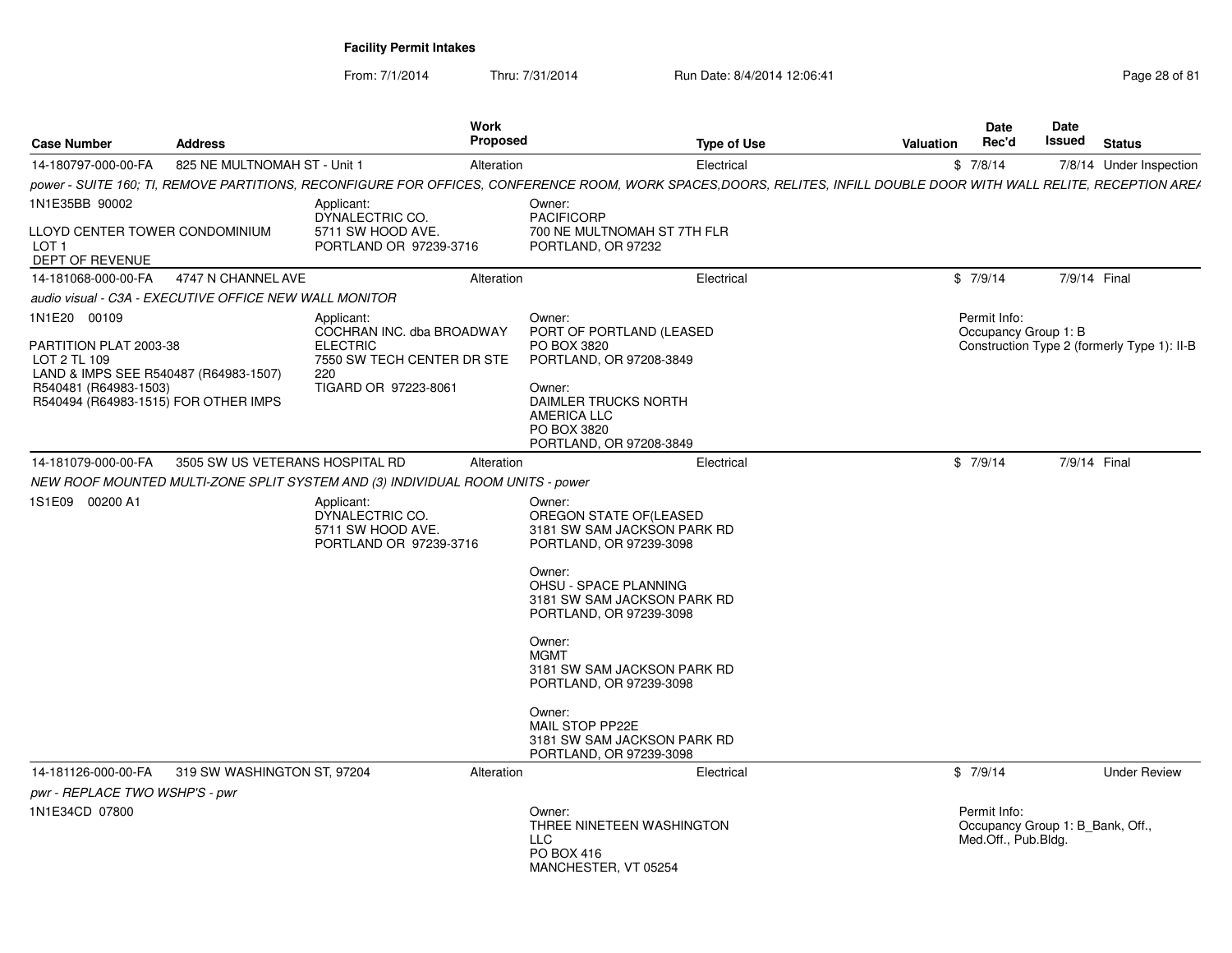| <b>Case Number</b>                                                  | <b>Address</b>                                    |                                                                                                                         | <b>Work</b><br>Proposed | <b>Type of Use</b>                                                                                                                                              | <b>Valuation</b> | <b>Date</b><br>Rec'd                 | Date<br><b>Issued</b> | <b>Status</b>                                |
|---------------------------------------------------------------------|---------------------------------------------------|-------------------------------------------------------------------------------------------------------------------------|-------------------------|-----------------------------------------------------------------------------------------------------------------------------------------------------------------|------------------|--------------------------------------|-----------------------|----------------------------------------------|
| 14-181173-000-00-FA                                                 | 7510 N CHARLESTON AVE, 97203                      |                                                                                                                         | Alteration              | Electrical                                                                                                                                                      |                  | \$7/9/14                             |                       | <b>Under Review</b>                          |
|                                                                     |                                                   |                                                                                                                         |                         | pwr - MECHANICAL UPGRADES - REMOVE EXISTING HVAC UNIT FROM ROOF, REPAIR ROOF AREA AND ADD NEW EXTERIOR GROUND LEVEL MECHANICAL PAD ON THE NORTH SIDE OF BUILDII |                  |                                      |                       |                                              |
| 1N1W12AB 10300                                                      |                                                   |                                                                                                                         |                         | Owner:<br><b>MULTNOMAH COUNTY</b>                                                                                                                               |                  |                                      |                       |                                              |
| <b>JERSEY ST ADD</b><br>BLOCK <sub>2</sub><br>INC PT VAC ST LOT 5-8 |                                                   |                                                                                                                         |                         | (LIBRARY-ST JOHNS<br>401 N DIXON ST<br>PORTLAND, OR 97227-1865                                                                                                  |                  |                                      |                       |                                              |
| 14-181219-000-00-FA                                                 | 111 SW 5TH AVE, 97204-3626                        |                                                                                                                         | Alteration              | Electrical                                                                                                                                                      |                  | \$7/9/14                             |                       | 7/9/14 Issued                                |
| #1150 AECOM TI - HVAC controls                                      |                                                   |                                                                                                                         |                         |                                                                                                                                                                 |                  |                                      |                       |                                              |
| 1N1E34CD 01300                                                      |                                                   | Applicant:<br><b>HVAC INC.</b><br>5188 SE INTERNATIONAL WAY<br>PORTLAND OR 97222-4602                                   |                         |                                                                                                                                                                 |                  | Permit Info:<br>Occupancy Group 1: B |                       | Construction Type 2 (formerly Type 1): I-A   |
| 14-181224-000-00-FA                                                 | 111 SW 5TH AVE, 97204-3626                        |                                                                                                                         | Alteration              | Electrical                                                                                                                                                      |                  | \$7/9/14                             |                       | 7/9/14 Issued                                |
| T-32 lovation TI - HVAC controls                                    |                                                   |                                                                                                                         |                         |                                                                                                                                                                 |                  |                                      |                       |                                              |
| 1N1E34CD 01300                                                      |                                                   | Applicant:<br>HVAC INC.<br>5188 SE INTERNATIONAL WAY<br>PORTLAND OR 97222-4602                                          |                         |                                                                                                                                                                 |                  | Permit Info:<br>Occupancy Group 1: B |                       | Construction Type 2 (formerly Type 1): I-A   |
| 14-181266-000-00-FA                                                 | 5115 N LAGOON AVE, 97217                          |                                                                                                                         | Alteration              | Electrical                                                                                                                                                      |                  | \$7/9/14                             | 7/9/14 Final          |                                              |
|                                                                     |                                                   | audio visual - C-2 WTC Confernce room power circuit and AV EquipmentPR# FL-5115-C2-#43                                  |                         |                                                                                                                                                                 |                  |                                      |                       |                                              |
| 1N1E20AB 00800                                                      |                                                   | Applicant:<br>COCHRAN INC. dba BROADWAY<br><b>ELECTRIC</b><br>7550 SW TECH CENTER DR STE<br>220<br>TIGARD OR 97223-8061 |                         | Owner:<br>FREIGHTLINER CORPORATION<br>PO BOX 3820<br>PORTLAND, OR 97208-3820                                                                                    |                  | Permit Info:<br>Occupancy Group 1: B |                       | Construction Type 2 (formerly Type 1): III-N |
| 14-181267-000-00-FA                                                 | 12239 NE MARX ST, 97230                           |                                                                                                                         | Alteration              | Electrical                                                                                                                                                      |                  | \$7/9/14                             |                       | 7/9/14 Issued                                |
|                                                                     | FRSTeam Panels and circuits for equipment - power |                                                                                                                         |                         |                                                                                                                                                                 |                  |                                      |                       |                                              |
| 1N2E23BB 01300                                                      |                                                   | Applicant:<br>JOHANSEN ELECTRIC INC.                                                                                    |                         | Owner:<br>PACIFIC REALTY ASSOCIATES                                                                                                                             |                  |                                      |                       |                                              |
| <b>PACIFIC BUSINESS PARK</b><br>LOT 8&9&10 TL 1300                  |                                                   | 16869 SW 65TH AVE - PMB #311<br>LAKE OSWEGO OR 97035                                                                    |                         | 15350 SW SEQUOIA PKWY #300<br>TIGARD, OR 97224-7175                                                                                                             |                  |                                      |                       |                                              |
|                                                                     |                                                   |                                                                                                                         |                         | Owner:<br><b>LTD PARTNERSHIP</b><br>15350 SW SEQUOIA PKWY #300<br>TIGARD, OR 97224-7175                                                                         |                  |                                      |                       |                                              |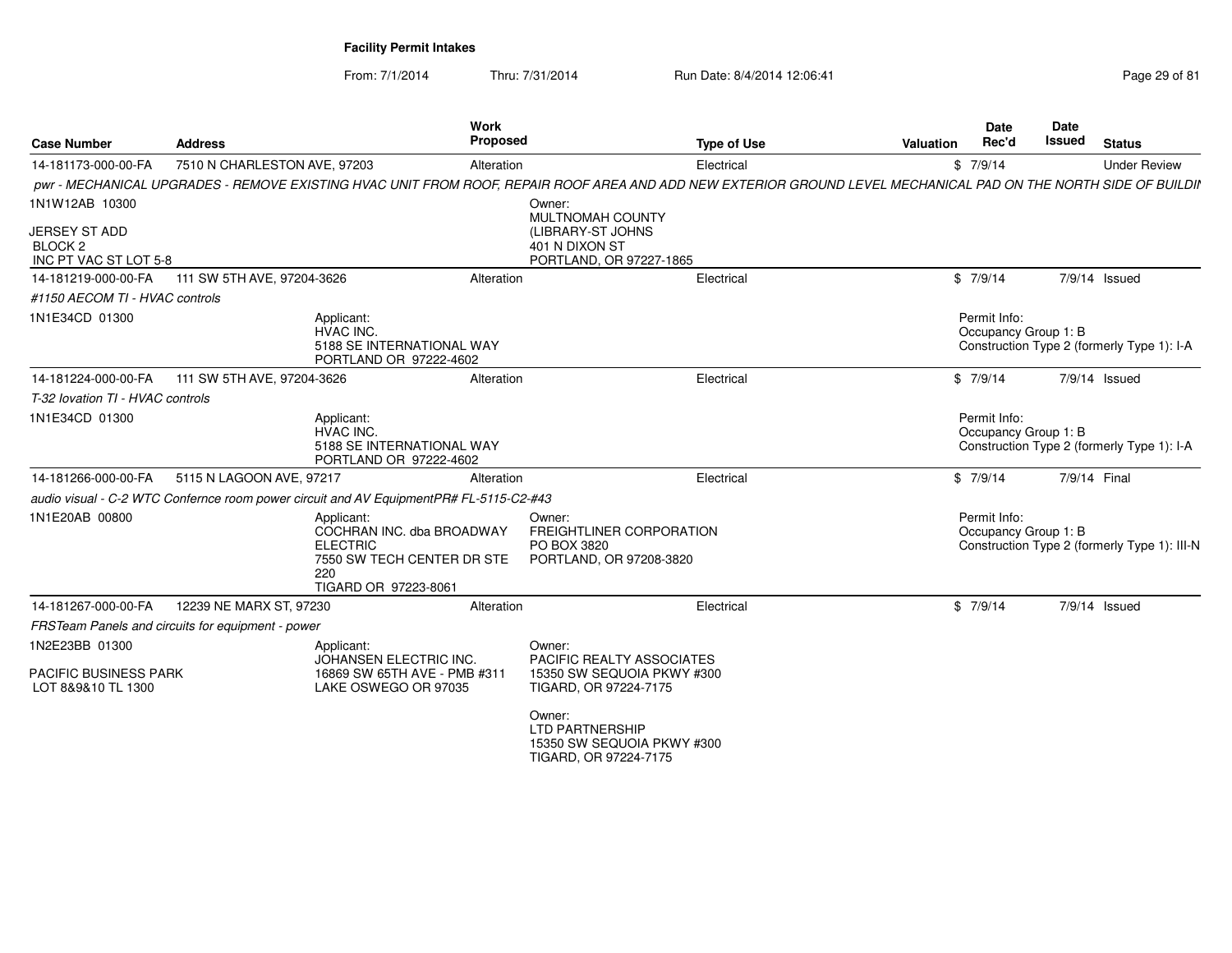| <b>Case Number</b>                        | <b>Address</b>             | Work<br>Proposed                                                                                                                                                     |                                                                                         | <b>Type of Use</b> | <b>Valuation</b> | Date<br>Rec'd                                              | Date<br><b>Issued</b> | <b>Status</b>                              |
|-------------------------------------------|----------------------------|----------------------------------------------------------------------------------------------------------------------------------------------------------------------|-----------------------------------------------------------------------------------------|--------------------|------------------|------------------------------------------------------------|-----------------------|--------------------------------------------|
| 14-181294-000-00-FA                       | 1 N CENTER COURT ST, 97227 | Alteration                                                                                                                                                           |                                                                                         | Electrical         |                  | \$7/9/14                                                   |                       | 7/14/14 Under Inspection                   |
|                                           |                            | pwr - SUITE LEVEL RENOVATION; SELECTIVE SUITES; REMOVE/ ADD WALLS DOORS, CABINETRY, FLOORING, FIXTURES, CEILING, ELEC, PLBG, PAINT AND PATCH, SOME WORK IN CONCOURSE |                                                                                         |                    |                  |                                                            |                       |                                            |
| 1N1E34AB 00700                            |                            | Applicant:<br>CHRISTENSON ELECTRIC INC.<br>111 SW COLUMBIA ST. STE 480<br>PORTLAND OR 97201-5838                                                                     | Owner:<br>PORTLAND CITY OF(LEASED<br>1 CENTER CT #150<br>PORTLAND, OR 97227             |                    |                  | Permit Info:<br>Occupancy Group 1: A-4_Assembly -<br>arena |                       |                                            |
|                                           |                            |                                                                                                                                                                      | Owner:<br>PORTLAND ARENA MGMT LLC<br>1 CENTER CT #150<br>PORTLAND, OR 97227             |                    |                  |                                                            |                       |                                            |
| 14-181356-000-00-FA                       |                            | 3181 SW SAM JACKSON PARK RD - Bldg BSC, 9 Alteration                                                                                                                 |                                                                                         | Electrical         |                  | \$7/9/14                                                   | 7/9/14 Final          |                                            |
| #0541B New Pump - power                   |                            |                                                                                                                                                                      |                                                                                         |                    |                  |                                                            |                       |                                            |
| 1S1E09 00200                              |                            | Applicant:<br>DYNALECTRIC CO.<br>5711 SW HOOD AVE.<br>PORTLAND OR 97239-3716                                                                                         | Owner:<br>OREGON STATE OF<br>3181 SW SAM JACKSON PARK RD<br>PORTLAND, OR 97239          |                    |                  | Permit Info:<br>Occupancy Group 1: B                       |                       | Construction Type 2 (formerly Type 1): I-B |
| 14-181378-000-00-FA                       | 2250 NW 22ND AVE, 97210    | Alteration                                                                                                                                                           |                                                                                         | Electrical         |                  | \$7/9/14                                                   |                       | $7/9/14$ Issued                            |
|                                           |                            | power - 3RD FLOOR, WALLS FOR FUTURE TENANT SPACE, TO BE USED FOR "MOCK UP" PURPOSE, DOOR RELITE, BARN DOOR, NO OCCUPANCY                                             |                                                                                         |                    |                  |                                                            |                       |                                            |
| 1N1E28CA 02500                            |                            | Applicant:<br>MERIT ELECTRIC OF SPOKANE IN ROSAN INC<br>N 815 HELENA<br>PO BOX 3998<br>SPOKANE, WA 99220                                                             | Owner:<br>PO BOX 6712<br>PORTLAND, OR 97228-6712                                        |                    |                  |                                                            |                       |                                            |
| 14-181387-000-00-FA                       | 2250 NW 22ND AVE, 97210    | Alteration                                                                                                                                                           |                                                                                         | Electrical         |                  | \$7/9/14                                                   |                       | 7/9/14 Issued                              |
|                                           |                            | power - 4TH FLOOR; DEMISING WALLS TO CREATE FOUR SPACES FOR FUTURE TENANTS, DOORS, RELITES, ELECNO OCCUPANCY                                                         |                                                                                         |                    |                  |                                                            |                       |                                            |
| 1N1E28CA 02500                            |                            | Applicant:<br>MERIT ELECTRIC OF SPOKANE IN ROSAN INC<br>N 815 HELENA<br>PO BOX 3998<br>SPOKANE, WA 99220                                                             | Owner:<br>PO BOX 6712<br>PORTLAND, OR 97228-6712                                        |                    |                  |                                                            |                       |                                            |
| 14-181440-000-00-FA                       | 308 SW 2ND AVE, 97204      | Alteration                                                                                                                                                           |                                                                                         | Electrical         |                  | \$7/9/14                                                   |                       | 7/30/14 Under Inspection                   |
| Management Office & Bike corridor - power |                            |                                                                                                                                                                      |                                                                                         |                    |                  |                                                            |                       |                                            |
| 1N1E34CD 04600                            |                            | Applicant:<br>CHRISTENSON ELECTRIC INC.<br>111 SW COLUMBIA ST. STE 480<br>PORTLAND OR 97201-5838                                                                     | Owner:<br><b>NGP DUNCAN PLAZA</b><br>PO BOX 4900 DEPT #360<br>SCOTTSDALE, AZ 85261-4900 |                    |                  | Permit Info:<br>Occupancy Group 1: A-2_Restaurant          |                       | Construction Type 2 (formerly Type 1): I-A |
|                                           |                            |                                                                                                                                                                      | Owner:<br>PORTLAND LLC<br>PO BOX 4900 DEPT #360<br>SCOTTSDALE, AZ 85261-4900            |                    |                  |                                                            |                       |                                            |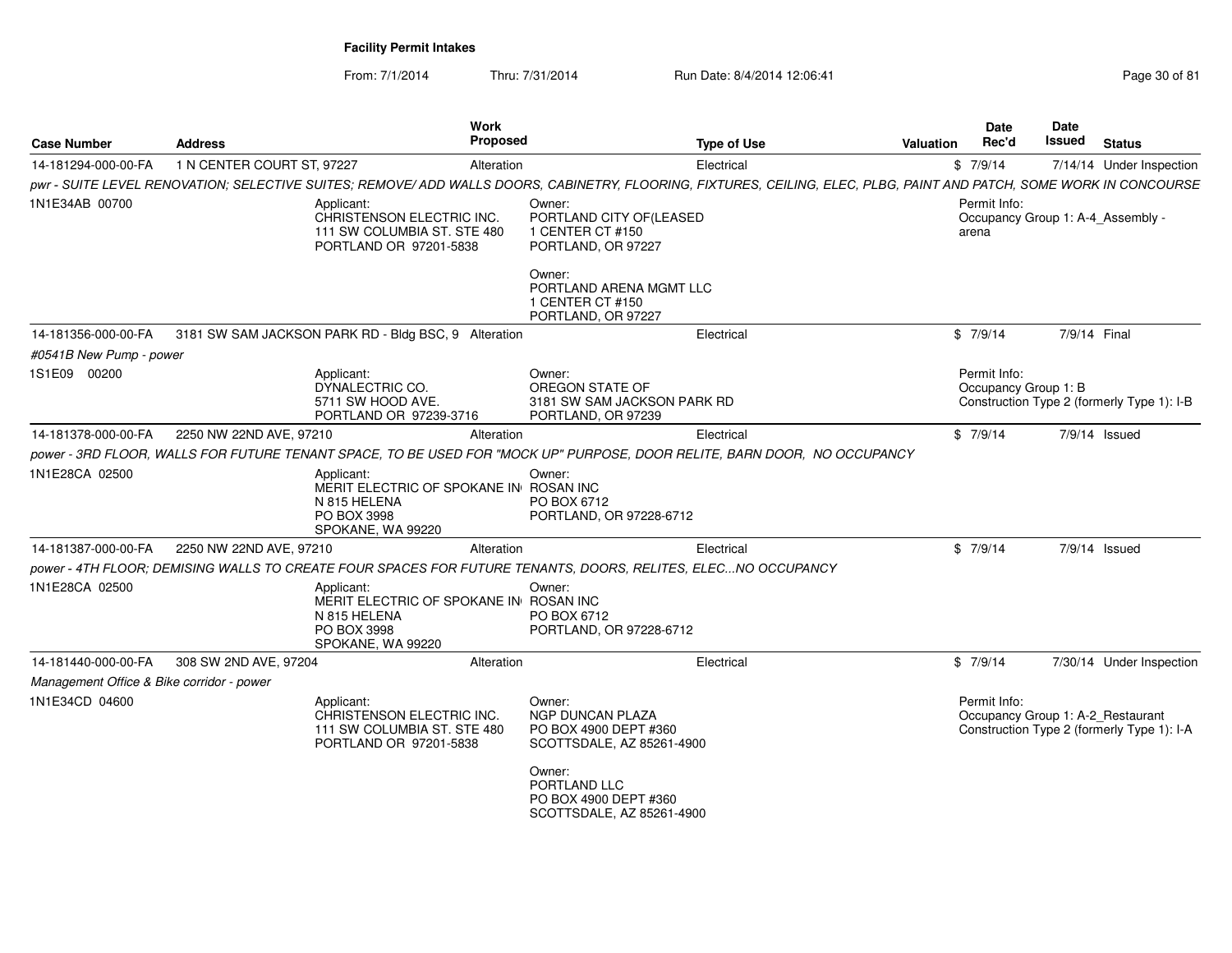From: 7/1/2014

Thru: 7/31/2014 Run Date: 8/4/2014 12:06:41 Page 31 of 81

| <b>Case Number</b>                                                              | <b>Address</b>                                  | Work<br><b>Proposed</b>                                                                      |                                                                                                 | <b>Type of Use</b> | <b>Valuation</b> | <b>Date</b><br>Rec'd | <b>Date</b><br>Issued | <b>Status</b>                               |
|---------------------------------------------------------------------------------|-------------------------------------------------|----------------------------------------------------------------------------------------------|-------------------------------------------------------------------------------------------------|--------------------|------------------|----------------------|-----------------------|---------------------------------------------|
| 14-181466-000-00-FA                                                             | 50 SW 2ND AVE, 97204                            | Alteration                                                                                   |                                                                                                 | Electrical         |                  | \$7/9/14             |                       | <b>Under Review</b>                         |
|                                                                                 | 3RD & 4TH FLOORS START-UP PDC CHALLENGE - power |                                                                                              |                                                                                                 |                    |                  |                      |                       |                                             |
| 1N1E34DC 01100                                                                  |                                                 |                                                                                              | Owner:<br><b>FOUNTAIN VILLAGE</b><br>DEVELOPMENT CO<br>115 SW ASH ST #500<br>PORTLAND, OR 97204 |                    |                  |                      |                       |                                             |
| 14-181511-000-00-FA                                                             | 1849 SW SALMON ST, 97205                        | Alteration                                                                                   |                                                                                                 | Electrical         |                  | \$7/9/14             |                       | <b>Under Review</b>                         |
| Junior & Outdoor Sports Offices - power                                         |                                                 |                                                                                              |                                                                                                 |                    |                  |                      |                       |                                             |
| 1N1E33DC 05800                                                                  |                                                 |                                                                                              | Owner:<br>MULTNOMAH AMATEUR                                                                     |                    |                  | Permit Info:         |                       | Occupancy Group 1: A-3 Assembly -           |
| SECTION 33 1N 1E<br>TL 5800 2.82 ACRES                                          |                                                 |                                                                                              | <b>ATHLETIC CLUB</b><br>1849 SW SALMON ST<br>PORTLAND, OR 97205-1726                            |                    |                  | General              |                       | Construction Type 2 (formerly Type 1): I-A  |
| 14-181785-000-00-FA                                                             | 5600 NE HASSALO ST, 97213                       | Alteration                                                                                   |                                                                                                 | Electrical         |                  | \$7/10/14            |                       | 7/10/14 Issued                              |
| <b>INFINITY Expansion - power</b>                                               |                                                 |                                                                                              |                                                                                                 |                    |                  |                      |                       |                                             |
| 1N2E31 00100                                                                    |                                                 | Applicant:<br>JOHANSEN ELECTRIC INC.<br>16869 SW 65TH AVE - PMB #311<br>LAKE OSWEGO OR 97035 | Owner:<br>PACIFIC REALTY ASSOCIATES<br>15115 SW SEQUOIA PKWY<br>#200-WMI<br>PORTLAND, OR 97224  |                    |                  |                      |                       |                                             |
| 14-181798-000-00-FA                                                             | 12645 NE MARX ST, 97230                         | Alteration                                                                                   |                                                                                                 | Electrical         |                  | \$7/10/14            |                       | 7/10/14 Issued                              |
| <b>NRCS Equipment</b>                                                           |                                                 |                                                                                              |                                                                                                 |                    |                  |                      |                       |                                             |
| 1N2E23BB 01100                                                                  |                                                 | Applicant:<br>JOHANSEN ELECTRIC INC.<br>16869 SW 65TH AVE - PMB #311<br>LAKE OSWEGO OR 97035 | Owner:<br>PACIFIC REALTY ASSOCIATES<br>15115 SW SEQUOIA PKWY<br>PORTLAND, OR 97224              |                    |                  |                      |                       |                                             |
| 14-182299-000-00-FA                                                             | 4747 N CHANNEL AVE                              | Alteration                                                                                   |                                                                                                 | Electrical         |                  | \$7/10/14            | 7/10/14 Final         |                                             |
|                                                                                 |                                                 | power - C2B Exec. Ara, LED Lights in two offices and controlsPR# FL-4747-C1-#74              |                                                                                                 |                    |                  |                      |                       |                                             |
| 1N1E20 00109                                                                    |                                                 | Applicant:<br>HEIL ELECTRIC CO.                                                              | Owner:                                                                                          |                    |                  | Permit Info:         |                       |                                             |
| PARTITION PLAT 2003-38<br>LOT 2 TL 109<br>LAND & IMPS SEE R540487 (R64983-1507) |                                                 | 8425 SE STARK ST<br>PORTLAND OR 97216-1137                                                   | PORT OF PORTLAND (LEASED<br>PO BOX 3820<br>PORTLAND, OR 97208-3849                              |                    |                  | Occupancy Group 1: B |                       | Construction Type 2 (formerly Type 1): II-B |
| R540481 (R64983-1503)<br>R540494 (R64983-1515) FOR OTHER IMPS                   |                                                 |                                                                                              | Owner:<br>DAIMLER TRUCKS NORTH<br><b>AMERICA LLC</b><br>PO BOX 3820<br>PORTLAND, OR 97208-3849  |                    |                  |                      |                       |                                             |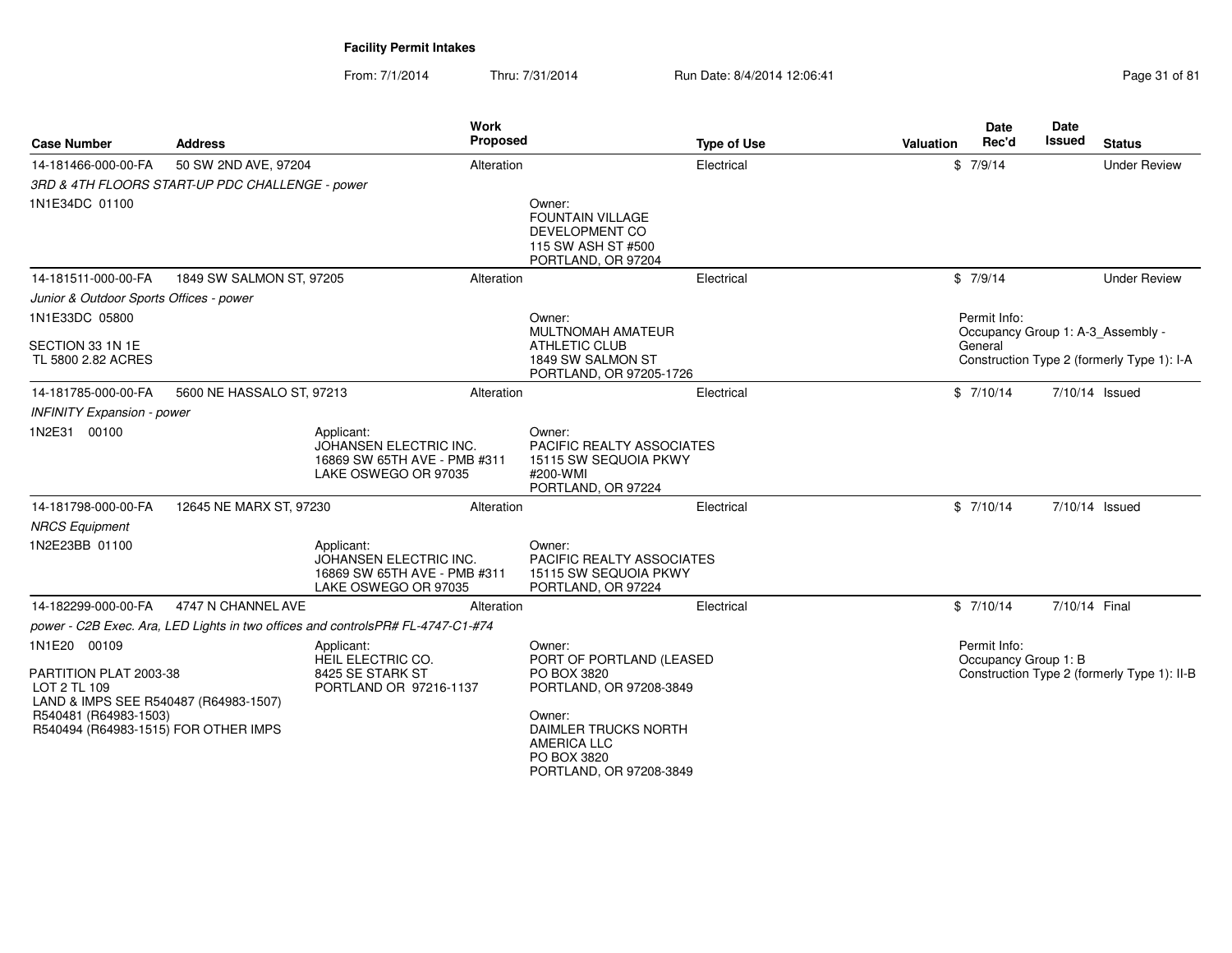| <b>Case Number</b>                                                | <b>Address</b>                                        |                                                                                                                | <b>Work</b><br><b>Proposed</b> |                                                                                              | <b>Type of Use</b> | Valuation | <b>Date</b><br>Rec'd                 | <b>Date</b><br>Issued | <b>Status</b>                                                                   |
|-------------------------------------------------------------------|-------------------------------------------------------|----------------------------------------------------------------------------------------------------------------|--------------------------------|----------------------------------------------------------------------------------------------|--------------------|-----------|--------------------------------------|-----------------------|---------------------------------------------------------------------------------|
| 14-182321-000-00-FA                                               | 6121 N CUTTER CIR, 97217                              |                                                                                                                | Alteration                     |                                                                                              | Electrical         |           | \$7/10/14                            |                       | 7/10/14 Issued                                                                  |
|                                                                   | 2 - Cord Reels for shop area - SSDPR# FL-6121-C6-#6   |                                                                                                                |                                |                                                                                              |                    |           |                                      |                       |                                                                                 |
| 1N1E16CB 04600                                                    |                                                       | Applicant:<br>HEIL ELECTRIC CO.                                                                                |                                | Owner:<br>SOUND BUILDING ASSOCIATES                                                          |                    |           | Permit Info:<br>Occupancy Group 1: B |                       |                                                                                 |
| <b>1951 COMMISSIONERS ADD</b><br><b>BLOCK4</b><br>LOT 1&2 TL 4600 |                                                       | 8425 SE STARK ST<br>PORTLAND OR 97216-1137                                                                     |                                | 942 HARVARD AVE E<br>SEATTLE, WA 98102                                                       |                    |           |                                      |                       | Construction Type 2 (formerly Type 1): V-A                                      |
|                                                                   |                                                       |                                                                                                                |                                | Owner:<br>PETER C CHICK<br>942 HARVARD AVE E<br>SEATTLE, WA 98102                            |                    |           |                                      |                       |                                                                                 |
| 14-182506-000-00-FA                                               | 308 SW 2ND AVE, 97204                                 |                                                                                                                | Alteration                     |                                                                                              | Electrical         |           | \$7/11/14                            | 7/11/14 Final         |                                                                                 |
| 1st floor Mail Room - HVAC & power for relay                      |                                                       |                                                                                                                |                                |                                                                                              |                    |           |                                      |                       |                                                                                 |
| 1N1E34CD 04600                                                    |                                                       | Applicant:<br>ACCURATE ELECTRIC UNLIMITED<br><b>INC</b><br>PO BOX 871866<br>VANCOUVER, WA 98687                |                                | Owner:<br>NGP DUNCAN PLAZA<br>PO BOX 4900 DEPT #360<br>SCOTTSDALE, AZ 85261-4900             |                    |           | Permit Info:                         |                       | Occupancy Group 1: A-2_Restaurant<br>Construction Type 2 (formerly Type 1): I-A |
|                                                                   |                                                       |                                                                                                                |                                | Owner:<br>PORTLAND LLC<br>PO BOX 4900 DEPT #360<br>SCOTTSDALE, AZ 85261-4900                 |                    |           |                                      |                       |                                                                                 |
| 14-182545-000-00-FA                                               | 1849 SW SALMON ST, 97205                              |                                                                                                                | Alteration                     |                                                                                              | Electrical         |           | \$7/11/14                            |                       | 7/11/14 Issued                                                                  |
|                                                                   | Phase 2 50 meter pool renovation - HVAC controls      |                                                                                                                |                                |                                                                                              |                    |           |                                      |                       |                                                                                 |
| 1N1E33DC 05800                                                    |                                                       | Applicant:<br>AMERICAN HEATING INC.                                                                            |                                | Owner:<br>MULTNOMAH AMATEUR                                                                  |                    |           | Permit Info:                         |                       | Occupancy Group 1: A-3_Assembly -                                               |
| SECTION 33 1N 1E<br>TL 5800 2.82 ACRES                            |                                                       | 5035 SE 24TH<br>PORTLAND OR 97202-4765                                                                         |                                | <b>ATHLETIC CLUB</b><br>1849 SW SALMON ST<br>PORTLAND, OR 97205-1726                         |                    |           | General                              |                       | Construction Type 2 (formerly Type 1): I-A                                      |
| 14-182559-000-00-FA                                               | 12775 NE MARX ST, 97230                               |                                                                                                                | Alteration                     |                                                                                              | Electrical         |           | \$7/11/14                            |                       | 7/11/14 Issued                                                                  |
| THE AVOGADRO GROUP TI - voice/data                                |                                                       |                                                                                                                |                                |                                                                                              |                    |           |                                      |                       |                                                                                 |
| 1N2E23BB 01000                                                    |                                                       | Applicant:<br><b>CAPITOL DATA &amp;</b><br>COMMUNICATIONS INC.<br>11401 NE MARX ST.<br>PORTLAND, OR 97220-1041 |                                | Owner:<br><b>PACIFIC REALTY ASSOCIATES LP</b><br>15115 SW SEQUOIA PKWY<br>PORTLAND, OR 97224 |                    |           |                                      |                       |                                                                                 |
| 14-182883-000-00-FA                                               | 111 SW COLUMBIA ST, 97258                             |                                                                                                                | Alteration                     |                                                                                              | Electrical         |           | \$7/11/14                            |                       | 7/11/14 Under Inspection                                                        |
|                                                                   | #200 PEW FOUNDATION NEW TENANT OFFICE REMODEL - power |                                                                                                                |                                |                                                                                              |                    |           |                                      |                       |                                                                                 |
| 1S1E03BD 01700                                                    |                                                       | Applicant:<br>CHRISTENSON ELECTRIC INC.                                                                        |                                | Owner:<br><b>COLUMBIA SQUARE LLC</b>                                                         |                    |           | Permit Info:<br>Occupancy Group 1: B |                       |                                                                                 |
| <b>PORTLAND</b><br>BLOCK 129<br>LOT 1-8                           |                                                       | 111 SW COLUMBIA ST. STE 480<br>PORTLAND OR 97201-5838                                                          |                                | 111 SW COLUMBIA ST #1380<br>PORTLAND, OR 97201-5845                                          |                    |           |                                      |                       | Construction Type 2 (formerly Type 1): I-A                                      |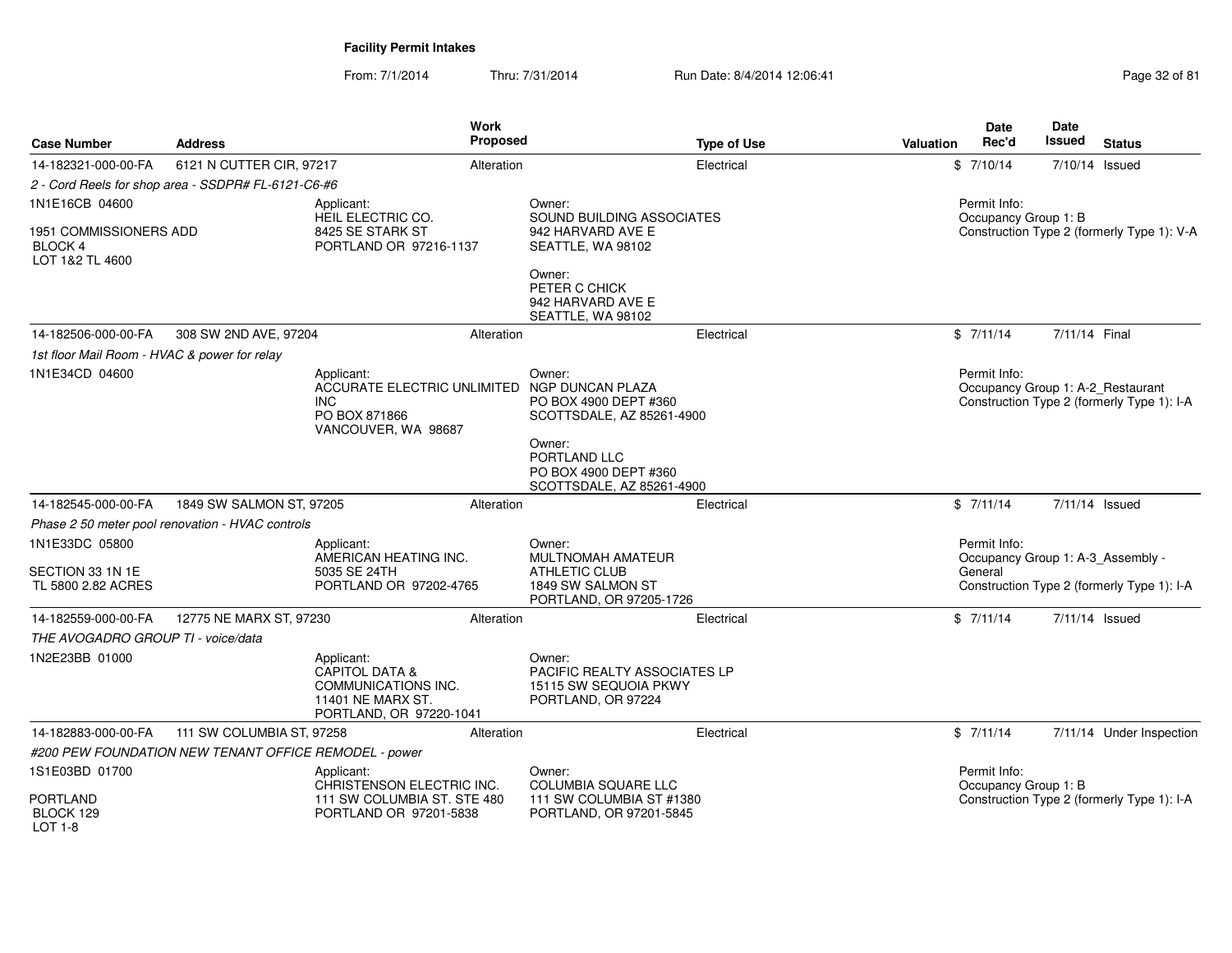| <b>Case Number</b>                                  | <b>Address</b>                                             | <b>Work</b><br><b>Proposed</b>                                                                                                                                   |                                                                                  | <b>Type of Use</b> | <b>Valuation</b> | Date<br>Rec'd                                     | <b>Date</b><br><b>Issued</b> | <b>Status</b>                              |
|-----------------------------------------------------|------------------------------------------------------------|------------------------------------------------------------------------------------------------------------------------------------------------------------------|----------------------------------------------------------------------------------|--------------------|------------------|---------------------------------------------------|------------------------------|--------------------------------------------|
| 14-182900-000-00-FA                                 | 520 SW YAMHILL ST, 97204                                   | Alteration                                                                                                                                                       |                                                                                  | Electrical         |                  | \$7/11/14                                         |                              | <b>Under Review</b>                        |
|                                                     |                                                            | power - (805 SW 5TH) BEN BRIDGE JEWELER NEW 5100 SQ FT TENANT REMODEL OF EXISTING RETAIL GROUND LEVEL SPACE                                                      |                                                                                  |                    |                  |                                                   |                              |                                            |
| 1S1E03BB 01200<br><b>PORTLAND</b>                   |                                                            |                                                                                                                                                                  | Owner:<br>PAC-HILL LIMITED PARTNERSHIP<br>520 SW YAMHILL ST RF GDN #8            |                    |                  | Permit Info:<br>Occupancy Group 1: B              |                              | Construction Type 2 (formerly Type 1): I-A |
| BLOCK 171<br><b>LOT 1&amp;8</b><br>N 1/2 OF LOT 2&7 |                                                            |                                                                                                                                                                  | PORTLAND, OR 97204                                                               |                    |                  |                                                   |                              |                                            |
| 14-183213-000-00-FA                                 | 1300 SW 5TH AVE, 97201                                     | Alteration                                                                                                                                                       |                                                                                  | Electrical         |                  | \$7/14/14                                         | 7/14/14 Final                |                                            |
|                                                     | #2705 Kalama Exports - access control & two motion sensors |                                                                                                                                                                  |                                                                                  |                    |                  |                                                   |                              |                                            |
| 1S1E03BC 01800                                      |                                                            | Applicant:<br>TYCO INTEGRATED SECURITY LL(FIRST INTERSTATE BANK OF OR                                                                                            | Owner:                                                                           |                    |                  | Permit Info:<br>Occupancy Group 1: B              |                              |                                            |
| <b>PORTLAND</b><br><b>BLOCK 148 TL 1800</b>         |                                                            | 2815 SW 153RD DR<br>BEAVERTON, OR 97006-5101                                                                                                                     | PO BOX 2609<br>CARLSBAD, CA 92018-2609                                           |                    |                  |                                                   |                              | Construction Type 2 (formerly Type 1): I-A |
| 14-183321-000-00-FA                                 | 308 SW 2ND AVE, 97204                                      | Alteration                                                                                                                                                       |                                                                                  | Electrical         |                  | \$7/14/14                                         |                              | 7/14/14 Issued                             |
| 5th & 6th floors Puppet Labs TI - access control    |                                                            |                                                                                                                                                                  |                                                                                  |                    |                  |                                                   |                              |                                            |
| 1N1E34CD 04600                                      |                                                            | Applicant:<br>SOUND SECURITY INC. / dba<br>SONITROL PACIFIC<br>8220 N INTERSTATE AVE.<br>PORTLAND OR 97217-6635                                                  | Owner:<br>NGP DUNCAN PLAZA<br>PO BOX 4900 DEPT #360<br>SCOTTSDALE, AZ 85261-4900 |                    |                  | Permit Info:<br>Occupancy Group 1: A-2 Restaurant |                              | Construction Type 2 (formerly Type 1): I-A |
|                                                     |                                                            |                                                                                                                                                                  | Owner:<br>PORTLAND LLC<br>PO BOX 4900 DEPT #360<br>SCOTTSDALE, AZ 85261-4900     |                    |                  |                                                   |                              |                                            |
| 14-183513-000-00-FA                                 | 101 SW MAIN ST, 97204                                      | Alteration                                                                                                                                                       |                                                                                  | Electrical         |                  | \$7/14/14                                         |                              | <b>Under Review</b>                        |
|                                                     |                                                            | power - 7TH, 14TH & 15TH FLOORS/ FINISH UPGRADES THROUGHOUT, CREATE EXECUTIVE OFFICE, CONFERENCE ROOM AND OFFICE ON 15TH FLOOR; CREATE STORAGE AREA ON 14TH FLOC |                                                                                  |                    |                  |                                                   |                              |                                            |
| 1S1E03BD 00300                                      |                                                            |                                                                                                                                                                  | Owner:                                                                           |                    |                  |                                                   |                              |                                            |
| <b>PORTLAND</b><br>BLOCK 11<br><b>LOT 1-4</b>       |                                                            |                                                                                                                                                                  | KBSH ONE MAIN PLACE LLC<br>14850 QUORUM DR #500<br>DALLAS, TX 75254              |                    |                  |                                                   |                              |                                            |
| LOT 5-8 EXC PT IN STS                               |                                                            |                                                                                                                                                                  | Owner:<br><b>DUFF</b><br>14850 QUORUM DR #500<br>DALLAS, TX 75254                |                    |                  |                                                   |                              |                                            |
|                                                     |                                                            |                                                                                                                                                                  | Owner:<br>PHELPS LLC<br>14850 QUORUM DR #500<br>DALLAS, TX 75254                 |                    |                  |                                                   |                              |                                            |
| 14-183520-000-00-FA                                 | 1201 NE LLOYD BLVD, 97232                                  | Alteration                                                                                                                                                       |                                                                                  | Electrical         |                  | \$7/14/14                                         |                              | 7/14/14 Issued                             |
|                                                     |                                                            | hvac controls - 5TH FLOOR PROVIDENCE PHYSICIANS NEW 9773 SQ FT TENANT REMODEL, NEW WALLS & DOORS FOR PRIVATE OFFICES AND CONFERENCE & LUNCH ROOM                 |                                                                                  |                    |                  |                                                   |                              |                                            |
| 1N1E35BD 00400                                      |                                                            | Applicant:<br>HUNTER-DAVISSON INC.                                                                                                                               | Owner:<br>GPT PORTLAND OR 1201 LLOYD                                             |                    |                  | Permit Info:<br>Occupancy Group 1: B Bank, Off.,  |                              |                                            |
| <b>HOLLADAYS ADD</b><br><b>BLOCK 142 TL 400</b>     |                                                            | 1800 SE PERSHING ST.<br>PORTLAND OR 97202-2338                                                                                                                   | <b>LLC</b><br>1201 NE LLOYD BLVD #150<br>PORTLAND, OR 97232                      |                    |                  | Med.Off., Pub.Bldg.                               |                              | Construction Type 2 (formerly Type 1): I-A |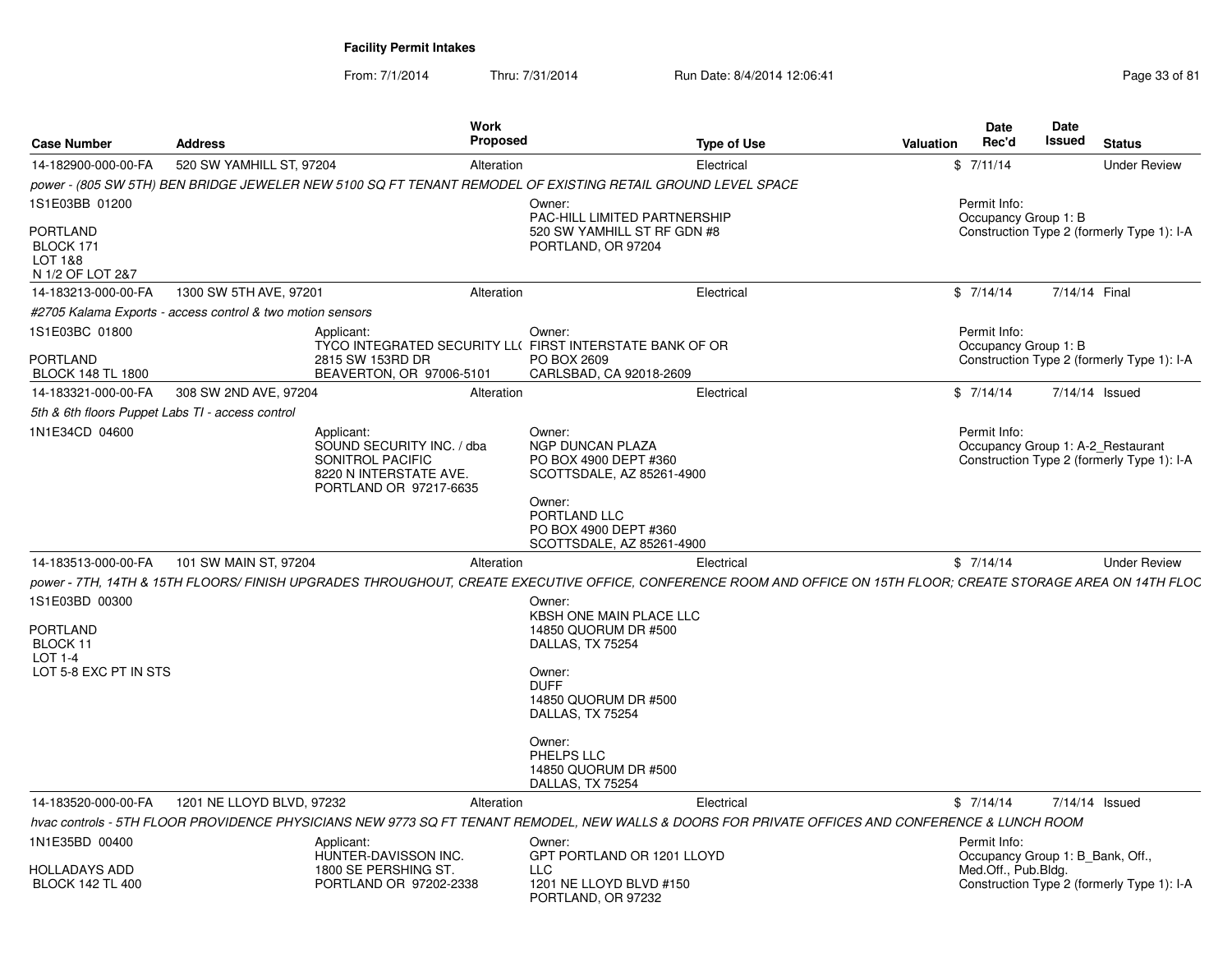From: 7/1/2014Thru: 7/31/2014 Run Date: 8/4/2014 12:06:41

| Page 34 of 81 |  |  |
|---------------|--|--|
|---------------|--|--|

| <b>Case Number</b>                     | <b>Address</b>                                            | Work                                                                                             | Proposed                                                                        | <b>Type of Use</b> | <b>Valuation</b> | Date<br>Rec'd | Date<br>Issued | <b>Status</b> |
|----------------------------------------|-----------------------------------------------------------|--------------------------------------------------------------------------------------------------|---------------------------------------------------------------------------------|--------------------|------------------|---------------|----------------|---------------|
| 14-183765-000-00-FA                    | 2732 NE FREMONT ST, 97212                                 | Alteration                                                                                       |                                                                                 | Electrical         |                  | \$7/15/14     | 7/15/14 Issued |               |
|                                        |                                                           | power - ALAMEDA ELEMENTARY SECURITY UPGRADES ACCESS CONTROL                                      |                                                                                 |                    |                  |               |                |               |
| 1N1E25BB 01500                         |                                                           | Applicant:<br>MILL PLAIN ELECTRIC INC                                                            | Owner:<br><b>SCHOOL DISTRICT NO 1</b>                                           |                    |                  |               |                |               |
| SECTION 25 1N 1E<br>TL 1500 3.67 ACRES |                                                           | 6115 NE 88TH ST<br>VANCOUVER, WA 98665                                                           | P O BOX 3107<br>PORTLAND, OR 97208-3107                                         |                    |                  |               |                |               |
| 14-183766-000-00-FA                    | 2732 NE FREMONT ST, 97212                                 | Alteration                                                                                       |                                                                                 | Electrical         |                  | \$7/15/14     | 7/15/14 Issued |               |
|                                        |                                                           | access - ALAMEDA ELEMENTARY SECURITY UPGRADES ACCESS CONTROL                                     |                                                                                 |                    |                  |               |                |               |
| 1N1E25BB 01500                         |                                                           | Applicant:                                                                                       | Owner:                                                                          |                    |                  |               |                |               |
| SECTION 25 1N 1E<br>TL 1500 3.67 ACRES |                                                           | <b>GB MANCHESTER INC</b><br>600 NE 88th Street - Suite B103<br>Vancouver, WA 98665               | <b>SCHOOL DISTRICT NO 1</b><br>P O BOX 3107<br>PORTLAND, OR 97208-3107          |                    |                  |               |                |               |
| 14-183768-000-00-FA                    | 840 NE 41ST AVE, 97232                                    |                                                                                                  | Alteration                                                                      | Electrical         |                  | \$7/15/14     | 7/15/14 Issued |               |
|                                        |                                                           | power - LAURELHURST ELEMENTARY SECURITY UPGRADES ACCESS CONTROL                                  |                                                                                 |                    |                  |               |                |               |
| 1N2E31BC 16400                         |                                                           | Applicant:<br>MILL PLAIN ELECTRIC INC                                                            | Owner:<br><b>SCHOOL DISTRICT NO 1</b>                                           |                    |                  |               |                |               |
| LAURELHURST<br>BLOCK 57                |                                                           | 6115 NE 88TH ST<br>VANCOUVER, WA 98665                                                           | PO BOX 3107<br>PORTLAND, OR 97208-3107                                          |                    |                  |               |                |               |
| 14-183769-000-00-FA                    | 840 NE 41ST AVE, 97232                                    |                                                                                                  | Alteration                                                                      | Electrical         |                  | \$7/15/14     | 7/15/14 Issued |               |
|                                        |                                                           | access - LAURELHURST ELEMENTARY SECURITY UPGRADES ACCESS CONTROL                                 |                                                                                 |                    |                  |               |                |               |
| 1N2E31BC 16400                         |                                                           | Applicant:                                                                                       | Owner:                                                                          |                    |                  |               |                |               |
| LAURELHURST<br><b>BLOCK 57</b>         |                                                           | <b>GB MANCHESTER INC</b><br>600 NE 88th Street - Suite B103<br>Vancouver, WA 98665               | SCHOOL DISTRICT NO 1<br>PO BOX 3107<br>PORTLAND, OR 97208-3107                  |                    |                  |               |                |               |
| 14-183772-000-00-FA                    | 4401 SE EVERGREEN ST, 97206                               | Alteration                                                                                       |                                                                                 | Electrical         |                  | \$7/15/14     | 7/15/14 Issued |               |
|                                        | power - LEWIS ELEMENTARY SECURITY UPGRADE ACCESS CONTROL  |                                                                                                  |                                                                                 |                    |                  |               |                |               |
| 1S2E19BB 13000                         |                                                           | Applicant:<br>MILL PLAIN ELECTRIC INC<br>6115 NE 88TH ST<br>VANCOUVER, WA 98665                  | Owner:<br><b>SCHOOL DISTRICT NO 1</b><br>PO BOX 3107<br>PORTLAND, OR 97208-3107 |                    |                  |               |                |               |
| 14-183777-000-00-FA                    | 4401 SE EVERGREEN ST. 97206                               | Alteration                                                                                       |                                                                                 | Electrical         |                  | \$7/15/14     | 7/15/14 Issued |               |
|                                        | access - LEWIS ELEMENTARY SECURITY UPGRADE ACCESS CONTROL |                                                                                                  |                                                                                 |                    |                  |               |                |               |
| 1S2E19BB 13000                         |                                                           | Applicant:<br><b>GB MANCHESTER INC</b><br>600 NE 88th Street - Suite B103<br>Vancouver, WA 98665 | Owner:<br>SCHOOL DISTRICT NO 1<br>PO BOX 3107<br>PORTLAND, OR 97208-3107        |                    |                  |               |                |               |
| 14-183780-000-00-FA                    | 4300 SW 47TH DR, 97221                                    | Alteration                                                                                       |                                                                                 | Electrical         |                  | \$7/15/14     | 7/15/14 Issued |               |
|                                        |                                                           | power - BRIDLEMILE ELEMENTARY SECURITY UPGRADES ACCESS CONTROL                                   |                                                                                 |                    |                  |               |                |               |
| 1S1E07DD 07800                         |                                                           | Applicant:<br>MILL PLAIN ELECTRIC INC                                                            | Owner:<br>SCHOOL DISTRICT NO 1                                                  |                    |                  |               |                |               |
| SECTION 07 1S 1E<br>TL 7800 7.27 ACRES |                                                           | 6115 NE 88TH ST<br>VANCOUVER, WA 98665                                                           | PO BOX 3107<br>PORTLAND, OR 97208-3107                                          |                    |                  |               |                |               |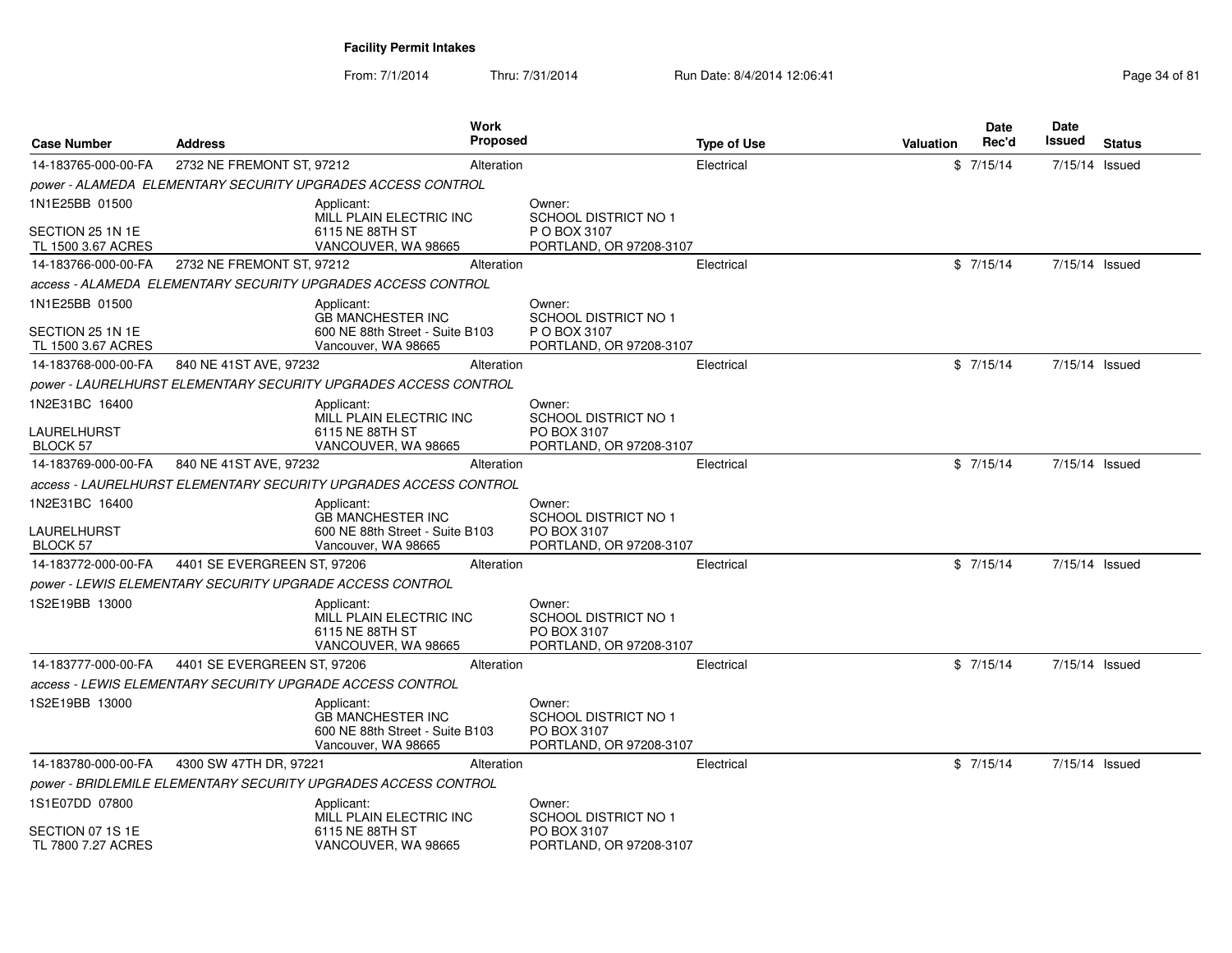From: 7/1/2014Thru: 7/31/2014 Run Date: 8/4/2014 12:06:41 Page 35 of 81

| <b>Case Number</b>                                                    | <b>Address</b>               | Work<br>Proposed                                                                               |                                                                                   | <b>Type of Use</b>                                                                                                                                                      | Valuation | Date<br>Rec'd                                                           | Date<br><b>Issued</b> | <b>Status</b>                                |
|-----------------------------------------------------------------------|------------------------------|------------------------------------------------------------------------------------------------|-----------------------------------------------------------------------------------|-------------------------------------------------------------------------------------------------------------------------------------------------------------------------|-----------|-------------------------------------------------------------------------|-----------------------|----------------------------------------------|
| 14-183781-000-00-FA                                                   | 4300 SW 47TH DR, 97221       | Alteration                                                                                     |                                                                                   | Electrical                                                                                                                                                              |           | \$7/15/14                                                               |                       | 7/15/14 Issued                               |
|                                                                       |                              | access - BRIDLEMILE ELEMENTARY SECURITY UPGRADES ACCESS CONTROL                                |                                                                                   |                                                                                                                                                                         |           |                                                                         |                       |                                              |
| 1S1E07DD 07800<br>SECTION 07 1S 1E                                    |                              | Applicant:<br><b>GB MANCHESTER INC</b><br>600 NE 88th Street - Suite B103                      | Owner:<br><b>SCHOOL DISTRICT NO 1</b><br>PO BOX 3107                              |                                                                                                                                                                         |           |                                                                         |                       |                                              |
| TL 7800 7.27 ACRES                                                    |                              | Vancouver, WA 98665                                                                            | PORTLAND, OR 97208-3107                                                           |                                                                                                                                                                         |           |                                                                         |                       |                                              |
| 14-183831-000-00-FA                                                   | 919 SW TAYLOR ST, 97205      | Alteration                                                                                     |                                                                                   | Electrical                                                                                                                                                              |           | \$7/15/14                                                               |                       | 7/15/14 Issued                               |
| 5th fl Conference Room Projector - power                              |                              |                                                                                                |                                                                                   |                                                                                                                                                                         |           |                                                                         |                       |                                              |
| 1S1E03BB 05700                                                        |                              | Applicant:<br>DYNALECTRIC CO.                                                                  | Owner:<br>TOM MOYER THEATRES                                                      |                                                                                                                                                                         |           |                                                                         |                       |                                              |
| <b>PORTLAND</b><br>BLOCK 219<br>LOT 3&4                               |                              | 5711 SW HOOD AVE.<br>PORTLAND OR 97239-3716                                                    | 805 SW BROADWAY #2020<br>PORTLAND, OR 97205-3360                                  |                                                                                                                                                                         |           |                                                                         |                       |                                              |
| 14-184179-000-00-FA                                                   |                              | 3181 SW SAM JACKSON PARK RD - Bldg MRB, 9 Alteration                                           |                                                                                   | Electrical                                                                                                                                                              |           | \$7/15/14                                                               | 7/15/14 Final         |                                              |
| Apogee Upgrade - power                                                |                              |                                                                                                |                                                                                   |                                                                                                                                                                         |           |                                                                         |                       |                                              |
| 1S1E09 00200                                                          |                              | Applicant:<br>DYNALECTRIC CO.<br>5711 SW HOOD AVE.<br>PORTLAND OR 97239-3716                   | Owner:<br>OREGON STATE OF<br>3181 SW SAM JACKSON PARK RD<br>PORTLAND, OR 97239    |                                                                                                                                                                         |           |                                                                         |                       |                                              |
| 14-184491-000-00-FA                                                   | 3050 SE DIVISION ST, 97202   | Alteration                                                                                     |                                                                                   | Electrical                                                                                                                                                              |           | \$7/16/14                                                               |                       | 7/16/14 Issued                               |
|                                                                       |                              | power - SUITE 175 - ROLLING WRENCH NEW TENANT 796 SQ FT BICYCLE REPAIR SHOP TENANT IMPROVEMENT |                                                                                   |                                                                                                                                                                         |           |                                                                         |                       |                                              |
| 1S1E12BA 06000<br><b>EAST PORTLAND HTS</b><br>BLOCK 6<br>LOT 1-4      |                              | Applicant:<br>ALAN FITCH ELECTRIC<br>25973 S MOEHNKE CT<br>BEAVERCREEK, OR 97004               | Owner:<br>ADG IIIA LLC<br>2314 NW SAVIER ST<br>PORTLAND, OR 97210-2514            |                                                                                                                                                                         |           | Permit Info:<br>Occupancy Group 1: B_Bank, Off.,<br>Med.Off., Pub.Bldg. |                       | Construction Type 2 (formerly Type 1): III-B |
| 14-184772-000-00-FA                                                   | 1900 SW SALMON ST, 97205     | Alteration                                                                                     |                                                                                   | Electrical                                                                                                                                                              |           | \$7/16/14                                                               |                       | 7/16/14 Under Inspection                     |
| 4th fl Restroom Renovations - power                                   |                              |                                                                                                |                                                                                   |                                                                                                                                                                         |           |                                                                         |                       |                                              |
| 1N1E33CD 09200                                                        |                              | Applicant:<br>TICE ELECTRIC CO.<br>5405 N Lagoon Ave.<br>PORTLAND OR 97217-7637                | Owner:<br>MULTNOMAH ATHLETIC CLUB<br>1849 SW SALMON ST<br>PORTLAND, OR 97205-1726 |                                                                                                                                                                         |           | Permit Info:<br>Occupancy Group 1: A-3 Assembly -<br>General            |                       | Construction Type 2 (formerly Type 1): I-A   |
| 14-184845-000-00-FA                                                   | 825 NE MULTNOMAH ST - Unit 1 | Alteration                                                                                     |                                                                                   | Electrical                                                                                                                                                              |           | \$7/16/14                                                               |                       | 7/16/14 Issued                               |
|                                                                       |                              |                                                                                                |                                                                                   | voice/data, fire alarm - SUITE 120; TI WINDERMERE, REMOVE PARTITIONS, RECONFIGURE FOR OFFICES, CONFERENCE ROOM, WORK SPACES,DOORS, RELITES, INFILL DOUBLE DOOR WITH WAI |           |                                                                         |                       |                                              |
| 1N1E35BB 90002                                                        |                              | Applicant:<br>POINT MONITOR CORP.                                                              | Owner:<br><b>PACIFICORP</b>                                                       |                                                                                                                                                                         |           |                                                                         |                       |                                              |
| LLOYD CENTER TOWER CONDOMINIUM<br>LOT <sub>1</sub><br>DEPT OF REVENUE |                              | 5863 LAKEVIEW BLVD #100<br>LAKE OSWEGO, OR 97035-7058                                          | 700 NE MULTNOMAH ST 7TH FLR<br>PORTLAND, OR 97232                                 |                                                                                                                                                                         |           |                                                                         |                       |                                              |
| 14-185263-000-00-FA                                                   | 111 SW 5TH AVE, 97204-3626   | Alteration                                                                                     |                                                                                   | Electrical                                                                                                                                                              |           | \$7/17/14                                                               |                       | 7/17/14 Issued                               |
| 38th floor Samuels TI - voice/data                                    |                              |                                                                                                |                                                                                   |                                                                                                                                                                         |           |                                                                         |                       |                                              |
| 1N1E34CD 01300                                                        |                              | Applicant:<br>PAVELCOMM INC.<br>1640 NW 14TH AVE.<br>PORTLAND, OR 97209                        |                                                                                   |                                                                                                                                                                         |           | Permit Info:<br>Occupancy Group 1: B                                    |                       | Construction Type 2 (formerly Type 1): I-A   |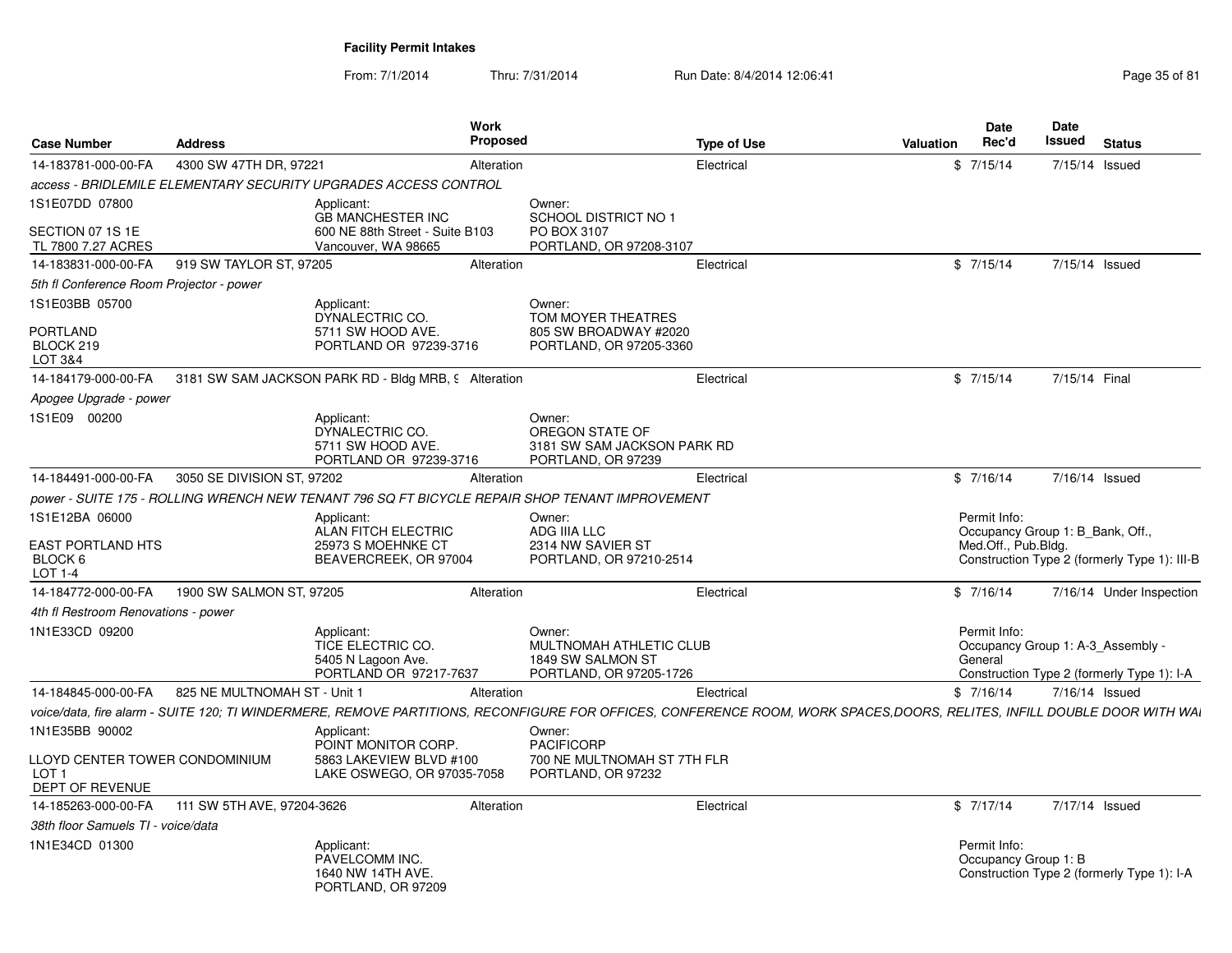From: 7/1/2014Thru: 7/31/2014 Run Date: 8/4/2014 12:06:41 Page 36 of 81

| <b>Case Number</b>                                                   | <b>Address</b>                               | Work<br>Proposed                                                                                                                                              |                                                                                | <b>Type of Use</b> | <b>Valuation</b> | Date<br>Rec'd                               | <b>Date</b><br><b>Issued</b> | <b>Status</b>                               |
|----------------------------------------------------------------------|----------------------------------------------|---------------------------------------------------------------------------------------------------------------------------------------------------------------|--------------------------------------------------------------------------------|--------------------|------------------|---------------------------------------------|------------------------------|---------------------------------------------|
| 14-186017-000-00-FA                                                  | 520 SW YAMHILL ST, 97204                     | Alteration                                                                                                                                                    |                                                                                | Electrical         |                  | \$7/18/14                                   |                              | 7/18/14 Under Inspection                    |
|                                                                      |                                              | fire alarm - SUITE 1010 LANDLORD WORK FOR FUTURE MARX JEWELERS                                                                                                |                                                                                |                    |                  |                                             |                              |                                             |
| 1S1E03BB 01200                                                       |                                              | Applicant:<br>ADVANCED ALARM SYSTEMS LLC PAC-HILL LIMITED PARTNERSHIP                                                                                         | Owner:                                                                         |                    |                  | Permit Info:<br>Occupancy Group 1: B        |                              |                                             |
| PORTLAND<br>BLOCK 171<br>LOT 1&8<br>N 1/2 OF LOT 2&7                 |                                              | PO BOX 1623<br>FAIRVIEW, OREGON 97024                                                                                                                         | 520 SW YAMHILL ST RF GDN #8<br>PORTLAND, OR 97204                              |                    |                  |                                             |                              | Construction Type 2 (formerly Type 1): I-A  |
| 14-186018-000-00-FA                                                  |                                              | 3181 SW SAM JACKSON PARK RD - Bldg OHS, 9 Alteration                                                                                                          |                                                                                | Electrical         |                  | \$7/18/14                                   | 7/18/14 Final                |                                             |
| 8A64 & 10C76 Patient Lifts - power                                   |                                              |                                                                                                                                                               |                                                                                |                    |                  |                                             |                              |                                             |
| 1S1E09 00200                                                         |                                              | Applicant:<br>DYNALECTRIC CO.<br>5711 SW HOOD AVE.<br>PORTLAND OR 97239-3716                                                                                  | Owner:<br>OREGON STATE OF<br>3181 SW SAM JACKSON PARK RD<br>PORTLAND, OR 97239 |                    |                  | Permit Info:<br>Occupancy Group 1: I-2      |                              | Construction Type 2 (formerly Type 1): I-A  |
| 14-186055-000-00-FA                                                  | 1208 SW 13TH AVE, 97205                      | Alteration                                                                                                                                                    |                                                                                | Electrical         |                  | \$7/18/14                                   | 7/18/14 Final                |                                             |
|                                                                      |                                              | access - 2ND FLOOR NORTHWEST ACADEMY 6-12 PRIVATE SCHOOL 11.996 SQ FT CLASSROOM AND ADMIN AREA OCCUPANCY CHANGE FROM OFFICE SPACE, UNDER 149 NEW OCCUPANTS AN |                                                                                |                    |                  |                                             |                              |                                             |
| 1S1E04AA 04500                                                       |                                              | Applicant:<br>HASTINGS COMMUNICATIONS INC JOHN NIEMEYER<br>10015 SW STEEPLECHASE CIRCLI 15 82ND DR #210<br>BEAVERTON OR 97008                                 | Owner:<br>GLADSTONE, OR 97027                                                  |                    |                  | Permit Info:<br>Occupancy Group 1: E_School |                              |                                             |
| 14-186196-000-00-FA                                                  | 919 NE 19TH AVE, 97232                       | Alteration                                                                                                                                                    |                                                                                | Electrical         |                  | \$7/18/14                                   | 7/18/14 Issued               |                                             |
|                                                                      |                                              | voice/data/access - SUITE 250 MULT CO LIBRARIES 9621 SQ FT OFFICE REMODEL                                                                                     |                                                                                |                    |                  |                                             |                              |                                             |
| 1N1E35AC 00100                                                       |                                              | Applicant:                                                                                                                                                    | Owner:                                                                         |                    |                  | Permit Info:                                |                              |                                             |
| SULLIVANS ADD                                                        |                                              | APPLIED TECHNICAL SYSTEMS<br>INC.                                                                                                                             | WESTON INVESTMENT CO LLC<br>2154 NE BROADWAY RM 200                            |                    |                  | Occupancy Group 1: B                        |                              | Construction Type 2 (formerly Type 1): II-A |
| <b>BLOCK 36 TL 100</b>                                               |                                              | 7015 SW McEWAN RD<br>LAKE OSWEGO OR 97035-7830                                                                                                                | PORTLAND, OR 97232-1590                                                        |                    |                  |                                             |                              |                                             |
| 14-186208-000-00-FA                                                  | 3930 SE DIVISION ST, 97202                   | Alteration                                                                                                                                                    |                                                                                | Electrical         |                  | \$7/18/14                                   | 7/18/14 Final                |                                             |
| 2nd fl x-ray replacement - power                                     |                                              |                                                                                                                                                               |                                                                                |                    |                  |                                             |                              |                                             |
| 1S1E12AA 00800                                                       |                                              | Applicant:<br>TICE ELECTRIC CO.                                                                                                                               | Owner:<br>PARR FINANCIAL MEDICAL LLC                                           |                    |                  | Permit Info:<br>Occupancy Group 1: B        |                              |                                             |
| <b>RICHMOND ADD</b><br>BLOCK 2<br>LOT 1&3&5<br>NONTAXABLE BEGIN 1995 |                                              | 5405 N Lagoon Ave.<br>PORTLAND OR 97217-7637                                                                                                                  | 4400 NE HALSEY BLVD 2 #190<br>PORTLAND, OR 97213                               |                    |                  |                                             |                              |                                             |
| 14-186220-000-00-FA                                                  | 1201 NE LLOYD BLVD, 97232                    | Alteration                                                                                                                                                    |                                                                                | Electrical         |                  | \$7/18/14                                   | 7/18/14 Final                |                                             |
|                                                                      | CBIC 101 - CABLE RISER FROM 1ST TO 3RD FLOOR |                                                                                                                                                               |                                                                                |                    |                  |                                             |                              |                                             |
| 1N1E35BD 00400                                                       |                                              | Applicant:<br>WEST COAST BUSINESS                                                                                                                             | Owner:<br>GPT PORTLAND OR 1201 LLOYD                                           |                    |                  |                                             |                              |                                             |
| HOLLADAYS ADD<br><b>BLOCK 142 TL 400</b>                             |                                              | COMMUNICATIONS INC.<br>PO BOX 33770<br>PORTLAND OR 97292-3770                                                                                                 | LLC.<br>1201 NE LLOYD BLVD #150<br>PORTLAND, OR 97232                          |                    |                  |                                             |                              |                                             |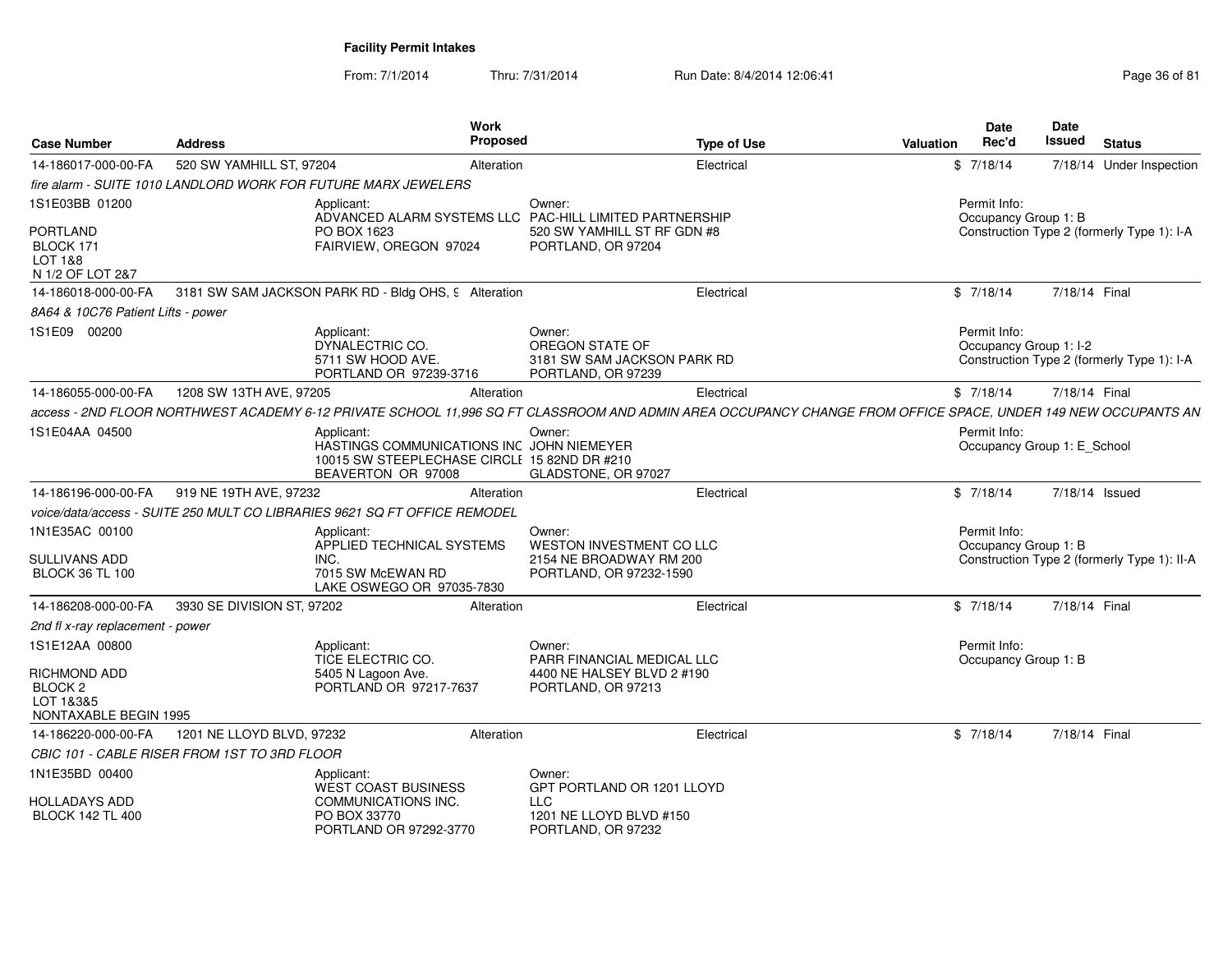| <b>Case Number</b>                                                          | <b>Address</b>                                                                                                            | <b>Work</b><br>Proposed                                  | <b>Type of Use</b>                                    | <b>Valuation</b> | Date<br>Rec'd                                    | <b>Date</b><br>Issued | <b>Status</b>                                |
|-----------------------------------------------------------------------------|---------------------------------------------------------------------------------------------------------------------------|----------------------------------------------------------|-------------------------------------------------------|------------------|--------------------------------------------------|-----------------------|----------------------------------------------|
| 14-186275-000-00-FA                                                         | 1417 NW FLANDERS ST, 97209                                                                                                | Alteration                                               | Electrical                                            |                  | \$7/18/14                                        |                       | <b>Under Review</b>                          |
|                                                                             | power?? - 1427 A, NW FLANDERS; PIH; ADD TWO WALLS, DOORS TO CREATE ANOTHER EXAM ROOM                                      |                                                          |                                                       |                  |                                                  |                       |                                              |
| 1N1E33DA 01800                                                              |                                                                                                                           | Owner:<br><b>ND FLANDERS LLC</b>                         |                                                       |                  | Permit Info:<br>Occupancy Group 1: B_Bank, Off., |                       |                                              |
| <b>COUCHS ADD</b><br><b>BLOCK 98</b><br>LOT 1-4                             |                                                                                                                           | 2839 SW 2ND AVE                                          | PORTLAND, OR 97201-4711                               |                  | Med.Off., Pub.Bldg.                              |                       | Construction Type 2 (formerly Type 1): III-B |
| 14-186364-000-00-FA                                                         | 1410 SW MORRISON ST, 97205                                                                                                | Alteration                                               | Electrical                                            |                  | \$7/18/14                                        |                       | 7/18/14 Issued                               |
|                                                                             | power - TIFFANY ANNEX (1401 SW YAMHILL) 719 SQ FT NEW TENANT - PALACE CAKES BAKERY, NEW WALLS FOR KITCHEN AND RETAIL AREA |                                                          |                                                       |                  |                                                  |                       |                                              |
| 1N1E33DD 07400                                                              | Applicant:<br><b>RED'S ELECTRIC CO INC.</b>                                                                               | Owner:                                                   | <b>WESTON INVESTMENT CO LLC</b>                       |                  | Permit Info:<br>Occupancy Group 1: B             |                       |                                              |
| <b>PORTLAND</b><br>BLOCK 310<br>LOT 1&2<br>N 40' OF LOT 3                   | 6336 SE 107TH<br>PORTLAND, OR 97266                                                                                       |                                                          | 2154 NE BROADWAY RM 200<br>PORTLAND, OR 97232-1590    |                  | I-FR                                             |                       | Construction Type 2 (formerly Type 1):       |
| 14-186415-000-00-FA                                                         | 15805 N LOMBARD ST                                                                                                        | Alteration                                               | Electrical                                            |                  | \$7/18/14                                        |                       | <b>Under Review</b>                          |
|                                                                             | power - NEW TENANT SMALL OFFICE AND WAREHOUSE FOR PODS INC                                                                |                                                          |                                                       |                  |                                                  |                       |                                              |
| 2N1W25 01900                                                                |                                                                                                                           | Owner:<br><b>CALWEST INDUSTRIAL</b>                      |                                                       |                  |                                                  |                       |                                              |
| RAMSEY LAKE IND'L PARK<br>LOT 8&9 TL 1900<br>SPLIT LEVY & SPLIT MAP R251992 |                                                                                                                           | 800 5TH AVE STE 4100                                     | SEATTLE, WA 98104-3100                                |                  |                                                  |                       |                                              |
| (R687100700)                                                                |                                                                                                                           | Owner:<br><b>PROPERTIES LLC</b><br>800 5TH AVE STE 4100  | SEATTLE, WA 98104-3100                                |                  |                                                  |                       |                                              |
| 14-186426-000-00-FA                                                         | 100 SW MAIN ST, 97204                                                                                                     | Alteration                                               | Electrical                                            |                  | \$7/18/14                                        |                       | 7/21/14 Under Inspection                     |
|                                                                             | power - 9TH FLOOR IRS TI, REMOVE AND ADD WALLS AND CEILING FOR NEW OFFICE                                                 |                                                          |                                                       |                  |                                                  |                       |                                              |
| 1S1E03BD 00600                                                              | Applicant:<br>FIVE STAR ELECTRIC INC.                                                                                     | Owner:                                                   | AAT OREGON OFFICE I LLC                               |                  |                                                  |                       |                                              |
| <b>PORTLAND</b><br>BLOCK 10<br>LOT 1 EXC PT IN STS<br>LOT 2-8 EXC PT IN ST  | 756 SW BAILEY AVE<br>HILLSBORO OR 97123                                                                                   |                                                          | 11455 EL CAMINO REAL #200<br>SAN DIEGO, CA 92130-2047 |                  |                                                  |                       |                                              |
| 14-186492-000-00-FA                                                         | 1025 SW WASHINGTON ST, 97205                                                                                              | Alteration                                               | Electrical                                            |                  | \$7/18/14                                        |                       | 7/29/14 Issued                               |
|                                                                             | pwr-TI BUILD OUT, BASEMENT, 1ST FLOOR, PARTITION WALLS, DOORS, CEILING, PLBG, ELEC, - pwr                                 |                                                          |                                                       |                  |                                                  |                       |                                              |
| 1N1E34CC 05100                                                              | Applicant:<br>P.O. BOX 230547<br>TIGARD, OR 97281-0547                                                                    | Owner:<br>WILLAMETTE ELECTRIC INC.<br>PORTLAND, OR 97210 | 1122 STARK INVESTMENT LLC<br>2455 NW MARSHALL ST #1   |                  |                                                  |                       |                                              |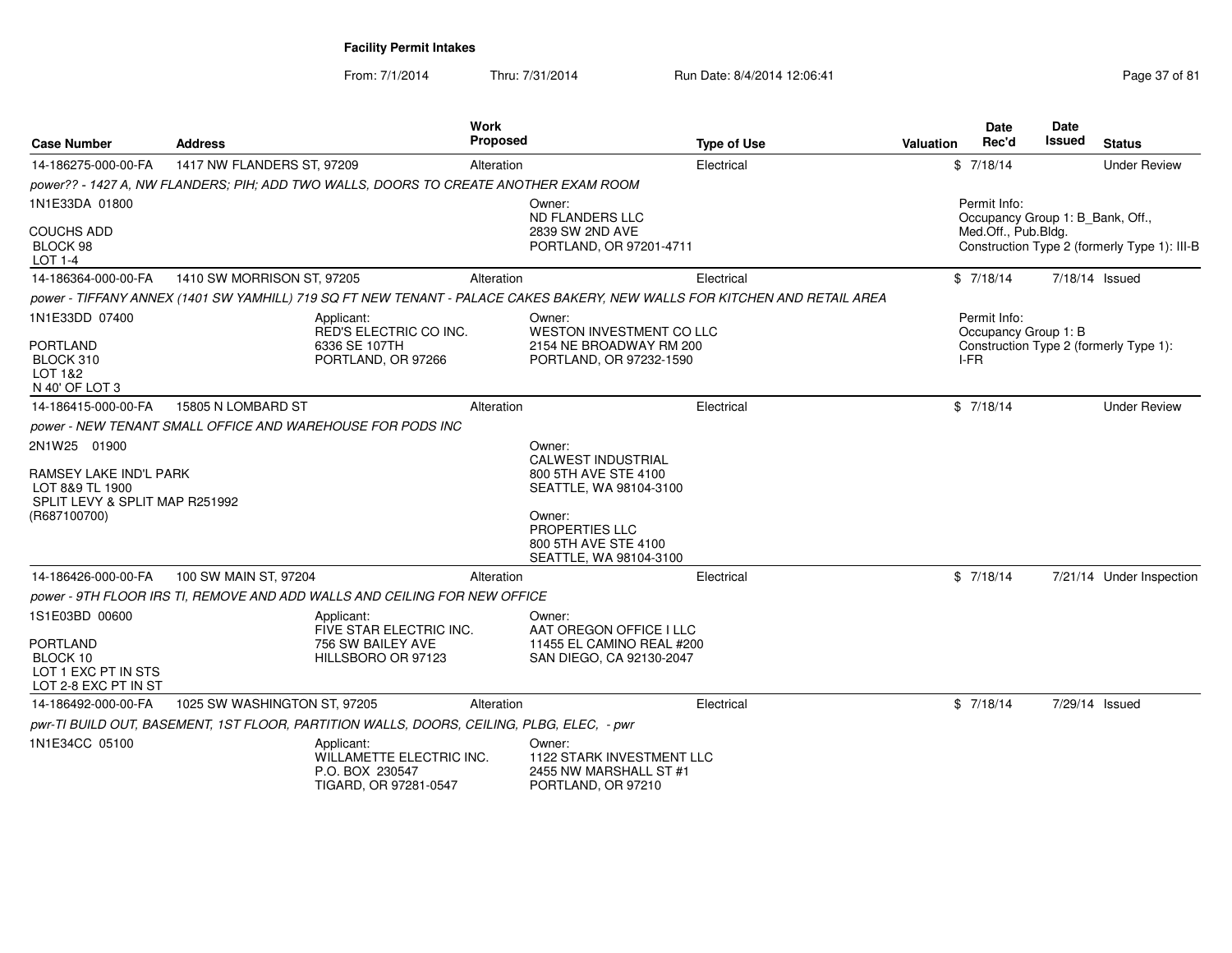| <b>Case Number</b>                                                                 | <b>Address</b>                                                                                  | Work<br><b>Proposed</b> | <b>Type of Use</b>                                                                                          | Valuation | Date<br>Rec'd                                | <b>Date</b><br>Issued | <b>Status</b>                              |
|------------------------------------------------------------------------------------|-------------------------------------------------------------------------------------------------|-------------------------|-------------------------------------------------------------------------------------------------------------|-----------|----------------------------------------------|-----------------------|--------------------------------------------|
| 14-186501-000-00-FA                                                                | 7921 NE SANDY BLVD, 97213<br>pwr - STOREFRONT REPLACEMENT DOOR ACTUATORS - pwr                  | Alteration              | Electrical                                                                                                  |           | \$7/18/14                                    |                       | <b>Under Review</b>                        |
| 1N2E20DD 01900                                                                     |                                                                                                 |                         | Owner:<br>MULTNOMAH COUNTY(LIBRARY-                                                                         |           |                                              |                       |                                            |
| <b>MONTCLAIR</b><br>BLOCK <sub>9</sub><br>LOT 8-15                                 |                                                                                                 |                         | 401 N DIXON ST<br>PORTLAND, OR 97227-1865                                                                   |           |                                              |                       |                                            |
|                                                                                    |                                                                                                 |                         | Owner:<br><b>GREGORY HEIGHTS)</b><br>401 N DIXON ST<br>PORTLAND, OR 97227-1865                              |           |                                              |                       |                                            |
| 14-186504-000-00-FA                                                                | 1 N CENTER COURT ST, 97227                                                                      | Alteration              | Electrical                                                                                                  |           | \$7/18/14                                    |                       | <b>Under Review</b>                        |
|                                                                                    |                                                                                                 |                         | pwr - CLUB 200 LEVEL RENOVATION - SELECTIVE REMODEL OF EXISTING CONCESSION STANDS AND CONCOURSE: ELEC - pwr |           |                                              |                       |                                            |
| 1N1E34AB 00700                                                                     |                                                                                                 |                         | Owner:<br>PORTLAND CITY OF(LEASED<br>1 CENTER CT #150<br>PORTLAND, OR 97227                                 |           | Permit Info:<br>arena                        |                       | Occupancy Group 1: A-4 Assembly -          |
|                                                                                    |                                                                                                 |                         | Owner:<br>PORTLAND ARENA MGMT LLC<br>1 CENTER CT #150<br>PORTLAND, OR 97227                                 |           |                                              |                       |                                            |
| 14-186811-000-00-FA                                                                | 5050 NE HOYT ST, 97213                                                                          | Alteration              | Electrical                                                                                                  |           | \$7/21/14                                    |                       | 7/21/14 Issued                             |
|                                                                                    | power - PLAZA SUITE 222 ADD NEW WALL FOR BATHROOM AND REMODEL WORK                              |                         |                                                                                                             |           |                                              |                       |                                            |
| 1N2E31BD 03800<br><b>CENTER ADD</b><br>BLOCK <sub>3</sub><br>LOT 1-7 INC PT VAC ST | Applicant:<br>COCHRAN INC. dba BROADWAY<br><b>ELECTRIC</b><br>7550 SW TECH CENTER DR STE<br>220 |                         | Owner:<br>PROVIDENCE HEALTH<br>4400 NE HALSEY ST BLDG 2 #190<br>PORTLAND, OR 97213-1545                     |           | Permit Info:<br>Occupancy Group 1: B<br>I-FR |                       | Construction Type 2 (formerly Type 1):     |
| LOT 20-26 EXC PT IN ST                                                             | TIGARD OR 97223-8061                                                                            |                         | Owner:<br>SERVICES-OREGON<br>4400 NE HALSEY ST BLDG 2 #190<br>PORTLAND, OR 97213-1545                       |           |                                              |                       |                                            |
| 14-186816-000-00-FA                                                                | 1 N CENTER COURT ST, 97227                                                                      | Alteration              | Electrical                                                                                                  |           | \$7/21/14                                    |                       | 7/21/14 Issued                             |
|                                                                                    | t-stats - NEW 10 TON FANCOIL UNIT - t-stats/controls                                            |                         |                                                                                                             |           |                                              |                       |                                            |
| 1N1E34AB 00700                                                                     | Applicant:<br>AMERICAN HEATING INC.<br>5035 SE 24TH<br>PORTLAND OR 97202-4765                   |                         | Owner:<br>PORTLAND CITY OF (LEASED<br>1 CENTER CT #150<br>PORTLAND, OR 97227                                |           | Permit Info:                                 |                       | Construction Type 2 (formerly Type 1): I-A |
|                                                                                    |                                                                                                 |                         | Owner:<br>PORTLAND ARENA MGMT LLC<br>1 CENTER CT #150<br>PORTLAND, OR 97227                                 |           |                                              |                       |                                            |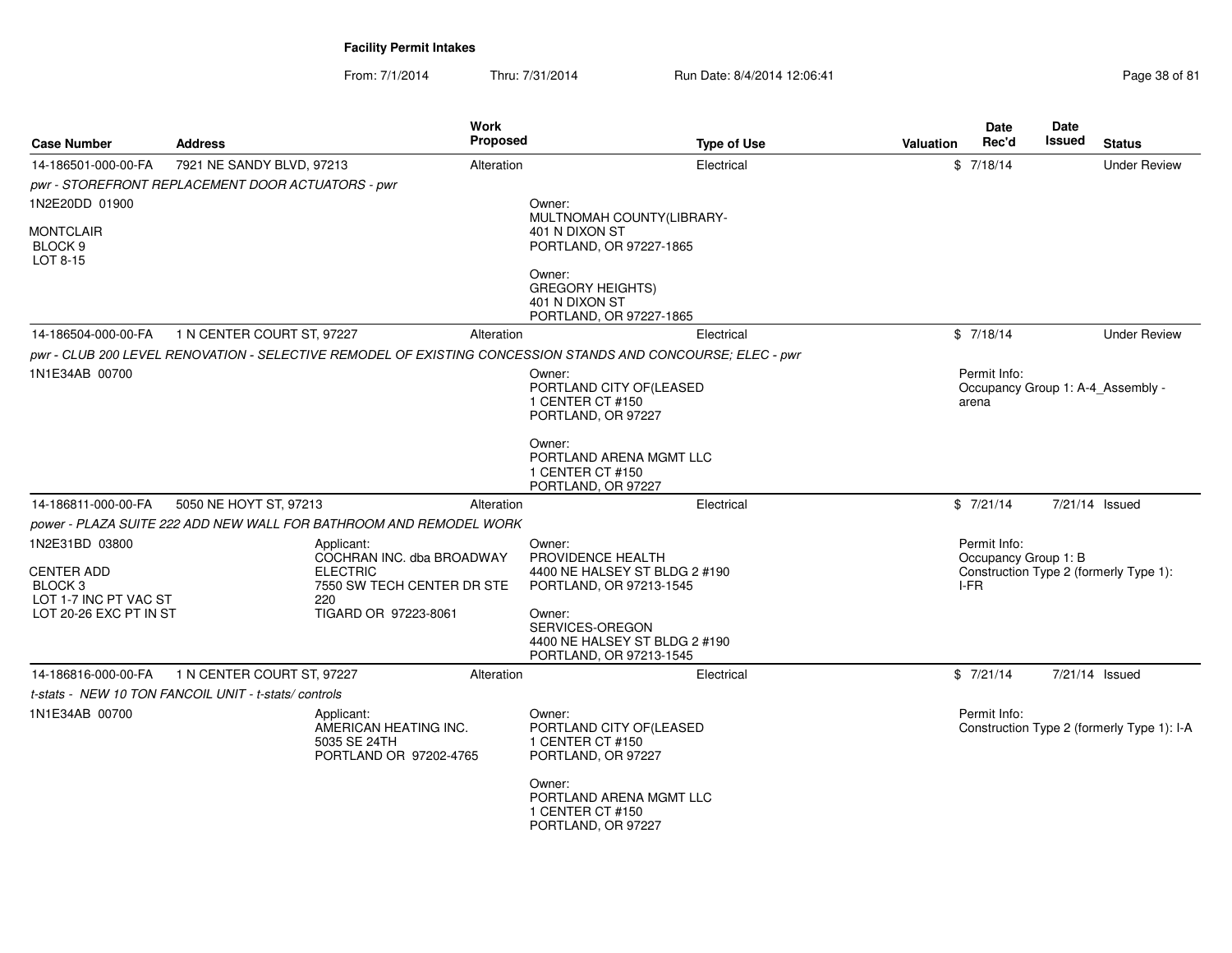| <b>Case Number</b>                      | <b>Address</b>             | Work<br>Proposed                                                                                  |                                                                                  | <b>Type of Use</b> | <b>Valuation</b> | <b>Date</b><br>Rec'd                                                    | Date<br>Issued | <b>Status</b>                              |
|-----------------------------------------|----------------------------|---------------------------------------------------------------------------------------------------|----------------------------------------------------------------------------------|--------------------|------------------|-------------------------------------------------------------------------|----------------|--------------------------------------------|
| 14-186819-000-00-FA                     | 1 N CENTER COURT ST, 97227 | Alteration                                                                                        |                                                                                  | Electrical         |                  | \$7/21/14                                                               |                | <b>Under Review</b>                        |
| pwr - NEW 10 TON FANCOIL UNIT - pwr     |                            |                                                                                                   |                                                                                  |                    |                  |                                                                         |                |                                            |
| 1N1E34AB 00700                          |                            |                                                                                                   | Owner:<br>PORTLAND CITY OF(LEASED<br>1 CENTER CT #150<br>PORTLAND, OR 97227      |                    |                  | Permit Info:                                                            |                | Construction Type 2 (formerly Type 1): I-A |
|                                         |                            |                                                                                                   | Owner:<br>PORTLAND ARENA MGMT LLC<br>1 CENTER CT #150<br>PORTLAND, OR 97227      |                    |                  |                                                                         |                |                                            |
| 14-186824-000-00-FA                     | 111 SW 5TH AVE, 97204-3626 | Alteration                                                                                        |                                                                                  | Electrical         |                  | \$7/21/14                                                               |                | 7/21/14 Issued                             |
| #1150 AECOM TI - voice/data             |                            |                                                                                                   |                                                                                  |                    |                  |                                                                         |                |                                            |
| 1N1E34CD 01300                          |                            | Applicant:<br>CHRISTENSON ELECTRIC INC.<br>111 SW COLUMBIA ST, STE 480<br>PORTLAND OR 97201-5838  |                                                                                  |                    |                  | Permit Info:<br>Occupancy Group 1: B                                    |                | Construction Type 2 (formerly Type 1): I-A |
| 14-186920-000-00-FA                     | 1120 NW COUCH ST, 97209    | Alteration                                                                                        |                                                                                  | Electrical         |                  | \$7/21/14                                                               |                | <b>Under Review</b>                        |
|                                         |                            | power - NEW TENANT REMODEL FOR 3.263 SQ FT NATIVE FOODS CAFE                                      |                                                                                  |                    |                  |                                                                         |                |                                            |
| 1N1E33DA 04900                          |                            |                                                                                                   | Owner:<br>MEPT BREWERY BLOCK 2 LLC<br>PO BOX 320099<br>ALEXANDRIA, VA 22320-0156 |                    |                  | Permit Info:<br>Occupancy Group 1: B_Bank, Off.,<br>Med.Off., Pub.Bldg. |                |                                            |
| 14-186942-000-00-FA                     | 111 SW 5TH AVE, 97204-3626 | Alteration                                                                                        |                                                                                  | Electrical         |                  | \$7/21/14                                                               |                | 7/21/14 Issued                             |
| T-32 lovation TI - voice/data           |                            |                                                                                                   |                                                                                  |                    |                  |                                                                         |                |                                            |
| 1N1E34CD 01300                          |                            | Applicant:<br>APPLIED TECHNICAL SYSTEMS<br>INC.<br>7015 SW McEWAN RD<br>LAKE OSWEGO OR 97035-7830 |                                                                                  |                    |                  | Permit Info:<br>Occupancy Group 1: B                                    |                | Construction Type 2 (formerly Type 1): I-A |
| 14-187168-000-00-FA                     | 421 SW 6TH AVE, 97205      | Alteration                                                                                        |                                                                                  | Electrical         |                  | \$7/21/14                                                               |                | 7/28/14 Under Inspection                   |
| 2nd fl Shopkeep TI - power              |                            |                                                                                                   |                                                                                  |                    |                  |                                                                         |                |                                            |
| 1N1E34CC 04300                          |                            | Applicant:<br><b>WILLAMETTE ELECTRIC INC.</b>                                                     | Owner:<br>UPI COMMONWEALTH LLC                                                   |                    |                  |                                                                         |                |                                            |
| <b>PORTLAND</b><br>BLOCK 176<br>LOT 1-4 |                            | P.O. BOX 230547<br>TIGARD, OR 97281-0547                                                          | 1215 FOURTH AVE STE 600<br>SEATTLE, WA 98161                                     |                    |                  |                                                                         |                |                                            |
| 14-187183-000-00-FA                     | 421 SW 6TH AVE, 97205      | Alteration                                                                                        |                                                                                  | Electrical         |                  | \$7/21/14                                                               |                | 7/21/14 Issued                             |
| 2nd fl Shopkeep TI - HVAC controls      |                            |                                                                                                   |                                                                                  |                    |                  |                                                                         |                |                                            |
| 1N1E34CC 04300                          |                            | Applicant:<br>HVAC INC.                                                                           | Owner:<br>UPI COMMONWEALTH LLC                                                   |                    |                  |                                                                         |                |                                            |
| <b>PORTLAND</b><br>BLOCK 176<br>LOT 1-4 |                            | 5188 SE INTERNATIONAL WAY<br>PORTLAND OR 97222-4602                                               | 1215 FOURTH AVE STE 600<br>SEATTLE, WA 98161                                     |                    |                  |                                                                         |                |                                            |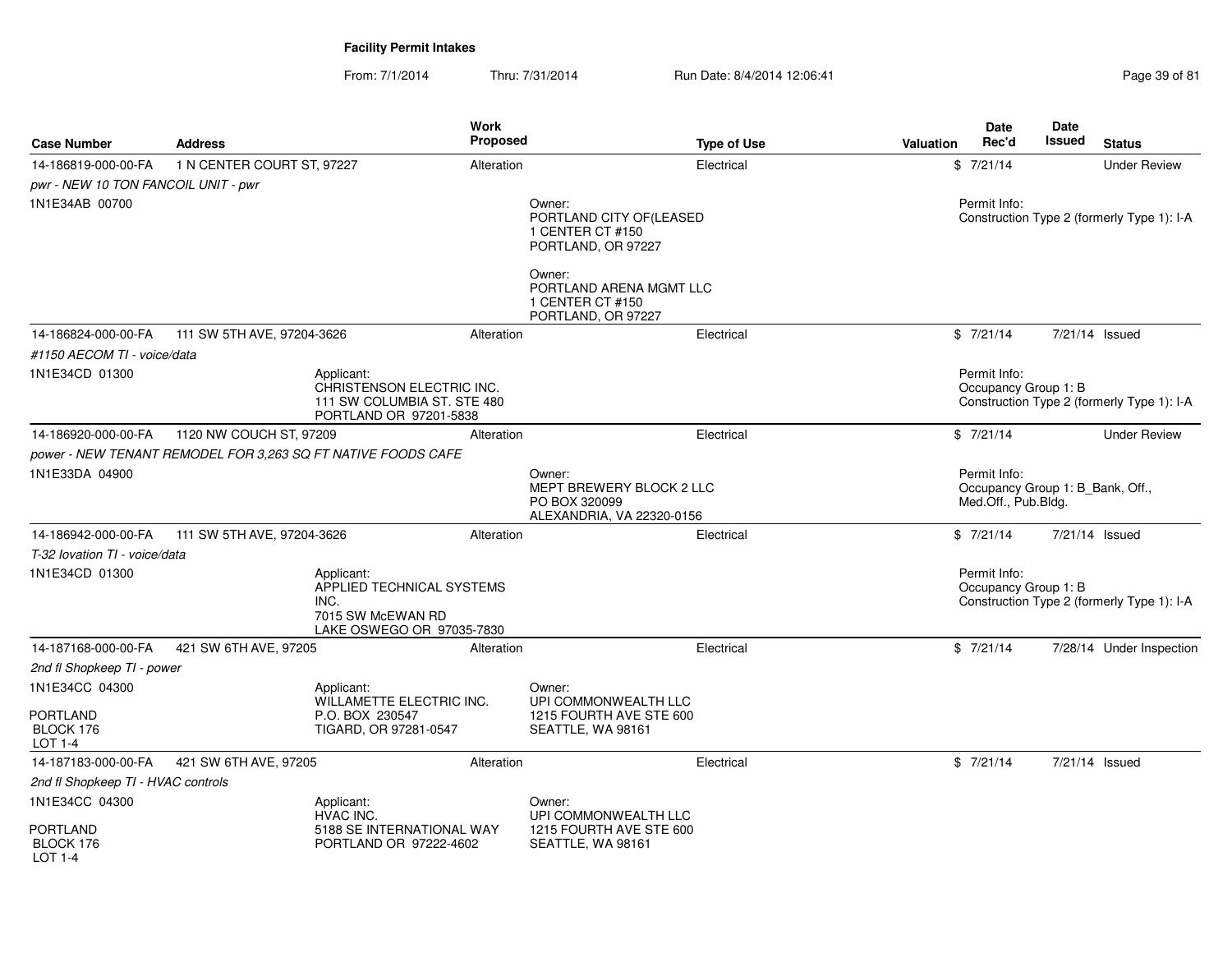| <b>Case Number</b>                                                                                             | <b>Address</b>                                                  |                                                                                  | Proposed   |                                                                                                                            | <b>Type of Use</b>                                                                                                                                                    | <b>Valuation</b> | <b>Date</b><br>Rec'd                             | <b>Issued</b>  | <b>Status</b>            |
|----------------------------------------------------------------------------------------------------------------|-----------------------------------------------------------------|----------------------------------------------------------------------------------|------------|----------------------------------------------------------------------------------------------------------------------------|-----------------------------------------------------------------------------------------------------------------------------------------------------------------------|------------------|--------------------------------------------------|----------------|--------------------------|
| 14-187195-000-00-FA                                                                                            | 421 SW 5TH AVE, 97204                                           |                                                                                  | Alteration |                                                                                                                            | Electrical                                                                                                                                                            |                  | \$7/21/14                                        |                | <b>Under Review</b>      |
|                                                                                                                | pwr - NEW EXTERIOR ROLL UP DOOR ON WASHINGTON STREET SIDE - pwr |                                                                                  |            |                                                                                                                            |                                                                                                                                                                       |                  |                                                  |                |                          |
| 1N1E34CC 04100                                                                                                 |                                                                 |                                                                                  |            | Owner:                                                                                                                     |                                                                                                                                                                       |                  |                                                  |                |                          |
| <b>PORTLAND</b>                                                                                                |                                                                 |                                                                                  |            | MULTNOMAH COUNTY(LEASED<br>401 N DIXON ST                                                                                  |                                                                                                                                                                       |                  |                                                  |                |                          |
| BLOCK 175                                                                                                      |                                                                 |                                                                                  |            | PORTLAND, OR 97227-1865                                                                                                    |                                                                                                                                                                       |                  |                                                  |                |                          |
| LOT 3&4                                                                                                        |                                                                 |                                                                                  |            |                                                                                                                            |                                                                                                                                                                       |                  |                                                  |                |                          |
| LAND & IMPS SEE R566916 (R667717901)<br><b>FOR OTHER IMPS</b>                                                  |                                                                 |                                                                                  |            | Owner:<br>JPMORGAN CHASE BANK NA                                                                                           |                                                                                                                                                                       |                  |                                                  |                |                          |
|                                                                                                                |                                                                 |                                                                                  |            | 401 N DIXON ST                                                                                                             |                                                                                                                                                                       |                  |                                                  |                |                          |
|                                                                                                                |                                                                 |                                                                                  |            | PORTLAND, OR 97227-1865                                                                                                    |                                                                                                                                                                       |                  |                                                  |                |                          |
| 14-187202-000-00-FA                                                                                            | 805 SW BROADWAY, 97205                                          |                                                                                  | Alteration |                                                                                                                            | Electrical                                                                                                                                                            |                  | \$7/21/14                                        | 7/21/14 Issued |                          |
|                                                                                                                | 1ST FLOOR INTERIOR SHELL WORK FOR FUTURE NEW TENANT - power     |                                                                                  |            |                                                                                                                            |                                                                                                                                                                       |                  |                                                  |                |                          |
| 1S1E03BB 04400                                                                                                 |                                                                 | Applicant:<br>DYNALECTRIC CO.                                                    |            | Owner:<br>FOX TOWER L L C                                                                                                  |                                                                                                                                                                       |                  | Permit Info:<br>Occupancy Group 1: B_Bank, Off., |                |                          |
| PORTLAND<br>BLOCK 210                                                                                          |                                                                 | 5711 SW HOOD AVE.<br>PORTLAND OR 97239-3716                                      |            | 805 SW BROADWAY #2020<br>PORTLAND, OR 97205                                                                                |                                                                                                                                                                       |                  | Med.Off., Pub.Bldg.                              |                |                          |
| $LOT 1-8$                                                                                                      |                                                                 |                                                                                  |            |                                                                                                                            |                                                                                                                                                                       |                  |                                                  |                |                          |
| DEFERRED ADDITIONAL TAX LIABILITY                                                                              |                                                                 |                                                                                  |            |                                                                                                                            |                                                                                                                                                                       |                  |                                                  |                |                          |
| 14-187218-000-00-FA                                                                                            | 1621 SW 1ST AVE, 97201                                          |                                                                                  | Alteration |                                                                                                                            | Electrical                                                                                                                                                            |                  | \$7/21/14                                        |                | 7/30/14 Under Inspection |
| 3rd fl South area Office split - power                                                                         |                                                                 |                                                                                  |            |                                                                                                                            |                                                                                                                                                                       |                  |                                                  |                |                          |
| 1S1E03CB 00700                                                                                                 |                                                                 | Applicant:<br>MCCOY ELECTRIC CO INC.<br>P.O. BOX 42428<br>PORTLAND OR 97242-0428 |            | Owner:<br><b>CSHV FIRST AND MARKET, LLC</b><br>c/o CUSHMAN & WAKEFIELD<br>200 SW MARKET ST SUITE 200<br>PORTLAND, OR 97201 |                                                                                                                                                                       |                  |                                                  |                |                          |
| 14-187283-000-00-FA                                                                                            | 7000 NE AIRPORT WAY, 97218                                      |                                                                                  | Alteration |                                                                                                                            | Electrical                                                                                                                                                            |                  | \$7/21/14                                        |                | <b>Under Review</b>      |
|                                                                                                                |                                                                 |                                                                                  |            |                                                                                                                            | pwr - REMODEL SECURITY BADGING/ACCESS CONTROL OFFICE IN TERMINAL; REMOVE MULTIPLE PARTITION WALLS, RECONFIGURE THE 4,000 SQ FT SPACE, OFFICES, TRAINING ROOM, CONI    |                  |                                                  |                |                          |
| 1N2E08B 00400                                                                                                  |                                                                 |                                                                                  |            | Owner:<br>PORT OF PORTLAND                                                                                                 |                                                                                                                                                                       |                  |                                                  |                |                          |
| SECTION 08 1N 2E                                                                                               |                                                                 |                                                                                  |            | PO BOX 3529                                                                                                                |                                                                                                                                                                       |                  |                                                  |                |                          |
| TL 400 7.39 ACRES<br><b>TERMINAL BLDG</b>                                                                      |                                                                 |                                                                                  |            | PORTLAND, OR 97208-3529                                                                                                    |                                                                                                                                                                       |                  |                                                  |                |                          |
| <b>NONTAXABLE</b>                                                                                              |                                                                 |                                                                                  |            |                                                                                                                            |                                                                                                                                                                       |                  |                                                  |                |                          |
| SEE TAXABLE SUB ACCOUNTS                                                                                       |                                                                 |                                                                                  |            |                                                                                                                            |                                                                                                                                                                       |                  |                                                  |                |                          |
| 14-187286-000-00-FA                                                                                            | 7000 NE AIRPORT WAY, 97218                                      |                                                                                  | Alteration |                                                                                                                            | Electrical                                                                                                                                                            |                  | \$7/21/14                                        |                | <b>Under Review</b>      |
|                                                                                                                |                                                                 |                                                                                  |            |                                                                                                                            | limited energy = REMODEL SECURITY BADGING/ACCESS CONTROL OFFICE IN TERMINAL; REMOVE MULTIPLE PARTITION WALLS, RECONFIGURE THE 4,000 SQ FT SPACE, OFFICES, TRAINING RC |                  |                                                  |                |                          |
| 1N2E08B 00400                                                                                                  |                                                                 |                                                                                  |            | Owner:<br>PORT OF PORTLAND                                                                                                 |                                                                                                                                                                       |                  |                                                  |                |                          |
| SECTION 08 1N 2E<br>TL 400 7.39 ACRES<br><b>TERMINAL BLDG</b><br><b>NONTAXABLE</b><br>SEE TAXABLE SUB ACCOUNTS |                                                                 |                                                                                  |            | PO BOX 3529<br>PORTLAND, OR 97208-3529                                                                                     |                                                                                                                                                                       |                  |                                                  |                |                          |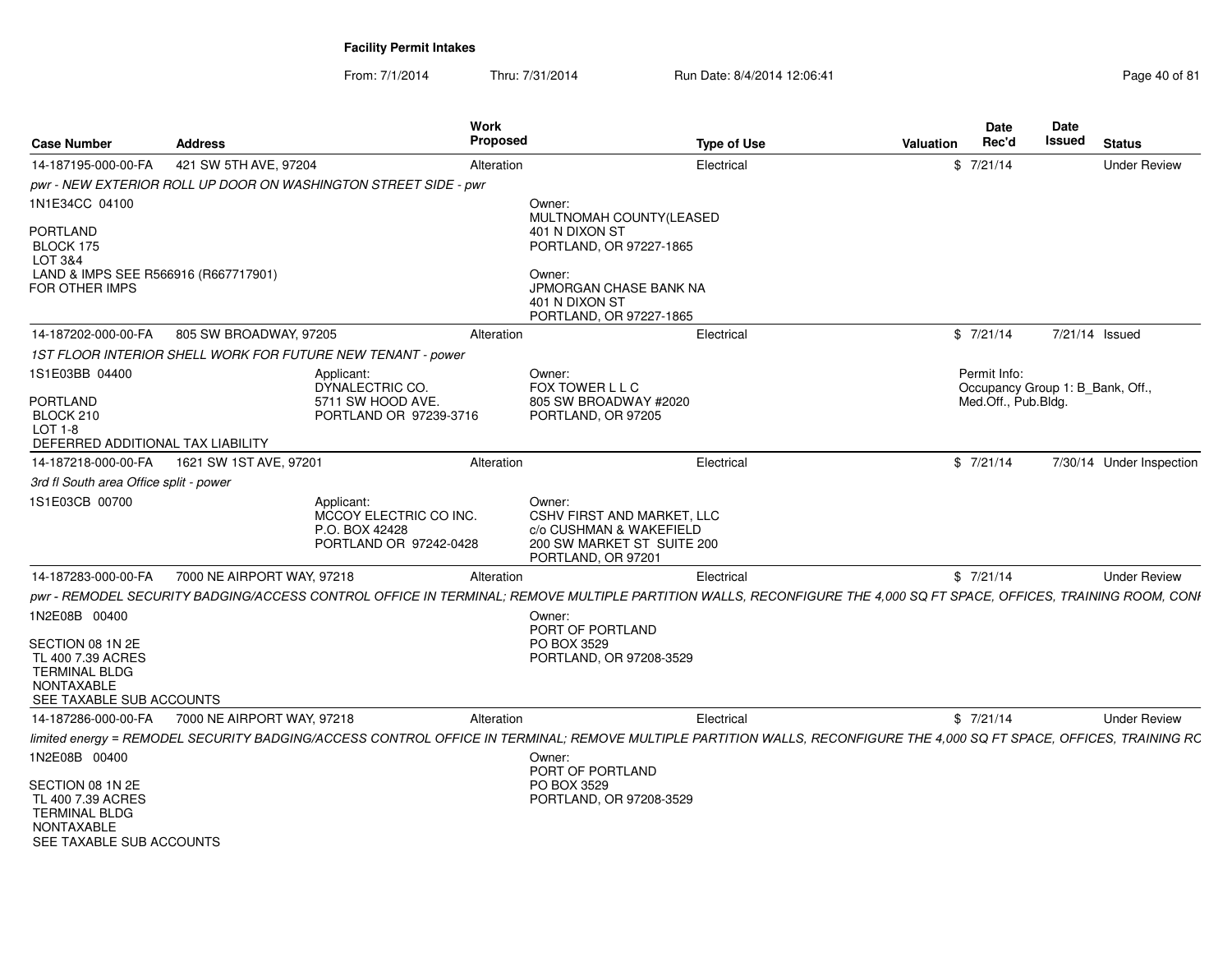From: 7/1/2014Thru: 7/31/2014 Run Date: 8/4/2014 12:06:41 Page 41 of 81

| <b>Case Number</b>                                                                                                 | <b>Address</b>                                                | Work<br><b>Proposed</b>                                                                                                                                           |                                                                                                                                                                                  | <b>Type of Use</b>                                                                      | <b>Valuation</b> | <b>Date</b><br>Rec'd                         | Date<br>Issued | <b>Status</b>                               |
|--------------------------------------------------------------------------------------------------------------------|---------------------------------------------------------------|-------------------------------------------------------------------------------------------------------------------------------------------------------------------|----------------------------------------------------------------------------------------------------------------------------------------------------------------------------------|-----------------------------------------------------------------------------------------|------------------|----------------------------------------------|----------------|---------------------------------------------|
| 14-187621-000-00-FA                                                                                                | 4380 SW MACADAM AVE, 97201                                    | Alteration                                                                                                                                                        |                                                                                                                                                                                  | Electrical                                                                              |                  | \$7/22/14                                    | 7/22/14 Final  |                                             |
|                                                                                                                    | #560 Alpine Mortgage Receptacle outlet in server room - power |                                                                                                                                                                   |                                                                                                                                                                                  |                                                                                         |                  |                                              |                |                                             |
| 1S1E10DC 00800<br>SECTION 10 1S 1E                                                                                 |                                                               | Applicant:<br>CAPITOL ELECTRIC CO INC.<br>11401 NE MARX ST.                                                                                                       | Owner:<br><b>RIVER FORUM LLC</b><br>235 MONTGOMERY ST FL 16                                                                                                                      |                                                                                         |                  | Permit Info:<br>Occupancy Group 1: B         |                | Construction Type 2 (formerly Type 1): II-A |
| TL 800 3.18 ACRES<br>DEFERRAL-POTENTIAL ADDITIONAL TAX                                                             |                                                               | PORTLAND OR 97220-1041                                                                                                                                            | SAN FRANCISCO, CA 94104                                                                                                                                                          |                                                                                         |                  |                                              |                |                                             |
| 14-187626-000-00-FA                                                                                                | 3100 NW INDUSTRIAL ST, 97210                                  | Alteration                                                                                                                                                        |                                                                                                                                                                                  | Electrical                                                                              |                  | \$7/22/14                                    |                | 7/22/14 Under Inspection                    |
|                                                                                                                    |                                                               | hvac controls - VOLUNTARY SEISMIC UPGRADE AND REMODEL - hvac controls                                                                                             |                                                                                                                                                                                  |                                                                                         |                  |                                              |                |                                             |
| 1N1E29CA 00600<br><b>GUILDS ADD</b><br><b>BLOCK1</b><br>LOT 4-7 TL 600                                             |                                                               | Applicant:<br>AIR RITE CONTROL INC<br>1623 SE 6TH AVE<br>PORTLAND, OR 97214-3502                                                                                  | Owner:<br>PORTLAND GENERAL ELECTRIC<br>CO.<br>121 SW SALMON ST 3WTCBR07<br>PORTLAND, OR 97204-2901                                                                               | CCB - Contractor:<br>AIR RITE CONTROL INC<br>1623 SE 6TH AVE<br>PORTLAND, OR 97214-3502 |                  |                                              |                |                                             |
| 14-187643-000-00-FA                                                                                                | 5050 NE HOYT ST, 97213                                        | Alteration                                                                                                                                                        |                                                                                                                                                                                  | Electrical                                                                              |                  | \$7/22/14                                    |                | 7/23/14 Under Inspection                    |
|                                                                                                                    |                                                               | power - SUITE 421; REMOVE WALLS, DOORS, ADD BACK TO CREATE ADDITIONAL EXAM ROOMS, REMOVE ONE RESTROOM, REMODEL WAITING/RECEPTION AREA, CEILING, FLOORING, ELEC, F |                                                                                                                                                                                  |                                                                                         |                  |                                              |                |                                             |
| 1N2E31BD 03800<br><b>CENTER ADD</b><br>BLOCK <sub>3</sub><br>LOT 1-7 INC PT VAC ST<br>LOT 20-26 EXC PT IN ST       |                                                               | Applicant:<br>OREGON ELECTRIC<br>CONSTRUCTION INC. /DBA<br>OREGON ELECTRIC GROUP.<br>1709 SE 3RD AVE.<br>PORTLAND OR 97214-4547                                   | Owner:<br>PROVIDENCE HEALTH<br>4400 NE HALSEY ST BLDG 2 #190<br>PORTLAND, OR 97213-1545<br>Owner:<br>SERVICES-OREGON<br>4400 NE HALSEY ST BLDG 2 #190<br>PORTLAND, OR 97213-1545 |                                                                                         |                  | Permit Info:<br>Occupancy Group 1: B<br>I-FR |                | Construction Type 2 (formerly Type 1):      |
| 14-187681-000-00-FA                                                                                                | 4701 SE BUSH ST, 97206                                        | Alteration                                                                                                                                                        |                                                                                                                                                                                  | Electrical                                                                              |                  | \$7/22/14                                    |                | 7/22/14 Issued                              |
|                                                                                                                    |                                                               | power - NEW DISHWASHER - (safe off and demo unused dishwasher circuit, reuse circuit for new dishwasher)                                                          |                                                                                                                                                                                  |                                                                                         |                  |                                              |                |                                             |
| 1S2E07CA 09600<br>SECTION 07 1S 2E<br>TL 9600 8.09 ACRES<br>SEE R645272 (R992070461) FOR LEASED<br><b>SUB ACCT</b> |                                                               | Applicant:<br>FIVE STAR ELECTRIC INC.<br>756 SW BAILEY AVE<br>HILLSBORO OR 97123                                                                                  | Owner:<br>SCHOOL DISTRICT NO 1<br>PO BOX 3107<br>PORTLAND, OR 97208-3107                                                                                                         |                                                                                         |                  |                                              |                |                                             |
| 14-187763-000-00-FA                                                                                                | 1600 SW 4TH AVE, 97201                                        | Alteration                                                                                                                                                        |                                                                                                                                                                                  | Electrical                                                                              |                  | \$7/22/14                                    |                | <b>Under Review</b>                         |
|                                                                                                                    |                                                               | 7TH FLOOR; REMOVE PARTITIONS, ADD BACK TO RECONFIGURE FOR MULTIPLE OFFICES, CONFERENCE ROOM, DOORS, RELITES, OPEN OFFICE AREA, CEILING, ELEC, PAINT, FINISHES     |                                                                                                                                                                                  |                                                                                         |                  |                                              |                |                                             |
| 1S1E03CB 01800<br>SOUTH AUDITORIUM ADD<br><b>BLOCK A</b><br>LOT 2 TL 1800                                          |                                                               |                                                                                                                                                                   | Owner:<br>OREGON STATE OF (BOARD OF<br><b>PO BOX 751</b><br>PORTLAND, OR 97207-0751                                                                                              |                                                                                         |                  |                                              |                |                                             |
| DEFERRED ADDITIONAL TAX LIABILITY                                                                                  |                                                               |                                                                                                                                                                   | Owner:<br>HIGHER EDUC / PSU<br><b>PO BOX 751</b><br>PORTLAND, OR 97207-0751                                                                                                      |                                                                                         |                  |                                              |                |                                             |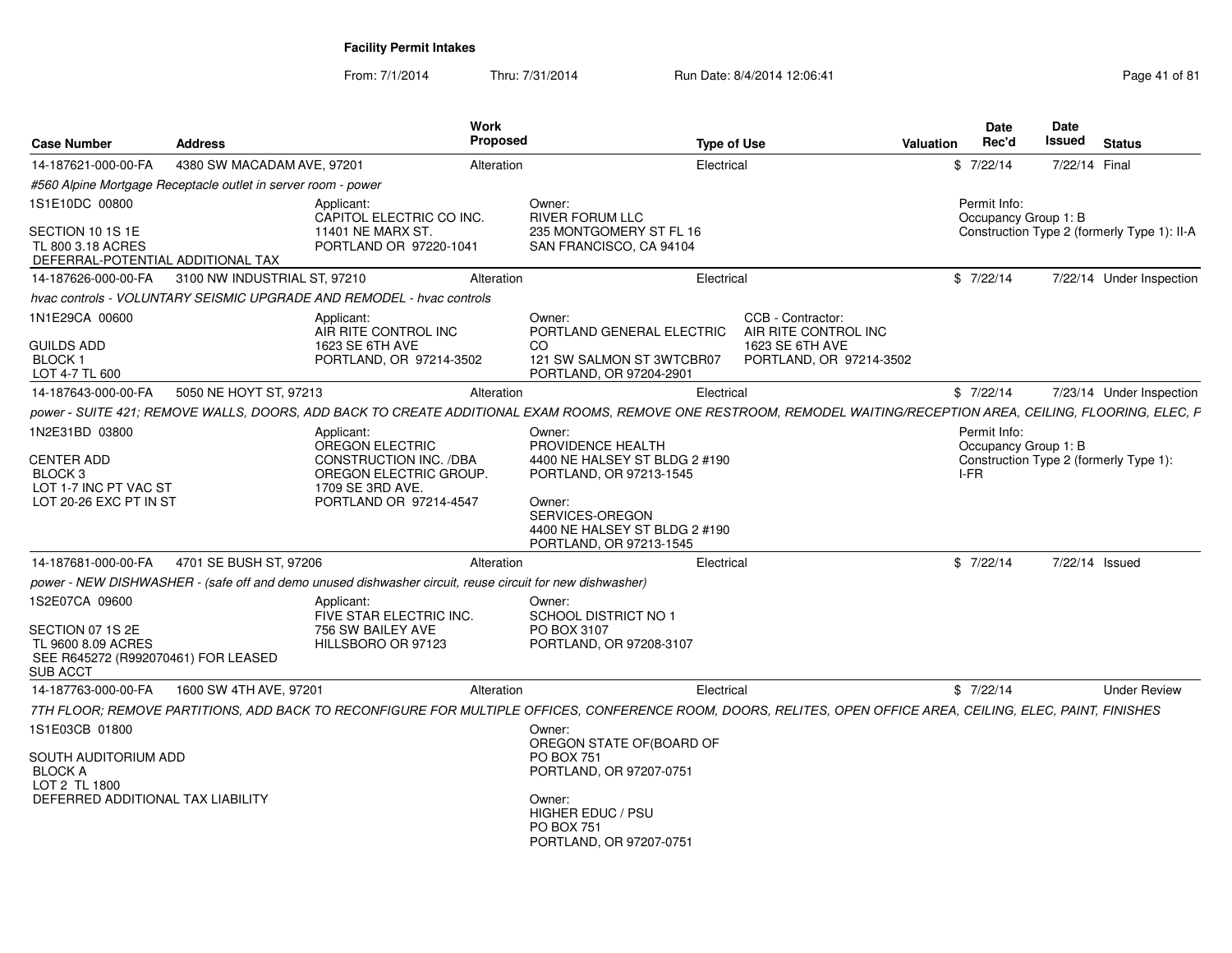From: 7/1/2014

| <b>Case Number</b>                                                                                 | <b>Address</b>                                                                     | Work<br><b>Proposed</b>                                  | <b>Type of Use</b>                                                                                                             | Date<br>Rec'd<br>Valuation           | <b>Date</b><br><b>Issued</b><br><b>Status</b> |
|----------------------------------------------------------------------------------------------------|------------------------------------------------------------------------------------|----------------------------------------------------------|--------------------------------------------------------------------------------------------------------------------------------|--------------------------------------|-----------------------------------------------|
| 14-187820-000-00-FA                                                                                | 319 SW WASHINGTON ST, 97204                                                        | Alteration                                               | Electrical                                                                                                                     | \$7/22/14                            | <b>Under Review</b>                           |
|                                                                                                    | pwr - 9TH FLOOR, REMODEL RESTROOM, WALLS, DOORS, CEILING, AND CORRIDOR, ELEC - pwr |                                                          |                                                                                                                                |                                      |                                               |
| 1N1E34CD 07800                                                                                     |                                                                                    | LLC                                                      | Owner:<br>THREE NINETEEN WASHINGTON<br>PO BOX 416<br>MANCHESTER, VT 05254                                                      | Permit Info:<br>Med.Off., Pub.Bldg.  | Occupancy Group 1: B Bank, Off.,              |
| 14-187826-000-00-FA                                                                                | 319 SW WASHINGTON ST, 97204                                                        | Alteration                                               | Electrical                                                                                                                     | \$7/22/14                            | <b>Under Review</b>                           |
|                                                                                                    | pwr - 8TH FLOOR, REMODEL RESTROOM, WALLS, DOORS, CEILING, AND CORRIDOR, ELEC - pwr |                                                          |                                                                                                                                |                                      |                                               |
| 1N1E34CD 07800                                                                                     |                                                                                    | <b>LLC</b>                                               | Owner:<br>THREE NINETEEN WASHINGTON<br>PO BOX 416<br>MANCHESTER, VT 05254                                                      | Permit Info:<br>Med.Off., Pub.Bldg.  | Occupancy Group 1: B Bank, Off.,              |
| 14-187837-000-00-FA                                                                                | 10000 SE MAIN ST, 97216                                                            | Alteration                                               | Electrical                                                                                                                     | \$7/22/14                            | 7/22/14 Issued                                |
|                                                                                                    | limited energy - CAT 5E DATA CABLING FOR SUITE 30 - limited energy                 |                                                          |                                                                                                                                |                                      |                                               |
| 1S2E04A 02400                                                                                      | Applicant:                                                                         |                                                          | Owner:                                                                                                                         |                                      |                                               |
| <b>EVERGLADE</b><br>LOT 6 TL 2400                                                                  | PORTLAND OR 97201-5838                                                             | CHRISTENSON ELECTRIC INC.<br>111 SW COLUMBIA ST. STE 480 | PORTLAND ADVENTIST MEDICAL<br>10123 SE MARKET ST<br>PORTLAND, OR 97216-2532                                                    |                                      |                                               |
|                                                                                                    |                                                                                    |                                                          | Owner:<br><b>CENTER</b><br>10123 SE MARKET ST<br>PORTLAND, OR 97216-2532                                                       |                                      |                                               |
| 14-187848-000-00-FA                                                                                | 919 NE 19TH AVE, 97232                                                             | Alteration                                               | Electrical                                                                                                                     | \$7/22/14                            | 7/22/14 Issued                                |
|                                                                                                    | v/data - SUITE 380S THE OREGON CLINIC EXPAND 6 NEW OFFICES                         |                                                          |                                                                                                                                |                                      |                                               |
| 1N1E35AC 00100<br><b>SULLIVANS ADD</b>                                                             | Applicant:<br>PO BOX 1293                                                          | TELECOMM MANAGEMENT INC                                  | Owner:<br>WESTON INVESTMENT CO LLC<br>2154 NE BROADWAY RM 200                                                                  | Permit Info:<br>Occupancy Group 1: B | Construction Type 2 (formerly Type 1): II-A   |
| <b>BLOCK 36 TL 100</b>                                                                             | LAKE OSWEGO, OR 97035                                                              |                                                          | PORTLAND, OR 97232-1590                                                                                                        |                                      |                                               |
| 14-187863-000-00-FA                                                                                | 919 NE 19TH AVE, 97232                                                             | Alteration                                               | Electrical                                                                                                                     | \$7/22/14                            | 7/22/14 Issued                                |
|                                                                                                    |                                                                                    |                                                          | power - SUITE 100S & 200S CASCADIA BEHAVIORAL NEW TENANT, REMOVE WALLS AND ADD NEW WALLS FOR OFFICES, MEETING & TRAINING ROOMS |                                      |                                               |
| 1N1E35AC 00100                                                                                     | Applicant:                                                                         | BACHOFNER ELECTRIC, LLC.                                 | Owner:<br><b>WESTON INVESTMENT CO LLC</b>                                                                                      | Permit Info:<br>Occupancy Group 1: B |                                               |
| SULLIVANS ADD<br><b>BLOCK 36 TL 100</b>                                                            | 12031 NE MARX ST.<br>PORTLAND OR 97220                                             |                                                          | 2154 NE BROADWAY RM 200<br>PORTLAND, OR 97232-1590                                                                             |                                      | Construction Type 2 (formerly Type 1): II-A   |
| 14-187884-000-00-FA                                                                                | 6936 N FATHOM ST, 97217                                                            | Alteration                                               | Electrical                                                                                                                     | \$7/22/14                            | 7/25/14 Under Inspection                      |
|                                                                                                    | power - RESTROOM REMODEL, INSTALL NEW REPLACEMENT URINALS, LAVATORIES & SHOWERS    |                                                          |                                                                                                                                |                                      |                                               |
| 1N1E17B 00200                                                                                      | Applicant:                                                                         |                                                          | Owner:                                                                                                                         |                                      |                                               |
| SECTION 17 1N 1E<br>TL 200 24.90 ACRES<br>LAND & IMPS SEE R646162 (R941170881)<br>FOR MACH & EQUIP | PORTLAND OR 97201-5838                                                             | CHRISTENSON ELECTRIC INC.<br>111 SW COLUMBIA ST. STE 480 | <b>FREIGHTLINER CORPORATION</b><br>PO BOX 3820<br>PORTLAND, OR 97208-3820                                                      |                                      |                                               |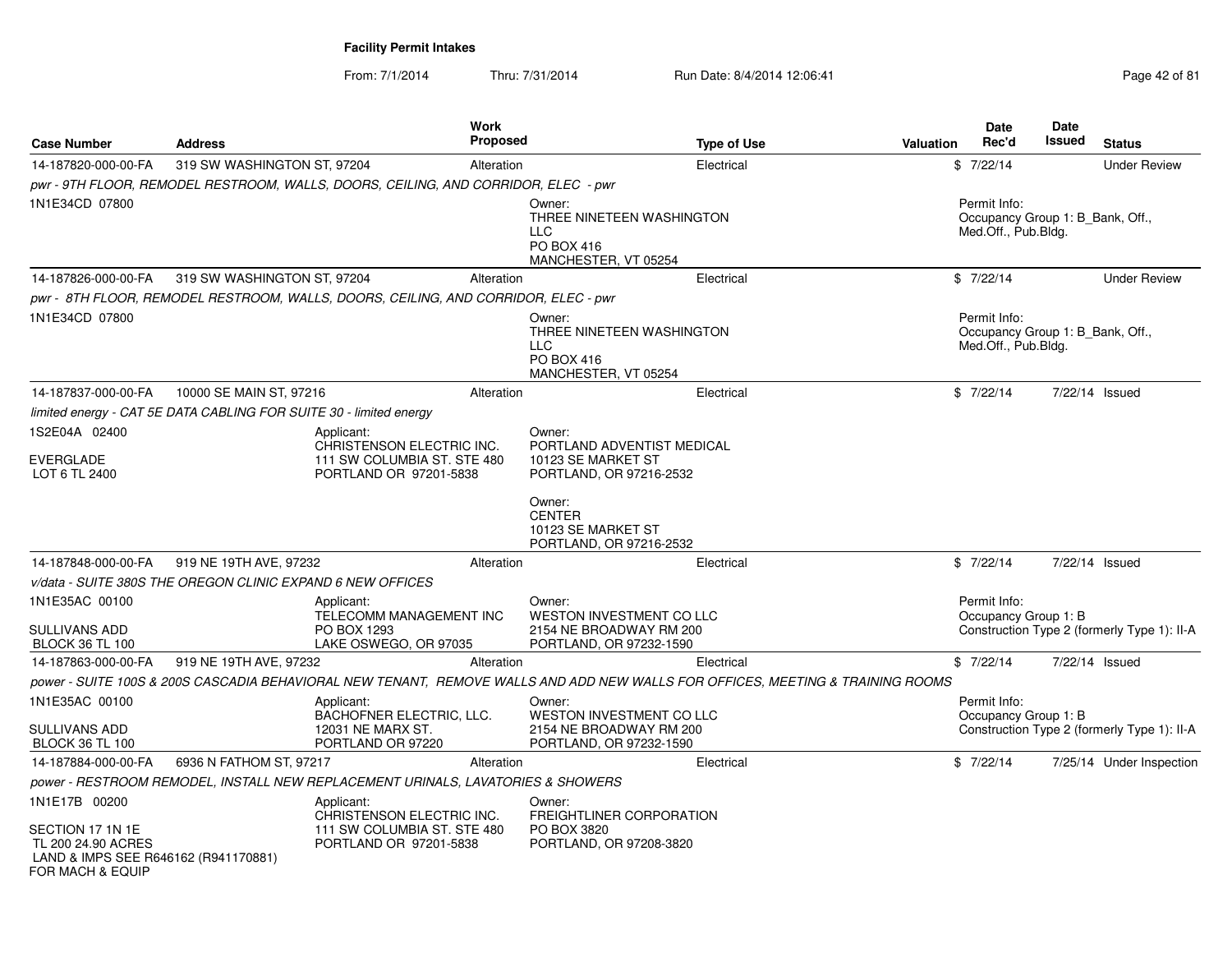From: 7/1/2014

| <b>Case Number</b>                                       | <b>Address</b>                                          |                                                                                                                                            | Work<br>Proposed |                                                                                                                                                                        | <b>Type of Use</b> | Valuation | <b>Date</b><br>Rec'd                            | Date<br>Issued<br><b>Status</b>                                                    |
|----------------------------------------------------------|---------------------------------------------------------|--------------------------------------------------------------------------------------------------------------------------------------------|------------------|------------------------------------------------------------------------------------------------------------------------------------------------------------------------|--------------------|-----------|-------------------------------------------------|------------------------------------------------------------------------------------|
| 14-188354-000-00-FA                                      | 2201 NE LLOYD BLVD, 97232                               |                                                                                                                                            | Alteration       | Electrical                                                                                                                                                             |                    |           | \$7/23/14                                       | 7/23/14 Final                                                                      |
|                                                          |                                                         |                                                                                                                                            |                  | fire alarm - SPACE F207; BRAGANZA; DEMO PRIOR TENANT MATERIAL, DOORWAY, GLASS STORE FRONT; TI FOR NEW TENANT, WALL W/SLIDING DOOR BETWEEN PREP&SALES AREA, SINKS, S1   |                    |           |                                                 |                                                                                    |
| 1N1E35BA 00101                                           |                                                         | Applicant<br>SAFE TECHNOLOGY GROUP INC.<br>6400 NE HWY 99 STE G375<br>VACOUVER WA 98665-8748                                               | Owner:           | CAPREF LLOYD CENTER LLC<br>2201 LLOYD CENTER<br>PORTLAND, OR 97232                                                                                                     |                    |           | Permit Info:<br>Station                         | Occupancy Group 1: M_Store, Service<br>Construction Type 2 (formerly Type 1): II-A |
| 14-188415-000-00-FA                                      | 4805 NE GLISAN ST. 97213                                |                                                                                                                                            | Alteration       | Electrical                                                                                                                                                             |                    |           | \$7/23/14                                       | 7/23/14 Issued                                                                     |
|                                                          |                                                         |                                                                                                                                            |                  | hvac controls - 3RD FLOOR, UNIT 3G: DEMO EXISTING FLOOR SPACE, REMOVE WALLS, DOORS, FIXTURES, ADD BACK FOR BUILDOUT OF NEW MATERNITY NURSING UNIT, WALLS, DOORS, RELIT |                    |           |                                                 |                                                                                    |
| 1N2E31BD 04100<br>SECTION 31 1N 2E<br>TL 4100 9.54 ACRES |                                                         | Applicant:<br><b>ESC AUTOMATION INC</b><br>12064 SW Garden Place<br>Tigard, Oregon 97223                                                   |                  | Owner:<br>PROVIDENCE HEALTH<br>4400 NE HALSEY ST BLDG 2 #190<br>PORTLAND, OR 97213-1545                                                                                |                    |           | Permit Info:<br>Occupancy Group 1: I1.1<br>I-FR | Construction Type 2 (formerly Type 1):                                             |
|                                                          |                                                         |                                                                                                                                            |                  | Owner:<br>SERVICES-OREGON<br>4400 NE HALSEY ST BLDG 2 #190<br>PORTLAND, OR 97213-1545                                                                                  |                    |           |                                                 |                                                                                    |
| 14-188433-000-00-FA                                      | 0615 SW PALATINE HILL RD, 97219                         |                                                                                                                                            | Alteration       | Electrical                                                                                                                                                             |                    |           | \$7/23/14                                       | 7/23/14 Issued                                                                     |
|                                                          | Switching alterations for South Chapel lighting - power |                                                                                                                                            |                  |                                                                                                                                                                        |                    |           |                                                 |                                                                                    |
| 1S1E27D 00100<br>SECTION 27 1S 1E                        |                                                         | Applicant:<br>CHRISTENSON ELECTRIC INC.<br>111 SW COLUMBIA ST. STE 480<br>TL 100 85.50 ACRES SPLIT LEVY (R709301280 PORTLAND OR 97201-5838 | Owner:<br>31     | LEWIS & CLARK COLLEGE<br>0615 SW PALATINE HILL RD MSC<br>PORTLAND, OR 97219                                                                                            |                    |           |                                                 |                                                                                    |
|                                                          |                                                         |                                                                                                                                            | 31               | Owner:<br><b>BUSINESS OFFICE</b><br>0615 SW PALATINE HILL RD MSC<br>PORTLAND, OR 97219                                                                                 |                    |           |                                                 |                                                                                    |
| 14-188621-000-00-FA                                      | 851 SW 6TH AVE, 97205                                   |                                                                                                                                            | Alteration       | Electrical                                                                                                                                                             |                    |           | \$7/24/14                                       | 7/24/14 Issued                                                                     |
|                                                          |                                                         |                                                                                                                                            |                  | power - FLOORS 7,8 & 9 SMARSH NEW TENANT REMODEL, NEW WALLS, DOORS, RELITES FOR PRIVATE AND OPEN OFFICE, CONFERENCE ROOMS, BREAK ROOMS AND OTHER OFFICE SPACES         |                    |           |                                                 |                                                                                    |
| 1S1E03BB 02100                                           |                                                         | Applicant:<br>CAPITOL ELECTRIC CO INC.<br>11401 NE MARX ST.<br>PORTLAND OR 97220-1041                                                      |                  | Owner:<br>PLI PORTLAND LLC<br>1825 S GRANT ST STE 700<br>SAN MATEO, CA 94402                                                                                           |                    |           | Permit Info:<br>Occupancy Group 1: B            | Construction Type 2 (formerly Type 1): I-A                                         |
| 14-188668-000-00-FA                                      | 700 SW 5TH AVE                                          |                                                                                                                                            | Alteration       | Electrical                                                                                                                                                             |                    |           | \$7/24/14                                       | 7/24/14 Issued                                                                     |
|                                                          |                                                         |                                                                                                                                            |                  | cctv/security - SPACE 2065 LOUIS VUITTON 3,850 SQ FT REMODEL OF EXISTING TENANT SPACE, REMOVE AND RECONFIGURE PARTITION WALLS, REMODEL RESTROOMS AND EMPLOYEE AREA     |                    |           |                                                 |                                                                                    |
| 1S1E03BB1 90001                                          |                                                         | Applicant:<br>MARCOS A APODACA<br>SUPERIOR LOW VOLTAGE LLC.<br>6548 LIPSCOMB ST SE<br>SALEM OR 97317                                       | Owner:           | PIONEER PLACE LIMITED<br>PARTNERSHIP<br>PO BOX 617905<br>CHICAGO, IL 60661-7905                                                                                        |                    |           | Permit Info:<br>Occupancy Group 1: M            | Construction Type 2 (formerly Type 1): I-A                                         |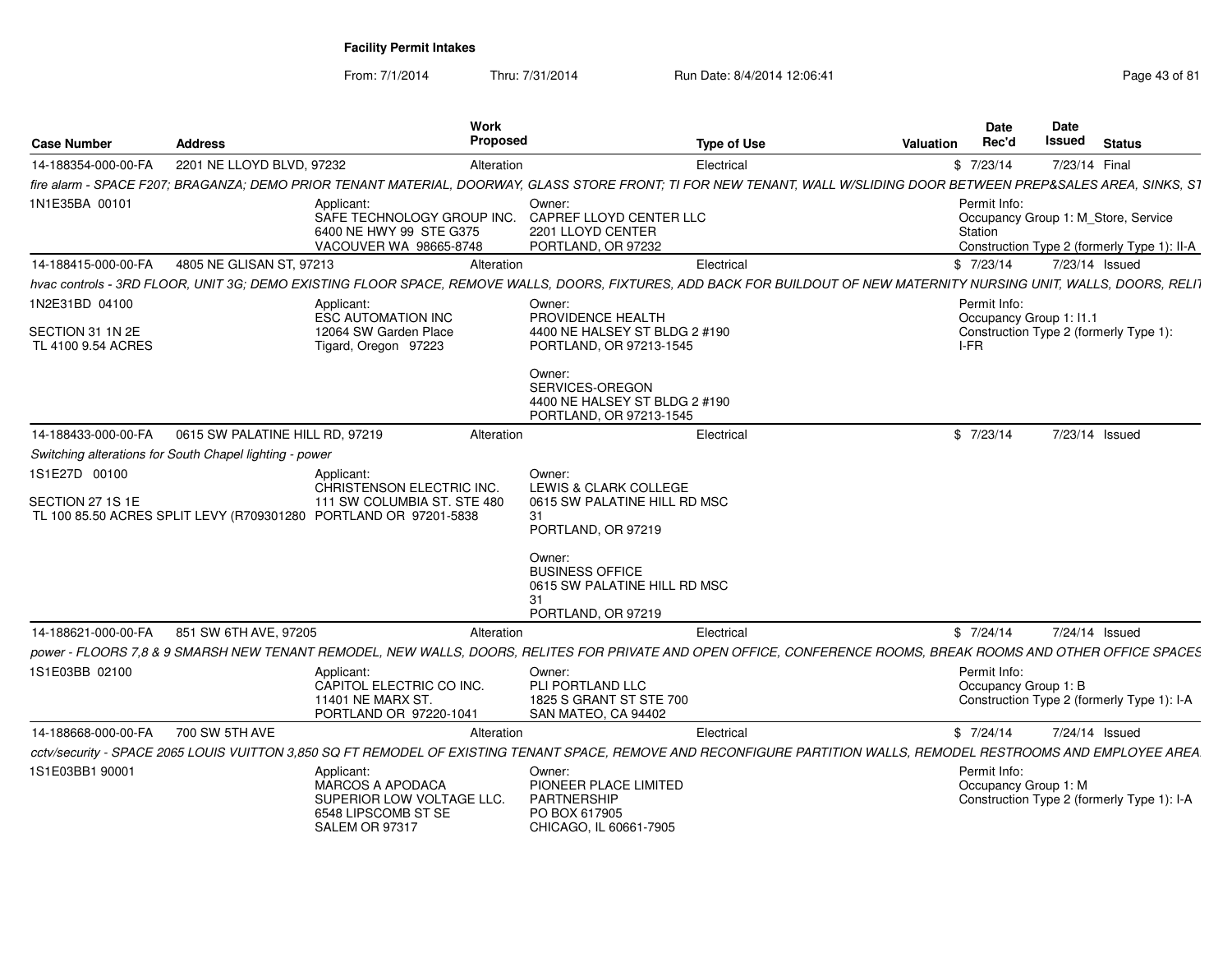| <b>Case Number</b>                                                                                                 | <b>Address</b>                        |                                                                                                               | Work<br><b>Proposed</b> |                                                                                                                                                                    | <b>Type of Use</b> |                                                 | <b>Valuation</b> | Date<br>Rec'd                        | Date<br><b>Issued</b> | <b>Status</b>                                |
|--------------------------------------------------------------------------------------------------------------------|---------------------------------------|---------------------------------------------------------------------------------------------------------------|-------------------------|--------------------------------------------------------------------------------------------------------------------------------------------------------------------|--------------------|-------------------------------------------------|------------------|--------------------------------------|-----------------------|----------------------------------------------|
| 14-189049-000-00-FA                                                                                                | 1039 NW GLISAN ST                     |                                                                                                               | Alteration              |                                                                                                                                                                    | Electrical         |                                                 |                  | \$7/24/14                            |                       | 7/24/14 Under Inspection                     |
|                                                                                                                    |                                       |                                                                                                               |                         | pwr - SUITE 203/ CREATE CONFERENCE ROOM, 3 BOOTHS/ OFFICES AND BREAKROOM AND OPEN WORKSPACE - pwr                                                                  |                    |                                                 |                  |                                      |                       |                                              |
| 1N1E34BC 05200                                                                                                     |                                       | Applicant:<br><b>FUZION ELECTRIC LLC</b>                                                                      |                         | Owner:<br>1039 BUILDING LLC                                                                                                                                        |                    | CCB - Contractor:<br><b>FUZION ELECTRIC LLC</b> |                  |                                      |                       |                                              |
| <b>COUCHS ADD</b><br>BLOCK 75<br>LOT 2&3                                                                           |                                       | 1335 SW 197th Ave<br>ALOHA, OR 97006-2545                                                                     |                         | PO BOX 10067<br>PORTLAND, OR 97296-0067                                                                                                                            |                    | 1335 SW 197th Ave<br>ALOHA, OR 97006-2545       |                  |                                      |                       |                                              |
| 14-189224-000-00-FA                                                                                                | 16125 NE CAMERON BLVD - Bldg 5, 97230 |                                                                                                               | Alteration              |                                                                                                                                                                    | Electrical         |                                                 |                  | \$7/25/14                            |                       | 7/25/14 Issued                               |
|                                                                                                                    |                                       |                                                                                                               |                         | voice/data - BLDG #5 EAST SIDE TIRECO - REMOVE INTERIOR WALL AND ADD PARTIAL HEIGHT WALL, ADD PLYWOOD WAINSCOT TO WAREHOUSE AND GYP BOARD, ADD EXTERIOR CHAIN LINK |                    |                                                 |                  |                                      |                       |                                              |
| 1N2E24AA 00200                                                                                                     |                                       | Applicant:<br>CAPITOL DATA &<br>COMMUNICATIONS INC.<br>11401 NE MARX ST.<br>PORTLAND, OR 97220-1041           |                         | Owner:<br><b>WALTON CWOR COMMERCE</b><br>PO BOX 460169<br>HOUSTON, TX 77056                                                                                        |                    |                                                 |                  |                                      |                       |                                              |
| 14-189225-000-00-FA                                                                                                | 16125 NE CAMERON BLVD - Bldg 5, 97230 |                                                                                                               | Alteration              |                                                                                                                                                                    | Electrical         |                                                 |                  | \$7/25/14                            |                       | <b>Under Review</b>                          |
|                                                                                                                    |                                       |                                                                                                               |                         | pwr - BLDG #5 EAST SIDE TIRECO - REMOVE INTERIOR WALL AND ADD PARTIAL HEIGHT WALL, ADD PLYWOOD WAINSCOT TO WAREHOUSE AND GYP BOARD, ADD EXTERIOR CHAIN LINK FENCI  |                    |                                                 |                  |                                      |                       |                                              |
| 1N2E24AA 00200                                                                                                     |                                       |                                                                                                               |                         | Owner:<br><b>WALTON CWOR COMMERCE</b><br>PO BOX 460169<br>HOUSTON, TX 77056                                                                                        |                    |                                                 |                  |                                      |                       |                                              |
| 14-189456-000-00-FA                                                                                                | 5400 N BASIN AVE, 97217               |                                                                                                               | Alteration              |                                                                                                                                                                    | Electrical         |                                                 |                  | \$7/25/14                            |                       | 7/25/14 Issued                               |
| power - TMP2 TRUCK LIFT                                                                                            |                                       |                                                                                                               |                         |                                                                                                                                                                    |                    |                                                 |                  |                                      |                       |                                              |
| 1N1E21B 00100<br>SECTION 21 1N 1E<br>TL 100 6.34 ACRES<br>LAND & IMPS SEE R646184 (R941210561)<br>FOR MACH & EQUIP |                                       | Applicant:<br>HEIL ELECTRIC CO.<br>8425 SE STARK ST<br>PORTLAND OR 97216-1137                                 |                         | Owner:<br>FREIGHTLINER CORPORATION<br>PO BOX 3820<br>PORTLAND, OR 97208-3820                                                                                       |                    |                                                 |                  | Permit Info:<br>Occupancy Group 1: B |                       | Construction Type 2 (formerly Type 1): III-N |
| 14-189772-000-00-FA                                                                                                | 808 SW CAMPUS DR, 97201               |                                                                                                               | Alteration              |                                                                                                                                                                    | Electrical         |                                                 |                  | \$7/25/14                            |                       | <b>Under Review</b>                          |
|                                                                                                                    |                                       | 4TH FL RAD VAULT #3 LINEAR ACCELERATOR EQUIPMENT REPLACEMENT - assembly permit                                |                         |                                                                                                                                                                    |                    |                                                 |                  |                                      |                       |                                              |
| 1S1E09 00600                                                                                                       |                                       |                                                                                                               |                         | Owner:<br>OREGON STATE OF (MEDICAL<br><b>DEPT</b><br>3181 SW SAM JACKSON PARK RD<br>PORTLAND, OR 97239                                                             |                    |                                                 |                  |                                      |                       |                                              |
| 14-189919-000-00-FA                                                                                                | 2735 NE 82ND AVE, 97213               |                                                                                                               | Alteration              |                                                                                                                                                                    | Electrical         |                                                 |                  | \$7/28/14                            |                       | 7/28/14 Issued                               |
|                                                                                                                    |                                       | fire alarm - install new addressable fire alarm system and remove existing system                             |                         |                                                                                                                                                                    |                    |                                                 |                  |                                      |                       |                                              |
| 1N2E29AD 03200<br><b>GLENHAVEN PK &amp; SUB</b><br><b>BLOCK 7-9 TL 3200</b><br>SPLIT MAP R101730 (R009301000)      |                                       | Applicant:<br>ELECTRICAL CONSTRUCTION<br>CO. (a dba for EC COMPANY)<br>PO BOX 10286<br>PORTLAND OR 97296-0286 |                         | Owner:<br>SCHOOL DISTRICT NO 1(LEASED<br>PO BOX 3107<br>PORTLAND, OR 97208-3107<br>Owner:<br>SCHOOLHOUSE SUPPLIES<br>PO BOX 3107<br>PORTLAND, OR 97208-3107        |                    |                                                 |                  |                                      |                       |                                              |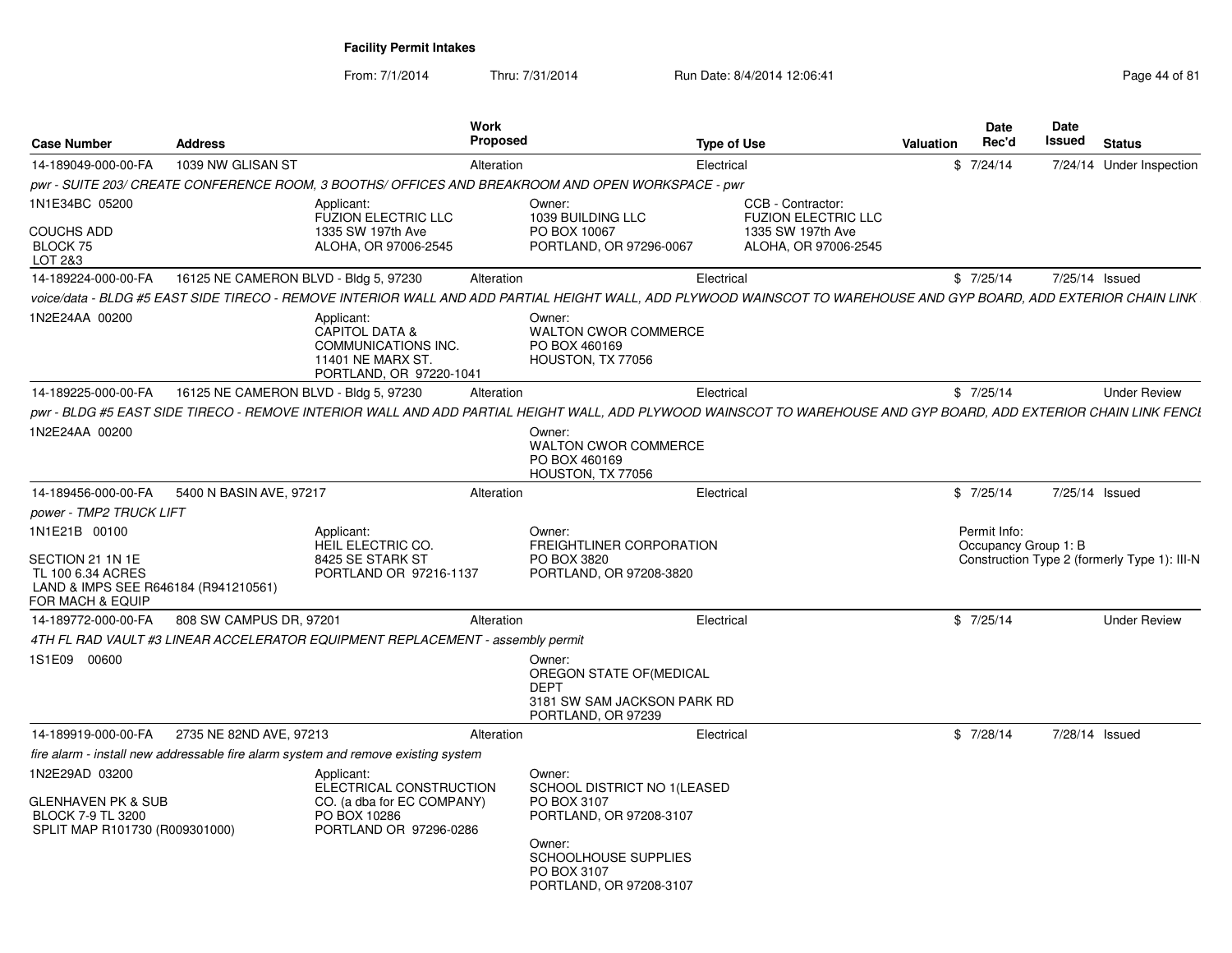| <b>Case Number</b>                               | <b>Address</b>                                               |                                                                                                               | Work<br><b>Proposed</b> |                                                                                                                                                                                     | <b>Type of Use</b> | Valuation | Date<br>Rec'd                        | Date<br><b>Issued</b> | <b>Status</b>                              |
|--------------------------------------------------|--------------------------------------------------------------|---------------------------------------------------------------------------------------------------------------|-------------------------|-------------------------------------------------------------------------------------------------------------------------------------------------------------------------------------|--------------------|-----------|--------------------------------------|-----------------------|--------------------------------------------|
| 14-189926-000-00-FA                              | 233 SW NAITO PKY, 97204                                      |                                                                                                               | Alteration              |                                                                                                                                                                                     | Electrical         |           | \$7/28/14                            |                       | Under Review                               |
| 1ST & 2ND FLOOR REMODEL - power                  |                                                              |                                                                                                               |                         |                                                                                                                                                                                     |                    |           |                                      |                       |                                            |
| 1N1E34DC 03300                                   |                                                              |                                                                                                               |                         | Owner:<br><b>RUSSELL FELLOWS</b><br>200 SW MARKET ST #1720<br>PORTLAND, OR 97201-5718<br>Owner:<br>PROPERTIES LLC<br>200 SW MARKET ST #1720                                         |                    |           |                                      |                       |                                            |
| 14-190152-000-00-FA                              | 3251 SW SAM JACKSON PARK RD, 97201                           |                                                                                                               | Alteration              | PORTLAND, OR 97201-5718                                                                                                                                                             | Electrical         |           | \$7/28/14                            | 7/28/14 Final         |                                            |
|                                                  | 9th fl Cafe circuit alterations for reach-in coolers - power |                                                                                                               |                         |                                                                                                                                                                                     |                    |           |                                      |                       |                                            |
| 1S1E09AC 03700                                   |                                                              | Applicant:                                                                                                    |                         | Owner:                                                                                                                                                                              |                    |           | Permit Info:                         |                       |                                            |
| SECTION 09 1S 1E<br>TL 3700 0.07 ACRES           |                                                              | DYNALECTRIC CO.<br>5711 SW HOOD AVE.<br>PORTLAND OR 97239-3716                                                |                         | OREGON STATE OF<br>3181 SW SAM JACKSON PARK RD<br>PORTLAND, OR 97239                                                                                                                |                    |           | Occupancy Group 1: 11.1<br>I-FR      |                       | Construction Type 2 (formerly Type 1):     |
| 14-190176-000-00-FA                              | 3181 SW SAM JACKSON PARK RD - Bldg DCH, 9 Alteration         |                                                                                                               |                         |                                                                                                                                                                                     | Electrical         |           | \$7/28/14                            |                       | 7/28/14 Issued                             |
| #07439 Relocate Circuit - power                  |                                                              |                                                                                                               |                         |                                                                                                                                                                                     |                    |           |                                      |                       |                                            |
| 1S1E09 00200                                     |                                                              | Applicant:<br>DYNALECTRIC CO.<br>5711 SW HOOD AVE.<br>PORTLAND OR 97239-3716                                  |                         | Owner:<br>OREGON STATE OF<br>3181 SW SAM JACKSON PARK RD<br>PORTLAND, OR 97239                                                                                                      |                    |           |                                      |                       |                                            |
| 14-190178-000-00-FA                              | 3181 SW SAM JACKSON PARK RD - Bldg DCH, 9 Alteration         |                                                                                                               |                         |                                                                                                                                                                                     | Electrical         |           | \$7/28/14                            | 7/28/14 Final         |                                            |
| #07439 Relocate Circuit - power                  |                                                              |                                                                                                               |                         |                                                                                                                                                                                     |                    |           |                                      |                       |                                            |
| 1S1E09 00200                                     |                                                              | Applicant:<br>DYNALECTRIC CO.<br>5711 SW HOOD AVE.<br>PORTLAND OR 97239-3716                                  |                         | Owner:<br>OREGON STATE OF<br>3181 SW SAM JACKSON PARK RD<br>PORTLAND, OR 97239                                                                                                      |                    |           |                                      |                       |                                            |
| 14-190198-000-00-FA                              | 3181 SW SAM JACKSON PARK RD - Bldg MAC, 9 Alteration         |                                                                                                               |                         |                                                                                                                                                                                     | Electrical         |           | \$7/28/14                            | 7/28/14 Final         |                                            |
| Cafe Refrigerator 208V receptacle outlet - power |                                                              |                                                                                                               |                         |                                                                                                                                                                                     |                    |           |                                      |                       |                                            |
| 1S1E09 00200                                     |                                                              | Applicant:<br>DYNALECTRIC CO.<br>5711 SW HOOD AVE.<br>PORTLAND OR 97239-3716                                  |                         | Owner:<br>OREGON STATE OF<br>3181 SW SAM JACKSON PARK RD<br>PORTLAND, OR 97239                                                                                                      |                    |           | Permit Info:<br>Occupancy Group 1: B |                       | Construction Type 2 (formerly Type 1): I-B |
| 14-190233-000-00-FA                              | 5025 SE 28TH AVE, 97202                                      |                                                                                                               | Alteration              |                                                                                                                                                                                     | Electrical         |           | \$7/28/14                            |                       | 7/28/14 Issued                             |
|                                                  |                                                              |                                                                                                               |                         | power - DIGITAL UPGRADE; REMOVE SOME WALLS, DOORS, ADD BACK AND RECONFIGURE FOR NEW X-RAY ROOMS AND EQUIPMENT LOCATIONS, PATCH, PAINT, CEILING, ELEC, PLBG(See con                  |                    |           |                                      |                       |                                            |
| 1S1E13BC 04800                                   |                                                              | Applicant:<br>ELECTRICAL CONSTRUCTION<br>CO. (a dba for EC COMPANY)<br>PO BOX 10286<br>PORTLAND OR 97296-0286 |                         | Owner:<br>KAISER FOUNDATION HEALTH<br>500 NE MULTNOMAH ST #100<br>PORTLAND, OR 97232-2031<br>Owner:<br>PLAN OF THE NORTHWEST<br>500 NE MULTNOMAH ST #100<br>PORTLAND, OR 97232-2031 |                    |           |                                      |                       |                                            |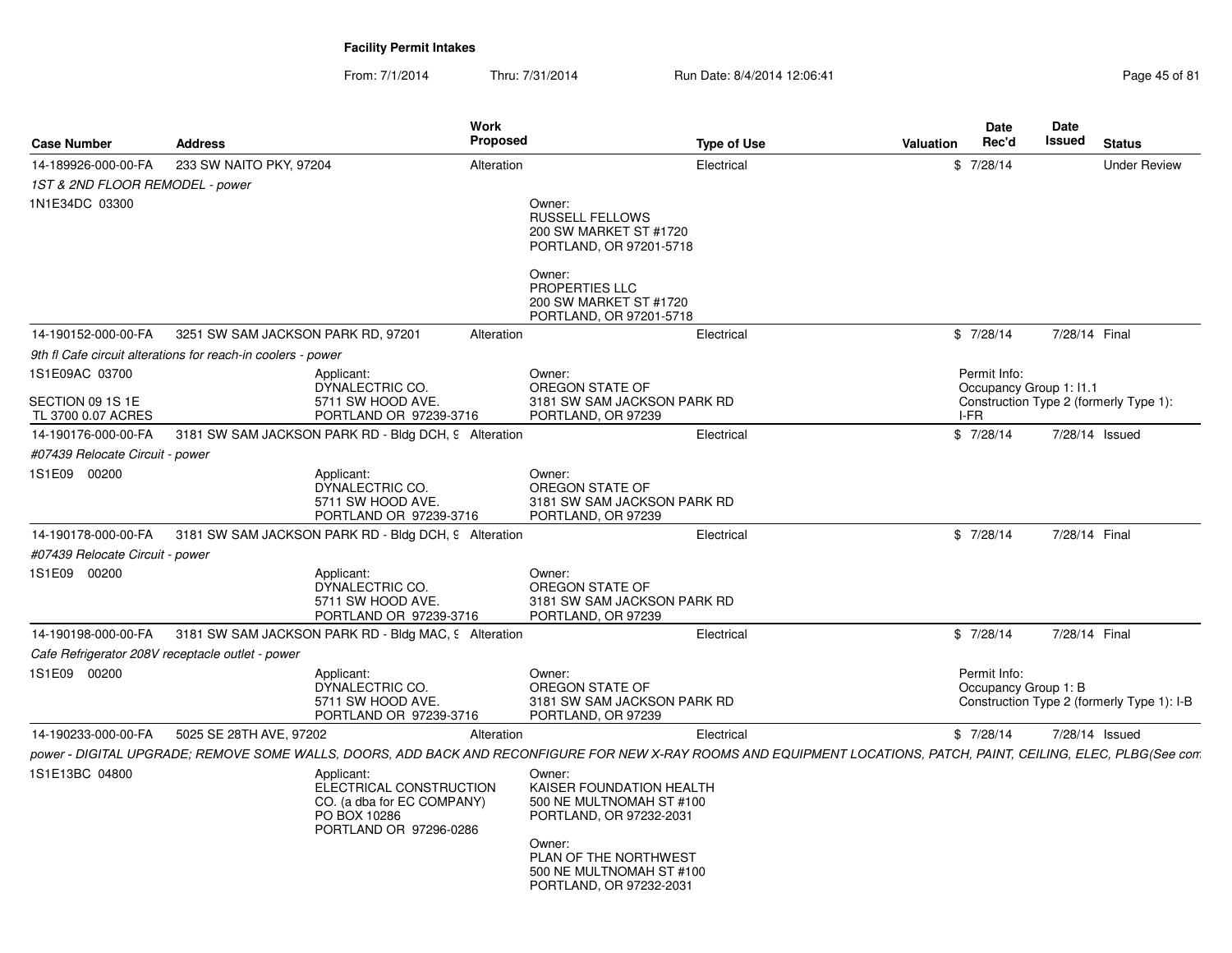|                                                                            |                           |                                                                                              | Work            |                                                                                                            |                    |                  | Date                                             | Date   |                                              |
|----------------------------------------------------------------------------|---------------------------|----------------------------------------------------------------------------------------------|-----------------|------------------------------------------------------------------------------------------------------------|--------------------|------------------|--------------------------------------------------|--------|----------------------------------------------|
| <b>Case Number</b>                                                         | <b>Address</b>            |                                                                                              | <b>Proposed</b> |                                                                                                            | <b>Type of Use</b> | <b>Valuation</b> | Rec'd                                            | Issued | <b>Status</b>                                |
| 14-190381-000-00-FA                                                        | 1300 SW 5TH AVE, 97201    |                                                                                              | Alteration      |                                                                                                            | Electrical         |                  | \$7/29/14                                        |        | 7/29/14 Issued                               |
|                                                                            |                           | T-21 CONVERT SPACE INTO 2 CONFERENCE/TRAINING ROOMS - access system                          |                 |                                                                                                            |                    |                  |                                                  |        |                                              |
| 1S1E03BC 01800                                                             |                           | Applicant:                                                                                   |                 | Owner:<br>TYCO INTEGRATED SECURITY LL( FIRST INTERSTATE BANK OF OR                                         |                    |                  | Permit Info:<br>Occupancy Group 1: B             |        |                                              |
| <b>PORTLAND</b><br><b>BLOCK 148 TL 1800</b>                                |                           | 2815 SW 153RD DR<br>BEAVERTON, OR 97006-5101                                                 |                 | PO BOX 2609<br>CARLSBAD, CA 92018-2609                                                                     |                    |                  |                                                  |        | Construction Type 2 (formerly Type 1): I-A   |
| 14-190382-000-00-FA                                                        | 1001 SW 5TH AVE, 97204    |                                                                                              | Alteration      |                                                                                                            | Electrical         |                  | \$7/29/14                                        |        | <b>Under Review</b>                          |
| 6-9th floors GSA Court TI - power                                          |                           |                                                                                              |                 |                                                                                                            |                    |                  |                                                  |        |                                              |
| 1S1E03BB 00800                                                             |                           |                                                                                              |                 | Owner:<br>OR-CONGRESS CENTER LP                                                                            |                    |                  | Permit Info:<br>Occupancy Group 1: B             |        |                                              |
| <b>PORTLAND</b><br>BLOCK 169<br><b>LOT 1-8</b><br>SEE R246278 (R667717341) |                           |                                                                                              |                 | 235 MONTGOMERY ST 16TH<br><b>FLOOR</b><br>SAN FRANCISCO, CA 94104-3104                                     |                    |                  |                                                  |        | Construction Type 2 (formerly Type 1): I-A   |
| 14-190383-000-00-FA                                                        | 1001 SW 5TH AVE, 97204    |                                                                                              | Alteration      |                                                                                                            | Electrical         |                  | \$7/29/14                                        |        | 7/29/14 Issued                               |
| 6-9th floors GSA Court TI - fire alarm wiring                              |                           |                                                                                              |                 |                                                                                                            |                    |                  |                                                  |        |                                              |
| 1S1E03BB 00800                                                             |                           | Applicant:                                                                                   |                 | Owner:                                                                                                     |                    |                  | Permit Info:                                     |        |                                              |
| <b>PORTLAND</b><br>BLOCK 169<br><b>LOT 1-8</b>                             |                           | CAPITOL ELECTRIC CO INC.<br>11401 NE MARX ST.<br>PORTLAND OR 97220-1041                      |                 | OR-CONGRESS CENTER LP<br>235 MONTGOMERY ST 16TH<br><b>FLOOR</b><br>SAN FRANCISCO, CA 94104-3104            |                    |                  | Occupancy Group 1: B                             |        | Construction Type 2 (formerly Type 1): I-A   |
| SEE R246278 (R667717341)<br>14-190384-000-00-FA                            | 5600 NE HASSALO ST, 97213 |                                                                                              | Alteration      |                                                                                                            | Electrical         |                  | \$7/29/14                                        |        |                                              |
|                                                                            |                           |                                                                                              |                 |                                                                                                            |                    |                  |                                                  |        | 7/29/14 Under Inspection                     |
| BLDG B DETEMPLE PLUMBING TI - power                                        |                           |                                                                                              |                 |                                                                                                            |                    |                  |                                                  |        |                                              |
| 1N2E31 00100                                                               |                           | Applicant:<br>JOHANSEN ELECTRIC INC.<br>16869 SW 65TH AVE - PMB #311<br>LAKE OSWEGO OR 97035 |                 | Owner:<br>PACIFIC REALTY ASSOCIATES<br>15115 SW SEQUOIA PKWY<br>#200-WMI<br>PORTLAND, OR 97224             |                    |                  |                                                  |        |                                              |
| 14-190385-000-00-FA                                                        | 1827 NE 44TH AVE, 97213   |                                                                                              | Alteration      |                                                                                                            | Electrical         |                  | \$7/29/14                                        |        | 7/29/14 Under Inspection                     |
|                                                                            |                           |                                                                                              |                 | power - SUITE 210; CONSTRUCT TWO WALLS, CREATE OFFICE SPACE, RECEPTION AREA, DOORS, RELITES, CEILING, ELEC |                    |                  |                                                  |        |                                              |
| 1N2E30CC 05000                                                             |                           | Applicant:<br>BACHOFNER ELECTRIC, LLC.                                                       |                 | Owner:<br><b>WESTON INVESTMENT CO LLC</b>                                                                  |                    |                  | Permit Info:<br>Occupancy Group 1: B             |        |                                              |
| <b>MENEFEE ADD</b><br>BLOCK <sub>5</sub><br>LOT 1-6                        |                           | 12031 NE MARX ST.<br>PORTLAND OR 97220                                                       |                 | 2154 NE BROADWAY RM 200<br>PORTLAND, OR 97232-1590                                                         |                    |                  |                                                  |        | Construction Type 2 (formerly Type 1): III-B |
| 14-191025-000-00-FA                                                        | 529 SW 3RD AVE, 97204     |                                                                                              | Alteration      |                                                                                                            | Electrical         |                  | \$7/30/14                                        |        | 7/30/14 Under Inspection                     |
|                                                                            |                           |                                                                                              |                 | power - 2ND FLOOR QUICK LEFT - EXISTING TENANT - ADD NEW WALLS FOR 3 NEW OFFICES AND A CONFERENCE ROOM.    |                    |                  |                                                  |        |                                              |
| 1S1E03BA 07500                                                             |                           | Applicant:<br>CAPITOL ELECTRIC CO INC.                                                       |                 | Owner:<br>LOYALTY HOLDINGS LLC                                                                             |                    |                  | Permit Info:<br>Occupancy Group 1: B_Bank, Off., |        |                                              |
| <b>PORTLAND</b><br>BLOCK 48<br>LOT <sub>3</sub>                            |                           | 11401 NE MARX ST.<br>PORTLAND OR 97220-1041                                                  |                 | 3657 MAIN ST<br>MANCHESTER, VT 05254                                                                       |                    |                  | Med.Off., Pub.Bldg.                              |        |                                              |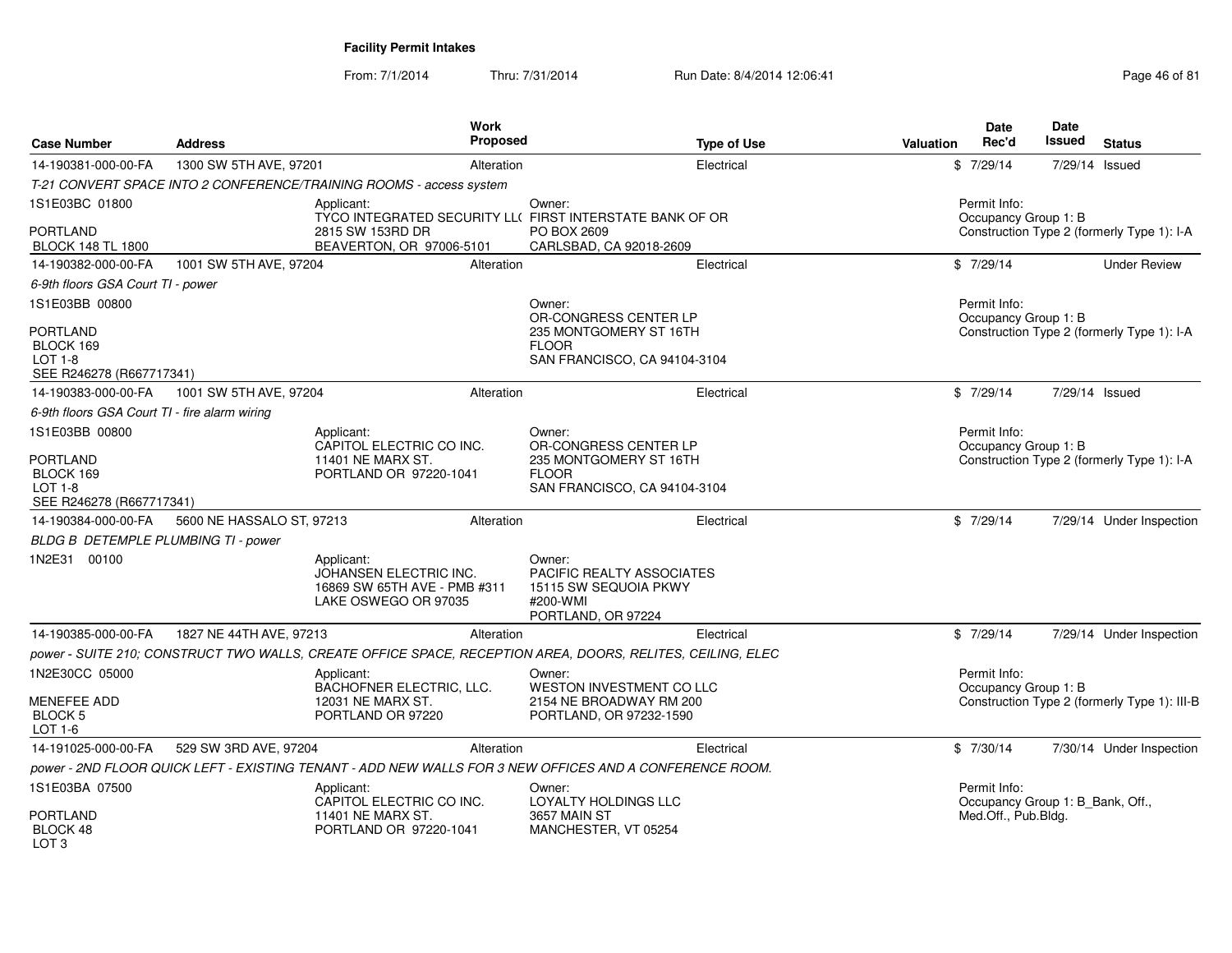| <b>Case Number</b>                                                                                 | <b>Address</b>                                  |                                                                                                                              | Work<br><b>Proposed</b> |                                                                                 | <b>Type of Use</b> | Valuation | Date<br>Rec'd                        | <b>Date</b><br>Issued | <b>Status</b>                              |
|----------------------------------------------------------------------------------------------------|-------------------------------------------------|------------------------------------------------------------------------------------------------------------------------------|-------------------------|---------------------------------------------------------------------------------|--------------------|-----------|--------------------------------------|-----------------------|--------------------------------------------|
| 14-191027-000-00-FA                                                                                | 7439 N CHARLESTON AVE, 97203                    |                                                                                                                              | Alteration              |                                                                                 | Electrical         |           | \$7/30/14                            | 7/30/14 Issued        |                                            |
|                                                                                                    | security - JAMES JOHN SECURITY CABLING ROUGH IN |                                                                                                                              |                         |                                                                                 |                    |           |                                      |                       |                                            |
| 1N1W12AB 12100                                                                                     |                                                 | Applicant:<br>TECHNOCOM INC. (dba:                                                                                           |                         | Owner:<br><b>SCHOOL DISTRICT NO 1</b>                                           |                    |           |                                      |                       |                                            |
| P T SMITHS ADD<br>INC PT VAC ST - BLOCK 7<br>INC PT VAC STS - BLOCK 10<br>INC PT VAC ST - BLOCK 11 |                                                 | CONNECTED TECHNOLOGIES)<br>7929 SW BURNS WAY STE F<br>WILSONVILLE OR 97070-7678                                              |                         | PO BOX 3107<br>PORTLAND, OR 97208-3107                                          |                    |           |                                      |                       |                                            |
| 14-191029-000-00-FA                                                                                | 2303 SE 28TH PL, 97214                          |                                                                                                                              | Alteration              |                                                                                 | Electrical         |           | \$7/30/14                            | 7/30/14 Issued        |                                            |
|                                                                                                    | security - HOSFORD SECURITY CABLING ROUGH IN    |                                                                                                                              |                         |                                                                                 |                    |           |                                      |                       |                                            |
| 1S1E01CC 04900                                                                                     |                                                 | Applicant:<br>TECHNOCOM INC. (dba:                                                                                           |                         | Owner:<br><b>SCHOOL DISTRICT NO 1</b>                                           |                    |           |                                      |                       |                                            |
| <b>VANS ADD</b><br><b>BLOCK 1-3 TL 4900</b>                                                        |                                                 | CONNECTED TECHNOLOGIES)<br>7929 SW BURNS WAY STE F<br>WILSONVILLE OR 97070-7678                                              |                         | PO BOX 3107<br>PORTLAND, OR 97208-3107                                          |                    |           |                                      |                       |                                            |
| 14-191033-000-00-FA                                                                                | 3119 SE HOLGATE BLVD, 97202                     |                                                                                                                              | Alteration              |                                                                                 | Electrical         |           | \$7/30/14                            | 7/30/14 Issued        |                                            |
|                                                                                                    | security - GROUT SECURITY CABLING ROUGH IN      |                                                                                                                              |                         |                                                                                 |                    |           |                                      |                       |                                            |
| 1S1E12CD 11100                                                                                     |                                                 | Applicant:                                                                                                                   |                         | Owner:                                                                          |                    |           |                                      |                       |                                            |
| CANONGATE<br>BLOCK <sub>3</sub><br>INC 1/2 VAC CORA ST N OF & ADJ                                  |                                                 | TECHNOCOM INC. (dba:<br>CONNECTED TECHNOLOGIES)<br>7929 SW BURNS WAY STE F<br>WILSONVILLE OR 97070-7678                      |                         | SCHOOL DISTRICT NO 1<br>PO BOX 3107<br>PORTLAND, OR 97208-3107                  |                    |           |                                      |                       |                                            |
| 14-191037-000-00-FA                                                                                | 5109 SE 66TH AVE, 97206                         |                                                                                                                              | Alteration              |                                                                                 | Electrical         |           | \$7/30/14                            | 7/30/14 Issued        |                                            |
|                                                                                                    | security - ARLETA SECURITY CABLING ROUGH IN     |                                                                                                                              |                         |                                                                                 |                    |           |                                      |                       |                                            |
| 1S2E17BC 02500                                                                                     |                                                 | Applicant:<br>TECHNOCOM INC. (dba:<br><b>CONNECTED TECHNOLOGIES)</b><br>7929 SW BURNS WAY STE F<br>WILSONVILLE OR 97070-7678 |                         | Owner:<br><b>SCHOOL DISTRICT NO 1</b><br>PO BOX 3107<br>PORTLAND, OR 97208-3107 |                    |           |                                      |                       |                                            |
| 14-191042-000-00-FA                                                                                | 1 SW COLUMBIA ST, 97201                         |                                                                                                                              | Alteration              |                                                                                 | Electrical         |           | \$7/30/14                            | 7/30/14 Issued        |                                            |
| #1050 Umpqua Bank - fire alarm alteration                                                          |                                                 |                                                                                                                              |                         |                                                                                 |                    |           |                                      |                       |                                            |
| 1S1E03BD 01800                                                                                     |                                                 | Applicant:<br><b>CONVERGINT TECHNOLOGIES</b>                                                                                 |                         | Owner:<br>UMPQUA PLAZA LLC                                                      |                    |           | Permit Info:<br>Occupancy Group 1: B |                       |                                            |
| <b>PORTLAND</b><br>BLOCK 114<br>LOT 1-8                                                            |                                                 | LLC.<br>16575 SW 72ND AVE.<br>PORTLAND OR 97224-7701                                                                         |                         | 555 CALIFORNIA ST 49TH FL<br>SAN FRANCISCO, CA 94104                            |                    |           |                                      |                       | Construction Type 2 (formerly Type 1): I-B |
| 14-191063-000-00-FA                                                                                | 1001 SW 5TH AVE, 97204                          |                                                                                                                              | Alteration              |                                                                                 | Electrical         |           | \$7/30/14                            | 7/30/14 Issued        |                                            |
| #400/550 VSP TI - power & fire alarm alteration                                                    |                                                 |                                                                                                                              |                         |                                                                                 |                    |           |                                      |                       |                                            |
| 1S1E03BB 00800<br>PORTLAND                                                                         |                                                 | Applicant:<br>COCHRAN INC. dba BROADWAY<br><b>ELECTRIC</b>                                                                   |                         | Owner:<br>OR-CONGRESS CENTER LP<br>235 MONTGOMERY ST 16TH                       |                    |           | Permit Info:<br>Occupancy Group 1: B |                       | Construction Type 2 (formerly Type 1): I-A |
| BLOCK 169<br><b>LOT 1-8</b><br>SEE R246278 (R667717341)                                            |                                                 | 7550 SW TECH CENTER DR STE<br>220<br>TIGARD OR 97223-8061                                                                    |                         | <b>FLOOR</b><br>SAN FRANCISCO, CA 94104-3104                                    |                    |           |                                      |                       |                                            |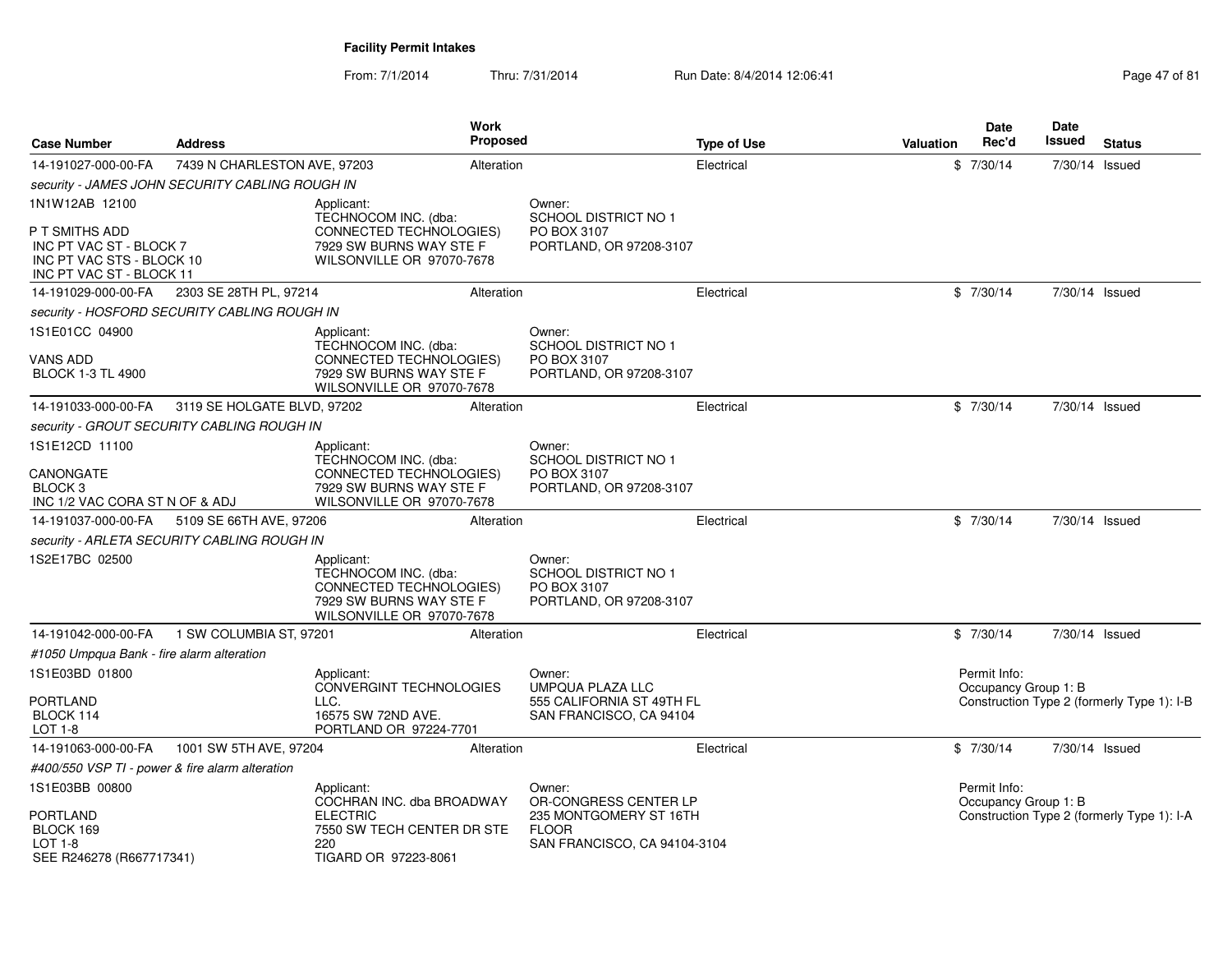| <b>Case Number</b>                                            | <b>Address</b>           | Work<br><b>Proposed</b>                                                                                                               |                                                                                      | <b>Type of Use</b> | <b>Valuation</b> | Date<br>Rec'd                        | <b>Date</b><br>Issued | <b>Status</b>                              |
|---------------------------------------------------------------|--------------------------|---------------------------------------------------------------------------------------------------------------------------------------|--------------------------------------------------------------------------------------|--------------------|------------------|--------------------------------------|-----------------------|--------------------------------------------|
| 14-191077-000-00-FA                                           | 1631 NW THURMAN ST       | Alteration                                                                                                                            |                                                                                      | Electrical         |                  | \$7/30/14                            |                       | 7/30/14 Under Inspection                   |
| #102 Remodel - power                                          |                          |                                                                                                                                       |                                                                                      |                    |                  |                                      |                       |                                            |
| 1N1E28DD 03500                                                |                          | Applicant:                                                                                                                            | Owner:                                                                               |                    |                  |                                      |                       |                                            |
| <b>WATSONS ADD</b><br>BLOCK 17-19 & TERMINAL BLK TL 3500      |                          | CHRISTENSON ELECTRIC INC.<br>111 SW COLUMBIA ST. STE 480<br>PORTLAND OR 97201-5838                                                    | 1631 NW THURMAN STREET LLC<br>111 SW COLUMBIA ST #1380<br>PORTLAND, OR 97201-5845    |                    |                  |                                      |                       |                                            |
| 14-191577-000-00-FA                                           | 12000 SW 49TH AVE, 97219 | Alteration                                                                                                                            |                                                                                      | Electrical         |                  | \$7/31/14                            |                       | 7/31/14 Under Inspection                   |
|                                                               |                          | power - CC - 1ST FLOOR MENS RESTROOM REPAIR AND RENOVATION                                                                            |                                                                                      |                    |                  |                                      |                       |                                            |
| 1S1E31D 00200                                                 |                          | Applicant:<br>NEC NORTHWEST ELECTRICAL<br>CONTRACTORS CORP.<br>2850 SW CEDAR HILLS BLVD. #31: PO BOX 19000<br>BEAVERTON OR 97005-1393 | Owner:<br>PORTLAND COMMUNITY<br><b>COLLEGE DIST</b><br>PORTLAND, OR 97283            |                    |                  | Permit Info:<br>Occupancy Group 1: B |                       | Construction Type 2 (formerly Type 1): I-B |
| 14-191578-000-00-FA                                           | 200 SW MARKET ST, 97201  | Alteration                                                                                                                            |                                                                                      | Electrical         |                  | \$7/31/14                            | 7/31/14 Issued        |                                            |
| 10th & 14th floor remodels - voice/data                       |                          |                                                                                                                                       |                                                                                      |                    |                  |                                      |                       |                                            |
| 1S1E03CB 00800                                                |                          | Applicant:                                                                                                                            | Owner:                                                                               |                    |                  |                                      |                       |                                            |
| SOUTH AUDITORIUM ADD<br><b>BLOCK A</b><br><b>LOT 2 TL 800</b> |                          | CACHE VALLEY ELECTRIC CO.<br>6200 SW ARCTIC DR<br>BEAVERTON OR 97005-9447                                                             | TWO HUNDRED MARKET ASSOC<br>200 SW MARKET ST #1720<br>PORTLAND, OR 97201             |                    |                  |                                      |                       |                                            |
|                                                               |                          |                                                                                                                                       | Owner:<br><b>LIMITED PARTNERSHIP</b><br>200 SW MARKET ST #1720<br>PORTLAND, OR 97201 |                    |                  |                                      |                       |                                            |
| 14-191583-000-00-FA                                           | 200 SW MARKET ST, 97201  | Alteration                                                                                                                            |                                                                                      | Electrical         |                  | \$7/31/14                            | 7/31/14 Issued        |                                            |
| 10 & 14th rmdl cubicle wiring - power                         |                          |                                                                                                                                       |                                                                                      |                    |                  |                                      |                       |                                            |
| 1S1E03CB 00800                                                |                          | Applicant:<br>MCCOY ELECTRIC CO INC.                                                                                                  | Owner:<br>TWO HUNDRED MARKET ASSOC                                                   |                    |                  |                                      |                       |                                            |
| SOUTH AUDITORIUM ADD<br><b>BLOCK A</b><br><b>LOT 2 TL 800</b> |                          | P.O. BOX 42428<br>PORTLAND OR 97242-0428                                                                                              | 200 SW MARKET ST #1720<br>PORTLAND, OR 97201                                         |                    |                  |                                      |                       |                                            |
|                                                               |                          |                                                                                                                                       | Owner:<br><b>LIMITED PARTNERSHIP</b><br>200 SW MARKET ST #1720<br>PORTLAND, OR 97201 |                    |                  |                                      |                       |                                            |
| 14-191594-000-00-FA                                           | 1631 NW THURMAN ST       | Alteration                                                                                                                            |                                                                                      | Electrical         |                  | \$7/31/14                            | 7/31/14 Final         |                                            |
|                                                               |                          | #102 Remodel - voice/dataNote there is a duplicate ET permit: 14-190100ET which should be cancelled                                   |                                                                                      |                    |                  |                                      |                       |                                            |
| 1N1E28DD 03500                                                |                          | Applicant:<br>AIRWAVE LLC.                                                                                                            | Owner:<br>1631 NW THURMAN STREET LLC                                                 |                    |                  |                                      |                       |                                            |
| WATSONS ADD<br>BLOCK 17-19 & TERMINAL BLK TL 3500             |                          | 9865 NW 307TH AVE.<br>NORTH PLAINS OR 97133-7108                                                                                      | 111 SW COLUMBIA ST #1380<br>PORTLAND, OR 97201-5845                                  |                    |                  |                                      |                       |                                            |
| 14-191600-000-00-FA                                           | 18225 NE RIVERSIDE PKY   | Alteration                                                                                                                            |                                                                                      | Electrical         |                  | \$7/31/14                            | 7/31/14 Issued        |                                            |
|                                                               |                          | power - NAUTILUS BUILDING LIGHTS - NEW AND RELOCATED SWITCHES, OUTLETS AND LIGHTING FOR TENANT IMPROVEMENT                            |                                                                                      |                    |                  |                                      |                       |                                            |
| 1N3E19 00102<br>PARTITION PLAT 2001-147<br>LOT <sub>2</sub>   |                          | Applicant:<br>CAPITOL ELECTRIC CO INC.<br>11401 NE MARX ST.<br>PORTLAND OR 97220-1041                                                 | Owner:<br>PLDAB LLC<br>4545 AIRPORT WAY<br><b>DENVER, CO 80239</b>                   |                    |                  |                                      |                       |                                            |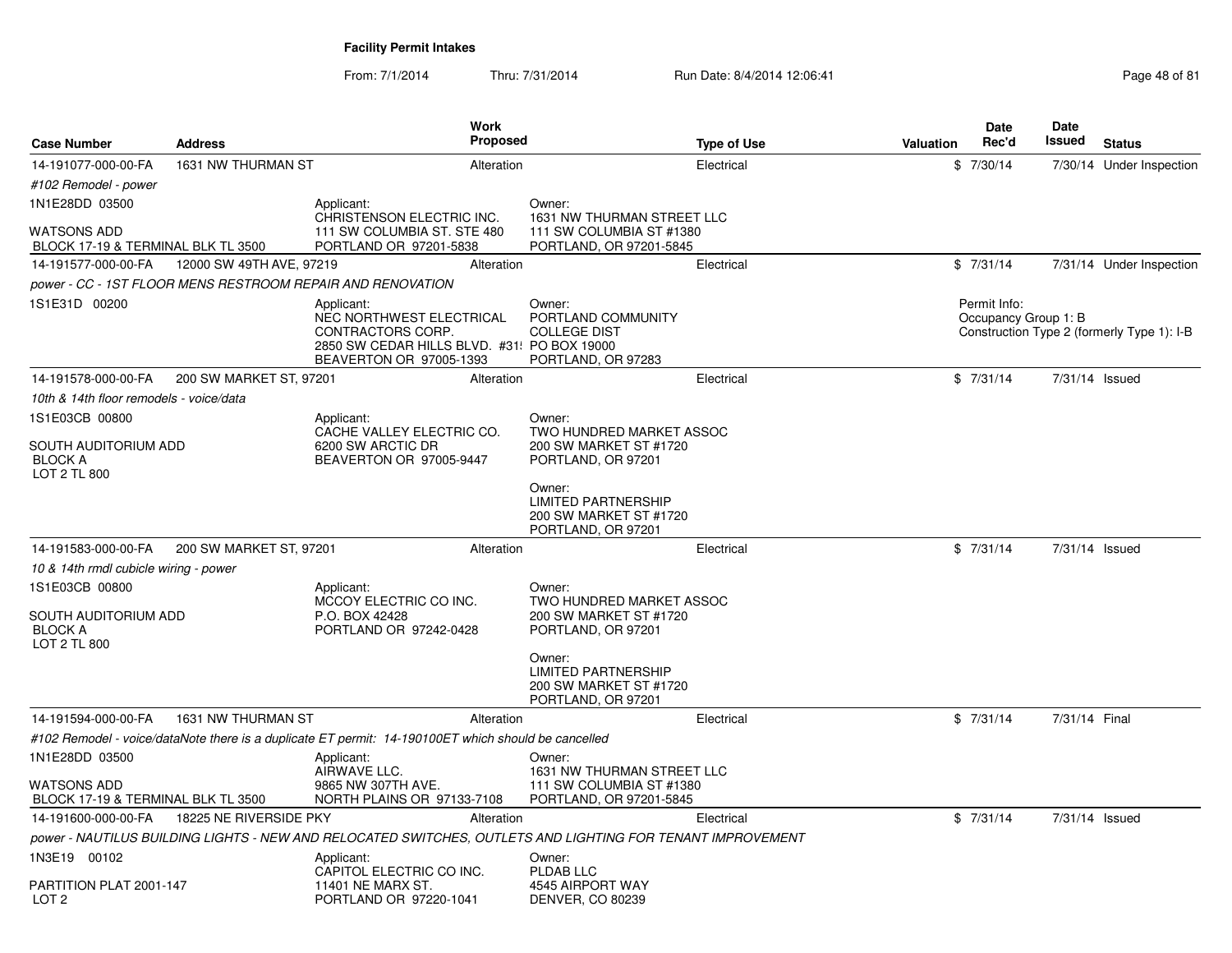| <b>Case Number</b>                                    | <b>Address</b>                    | <b>Work</b><br><b>Proposed</b>                                                                         |                                                                                              | <b>Type of Use</b> | <b>Valuation</b> | <b>Date</b><br>Rec'd                                                    | <b>Date</b><br>Issued | <b>Status</b>                                |
|-------------------------------------------------------|-----------------------------------|--------------------------------------------------------------------------------------------------------|----------------------------------------------------------------------------------------------|--------------------|------------------|-------------------------------------------------------------------------|-----------------------|----------------------------------------------|
| 14-191616-000-00-FA                                   | 5441 NE 148TH AVE - Bldg 1, 97230 | Alteration                                                                                             |                                                                                              | Electrical         |                  | \$7/31/14                                                               | 7/31/14 Issued        |                                              |
|                                                       |                                   | power - PROLOGIS PARK PDX - NEW AND RELOCATED SWITCHES, OUTLETS AND LIGHTING FOR TENANT IMPROVEMENT    |                                                                                              |                    |                  |                                                                         |                       |                                              |
| 1N2E13C 00600                                         |                                   | Applicant:<br>CAPITOL ELECTRIC CO INC.<br>11401 NE MARX ST.<br>PORTLAND OR 97220-1041                  |                                                                                              |                    |                  |                                                                         |                       |                                              |
| 14-191619-000-00-FA                                   | 5510 NE COURIER CT                | Alteration                                                                                             |                                                                                              | Electrical         |                  | \$7/31/14                                                               | 7/31/14 Issued        |                                              |
|                                                       |                                   | power - AIR CARGO AIRTRANS 2 - NEW AND RELOCATED SWITCHES, OUTLETS AND LIGHTING FOR TENANT IMPROVEMENT |                                                                                              |                    |                  |                                                                         |                       |                                              |
| 1N2E07 00105<br>SECTION 07 1N 2E<br>TL 105 3.21 ACRES |                                   | Applicant:<br>CAPITOL ELECTRIC CO INC.<br>11401 NE MARX ST.<br>PORTLAND OR 97220-1041                  | Owner:<br>PORT OF PORTLAND(LEASED<br>60 STATE ST #1200<br>BOSTON, MA 02109                   |                    |                  |                                                                         |                       |                                              |
|                                                       |                                   |                                                                                                        | Owner:<br><b>TCC/AMB AVIATION PDX LLC</b><br>60 STATE ST #1200<br><b>BOSTON, MA 02109</b>    |                    |                  |                                                                         |                       |                                              |
| 14-191623-000-00-FA                                   |                                   | 3181 SW SAM JACKSON PARK RD - Bldg MAC, 9 Alteration                                                   |                                                                                              | Electrical         |                  | \$7/31/14                                                               | 7/31/14 Final         |                                              |
| #5201 Add two receptacle outlets - power              |                                   |                                                                                                        |                                                                                              |                    |                  |                                                                         |                       |                                              |
| 1S1E09 00200                                          |                                   | Applicant:<br>DYNALECTRIC CO.<br>5711 SW HOOD AVE.<br>PORTLAND OR 97239-3716                           | Owner:<br>OREGON STATE OF<br>3181 SW SAM JACKSON PARK RD<br>PORTLAND, OR 97239               |                    |                  | Permit Info:<br>Occupancy Group 1: B                                    |                       | Construction Type 2 (formerly Type 1): I-B   |
| 14-191646-000-00-FA                                   | 7425 NE AIRTRANS WAY              | Alteration                                                                                             |                                                                                              | Electrical         |                  | \$7/31/14                                                               | 7/31/14 Issued        |                                              |
|                                                       |                                   | power - AIR CARGO AIRTRANS 1 - NEW AND RELOCATED SWITCHES, OUTLETS AND LIGHTING FOR TENANT IMPROVEMENT |                                                                                              |                    |                  |                                                                         |                       |                                              |
| 1N2E07 00902<br>SECTION 07 1N 2E<br>TL 902 7.41 ACRES |                                   | Applicant:<br>CAPITOL ELECTRIC CO INC.<br>11401 NE MARX ST.<br>PORTLAND OR 97220-1041                  | Owner:<br>PORT OF PORTLAND (LEASED<br>60 STATE ST #1200<br><b>BOSTON, MA 02109</b>           |                    |                  | Permit Info:<br>Occupancy Group 1: B Bank, Off.,<br>Med.Off., Pub.Bldg. |                       |                                              |
|                                                       |                                   |                                                                                                        | Owner:<br>AMB PROPERTY LP<br>60 STATE ST #1200<br>BOSTON, MA 02109                           |                    |                  |                                                                         |                       |                                              |
| 14-191653-000-00-FA                                   | 0615 SW PALATINE HILL RD, 97219   | Alteration                                                                                             |                                                                                              | Electrical         |                  | \$7/31/14                                                               | 7/31/14 Final         |                                              |
| 1st fl Photo Lab R&R - voice/data                     |                                   |                                                                                                        |                                                                                              |                    |                  |                                                                         |                       |                                              |
| 1S1E27D 00100                                         |                                   | Applicant:                                                                                             | Owner:                                                                                       |                    |                  | Permit Info:                                                            |                       |                                              |
| SECTION 27 1S 1E                                      |                                   | DC TECH INC<br>2280 SE IMLAY AVE<br>TL 100 85.50 ACRES SPLIT LEVY (R709301280 HILLSBORO OR 97123-8226  | LEWIS & CLARK COLLEGE<br>0615 SW PALATINE HILL RD MSC<br>31<br>PORTLAND, OR 97219            |                    |                  | Occupancy Group 1: B                                                    |                       | Construction Type 2 (formerly Type 1): III-N |
|                                                       |                                   |                                                                                                        | Owner:<br><b>BUSINESS OFFICE</b><br>0615 SW PALATINE HILL RD MSC<br>31<br>PORTLAND, OR 97219 |                    |                  |                                                                         |                       |                                              |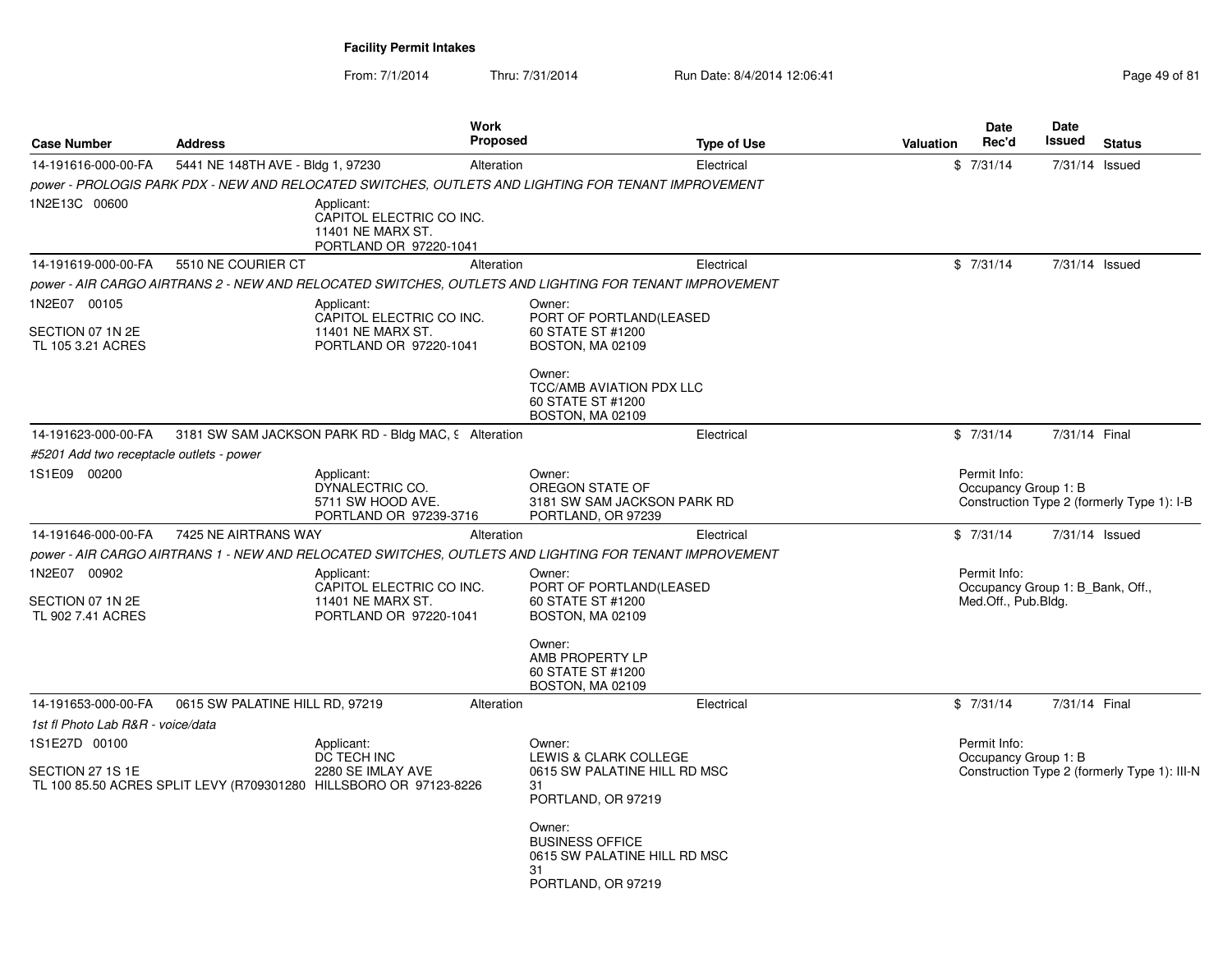From: 7/1/2014Thru: 7/31/2014 Run Date: 8/4/2014 12:06:41 Page 50 of 81

| <b>Case Number</b>                                                    | <b>Address</b>               | Work<br><b>Proposed</b>                                                                                                                                             |                                                                                          | Type of Use        | Valuation | <b>Date</b><br>Rec'd                             | Date<br>Issued | <b>Status</b>                               |
|-----------------------------------------------------------------------|------------------------------|---------------------------------------------------------------------------------------------------------------------------------------------------------------------|------------------------------------------------------------------------------------------|--------------------|-----------|--------------------------------------------------|----------------|---------------------------------------------|
| 14-191658-000-00-FA                                                   | 17634 NE AIRPORT WAY, 97230  | Alteration                                                                                                                                                          |                                                                                          | Electrical         |           | \$7/31/14                                        | 7/31/14 Issued |                                             |
|                                                                       |                              | power - LACROSSE EXTERIOR LIGHTS - NEW AND RELOCATED SWITCHES. OUTLETS AND LIGHTING FOR TENANT IMPROVEMENT                                                          |                                                                                          |                    |           |                                                  |                |                                             |
| 1N3E19D 00300                                                         |                              | Applicant:                                                                                                                                                          | Owner:                                                                                   |                    |           |                                                  |                |                                             |
| SOUTHSHORE COMMONS<br>LOT 8 TL 300                                    |                              | CAPITOL ELECTRIC CO INC.<br>11401 NE MARX ST.<br>PORTLAND OR 97220-1041                                                                                             | PROLOGIS FIRST US<br>4545 AIRPORT WAY<br><b>DENVER, CO 80239</b>                         |                    |           |                                                  |                |                                             |
|                                                                       |                              |                                                                                                                                                                     | Owner:<br>PROPERTIES LP<br>4545 AIRPORT WAY<br><b>DENVER, CO 80239</b>                   |                    |           |                                                  |                |                                             |
| 14-191946-000-00-FA                                                   | 825 NE MULTNOMAH ST - Unit 1 | Alteration                                                                                                                                                          |                                                                                          | Electrical         |           | \$7/31/14                                        |                | <b>Under Review</b>                         |
|                                                                       |                              | voice/data - 3RD FLOOR. TI: REMOVE MOST PERIMETER PARTITIONS. CREATE OPEN OFFICE SPACE. INTERIOR ADD WALLS. DOORS. OFFICES. CONFERENCE ROOM. REST ROOMS. VENDING M/ |                                                                                          |                    |           |                                                  |                |                                             |
| 1N1E35BB 90002                                                        |                              | Applicant:                                                                                                                                                          | Owner:                                                                                   |                    |           |                                                  |                |                                             |
| LLOYD CENTER TOWER CONDOMINIUM<br>LOT <sub>1</sub><br>DEPT OF REVENUE |                              | CHRISTENSON ELECTRIC INC.<br>111 SW COLUMBIA ST. STE 480<br>PORTLAND OR 97201-5838                                                                                  | <b>PACIFICORP</b><br>700 NE MULTNOMAH ST 7TH FLR<br>PORTLAND, OR 97232                   |                    |           |                                                  |                |                                             |
| 14-191971-000-00-FA                                                   | 919 SW TAYLOR ST, 97205      | Alteration                                                                                                                                                          |                                                                                          | Electrical         |           | \$7/31/14                                        | 7/31/14 Issued |                                             |
| 5th fl SweetSpot - voive cabling                                      |                              |                                                                                                                                                                     |                                                                                          |                    |           |                                                  |                |                                             |
| 1S1E03BB 05700<br>PORTLAND<br>BLOCK 219<br>LOT 3&4                    |                              | Applicant:<br>COCHRAN INC. dba BROADWAY<br><b>ELECTRIC</b><br>7550 SW TECH CENTER DR STE<br>220<br>TIGARD OR 97223-8061                                             | Owner:<br>TOM MOYER THEATRES<br>805 SW BROADWAY #2020<br>PORTLAND, OR 97205-3360         |                    |           |                                                  |                |                                             |
| 14-177964-000-00-FA                                                   | 2801 N GANTENBEIN AVE, 97227 | Alteration                                                                                                                                                          |                                                                                          | Fire Alarms        |           | $$1$ $7/1/14$                                    |                | 7/1/14 Issued                               |
|                                                                       |                              | Fire Alarm upgrades- 34 devices total- 26 smoke detectors, 4 strobes, 4 H/S                                                                                         |                                                                                          |                    |           |                                                  |                |                                             |
| 1N1E27AC 01100<br>ABENDS ADD<br>BLOCK 4<br>LOT 1-18 TL 1100           |                              | Applicant:<br><b>OREGON ELECTRIC</b><br>1709 SE 3RD AV<br>PORTLAND, OR 97214                                                                                        | Owner:<br><b>EMANUEL HOSPITAL</b><br>5215 N O'CONNOR BLVD #1100<br>IRVING, TX 75039-3739 |                    |           | Permit Info:<br>Occupancy Group 1: I-2           |                | Construction Type 2 (formerly Type 1): I-A  |
| 14-178161-000-00-FA                                                   | 4650 SW MACADAM AVE, 97201   | Alteration                                                                                                                                                          |                                                                                          | Fire Alarms        |           | $$1 \t7/2/14$                                    | 7/2/14 Final   |                                             |
|                                                                       |                              | replace convential elevator smoke and heat detectors with addressable to facilitate upgrade of the elevator s---1 set of plans                                      |                                                                                          |                    |           |                                                  |                |                                             |
| 1S1E15BA 00900                                                        |                              | Applicant:<br>STONER ELECTRIC INC                                                                                                                                   | Owner:<br>PCC JOHNS LANDING LLC                                                          |                    |           | Permit Info:                                     |                |                                             |
| SECTION 15 1S 1E<br>TL 900 1.00 ACRES                                 |                              | 1904 SE OCHOCO ST<br>MILWAUKIE, OR 97222-7315                                                                                                                       | 4650 SW MACADAM AVE #440<br>PORTLAND, OR 97239-4262                                      |                    |           | Occupancy Group 1: B                             |                | Construction Type 2 (formerly Type 1): II-A |
| 14-178185-000-00-FA                                                   | 1201 NE LLOYD BLVD, 97232    | Alteration                                                                                                                                                          |                                                                                          | <b>Fire Alarms</b> |           | $$1$ $7/2/14$                                    |                | 7/2/14 Issued                               |
| install 5 new horn strobes--3 sets of plans                           |                              |                                                                                                                                                                     |                                                                                          |                    |           |                                                  |                |                                             |
| 1N1E35BD 00400                                                        |                              | Applicant:<br>POINT MONITOR CORP                                                                                                                                    | Owner:<br>GPT PORTLAND OR 1201 LLOYD                                                     |                    |           | Permit Info:<br>Occupancy Group 1: B Bank, Off., |                |                                             |
| HOLLADAYS ADD<br><b>BLOCK 142 TL 400</b>                              |                              | 5863 lakeview blvd<br>lake oswego or 97035                                                                                                                          | <b>LLC</b><br>1201 NE LLOYD BLVD #150<br>PORTLAND, OR 97232                              |                    |           | Med.Off., Pub.Bldg.                              |                | Construction Type 2 (formerly Type 1): I-A  |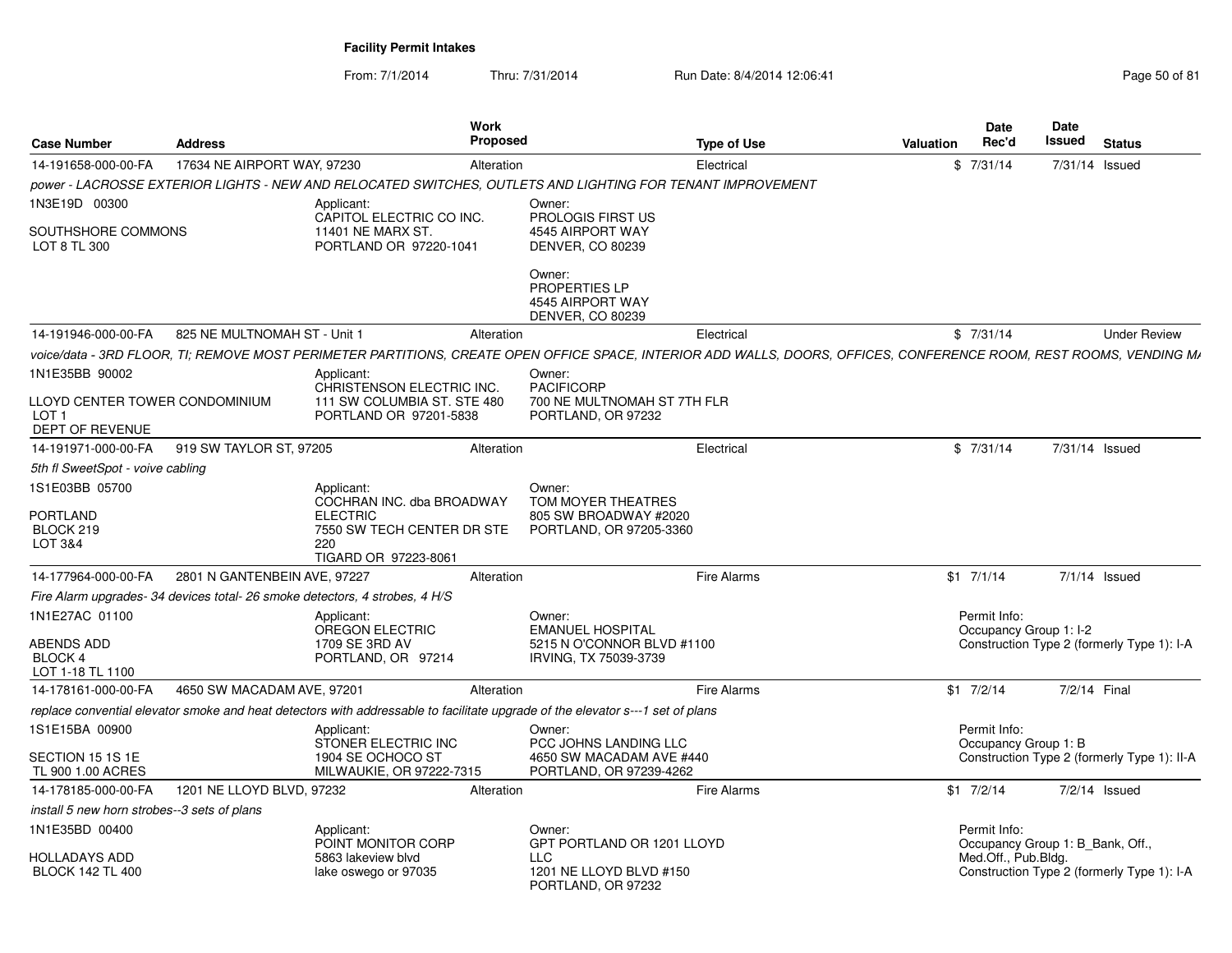From: 7/1/2014Thru: 7/31/2014 Run Date: 8/4/2014 12:06:41 Page 51 of 81

| <b>Case Number</b>                                                                                            | <b>Address</b>                     | Work<br><b>Proposed</b>                                                                                                           |                                                                                           | <b>Type of Use</b> | Valuation      | <b>Date</b><br>Rec'd                            | Date<br>Issued<br><b>Status</b>        |
|---------------------------------------------------------------------------------------------------------------|------------------------------------|-----------------------------------------------------------------------------------------------------------------------------------|-------------------------------------------------------------------------------------------|--------------------|----------------|-------------------------------------------------|----------------------------------------|
| 14-181407-000-00-FA                                                                                           | 319 SW WASHINGTON ST, 97204        | Alteration                                                                                                                        |                                                                                           | <b>Fire Alarms</b> | \$1,500 7/9/14 |                                                 | $7/9/14$ Issued                        |
|                                                                                                               |                                    | Suite #1200- Alteration to the Fire Alarm system for T.I.- 5 devices total 1- strobe4- H/S                                        |                                                                                           |                    |                |                                                 |                                        |
| 1N1E34CD 07800                                                                                                |                                    | Applicant:<br>CAPITOL ELECTRIC CO INC.<br>11401 NE MARX ST.<br>PORTLAND OR 97220-1041                                             | Owner:<br>THREE NINETEEN WASHINGTON<br><b>LLC</b><br>PO BOX 416<br>MANCHESTER, VT 05254   |                    |                | Permit Info:<br>Med.Off., Pub.Bldg.             | Occupancy Group 1: B Bank, Off.,       |
| 14-181426-000-00-FA                                                                                           | 4386 SW MACADAM AVE, 97201         | Alteration                                                                                                                        |                                                                                           | <b>Fire Alarms</b> |                | \$750 7/9/14                                    | 7/9/14 Final                           |
|                                                                                                               |                                    | Suite #305- Alteration to the Fire Alarm system for T.I.- 3 devices total 2- Strobes1- H/S                                        |                                                                                           |                    |                |                                                 |                                        |
| 1S1E10DC 00900<br>SECTION 10 1S 1E<br>TL 900 0.88 ACRES<br>DEFERRAL-POTENTIAL ADDITIONAL TAX                  |                                    | Applicant:<br>CAPITOL ELECTRIC CO INC<br><b>11401 NE MARX</b><br>PORTLAND OR 97220-1041                                           | Owner:<br><b>RIVER FORUM LLC</b><br>235 MONTGOMERY ST FL 16<br>SAN FRANCISCO, CA 94104    |                    |                |                                                 |                                        |
| 14-181456-000-00-FA                                                                                           | 3251 SW SAM JACKSON PARK RD, 97201 | Alteration                                                                                                                        |                                                                                           | <b>Fire Alarms</b> |                | \$2,600 7/9/14                                  | $7/9/14$ Issued                        |
|                                                                                                               |                                    | Room 11D16A & 11D12- add notification in shared office space.- 2 devices total                                                    |                                                                                           |                    |                |                                                 |                                        |
| 1S1E09AC 03700<br>SECTION 09 1S 1E<br>TL 3700 0.07 ACRES                                                      |                                    | Applicant:<br><b>Dynalectric Company</b><br>5711 SW Hood Ave<br>Portland OR 97239                                                 | Owner:<br>OREGON STATE OF<br>3181 SW SAM JACKSON PARK RD<br>PORTLAND, OR 97239            |                    |                | Permit Info:<br>Occupancy Group 1: I1.1<br>I-FR | Construction Type 2 (formerly Type 1): |
| 14-181463-000-00-FA                                                                                           | 3171 SW SAM JACKSON PARK RD, 97201 | Alteration                                                                                                                        |                                                                                           | <b>Fire Alarms</b> | \$2,000 7/9/14 |                                                 | 7/9/14 Issued                          |
| Room 5207A- Add 1 device for T.I.-                                                                            |                                    |                                                                                                                                   |                                                                                           |                    |                |                                                 |                                        |
| 1S1E09 00500<br>SECTION 09 1S 1E<br>TL 500 7.41 ACRES                                                         |                                    | Applicant:<br>Dynalectric Company<br>5711 SW Hood Ave<br>Portland OR 97239                                                        | Owner:<br>OREGON STATE OF<br>3181 SW SAM JACKSON PARK RD<br>PORTLAND, OR 97239            |                    |                |                                                 |                                        |
| 14-181506-000-00-FA                                                                                           | 501 N GRAHAM ST, 97227             | Alteration                                                                                                                        |                                                                                           | <b>Fire Alarms</b> |                | \$7,825 7/9/14                                  | $7/9/14$ Issued                        |
|                                                                                                               |                                    | Suite 500-580- Alterations to Fire Alarm as needed for T.I- 39 devices total 11- Smoke detectors 19 Strobes8 speakers 1 NAC panel |                                                                                           |                    |                |                                                 |                                        |
| 1N1E27AC 01000<br>ABENDS ADD<br><b>BLOCK 1 TL 1000</b>                                                        |                                    | Applicant:<br><b>STONER ELECTRIC</b><br>1904 SE Ochoco St<br>Portland, OR 972222-7315                                             | Owner:<br><b>LEGACY HEALTH SYSTEM</b><br>1919 NW LOVEJOY ST<br>PORTLAND, OR 97209         |                    |                |                                                 |                                        |
| 14-184650-000-00-FA                                                                                           | 2735 NE 82ND AVE, 97213            | Alteration                                                                                                                        |                                                                                           | <b>Fire Alarms</b> |                | $$1$ 7/16/14                                    | 7/16/14 Issued                         |
|                                                                                                               |                                    | install new addressable fire alarm system and remove existing system--2 sets of plans                                             |                                                                                           |                    |                |                                                 |                                        |
| 1N2E29AD 03200<br><b>GLENHAVEN PK &amp; SUB</b><br><b>BLOCK 7-9 TL 3200</b><br>SPLIT MAP R101730 (R009301000) |                                    | Applicant:<br>EC COMPANY<br>2121 NW THURMAN<br>PORTLAND OR 97210                                                                  | Owner:<br>SCHOOL DISTRICT NO 1(LEASED<br>PO BOX 3107<br>PORTLAND, OR 97208-3107<br>Owner: |                    |                |                                                 |                                        |
|                                                                                                               |                                    |                                                                                                                                   | <b>SCHOOLHOUSE SUPPLIES</b><br>PO BOX 3107<br>PORTLAND, OR 97208-3107                     |                    |                |                                                 |                                        |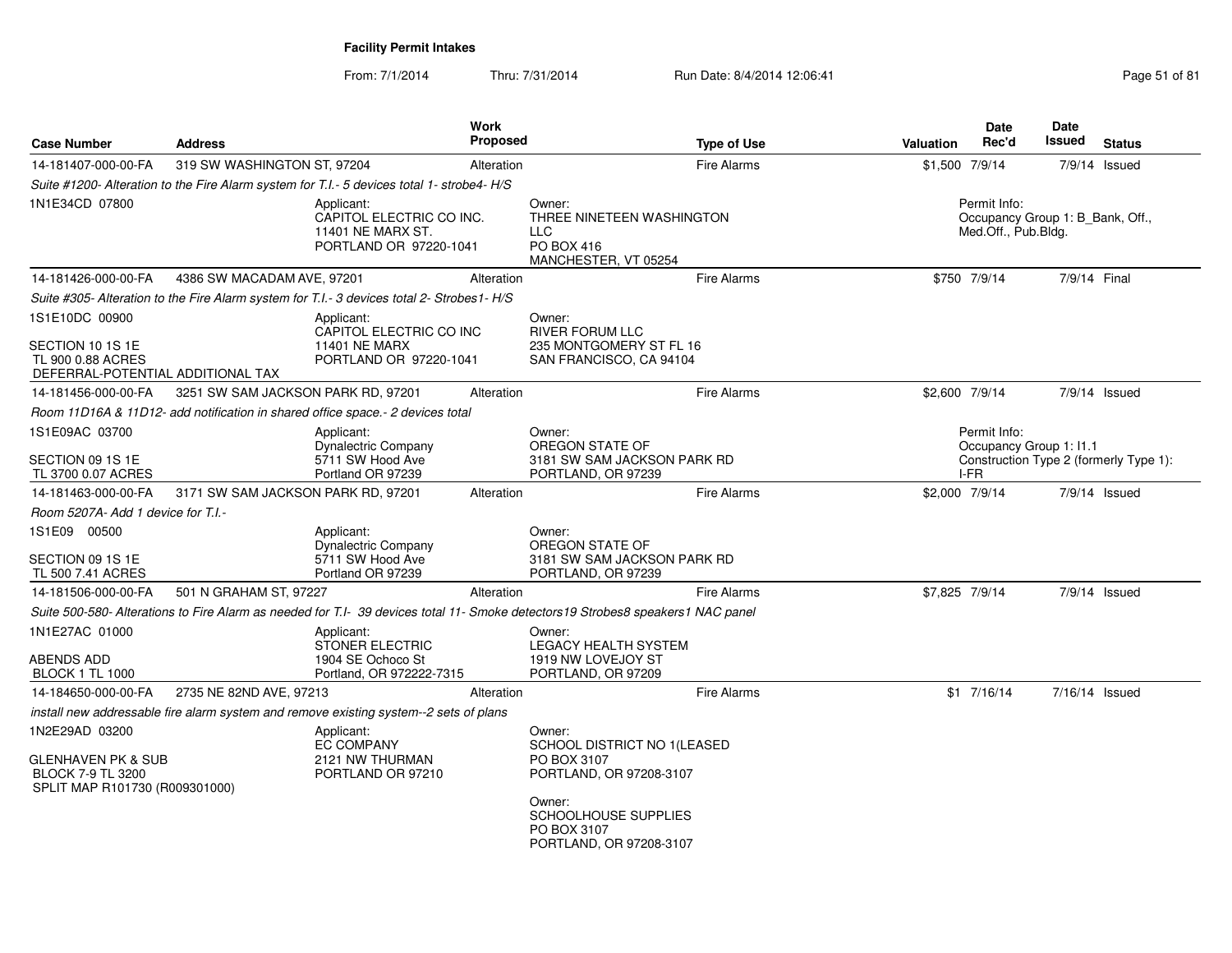From: 7/1/2014Thru: 7/31/2014 Run Date: 8/4/2014 12:06:41 Page 52 of 81

| <b>Case Number</b>                                                       | <b>Address</b>                                                         | Work<br>Proposed                                                                                       |                                                                                                             | <b>Type of Use</b> | Valuation | <b>Date</b><br>Rec'd                              | Date<br>Issued | <b>Status</b>                              |
|--------------------------------------------------------------------------|------------------------------------------------------------------------|--------------------------------------------------------------------------------------------------------|-------------------------------------------------------------------------------------------------------------|--------------------|-----------|---------------------------------------------------|----------------|--------------------------------------------|
| 14-185293-000-00-FA                                                      | 308 SW 2ND AVE, 97204                                                  | Alteration                                                                                             |                                                                                                             | <b>Fire Alarms</b> |           | $$1$ $7/17/14$                                    | 7/17/14 Final  |                                            |
|                                                                          |                                                                        | added a mail room. Added smoke and speaker strobe, 3 FSD added---2 sets of plans                       |                                                                                                             |                    |           |                                                   |                |                                            |
| 1N1E34CD 04600                                                           |                                                                        | Applicant:<br>CHERRY CITY ELECTRIC INC.<br>8100 NE ST JOHNS RD STE. D101<br>VANCOUVER WA 98665-2014    | Owner:<br><b>NGP DUNCAN PLAZA</b><br>PO BOX 4900 DEPT #360<br>SCOTTSDALE, AZ 85261-4900                     |                    |           | Permit Info:<br>Occupancy Group 1: A-2 Restaurant |                | Construction Type 2 (formerly Type 1): I-A |
|                                                                          |                                                                        |                                                                                                        | Owner:<br>PORTLAND LLC<br>PO BOX 4900 DEPT #360<br>SCOTTSDALE, AZ 85261-4900                                |                    |           |                                                   |                |                                            |
| 14-185309-000-00-FA                                                      | 101 SW MAIN ST, 97204                                                  | Alteration                                                                                             |                                                                                                             | <b>Fire Alarms</b> |           | $$1$ 7/17/14                                      | 7/17/14 Issued |                                            |
| updating existing fire system--- 3 sets of plans                         |                                                                        |                                                                                                        |                                                                                                             |                    |           |                                                   |                |                                            |
| 1S1E03BD 00300<br><b>PORTLAND</b><br>BLOCK 11                            |                                                                        | Applicant:<br><b>EC COMPANY</b><br>PO BOX 10286<br>PORTLAND, OR 97296.0286                             | Owner:<br>KBSH ONE MAIN PLACE LLC<br>14850 QUORUM DR #500<br>DALLAS, TX 75254                               |                    |           |                                                   |                |                                            |
| LOT 1-4<br>LOT 5-8 EXC PT IN STS                                         |                                                                        |                                                                                                        | Owner:<br><b>DUFF</b><br>14850 QUORUM DR #500<br>DALLAS, TX 75254                                           |                    |           |                                                   |                |                                            |
|                                                                          |                                                                        |                                                                                                        | Owner:<br>PHELPS LLC<br>14850 QUORUM DR #500<br>DALLAS, TX 75254                                            |                    |           |                                                   |                |                                            |
| 14-185328-000-00-FA                                                      |                                                                        | 3181 SW SAM JACKSON PARK RD - Bldg DCH, 9 Alteration                                                   |                                                                                                             | <b>Fire Alarms</b> |           | $$1$ 7/17/14                                      | 7/17/14 Issued |                                            |
|                                                                          | remodel of an operating room relocate 1 smoke detector--2 ses of plans |                                                                                                        |                                                                                                             |                    |           |                                                   |                |                                            |
| 1S1E09 00200                                                             |                                                                        | Applicant:<br>EC COMPANY<br>PO BOX 10286<br>PORTLAND, OR 97296.0286                                    | Owner:<br>OREGON STATE OF<br>3181 SW SAM JACKSON PARK RD<br>PORTLAND, OR 97239                              |                    |           |                                                   |                |                                            |
| 14-186035-000-00-FA                                                      | 3930 SE DIVISION ST, 97202                                             | Alteration                                                                                             |                                                                                                             | Fire Alarms        |           | $$1$ 7/18/14                                      | 7/18/14 Issued |                                            |
|                                                                          |                                                                        | alterstions to the existing fire alarm system to support tenant improvement--- 3 sets of plans         |                                                                                                             |                    |           |                                                   |                |                                            |
| 1S1E12AA 00800                                                           |                                                                        | Applicant:                                                                                             | Owner:                                                                                                      |                    |           | Permit Info:                                      |                |                                            |
| RICHMOND ADD<br>BLOCK <sub>2</sub><br>LOT 1&3&5<br>NONTAXABLE BEGIN 1995 |                                                                        | DYNALECTRIC CO.<br>5711 SW HOOD AVE.<br>PORTLAND OR 97239-3716                                         | PARR FINANCIAL MEDICAL LLC<br>4400 NE HALSEY BLVD 2 #190<br>PORTLAND, OR 97213                              |                    |           | Occupancy Group 1: B                              |                |                                            |
| 14-186064-000-00-FA                                                      | 309 SW 6TH AVE, 97205                                                  | Alteration                                                                                             |                                                                                                             | <b>Fire Alarms</b> |           | $$1$ 7/18/14                                      | 7/18/14 Final  |                                            |
|                                                                          | fire alarm addition to existing system---3 sets of plans               |                                                                                                        |                                                                                                             |                    |           |                                                   |                |                                            |
| 1N1E34CC 03800                                                           |                                                                        | Applicant:<br>PERFORMANCE SYSTEMS<br><b>INTEGRATION CORP</b><br>7324 SW DURHAM RD<br>PORTLAND OR 97224 | Owner:<br><b>HISTORIC U S NATIONAL BANK</b><br><b>BLOCK LLC</b><br>115 SW ASH ST #500<br>PORTLAND, OR 97204 |                    |           | Permit Info:<br>Occupancy Group 1: B              |                | Construction Type 2 (formerly Type 1): I-B |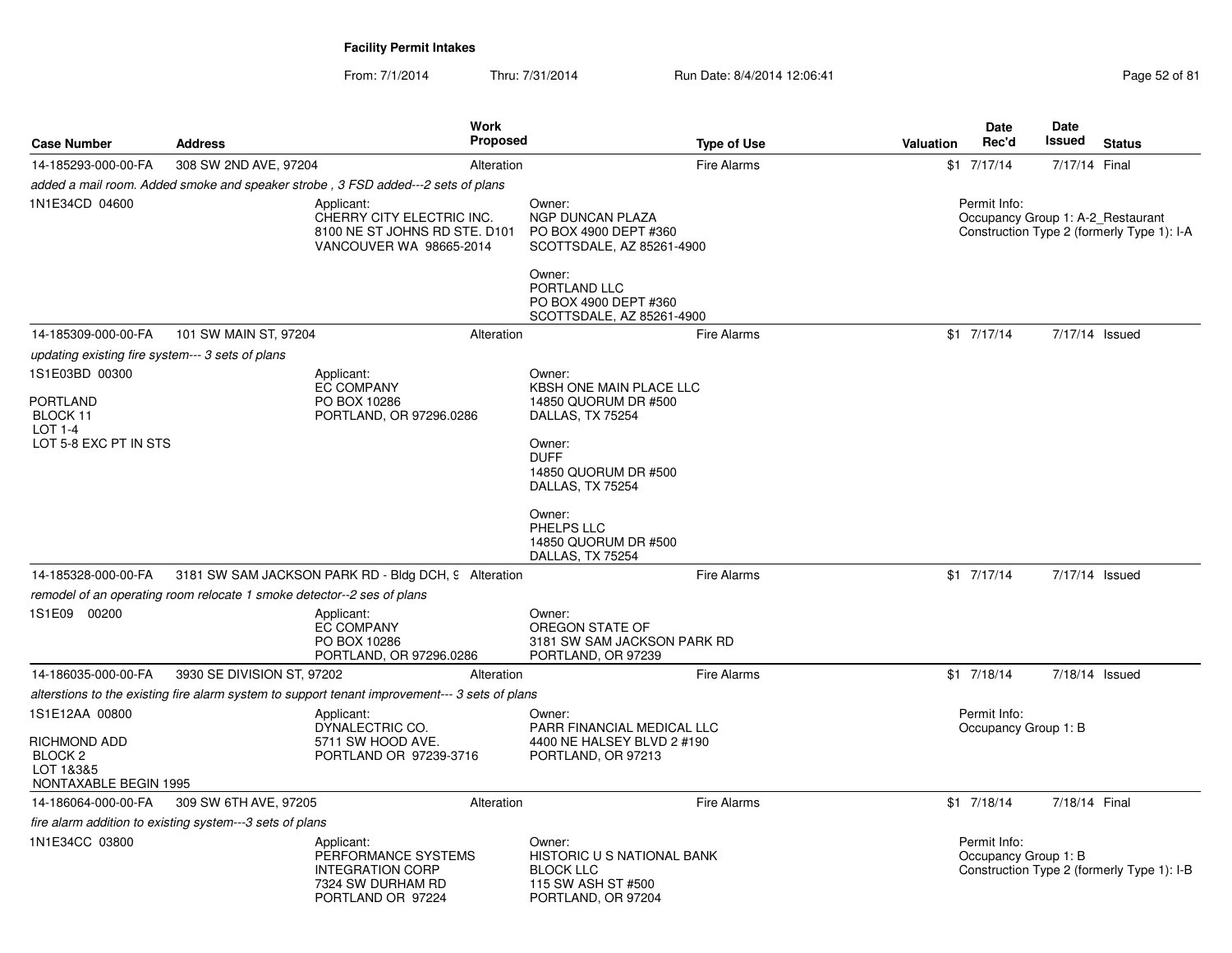| <b>Case Number</b>                                                                  | <b>Address</b>                                                                                                                                         | <b>Work</b><br><b>Proposed</b>                                                             |                                                                                                                                                                                                                                    | <b>Type of Use</b> | <b>Valuation</b> | Date<br>Rec'd                                        | Date<br>Issued | <b>Status</b>                               |
|-------------------------------------------------------------------------------------|--------------------------------------------------------------------------------------------------------------------------------------------------------|--------------------------------------------------------------------------------------------|------------------------------------------------------------------------------------------------------------------------------------------------------------------------------------------------------------------------------------|--------------------|------------------|------------------------------------------------------|----------------|---------------------------------------------|
| 14-186155-000-00-FA                                                                 | 828 SW 1ST AVE, 97204                                                                                                                                  | Alteration                                                                                 |                                                                                                                                                                                                                                    | <b>Fire Alarms</b> |                  | $$1$ 7/18/14                                         | 7/18/14 Issued |                                             |
|                                                                                     | installation of fire alarm wireless notification devices--- 4 sets of plans                                                                            |                                                                                            |                                                                                                                                                                                                                                    |                    |                  |                                                      |                |                                             |
| 1S1E03BA 01900<br><b>PORTLAND</b><br>BLOCK 4<br>N 46' OF LOT 6                      | Applicant:<br><b>ECT</b>                                                                                                                               | <b>JOHN SULLIVAN</b><br>5263 NE CORRAL CT<br>HILLSBORO, OR 97124                           | Owner:<br><b>FOUNTAIN VILLAGE</b><br><b>DEVELOPMENT</b><br>115 SW ASH ST #500<br>PORTLAND, OR 97204-3575                                                                                                                           |                    |                  | Permit Info:<br>Occupancy Group 1: A-2 Nightclub     |                |                                             |
| 14-187561-000-00-FA                                                                 | 120 SW CLAY ST, 97201                                                                                                                                  | Alteration                                                                                 |                                                                                                                                                                                                                                    | <b>Fire Alarms</b> |                  | $$1$ 7/22/14                                         | 7/22/14 Final  |                                             |
|                                                                                     | install 2 strobes i horn 3 smoke detectors---2 sets plans                                                                                              |                                                                                            |                                                                                                                                                                                                                                    |                    |                  |                                                      |                |                                             |
| 1S1E03BC 03200<br><b>PORTLAND</b><br><b>BLOCK 127 TL 3200</b>                       | Applicant:                                                                                                                                             | <b>CHRISTENSEN ELECTRIC</b><br>111 SW COLUMBIA, STE 480<br>PORTLAND, OR 97201-5886         | Owner:<br><b>URBAN OFFICE</b><br>111 SW COLUMBIA ST #1380<br>PORTLAND, OR 97201-5845<br>Owner:<br><b>PARKING</b><br>111 SW COLUMBIA ST #1380<br>PORTLAND, OR 97201-5845<br>Owner:<br><b>FACILITIES</b><br>111 SW COLUMBIA ST #1380 |                    |                  | Permit Info:<br>Occupancy Group 1: S-2               |                | Construction Type 2 (formerly Type 1): I-A  |
|                                                                                     |                                                                                                                                                        |                                                                                            | PORTLAND, OR 97201-5845                                                                                                                                                                                                            |                    |                  |                                                      | 7/22/14 Final  |                                             |
| 14-187587-000-00-FA<br>1S1E03CA 00600<br><b>PORTLAND</b><br><b>BLOCK 116 TL 600</b> | 1500 SW 1ST AVE, 97201<br>install 41 strobes 1 speaker strobe add 1 new smoke detector and relocate 32 smoke detectors-- 2 sets of plans<br>Applicant: | Alteration<br>CHRISTENSON ELECTRIC INC<br>111 SW COLUMBIA, SUITE 480<br>PORTLAND, OR 97201 | Owner:<br><b>URBAN OFFICE</b><br>111 SW COLUMBIA ST #1380<br>PORTLAND, OR 97201-5845                                                                                                                                               | <b>Fire Alarms</b> |                  | $$1$ 7/22/14<br>Permit Info:<br>Occupancy Group 1: B |                | Construction Type 2 (formerly Type 1): I-A  |
|                                                                                     |                                                                                                                                                        |                                                                                            | Owner:<br><b>PARKING</b><br>111 SW COLUMBIA ST #1380<br>PORTLAND, OR 97201-5845<br>Owner:<br><b>FACILITIES</b><br>111 SW COLUMBIA ST #1380<br>PORTLAND, OR 97201-5845                                                              |                    |                  |                                                      |                |                                             |
| 14-188209-000-00-FA                                                                 | 12000 SW 49TH AVE, 97219                                                                                                                               | Alteration                                                                                 |                                                                                                                                                                                                                                    | <b>Fire Alarms</b> |                  | $$1$ 7/23/14                                         | 7/23/14 Issued |                                             |
| RELOCATE 2 STROBES- NO PLANS                                                        |                                                                                                                                                        |                                                                                            |                                                                                                                                                                                                                                    |                    |                  |                                                      |                |                                             |
| 1S1E31D 00200                                                                       | Applicant:                                                                                                                                             | <b>EC COMPANY</b><br>PO BOX 10286<br>PORTLAND, OR 97296.0286                               | Owner:<br>PORTLAND COMMUNITY<br><b>COLLEGE DIST</b><br>PO BOX 19000<br>PORTLAND, OR 97283                                                                                                                                          |                    |                  | Permit Info:<br>Occupancy Group 1: B                 |                | Construction Type 2 (formerly Type 1): II-N |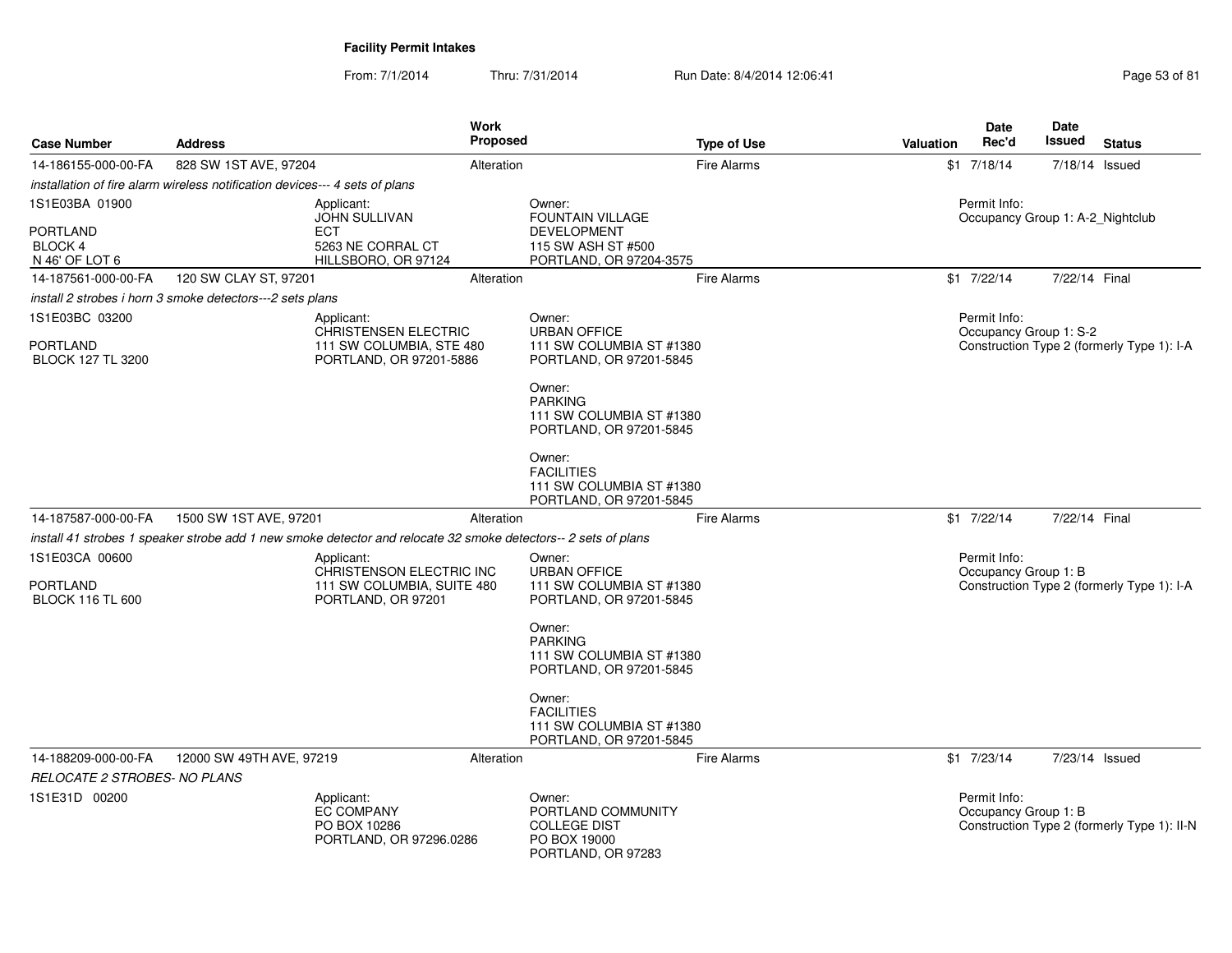INC PT VAC ST - BLOCK 11

From: 7/1/2014Thru: 7/31/2014 Run Date: 8/4/2014 12:06:41 Page 54 of 81

| <b>Case Number</b>                                                                       | <b>Address</b>                                        |                                                                                                               | <b>Work</b><br><b>Proposed</b> | <b>Type of Use</b>                                                                                                            | <b>Valuation</b> | <b>Date</b><br>Rec'd                        | <b>Date</b><br>Issued | <b>Status</b>                                |
|------------------------------------------------------------------------------------------|-------------------------------------------------------|---------------------------------------------------------------------------------------------------------------|--------------------------------|-------------------------------------------------------------------------------------------------------------------------------|------------------|---------------------------------------------|-----------------------|----------------------------------------------|
| 14-188230-000-00-FA                                                                      | 111 SW 5TH AVE, 97204-3626                            |                                                                                                               | Alteration                     | <b>Fire Alarms</b>                                                                                                            |                  | $$1$ 7/23/14                                |                       | 7/23/14 Issued                               |
|                                                                                          |                                                       |                                                                                                               |                                | ALL NEW NAC SYSTEM AND DEVICES AND SMOKE DETECTION FOR FULL FLOOR PROJECT---3 SETS OF PLANS                                   |                  |                                             |                       |                                              |
| 1N1E34CD 01300                                                                           |                                                       | Applicant:<br>SIEMENS INDUSTRY INC<br>15201 NW Greenbriar Prkwy Suite A<br>Beaverton, OR 97006                |                                |                                                                                                                               |                  | Permit Info:<br>Occupancy Group 1: B        |                       | Construction Type 2 (formerly Type 1): I-A   |
| 14-188247-000-00-FA                                                                      | 0615 SW PALATINE HILL RD, 97219                       |                                                                                                               | Alteration                     | <b>Fire Alarms</b>                                                                                                            |                  | $$1$ 7/23/14                                | 7/23/14 Final         |                                              |
|                                                                                          |                                                       | RELOCATE 2 STROBES ADD 1 STROBE AND HORN STROBE---3 SETS OF PLANS                                             |                                |                                                                                                                               |                  |                                             |                       |                                              |
| 1S1E27D 00100                                                                            |                                                       | Applicant:                                                                                                    |                                | Owner:                                                                                                                        |                  | Permit Info:                                |                       |                                              |
| SECTION 27 1S 1E                                                                         |                                                       | SAFE TECHNOLOGY GROUP<br>6400 NE HWY 99 G#375<br>TL 100 85.50 ACRES SPLIT LEVY (R709301280 VANCOUVER WA 98665 |                                | LEWIS & CLARK COLLEGE<br>0615 SW PALATINE HILL RD MSC<br>31<br>PORTLAND, OR 97219                                             |                  | Occupancy Group 1: B                        |                       | Construction Type 2 (formerly Type 1): III-N |
|                                                                                          |                                                       |                                                                                                               |                                | Owner:<br><b>BUSINESS OFFICE</b><br>0615 SW PALATINE HILL RD MSC<br>31<br>PORTLAND, OR 97219                                  |                  |                                             |                       |                                              |
| 14-188353-000-00-FA                                                                      | 520 SW YAMHILL ST, 97204                              |                                                                                                               | Alteration                     | <b>Fire Alarms</b>                                                                                                            |                  | \$3,985 7/23/14                             |                       | 7/23/14 Issued                               |
|                                                                                          |                                                       |                                                                                                               |                                | Suite #1010- Alterations to the Fire Alarm system as needed for T.I.- 7 devices total 3- Smokes3- Speaker/Strobes1- NAC Panel |                  |                                             |                       |                                              |
| 1S1E03BB 01200<br><b>PORTLAND</b><br>BLOCK 171<br><b>LOT 1&amp;8</b><br>N 1/2 OF LOT 2&7 |                                                       | Applicant:<br>ADVANCED ALARM SYSTEMS<br>1030 NW CORPORATE DR<br>TROUTDALE, OR 97060                           |                                | Owner:<br>PAC-HILL LIMITED PARTNERSHIP<br>520 SW YAMHILL ST RF GDN #8<br>PORTLAND, OR 97204                                   |                  | Permit Info:<br>Occupancy Group 1: B        |                       | Construction Type 2 (formerly Type 1): I-A   |
| 14-188651-000-00-FA                                                                      | 111 SW 5TH AVE, 97204-3626                            |                                                                                                               | Alteration                     | <b>Fire Alarms</b>                                                                                                            |                  | $$1$ $7/24/14$                              |                       | 7/24/14 Issued                               |
|                                                                                          |                                                       | altering and adding NAC devices and smoke detection to TI space--- 3 sets of plans                            |                                |                                                                                                                               |                  |                                             |                       |                                              |
| 1N1E34CD 01300                                                                           |                                                       | Applicant:<br>SIEMENS INDUSTRY INC<br>15201 NW Greenbriar Prkwy Suite A<br>Beaverton, OR 97006                |                                |                                                                                                                               |                  | Permit Info:<br>Occupancy Group 1: B        |                       | Construction Type 2 (formerly Type 1): I-A   |
| 14-190438-000-00-FA                                                                      | 2303 SE 28TH PL, 97214                                |                                                                                                               | Alteration                     | <b>Fire Alarms</b>                                                                                                            |                  | $$1$ 7/29/14                                |                       | 7/29/14 Issued                               |
|                                                                                          |                                                       | UPGRADE FIRE ALARM PANEL TO FULL COVERAGE---3 SETS OF PLANS                                                   |                                |                                                                                                                               |                  |                                             |                       |                                              |
| 1S1E01CC 04900                                                                           |                                                       | Applicant:<br><b>EC COMPANY</b>                                                                               |                                | Owner:<br>SCHOOL DISTRICT NO 1                                                                                                |                  | Permit Info:<br>Occupancy Group 1: E_School |                       |                                              |
| <b>VANS ADD</b><br><b>BLOCK 1-3 TL 4900</b>                                              |                                                       | 2121 NW THURMAN<br>PORTLAND OR 97210                                                                          |                                | PO BOX 3107<br>PORTLAND, OR 97208-3107                                                                                        |                  |                                             |                       | Construction Type 2 (formerly Type 1): I-A   |
| 14-190450-000-00-FA                                                                      | 7439 N CHARLESTON AVE, 97203                          |                                                                                                               | Alteration                     | <b>Fire Alarms</b>                                                                                                            |                  | \$1 7/29/14                                 |                       | 7/29/14 Issued                               |
|                                                                                          | FIRE ALARM UPGRADE TO FULL COVERAGE---3 SETS OF PLANS |                                                                                                               |                                |                                                                                                                               |                  |                                             |                       |                                              |
| 1N1W12AB 12100                                                                           |                                                       | Applicant:                                                                                                    |                                | Owner:                                                                                                                        |                  | Permit Info:                                |                       |                                              |
| P T SMITHS ADD<br>INC PT VAC ST - BLOCK 7<br>INC PT VAC STS - BLOCK 10                   |                                                       | <b>EC COMPANY</b><br>2121 NW THURMAN<br>PORTLAND OR 97210                                                     |                                | <b>SCHOOL DISTRICT NO 1</b><br>PO BOX 3107<br>PORTLAND, OR 97208-3107                                                         |                  | Occupancy Group 1: E School                 |                       | Construction Type 2 (formerly Type 1): I-A   |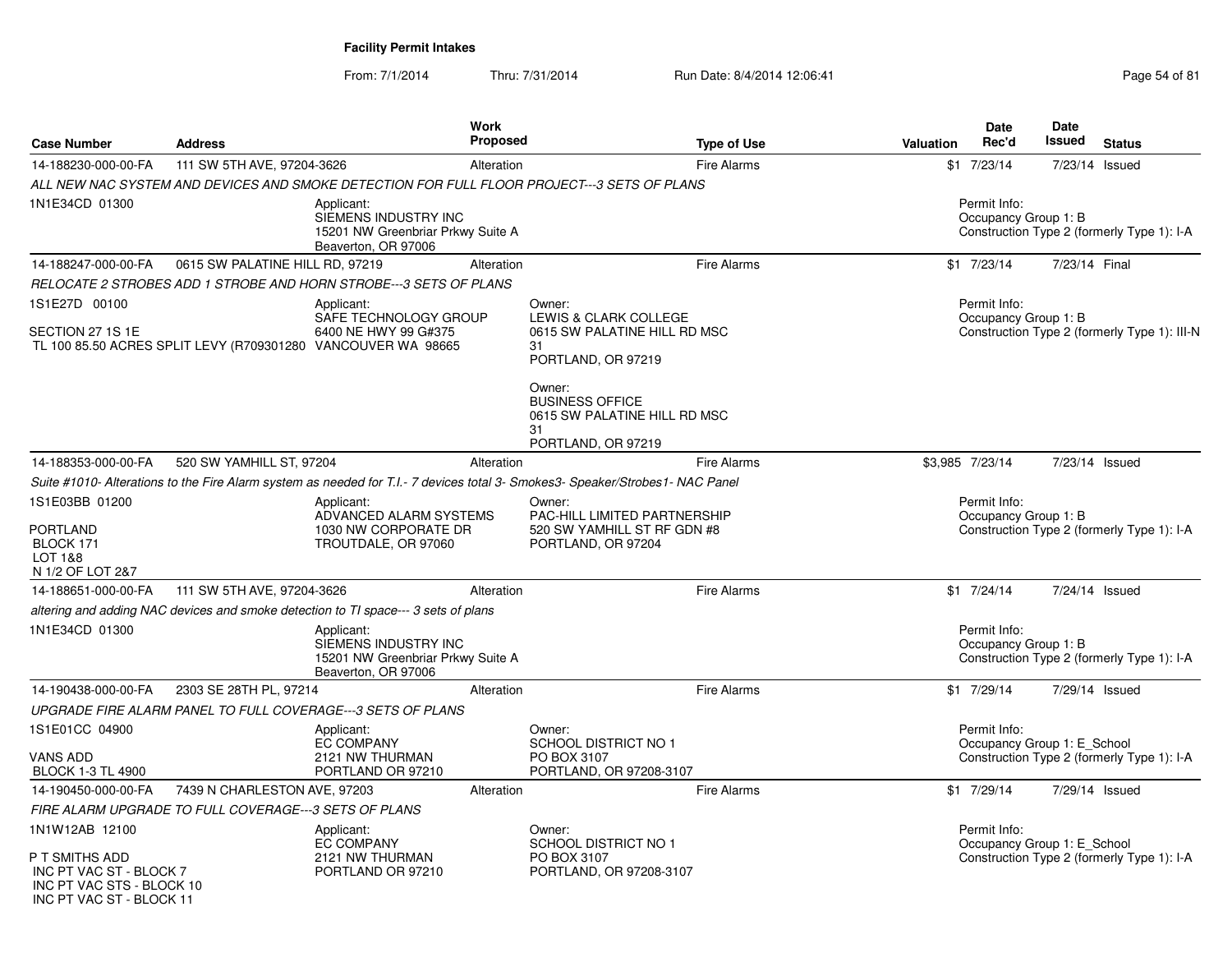From: 7/1/2014Thru: 7/31/2014 Run Date: 8/4/2014 12:06:41 Page 55 of 81

| <b>Case Number</b>                                                       | <b>Address</b>                                                            |                                                                                                                         | <b>Work</b><br><b>Proposed</b> |                                                                                                                                                                            | <b>Type of Use</b> | Valuation | Date<br>Rec'd                       | Date<br>Issued<br><b>Status</b>                                                    |
|--------------------------------------------------------------------------|---------------------------------------------------------------------------|-------------------------------------------------------------------------------------------------------------------------|--------------------------------|----------------------------------------------------------------------------------------------------------------------------------------------------------------------------|--------------------|-----------|-------------------------------------|------------------------------------------------------------------------------------|
| 14-190863-000-00-FA                                                      | 1120 NW COUCH ST, 97209                                                   |                                                                                                                         | Alteration                     |                                                                                                                                                                            | <b>Fire Alarms</b> |           | \$1 7/29/14                         | 7/29/14 Issued                                                                     |
|                                                                          | 5th floor- Alterations to the Fire Alarm system for T.I.- 2 devices total |                                                                                                                         |                                |                                                                                                                                                                            |                    |           |                                     |                                                                                    |
| 1N1E33DA 04900                                                           |                                                                           | Applicant:<br>COCHRAN INC. dba BROADWAY<br><b>ELECTRIC</b><br>7550 SW TECH CENTER DR STE<br>220<br>TIGARD OR 97223-8061 |                                | Owner:<br>MEPT BREWERY BLOCK 2 LLC<br>PO BOX 320099<br>ALEXANDRIA, VA 22320-0156                                                                                           |                    |           | Permit Info:<br>Med.Off., Pub.Bldg. | Occupancy Group 1: B_Bank, Off.,<br>Construction Type 2 (formerly Type 1): II-A    |
| 14-190880-000-00-FA                                                      | 1120 NW COUCH ST, 97209                                                   |                                                                                                                         | Alteration                     |                                                                                                                                                                            | <b>Fire Alarms</b> |           | \$1 7/29/14                         | 7/29/14 Issued                                                                     |
|                                                                          |                                                                           | 5th Floor- Raymond James- Alterations to the Fire Alarm for T.I.- 6 devices total                                       |                                |                                                                                                                                                                            |                    |           |                                     |                                                                                    |
| 1N1E33DA 04900                                                           |                                                                           | Applicant:<br>COCHRAN INC. dba BROADWAY<br><b>ELECTRIC</b><br>7550 SW TECH CENTER DR STE<br>220<br>TIGARD OR 97223-8061 |                                | Owner:<br>MEPT BREWERY BLOCK 2 LLC<br>PO BOX 320099<br>ALEXANDRIA, VA 22320-0156                                                                                           |                    |           | Permit Info:<br>Med.Off., Pub.Bldg. | Occupancy Group 1: B Bank, Off.,<br>Construction Type 2 (formerly Type 1): II-A    |
| 14-191051-000-00-FA                                                      | 825 NE MULTNOMAH ST - Unit 1                                              |                                                                                                                         | Alteration                     |                                                                                                                                                                            | <b>Fire Alarms</b> |           | $$1$ 7/30/14                        | 7/30/14 Issued                                                                     |
| fire alarm---3 sets of plans                                             |                                                                           |                                                                                                                         |                                |                                                                                                                                                                            |                    |           |                                     |                                                                                    |
| 1N1E35BB 90002                                                           |                                                                           | Applicant:                                                                                                              |                                | Owner:                                                                                                                                                                     |                    |           |                                     |                                                                                    |
| LLOYD CENTER TOWER CONDOMINIUM<br>LOT 1<br>DEPT OF REVENUE               |                                                                           | POINT MONITOR CORP<br>5863 lakeview blvd<br>lake oswego or 97035                                                        |                                | <b>PACIFICORP</b><br>700 NE MULTNOMAH ST 7TH FLR<br>PORTLAND, OR 97232                                                                                                     |                    |           |                                     |                                                                                    |
| 14-191057-000-00-FA                                                      | 110 SW YAMHILL ST, 97204                                                  |                                                                                                                         | Alteration                     |                                                                                                                                                                            | <b>Fire Alarms</b> |           | $$1$ 7/30/14                        | 7/30/14 Issued                                                                     |
| fire alarm addition---3 sets 0f plans                                    |                                                                           |                                                                                                                         |                                |                                                                                                                                                                            |                    |           |                                     |                                                                                    |
| 1S1E03BA 02400<br>PORTLAND<br>BLOCK 13<br>LOT 1&2                        |                                                                           | Applicant:<br>POINT MONITOR CORP<br>5863 lakeview blvd<br>lake oswego or 97035                                          |                                | Owner:<br><b>B13 INVESTORS LLC</b><br>111 SW COLUMBIA ST #1380<br>PORTLAND, OR 97201                                                                                       |                    |           | Permit Info:<br>Med.Off., Pub.Bldg. | Occupancy Group 1: B_Bank, Off.,<br>Construction Type 2 (formerly Type 1): I-B     |
| 14-191061-000-00-FA                                                      | 2201 NE LLOYD BLVD, 97232                                                 |                                                                                                                         | Alteration                     |                                                                                                                                                                            | <b>Fire Alarms</b> |           | $$1$ 7/30/14                        | 7/30/14 Final                                                                      |
|                                                                          |                                                                           | modify existing fire alarm system to provide new devices as shown on drawing--- 2 sets 0f plans                         |                                |                                                                                                                                                                            |                    |           |                                     |                                                                                    |
| 1N1E35BA 00101                                                           |                                                                           | Applicant:<br>HALBERT CONSTRUCTION<br><b>SERVICES LLC</b><br>5618 NE 56TH ST<br>VANCOUVER, WA 98661                     |                                | Owner:<br>CAPREF LLOYD CENTER LLC<br>2201 LLOYD CENTER<br>PORTLAND, OR 97232                                                                                               |                    |           | Permit Info:<br>Station             | Occupancy Group 1: M_Store, Service<br>Construction Type 2 (formerly Type 1): II-A |
| 14-191101-000-00-FA                                                      | 200 SW MARKET ST, 97201                                                   |                                                                                                                         | Alteration                     |                                                                                                                                                                            | <b>Fire Alarms</b> |           | $$1$ 7/30/14                        | 7/30/14 Final                                                                      |
| moved 6 strobes---2 sets of plans                                        |                                                                           |                                                                                                                         |                                |                                                                                                                                                                            |                    |           |                                     |                                                                                    |
| 1S1E03CB 00800<br>SOUTH AUDITORIUM ADD<br><b>BLOCK A</b><br>LOT 2 TL 800 |                                                                           | Applicant:<br>CHRISTENSON ELECTRIC INC<br>111 SW COLUMBIA, SUITE 480<br>PORTLAND, OR 97201                              |                                | Owner:<br>TWO HUNDRED MARKET ASSOC<br>200 SW MARKET ST #1720<br>PORTLAND, OR 97201<br>Owner:<br><b>LIMITED PARTNERSHIP</b><br>200 SW MARKET ST #1720<br>PORTLAND, OR 97201 |                    |           |                                     |                                                                                    |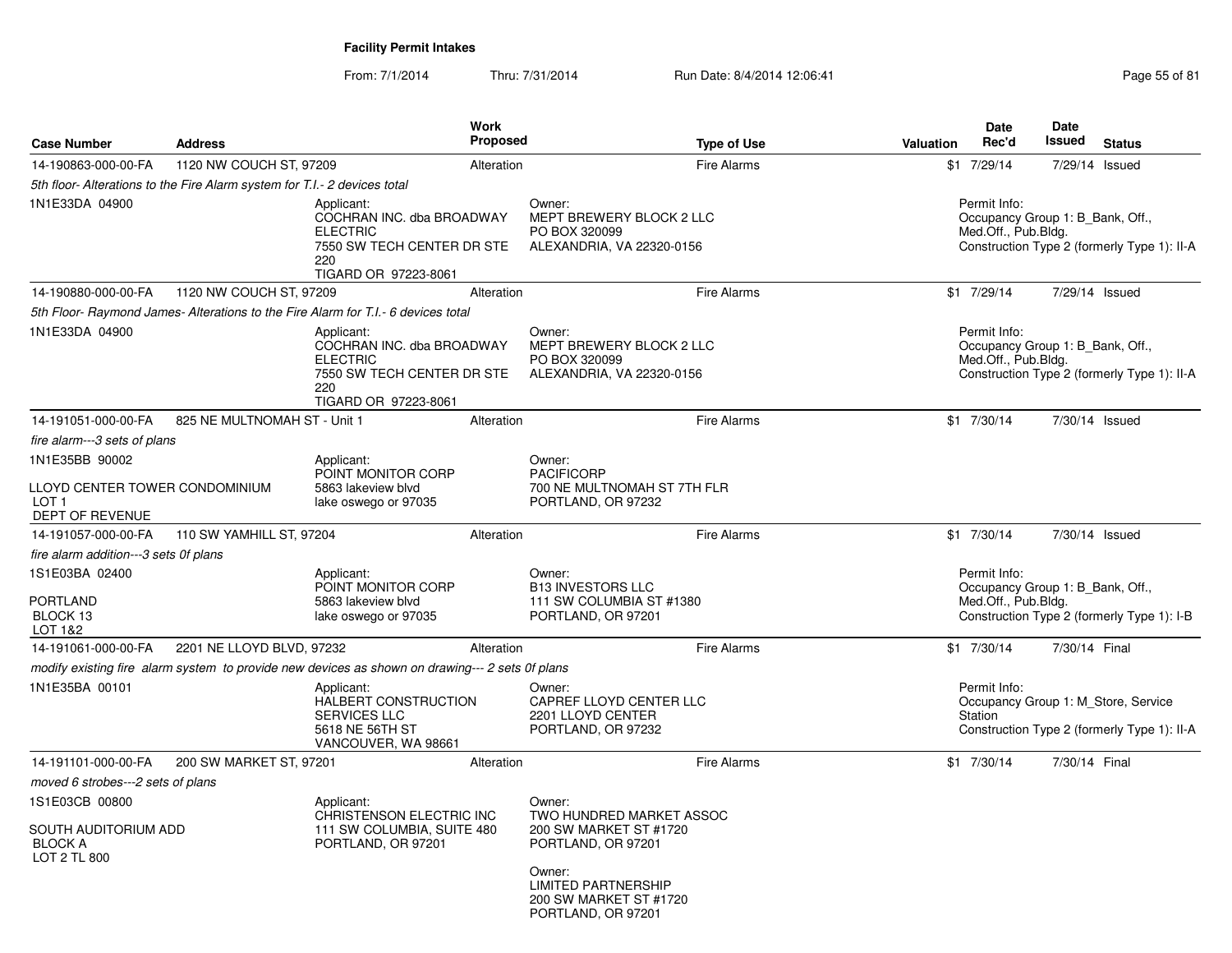From: 7/1/2014Thru: 7/31/2014 Run Date: 8/4/2014 12:06:41 Page 56 of 81

| <b>Case Number</b>                                                                           | <b>Address</b>                                                |                                                                                                                   | <b>Work</b><br><b>Proposed</b> |                                                                                                                                                                     | <b>Type of Use</b> | <b>Valuation</b> | <b>Date</b><br>Rec'd                                                               | Date<br>Issued | <b>Status</b>                               |
|----------------------------------------------------------------------------------------------|---------------------------------------------------------------|-------------------------------------------------------------------------------------------------------------------|--------------------------------|---------------------------------------------------------------------------------------------------------------------------------------------------------------------|--------------------|------------------|------------------------------------------------------------------------------------|----------------|---------------------------------------------|
| 14-191445-000-00-FA                                                                          | 4805 NE GLISAN ST, 97213                                      |                                                                                                                   | Alteration                     |                                                                                                                                                                     | <b>Fire Alarms</b> |                  | \$12,313 7/30/14                                                                   | 7/30/14 Issued |                                             |
|                                                                                              |                                                               |                                                                                                                   |                                | Access Services- 1st floor-Alterations to Fire Alarm as needed for T.I.- 20 devices total 4 Smoke Detectors1 Strobe15 H/S                                           |                    |                  |                                                                                    |                |                                             |
| 1N2E31BD 04100                                                                               |                                                               | Applicant:                                                                                                        |                                | Owner:                                                                                                                                                              |                    |                  |                                                                                    |                |                                             |
| SECTION 31 1N 2E<br>TL 4100 9.54 ACRES                                                       |                                                               | COCHRAN INC<br>7550 SW TECH CENTER DRIVE<br>TIGARD OR 97223                                                       |                                | PROVIDENCE HEALTH<br>4400 NE HALSEY ST BLDG 2 #190<br>PORTLAND, OR 97213-1545                                                                                       |                    |                  |                                                                                    |                |                                             |
|                                                                                              |                                                               |                                                                                                                   |                                | Owner:<br>SERVICES-OREGON<br>4400 NE HALSEY ST BLDG 2 #190<br>PORTLAND, OR 97213-1545                                                                               |                    |                  |                                                                                    |                |                                             |
| 14-191682-000-00-FA                                                                          | 12000 SW 49TH AVE, 97219                                      |                                                                                                                   | Alteration                     |                                                                                                                                                                     | <b>Fire Alarms</b> |                  | $$1$ $7/31/14$                                                                     | 7/31/14 Issued |                                             |
|                                                                                              | alteration to the existing fire alarm system--2 sets of plans |                                                                                                                   |                                |                                                                                                                                                                     |                    |                  |                                                                                    |                |                                             |
| 1S1E31D 00200                                                                                |                                                               | Applicant:<br>Dynaelectric<br>5805 SW Hood Ave.<br>Portland, OR 97201                                             |                                | Owner:<br>PORTLAND COMMUNITY<br><b>COLLEGE DIST</b><br>PO BOX 19000<br>PORTLAND, OR 97283                                                                           |                    |                  | Permit Info:<br>Occupancy Group 1: B_Bank, Off.,<br>Med.Off., Pub.Bldg.            |                | Construction Type 2 (formerly Type 1): II-B |
| 14-191722-000-00-FA                                                                          | 1001 SW 5TH AVE, 97204                                        |                                                                                                                   | Alteration                     |                                                                                                                                                                     | <b>Fire Alarms</b> |                  | \$1,500 7/31/14                                                                    | 7/31/14 Issued |                                             |
|                                                                                              |                                                               | GSA Court T.I.- Floors 7-9- Alterations to Fire Alarm system for T.I.- 5 devices total 1- Strobe4- Speaker Strobe |                                |                                                                                                                                                                     |                    |                  |                                                                                    |                |                                             |
| 1S1E03BB 00800<br><b>PORTLAND</b><br>BLOCK 169<br><b>LOT 1-8</b><br>SEE R246278 (R667717341) |                                                               | Applicant:<br><b>CAPITOL ELECTRIC</b><br>11401 NE MARX STREET<br>PORTLAND, OR 97220-                              |                                | Owner:<br>OR-CONGRESS CENTER LP<br>235 MONTGOMERY ST 16TH<br><b>FLOOR</b><br>SAN FRANCISCO, CA 94104-3104                                                           |                    |                  | Permit Info:<br>Occupancy Group 1: B<br>Construction Type 2 (formerly Type 1): I-A |                |                                             |
| 14-191838-000-00-FA                                                                          | 1615 SW 5TH AVE, 97201                                        |                                                                                                                   | Alteration                     |                                                                                                                                                                     | <b>Fire Alarms</b> |                  | $$1$ 7/31/14                                                                       | 7/31/14 Issued |                                             |
| relocate 1 existing device--2 sets of plans                                                  |                                                               |                                                                                                                   |                                |                                                                                                                                                                     |                    |                  |                                                                                    |                |                                             |
| 1S1E03BC 04000<br><b>PORTLAND</b><br>BLOCK 163<br><b>LOT 1-8</b>                             |                                                               | Applicant:<br><b>GLOBAL ELECTRIC INC</b><br>P.O. BOX 162<br>NORTH PLAINS OR 97133                                 |                                | Owner:<br>SISTERS OF THE HOLY<br><b>1615 SW 5TH AVE</b><br>PORTLAND, OR 97201-5403<br>Owner:<br><b>NAME OF JESUS</b><br>1615 SW 5TH AVE<br>PORTLAND, OR 97201-5403  |                    |                  |                                                                                    |                |                                             |
| 14-191953-000-00-FA                                                                          | 3500 N INTERSTATE AVE, 97227                                  |                                                                                                                   | Alteration                     |                                                                                                                                                                     | <b>Fire Alarms</b> |                  | \$20,000 7/31/14                                                                   | 7/31/14 Issued |                                             |
|                                                                                              |                                                               |                                                                                                                   |                                | Eye Procedure- Alterations to the Flre Alarm system as needed for T.I.- 56 devices total 31- Smoke detectors, 12- Strobes, 10- H/S, 1- Pull Station , 2- Aux Panels |                    |                  |                                                                                    |                |                                             |
| 1N1E22CC 12100                                                                               |                                                               | Applicant:<br>CHERRY CITY ELECTRIC<br>8100 NE ST. JOHNS RD STE D-104<br>VANCOUVER, WA 98665                       |                                | Owner:<br>KAISER FOUNDATION HEALTH<br>500 NE MULTNOMAH ST #100<br>PORTLAND, OR 97232-2031                                                                           |                    |                  | Permit Info:<br>Occupancy Group 1: I-2                                             |                | Construction Type 2 (formerly Type 1): I-A  |
|                                                                                              |                                                               |                                                                                                                   |                                | Owner:<br>PLAN OF THE NORTHWEST<br>500 NE MULTNOMAH ST #100<br>PORTLAND, OR 97232-2031                                                                              |                    |                  |                                                                                    |                |                                             |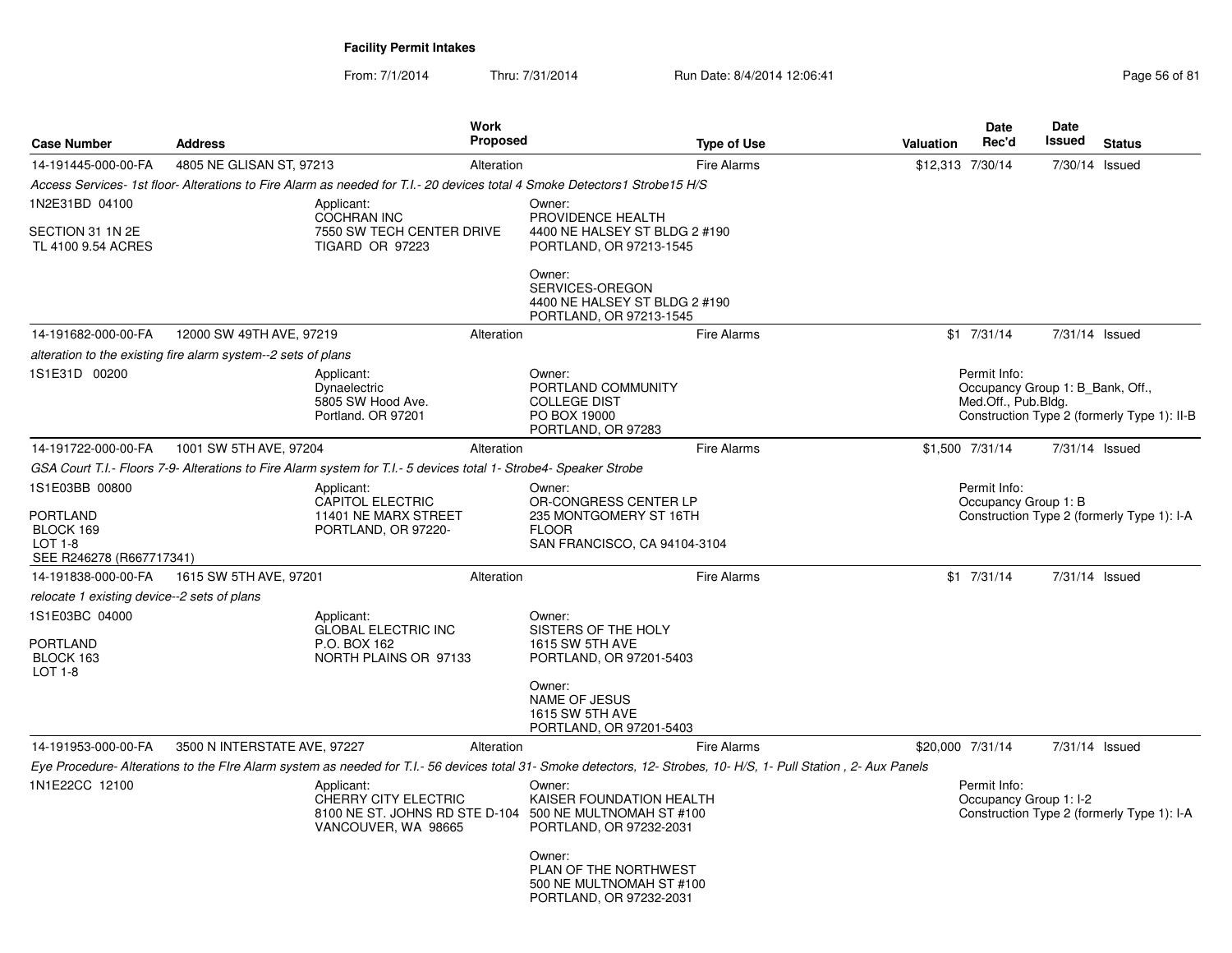From: 7/1/2014Thru: 7/31/2014 Run Date: 8/4/2014 12:06:41 Page 57 of 81

|                                  |                                                                         |                                                                                                           | <b>Work</b>     |                                                                                                                         |                        |                  | <b>Date</b>                                      | <b>Date</b>  |                                             |
|----------------------------------|-------------------------------------------------------------------------|-----------------------------------------------------------------------------------------------------------|-----------------|-------------------------------------------------------------------------------------------------------------------------|------------------------|------------------|--------------------------------------------------|--------------|---------------------------------------------|
| <b>Case Number</b>               | <b>Address</b>                                                          |                                                                                                           | <b>Proposed</b> |                                                                                                                         | <b>Type of Use</b>     | <b>Valuation</b> | Rec'd                                            | Issued       | <b>Status</b>                               |
| 14-177901-000-00-FA              |                                                                         | 3181 SW SAM JACKSON PARK RD - Bldg OHS, 9 Alteration                                                      |                 |                                                                                                                         | Fire Sprinklers        | \$35,000 7/1/14  |                                                  | 7/1/14 Final |                                             |
|                                  |                                                                         |                                                                                                           |                 | Replace and upgrade Fire Sprinklers in stairs A,B & C wing. 3 stairs, all floors- 70+ heads total- No heads to be moved |                        |                  |                                                  |              |                                             |
| 1S1E09 00200                     |                                                                         | Applicant:<br><b>BASIC FIRE PROTECTION</b><br><b>BIVD</b><br>PORTLAND, OR 97211                           |                 | Owner:<br>OREGON STATE OF<br>8135 NE MARTIN LUTHER KING JR 3181 SW SAM JACKSON PARK RD<br>PORTLAND, OR 97239            |                        |                  | Permit Info:<br>Occupancy Group 1: I-2           |              | Construction Type 2 (formerly Type 1): I-A  |
| 14-177909-000-00-FA              |                                                                         | 3181 SW SAM JACKSON PARK RD - Bldg DCH, 9 Alteration                                                      |                 |                                                                                                                         | <b>Fire Sprinklers</b> | \$7,223 7/1/14   |                                                  |              | $7/1/14$ Issued                             |
|                                  |                                                                         | 8th floor- OR #2- Alteration to Fire Sprinklers as needed for T.I.- 5 heads total                         |                 |                                                                                                                         |                        |                  |                                                  |              |                                             |
| 1S1E09 00200                     |                                                                         | Applicant:<br>WESTERN STATES FIRE<br><b>PROTECTION</b><br>13896 FIR ST., SUITE B<br>OREGON CITY, OR 97045 |                 | Owner:<br>OREGON STATE OF<br>3181 SW SAM JACKSON PARK RD<br>PORTLAND, OR 97239                                          |                        |                  |                                                  |              |                                             |
| 14-177943-000-00-FA              | 1211 SW 5TH AVE, 97204                                                  |                                                                                                           | Alteration      |                                                                                                                         | Fire Sprinklers        |                  | $$1$ $7/1/14$                                    |              | $7/1/14$ Issued                             |
|                                  |                                                                         | Suite #1250- Add and relocate Fire Sprinklers as needed for T.I.- 3 heads total                           |                 |                                                                                                                         |                        |                  |                                                  |              |                                             |
| 1S1E03BC 00900                   |                                                                         | Applicant:<br>MCKINSTRY CO LLC                                                                            |                 | Owner:<br>PACWEST CENTER LLC                                                                                            |                        |                  | Permit Info:<br>Occupancy Group 1: B_Bank, Off., |              |                                             |
| PORTLAND<br>BLOCK 167<br>LOT 1-8 |                                                                         | 16970 NE MASON ST, SUITE 100<br>PORTLAND OR 97230-7398                                                    |                 | 1211 SW 5TH AVE #2230<br>PORTLAND, OR 97204                                                                             |                        |                  | Med.Off., Pub.Bldg.                              |              |                                             |
| 14-178532-000-00-FA              | 705 N KILLINGSWORTH ST, 97217                                           |                                                                                                           | Alteration      |                                                                                                                         | <b>Fire Sprinklers</b> |                  | $$1 \t7/2/14$                                    |              | $7/2/14$ Issued                             |
|                                  |                                                                         | remove uprightsadd pendents for new ceilins in classroom remodels---3 sets of plans                       |                 |                                                                                                                         |                        |                  |                                                  |              |                                             |
| 1N1E15CD 12300                   |                                                                         | Applicant:<br>CROWN FIRE SYSTEMS INC<br>7402 SE JOHNSON CREEK BLVD<br>PORTLAND OR 97206                   |                 | Owner:<br>PORTLAND COMMUNITY<br><b>COLLEGE DIST</b><br>PO BOX 6119<br>ALOHA, OR 97007-0119                              |                        |                  | Permit Info:<br>Occupancy Group 1: B             |              | Construction Type 2 (formerly Type 1): II-B |
|                                  |                                                                         |                                                                                                           |                 | Owner:<br>PROCUREMENT AND RISK SVCS<br>PO BOX 6119<br>ALOHA, OR 97007-0119                                              |                        |                  |                                                  |              |                                             |
| 14-178577-000-00-FA              | 617 SW MONTGOMERY ST, 97201                                             |                                                                                                           | Alteration      |                                                                                                                         | <b>Fire Sprinklers</b> | \$2,700 7/2/14   |                                                  |              | $7/2/14$ Issued                             |
|                                  | Flamex fire extinguishing assembly hook up to overhead sprinkler system |                                                                                                           |                 |                                                                                                                         |                        |                  |                                                  |              |                                             |
| 1S1E04DA 06100<br>PORTLAND       |                                                                         | Applicant:<br><b>COSCO FIRE PROTECTION</b><br>2501 SE COLUMBIA WAY STE 100                                |                 | Owner:<br>OREGON STATE OF (BD OF<br><b>HIGHER EDUCATION</b>                                                             |                        |                  |                                                  |              |                                             |
| BLOCK 189<br><b>LOT 3&amp;4</b>  |                                                                         | VANCOUVER, WA 98661                                                                                       |                 | <b>PO BOX 751</b><br>PORTLAND, OR 97207                                                                                 |                        |                  |                                                  |              |                                             |
|                                  |                                                                         |                                                                                                           |                 | Owner:<br><b>CAMPUS PLANNING OFFICE</b><br><b>PO BOX 751</b><br>PORTLAND, OR 97207                                      |                        |                  |                                                  |              |                                             |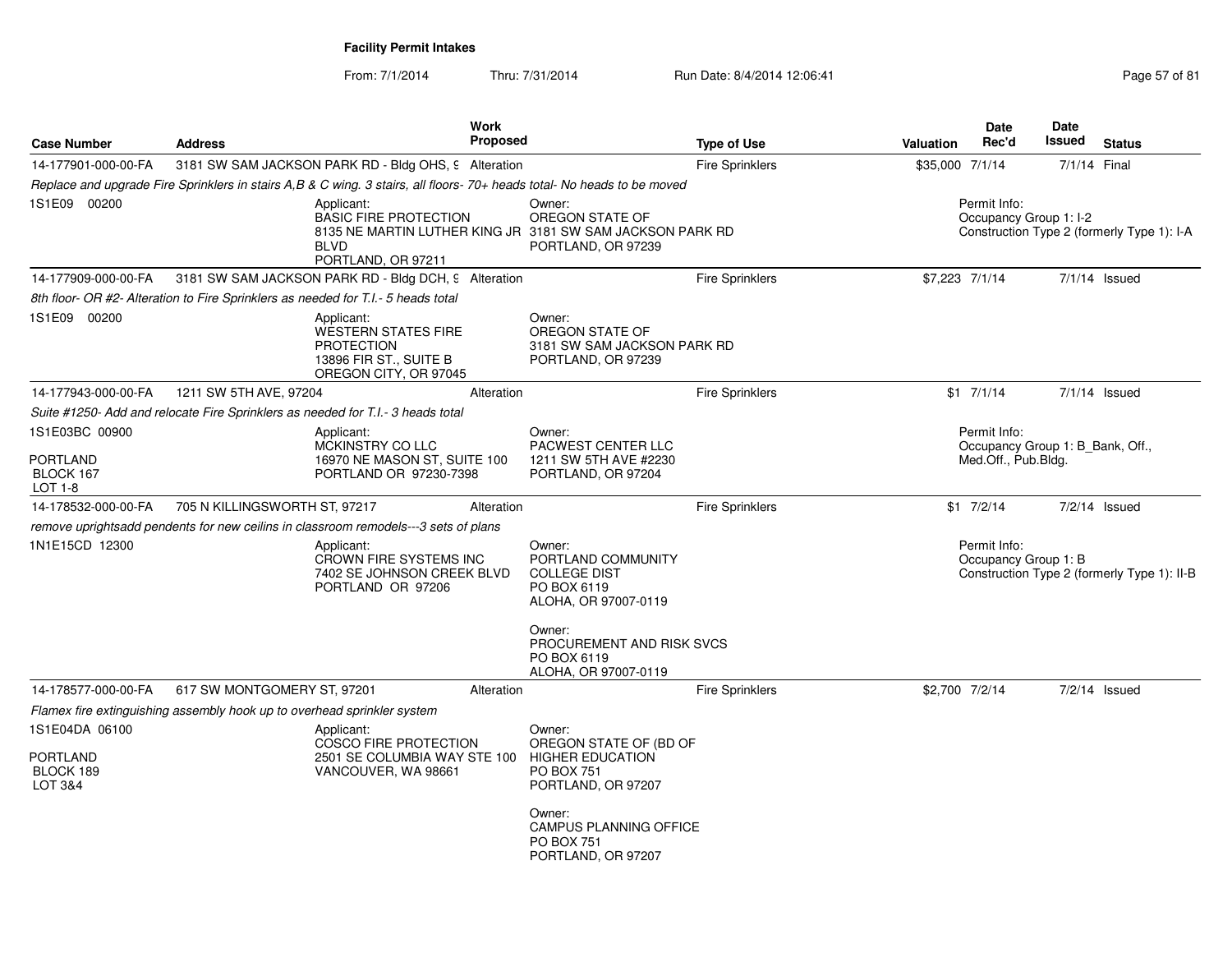| <b>Case Number</b>                                     | <b>Address</b>                                                                                                                                                       | <b>Work</b><br><b>Proposed</b>                                            |                                                                                         | <b>Type of Use</b>     | Valuation | <b>Date</b><br>Rec'd                                                    | Date<br>Issued | <b>Status</b>                                |
|--------------------------------------------------------|----------------------------------------------------------------------------------------------------------------------------------------------------------------------|---------------------------------------------------------------------------|-----------------------------------------------------------------------------------------|------------------------|-----------|-------------------------------------------------------------------------|----------------|----------------------------------------------|
| 14-180475-000-00-FA                                    | 111 SW 5TH AVE, 97204-3626                                                                                                                                           | Alteration                                                                |                                                                                         | <b>Fire Sprinklers</b> |           | $$1 \t7/8/14$                                                           |                | 7/8/14 Under Inspection                      |
|                                                        | relocate 10 heads for relocation of interior walls---no plans                                                                                                        |                                                                           |                                                                                         |                        |           |                                                                         |                |                                              |
| 1N1E34CD 01300                                         | Applicant:<br>6704 RIVIERA CT                                                                                                                                        | PACIFIC FIRE SYSTEMS<br>WEST LINN, OR 97068                               |                                                                                         |                        |           | Permit Info:<br>Occupancy Group 1: B                                    |                | Construction Type 2 (formerly Type 1): I-A   |
| 14-180509-000-00-FA                                    | 319 SW WASHINGTON ST, 97204                                                                                                                                          | Alteration                                                                |                                                                                         | <b>Fire Sprinklers</b> |           | $$1 \t7/8/14$                                                           |                | 7/9/14 Issued                                |
|                                                        | SPRINKLER - ADD (3) SPRINKLERS TO ACCOMMODATE NEW WALL                                                                                                               |                                                                           |                                                                                         |                        |           |                                                                         |                |                                              |
| 1N1E34CD 07800                                         | Applicant:                                                                                                                                                           | PATRIOT FIRE PROTECTION<br>4708 NE MINNEHAHA ST<br>VANCOUVER, WA 98661    | Owner:<br>THREE NINETEEN WASHINGTON<br><b>LLC</b><br>PO BOX 416<br>MANCHESTER, VT 05254 |                        |           | Permit Info:<br>Occupancy Group 1: B_Bank, Off.,<br>Med.Off., Pub.Bldg. |                |                                              |
| 14-181081-000-00-FA                                    | 16125 NE CAMERON BLVD - Bldg 5, 97230                                                                                                                                | Alteration                                                                |                                                                                         | Fire Sprinklers        |           | $$1$ 7/9/14                                                             | 7/9/14 Final   |                                              |
|                                                        | remove current sprinkler system and replace system for high pile tire storage---3 sets of plans                                                                      |                                                                           |                                                                                         |                        |           |                                                                         |                |                                              |
| 1N2E24AA 00200                                         | Applicant:<br>DAVE COFFEY<br>100<br>VANCOUVER, WA<br>98661                                                                                                           | COSCO FIRE PROTECTION<br>2501 SE COLUMBIA WAY SUITE                       | Owner:<br><b>WALTON CWOR COMMERCE</b><br>PO BOX 460169<br>HOUSTON, TX 77056             |                        |           |                                                                         |                |                                              |
| 14-181100-000-00-FA                                    | 3203 SE WOODSTOCK BLVD, 97202                                                                                                                                        | Alteration                                                                |                                                                                         | Fire Sprinklers        |           | $$1$ 7/9/14                                                             |                | 7/9/14 Issued                                |
|                                                        | relocate and make system changes due to a full renovation remodel of the building---1 plan                                                                           |                                                                           |                                                                                         |                        |           |                                                                         |                |                                              |
| 1S1E13 00100<br>SECTION 13 1S 1E<br>TL 100 98.52 ACRES | Applicant:<br>PROTECTION CO<br>13896 Fir St. Suite B                                                                                                                 | WESTERN STATES FIRE<br>Oregon City, OR 97045                              | Owner:<br>THE REED INSTITUTE<br>3203 SE WOODSTOCK BLVD<br>PORTLAND, OR 97202-8138       |                        |           | Permit Info:<br>Occupancy Group 1: A2<br>$V-1HR$                        |                | Construction Type 2 (formerly Type 1):       |
| 14-181848-000-00-FA                                    | 3030 SW MOODY AVE, 97201                                                                                                                                             | Alteration                                                                |                                                                                         | Fire Sprinklers        |           | $$1$ 7/10/14                                                            |                | 7/11/14 Issued                               |
|                                                        | Suite #210-SPRINKLER - RELOCATE (4) EXISTING SPRINKLER DROPS FOR NEW WALLS & CEILINGS, REPLACE EXISTING STANDARD RESPONSE SPRINKLER WITH QUICK RESPONSE, PLUG (13) L |                                                                           |                                                                                         |                        |           |                                                                         |                |                                              |
| 1S1E10 00400<br>SECTION 10 1S 1E<br>TL 400 2.77 ACRES  | Applicant                                                                                                                                                            | <b>BASIC FIRE PROTECTION</b><br>8135 NE MLK Jr Blvd<br>PORTLAND, OR 97211 | Owner:<br>3030 PROPERTY LLC<br>3121 SW MOODY AVE<br>PORTLAND, OR 97239                  |                        |           | Permit Info:<br>Occupancy Group 1: B_Bank, Off.,<br>Med.Off., Pub.Bldg. |                | Construction Type 2 (formerly Type 1): III-B |
| 14-181891-000-00-FA                                    | 3030 SW MOODY AVE, 97201                                                                                                                                             | Alteration                                                                |                                                                                         | <b>Fire Sprinklers</b> |           | $$1$ 7/10/14                                                            |                | 7/11/14 Issued                               |
|                                                        | Suite #135-SPRINKLER - RELOCATE (11) EXISTING SPRINKLER DROPS FOR NEW WALLS & CEILINGS, REPLACE EXISTING STANDARD RESPONSE PENDENT SPRINKLERS WITH HEW QUICK RESF    |                                                                           |                                                                                         |                        |           |                                                                         |                |                                              |
| 1S1E10 00400                                           | Applicant:                                                                                                                                                           | <b>BASIC FIRE PROTECTION</b>                                              | Owner:<br>3030 PROPERTY LLC                                                             |                        |           |                                                                         |                |                                              |
| SECTION 10 1S 1E<br>TL 400 2.77 ACRES                  |                                                                                                                                                                      | 8135 NE MLK Jr Blvd<br>PORTLAND, OR 97211                                 | 3121 SW MOODY AVE<br>PORTLAND, OR 97239                                                 |                        |           |                                                                         |                |                                              |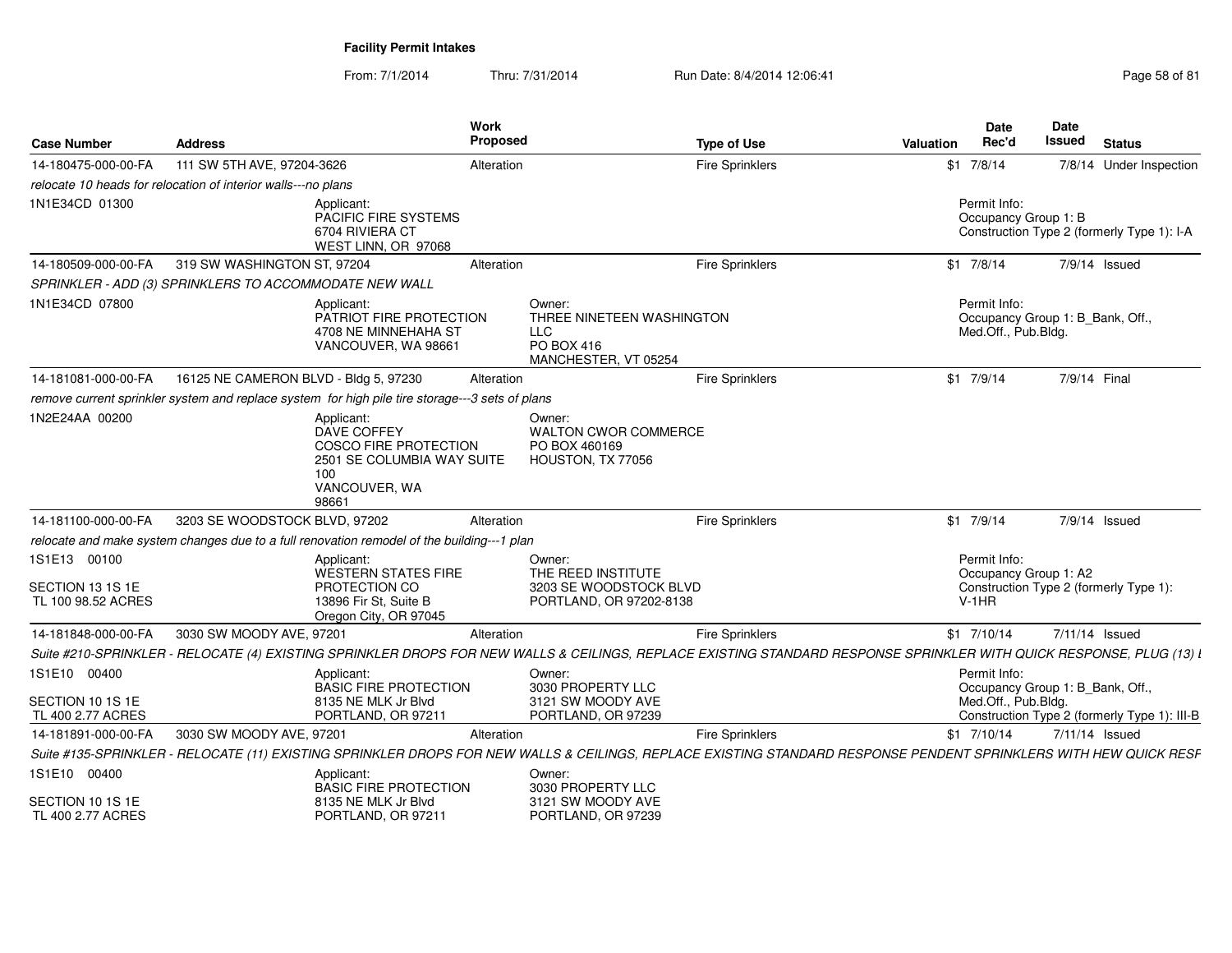From: 7/1/2014Thru: 7/31/2014 Run Date: 8/4/2014 12:06:41 Page 59 of 81

| <b>Case Number</b>                                                                       | <b>Address</b>                |                                                                                                   | Work<br>Proposed |                                                                                                                                   | <b>Type of Use</b>                                                                                                                                                                       | <b>Valuation</b> | <b>Date</b><br>Rec'd                                                    | Date<br><b>Issued</b> | <b>Status</b>                              |
|------------------------------------------------------------------------------------------|-------------------------------|---------------------------------------------------------------------------------------------------|------------------|-----------------------------------------------------------------------------------------------------------------------------------|------------------------------------------------------------------------------------------------------------------------------------------------------------------------------------------|------------------|-------------------------------------------------------------------------|-----------------------|--------------------------------------------|
| 14-181965-000-00-FA                                                                      | 555 SW OAK ST                 |                                                                                                   | Alteration       |                                                                                                                                   | <b>Fire Sprinklers</b>                                                                                                                                                                   |                  | $$1$ 7/10/14                                                            | 7/11/14 Issued        |                                            |
|                                                                                          |                               |                                                                                                   |                  |                                                                                                                                   | SPRINKLER - INSTALL (4) NEW CONCEALED SPRINKLERS IN NEW STARBUCK'S RESTROOM. ADD (1) SSU AND PLUG (1) SSP IN AREA OF WORK                                                                |                  |                                                                         |                       |                                            |
| 1N1E34CD 80000                                                                           |                               | Applicant:<br><b>BASIC FIRE PROTECTION</b>                                                        |                  | Owner:<br>ASSOCIATION OF UNIT OWNERS                                                                                              |                                                                                                                                                                                          |                  |                                                                         |                       |                                            |
| ONE ELEVEN TOWER CONDOMINIUM<br><b>GENERAL COMMON ELEMENTS</b>                           |                               | 8135 NE MLK Jr Blvd<br>PORTLAND, OR 97211                                                         |                  | OF<br>ONE ELEVEN TOWER<br>CONDOMINIUM 111 SW 5TH<br>PORTLAND, OR 97204                                                            |                                                                                                                                                                                          |                  |                                                                         |                       |                                            |
| 14-182496-000-00-FA                                                                      | 111 SW 5TH AVE, 97204-3626    |                                                                                                   | Alteration       |                                                                                                                                   | <b>Fire Sprinklers</b>                                                                                                                                                                   |                  | $$1$ $7/11/14$                                                          |                       | 7/11/14 Under Inspection                   |
| adding 1 head and relocating 5 heads---no plans                                          |                               |                                                                                                   |                  |                                                                                                                                   |                                                                                                                                                                                          |                  |                                                                         |                       |                                            |
| 1N1E34CD 01300                                                                           |                               | Applicant:<br>PACIFIC FIRE SYSTEMS<br>6704 RIVIERA CT<br>WEST LINN, OR 97068                      |                  |                                                                                                                                   |                                                                                                                                                                                          |                  | Permit Info:<br>Occupancy Group 1: B                                    |                       | Construction Type 2 (formerly Type 1): I-A |
| 14-182577-000-00-FA                                                                      | 319 SW WASHINGTON ST, 97204   |                                                                                                   | Alteration       |                                                                                                                                   | <b>Fire Sprinklers</b>                                                                                                                                                                   |                  | \$1,300 7/11/14                                                         | 7/11/14 Final         |                                            |
|                                                                                          |                               | Suite #1200- Revise Fire Sprinkler system as needed for T.I.- 9 heads total remove 1 move 1 add 7 |                  |                                                                                                                                   |                                                                                                                                                                                          |                  |                                                                         |                       |                                            |
| 1N1E34CD 07800                                                                           |                               | Applicant:<br>PATRIOT FIRE PROTECTION<br>4708 NE MINNEHAHA ST<br>VANCOUVER, WA 98661              |                  | Owner:<br>THREE NINETEEN WASHINGTON<br><b>LLC</b><br>PO BOX 416<br>MANCHESTER, VT 05254                                           |                                                                                                                                                                                          |                  | Permit Info:<br>Occupancy Group 1: B_Bank, Off.,<br>Med.Off., Pub.Bldg. |                       |                                            |
| 14-182594-000-00-FA                                                                      | 851 SW 6TH AVE, 97205         |                                                                                                   | Alteration       |                                                                                                                                   | <b>Fire Sprinklers</b>                                                                                                                                                                   |                  | $$1$ 7/11/14                                                            | 7/11/14 Issued        |                                            |
|                                                                                          |                               |                                                                                                   |                  |                                                                                                                                   | 7th and 8th Floors- alterations to Fire Sprinkler system for return to core and shell- all drops to be romove and replaced with SSUs- 181 heads total. 7th fl- 76 heads8th fl- 105 heads |                  |                                                                         |                       |                                            |
| 1S1E03BB 02100                                                                           |                               | Applicant:<br><b>AFP SYSTEMS</b><br>19435 SW 129TH AV<br>TUALATIN, OR 97062                       |                  | Owner:<br>PLI PORTLAND LLC<br>1825 S GRANT ST STE 700<br>SAN MATEO, CA 94402                                                      |                                                                                                                                                                                          |                  | Permit Info:<br>Occupancy Group 1: B                                    |                       | Construction Type 2 (formerly Type 1): I-A |
| 14-182660-000-00-FA                                                                      | 825 NE MULTNOMAH ST - Unit 1  |                                                                                                   | Alteration       |                                                                                                                                   | Fire Sprinklers                                                                                                                                                                          |                  | $$1$ $7/11/14$                                                          | 7/11/14 Issued        |                                            |
|                                                                                          |                               | add 4relocate 13 sprinklers to accommodate wall modification---2 sets of plans                    |                  |                                                                                                                                   |                                                                                                                                                                                          |                  |                                                                         |                       |                                            |
| 1N1E35BB 90002<br>LLOYD CENTER TOWER CONDOMINIUM<br>LOT <sub>1</sub><br>DEPT OF REVENUE  |                               | Applicant:<br>PATRIOT FIRE PROTECTION<br>4708 NE MINNEHAHA ST<br>VANCOUVER, WA 98661              |                  | Owner:<br><b>PACIFICORP</b><br>700 NE MULTNOMAH ST 7TH FLR<br>PORTLAND, OR 97232                                                  |                                                                                                                                                                                          |                  |                                                                         |                       |                                            |
| 14-182667-000-00-FA                                                                      | 705 N KILLINGSWORTH ST, 97217 |                                                                                                   | Alteration       |                                                                                                                                   | <b>Fire Sprinklers</b>                                                                                                                                                                   |                  | $$1$ $7/11/14$                                                          |                       | 7/11/14 Issued                             |
|                                                                                          |                               | install 2 155 degrees qr fire sprinkler heads for ADA upgrade---3 sets of plans                   |                  |                                                                                                                                   |                                                                                                                                                                                          |                  |                                                                         |                       |                                            |
| 1N1E15CD 12300<br>WEST PIEDMONT<br>BLOCK <sub>3</sub><br>LOT 10-16<br>E 77' OF LOT 17&18 |                               | Applicant:<br>AFP SYSTEMS INC<br>19435 SW 129TH AVE<br><b>TUALATIN, OR 970627070</b>              |                  | Owner:<br>PORTLAND COMMUNITY<br><b>COLLEGE DIST</b><br>PO BOX 6119<br>ALOHA, OR 97007-0119<br>Owner:<br>PROCUREMENT AND RISK SVCS |                                                                                                                                                                                          |                  | Permit Info:<br>Occupancy Group 1: B                                    |                       | Construction Type 2 (formerly Type 1): V-A |
|                                                                                          |                               |                                                                                                   |                  | PO BOX 6119<br>ALOHA, OR 97007-0119                                                                                               |                                                                                                                                                                                          |                  |                                                                         |                       |                                            |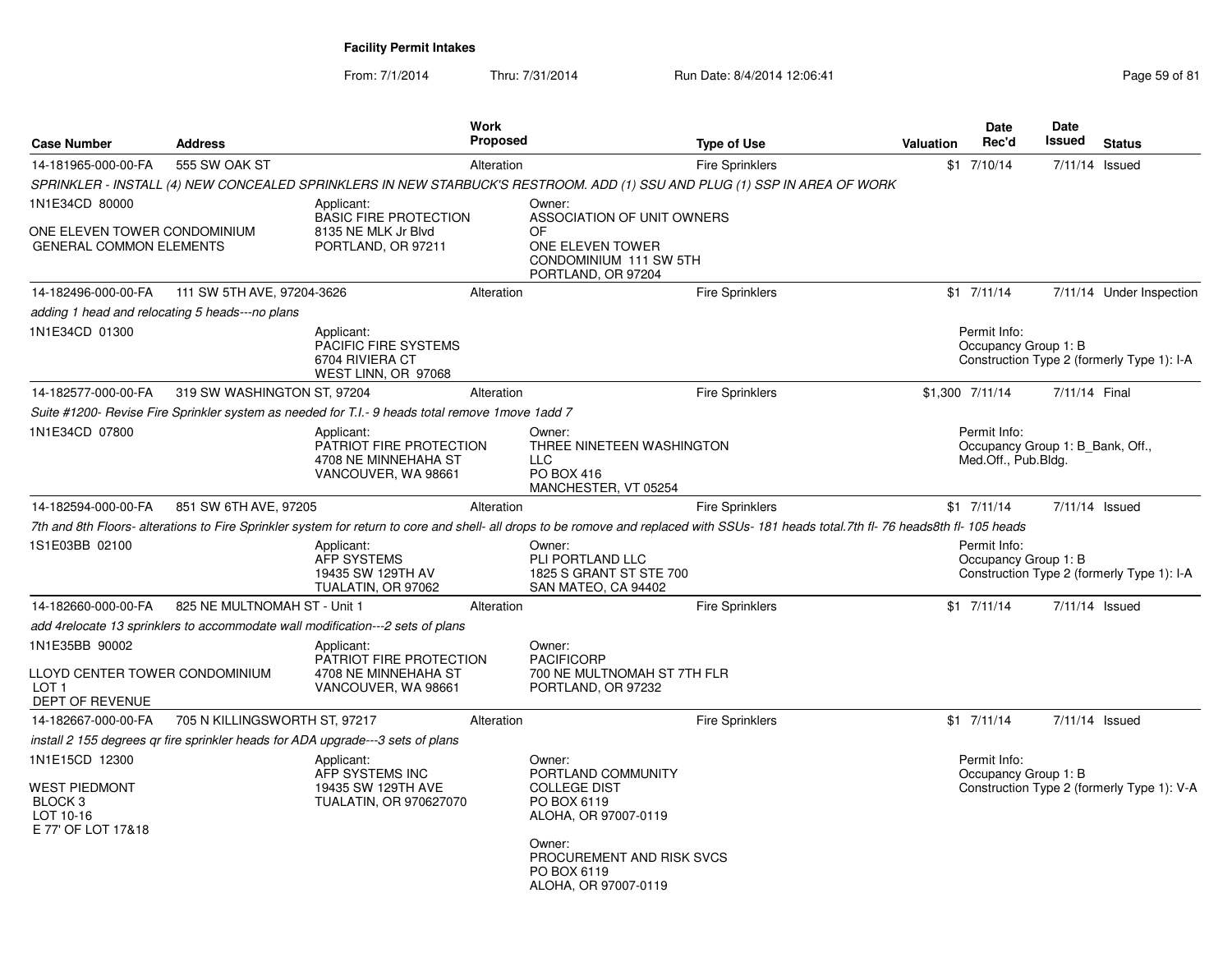From: 7/1/2014Thru: 7/31/2014 Run Date: 8/4/2014 12:06:41 Page 60 of 81

| <b>Case Number</b>                                                                         | <b>Address</b>                                            |                                                                                                                                          | <b>Work</b><br><b>Proposed</b> |                                                                                                                                             | <b>Type of Use</b>     | <b>Valuation</b> | <b>Date</b><br>Rec'd         | <b>Date</b><br>Issued | <b>Status</b>                                                                   |
|--------------------------------------------------------------------------------------------|-----------------------------------------------------------|------------------------------------------------------------------------------------------------------------------------------------------|--------------------------------|---------------------------------------------------------------------------------------------------------------------------------------------|------------------------|------------------|------------------------------|-----------------------|---------------------------------------------------------------------------------|
| 14-184133-000-00-FA                                                                        | 5050 NE HOYT ST, 97213                                    |                                                                                                                                          | Alteration                     |                                                                                                                                             | <b>Fire Sprinklers</b> |                  | $$1$ $7/15/14$               | 7/18/14 Final         |                                                                                 |
|                                                                                            |                                                           | SPRINKLER - (1) SPRINKLER RELOCATED AND (1) SPRINKLER ADDED AROUND NEW WALL ADDED FOR SUITE 222 TI                                       |                                |                                                                                                                                             |                        |                  |                              |                       |                                                                                 |
| 1N2E31BD 03800                                                                             |                                                           | Applicant:                                                                                                                               |                                | Owner:                                                                                                                                      |                        |                  | Permit Info:                 |                       |                                                                                 |
| <b>CENTER ADD</b><br>BLOCK <sub>3</sub><br>LOT 1-7 INC PT VAC ST<br>LOT 20-26 EXC PT IN ST |                                                           | <b>BASIC FIRE PROTECTION</b><br>8135 NE MLK Jr Blvd<br>PORTLAND, OR 97211                                                                |                                | PROVIDENCE HEALTH<br>4400 NE HALSEY ST BLDG 2 #190<br>PORTLAND, OR 97213-1545<br>Owner:<br>SERVICES-OREGON<br>4400 NE HALSEY ST BLDG 2 #190 |                        |                  | Occupancy Group 1: B<br>I-FR |                       | Construction Type 2 (formerly Type 1):                                          |
|                                                                                            |                                                           |                                                                                                                                          |                                | PORTLAND, OR 97213-1545                                                                                                                     |                        |                  |                              |                       |                                                                                 |
| 14-185397-000-00-FA                                                                        | 5840 NE HASSALO ST, 97213                                 |                                                                                                                                          | Alteration                     |                                                                                                                                             | <b>Fire Sprinklers</b> |                  | $$1$ $7/17/14$               |                       | 7/17/14 Under Inspection                                                        |
|                                                                                            |                                                           | extension of fire sprinkler system to protecdt future manufacturing warehouse and office--- 2 sets of plans                              |                                |                                                                                                                                             |                        |                  |                              |                       |                                                                                 |
| 1N2E31 00100                                                                               |                                                           | Applicant:<br>WYATT FIRE PROTECTION INC                                                                                                  |                                | Owner:<br>PACIFIC REALTY ASSOCIATES                                                                                                         |                        |                  |                              |                       |                                                                                 |
| JENNE TR<br>LOT H-J TL 100                                                                 |                                                           | 9095 SW BURNHAM ST<br>TIGARD, OR 972236104                                                                                               |                                | 15115 SW SEQUOIA PKWY<br>#200-WMI<br>PORTLAND, OR 97224                                                                                     |                        |                  |                              |                       |                                                                                 |
| 14-185527-000-00-FA                                                                        | 4805 NE GLISAN ST, 97213                                  |                                                                                                                                          | Alteration                     |                                                                                                                                             | <b>Fire Sprinklers</b> |                  | $$1$ $7/17/14$               |                       | 7/23/14 Issued                                                                  |
|                                                                                            |                                                           | SPRINKLER - MODIFY (6) SPRINKLERS AT CONCIERGE (ACCESS SERVICES) FOR TI                                                                  |                                |                                                                                                                                             |                        |                  |                              |                       |                                                                                 |
| 1N2E31BD 04100<br>SECTION 31 1N 2E<br>TL 4100 9.54 ACRES                                   |                                                           | Applicant:<br><b>BASIC FIRE PROTECTION</b><br><b>BLVD</b><br>PORTLAND, OR 97211                                                          |                                | Owner:<br>PROVIDENCE HEALTH<br>8135 NE MARTIN LUTHER KING JR 4400 NE HALSEY ST BLDG 2 #190<br>PORTLAND, OR 97213-1545<br>Owner:             |                        |                  |                              |                       |                                                                                 |
|                                                                                            |                                                           |                                                                                                                                          |                                | SERVICES-OREGON<br>4400 NE HALSEY ST BLDG 2 #190<br>PORTLAND, OR 97213-1545                                                                 |                        |                  |                              |                       |                                                                                 |
| 14-186048-000-00-FA                                                                        | 720 SW WASHINGTON ST, 97205                               |                                                                                                                                          | Alteration                     |                                                                                                                                             | <b>Fire Sprinklers</b> |                  | $$1$ 7/18/14                 | 7/18/14 Final         |                                                                                 |
|                                                                                            | add 2 sprinklers to accommodate remodel---2 sets of plans |                                                                                                                                          |                                |                                                                                                                                             |                        |                  |                              |                       |                                                                                 |
| 1N1E34CC 06600<br><b>PORTLAND</b><br>BLOCK 213<br>LOT 1&2&7&8                              |                                                           | Applicant:<br>PATRIOT FIRE PROTECTION<br>4708 NE MINNEHAHA ST<br>VANCOUVER, WA 98661                                                     |                                | Owner:<br><b>GPO MORGAN LLC</b><br>522 SW 5TH AVE #1105<br>PORTLAND, OR 97204                                                               |                        |                  |                              |                       |                                                                                 |
| 14-186092-000-00-FA                                                                        | 308 SW 2ND AVE, 97204                                     |                                                                                                                                          | Alteration                     |                                                                                                                                             | <b>Fire Sprinklers</b> |                  | $$1$ 7/18/14                 |                       | 7/18/14 Issued                                                                  |
|                                                                                            |                                                           | add relocate sprinklers in tenant remodel---majority of work turn existing drops into upright protection for ots areas --- 3sts of plans |                                |                                                                                                                                             |                        |                  |                              |                       |                                                                                 |
| 1N1E34CD 04600                                                                             |                                                           | Applicant:<br>SOUND FIRE PROTECTION INC<br>10756 SE HIGHWAY 212<br>CLACKAMAS, OR 970159162                                               |                                | Owner:<br><b>NGP DUNCAN PLAZA</b><br>PO BOX 4900 DEPT #360<br>SCOTTSDALE, AZ 85261-4900                                                     |                        |                  | Permit Info:                 |                       | Occupancy Group 1: A-2 Restaurant<br>Construction Type 2 (formerly Type 1): I-A |
|                                                                                            |                                                           |                                                                                                                                          |                                | Owner:<br>PORTLAND LLC<br>PO BOX 4900 DEPT #360<br>SCOTTSDALE, AZ 85261-4900                                                                |                        |                  |                              |                       |                                                                                 |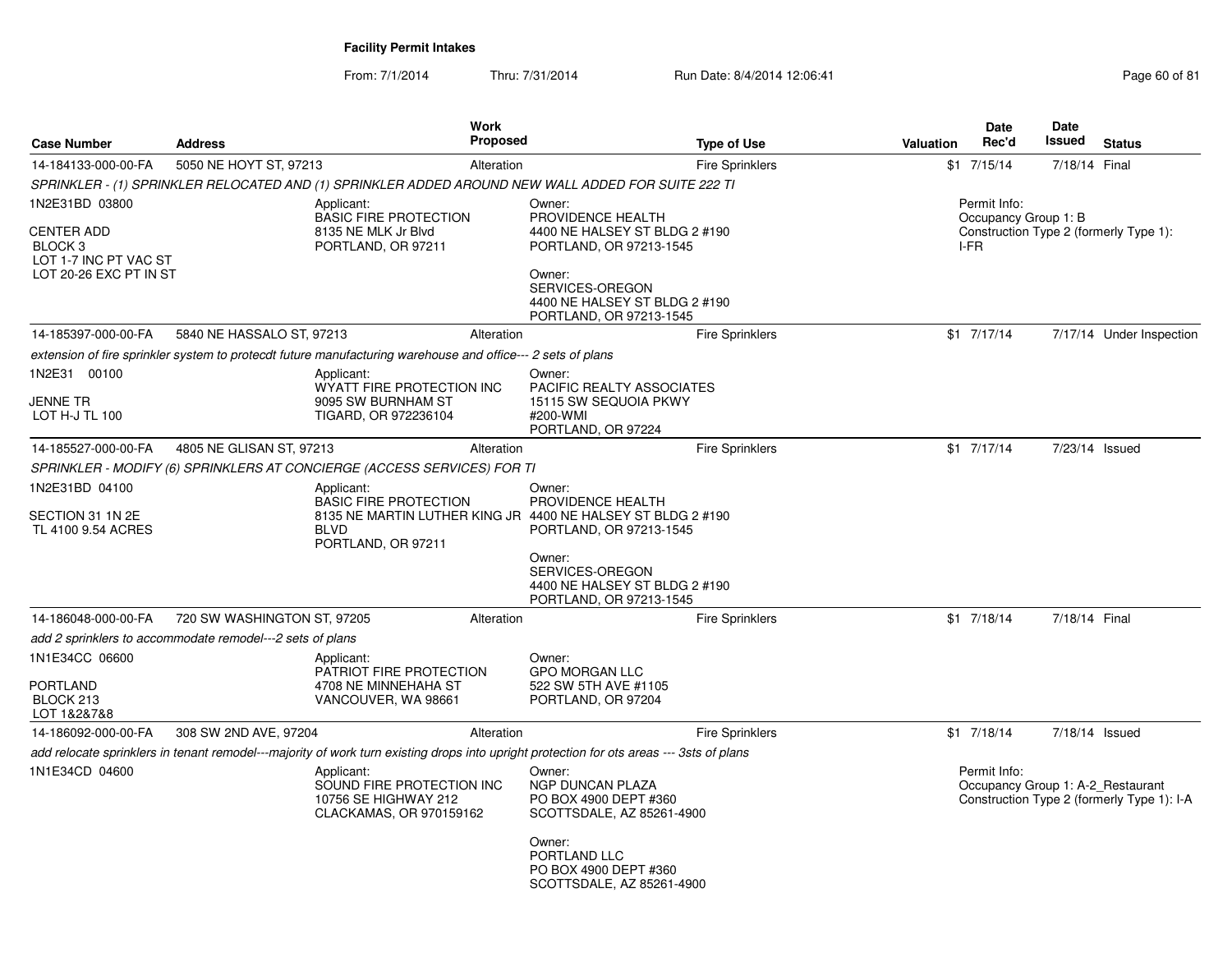From: 7/1/2014Thru: 7/31/2014 Run Date: 8/4/2014 12:06:41 Page 61 of 81

| <b>Case Number</b>                                                                                                         | <b>Address</b>                                                            |                                                                                            | <b>Work</b><br><b>Proposed</b> |                                                                                                                                                                                  | <b>Type of Use</b>     | <b>Valuation</b>                                                                       | <b>Date</b><br>Rec'd                                                    | <b>Date</b><br>Issued | <b>Status</b>                                                                      |  |
|----------------------------------------------------------------------------------------------------------------------------|---------------------------------------------------------------------------|--------------------------------------------------------------------------------------------|--------------------------------|----------------------------------------------------------------------------------------------------------------------------------------------------------------------------------|------------------------|----------------------------------------------------------------------------------------|-------------------------------------------------------------------------|-----------------------|------------------------------------------------------------------------------------|--|
| 14-186100-000-00-FA                                                                                                        | 2201 NE LLOYD BLVD, 97232                                                 |                                                                                            | Alteration                     |                                                                                                                                                                                  | <b>Fire Sprinklers</b> |                                                                                        | $$1$ 7/18/14                                                            | 7/18/14 Final         |                                                                                    |  |
|                                                                                                                            | add and relocate sprinkler drops in t enant improvement---3 sets of plans |                                                                                            |                                |                                                                                                                                                                                  |                        |                                                                                        |                                                                         |                       |                                                                                    |  |
| 1N1E35BA 00101                                                                                                             |                                                                           | Applicant:<br>SOUND FIRE PROTECTION INC<br>10756 SE HIGHWAY 212<br>CLACKAMAS, OR 970159162 |                                | Owner:<br>CAPREF LLOYD CENTER LLC<br>2201 LLOYD CENTER<br>PORTLAND, OR 97232                                                                                                     |                        |                                                                                        | Permit Info:<br>Station                                                 |                       | Occupancy Group 1: M_Store, Service<br>Construction Type 2 (formerly Type 1): II-A |  |
| 14-186442-000-00-FA                                                                                                        | 707 SW WASHINGTON ST, 97205                                               |                                                                                            | Alteration                     |                                                                                                                                                                                  | <b>Fire Sprinklers</b> |                                                                                        | $$1$ 7/18/14                                                            |                       | 7/23/14 Issued                                                                     |  |
|                                                                                                                            |                                                                           |                                                                                            |                                | SPRINKLER - TIE INTO (E) 2" WET MAIN ON LEVEL B, ROUTE PIPING UP TO LEVEL A TO SUPPLY (4) NEW SR SSP SPRINKLERS IN THE EMERGENY GENERATOR ROOM & TANK ROOM                       |                        |                                                                                        |                                                                         |                       |                                                                                    |  |
| 1N1E34CC 04600                                                                                                             |                                                                           | Applicant:<br><b>BASIC FIRE PROTECTION</b><br>8135 NE MLK Jr Blvd<br>PORTLAND, OR 97211    |                                | Owner:<br><b>UBCT PARTNERSHIP</b><br>111 SW COLUMBIA ST #1380<br>PORTLAND, OR 97201                                                                                              |                        |                                                                                        | Permit Info:<br>Occupancy Group 1: B                                    |                       | Construction Type 2 (formerly Type 1): I-A                                         |  |
| 14-187279-000-00-FA                                                                                                        | 5050 NE HOYT ST, 97213                                                    |                                                                                            | Alteration                     |                                                                                                                                                                                  | <b>Fire Sprinklers</b> |                                                                                        | \$7/21/14                                                               |                       | 7/23/14 Issued                                                                     |  |
|                                                                                                                            | SPRINKLER-T.I. 4 SPRINKLERS RELOCATED                                     |                                                                                            |                                |                                                                                                                                                                                  |                        |                                                                                        |                                                                         |                       |                                                                                    |  |
| 1N2E31BD 03800<br>Applicant:<br><b>CENTER ADD</b><br>BLOCK <sub>3</sub><br>LOT 1-7 INC PT VAC ST<br>LOT 20-26 EXC PT IN ST |                                                                           | <b>BASIC FIRE PROTECTION</b><br>8135 NE MLK Jr Blvd<br>PORTLAND, OR 97211                  |                                | Owner:<br>PROVIDENCE HEALTH<br>4400 NE HALSEY ST BLDG 2 #190<br>PORTLAND, OR 97213-1545<br>Owner:<br>SERVICES-OREGON<br>4400 NE HALSEY ST BLDG 2 #190<br>PORTLAND, OR 97213-1545 |                        | Permit Info:<br>Occupancy Group 1: B<br>Construction Type 2 (formerly Type 1):<br>I-FR |                                                                         |                       |                                                                                    |  |
| 14-188150-000-00-FA                                                                                                        | 319 SW WASHINGTON ST, 97204                                               |                                                                                            | Alteration                     |                                                                                                                                                                                  | <b>Fire Sprinklers</b> |                                                                                        | \$1.500 7/23/14                                                         |                       | 7/23/14 Issued                                                                     |  |
|                                                                                                                            | 8th fl- Corridor-Add and relocate as needed for T.I.-12 heads total       |                                                                                            |                                |                                                                                                                                                                                  |                        |                                                                                        |                                                                         |                       |                                                                                    |  |
| 1N1E34CD 07800                                                                                                             |                                                                           | Applicant:<br>PATRIOT FIRE PROTECTION<br>4708 NE MINNEHAHA ST<br>VANCOUVER, WA 98661       |                                | Owner:<br>THREE NINETEEN WASHINGTON<br><b>LLC</b><br>PO BOX 416<br>MANCHESTER, VT 05254                                                                                          |                        |                                                                                        | Permit Info:<br>Occupancy Group 1: B_Bank, Off.,<br>Med.Off., Pub.Bldg. |                       |                                                                                    |  |
| 14-188155-000-00-FA                                                                                                        | 319 SW WASHINGTON ST, 97204                                               |                                                                                            | Alteration                     |                                                                                                                                                                                  | <b>Fire Sprinklers</b> |                                                                                        | \$1,500 7/23/14                                                         |                       | 7/23/14 Issued                                                                     |  |
|                                                                                                                            | 9th floor- corridor- Relocate and add as needed for T.I.- 12 heads total  |                                                                                            |                                |                                                                                                                                                                                  |                        |                                                                                        |                                                                         |                       |                                                                                    |  |
| 1N1E34CD 07800                                                                                                             |                                                                           | Applicant:<br>PATRIOT FIRE PROTECTION<br>4708 NE MINNEHAHA ST<br>VANCOUVER, WA 98661       |                                | Owner:<br>THREE NINETEEN WASHINGTON<br>LLC<br>PO BOX 416<br>MANCHESTER, VT 05254                                                                                                 |                        |                                                                                        | Permit Info:<br>Occupancy Group 1: B Bank, Off.,<br>Med.Off., Pub.Bldg. |                       |                                                                                    |  |
| 14-188158-000-00-FA                                                                                                        | 319 SW WASHINGTON ST, 97204                                               |                                                                                            | Alteration                     |                                                                                                                                                                                  | <b>Fire Sprinklers</b> |                                                                                        | \$2,300 7/23/14                                                         |                       | 7/23/14 Issued                                                                     |  |
|                                                                                                                            |                                                                           | Suite #900- Add and relocate Fire Sprinklers as needed for T.I.- 19 heads total            |                                |                                                                                                                                                                                  |                        |                                                                                        |                                                                         |                       |                                                                                    |  |
| 1N1E34CD 07800                                                                                                             |                                                                           | Applicant:<br>PATRIOT FIRE PROTECTION<br>4708 NE MINNEHAHA ST<br>VANCOUVER, WA 98661       |                                | Owner:<br>THREE NINETEEN WASHINGTON<br><b>LLC</b><br>PO BOX 416<br>MANCHESTER, VT 05254                                                                                          |                        |                                                                                        | Permit Info:<br>Occupancy Group 1: B_Bank, Off.,<br>Med.Off., Pub.Bldg. |                       |                                                                                    |  |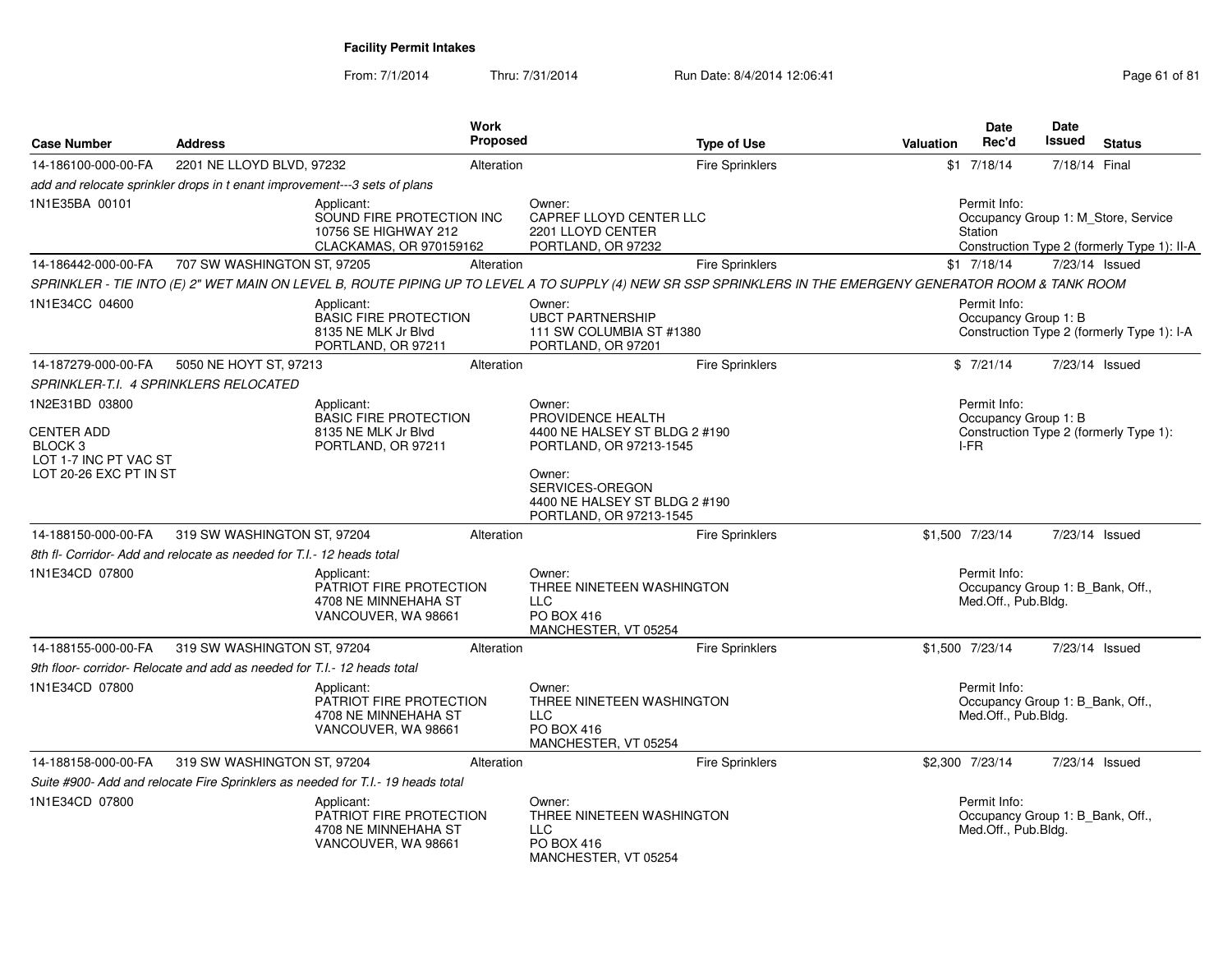From: 7/1/2014Thru: 7/31/2014 Run Date: 8/4/2014 12:06:41 Page 62 of 81

| <b>Case Number</b>                                                          | <b>Address</b>                                                                   |                                                                                           | Work<br>Proposed |                                                                              | <b>Type of Use</b>                                                                                                                                                 | Valuation | Date<br>Rec'd                        | <b>Date</b><br><b>Issued</b><br><b>Status</b> |  |
|-----------------------------------------------------------------------------|----------------------------------------------------------------------------------|-------------------------------------------------------------------------------------------|------------------|------------------------------------------------------------------------------|--------------------------------------------------------------------------------------------------------------------------------------------------------------------|-----------|--------------------------------------|-----------------------------------------------|--|
| 14-188671-000-00-FA                                                         | 111 SW 5TH AVE, 97204-3626                                                       |                                                                                           | Alteration       |                                                                              | <b>Fire Sprinklers</b>                                                                                                                                             |           | $$1$ 7/24/14                         | 7/24/14 Under Inspection                      |  |
|                                                                             |                                                                                  | add, plug and relocate fire sprinkler heads for new tenant wall layout--- 2 sets of plans |                  |                                                                              |                                                                                                                                                                    |           |                                      |                                               |  |
| 1N1E34CD 01300                                                              |                                                                                  | Applicant:<br>MCKINSTRY CO<br>16790 NE MASON ST. STE 100<br>PORTLAND, OR 97230            |                  |                                                                              |                                                                                                                                                                    |           | Permit Info:<br>Occupancy Group 1: B | Construction Type 2 (formerly Type 1): I-A    |  |
| 14-188679-000-00-FA                                                         | 111 SW 5TH AVE, 97204-3626                                                       |                                                                                           | Alteration       |                                                                              | <b>Fire Sprinklers</b>                                                                                                                                             |           | $$1$ 7/24/14                         | 7/24/14 Final                                 |  |
|                                                                             | add 2 new heads and relocate 2 heads--- no plans                                 |                                                                                           |                  |                                                                              |                                                                                                                                                                    |           |                                      |                                               |  |
| 1N1E34CD 01300                                                              |                                                                                  | Applicant:<br><b>PACIFIC FIRE SYSTEMS</b><br>6704 RIVIERA CT<br>WEST LINN, OR 97068       |                  |                                                                              |                                                                                                                                                                    |           | Permit Info:<br>Occupancy Group 1: B | Construction Type 2 (formerly Type 1): I-A    |  |
| 14-188890-000-00-FA                                                         | 2801 N GANTENBEIN AVE, 97227                                                     |                                                                                           | Alteration       |                                                                              | <b>Fire Sprinklers</b>                                                                                                                                             |           | $$1$ 7/24/14                         | 7/25/14 Issued                                |  |
|                                                                             |                                                                                  |                                                                                           |                  |                                                                              | SPRINKLERS-ON 3RD FLOOR ADD (42) SSP IN BUILDOUT SPACE AND RELOCATE (25) EXISTING SSP AND PLUG (7) EXISTING SPRINKLERS                                             |           |                                      |                                               |  |
| 1N1E27AC 00300                                                              |                                                                                  | Applicant:<br><b>BASIC FIRE PROTECTION</b>                                                |                  | Owner:<br><b>EMANUEL HOSPITAL</b>                                            |                                                                                                                                                                    |           |                                      |                                               |  |
| <b>ABENDS ADD</b><br>BLOCK <sub>3</sub><br>INC PT VAC STS LOT 1-16          |                                                                                  | 8135 NE MLK Jr Blvd<br>PORTLAND, OR 97211                                                 |                  | 1919 NW LOVEJOY ST<br>PORTLAND, OR 97209-1503                                |                                                                                                                                                                    |           |                                      |                                               |  |
| 14-188899-000-00-FA                                                         | 851 SW 6TH AVE, 97205                                                            |                                                                                           | Alteration       |                                                                              | <b>Fire Sprinklers</b>                                                                                                                                             |           | $$1$ 7/24/14                         | 7/25/14 Issued                                |  |
|                                                                             |                                                                                  | SPRINKLER-ADD NEW PENDENT HEADS IN NEW CEILINGS- 150 heads total                          |                  |                                                                              |                                                                                                                                                                    |           |                                      |                                               |  |
| 1S1E03BB 02100                                                              |                                                                                  | Applicant:<br><b>CROSSFIRE SPRINKLER CO</b><br>17400 SE 82ND DR<br>CLACKAMAS OR 97015     |                  | Owner:<br>PLI PORTLAND LLC<br>1825 S GRANT ST STE 700<br>SAN MATEO, CA 94402 |                                                                                                                                                                    |           | Permit Info:<br>Occupancy Group 1: B | Construction Type 2 (formerly Type 1): I-A    |  |
| 14-191075-000-00-FA                                                         | 15805 N LOMBARD ST                                                               |                                                                                           | Alteration       |                                                                              | <b>Fire Sprinklers</b>                                                                                                                                             |           | \$1 7/30/14                          | 7/31/14 Issued                                |  |
|                                                                             |                                                                                  |                                                                                           |                  |                                                                              | SPRINKLER - ADD (13) PENDENT SPRINKLERS IN NEW OFFICE CEILING AND DEMO (12) EXISTING ESFR SPRINKLERS OVER OFFICE AREA AND REPLACE WITH LARGE ORIFICE STANDARD PENL |           |                                      |                                               |  |
| 2N1W25 01900                                                                |                                                                                  | Applicant:<br><b>BASIC FIRE PROTECTION</b>                                                |                  | Owner:<br><b>CALWEST INDUSTRIAL</b>                                          |                                                                                                                                                                    |           |                                      |                                               |  |
| RAMSEY LAKE IND'L PARK<br>LOT 8&9 TL 1900<br>SPLIT LEVY & SPLIT MAP R251992 |                                                                                  | 8135 NE MARTIN LUTHER KING JR 800 5TH AVE STE 4100<br><b>BLVD</b><br>PORTLAND, OR 97211   |                  | SEATTLE, WA 98104-3100                                                       |                                                                                                                                                                    |           |                                      |                                               |  |
| (R687100700)                                                                |                                                                                  |                                                                                           |                  | Owner:<br>PROPERTIES LLC<br>800 5TH AVE STE 4100<br>SEATTLE, WA 98104-3100   |                                                                                                                                                                    |           |                                      |                                               |  |
| 14-191083-000-00-FA                                                         | 3119 SE HOLGATE BLVD, 97202                                                      |                                                                                           | Alteration       |                                                                              | <b>Fire Sprinklers</b>                                                                                                                                             |           | $$1$ 7/30/14                         | 7/30/14 Issued                                |  |
|                                                                             | relocate existing fire sprinkler out for new wall furred out. ---3 sets 0f plans |                                                                                           |                  |                                                                              |                                                                                                                                                                    |           |                                      |                                               |  |
| 1S1E12CD 11100                                                              |                                                                                  | Applicant:<br>HYDRO TECH FIRE PROTECTION.                                                 |                  | Owner:<br><b>SCHOOL DISTRICT NO 1</b>                                        |                                                                                                                                                                    |           | Permit Info:                         | Occupancy Group 1: E_School                   |  |
| CANONGATE<br>BLOCK <sub>3</sub><br>INC 1/2 VAC CORA ST N OF & ADJ           |                                                                                  | <b>INC</b><br>15218 NE CAPLES RD.<br>BRUSH PRAIRIE, WA 98606                              |                  | PO BOX 3107<br>PORTLAND, OR 97208-3107                                       |                                                                                                                                                                    |           |                                      | Construction Type 2 (formerly Type 1): I-B    |  |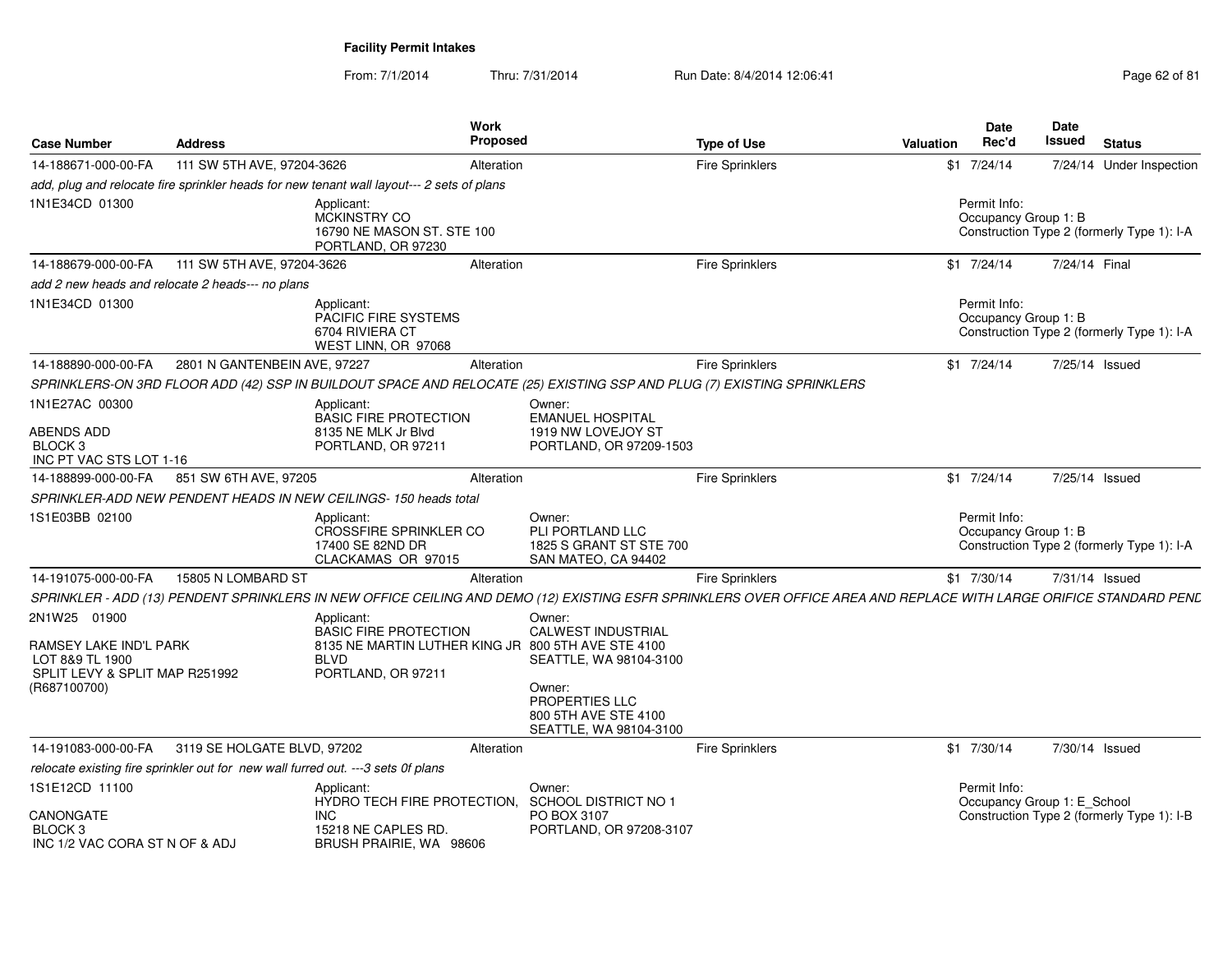From: 7/1/2014Thru: 7/31/2014 Run Date: 8/4/2014 12:06:41 Page 63 of 81

| <b>Case Number</b>                                                                                  | <b>Address</b>                                                             | Work<br>Proposed                                                                                                            |                                                                                         | <b>Type of Use</b>     | <b>Valuation</b> | Date<br>Rec'd                                    | <b>Date</b><br>Issued | <b>Status</b>                                                                   |  |
|-----------------------------------------------------------------------------------------------------|----------------------------------------------------------------------------|-----------------------------------------------------------------------------------------------------------------------------|-----------------------------------------------------------------------------------------|------------------------|------------------|--------------------------------------------------|-----------------------|---------------------------------------------------------------------------------|--|
| 14-191092-000-00-FA                                                                                 | 7200 SE 60TH AVE, 97206                                                    | Alteration                                                                                                                  |                                                                                         | Fire Sprinklers        |                  | $$1$ 7/30/14                                     | 7/30/14 Issued        |                                                                                 |  |
|                                                                                                     | relocate existing fire sprinklers for new wall---3 sets of plans           |                                                                                                                             |                                                                                         |                        |                  |                                                  |                       |                                                                                 |  |
| 1S2E19AD 00100                                                                                      |                                                                            | Applicant:<br>HYDRO TECH FIRE PROTECTION.                                                                                   | Owner:<br>SCHOOL DISTRICT NO 1                                                          |                        |                  |                                                  |                       |                                                                                 |  |
| SECTION 19 1S 2E<br>TL 100 9.09 ACRES<br>SEE R645271 (R992190221) FOR LEASED<br><b>SUB ACCT</b>     |                                                                            | <b>INC</b><br>15218 NE CAPLES RD.<br>BRUSH PRAIRIE, WA 98606                                                                | PO BOX 3107<br>PORTLAND, OR 97208-3107                                                  |                        |                  |                                                  |                       |                                                                                 |  |
| 14-191146-000-00-FA                                                                                 | 805 SW BROADWAY, 97205                                                     | Alteration                                                                                                                  |                                                                                         | <b>Fire Sprinklers</b> |                  | $$1$ 7/30/14                                     | 7/30/14 Issued        |                                                                                 |  |
|                                                                                                     | adjust existing drops to center tile of new grid ceiling---3 sets of plans |                                                                                                                             |                                                                                         |                        |                  |                                                  |                       |                                                                                 |  |
| 1S1E03BB 04400                                                                                      |                                                                            | Applicant:<br>SOUND FIRE PROTECTION INC                                                                                     | Owner:<br>FOX TOWER L L C                                                               |                        |                  | Permit Info:<br>Occupancy Group 1: B Bank, Off., |                       |                                                                                 |  |
| <b>PORTLAND</b><br>BLOCK 210<br>LOT $1-8$<br>DEFERRED ADDITIONAL TAX LIABILITY                      |                                                                            | 10756 SE HIGHWAY 212<br>CLACKAMAS, OR 970159162                                                                             | 805 SW BROADWAY #2020<br>PORTLAND, OR 97205                                             |                        |                  | Med.Off., Pub.Bldg.                              |                       |                                                                                 |  |
| 14-191393-000-00-FA                                                                                 | 2100 SW RIVER PKY, 97201                                                   | Alteration                                                                                                                  |                                                                                         | <b>Fire Sprinklers</b> |                  | $$1$ 7/30/14                                     | 7/31/14 Issued        |                                                                                 |  |
|                                                                                                     |                                                                            | SPRINKLER - ADD OR RELOCATE EXISTING FIRE SPRINKLERS PER NEW WALLS                                                          |                                                                                         |                        |                  |                                                  |                       |                                                                                 |  |
| 1S1E03CD 00300                                                                                      |                                                                            | Applicant:<br>FIRE ONE FIRE SYSTEMS                                                                                         | Owner:<br><b>CSHV RIVER PARKWAY LLC</b>                                                 |                        |                  | Permit Info:<br>Occupancy Group 1: B_Bank, Off., |                       |                                                                                 |  |
| PARTITION PLAT 1994-55<br>LOT 1 TL 300                                                              |                                                                            | PO BOX 734<br>OREGON CITY, OR 97045                                                                                         | 522 SW 5TH AVE #1105<br>PORTLAND, OR 97204-2128                                         |                        |                  | Med.Off., Pub.Bldg.                              |                       | Construction Type 2 (formerly Type 1): I-B                                      |  |
| 14-191464-000-00-FA                                                                                 | 308 SW 2ND AVE, 97204                                                      | Alteration                                                                                                                  |                                                                                         | <b>Fire Sprinklers</b> |                  | $$1$ 7/30/14                                     | 7/30/14 Issued        |                                                                                 |  |
|                                                                                                     |                                                                            |                                                                                                                             |                                                                                         |                        |                  |                                                  |                       |                                                                                 |  |
| Managment Office- Alteration to Fire Sprinkler as needed for T.I.- 20 heads total<br>1N1E34CD 04600 |                                                                            | Applicant:<br><b>MCKINSTRY CO</b><br>16790 NE MASON ST. STE 100<br>PORTLAND, OR 97230                                       | Owner:<br><b>NGP DUNCAN PLAZA</b><br>PO BOX 4900 DEPT #360<br>SCOTTSDALE, AZ 85261-4900 |                        |                  | Permit Info:                                     |                       | Occupancy Group 1: A-2_Restaurant<br>Construction Type 2 (formerly Type 1): I-A |  |
|                                                                                                     |                                                                            |                                                                                                                             | Owner:<br>PORTLAND LLC<br>PO BOX 4900 DEPT #360<br>SCOTTSDALE, AZ 85261-4900            |                        |                  |                                                  |                       |                                                                                 |  |
| 14-191509-000-00-FA                                                                                 | 1600 SW 4TH AVE, 97201                                                     | Alteration                                                                                                                  |                                                                                         | <b>Fire Sprinklers</b> |                  | $$1$ 7/30/14                                     | 7/31/14 Issued        |                                                                                 |  |
|                                                                                                     |                                                                            | SPRINKLER - REPLACE EXISTING SPRINKLERS WITH NEW SEMI-RECESSED QUICK RESPONSE SPRINKLERS                                    |                                                                                         |                        |                  |                                                  |                       |                                                                                 |  |
| 1S1E03CB 01800<br>SOUTH AUDITORIUM ADD<br><b>BLOCK A</b><br>LOT 2 TL 1800                           |                                                                            | Applicant:<br><b>BASIC FIRE PROTECTION</b><br>8135 NE MARTIN LUTHER KING JR PO BOX 751<br><b>BLVD</b><br>PORTLAND, OR 97211 | Owner:<br>OREGON STATE OF(BOARD OF<br>PORTLAND, OR 97207-0751                           |                        |                  |                                                  |                       |                                                                                 |  |
| DEFERRED ADDITIONAL TAX LIABILITY                                                                   |                                                                            |                                                                                                                             | Owner:<br>HIGHER EDUC / PSU<br><b>PO BOX 751</b><br>PORTLAND, OR 97207-0751             |                        |                  |                                                  |                       |                                                                                 |  |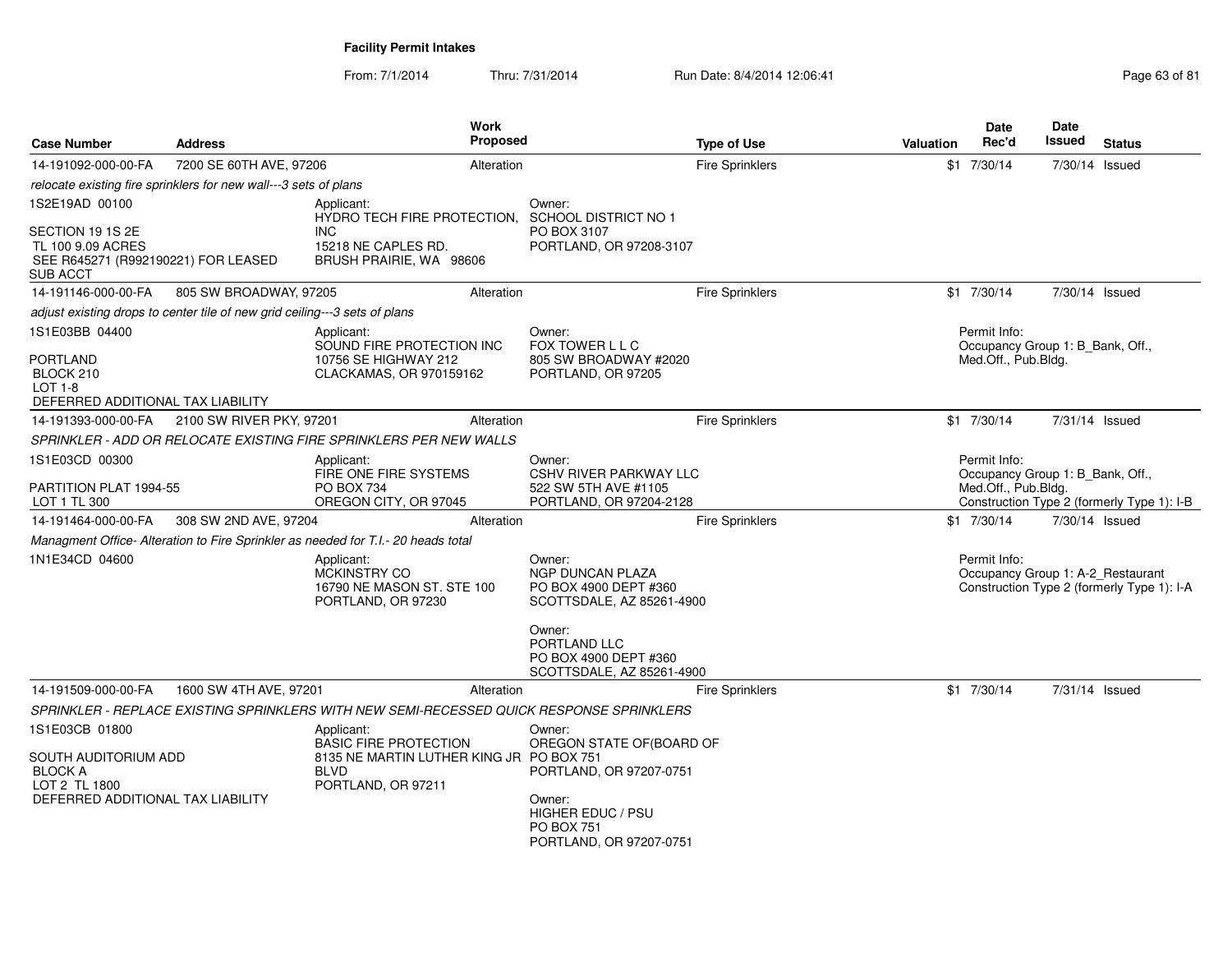| <b>Case Number</b>                                                                                                                                                                        | <b>Address</b>                                                                 |                                                                                                                    | Work<br>Proposed |                                                                                                                                                    | <b>Type of Use</b>                 | Valuation                                  | <b>Date</b><br>Rec'd                               | Date<br>Issued | <b>Status</b>                              |  |
|-------------------------------------------------------------------------------------------------------------------------------------------------------------------------------------------|--------------------------------------------------------------------------------|--------------------------------------------------------------------------------------------------------------------|------------------|----------------------------------------------------------------------------------------------------------------------------------------------------|------------------------------------|--------------------------------------------|----------------------------------------------------|----------------|--------------------------------------------|--|
| 14-191520-000-00-FA                                                                                                                                                                       | 1001 SW 5TH AVE, 97204                                                         |                                                                                                                    | Alteration       |                                                                                                                                                    | Fire Sprinklers                    |                                            | $$1$ 7/30/14                                       | 7/31/14 Issued |                                            |  |
|                                                                                                                                                                                           | SPRINKLER-ADD/RELOCATE 18 SPRINKLERS FOR TI                                    |                                                                                                                    |                  |                                                                                                                                                    |                                    |                                            |                                                    |                |                                            |  |
| 1S1E03BB 00800                                                                                                                                                                            |                                                                                | Applicant:<br><b>BASIC FIRE PROTECTION</b>                                                                         |                  | Owner:<br>OR-CONGRESS CENTER LP                                                                                                                    |                                    |                                            | Permit Info:<br>Occupancy Group 1: B               |                |                                            |  |
| <b>PORTLAND</b><br>BLOCK 169<br>LOT 1-8<br>SEE R246278 (R667717341)                                                                                                                       |                                                                                | 8135 NE MLK Jr Blvd<br>PORTLAND, OR 97211                                                                          |                  | 235 MONTGOMERY ST 16TH<br><b>FLOOR</b><br>SAN FRANCISCO, CA 94104-3104                                                                             |                                    | Construction Type 2 (formerly Type 1): I-A |                                                    |                |                                            |  |
| 14-191662-000-00-FA                                                                                                                                                                       | 0615 SW PALATINE HILL RD, 97219                                                |                                                                                                                    | Alteration       |                                                                                                                                                    | <b>Fire Sprinklers</b>             |                                            | $$1$ 7/31/14                                       | 7/31/14 Final  |                                            |  |
|                                                                                                                                                                                           |                                                                                |                                                                                                                    |                  |                                                                                                                                                    |                                    |                                            |                                                    |                |                                            |  |
| reposition existing heads for new ceiling--2 sets of plans<br>1S1E27D 00100<br>Applicant:<br>DARRELL FLUIT<br>SECTION 27 1S 1E<br>TL 100 85.50 ACRES SPLIT LEVY (R709301280 PROTECTION CO |                                                                                | <b>WESTERN STATES FIRE</b><br>13896 FIR ST SU B<br>OREGON CITY, OR 97045                                           |                  | Owner:<br><b>LEWIS &amp; CLARK COLLEGE</b><br>0615 SW PALATINE HILL RD MSC<br>31<br>PORTLAND, OR 97219<br>Owner:                                   |                                    |                                            | Permit Info:<br>Occupancy Group 1: A2.1<br>$II-FR$ |                | Construction Type 2 (formerly Type 1):     |  |
|                                                                                                                                                                                           |                                                                                |                                                                                                                    |                  | <b>BUSINESS OFFICE</b><br>0615 SW PALATINE HILL RD MSC<br>31<br>PORTLAND, OR 97219                                                                 |                                    |                                            |                                                    |                |                                            |  |
| 14-191992-000-00-FA                                                                                                                                                                       | 101 SW MAIN ST, 97204                                                          |                                                                                                                    | Alteration       |                                                                                                                                                    | Fire Sprinklers                    |                                            | \$1,700 7/31/14                                    | 7/31/14 Issued |                                            |  |
|                                                                                                                                                                                           | Suite #1900- Alterations to Fire Sprinklers as needed for T.I.- 31 heads total |                                                                                                                    |                  |                                                                                                                                                    |                                    |                                            |                                                    |                |                                            |  |
| 1S1E03BD 00300<br><b>PORTLAND</b><br>BLOCK 11<br><b>LOT 1-4</b><br>LOT 5-8 EXC PT IN STS                                                                                                  |                                                                                | Applicant:<br>John Barber<br><b>JR MERIT INC</b><br>4505 NE 68th Drive<br>Vancouver, 98661                         |                  | Owner:<br>KBSH ONE MAIN PLACE LLC<br>14850 QUORUM DR #500<br>DALLAS, TX 75254<br>Owner:<br><b>DUFF</b><br>14850 QUORUM DR #500<br>DALLAS, TX 75254 |                                    |                                            |                                                    |                |                                            |  |
|                                                                                                                                                                                           |                                                                                |                                                                                                                    |                  | Owner:<br>PHELPS LLC<br>14850 QUORUM DR #500<br>DALLAS, TX 75254                                                                                   |                                    |                                            |                                                    |                |                                            |  |
| 14-185269-000-00-FA                                                                                                                                                                       | 309 SW 6TH AVE, 97205                                                          |                                                                                                                    | Alteration       |                                                                                                                                                    | <b>Fixed Extinguishing Systems</b> |                                            | $$1$ $7/17/14$                                     | 7/17/14 Final  |                                            |  |
| install sapphire system---3 sets of plans                                                                                                                                                 |                                                                                |                                                                                                                    |                  |                                                                                                                                                    |                                    |                                            |                                                    |                |                                            |  |
| 1N1E34CC 03800                                                                                                                                                                            |                                                                                | Applicant:<br>SIMPLEX GRINNELL FIRE<br>PROTECTION SYSTEMS CO.<br>6305 SW ROSEWOOD ST.<br>LAKE OSWEGO OR 97035-5388 |                  | Owner:<br>HISTORIC U S NATIONAL BANK<br><b>BLOCK LLC</b><br>115 SW ASH ST #500<br>PORTLAND, OR 97204                                               |                                    |                                            | Permit Info:<br>Occupancy Group 1: B               |                | Construction Type 2 (formerly Type 1): I-B |  |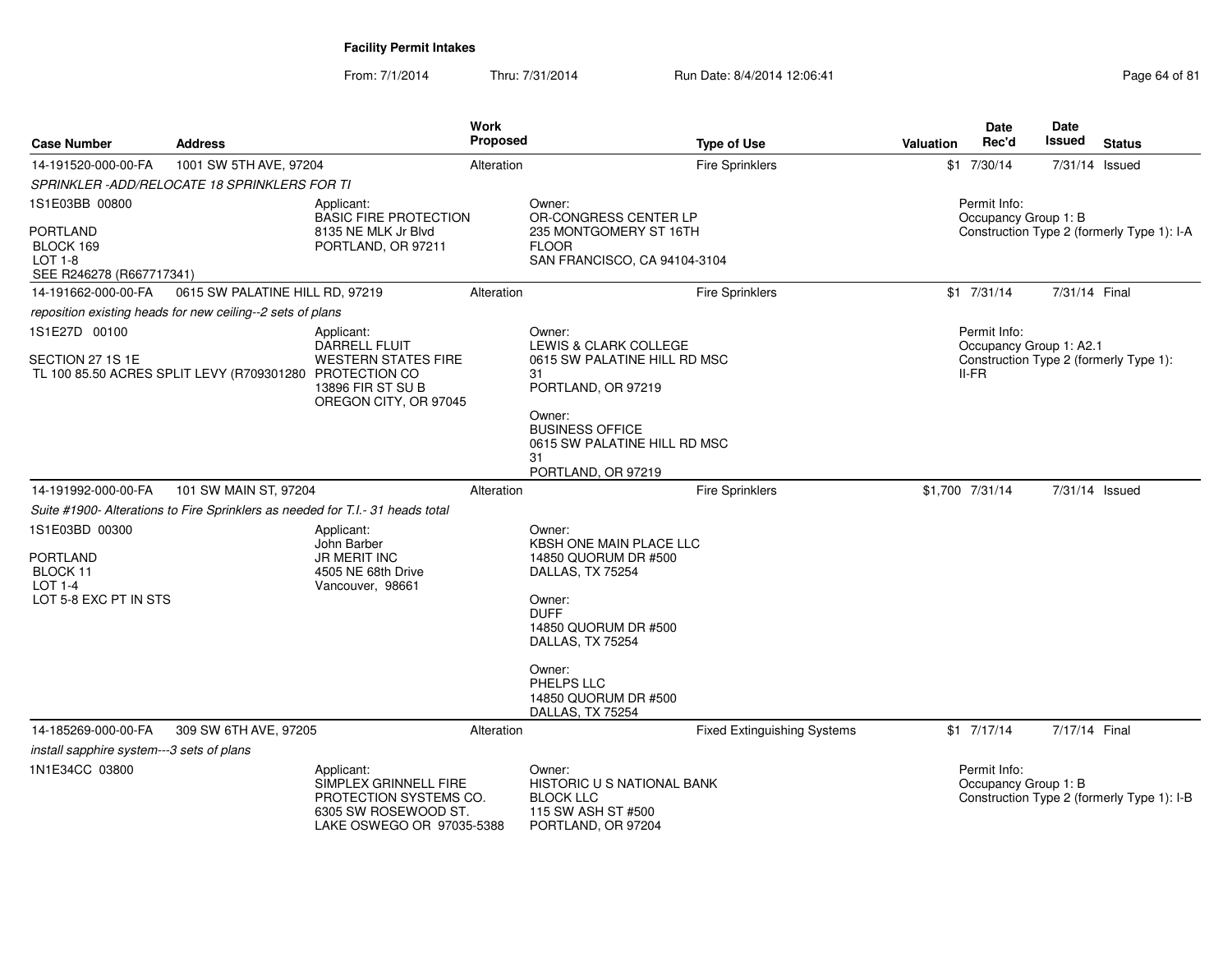From: 7/1/2014Thru: 7/31/2014 Run Date: 8/4/2014 12:06:41 Page 65 of 81

| <b>Case Number</b>                                                                           | <b>Address</b>                  |                                                                                                      | <b>Work</b><br>Proposed |                                                                                                                               | <b>Type of Use</b> |                                                                                            | <b>Valuation</b> | <b>Date</b><br>Rec'd                                         | Date<br>Issued | <b>Status</b>                              |
|----------------------------------------------------------------------------------------------|---------------------------------|------------------------------------------------------------------------------------------------------|-------------------------|-------------------------------------------------------------------------------------------------------------------------------|--------------------|--------------------------------------------------------------------------------------------|------------------|--------------------------------------------------------------|----------------|--------------------------------------------|
| 14-177720-000-00-FA                                                                          | 9325 N VAN HOUTEN AVE, 97203    |                                                                                                      | Alteration              |                                                                                                                               | Mechanical         |                                                                                            | \$10,000 7/1/14  |                                                              |                | $7/1/14$ Issued                            |
|                                                                                              |                                 |                                                                                                      |                         | B1/ TI; DEMISING WALLS TO SUBDIVIDE CLASSROOMS - BATHROOM & KITCHEN GRILLES AND VENTS **NO PLANS**                            |                    |                                                                                            |                  |                                                              |                |                                            |
| 1N1E07AA 00500                                                                               |                                 | Applicant:<br><b>BOBBY DANIELS</b><br>PORTLAND PUBLIC SCHOOL<br>501 N DIXON ST<br>PORTLAND, OR 97227 |                         | Owner:<br><b>SCHOOL DISTRICT NO 1</b><br>PO BOX 3107<br>PORTLAND, OR 97208-3107                                               |                    | CCB - Contractor:<br>CK INDUSTRIES INC<br><b>PO BOX 762</b><br>BEAVERTON, OR 970750762     |                  |                                                              |                |                                            |
| 14-178260-000-00-FA                                                                          | 1849 SW SALMON ST, 97205        |                                                                                                      | Alteration              |                                                                                                                               | Mechanical         |                                                                                            | \$50,000 7/2/14  |                                                              | 7/22/14 Issued |                                            |
|                                                                                              |                                 |                                                                                                      |                         | F16/ MAC JUNIOR AND OUTDOOR SPORTS OFFICES - REMOVE AND REPLACE HVAC DUCTS FOR NEW ROOM CONFIGURATIONS                        |                    |                                                                                            |                  |                                                              |                |                                            |
| 1N1E33DC 05800<br>SECTION 33 1N 1E                                                           |                                 | Applicant:<br><b>TIM GRINSTEAD</b><br><b>GBD ARCHITECTS</b>                                          |                         | Owner:<br><b>MULTNOMAH AMATEUR</b><br><b>ATHLETIC CLUB</b>                                                                    |                    | <b>Primary Contractor:</b><br>TO BID                                                       |                  | Permit Info:<br>Occupancy Group 1: A-3_Assembly -<br>General |                |                                            |
| TL 5800 2.82 ACRES                                                                           |                                 | 1120 NW COUCH ST<br>PORTLAND, OR 97209                                                               |                         | 1849 SW SALMON ST<br>PORTLAND, OR 97205-1726                                                                                  |                    |                                                                                            |                  |                                                              |                | Construction Type 2 (formerly Type 1): I-A |
| 14-179065-000-00-FA                                                                          | 4386 SW MACADAM AVE, 97201      |                                                                                                      | Alteration              |                                                                                                                               | Mechanical         |                                                                                            |                  | \$350 7/3/14                                                 | 7/8/14 Final   |                                            |
| RELOCATE EXISTING SUPPLY DIFFUSER                                                            |                                 |                                                                                                      |                         |                                                                                                                               |                    |                                                                                            |                  |                                                              |                |                                            |
| 1S1E10DC 00900<br>SECTION 10 1S 1E<br>TL 900 0.88 ACRES<br>DEFERRAL-POTENTIAL ADDITIONAL TAX |                                 | Applicant:<br>OREGON AIRE INC<br>7715 NE 33RD DR.<br>PORTLAND, OR. 97211                             |                         | Owner:<br><b>RIVER FORUM LLC</b><br>235 MONTGOMERY ST FL 16<br>SAN FRANCISCO, CA 94104                                        |                    | CCB - Contractor:<br>OREGON AIRE INC<br>7715 NE 33RD DR.<br>PORTLAND, OR. 97211            |                  |                                                              |                |                                            |
| 14-179150-000-00-FA                                                                          | 3505 SW US VETERANS HOSPITAL RD |                                                                                                      | Alteration              |                                                                                                                               | Mechanical         |                                                                                            | \$38,612 7/3/14  |                                                              |                | <b>Under Review</b>                        |
|                                                                                              |                                 | B2/ NEW ROOF MOUNTED MULTI-ZONE SPLIT SYSTEM AND (3) INDIVIDUAL ROOM UNITS                           |                         |                                                                                                                               |                    |                                                                                            |                  |                                                              |                |                                            |
| 1S1E09 00200 A1                                                                              |                                 | Applicant:<br><b>JEROME KEYES</b><br>OHSU<br>3181 SW SAM JACKSON PARK<br>RD.<br>PORTLAND, OR 97239   |                         | Owner:<br>OREGON STATE OF(LEASED<br>3181 SW SAM JACKSON PARK RD<br>PORTLAND, OR 97239-3098<br>Owner:<br>OHSU - SPACE PLANNING |                    | CCB - Contractor:<br>SCHAFFRAN CONSTRUCTION INC<br>16916 SE FRANKLIN<br>PORTLAND, OR 97236 |                  |                                                              |                |                                            |
|                                                                                              |                                 |                                                                                                      |                         | 3181 SW SAM JACKSON PARK RD<br>PORTLAND, OR 97239-3098                                                                        |                    |                                                                                            |                  |                                                              |                |                                            |
|                                                                                              |                                 |                                                                                                      |                         | Owner:<br><b>MGMT</b><br>3181 SW SAM JACKSON PARK RD<br>PORTLAND, OR 97239-3098                                               |                    |                                                                                            |                  |                                                              |                |                                            |
|                                                                                              |                                 |                                                                                                      |                         | Owner:<br>MAIL STOP PP22E<br>3181 SW SAM JACKSON PARK RD<br>PORTLAND, OR 97239-3098                                           |                    |                                                                                            |                  |                                                              |                |                                            |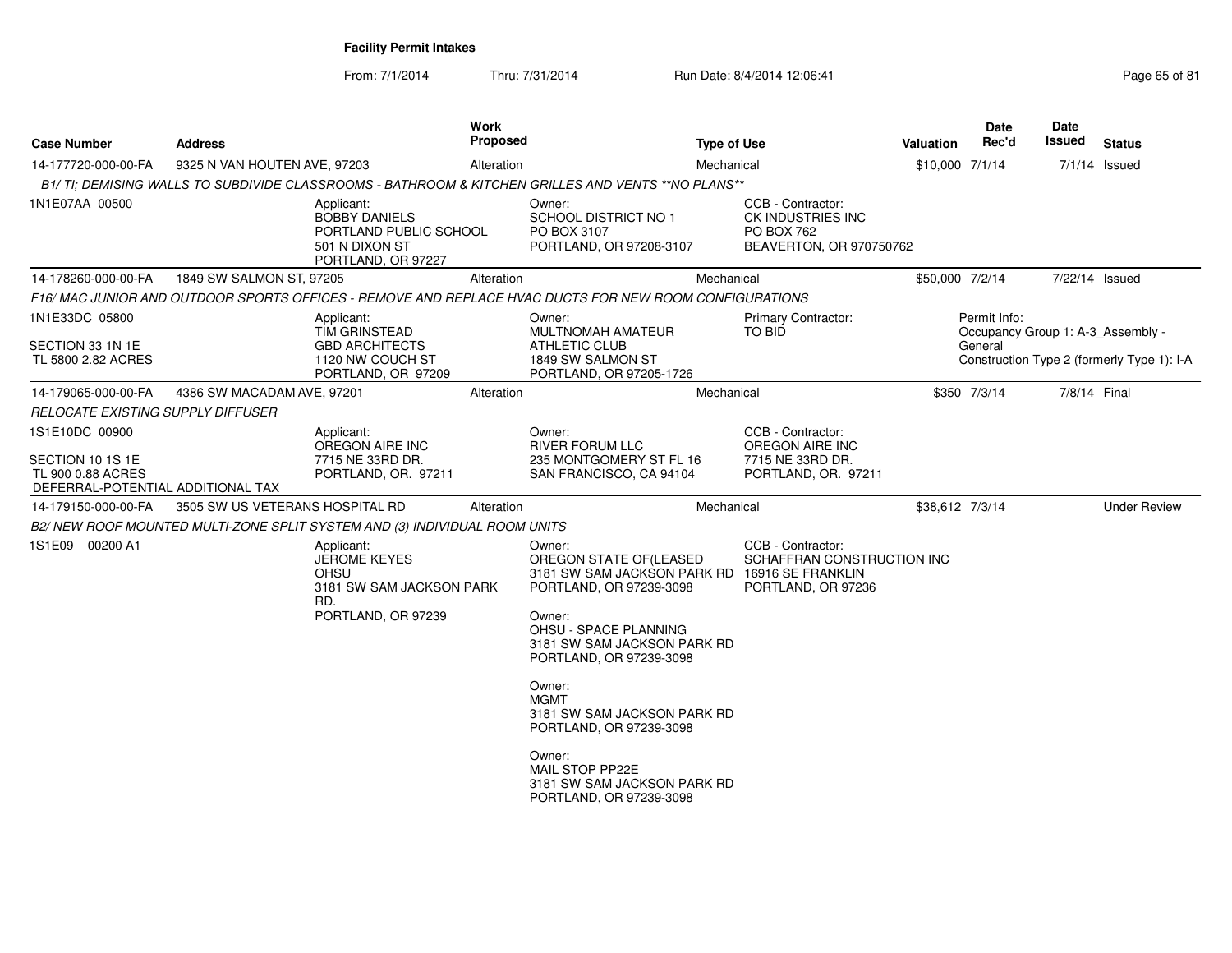From: 7/1/2014Thru: 7/31/2014 Run Date: 8/4/2014 12:06:41

| <b>Case Number</b>                                                                                                              | <b>Address</b>                           |                                                                                                                | Work<br>Proposed |                                                                                                        | <b>Type of Use</b> |                                                                                                                           | <b>Valuation</b> | <b>Date</b><br>Rec'd                                                    | Date<br><b>Issued</b> | <b>Status</b>                              |
|---------------------------------------------------------------------------------------------------------------------------------|------------------------------------------|----------------------------------------------------------------------------------------------------------------|------------------|--------------------------------------------------------------------------------------------------------|--------------------|---------------------------------------------------------------------------------------------------------------------------|------------------|-------------------------------------------------------------------------|-----------------------|--------------------------------------------|
| 14-180100-000-00-FA                                                                                                             | 632 SW HALL ST, 97201                    |                                                                                                                | Alteration       |                                                                                                        | Mechanical         |                                                                                                                           | \$125,000 7/7/14 |                                                                         | 7/17/14 Issued        |                                            |
|                                                                                                                                 |                                          | F2/ MECHANICAL REMODEL FOR HALLWAYS, FLOORS 1.2 & 3, NEW WALL UNITS                                            |                  |                                                                                                        |                    |                                                                                                                           |                  |                                                                         |                       |                                            |
| 1S1E04DA 05100<br><b>PORTLAND</b><br>BLOCK 192<br>LOT 7&8                                                                       |                                          | Applicant:<br><b>TOM ARNICH</b><br>PSU FACILITIES AND PLANNING<br><b>PO BOX 751</b><br>Portland, OR 97207-0751 |                  | Owner:<br>OREGON STATE OF (BD OF<br><b>HIGHER EDUCATION</b><br><b>PO BOX 751</b><br>PORTLAND, OR 97207 |                    |                                                                                                                           |                  |                                                                         |                       |                                            |
|                                                                                                                                 |                                          |                                                                                                                |                  | Owner:<br>CAMPUS PLANNING OFFICE<br><b>PO BOX 751</b><br>PORTLAND, OR 97207                            |                    |                                                                                                                           |                  |                                                                         |                       |                                            |
| 14-180684-000-00-FA                                                                                                             | 319 SW WASHINGTON ST, 97204              |                                                                                                                | Alteration       |                                                                                                        | Mechanical         |                                                                                                                           | \$10,260 7/8/14  |                                                                         | 7/14/14 Issued        |                                            |
|                                                                                                                                 |                                          | B1/BODYFELT REPLACE 2 WSHP'S, ONE 2 TON AND ONE 2 1/2 TON SAME LOCATIONS                                       |                  |                                                                                                        |                    |                                                                                                                           |                  |                                                                         |                       |                                            |
| 1N1E34CD 07800                                                                                                                  |                                          | Applicant:<br>MICHAEL MALSTROM<br><b>WILLAMETTE HVAC</b><br>3075 SW 234TH AV # 206<br>HILLSBORO OR 97123       |                  | Owner:<br>THREE NINETEEN WASHINGTON<br><b>LLC</b><br>PO BOX 416<br>MANCHESTER, VT 05254                |                    | CCB - Contractor:<br>MICHAEL MALSTROM<br><b>WILLAMETTE HVAC LLC</b><br>3075 SW 234TH AV # 206<br>HLLSBORO OR 97123        |                  | Permit Info:<br>Occupancy Group 1: B Bank, Off.,<br>Med.Off., Pub.Bldg. |                       |                                            |
| 14-181504-000-00-FA                                                                                                             | 7000 NE AIRPORT WAY, 97218               |                                                                                                                | Alteration       |                                                                                                        | Mechanical         |                                                                                                                           | \$87,000 7/9/14  |                                                                         | 7/28/14 Issued        |                                            |
|                                                                                                                                 | F17/ HVAC MODIFICATIONS FOR REMODEL, RTU |                                                                                                                |                  |                                                                                                        |                    |                                                                                                                           |                  |                                                                         |                       |                                            |
| 1N2E08B 00400<br>SECTION 08 1N 2E<br>TL 400 7.39 ACRES<br><b>TERMINAL BLDG</b><br><b>NONTAXABLE</b><br>SEE TAXABLE SUB ACCOUNTS |                                          | Applicant:<br><b>MIKE COYLE</b><br><b>FASTER PERMITS</b><br>14334 NW EAGLERIDGE LANE<br>PORTLAND, OR 97229     |                  | Owner:<br>PORT OF PORTLAND<br>PO BOX 3529<br>PORTLAND, OR 97208-3529                                   |                    | CCB - Contractor:<br><b>ERIC HOFFMAN</b><br><b>HOFFMAN CONSTRUCTION</b><br>805 SW BROADWAY STE 2100<br>PORTLAND, OR 97205 |                  |                                                                         |                       |                                            |
| 14-182526-000-00-FA                                                                                                             | 1201 NE LLOYD BLVD, 97232                |                                                                                                                | Alteration       |                                                                                                        | Mechanical         |                                                                                                                           |                  | \$31,280 7/11/14                                                        | 7/21/14 Issued        |                                            |
|                                                                                                                                 |                                          | B1/5TH FLOOR PROVIDENCE PHYSICIANS - ADD NEW FAN POWER BOX AND RELATED DUCTWORK                                |                  |                                                                                                        |                    |                                                                                                                           |                  |                                                                         |                       |                                            |
| 1N1E35BD 00400<br><b>HOLLADAYS ADD</b><br><b>BLOCK 142 TL 400</b>                                                               |                                          | Applicant:<br><b>DENNIS LAWRENCE</b><br>1800 SE PERSHING CT<br>PORTLAND, OR 97202                              |                  | Owner:<br>GPT PORTLAND OR 1201 LLOYD<br><b>LLC</b><br>1201 NE LLOYD BLVD #150<br>PORTLAND, OR 97232    |                    | CCB - Contractor:<br><b>HUNTER DAVISSON INC</b><br>1800 SE PERSHING ST<br>PORTLAND, OR 97202-2338                         |                  | Permit Info:<br>Occupancy Group 1: B Bank, Off.,<br>Med.Off., Pub.Bldg. |                       | Construction Type 2 (formerly Type 1): I-A |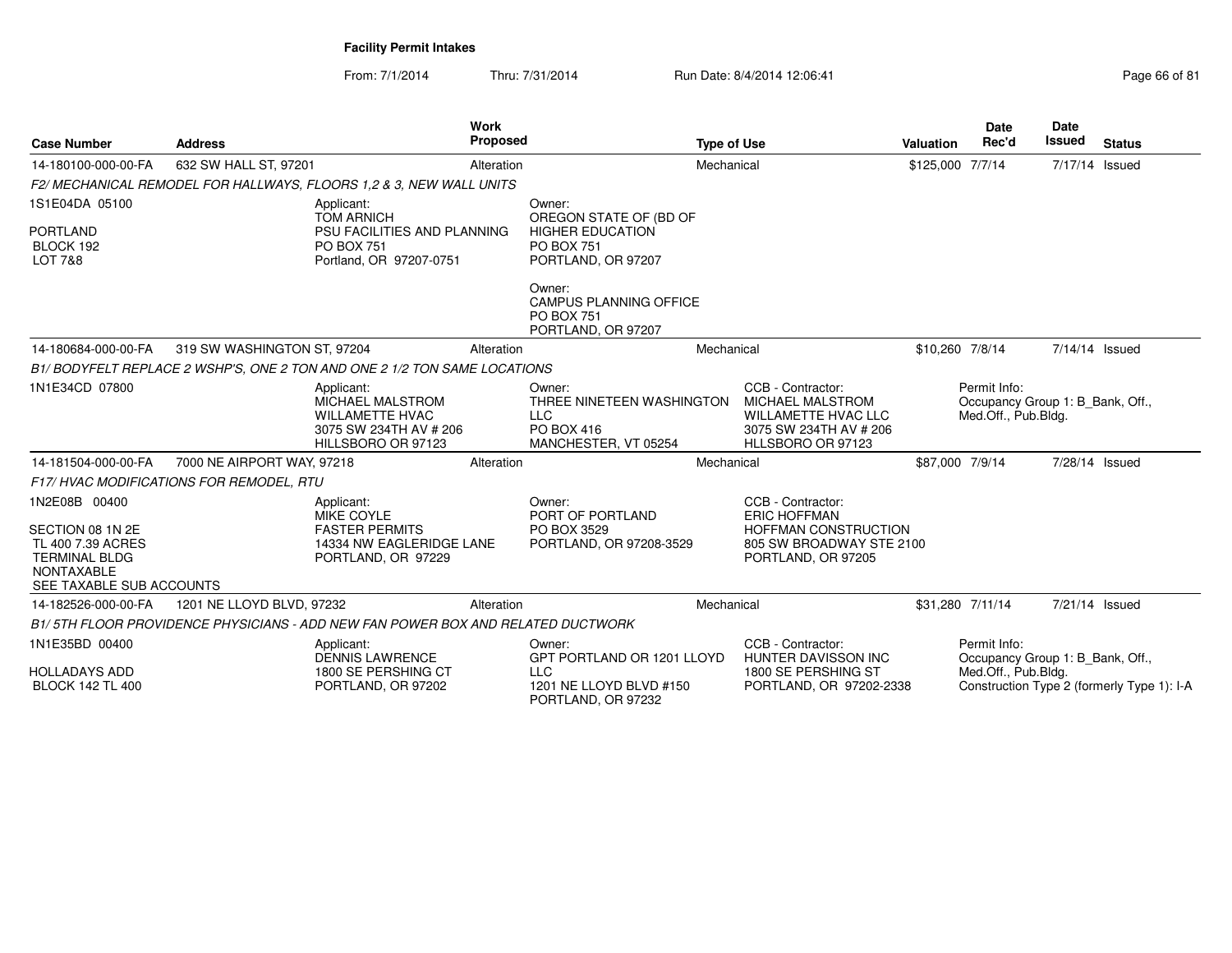From: 7/1/2014Thru: 7/31/2014 Run Date: 8/4/2014 12:06:41 Page 67 of 81

| <b>Case Number</b>                                                                       | <b>Address</b>             | Work<br><b>Proposed</b>                                                                                |                                                                                                                     |                                                                                                 | <b>Type of Use</b> |                                                                                                               | <b>Valuation</b> | Date<br>Rec'd                        | <b>Date</b><br><b>Issued</b> | <b>Status</b>                              |
|------------------------------------------------------------------------------------------|----------------------------|--------------------------------------------------------------------------------------------------------|---------------------------------------------------------------------------------------------------------------------|-------------------------------------------------------------------------------------------------|--------------------|---------------------------------------------------------------------------------------------------------------|------------------|--------------------------------------|------------------------------|--------------------------------------------|
| 14-182535-000-00-FA                                                                      | 101 SW MAIN ST, 97204      | Alteration                                                                                             |                                                                                                                     |                                                                                                 | Mechanical         |                                                                                                               |                  | \$3,500 7/11/14                      | 7/18/14 Issued               |                                            |
|                                                                                          |                            | B1/7TH, 14TH & 15TH FLOORS TRIPWIRE - NEW VAV FOR CONFERENCE ROOM AND DUCTWORK                         |                                                                                                                     |                                                                                                 |                    |                                                                                                               |                  |                                      |                              |                                            |
| 1S1E03BD 00300                                                                           |                            | Applicant:<br><b>JODY DEPEW</b>                                                                        | Owner:                                                                                                              | KBSH ONE MAIN PLACE LLC                                                                         |                    | CCB - Contractor:<br><b>JODY DEPEW</b>                                                                        |                  |                                      |                              |                                            |
| <b>PORTLAND</b><br>BLOCK 11<br>LOT 1-4<br>LOT 5-8 EXC PT IN STS                          |                            | <b>HVAC INC</b><br>5188 SE INTERNATIONAL WAY<br>MILWAUKIE, OR 97222                                    | DALLAS, TX 75254<br>Owner:<br><b>DUFF</b>                                                                           | 14850 QUORUM DR #500<br>14850 QUORUM DR #500                                                    |                    | <b>HVAC INC</b><br>5188 SE INTERNATIONAL WAY<br>MILWAUKIE, OR 97222                                           |                  |                                      |                              |                                            |
|                                                                                          |                            |                                                                                                        | DALLAS, TX 75254<br>Owner:<br>PHELPS LLC<br>DALLAS, TX 75254                                                        | 14850 QUORUM DR #500                                                                            |                    |                                                                                                               |                  |                                      |                              |                                            |
| 14-182538-000-00-FA                                                                      | 111 SW 5TH AVE, 97204-3626 | Alteration                                                                                             |                                                                                                                     |                                                                                                 | Mechanical         |                                                                                                               |                  | \$12,150 7/11/14                     | 7/22/14 Issued               |                                            |
|                                                                                          |                            | F6/SUITE 1150 EXHAUST FAN IN CONFERENCE ROOM & 2 DUCTLESS SPLIT UNITS                                  |                                                                                                                     |                                                                                                 |                    |                                                                                                               |                  |                                      |                              |                                            |
| 1N1E34CD 01300                                                                           |                            | Applicant:<br><b>JODY DEPEW</b><br><b>HVAC INC</b><br>5188 SE INTERNATIONAL WAY<br>MILWAUKIE, OR 97222 |                                                                                                                     |                                                                                                 |                    | CCB - Contractor:<br><b>JODY DEPEW</b><br><b>HVAC INC</b><br>5188 SE INTERNATIONAL WAY<br>MILWAUKIE, OR 97222 |                  | Permit Info:<br>Occupancy Group 1: B |                              | Construction Type 2 (formerly Type 1): I-A |
| 14-182540-000-00-FA                                                                      | 111 SW 5TH AVE, 97204-3626 | Alteration                                                                                             |                                                                                                                     |                                                                                                 | Mechanical         |                                                                                                               |                  | \$26,300 7/11/14                     | 7/22/14 Issued               |                                            |
|                                                                                          |                            | F2/ SUITE 3200 IOVATION 3 T-DUCTLESS SPLIT UNITS FOR SERVER ROOM, EXHAUST FAN AND DUCTWORK             |                                                                                                                     |                                                                                                 |                    |                                                                                                               |                  |                                      |                              |                                            |
| 1N1E34CD 01300                                                                           |                            | Applicant:<br><b>JODY DEPEW</b><br><b>HVAC INC</b><br>5188 SE INTERNATIONAL WAY<br>MILWAUKIE, OR 97222 |                                                                                                                     |                                                                                                 |                    | CCB - Contractor:<br><b>JODY DEPEW</b><br><b>HVAC INC</b><br>5188 SE INTERNATIONAL WAY<br>MILWAUKIE, OR 97222 |                  | Permit Info:<br>Occupancy Group 1: B |                              | Construction Type 2 (formerly Type 1): I-A |
| 14-182708-000-00-FA                                                                      | 101 SW MAIN ST, 97204      | Alteration                                                                                             |                                                                                                                     |                                                                                                 | Mechanical         |                                                                                                               |                  | \$4,909 7/11/14                      |                              | 7/18/14 Under Inspection                   |
|                                                                                          |                            | B1/ SUITE1900 - DEMO AND CAP EXISTING DUCTWORK AND ADD NEW DUCTWORK & GRILLES                          |                                                                                                                     |                                                                                                 |                    |                                                                                                               |                  |                                      |                              |                                            |
| 1S1E03BD 00300<br><b>PORTLAND</b><br>BLOCK 11<br><b>LOT 1-4</b><br>LOT 5-8 EXC PT IN STS |                            | Applicant:<br><b>SEAN DYER</b><br>AMERICAN HEATING INC<br>5035 SE 24TH AVE<br>PORTLAND, OR 97202       | Owner:<br>DALLAS, TX 75254<br>Owner:<br><b>DUFF</b><br>DALLAS, TX 75254<br>Owner:<br>PHELPS LLC<br>DALLAS, TX 75254 | KBSH ONE MAIN PLACE LLC<br>14850 QUORUM DR #500<br>14850 QUORUM DR #500<br>14850 QUORUM DR #500 |                    | CCB - Contractor:<br>AMERICAN HEATING INC<br>5035 SE 24TH<br>PORTLAND, OR 97202-4765                          |                  |                                      |                              |                                            |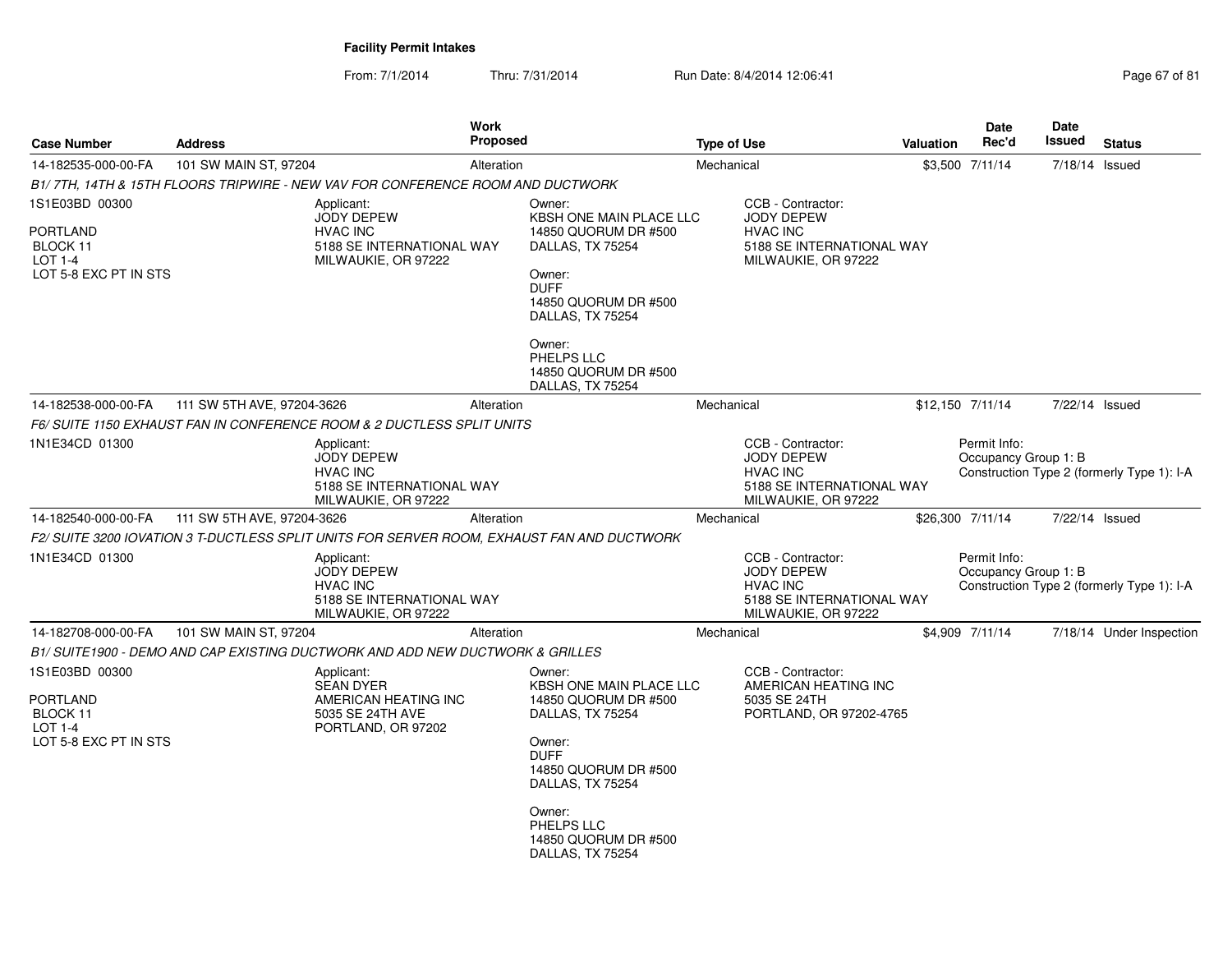From: 7/1/2014Thru: 7/31/2014 Run Date: 8/4/2014 12:06:41 Page 68 of 81

| <b>Case Number</b>                                                        | <b>Address</b>                                       |                                                                                                                | <b>Work</b><br>Proposed |                                                                                                                   | <b>Type of Use</b> |                                                                                                                                 | Valuation | <b>Date</b><br>Rec'd                                         | <b>Date</b><br>Issued | <b>Status</b>                              |
|---------------------------------------------------------------------------|------------------------------------------------------|----------------------------------------------------------------------------------------------------------------|-------------------------|-------------------------------------------------------------------------------------------------------------------|--------------------|---------------------------------------------------------------------------------------------------------------------------------|-----------|--------------------------------------------------------------|-----------------------|--------------------------------------------|
| 14-182726-000-00-FA                                                       | 1300 SW 5TH AVE, 97201                               |                                                                                                                | Alteration              |                                                                                                                   | Mechanical         |                                                                                                                                 |           | \$23,809 7/11/14                                             |                       | 7/28/14 Issued                             |
|                                                                           |                                                      | B1/T-21 2 NEW VAV BOXES FOR CONFERENCE ROOMS AND DUCTWORK                                                      |                         |                                                                                                                   |                    |                                                                                                                                 |           |                                                              |                       |                                            |
| 1S1E03BC 01800                                                            |                                                      | Applicant:<br><b>PAUL LUKES</b>                                                                                |                         | Owner:<br>FIRST INTERSTATE BANK OF OR                                                                             |                    | CCB - Contractor:<br><b>PAUL LUKES</b>                                                                                          |           | Permit Info:<br>Occupancy Group 1: B                         |                       |                                            |
| PORTLAND<br><b>BLOCK 148 TL 1800</b>                                      |                                                      | STREIMER SHEET METAL WORKS PO BOX 2609<br><b>INC</b><br>740 N KNOTT ST<br>PORTLAND, OR 972272099               |                         | CARLSBAD, CA 92018-2609                                                                                           |                    | STREIMER SHEET METAL WORKS Construction Type 2 (formerly Type 1): I-A<br><b>INC</b><br>740 N KNOTT ST<br>PORTLAND, OR 972272099 |           |                                                              |                       |                                            |
| 14-182910-000-00-FA                                                       | 6420 SW MACADAM AVE, 97201                           |                                                                                                                | Alteration              |                                                                                                                   | Mechanical         |                                                                                                                                 |           | \$3,550 7/11/14                                              |                       | 7/31/14 Issued                             |
|                                                                           |                                                      |                                                                                                                |                         | B1/ INSTALL NEW GENERATOR NE CORNER OF PARKING LOT - GAS PIPING***east wall exterior of building running south*** |                    |                                                                                                                                 |           |                                                              |                       |                                            |
| 1S1E15CD 19500                                                            |                                                      | Applicant:<br>Pat Pemberton                                                                                    |                         | Owner:<br><b>WESTON INVESTMENT CO LLC</b>                                                                         |                    | CCB - Contractor:<br><b>JASON GUTHU</b>                                                                                         |           | Permit Info:<br>Occupancy Group 1: B                         |                       |                                            |
| SOUTHERN PORTLAND<br><b>BLOCK 7</b><br>LOT 1-10 TL 19500                  |                                                      | CASCADE MECHANICAL<br><b>SYSTEMS INC</b><br>PO BOX 399<br>Estacada, OR 97023                                   |                         | 2154 NE BROADWAY RM 200<br>PORTLAND, OR 97232-1590                                                                |                    | CASCADE MECHANICAL<br><b>SYSTEMS INC</b><br><b>PO BOX 399</b><br>ESTACADA, OR 97023                                             |           | $II-1HR$                                                     |                       | Construction Type 2 (formerly Type 1):     |
| 14-183405-000-00-FA                                                       | 1 N CENTER COURT ST, 97227                           |                                                                                                                | Alteration              |                                                                                                                   | Mechanical         |                                                                                                                                 |           | \$73,686 7/14/14                                             | 7/31/14 Issued        |                                            |
|                                                                           |                                                      | F15/NEW 10 TON FANCOIL UNIT, 21 NEW FIN TUBE RADIATORS AND DUCTWORK                                            |                         |                                                                                                                   |                    |                                                                                                                                 |           |                                                              |                       |                                            |
| 1N1E34AB 00700                                                            |                                                      | Applicant:<br><b>SEAN DYER</b><br>AMERICAN HEATING INC<br>5035 SE 24TH AVE<br>PORTLAND, OR 97202               |                         | Owner:<br>PORTLAND CITY OF(LEASED<br>1 CENTER CT #150<br>PORTLAND, OR 97227                                       |                    | CCB - Contractor:<br>AMERICAN HEATING INC<br>5035 SE 24TH<br>PORTLAND, OR 97202-4765                                            |           | Permit Info:                                                 |                       | Construction Type 2 (formerly Type 1): I-A |
|                                                                           |                                                      |                                                                                                                |                         | Owner:<br>PORTLAND ARENA MGMT LLC<br>1 CENTER CT #150<br>PORTLAND, OR 97227                                       |                    |                                                                                                                                 |           |                                                              |                       |                                            |
| 14-183428-000-00-FA                                                       | 1849 SW SALMON ST, 97205                             |                                                                                                                | Alteration              |                                                                                                                   | Mechanical         |                                                                                                                                 |           | \$465,000 7/14/14                                            |                       | $8/1/14$ Issued                            |
|                                                                           |                                                      |                                                                                                                |                         | F11/ MAC 50 METER POOL RENOVATION - PHASE 2 - NEW 40 TON AIR HANDLER WITH HRC'S NEW DUCTWORK AND GRILLES          |                    |                                                                                                                                 |           |                                                              |                       |                                            |
| 1N1E33DC 05800<br>SECTION 33 1N 1E                                        |                                                      | Applicant:<br><b>SEAN DYER</b><br>AMERICAN HEATING INC                                                         |                         | Owner:<br>MULTNOMAH AMATEUR<br><b>ATHLETIC CLUB</b>                                                               |                    | CCB - Contractor:<br>AMERICAN HEATING INC<br>5035 SE 24TH                                                                       |           | Permit Info:<br>Occupancy Group 1: A-3_Assembly -<br>General |                       |                                            |
| TL 5800 2.82 ACRES                                                        |                                                      | 5035 SE 24TH AVE<br>PORTLAND, OR 97202                                                                         |                         | 1849 SW SALMON ST<br>PORTLAND, OR 97205-1726                                                                      |                    | PORTLAND, OR 97202-4765                                                                                                         |           |                                                              |                       | Construction Type 2 (formerly Type 1): I-A |
| 14-183622-000-00-FA                                                       | 1600 SW 4TH AVE, 97201                               |                                                                                                                | Alteration              |                                                                                                                   | Mechanical         |                                                                                                                                 |           | \$50,000 7/14/14                                             |                       | 7/25/14 Under Inspection                   |
|                                                                           | F3/ MECHANICAL, DUCTWORK RECONFIGURATION FOR REMODEL |                                                                                                                |                         |                                                                                                                   |                    |                                                                                                                                 |           |                                                              |                       |                                            |
| 1S1E03CB 01800<br>SOUTH AUDITORIUM ADD<br><b>BLOCK A</b><br>LOT 2 TL 1800 |                                                      | Applicant:<br><b>TOM ARNICH</b><br>PSU FACILITIES AND PLANNING<br><b>PO BOX 751</b><br>Portland, OR 97207-0751 |                         | Owner:<br>OREGON STATE OF(BOARD OF<br><b>PO BOX 751</b><br>PORTLAND, OR 97207-0751                                |                    |                                                                                                                                 |           |                                                              |                       |                                            |
| DEFERRED ADDITIONAL TAX LIABILITY                                         |                                                      |                                                                                                                |                         | Owner:<br><b>HIGHER EDUC / PSU</b><br><b>PO BOX 751</b><br>PORTLAND, OR 97207-0751                                |                    |                                                                                                                                 |           |                                                              |                       |                                            |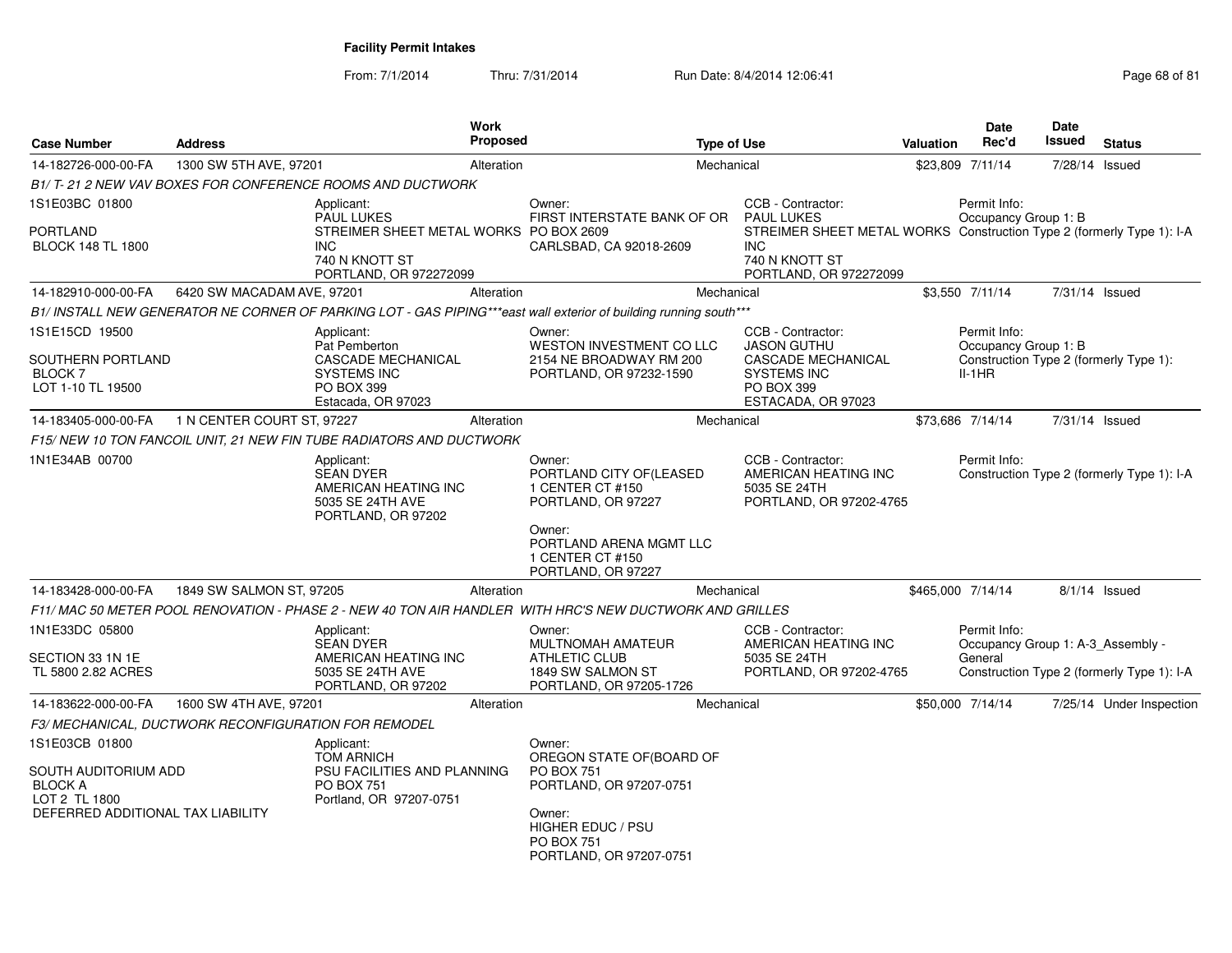From: 7/1/2014

| <b>Case Number</b>                                                                                | <b>Address</b>                                               |                                                                                                                 | Work<br>Proposed |                                                                                                                                                                                  | <b>Type of Use</b> |                                                                                                     | <b>Valuation</b> | Date<br>Rec'd                                                | <b>Date</b><br>Issued | <b>Status</b>                              |
|---------------------------------------------------------------------------------------------------|--------------------------------------------------------------|-----------------------------------------------------------------------------------------------------------------|------------------|----------------------------------------------------------------------------------------------------------------------------------------------------------------------------------|--------------------|-----------------------------------------------------------------------------------------------------|------------------|--------------------------------------------------------------|-----------------------|--------------------------------------------|
| 14-183656-000-00-FA                                                                               | 808 SW CAMPUS DR, 97201                                      |                                                                                                                 | Alteration       |                                                                                                                                                                                  | Mechanical         |                                                                                                     | \$21,329 7/14/14 |                                                              |                       | 7/25/14 Under Inspection                   |
|                                                                                                   |                                                              |                                                                                                                 |                  | F17/4TH FLOOR RADIATION MEDICINE VAULT #3 - UPDATE PROCESS-WATER PUMPS, ELECTRIC DUCT HEATER, TERMINAL UNIT AND LINES & ASSESSORIES TO NEW LINAC MACHINE                         |                    |                                                                                                     |                  |                                                              |                       |                                            |
| 1S1E09 00600                                                                                      |                                                              | Applicant:<br><b>BRENT WILLIAMS</b><br><b>DETEMPLE</b><br>1951 NW OVERTON ST<br>PORTLAND, OR 97209              |                  | Owner:<br>OREGON STATE OF(MEDICAL<br><b>DEPT</b><br>3181 SW SAM JACKSON PARK RD PORTLAND, OR 972091686<br>PORTLAND, OR 97239                                                     |                    | CCB - Contractor:<br>DETEMPLE CO INC<br>1951 NW OVERTON ST                                          |                  |                                                              |                       |                                            |
| 14-183989-000-00-FA                                                                               | 3030 SW MOODY AVE, 97201                                     |                                                                                                                 | Alteration       |                                                                                                                                                                                  | Mechanical         |                                                                                                     |                  | \$20,665 7/15/14                                             | 7/24/14 Issued        |                                            |
|                                                                                                   |                                                              | F15/ SUITE 135 COMMON AREA REMODEL - INSTALL TERMINAL UNITS AND DUCTWORK                                        |                  |                                                                                                                                                                                  |                    |                                                                                                     |                  |                                                              |                       |                                            |
| 1S1E10 00400<br>SECTION 10 1S 1E<br>TL 400 2.77 ACRES                                             |                                                              | Applicant:<br><b>JOE PAXTON</b><br>2310 NE COLUMBIA BLVD<br>PORTLAND, OR 97211                                  |                  | Owner:<br>3030 PROPERTY LLC<br>3121 SW MOODY AVE<br>PORTLAND, OR 97239                                                                                                           |                    | CCB - Contractor:<br>ARCTIC SHEET METAL INC<br>2310 NE COLUMBIA BLVD<br>PORTLAND, OR 97211-1965     |                  |                                                              |                       |                                            |
| 14-184042-000-00-FA                                                                               | 5050 NE HOYT ST, 97213                                       |                                                                                                                 | Alteration       |                                                                                                                                                                                  | Mechanical         |                                                                                                     |                  | \$1,697 7/15/14                                              | 7/22/14 Issued        |                                            |
|                                                                                                   |                                                              | B1/ PLAZA SUITE 222 - REMOVE EXISTING DUCTWORK AND INSTALL NEW DUCTWORK & GRILLES                               |                  |                                                                                                                                                                                  |                    |                                                                                                     |                  |                                                              |                       |                                            |
| 1N2E31BD 03800<br><b>CENTER ADD</b><br>BLOCK 3<br>LOT 1-7 INC PT VAC ST<br>LOT 20-26 EXC PT IN ST |                                                              | Applicant:<br><b>SEAN DYER</b><br>AMERICAN HEATING INC<br>5035 SE 24TH AVE<br>PORTLAND, OR 97202                |                  | Owner:<br>PROVIDENCE HEALTH<br>4400 NE HALSEY ST BLDG 2 #190<br>PORTLAND, OR 97213-1545<br>Owner:<br>SERVICES-OREGON<br>4400 NE HALSEY ST BLDG 2 #190<br>PORTLAND, OR 97213-1545 |                    | CCB - Contractor:<br>AMERICAN HEATING INC<br>5035 SE 24TH<br>PORTLAND, OR 97202-4765                |                  | Permit Info:<br>Occupancy Group 1: B<br>I-FR                 |                       | Construction Type 2 (formerly Type 1):     |
| 14-184155-000-00-FA                                                                               | 1900 SW SALMON ST, 97205                                     |                                                                                                                 | Alteration       |                                                                                                                                                                                  | Mechanical         |                                                                                                     |                  | \$2,500 7/15/14                                              | 7/22/14 Issued        |                                            |
|                                                                                                   | <b>B2/ MINOR DUCT MODIFICATIONS AND DIFFUSER RELOCATIONS</b> |                                                                                                                 |                  |                                                                                                                                                                                  |                    |                                                                                                     |                  |                                                              |                       |                                            |
| 1N1E33CD 09200                                                                                    |                                                              | Applicant:<br><b>Eddie Stovan</b><br><b>ALLIANT SYSTEMS LLC</b><br>1600 NW 167th Pl, #330<br>Portland, OR 97006 |                  |                                                                                                                                                                                  |                    | CCB - Contractor:<br><b>ALLIANT SYSTEMS LLC</b><br>1600 NW 167TH PL SUITE 330<br>BEAVERTON OR 97005 |                  | Permit Info:<br>Occupancy Group 1: A-3_Assembly -<br>General |                       | Construction Type 2 (formerly Type 1): I-A |
| 14-185066-000-00-FA                                                                               | 2501 SW 1ST AVE, 97201                                       |                                                                                                                 | Alteration       |                                                                                                                                                                                  | Mechanical         |                                                                                                     |                  | \$4,700 7/16/14                                              |                       | $8/1/14$ Issued                            |
|                                                                                                   |                                                              | B2/ INSTALL DUCTLESS SPLIT SYSTEM, ROUTE REFRIGERANT PIPING SYSTEM TO NEW RTU                                   |                  |                                                                                                                                                                                  |                    |                                                                                                     |                  |                                                              |                       |                                            |
| 1S1E10BB 00800                                                                                    |                                                              | Applicant:<br>ZAK TUTTLE                                                                                        |                  | Owner:<br>WESTON INVESTMENT CO LLC                                                                                                                                               |                    | CCB - Contractor:<br>HUNTER DAVISSON INC                                                            |                  | Permit Info:<br>Occupancy Group 1: B                         |                       |                                            |
| SOUTH AUDITORIUM ADD<br>BLOCK F TL 800                                                            |                                                              | HUNTER DAVISSON, INC.<br>1800 SE PERSHING ST.<br>PORTLAND, OR 97202                                             |                  | 2154 NE BROADWAY RM 200<br>PORTLAND, OR 97232-1590                                                                                                                               |                    | 1800 SE PERSHING ST<br>PORTLAND, OR 97202-2338                                                      |                  | I-FR                                                         |                       | Construction Type 2 (formerly Type 1):     |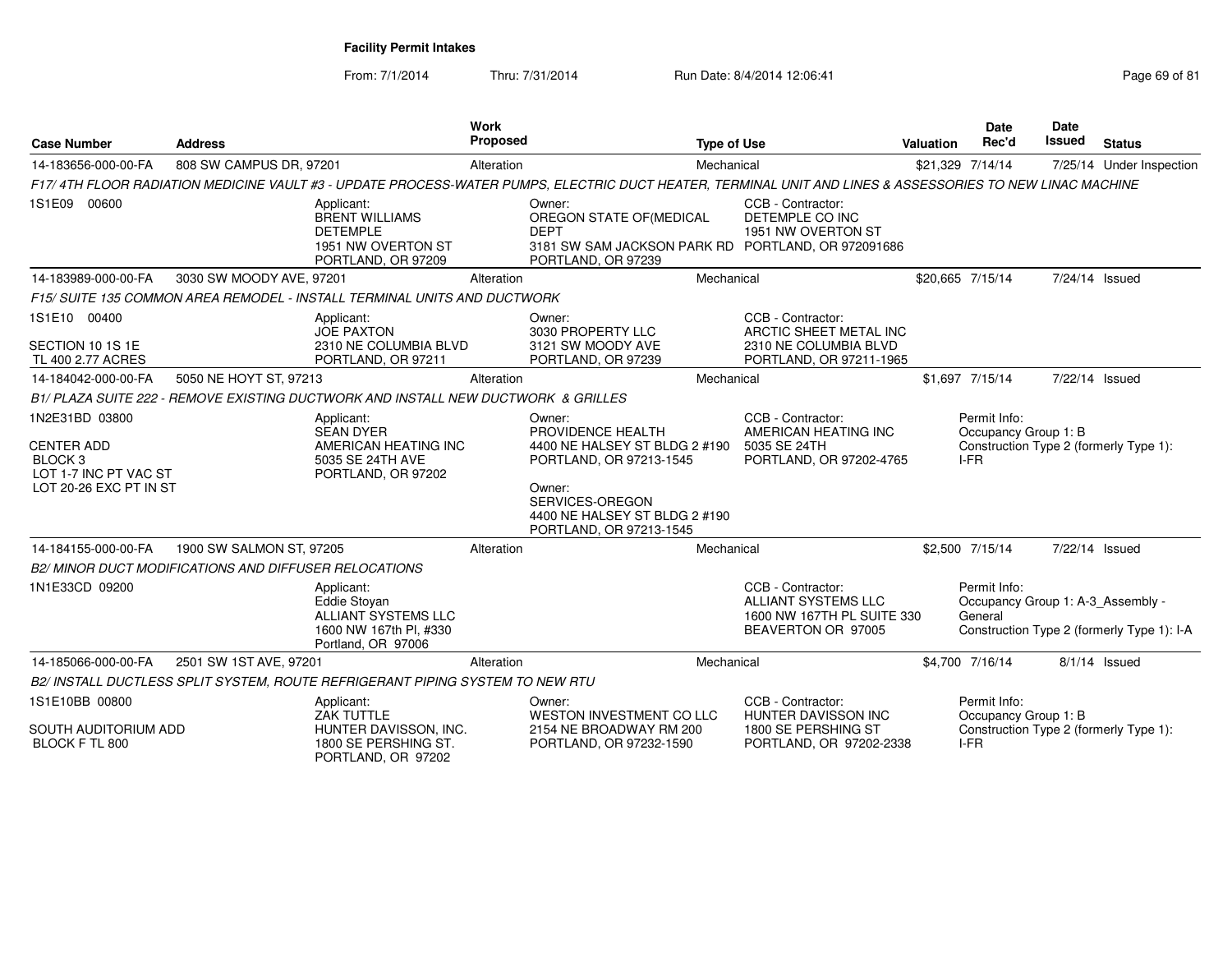| <b>Case Number</b>                                        | <b>Address</b>                                           | <b>Work</b><br>Proposed                                                                                                                    |                                                                                                                                                                                              | <b>Type of Use</b>                                                                                       | <b>Valuation</b>  | <b>Date</b><br>Rec'd                                         | Date<br>Issued | <b>Status</b>                              |
|-----------------------------------------------------------|----------------------------------------------------------|--------------------------------------------------------------------------------------------------------------------------------------------|----------------------------------------------------------------------------------------------------------------------------------------------------------------------------------------------|----------------------------------------------------------------------------------------------------------|-------------------|--------------------------------------------------------------|----------------|--------------------------------------------|
| 14-185573-000-00-FA                                       | 724 SW HARRISON ST, 97201                                | Alteration                                                                                                                                 |                                                                                                                                                                                              | Mechanical                                                                                               |                   | \$55,000 7/17/14                                             | 7/24/14 Issued |                                            |
|                                                           |                                                          | F12/ SF-3 NEW REPLACEMENT FAN LOCATED IN MECHANICAL PENTHOUSE                                                                              |                                                                                                                                                                                              |                                                                                                          |                   |                                                              |                |                                            |
| 1S1E04DA 06900                                            |                                                          | Applicant:<br><b>QUINN SOIFER</b><br>PORTLAND STATE UNIVERSITY<br>617 SW MONTGOMERY STE 202<br><b>PO BOX 751</b><br>PORTLAND OR 97207-0752 | Owner:<br>OREGON STATE OF (BD OF<br><b>HIGHER EDUCATION</b><br><b>PO BOX 751</b><br>PORTLAND, OR 97207<br>Owner:<br><b>CAMPUS PLANNING OFFICE</b><br><b>PO BOX 751</b><br>PORTLAND, OR 97207 | CCB - Contractor:<br>MCKINSTRY CO LLC<br>16970 NE MASON ST, SUITE 100<br>PORTLAND OR 97230-7398          |                   |                                                              |                |                                            |
| 14-185833-000-00-FA                                       | 421 SW 6TH AVE, 97205                                    | Alteration                                                                                                                                 |                                                                                                                                                                                              | Mechanical                                                                                               |                   | \$41,000 7/17/14                                             | 7/22/14 Issued |                                            |
|                                                           |                                                          | B1/2ND FLOOR SHOPKEEP 7,362 SQ FT NEW TENANT REMODEL - MODIFY DUCTWORK FOR EXISTING FAN COIL SYSTEM                                        |                                                                                                                                                                                              |                                                                                                          |                   |                                                              |                |                                            |
| 1N1E34CC 04300<br><b>PORTLAND</b><br>BLOCK 176<br>LOT 1-4 |                                                          | Applicant:<br><b>JODY DEPEW</b><br><b>HVAC INC</b><br>5188 SE INTERNATIONAL WAY<br>MILWAUKIE, OR 97222                                     | Owner:<br>UPI COMMONWEALTH LLC<br>1215 FOURTH AVE STE 600<br>SEATTLE, WA 98161                                                                                                               | CCB - Contractor:<br>JODY DEPEW<br><b>HVAC INC</b><br>5188 SE INTERNATIONAL WAY<br>MILWAUKIE, OR 97222   |                   |                                                              |                |                                            |
| 14-186235-000-00-FA                                       | 1849 SW SALMON ST, 97205                                 | Alteration                                                                                                                                 |                                                                                                                                                                                              | Mechanical                                                                                               |                   | \$44,000 7/18/14                                             | 7/30/14 Issued |                                            |
|                                                           |                                                          | F11/MAC 50 METER POOL RENOVATION - PHASE 2 - PIPING FOR POOL SYSTEM                                                                        |                                                                                                                                                                                              |                                                                                                          |                   |                                                              |                |                                            |
| 1N1E33DC 05800<br>SECTION 33 1N 1E<br>TL 5800 2.82 ACRES  |                                                          | Applicant:<br><b>Eddie Stovan</b><br><b>ALLIANT SYSTEMS LLC</b><br>1600 NW 167th Pl, #330<br>Portland, OR 97006                            | Owner:<br>MULTNOMAH AMATEUR<br><b>ATHLETIC CLUB</b><br>1849 SW SALMON ST<br>PORTLAND, OR 97205-1726                                                                                          | CCB - Contractor:<br>ALLIANT SYSTEMS LLC<br>1600 NW 167TH PL SUITE 330<br>BEAVERTON OR 97005             |                   | Permit Info:<br>Occupancy Group 1: A-3 Assembly -<br>General |                | Construction Type 2 (formerly Type 1): I-A |
| 14-187084-000-00-FA                                       | 1111 SW BROADWAY, 97205                                  | Alteration                                                                                                                                 |                                                                                                                                                                                              | Mechanical                                                                                               | \$150,000 7/21/14 |                                                              |                | <b>Under Review</b>                        |
|                                                           | F4/ REMOVE OLD BOILER, REPLACE WITH TWO IN SAME LOCATION |                                                                                                                                            |                                                                                                                                                                                              |                                                                                                          |                   |                                                              |                |                                            |
| 1S1E03BB 03200                                            |                                                          | Applicant:<br><b>JOSH LIPSCOMB</b><br><b>METRO</b><br>600 NE GRAND AVE<br>PORTLAND OR 97232                                                |                                                                                                                                                                                              | CCB - Contractor:<br><b>HYDRO TEMP MECHANICAL INC</b><br>28465 SW BOBERG RD<br>WILSONVILLE, OR 970709280 |                   |                                                              |                |                                            |
| 14-187213-000-00-FA                                       | 1621 SW 1ST AVE, 97201                                   | Alteration                                                                                                                                 |                                                                                                                                                                                              | Mechanical                                                                                               |                   | \$4,000 7/21/14                                              | 7/31/14 Issued |                                            |
|                                                           |                                                          | B2/3RD FLOOR TI: TWO NEW SUPPLY DIFFUSERS, TWO NEW RETURN GRILLES                                                                          |                                                                                                                                                                                              |                                                                                                          |                   |                                                              |                |                                            |
| 1S1E03CB 00700                                            |                                                          | Applicant:<br>ANTONIJA KRIZANAC<br><b>MCKINSTRY</b><br>16790 NE MASON ST. SUITE 100<br>PORTLAND, OR 97230                                  | Owner:<br>CSHV FIRST AND MARKET, LLC<br>c/o CUSHMAN & WAKEFIELD<br>200 SW MARKET ST SUITE 200<br>PORTLAND, OR 97201                                                                          | CCB - Contractor:<br>MCKINSTRY CO LLC<br>16970 NE MASON ST. SUITE 100<br>PORTLAND OR 97230-7398          |                   |                                                              |                |                                            |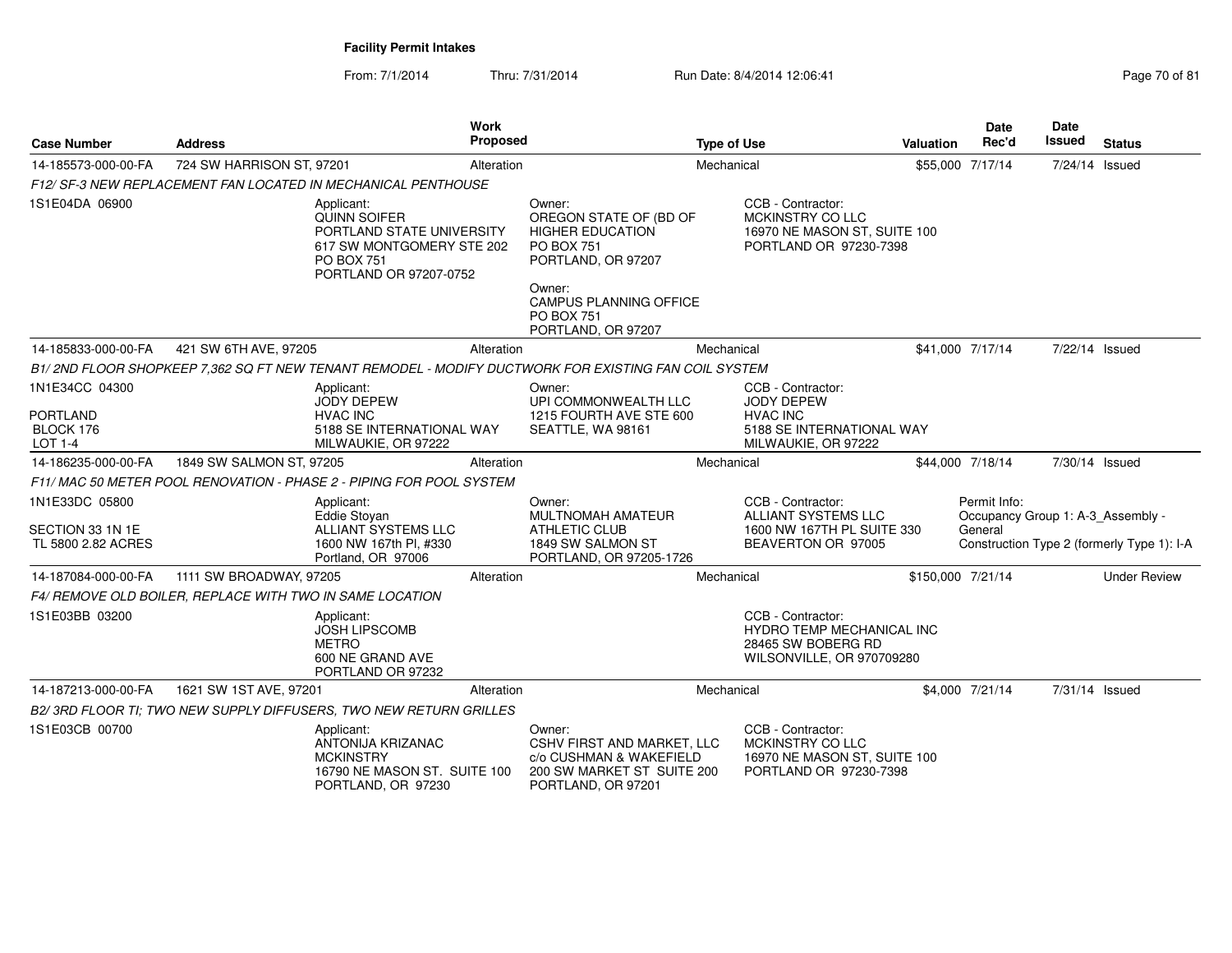From: 7/1/2014Thru: 7/31/2014 Run Date: 8/4/2014 12:06:41 Page 71 of 81

| <b>Case Number</b>                                                                                                  | <b>Address</b>                                       |                                                                                                                              | <b>Work</b><br><b>Proposed</b> |                                                                                                                                                                                  | <b>Type of Use</b>                                                                                                 | <b>Valuation</b> | <b>Date</b><br>Rec'd                                           | Date<br>Issued | <b>Status</b>                               |
|---------------------------------------------------------------------------------------------------------------------|------------------------------------------------------|------------------------------------------------------------------------------------------------------------------------------|--------------------------------|----------------------------------------------------------------------------------------------------------------------------------------------------------------------------------|--------------------------------------------------------------------------------------------------------------------|------------------|----------------------------------------------------------------|----------------|---------------------------------------------|
| 14-187236-000-00-FA                                                                                                 | 5050 NE HOYT ST, 97213                               |                                                                                                                              | Alteration                     |                                                                                                                                                                                  | Mechanical                                                                                                         |                  | \$8,000 7/21/14                                                | 7/22/14 Issued |                                             |
|                                                                                                                     | B2/ ADD ONE NEW VAV, NEW DUCTWORK AND GRILLES        |                                                                                                                              |                                |                                                                                                                                                                                  |                                                                                                                    |                  |                                                                |                |                                             |
| 1N2E31BD 03800<br><b>CENTER ADD</b><br>BLOCK <sub>3</sub><br>LOT 1-7 INC PT VAC ST<br>LOT 20-26 EXC PT IN ST        |                                                      | Applicant:<br>Sean Dyer<br>AMERICAN HEATING INC<br>5035 SE 24th Ave<br>Portland, OR 97202                                    |                                | Owner:<br>PROVIDENCE HEALTH<br>4400 NE HALSEY ST BLDG 2 #190<br>PORTLAND, OR 97213-1545<br>Owner:<br>SERVICES-OREGON<br>4400 NE HALSEY ST BLDG 2 #190<br>PORTLAND, OR 97213-1545 | CCB - Contractor:<br>AMERICAN HEATING INC<br>5035 SE 24TH<br>PORTLAND, OR 97202-4765                               |                  | Permit Info:<br>Occupancy Group 1: B<br>I-FR                   |                | Construction Type 2 (formerly Type 1):      |
| 14-187261-000-00-FA                                                                                                 | 14015 NE GLISAN ST, 97230                            |                                                                                                                              | Alteration                     |                                                                                                                                                                                  | Mechanical                                                                                                         |                  | \$75,000 7/21/14                                               |                | <b>Under Review</b>                         |
|                                                                                                                     |                                                      | B1/ CLUBHOUSE REPLACE ALL GAS PAC UNITS & FAN ON NEW FLAT ROOF                                                               |                                |                                                                                                                                                                                  |                                                                                                                    |                  |                                                                |                |                                             |
| 1N2E35A 00200<br>SECTION 35 1N 2E<br>TL 200 4.50 ACRES                                                              |                                                      | Applicant:<br><b>LYDIA NEILL</b><br><b>METRO</b><br>600 NE GRAND AVE<br>PORTLAND OR 97232                                    |                                | Owner:<br>METRO(LEASED COURSE CO<br>600 NE GRAND AVE<br>PORTLAND, OR 97232-2736                                                                                                  | Primary Contractor:<br>TO BID                                                                                      |                  |                                                                |                |                                             |
| 14-188768-000-00-FA                                                                                                 | 412 NW COUCH ST, 97209                               |                                                                                                                              | Alteration                     |                                                                                                                                                                                  | Mechanical                                                                                                         |                  | \$9,695 7/24/14                                                |                | <b>Under Review</b>                         |
|                                                                                                                     |                                                      | B2/ SUITE 220, INSTALL MINI SPLIT SYSTEM, RTU, REFRIGERANT LINES TO ROOF                                                     |                                |                                                                                                                                                                                  |                                                                                                                    |                  |                                                                |                |                                             |
| 1N1E34CA 11200                                                                                                      |                                                      | Applicant:<br>RICARDO RUIZ<br><b>GREENSAVERS, USA</b><br>2869 NE SANDY BLVD<br>PORTLAND, OR 97232                            |                                | Owner:<br><b>GOLDSMITH HOLDINGS LLC</b><br>412 NW COUCH ST #220<br>PORTLAND, OR 97209                                                                                            | CCB - Contractor:<br><b>GREENSAVERS USA INC</b><br>61173 LODGEPOLE DR<br>BEND, OR 97702                            |                  |                                                                |                |                                             |
| 14-189822-000-00-FA                                                                                                 | 2201 NE LLOYD BLVD, 97232                            |                                                                                                                              | Alteration                     |                                                                                                                                                                                  | Mechanical                                                                                                         |                  | \$50,000 7/25/14                                               |                | <b>Under Review</b>                         |
|                                                                                                                     | <b>F17/ MECHANICAL WORK FOR SECOND FLOOR TI</b>      |                                                                                                                              |                                |                                                                                                                                                                                  |                                                                                                                    |                  |                                                                |                |                                             |
| 1N1E35BA 00101                                                                                                      |                                                      | Applicant:<br><b>SHAWN HOMBERG</b><br><b>WATERLEAF ARCHITECTURE</b><br>419 SW 11th Avenue<br>Suite 200<br>Portland, OR 97205 |                                | Owner:<br>CAPREF LLOYD CENTER LLC<br>2201 LLOYD CENTER<br>PORTLAND, OR 97232                                                                                                     | Primary Contractor:<br>TO BID                                                                                      |                  |                                                                |                |                                             |
| 14-190540-000-00-FA                                                                                                 | 6936 N FATHOM ST, 97217                              |                                                                                                                              | Alteration                     |                                                                                                                                                                                  | Mechanical                                                                                                         |                  | \$7,000 7/29/14                                                |                | <b>Under Review</b>                         |
|                                                                                                                     | F4/ DUCTWORK TO DRAW VOC'S FROM INSPECTION PIT       |                                                                                                                              |                                |                                                                                                                                                                                  |                                                                                                                    |                  |                                                                |                |                                             |
| 1N1E17B 00200<br>SECTION 17 1N 1E<br>TL 200 24.90 ACRES<br>LAND & IMPS SEE R646162 (R941170881)<br>FOR MACH & EQUIP |                                                      | Applicant:<br><b>MIKE THORNTON</b><br><b>JIREH CONSTRUCTION</b><br>12545 NE WHITAKER WAY<br>PORTLAND, OR 97230               |                                | Owner:<br>FREIGHTLINER CORPORATION<br>PO BOX 3820<br>PORTLAND, OR 97208-3820                                                                                                     | CCB - Contractor:<br>JIREH CONSTRUCTION INC<br>39085 PIONEER BLVD STE 200<br>SANDY, OR 97055                       |                  |                                                                |                |                                             |
| 14-191412-000-00-FA                                                                                                 | 2201 NE LLOYD BLVD, 97232                            |                                                                                                                              | Alteration                     |                                                                                                                                                                                  | Mechanical                                                                                                         |                  | \$14,200 7/30/14                                               |                | <b>Under Review</b>                         |
|                                                                                                                     | F3/ SPACE H317, NEW DUCTING, SUPPLY, RETURN, GRILLES |                                                                                                                              |                                |                                                                                                                                                                                  |                                                                                                                    |                  |                                                                |                |                                             |
| 1N1E35BA 00101                                                                                                      |                                                      | Applicant:<br><b>DARIN BOUSKA</b><br><b>NW PRECISION DESIGN</b><br>22605 SW PINEHURST CT<br>SHERWOOD, OR 97140               |                                | Owner:<br>CAPREF LLOYD CENTER LLC<br>2201 LLOYD CENTER<br>PORTLAND, OR 97232                                                                                                     | CCB - Contractor:<br>ARJAE SHEET METAL COMPANY<br><b>INC</b><br>8545 SE MCLOUGHLIN BLVD<br>PORTLAND, OR 97222-6368 |                  | Permit Info:<br>Occupancy Group 1: M Store, Service<br>Station |                | Construction Type 2 (formerly Type 1): II-A |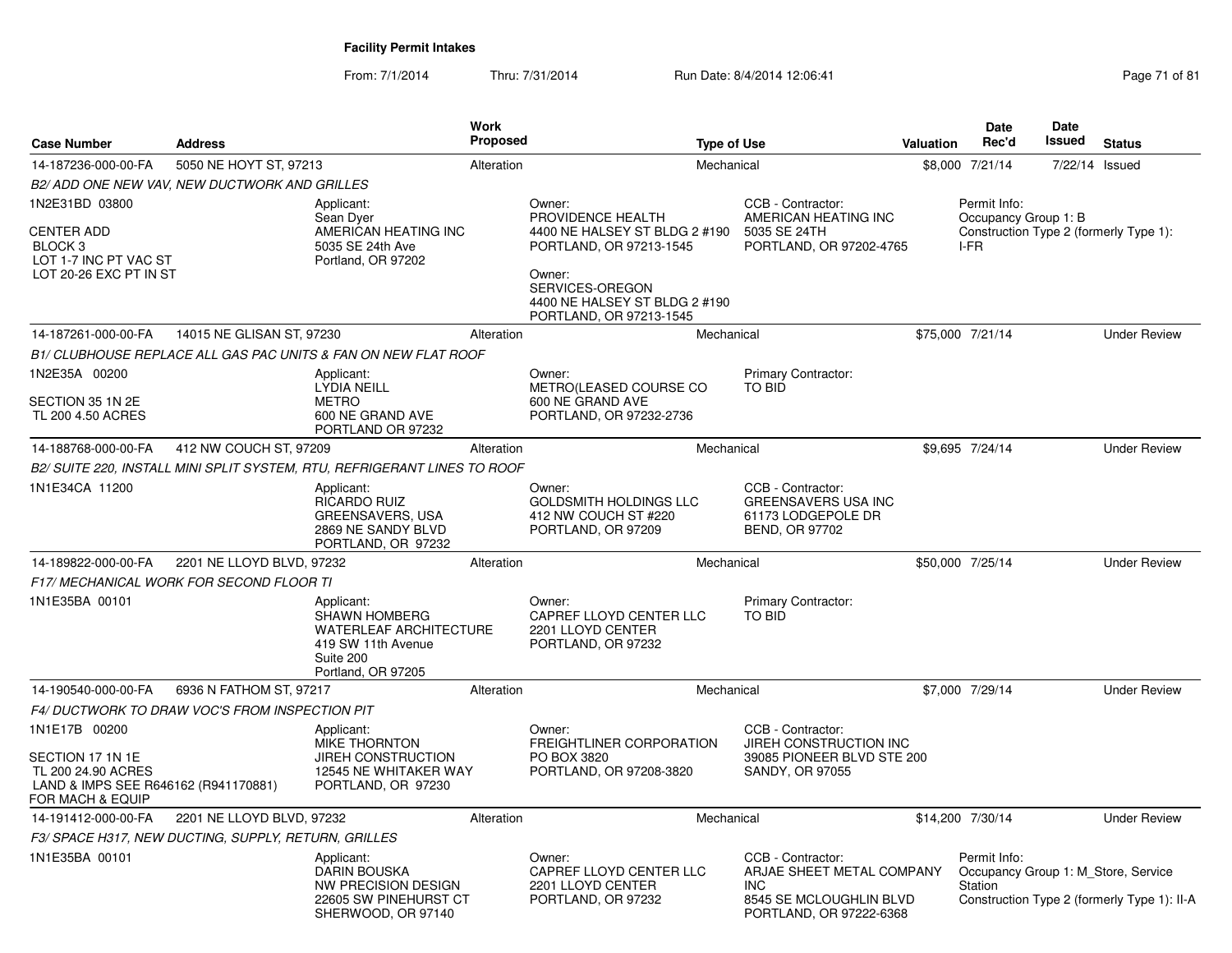| <b>Case Number</b>                                                                                                   | <b>Address</b>                                                     | <b>Work</b><br><b>Proposed</b>                                                                                                                  |                                                                                                                                                                                     | <b>Type of Use</b> |                                                                                                                        | Valuation                                                               | <b>Date</b><br>Rec'd                 | Date<br>Issued | <b>Status</b>                              |
|----------------------------------------------------------------------------------------------------------------------|--------------------------------------------------------------------|-------------------------------------------------------------------------------------------------------------------------------------------------|-------------------------------------------------------------------------------------------------------------------------------------------------------------------------------------|--------------------|------------------------------------------------------------------------------------------------------------------------|-------------------------------------------------------------------------|--------------------------------------|----------------|--------------------------------------------|
| 14-191477-000-00-FA                                                                                                  | 7201 N INTERSTATE AVE, 97217                                       |                                                                                                                                                 | Alteration                                                                                                                                                                          | Mechanical         |                                                                                                                        |                                                                         | \$23,500 7/30/14                     |                | <b>Under Review</b>                        |
| F10/TWO NEW SPLIT SYSTEMS                                                                                            |                                                                    |                                                                                                                                                 |                                                                                                                                                                                     |                    |                                                                                                                        |                                                                         |                                      |                |                                            |
| 1N1E16AA 00300<br>WORLDS FAIR ADD<br>BLOCK 1<br>LOT 5-11<br>LOT 12 EXC PT IN ST<br>E 3.43' OF LOT 17&18              |                                                                    | Applicant:<br><b>MARGARET WILSON</b><br>Anderson Dabrowski Architects<br>1430 SE 3RD AVE SUITE 200<br>PORTLAND, OR 97214                        | Owner:<br>KAISER FOUNDATION HEALTH<br>500 NE MULTNOMAH ST #100<br>PORTLAND, OR 97232-2031<br>Owner:<br>PLAN OF THE NORTHWEST<br>500 NE MULTNOMAH ST #100<br>PORTLAND, OR 97232-2031 |                    | CCB - Contractor:<br><b>RON HANSON</b><br><b>SCHOMMER &amp; SON</b><br>6421 NE COLWOOD WY.<br>PORTLAND OR 97218        |                                                                         |                                      |                |                                            |
| 14-191800-000-00-FA                                                                                                  | 7439 N CHARLESTON AVE, 97203                                       | Alteration                                                                                                                                      |                                                                                                                                                                                     | Mechanical         |                                                                                                                        |                                                                         | \$20,000 7/31/14                     |                | <b>Under Review</b>                        |
|                                                                                                                      |                                                                    | F16/ JAMES JOHN IMPROVEMENT PROJECT 2014 - 2 UNIT HEATERS 1ST & 2ND FLOOR VESTIBULE, 1 SPLIT UNIT MECH ROOM AND 1 VENTILATOR FOR ELEVATOR SHAFT |                                                                                                                                                                                     |                    |                                                                                                                        |                                                                         |                                      |                |                                            |
| 1N1W12AB 12100<br>P T SMITHS ADD<br>INC PT VAC ST - BLOCK 7<br>INC PT VAC STS - BLOCK 10<br>INC PT VAC ST - BLOCK 11 |                                                                    | Applicant:<br><b>Kristin Wells</b><br>Portland Public Schools Facilities &<br>Asset Management<br>501 N Dixon St.<br>Portland, OR 97227         | Owner:<br><b>SCHOOL DISTRICT NO 1</b><br>PO BOX 3107<br>PORTLAND, OR 97208-3107                                                                                                     |                    | <b>Primary Contractor:</b><br><b>TO BID</b>                                                                            |                                                                         |                                      |                |                                            |
| 14-177570-000-00-FA                                                                                                  |                                                                    | 3181 SW SAM JACKSON PARK RD - Bldg BSC, 9 Alteration                                                                                            |                                                                                                                                                                                     | Plumbing           |                                                                                                                        |                                                                         | \$7/1/14                             | 7/1/14 Final   |                                            |
|                                                                                                                      | Plumbing Renovation at OHSU RJH to Install 2 sinks and 1 sump pump |                                                                                                                                                 |                                                                                                                                                                                     |                    |                                                                                                                        |                                                                         |                                      |                |                                            |
| 1S1E09 00200                                                                                                         |                                                                    | Applicant:<br>DETEMPLE COMPANY INC<br>1951 NW OVERTON<br>PORTLAND, OR 97209                                                                     | Owner:<br>OREGON STATE OF<br>3181 SW SAM JACKSON PARK RD<br>PORTLAND, OR 97239                                                                                                      |                    |                                                                                                                        |                                                                         | Permit Info:<br>Occupancy Group 1: B |                | Construction Type 2 (formerly Type 1): I-B |
| 14-177574-000-00-FA                                                                                                  | 840 SW GAINES ST, 97201                                            | Alteration                                                                                                                                      |                                                                                                                                                                                     | Plumbing           |                                                                                                                        |                                                                         | \$7/1/14                             | 7/1/14 Final   |                                            |
|                                                                                                                      |                                                                    | Plumbing Renovation at OHSU Gaines Hall to Install new Fixtures in 1st Floor Restrooms5 WC, 3 Lav                                               |                                                                                                                                                                                     |                    |                                                                                                                        |                                                                         |                                      |                |                                            |
| 1S1E09DB 03200<br>SECTION 09 1S 1E<br>TL 3200 1.63 ACRES                                                             |                                                                    | Applicant:<br>DETEMPLE COMPANY INC<br>1951 NW OVERTON<br>PORTLAND, OR 97209                                                                     | Owner:<br>OREGON STATE OF<br>(U OF O MEDICAL SCHOOL STATE<br><b>HIGHWAY</b><br>SALEM, OR 97310-0001                                                                                 |                    |                                                                                                                        |                                                                         |                                      |                |                                            |
| 14-178144-000-00-FA                                                                                                  | 308 SW 1ST AVE, 97204                                              | Alteration                                                                                                                                      |                                                                                                                                                                                     | Plumbing           |                                                                                                                        |                                                                         | \$7/2/14                             |                | <b>Under Review</b>                        |
|                                                                                                                      |                                                                    | Plumbing Renovation at Block 300 for Swinterton Builders TI 2nd Floor Breakroom                                                                 |                                                                                                                                                                                     |                    |                                                                                                                        |                                                                         |                                      |                |                                            |
| 1N1E34CD 04200                                                                                                       |                                                                    |                                                                                                                                                 | Owner:<br><b>GEORGE LAWRENCE</b><br><b>INVESTMENTS LLC</b><br>9 SE 3RD AVE #100<br>PORTLAND, OR 97214                                                                               |                    |                                                                                                                        | Permit Info:<br>Occupancy Group 1: B_Bank, Off.,<br>Med.Off., Pub.Bldg. |                                      |                |                                            |
| 14-178147-000-00-FA                                                                                                  | 111 SW 5TH AVE, 97204-3626                                         | Alteration                                                                                                                                      |                                                                                                                                                                                     | Plumbing           |                                                                                                                        |                                                                         | \$7/2/14                             |                | 7/15/14 Under Inspection                   |
|                                                                                                                      |                                                                    | Plumbing Renovation at US Bancorp Tower 38th Floor for Insight GlobalBreakroom Sink and DW                                                      |                                                                                                                                                                                     |                    |                                                                                                                        |                                                                         |                                      |                |                                            |
| 1N1E34CD 01300                                                                                                       |                                                                    | Applicant:<br>WEST COAST CENTRAL PLUMBING<br>12714 SE MAJESTIC LN<br>HAPPY VALLEY, OR 97086                                                     |                                                                                                                                                                                     |                    | CCB - Contractor:<br>WEST COAST CENTRAL PLUMBIN(Occupancy Group 1: B<br>12714 SE MAJESTIC LN<br>HAPPY VALLEY, OR 97086 |                                                                         | Permit Info:                         |                | Construction Type 2 (formerly Type 1): I-A |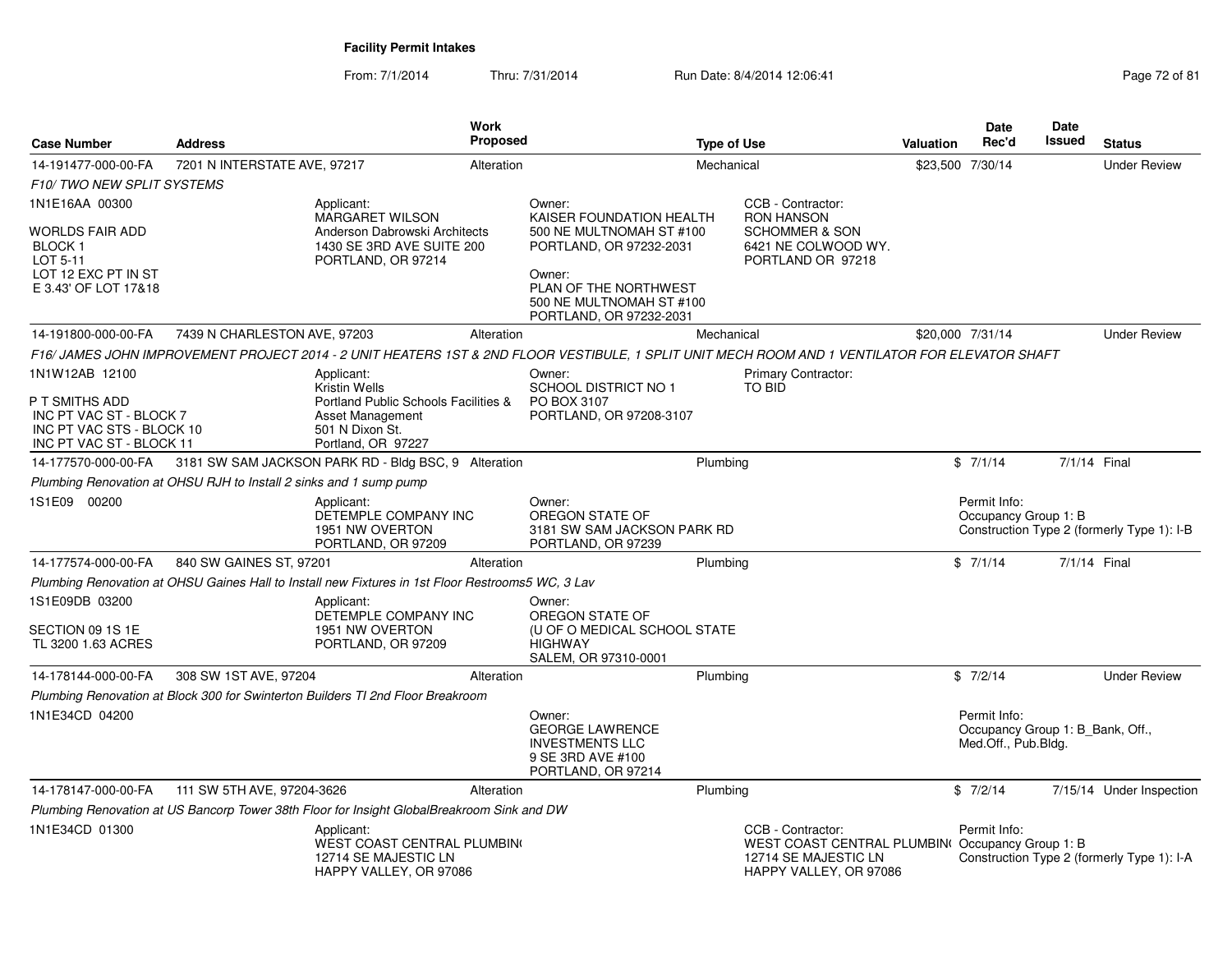| <b>Case Number</b>                                                                           | <b>Address</b>             |                                                                                                                              | <b>Work</b><br><b>Proposed</b> |                                                                                             | <b>Type of Use</b> | <b>Valuation</b> | <b>Date</b><br>Rec'd                                                    | Date<br><b>Issued</b> | <b>Status</b>                                |
|----------------------------------------------------------------------------------------------|----------------------------|------------------------------------------------------------------------------------------------------------------------------|--------------------------------|---------------------------------------------------------------------------------------------|--------------------|------------------|-------------------------------------------------------------------------|-----------------------|----------------------------------------------|
| 14-178150-000-00-FA                                                                          | 1211 SW 5TH AVE, 97204     |                                                                                                                              | Alteration                     |                                                                                             | Plumbing           |                  | \$7/2/14                                                                |                       | $7/2/14$ Issued                              |
|                                                                                              |                            | Plumbing Renovation at Pacwest Center 12th Floor for Commerce Bank of Oregon TIKitchen and Breakroom 2 Sinks and DW          |                                |                                                                                             |                    |                  |                                                                         |                       |                                              |
| 1S1E03BC 00900<br><b>PORTLAND</b><br>BLOCK 167<br><b>LOT 1-8</b>                             |                            | Applicant:<br><b>MCKINSTRY CO</b><br>16790 NE MASON ST. STE 100<br>PORTLAND, OR 97230                                        |                                | Owner:<br>PACWEST CENTER LLC<br>1211 SW 5TH AVE #2230<br>PORTLAND, OR 97204                 |                    |                  | Permit Info:<br>Occupancy Group 1: B_Bank, Off.,<br>Med.Off., Pub.Bldg. |                       |                                              |
| 14-178486-000-00-FA                                                                          | 4386 SW MACADAM AVE, 97201 |                                                                                                                              | Alteration                     |                                                                                             | Plumbing           |                  | \$7/2/14                                                                | 7/2/14 Final          |                                              |
|                                                                                              |                            | Plumbing Renovation at River Forum 2 Suite 305 for Brown and Riding TIBreakroom sink and DW                                  |                                |                                                                                             |                    |                  |                                                                         |                       |                                              |
| 1S1E10DC 00900<br>SECTION 10 1S 1E<br>TL 900 0.88 ACRES<br>DEFERRAL-POTENTIAL ADDITIONAL TAX |                            | Applicant:<br>POWER PLUMBING<br>PO BOX 19418<br>PORTLAND, OR 97280                                                           |                                | Owner:<br><b>RIVER FORUM LLC</b><br>235 MONTGOMERY ST FL 16<br>SAN FRANCISCO, CA 94104      |                    |                  |                                                                         |                       |                                              |
| 14-178576-000-00-FA                                                                          | 520 SW YAMHILL ST, 97204   |                                                                                                                              | Alteration                     |                                                                                             | Plumbing           |                  | \$7/2/14                                                                |                       | <b>Under Review</b>                          |
|                                                                                              |                            | Plumbing Renovation at Pacific Building for BenBridge Jewelers TIDemo WH and connect to Landlord Hot Water Piping.           |                                |                                                                                             |                    |                  |                                                                         |                       |                                              |
| 1S1E03BB 01200<br><b>PORTLAND</b><br>BLOCK 171<br>LOT 1&8<br>N 1/2 OF LOT 2&7                |                            |                                                                                                                              |                                | Owner:<br>PAC-HILL LIMITED PARTNERSHIP<br>520 SW YAMHILL ST RF GDN #8<br>PORTLAND, OR 97204 |                    |                  | Permit Info:<br>Occupancy Group 1: B                                    |                       | Construction Type 2 (formerly Type 1): I-A   |
| 14-178611-000-00-FA                                                                          | 1122 SW STARK ST, 97205    |                                                                                                                              | Alteration                     |                                                                                             | Plumbing           |                  | \$7/2/14                                                                |                       | <b>Under Review</b>                          |
|                                                                                              |                            | Plumbing Renovation at Spencer Court to Ground and Upper Level. Demo WC, Lav, Sink and WHInstall 4 WC, 3 Lav, Uri            |                                |                                                                                             |                    |                  |                                                                         |                       |                                              |
| 1N1E33DD 01900<br><b>PORTLAND</b><br>BLOCK 255<br>N 40' OF LOT 7<br>LOT 8                    |                            |                                                                                                                              |                                | Owner:<br>1122 STARK INVESTMENT LLC<br>2455 NW MARSHALL ST #1<br>PORTLAND, OR 97210         |                    |                  | Permit Info:<br>Occupancy Group 1: B_Bank, Off.,<br>Med.Off., Pub.Bldg. |                       | Construction Type 2 (formerly Type 1): III-B |
| 14-178647-000-00-FA                                                                          | 919 NE 19TH AVE, 97232     |                                                                                                                              | Alteration                     |                                                                                             | Plumbing           |                  | \$7/2/14                                                                |                       | <b>Under Review</b>                          |
|                                                                                              |                            | Plumbing Renovation at Lloyd Corp Plaza for Multnomah County LibrariesDemo Water pipes, WC, Lav, sink install Breakroom Sink |                                |                                                                                             |                    |                  |                                                                         |                       |                                              |
| 1N1E35AC 00100                                                                               |                            |                                                                                                                              |                                | Owner:<br>WESTON INVESTMENT CO LLC                                                          |                    |                  | Permit Info:<br>Occupancy Group 1: B                                    |                       |                                              |
| <b>SULLIVANS ADD</b><br><b>BLOCK 36 TL 100</b>                                               |                            |                                                                                                                              |                                | 2154 NE BROADWAY RM 200<br>PORTLAND, OR 97232-1590                                          |                    |                  |                                                                         |                       | Construction Type 2 (formerly Type 1): II-A  |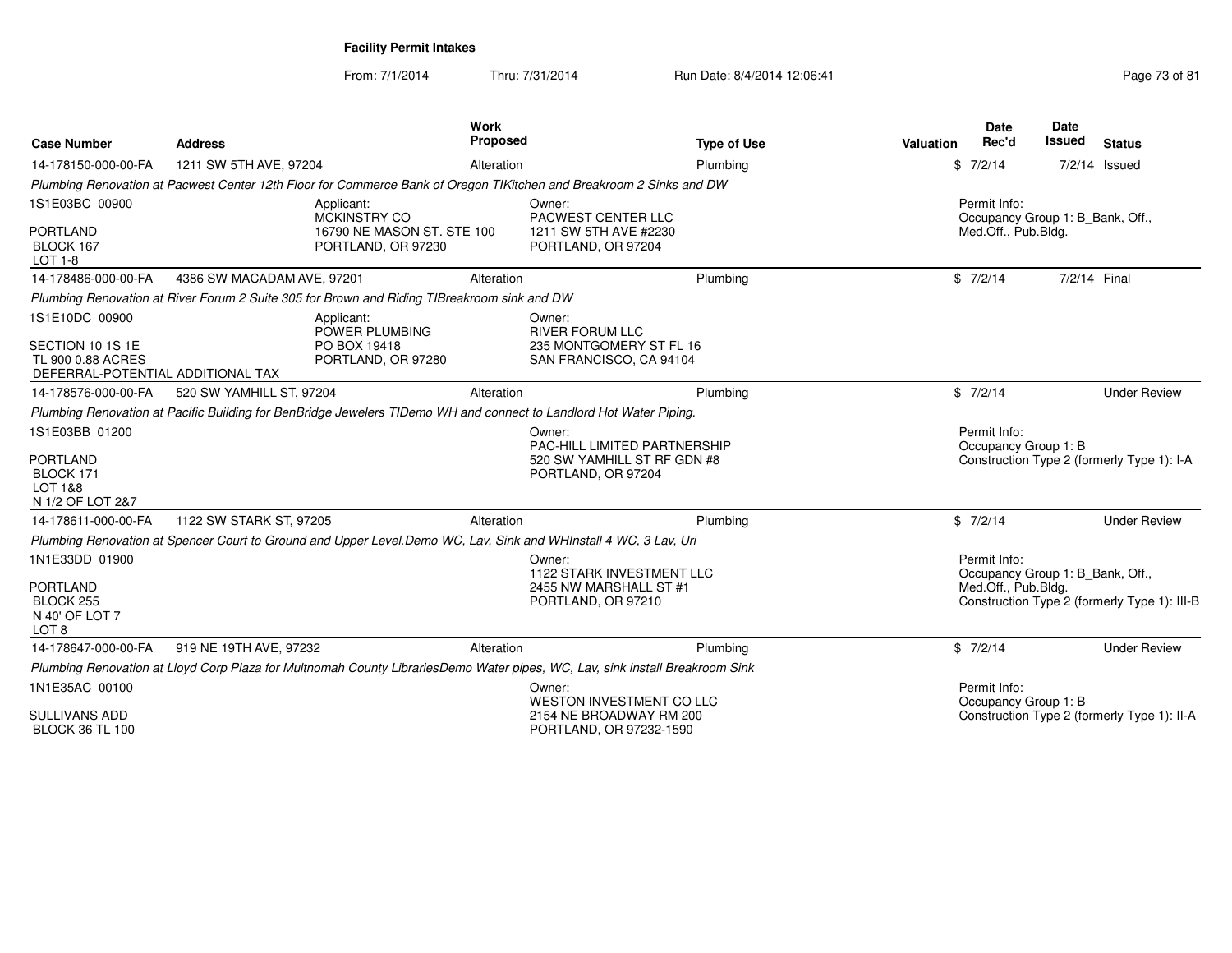| <b>Case Number</b>                     | <b>Address</b>                                                                                                | Work<br><b>Proposed</b>                       | <b>Type of Use</b>                                                                      | <b>Valuation</b> | Date<br>Rec'd                                                           | Date<br>Issued  | <b>Status</b>                              |
|----------------------------------------|---------------------------------------------------------------------------------------------------------------|-----------------------------------------------|-----------------------------------------------------------------------------------------|------------------|-------------------------------------------------------------------------|-----------------|--------------------------------------------|
| 14-179220-000-00-FA                    | 2730 SW MOODY AVE, 97201                                                                                      | Alteration                                    | Plumbing                                                                                |                  | \$7/3/14                                                                | 7/30/14 Issued  |                                            |
|                                        | Plumbing Renovation at OHSU II for Starbucks Coffee Company TIPlans Approved by BES and MCHD                  |                                               |                                                                                         |                  |                                                                         |                 |                                            |
| 1S1E10 00200                           | Applicant:<br>TUALATIN, OR 97062                                                                              | MODERN PLUMBING CO<br>11120 SW INDUSTRIAL WAY | Owner:<br>OREGON HEALTH<br>3181 SW SAM JACKSON PARK RD<br>PORTLAND, OR 97239-3011       |                  |                                                                         |                 |                                            |
|                                        |                                                                                                               |                                               | Owner:<br><b>SCIENCE</b><br>3181 SW SAM JACKSON PARK RD<br>PORTLAND, OR 97239-3011      |                  |                                                                         |                 |                                            |
|                                        |                                                                                                               |                                               | Owner:<br><b>UNIVERSITY</b><br>3181 SW SAM JACKSON PARK RD<br>PORTLAND, OR 97239-3011   |                  |                                                                         |                 |                                            |
| 14-179239-000-00-FA                    | 3030 SW MOODY AVE, 97201                                                                                      | Alteration                                    | Plumbing                                                                                |                  | \$7/3/14                                                                |                 | <b>Under Review</b>                        |
|                                        | Plumbing Renovation at OHSU 3030 Building Suite 135 R/R Breakroom Sink and DW                                 |                                               |                                                                                         |                  |                                                                         |                 |                                            |
| 1S1E10 00400<br>SECTION 10 1S 1E       |                                                                                                               |                                               | Owner:<br>3030 PROPERTY LLC<br>3121 SW MOODY AVE                                        |                  |                                                                         |                 |                                            |
| TL 400 2.77 ACRES                      |                                                                                                               |                                               | PORTLAND, OR 97239                                                                      |                  |                                                                         |                 |                                            |
| 14-179262-000-00-FA                    | 319 SW WASHINGTON ST, 97204                                                                                   | Alteration                                    | Plumbing                                                                                |                  | \$7/3/14                                                                |                 | <b>Under Review</b>                        |
|                                        | Plumbing Renovation at Spalding Building Suite 900Breakroom sink and DW                                       |                                               |                                                                                         |                  |                                                                         |                 |                                            |
| 1N1E34CD 07800                         |                                                                                                               |                                               | Owner:<br>THREE NINETEEN WASHINGTON<br><b>LLC</b><br>PO BOX 416<br>MANCHESTER, VT 05254 |                  | Permit Info:<br>Occupancy Group 1: B_Bank, Off.,<br>Med.Off., Pub.Bldg. |                 |                                            |
| 14-179281-000-00-FA                    | 4805 NE GLISAN ST, 97213                                                                                      | Alteration                                    | Plumbing                                                                                |                  | \$7/3/14                                                                | $7/3/14$ Issued |                                            |
|                                        | Plumbing Renovation at PPMC Access ServicesDemo sink                                                          |                                               |                                                                                         |                  |                                                                         |                 |                                            |
| 1N2E31BD 04100                         | Applicant:                                                                                                    | AMERICAN HEATING INC                          | Owner:<br>PROVIDENCE HEALTH                                                             |                  |                                                                         |                 |                                            |
| SECTION 31 1N 2E<br>TL 4100 9.54 ACRES | 5035 SE 24TH                                                                                                  | Portland Oregon 97202-4765                    | 4400 NE HALSEY ST BLDG 2 #190<br>PORTLAND, OR 97213-1545                                |                  |                                                                         |                 |                                            |
|                                        |                                                                                                               |                                               | Owner:<br>SERVICES-OREGON<br>4400 NE HALSEY ST BLDG 2 #190<br>PORTLAND, OR 97213-1545   |                  |                                                                         |                 |                                            |
| 14-179304-000-00-FA                    | 851 SW 6TH AVE, 97205                                                                                         | Alteration                                    | Plumbing                                                                                |                  | \$7/3/14                                                                |                 | 7/23/14 Under Inspection                   |
|                                        | Plumbing Renovation at Pacific Center for Brandman University Suite 1075Breakroom Sink and Wellness Room Sink |                                               |                                                                                         |                  |                                                                         |                 |                                            |
| 1S1E03BB 02100                         | Applicant:<br>JOHN R DUNCAN<br>4343 SE 37TH AVE<br>PORTLAND, OR 97202                                         | <b>GRIDLINE PLUMBING &amp; HEATING</b>        | Owner:<br>PLI PORTLAND LLC<br>1825 S GRANT ST STE 700<br>SAN MATEO, CA 94402            |                  | Permit Info:<br>Occupancy Group 1: B                                    |                 | Construction Type 2 (formerly Type 1): I-A |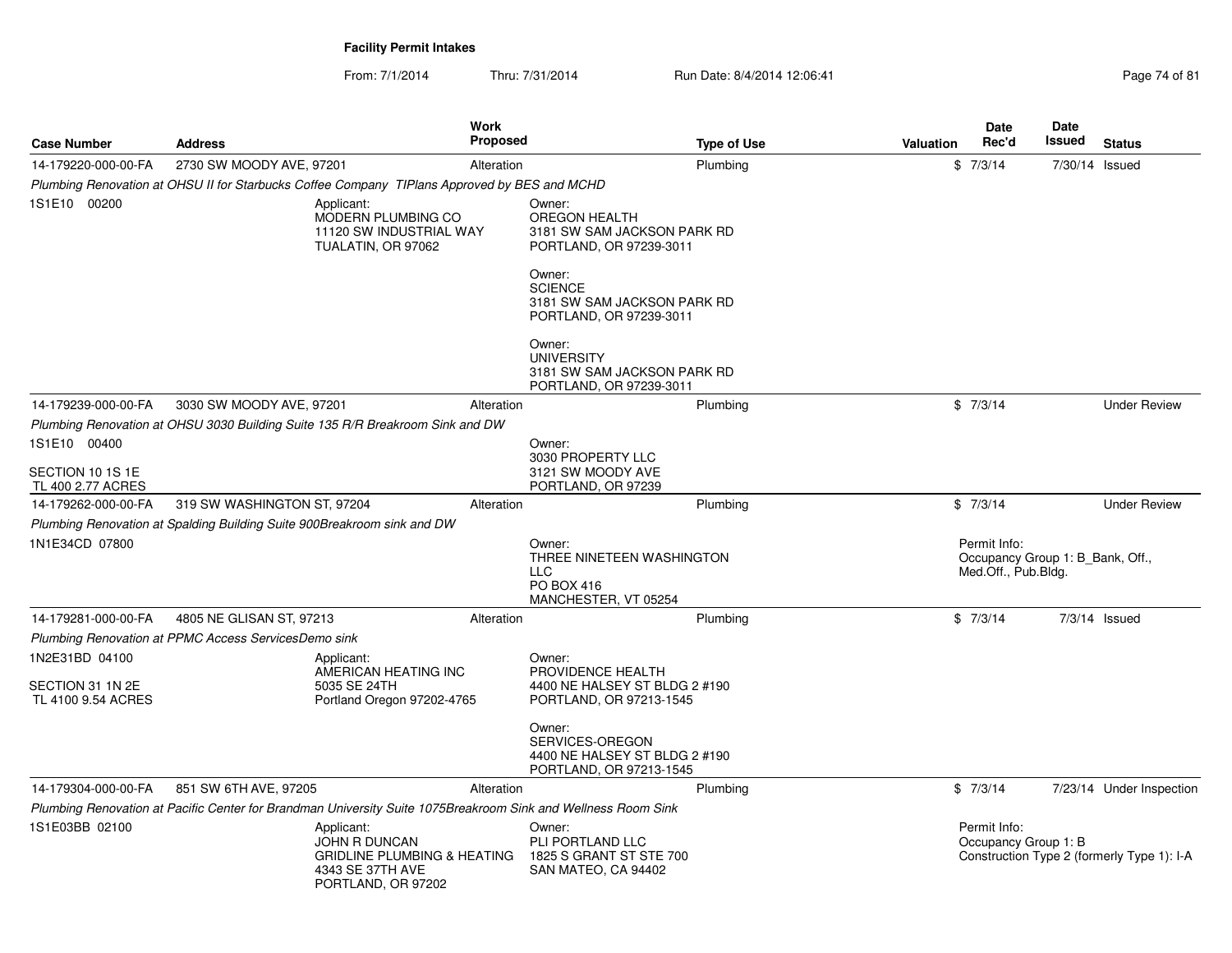From: 7/1/2014Thru: 7/31/2014 Run Date: 8/4/2014 12:06:41 Page 75 of 81

| <b>Case Number</b>                                                         | <b>Address</b>             |                                                                                          | <b>Work</b><br><b>Proposed</b> | <b>Type of Use</b>                                                                          | Valuation | <b>Date</b><br>Rec'd                         | Date<br><b>Issued</b> | <b>Status</b>                                                                   |
|----------------------------------------------------------------------------|----------------------------|------------------------------------------------------------------------------------------|--------------------------------|---------------------------------------------------------------------------------------------|-----------|----------------------------------------------|-----------------------|---------------------------------------------------------------------------------|
| 14-179317-000-00-FA                                                        | 308 SW 2ND AVE, 97204      |                                                                                          | Alteration                     | Plumbing                                                                                    |           | \$7/3/14                                     |                       | 7/21/14 Under Inspection                                                        |
|                                                                            |                            | Plumbing Renovation at Block 300 for Puppet Labs TIDishwashing Sink ad Nursing Room Sink |                                |                                                                                             |           |                                              |                       |                                                                                 |
| 1N1E34CD 04600                                                             |                            | Applicant:<br><b>MCKINSTRY CO</b><br>16790 NE MASON ST. STE 100<br>PORTLAND, OR 97230    |                                | Owner:<br><b>NGP DUNCAN PLAZA</b><br>PO BOX 4900 DEPT #360<br>SCOTTSDALE, AZ 85261-4900     |           | Permit Info:                                 |                       | Occupancy Group 1: A-2 Restaurant<br>Construction Type 2 (formerly Type 1): I-A |
|                                                                            |                            |                                                                                          |                                | Owner:<br>PORTLAND LLC<br>PO BOX 4900 DEPT #360<br>SCOTTSDALE, AZ 85261-4900                |           |                                              |                       |                                                                                 |
| 14-182494-000-00-FA                                                        | 1 N CENTER COURT ST, 97227 |                                                                                          | Alteration                     | Plumbing                                                                                    |           | \$7/11/14                                    |                       | 7/11/14 Under Inspection                                                        |
|                                                                            |                            | Plumbing Renovations To the MODA Center Club 200 Level Demo Bar Sinks                    |                                |                                                                                             |           |                                              |                       |                                                                                 |
| 1N1E34AB 00700                                                             |                            | Applicant:<br><b>MICHAEL AUGUR</b><br>A & P Plumbing<br>PO BOX 57<br>TROUTDALE, OR 97060 |                                | Owner:<br>PORTLAND CITY OF(LEASED<br>1 CENTER CT #150<br>PORTLAND, OR 97227                 |           | Permit Info:<br>arena                        |                       | Occupancy Group 1: A-4 Assembly -                                               |
|                                                                            |                            |                                                                                          |                                | Owner:<br>PORTLAND ARENA MGMT LLC<br>1 CENTER CT #150<br>PORTLAND, OR 97227                 |           |                                              |                       |                                                                                 |
| 14-185414-000-00-FA                                                        | 5050 NE HOYT ST, 97213     |                                                                                          | Alteration                     | Plumbing                                                                                    |           | \$7/17/14                                    | 7/17/14 Final         |                                                                                 |
| Plumbing Renovations To The Providence Professional Plaza Suite 222        |                            |                                                                                          |                                |                                                                                             |           |                                              |                       |                                                                                 |
| 1N2E31BD 03800<br><b>CENTER ADD</b><br>BLOCK <sub>3</sub>                  |                            | Applicant:<br>AMERICAN HEATING INC<br>5035 SE 24TH<br>Portland Oregon 97202-4765         |                                | Owner:<br>PROVIDENCE HEALTH<br>4400 NE HALSEY ST BLDG 2 #190<br>PORTLAND, OR 97213-1545     |           | Permit Info:<br>Occupancy Group 1: B<br>I-FR |                       | Construction Type 2 (formerly Type 1):                                          |
| LOT 1-7 INC PT VAC ST<br>LOT 20-26 EXC PT IN ST                            |                            |                                                                                          |                                | Owner:<br>SERVICES-OREGON<br>4400 NE HALSEY ST BLDG 2 #190<br>PORTLAND, OR 97213-1545       |           |                                              |                       |                                                                                 |
| 14-185466-000-00-FA                                                        | 520 SW YAMHILL ST, 97204   |                                                                                          | Alteration                     | Plumbing                                                                                    |           | \$7/17/14                                    | 7/17/14 Final         |                                                                                 |
|                                                                            |                            | Plumbing Renovations To The Pacific Building Suite 1010 for Marx Jewelers                |                                |                                                                                             |           |                                              |                       |                                                                                 |
| 1S1E03BB 01200                                                             |                            | Applicant:<br>GILLESPIE PLUMBING LLC                                                     |                                | Owner:<br>PAC-HILL LIMITED PARTNERSHIP                                                      |           | Permit Info:<br>Occupancy Group 1: B         |                       |                                                                                 |
| <b>PORTLAND</b><br>BLOCK 171<br>LOT 1&8<br>N 1/2 OF LOT 2&7                |                            | PO Box 3175<br>Oregon City Oregon 97045                                                  |                                | 520 SW YAMHILL ST RF GDN #8<br>PORTLAND, OR 97204                                           |           |                                              |                       | Construction Type 2 (formerly Type 1): I-A                                      |
| 14-185720-000-00-FA                                                        | 1631 NW THURMAN ST         |                                                                                          | Alteration                     | Plumbing                                                                                    |           | \$7/17/14                                    | 7/17/14 Final         |                                                                                 |
| Plumbing Renovations to The Thurman Building Suite 102                     |                            |                                                                                          |                                |                                                                                             |           |                                              |                       |                                                                                 |
| 1N1E28DD 03500<br><b>WATSONS ADD</b><br>BLOCK 17-19 & TERMINAL BLK TL 3500 |                            | Applicant:<br>D & F PLUMBING CO<br>4636 N ALBINA<br>PORTLAND, OR 97217                   |                                | Owner:<br>1631 NW THURMAN STREET LLC<br>111 SW COLUMBIA ST #1380<br>PORTLAND, OR 97201-5845 |           |                                              |                       |                                                                                 |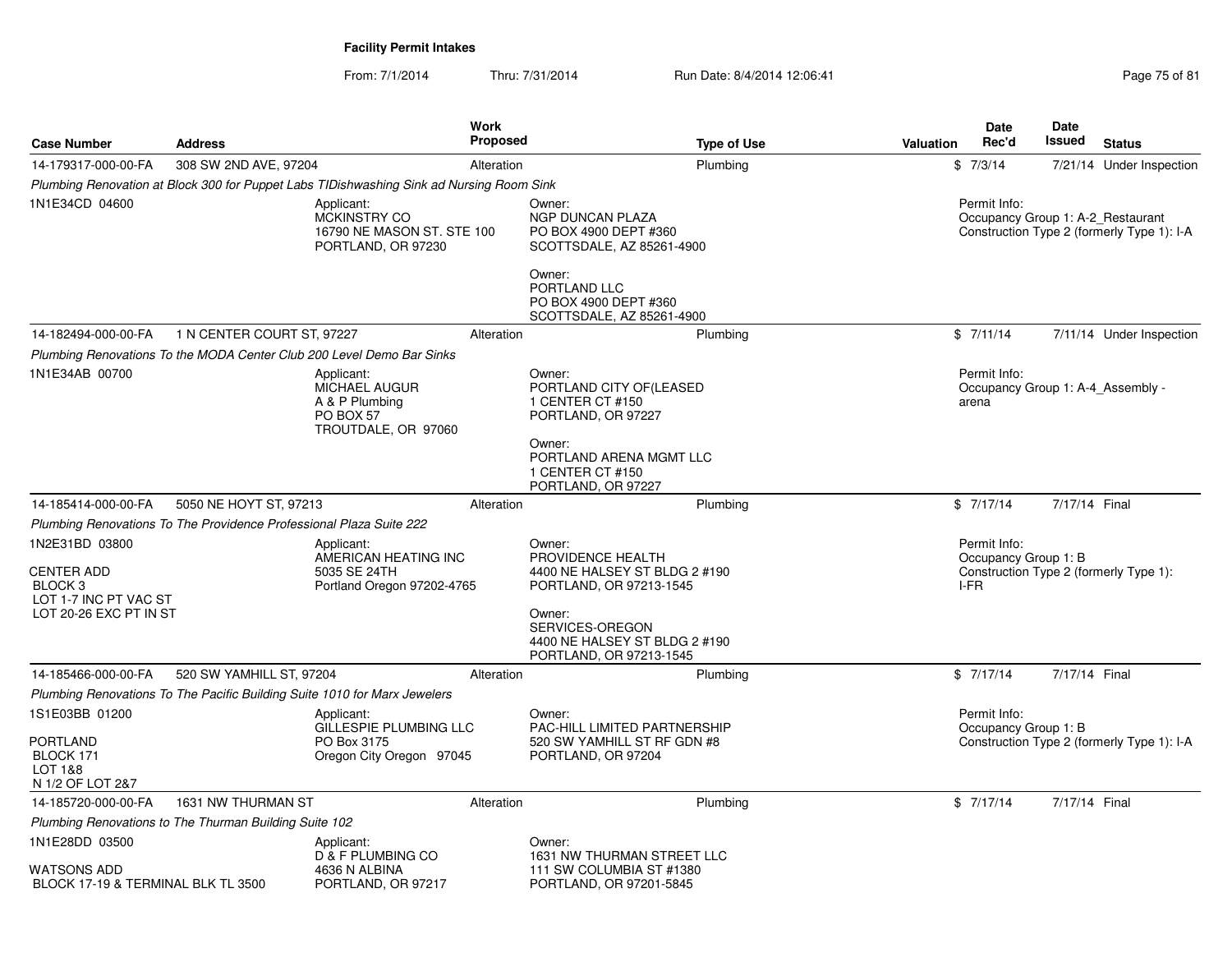From: 7/1/2014Thru: 7/31/2014 Run Date: 8/4/2014 12:06:41 Page 76 of 81

| <b>Case Number</b>                                                                                 | <b>Address</b>                                                       |                                                                                           | <b>Work</b><br>Proposed | <b>Type of Use</b>                                                                                                                                     |                                                            | <b>Valuation</b> | <b>Date</b><br>Rec'd                        | <b>Date</b><br><b>Issued</b> | <b>Status</b>                          |
|----------------------------------------------------------------------------------------------------|----------------------------------------------------------------------|-------------------------------------------------------------------------------------------|-------------------------|--------------------------------------------------------------------------------------------------------------------------------------------------------|------------------------------------------------------------|------------------|---------------------------------------------|------------------------------|----------------------------------------|
| 14-186783-000-00-FA                                                                                | 1410 SW MORRISON ST, 97205                                           |                                                                                           | Alteration              | Plumbing                                                                                                                                               |                                                            |                  | \$7/21/14                                   |                              | 7/21/14 Under Inspection               |
|                                                                                                    |                                                                      |                                                                                           |                         | Plumbing Renovation at Tiffany Center Annex for Palace Cakes Bakery TI3 comp sink, DW, Mop, Hand sink, GI, WC, Lav, WH, FD                             |                                                            |                  |                                             |                              |                                        |
| 1N1E33DD 07400                                                                                     |                                                                      | Applicant:<br><b>1ST CALL PLUMBING &amp; DRAIN</b>                                        |                         |                                                                                                                                                        | CCB - Contractor:<br><b>1ST CALL PLUMBING &amp; DRAIN</b>  |                  | Permit Info:<br>Occupancy Group 1: B        |                              |                                        |
| <b>PORTLAND</b><br>BLOCK 310<br>LOT 1&2<br>N 40' OF LOT 3                                          |                                                                      | <b>CLEANING LLC</b><br>109 SHIRLEY ST<br>MOLALLA, OR 97038                                |                         |                                                                                                                                                        | <b>CLEANING LLC</b><br>109 SHIRLEY ST<br>MOLALLA, OR 97038 |                  | I-FR                                        |                              | Construction Type 2 (formerly Type 1): |
| 14-186817-000-00-FA                                                                                | 501 SE HAWTHORNE BLVD, 97214                                         |                                                                                           | Alteration              | Plumbing                                                                                                                                               |                                                            |                  | \$7/21/14                                   |                              | <b>Under Review</b>                    |
|                                                                                                    |                                                                      | Plumbing Renovation at Multnomah Building 7th FloorRoof Replacement w/ Roof Drains        |                         |                                                                                                                                                        |                                                            |                  |                                             |                              |                                        |
| 1S1E02BC 07200                                                                                     |                                                                      |                                                                                           |                         | Owner:                                                                                                                                                 |                                                            |                  | Permit Info:                                |                              |                                        |
| <b>HAWTHORNE PK</b><br>BLOCK 131<br>LOT 1-5 EXC W 10'<br>LOT 6-8                                   |                                                                      |                                                                                           |                         | MULTNOMAH COUNTY(LEASED<br>401 N DIXON ST<br>PORTLAND, OR 97227-1865<br>Owner:<br><b>MULTIPLE TENANTS</b><br>401 N DIXON ST<br>PORTLAND, OR 97227-1865 |                                                            |                  | Occupancy Group 1: B<br>I-FR                |                              | Construction Type 2 (formerly Type 1): |
| 14-187426-000-00-FA                                                                                | 825 NE MULTNOMAH ST - Unit 1                                         |                                                                                           | Alteration              | Plumbing                                                                                                                                               |                                                            |                  | \$7/22/14                                   |                              | 7/22/14 Under Inspection               |
|                                                                                                    | Plumbing Renovation at Lloyd Tower for Windermere TISink, HD, DW, WH |                                                                                           |                         |                                                                                                                                                        |                                                            |                  |                                             |                              |                                        |
| 1N1E35BB 90002                                                                                     |                                                                      | Applicant:                                                                                |                         | Owner:                                                                                                                                                 |                                                            |                  |                                             |                              |                                        |
| LLOYD CENTER TOWER CONDOMINIUM<br>LOT <sub>1</sub><br>DEPT OF REVENUE                              |                                                                      | JAMES ROOD PLUMBING INC<br>125 S 1ST AVE #542<br>Hillsboro, OR 97123                      |                         | <b>PACIFICORP</b><br>700 NE MULTNOMAH ST 7TH FLR<br>PORTLAND, OR 97232                                                                                 |                                                            |                  |                                             |                              |                                        |
| 14-188073-000-00-FA                                                                                | 1208 SW 13TH AVE, 97205                                              |                                                                                           | Alteration              | Plumbing                                                                                                                                               |                                                            |                  | \$7/23/14                                   | 7/23/14 Final                |                                        |
|                                                                                                    | Plumbing Renovation at Century Building to Replace DCVA              |                                                                                           |                         |                                                                                                                                                        |                                                            |                  |                                             |                              |                                        |
| 1S1E04AA 04500                                                                                     |                                                                      | Applicant:<br><b>CHARTER MECHANICAL</b><br>7940 SW HUNZIKER ST<br>PORTLAND, OR 97223-8257 |                         | Owner:<br><b>JOHN NIEMEYER</b><br>15 82ND DR #210<br>GLADSTONE, OR 97027                                                                               |                                                            |                  | Permit Info:<br>Occupancy Group 1: E School |                              |                                        |
| 14-188250-000-00-FA                                                                                | 6936 N FATHOM ST, 97217                                              |                                                                                           | Alteration              | Plumbing                                                                                                                                               |                                                            |                  | \$7/23/14                                   |                              | 7/23/14 Under Inspection               |
|                                                                                                    |                                                                      |                                                                                           |                         | Plumbing Renovation at Daimler Western Star Truck Plant Mens Restroom Remodel4 WC, 6 Uri, 2 Showers, 4 Lavs, 1 Mop Sink                                |                                                            |                  |                                             |                              |                                        |
| 1N1E17B 00200                                                                                      |                                                                      | Applicant:<br>MIKE PATTERSON PLUMBING                                                     |                         | Owner:<br>FREIGHTLINER CORPORATION                                                                                                                     |                                                            |                  |                                             |                              |                                        |
| SECTION 17 1N 1E<br>TL 200 24.90 ACRES<br>LAND & IMPS SEE R646162 (R941170881)<br>FOR MACH & EQUIP |                                                                      | 15028 S MITCHELL LN<br>OREGON CITY, OR 97045                                              |                         | PO BOX 3820<br>PORTLAND, OR 97208-3820                                                                                                                 |                                                            |                  |                                             |                              |                                        |
| 14-189219-000-00-FA                                                                                | 1300 SW 6TH AVE, 97201                                               |                                                                                           | Alteration              | Plumbing                                                                                                                                               |                                                            |                  | \$7/25/14                                   |                              | 7/25/14 Under Inspection               |
|                                                                                                    |                                                                      |                                                                                           |                         | Plumbing Renovation at Unitus Plaza 1st Floor2 Mop Sinks, Demo Mens and Womens Showers in Parking P1 and P2 for Bike Racks.                            |                                                            |                  |                                             |                              |                                        |
| 1S1E03BC 01900                                                                                     |                                                                      | Applicant:<br>CASCADE PLUMBING CO                                                         |                         | Owner:<br><b>ERICKSON REALTY LTD</b>                                                                                                                   |                                                            |                  | Permit Info:<br>Occupancy Group 1: B        |                              |                                        |
| <b>PORTLAND</b><br>BLOCK 166<br>LOT 1-8                                                            |                                                                      | 2416 N HAYDEN ISLAND DR<br>PORTLAND, OR 97217-8256                                        |                         | 4900 SW GRIFFITH DR STE 133<br>BEAVERTON, OR 97005                                                                                                     |                                                            |                  | I-FR                                        |                              | Construction Type 2 (formerly Type 1): |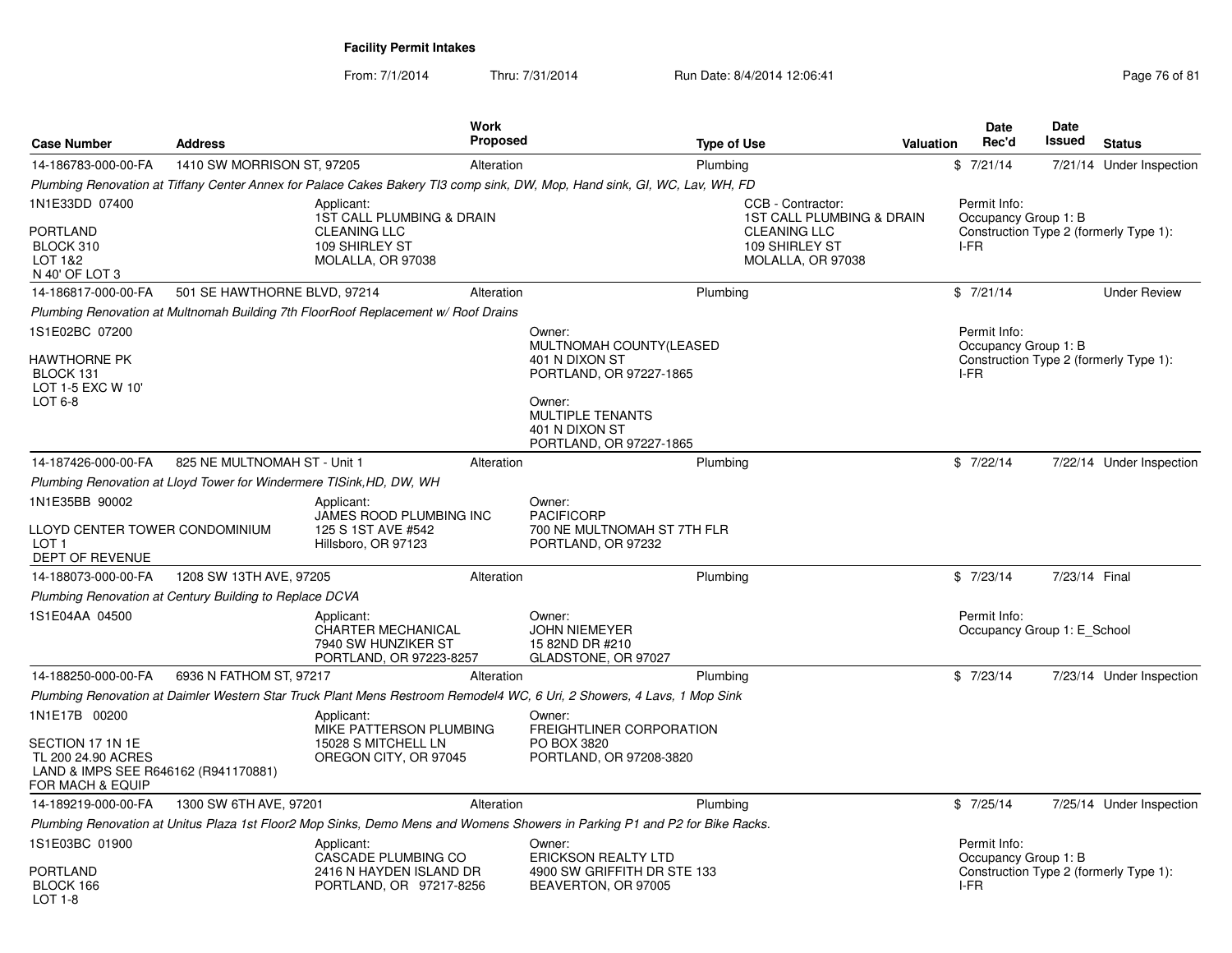From: 7/1/2014Thru: 7/31/2014 Run Date: 8/4/2014 12:06:41 Run Date: 8/4/2014 12:06:41

| <b>Case Number</b>                                                                                    | <b>Address</b>                                                                          | <b>Work</b><br><b>Proposed</b>                     | <b>Type of Use</b>                                                                                                                                                               | Valuation | Date<br>Rec'd                                                           | <b>Date</b><br>Issued | <b>Status</b>                                                                   |
|-------------------------------------------------------------------------------------------------------|-----------------------------------------------------------------------------------------|----------------------------------------------------|----------------------------------------------------------------------------------------------------------------------------------------------------------------------------------|-----------|-------------------------------------------------------------------------|-----------------------|---------------------------------------------------------------------------------|
| 14-189858-000-00-FA                                                                                   | 5050 NE HOYT ST, 97213                                                                  | Alteration                                         | Plumbing                                                                                                                                                                         |           | \$7/26/14                                                               |                       | 7/26/14 Under Inspection                                                        |
|                                                                                                       | Plumbing Renovatiion at PPMC Plaza Suite 4213 Sinks, 1 EEW                              |                                                    |                                                                                                                                                                                  |           |                                                                         |                       |                                                                                 |
| 1N2E31BD 03800<br>CENTER ADD<br>BLOCK <sub>3</sub><br>LOT 1-7 INC PT VAC ST<br>LOT 20-26 EXC PT IN ST | Applicant:<br>5035 SE 24TH                                                              | AMERICAN HEATING INC<br>Portland Oregon 97202-4765 | Owner:<br>PROVIDENCE HEALTH<br>4400 NE HALSEY ST BLDG 2 #190<br>PORTLAND, OR 97213-1545<br>Owner:<br>SERVICES-OREGON<br>4400 NE HALSEY ST BLDG 2 #190<br>PORTLAND, OR 97213-1545 |           | Permit Info:<br>Occupancy Group 1: B<br>I-FR                            |                       | Construction Type 2 (formerly Type 1):                                          |
| 14-189859-000-00-FA                                                                                   | 1900 SW SALMON ST, 97205                                                                | Alteration                                         | Plumbing                                                                                                                                                                         |           | \$7/26/14                                                               |                       | <b>Under Review</b>                                                             |
|                                                                                                       | Plumbing Renovation at Multnomah Athletic Club Phase 3 Restroom6 WC, 2 Uri, 2 FD, 4 Lav |                                                    |                                                                                                                                                                                  |           |                                                                         |                       |                                                                                 |
| 1N1E33CD 09200                                                                                        |                                                                                         |                                                    | Owner:<br>MULTNOMAH ATHLETIC CLUB<br>1849 SW SALMON ST<br>PORTLAND, OR 97205-1726                                                                                                |           | Permit Info:<br>General                                                 |                       | Occupancy Group 1: A-3 Assembly -<br>Construction Type 2 (formerly Type 1): I-A |
| 14-189860-000-00-FA                                                                                   | 319 SW WASHINGTON ST, 97204                                                             | Alteration                                         | Plumbing                                                                                                                                                                         |           | \$7/26/14                                                               |                       | <b>Under Review</b>                                                             |
| 1N1E34CD 07800                                                                                        | Plumbing Renovation at Spalding Building 8th Floor Retrooms2 WC, 2 Lav                  |                                                    | Owner:<br>THREE NINETEEN WASHINGTON<br><b>LLC</b><br>PO BOX 416<br>MANCHESTER, VT 05254                                                                                          |           | Permit Info:<br>Occupancy Group 1: B Bank, Off.,<br>Med.Off., Pub.Bldg. |                       |                                                                                 |
| 14-189861-000-00-FA                                                                                   | 319 SW WASHINGTON ST, 97204                                                             | Alteration                                         | Plumbing                                                                                                                                                                         |           | \$7/26/14                                                               |                       | <b>Under Review</b>                                                             |
| 1N1E34CD 07800                                                                                        | Plumbing Renovation at Spalding Building 9th Floor Restrooms2WC, 2Lav                   |                                                    | Owner:<br>THREE NINETEEN WASHINGTON<br><b>LLC</b><br>PO BOX 416<br>MANCHESTER, VT 05254                                                                                          |           | Permit Info:<br>Occupancy Group 1: B Bank, Off.,<br>Med.Off., Pub.Bldg. |                       |                                                                                 |
| 14-189862-000-00-FA                                                                                   | 1039 NW GLISAN ST                                                                       | Alteration                                         | Plumbing                                                                                                                                                                         |           | \$7/26/14                                                               |                       | <b>Under Review</b>                                                             |
|                                                                                                       | Plumbing Renovation at 1039 Building Suite 203 TISink, DW                               |                                                    |                                                                                                                                                                                  |           |                                                                         |                       |                                                                                 |
| 1N1E34BC 05200                                                                                        |                                                                                         |                                                    | Owner:                                                                                                                                                                           |           |                                                                         |                       |                                                                                 |
| COUCHS ADD<br>BLOCK 75<br>LOT 2&3                                                                     |                                                                                         |                                                    | 1039 BUILDING LLC<br>PO BOX 10067<br>PORTLAND, OR 97296-0067                                                                                                                     |           |                                                                         |                       |                                                                                 |
| 14-189863-000-00-FA                                                                                   | 7000 NE AIRPORT WAY, 97218                                                              | Alteration                                         | Plumbing                                                                                                                                                                         |           | \$7/26/14                                                               |                       | <b>Under Review</b>                                                             |
|                                                                                                       | Plumbing Renovation at PDX Security Badging Officesink, FS, WH, TP, IH                  |                                                    |                                                                                                                                                                                  |           |                                                                         |                       |                                                                                 |
| 1N2E08B 00400                                                                                         |                                                                                         |                                                    | Owner:                                                                                                                                                                           |           | Permit Info:                                                            |                       |                                                                                 |
| SECTION 08 1N 2E<br>TL 400 7.39 ACRES<br><b>TERMINAL BLDG</b><br>NONTAXABLE                           |                                                                                         |                                                    | PORT OF PORTLAND<br>PO BOX 3529<br>PORTLAND, OR 97208-3529                                                                                                                       |           | Occupancy Group 1: B Bank, Off.,<br>Med.Off., Pub.Bldg.                 |                       |                                                                                 |

SEE TAXABLE SUB ACCOUNTS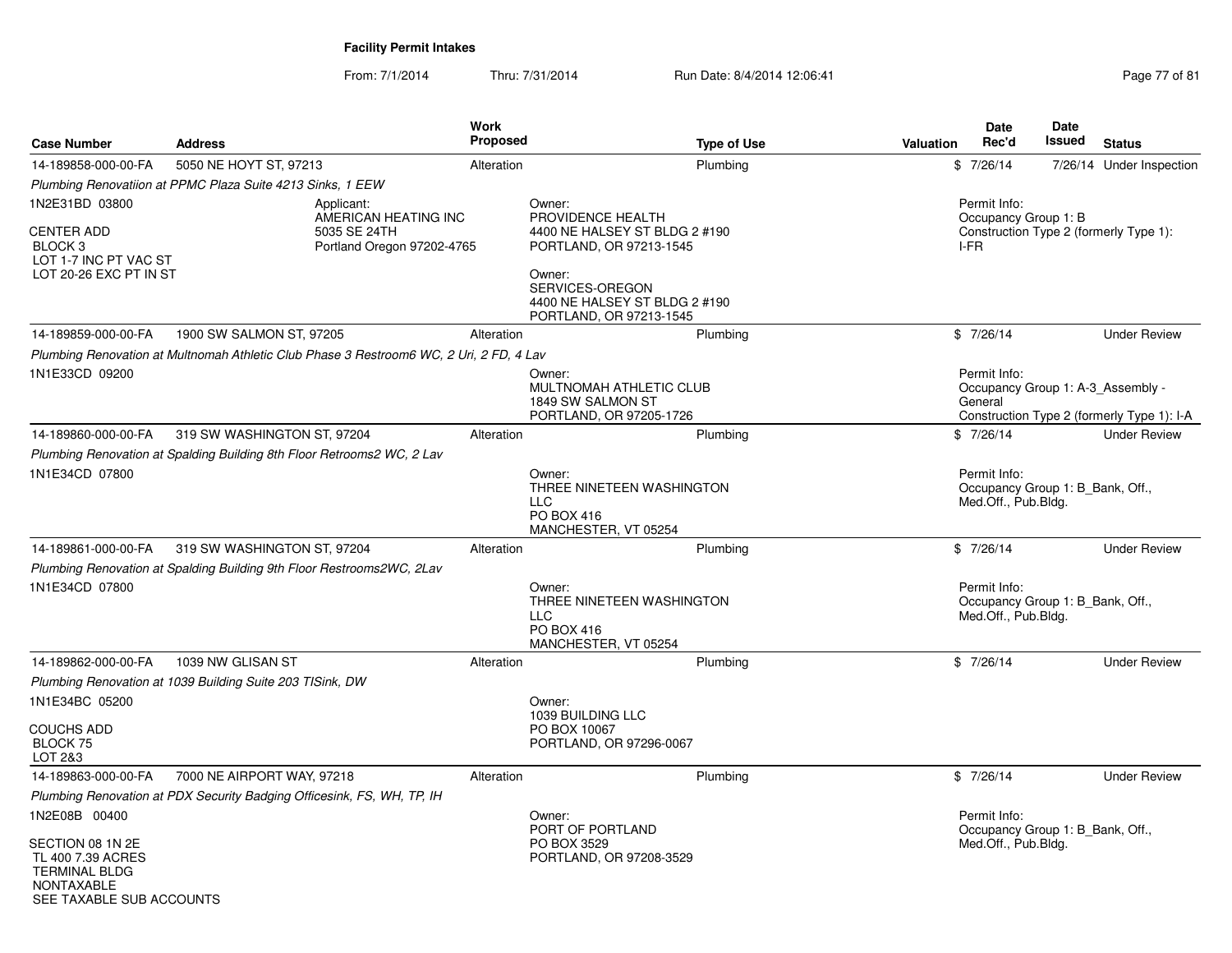From: 7/1/2014

| <b>Case Number</b>                                                                                          | <b>Address</b>                                                                                          | <b>Work</b><br><b>Proposed</b>                                                                           | <b>Type of Use</b>                                                                | <b>Date</b><br>Rec'd<br><b>Valuation</b> | <b>Date</b><br>Issued<br><b>Status</b>                                          |
|-------------------------------------------------------------------------------------------------------------|---------------------------------------------------------------------------------------------------------|----------------------------------------------------------------------------------------------------------|-----------------------------------------------------------------------------------|------------------------------------------|---------------------------------------------------------------------------------|
| 14-189865-000-00-FA                                                                                         | 919 NE 19TH AVE, 97232                                                                                  | Alteration                                                                                               | Plumbing                                                                          | \$7/26/14                                | <b>Under Review</b>                                                             |
|                                                                                                             | Plumbing Renovation at Lloyd Corp Plaza for Cascadia Behavioral 100S and 200SBreakrooms Sink and DW     |                                                                                                          |                                                                                   |                                          |                                                                                 |
| 1N1E35AC 00100<br>SULLIVANS ADD<br><b>BLOCK 36 TL 100</b>                                                   |                                                                                                         | Owner:                                                                                                   | WESTON INVESTMENT CO LLC<br>2154 NE BROADWAY RM 200<br>PORTLAND, OR 97232-1590    | Permit Info:                             | Occupancy Group 1: B<br>Construction Type 2 (formerly Type 1): II-A             |
| 14-189866-000-00-FA                                                                                         | 15805 N LOMBARD ST                                                                                      | Alteration                                                                                               | Plumbing                                                                          | \$7/26/14                                | <b>Under Review</b>                                                             |
|                                                                                                             | Plumbing Renovation at Kelley Point Building 5 for PODS Inc. TIBreakroom and Restrooms Sink, 2 WC, 2Lav |                                                                                                          |                                                                                   |                                          |                                                                                 |
| 2N1W25 01900<br>RAMSEY LAKE IND'L PARK<br>LOT 8&9 TL 1900<br>SPLIT LEVY & SPLIT MAP R251992<br>(R687100700) |                                                                                                         | Owner:<br>CALWEST INDUSTRIAL<br>800 5TH AVE STE 4100<br>Owner:<br>PROPERTIES LLC<br>800 5TH AVE STE 4100 | SEATTLE, WA 98104-3100<br>SEATTLE, WA 98104-3100                                  |                                          |                                                                                 |
| 14-189867-000-00-FA                                                                                         | 111 SW 5TH AVE, 97204-3626                                                                              | Alteration                                                                                               | Plumbing                                                                          | \$7/26/14                                | <b>Under Review</b>                                                             |
| 1N1E34CD 01300                                                                                              | Plumbing Renovation at US Bancorp Tower T-19 for Kivel and Howard TIBreakroom Sink and DW               |                                                                                                          |                                                                                   | Permit Info:                             | Occupancy Group 1: B<br>Construction Type 2 (formerly Type 1): I-A              |
| 14-189869-000-00-FA                                                                                         | 1025 SW WASHINGTON ST, 97205                                                                            | Alteration                                                                                               | Plumbing                                                                          | \$7/26/14                                | <b>Under Review</b>                                                             |
| 1N1E34CC 05100                                                                                              | Plumbing Renovation at Dinihanian Building for Roche-Bobois TIBreakrooms and RR's                       | Owner:<br>PORTLAND, OR 97210                                                                             | <b>1122 STARK INVESTMENT LLC</b><br>2455 NW MARSHALL ST #1                        |                                          |                                                                                 |
| 14-189870-000-00-FA                                                                                         | 308 SW 2ND AVE, 97204                                                                                   | Alteration                                                                                               | Plumbing                                                                          | \$7/26/14                                | 7/30/14 Under Inspection                                                        |
|                                                                                                             | Plumbing Renovation at Block 300 Management OfficeBreakroom Sink                                        |                                                                                                          |                                                                                   |                                          |                                                                                 |
| 1N1E34CD 04600                                                                                              | Applicant:<br><b>MCKINSTRY CO</b><br>PORTLAND, OR 97230                                                 | Owner:<br><b>NGP DUNCAN PLAZA</b><br>16790 NE MASON ST. STE 100                                          | PO BOX 4900 DEPT #360<br>SCOTTSDALE, AZ 85261-4900                                | Permit Info:                             | Occupancy Group 1: A-2 Restaurant<br>Construction Type 2 (formerly Type 1): I-A |
|                                                                                                             |                                                                                                         | Owner:<br>PORTLAND LLC                                                                                   | PO BOX 4900 DEPT #360<br>SCOTTSDALE, AZ 85261-4900                                |                                          |                                                                                 |
| 14-189871-000-00-FA                                                                                         | 111 SW COLUMBIA ST, 97258                                                                               | Alteration                                                                                               | Plumbing                                                                          | \$7/26/14                                | <b>Under Review</b>                                                             |
|                                                                                                             | Plumbing Renovation at Columbia Square 2nd Floor for PEW Foundation TIBreakroom sink and DW             |                                                                                                          |                                                                                   |                                          |                                                                                 |
| 1S1E03BD 01700<br><b>PORTLAND</b><br>BLOCK 129                                                              |                                                                                                         | Owner:                                                                                                   | <b>COLUMBIA SQUARE LLC</b><br>111 SW COLUMBIA ST #1380<br>PORTLAND, OR 97201-5845 | Permit Info:                             | Occupancy Group 1: B<br>Construction Type 2 (formerly Type 1): I-A              |
| LOT 1-8                                                                                                     |                                                                                                         |                                                                                                          |                                                                                   |                                          |                                                                                 |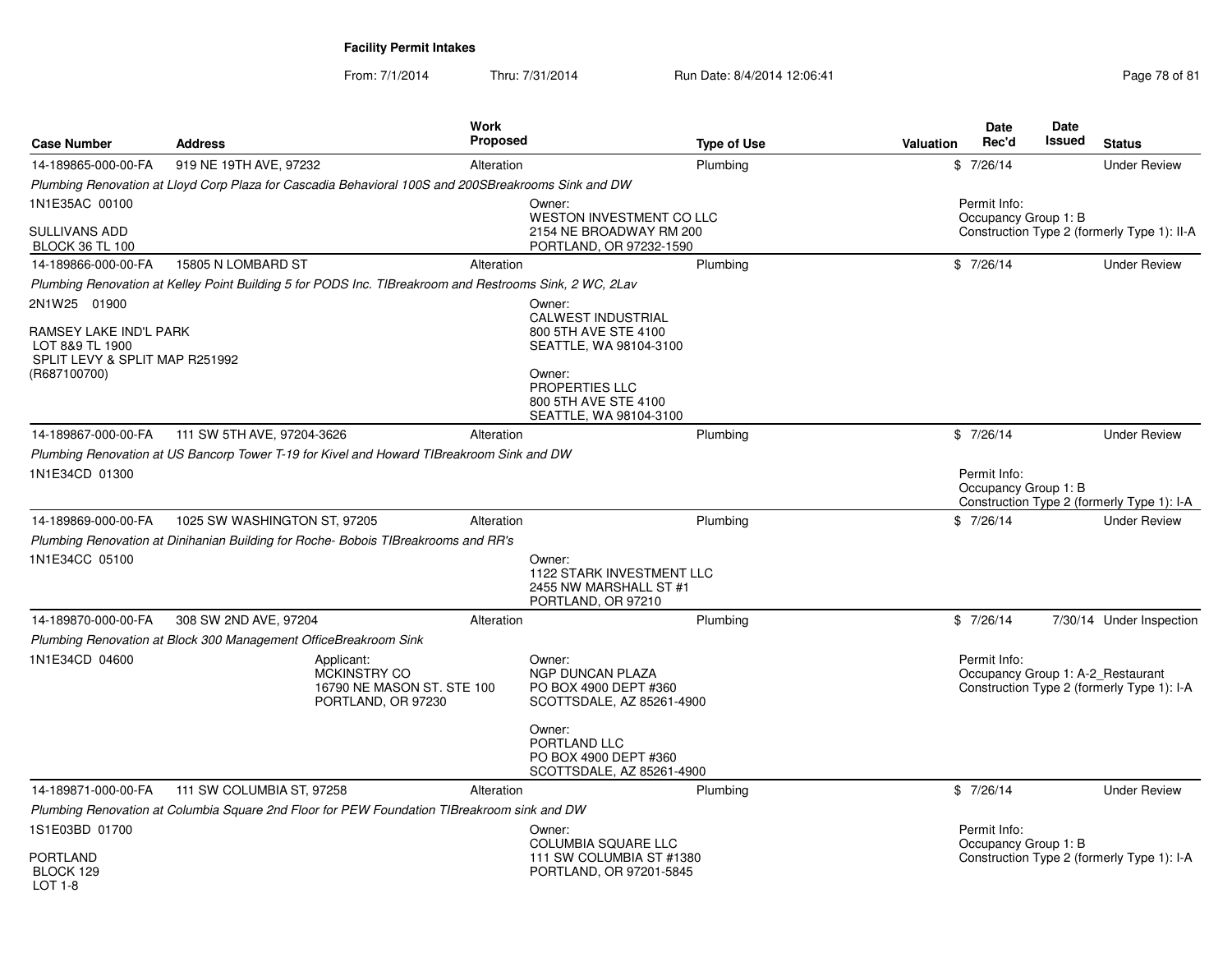| <b>Case Number</b>                                                                                    | <b>Address</b>                                                           | Work<br><b>Proposed</b>                                                                                                            | <b>Type of Use</b>                                                                                                                   | Valuation | <b>Date</b><br>Rec'd                                                    | <b>Date</b><br><b>Issued</b> | <b>Status</b>           |
|-------------------------------------------------------------------------------------------------------|--------------------------------------------------------------------------|------------------------------------------------------------------------------------------------------------------------------------|--------------------------------------------------------------------------------------------------------------------------------------|-----------|-------------------------------------------------------------------------|------------------------------|-------------------------|
| 14-189873-000-00-FA                                                                                   | 5600 NE HASSALO ST, 97213                                                | Alteration                                                                                                                         | Plumbing                                                                                                                             |           | \$7/26/14                                                               |                              | 8/4/14 Under Inspection |
|                                                                                                       |                                                                          | Plumbing Renovation at BanfieldPark Bldg B for Spencer B Gross dba Infinity Images TIBreakroom and RR's w/ Showers                 |                                                                                                                                      |           |                                                                         |                              |                         |
| 1N2E31 00100                                                                                          |                                                                          | Applicant:<br><b>RON TAYLOR</b><br>PLEASANT VALLEY PLUMBING INC 15115 SW SEQUOIA PKWY<br>13540 SE MTN VW LN<br>CLACKAMAS, OR 97015 | Owner:<br>PACIFIC REALTY ASSOCIATES<br>#200-WMI<br>PORTLAND, OR 97224                                                                |           |                                                                         |                              |                         |
| 14-189874-000-00-FA                                                                                   | 1600 SW 4TH AVE, 97201                                                   | Alteration                                                                                                                         | Plumbing                                                                                                                             |           | \$7/26/14                                                               |                              | <b>Under Review</b>     |
|                                                                                                       |                                                                          | Plumbing Renovation at PSU Market Center Building 7th FloorRelocate Refridgerator water                                            |                                                                                                                                      |           |                                                                         |                              |                         |
| 1S1E03CB 01800                                                                                        |                                                                          |                                                                                                                                    | Owner:                                                                                                                               |           |                                                                         |                              |                         |
| SOUTH AUDITORIUM ADD<br><b>BLOCK A</b><br>LOT 2 TL 1800<br>DEFERRED ADDITIONAL TAX LIABILITY          |                                                                          |                                                                                                                                    | OREGON STATE OF (BOARD OF<br><b>PO BOX 751</b><br>PORTLAND, OR 97207-0751<br>Owner:<br><b>HIGHER EDUC / PSU</b>                      |           |                                                                         |                              |                         |
|                                                                                                       |                                                                          |                                                                                                                                    | <b>PO BOX 751</b><br>PORTLAND, OR 97207-0751                                                                                         |           |                                                                         |                              |                         |
| 14-189875-000-00-FA                                                                                   | 1 N CENTER COURT ST, 97227                                               | Alteration                                                                                                                         | Plumbing                                                                                                                             |           | \$7/26/14                                                               | 7/30/14 Issued               |                         |
|                                                                                                       | Plumbing renovation at Moda Center Suites 1-6, 29-40, 68-7023 WC and Lav |                                                                                                                                    |                                                                                                                                      |           |                                                                         |                              |                         |
| 1N1E34AB 00700                                                                                        |                                                                          | Applicant:<br>PMSI, LLC<br>21195 NW EVERGREEN PKWY<br>SUITE 204<br>HILLSBORO OR 97124                                              | Owner:<br>PORTLAND CITY OF(LEASED<br>1 CENTER CT #150<br>PORTLAND, OR 97227<br>Owner:<br>PORTLAND ARENA MGMT LLC<br>1 CENTER CT #150 |           | Permit Info:<br>Occupancy Group 1: A-4 Assembly -<br>arena              |                              |                         |
|                                                                                                       |                                                                          |                                                                                                                                    | PORTLAND, OR 97227                                                                                                                   |           |                                                                         |                              |                         |
| 14-189876-000-00-FA                                                                                   | 805 SW BROADWAY, 97205                                                   | Alteration                                                                                                                         | Plumbing                                                                                                                             |           | \$7/26/14                                                               |                              | <b>Under Review</b>     |
|                                                                                                       | Plumbing Renovation at Fox Tower 11th FloorDemo Kitchen Sink             |                                                                                                                                    |                                                                                                                                      |           |                                                                         |                              |                         |
| 1S1E03BB 04400<br><b>PORTLAND</b><br>BLOCK 210<br><b>LOT 1-8</b><br>DEFERRED ADDITIONAL TAX LIABILITY |                                                                          |                                                                                                                                    | Owner:<br>FOX TOWER L L C<br>805 SW BROADWAY #2020<br>PORTLAND, OR 97205                                                             |           | Permit Info:<br>Occupancy Group 1: B_Bank, Off.,<br>Med.Off., Pub.Bldg. |                              |                         |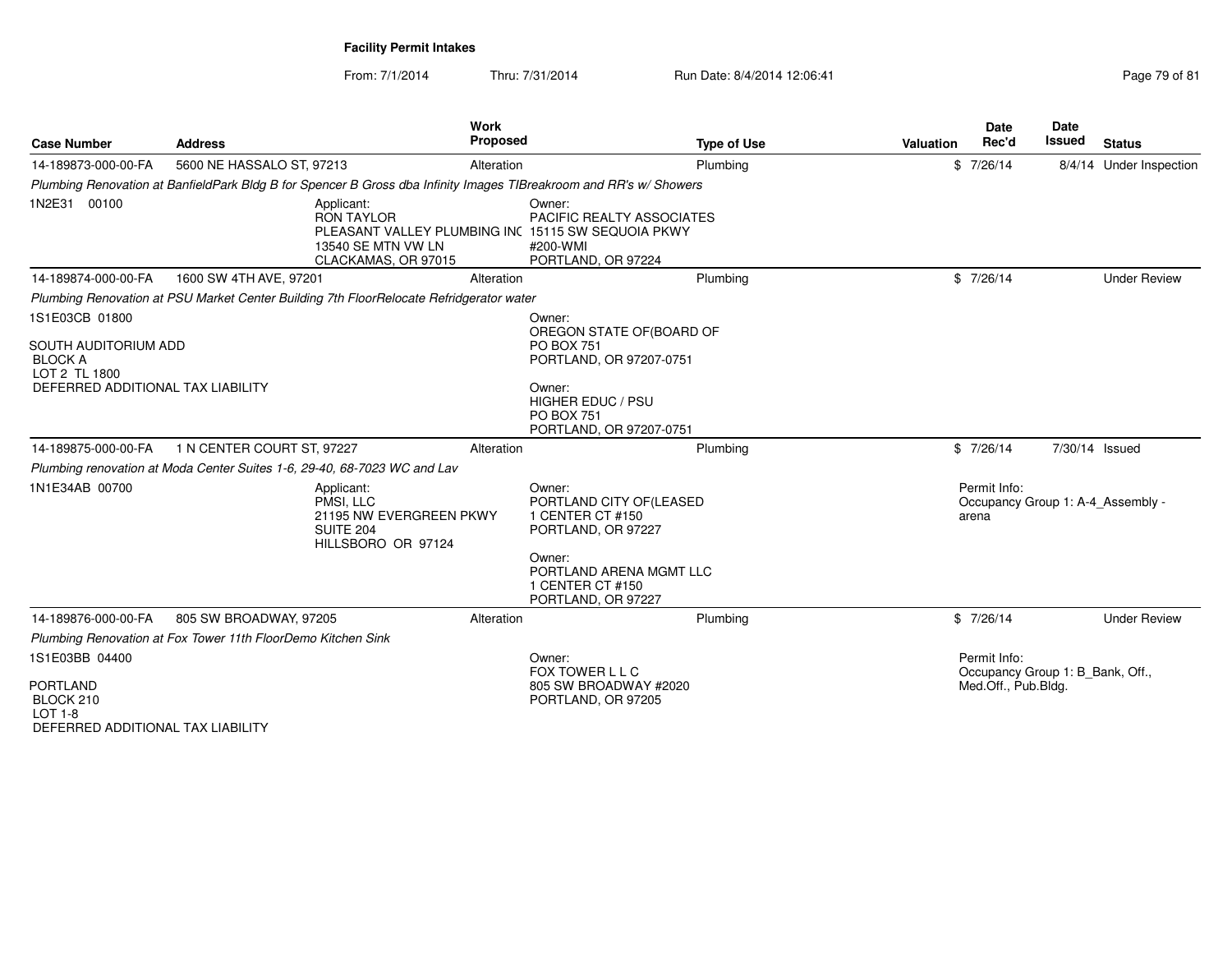| <b>Case Number</b>                                              | <b>Address</b>                                                                                     | <b>Work</b><br><b>Proposed</b>                                          |                                                                                                | <b>Type of Use</b> | Valuation | Date<br>Rec'd | <b>Date</b><br><b>Issued</b> | <b>Status</b>                                                                   |
|-----------------------------------------------------------------|----------------------------------------------------------------------------------------------------|-------------------------------------------------------------------------|------------------------------------------------------------------------------------------------|--------------------|-----------|---------------|------------------------------|---------------------------------------------------------------------------------|
| 14-189885-000-00-FA                                             | 101 SW MAIN ST, 97204                                                                              | Alteration                                                              |                                                                                                | Plumbing           |           | \$7/26/14     |                              | <b>Under Review</b>                                                             |
|                                                                 | Plumbing Renovation at One Main Place 14th and 15th Floor for TripwireTIKitchenette and Coffee Bar |                                                                         |                                                                                                |                    |           |               |                              |                                                                                 |
| 1S1E03BD 00300                                                  |                                                                                                    |                                                                         | Owner:                                                                                         |                    |           |               |                              |                                                                                 |
| <b>PORTLAND</b><br>BLOCK 11<br>LOT 1-4<br>LOT 5-8 EXC PT IN STS |                                                                                                    |                                                                         | <b>KBSH ONE MAIN PLACE LLC</b><br>14850 QUORUM DR #500<br>DALLAS, TX 75254<br>Owner:           |                    |           |               |                              |                                                                                 |
|                                                                 |                                                                                                    |                                                                         | <b>DUFF</b><br>14850 QUORUM DR #500<br>DALLAS, TX 75254                                        |                    |           |               |                              |                                                                                 |
|                                                                 |                                                                                                    |                                                                         | Owner:<br>PHELPS LLC<br>14850 QUORUM DR #500<br>DALLAS, TX 75254                               |                    |           |               |                              |                                                                                 |
| 14-189887-000-00-FA                                             | 3030 SW MOODY AVE, 97201                                                                           | Alteration                                                              |                                                                                                | Plumbing           |           | \$7/26/14     |                              | <b>Under Review</b>                                                             |
|                                                                 | Plumbing Renovation at 3030 Building Breakroom and Common Area                                     |                                                                         |                                                                                                |                    |           |               |                              |                                                                                 |
| 1S1E10 00400<br>SECTION 10 1S 1E                                |                                                                                                    |                                                                         | Owner:<br>3030 PROPERTY LLC<br>3121 SW MOODY AVE                                               |                    |           |               |                              |                                                                                 |
| TL 400 2.77 ACRES                                               |                                                                                                    |                                                                         | PORTLAND, OR 97239                                                                             |                    |           |               |                              |                                                                                 |
| 14-190080-000-00-FA                                             | 5600 NE HASSALO ST, 97213                                                                          | Alteration                                                              |                                                                                                | Plumbing           |           | \$7/28/14     |                              | 7/28/14 Under Inspection                                                        |
|                                                                 | Plumbing Renovation at Banfield Industrial Park for DeTemple PlumbingAdd 2 Restrooms, 2WC, 2 Lav   |                                                                         |                                                                                                |                    |           |               |                              |                                                                                 |
| 1N2E31 00100                                                    | Applicant:                                                                                         | DETEMPLE COMPANY INC<br>1951 NW OVERTON<br>PORTLAND, OR 97209           | Owner:<br>PACIFIC REALTY ASSOCIATES<br>15115 SW SEQUOIA PKWY<br>#200-WMI<br>PORTLAND, OR 97224 |                    |           |               |                              |                                                                                 |
| 14-191323-000-00-FA                                             | 5109 SE 66TH AVE, 97206                                                                            | Alteration                                                              |                                                                                                | Plumbing           |           | \$7/30/14     | 7/30/14 Issued               |                                                                                 |
|                                                                 | Plumbing Renovation at Arleta School4 Sinks, 8 Roof Drain Overflows, 2 Rain Drains, 2 EEW          |                                                                         |                                                                                                |                    |           |               |                              |                                                                                 |
| 1S2E17BC 02500                                                  | Applicant:                                                                                         | COLUMBIA CONSTRUCTION INC                                               | Owner:<br><b>SCHOOL DISTRICT NO 1</b><br>PO BOX 3107<br>PORTLAND, OR 97208-3107                |                    |           |               |                              |                                                                                 |
| 14-191431-000-00-FA                                             | 308 SW 2ND AVE, 97204                                                                              | Alteration                                                              |                                                                                                | Plumbing           |           | \$7/30/14     | 7/30/14 Issued               |                                                                                 |
|                                                                 | Plumbing Renovation at Block 300 for R/R 2nd Floor Bathroom FixturesWC, Lav, Uri                   |                                                                         |                                                                                                |                    |           |               |                              |                                                                                 |
| 1N1E34CD 04600                                                  | Applicant:                                                                                         | <b>MCKINSTRY CO</b><br>16790 NE MASON ST. STE 100<br>PORTLAND, OR 97230 | Owner:<br><b>NGP DUNCAN PLAZA</b><br>PO BOX 4900 DEPT #360<br>SCOTTSDALE, AZ 85261-4900        |                    |           | Permit Info:  |                              | Occupancy Group 1: A-2 Restaurant<br>Construction Type 2 (formerly Type 1): I-A |
|                                                                 |                                                                                                    |                                                                         | Owner:<br>PORTLAND LLC<br>PO BOX 4900 DEPT #360<br>SCOTTSDALE, AZ 85261-4900                   |                    |           |               |                              |                                                                                 |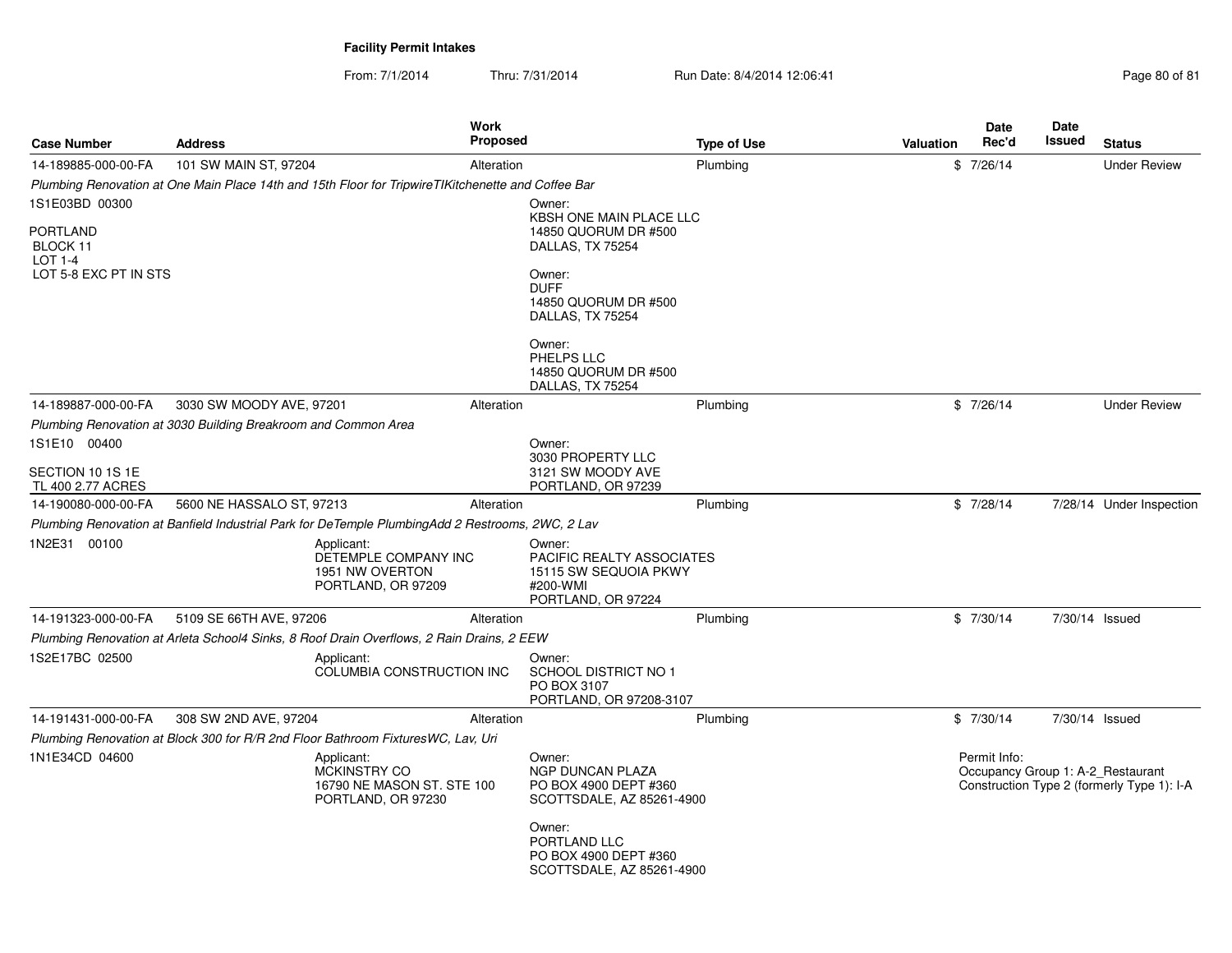From: 7/1/2014

Thru: 7/31/2014 Run Date: 8/4/2014 12:06:41

| Page 81 of 81 |  |  |
|---------------|--|--|
|               |  |  |

| <b>Case Number</b>                                                                             | <b>Address</b>                                                                                                                                                   | Work<br><b>Proposed</b>                                                  | <b>Type of Use</b>      | Valuation                                                     | <b>Date</b><br>Rec'd                | Date<br><b>Issued</b>            | <b>Status</b>                                                                   |
|------------------------------------------------------------------------------------------------|------------------------------------------------------------------------------------------------------------------------------------------------------------------|--------------------------------------------------------------------------|-------------------------|---------------------------------------------------------------|-------------------------------------|----------------------------------|---------------------------------------------------------------------------------|
| 14-191668-000-00-FA                                                                            | 1849 SW SALMON ST, 97205                                                                                                                                         | Alteration                                                               | Plumbing                |                                                               | \$7/31/14                           |                                  | <b>Under Review</b>                                                             |
|                                                                                                | Plumbing Renovation at Multnomah Athletic Club for Junior and Outdoor Sports Offices RemodelDemo WC and Lav in East Unisex Restroom and new fixtuires in West RR |                                                                          |                         |                                                               |                                     |                                  |                                                                                 |
| 1N1E33DC 05800<br>SECTION 33 1N 1E<br>TL 5800 2.82 ACRES                                       |                                                                                                                                                                  | Owner:<br>MULTNOMAH AMATEUR<br><b>ATHLETIC CLUB</b><br>1849 SW SALMON ST | PORTLAND, OR 97205-1726 |                                                               | Permit Info:<br>General             |                                  | Occupancy Group 1: A-3 Assembly -<br>Construction Type 2 (formerly Type 1): I-A |
| 14-191716-000-00-FA                                                                            | 805 SW BROADWAY, 97205                                                                                                                                           | Alteration                                                               | Plumbing                |                                                               | \$7/31/14                           |                                  | <b>Under Review</b>                                                             |
|                                                                                                | Plumbing Renovation at Fox Tower for Yamhill Tenant ShellDemo WC and Lav                                                                                         |                                                                          |                         |                                                               |                                     |                                  |                                                                                 |
| 1S1E03BB 04400<br><b>PORTLAND</b><br>BLOCK 210<br>LOT 1-8<br>DEFERRED ADDITIONAL TAX LIABILITY |                                                                                                                                                                  | Owner:<br>FOX TOWER L L C<br>805 SW BROADWAY #2020<br>PORTLAND, OR 97205 |                         |                                                               | Permit Info:<br>Med.Off., Pub.Bldg. | Occupancy Group 1: B_Bank, Off., |                                                                                 |
| 14-191732-000-00-FA                                                                            | 421 SW 6TH AVE, 97205                                                                                                                                            | Alteration                                                               | Plumbing                |                                                               | \$7/31/14                           |                                  | <b>Under Review</b>                                                             |
|                                                                                                | Plumbing Renovation at Commonwealth Building For Shop KeepBreakroom sink and DW                                                                                  |                                                                          |                         |                                                               |                                     |                                  |                                                                                 |
| 1N1E34CC 04300<br>PORTLAND<br>BLOCK 176<br><b>LOT 1-4</b>                                      |                                                                                                                                                                  | Owner:<br>UPI COMMONWEALTH LLC<br>SEATTLE, WA 98161                      | 1215 FOURTH AVE STE 600 |                                                               |                                     |                                  |                                                                                 |
| 14-191739-000-00-FA                                                                            | 233 SW NAITO PKY, 97204                                                                                                                                          | Alteration                                                               | Plumbing                |                                                               | \$7/31/14                           |                                  | <b>Under Review</b>                                                             |
|                                                                                                | Plumbing Renovation at Fechheimer Building 1st and 2nd Floor TIBreakroom sink and DW                                                                             |                                                                          |                         |                                                               |                                     |                                  |                                                                                 |
| 1N1E34DC 03300                                                                                 |                                                                                                                                                                  | Owner:<br><b>RUSSELL FELLOWS</b><br>200 SW MARKET ST #1720               | PORTLAND, OR 97201-5718 |                                                               |                                     |                                  |                                                                                 |
|                                                                                                |                                                                                                                                                                  | Owner:<br>PROPERTIES LLC<br>200 SW MARKET ST #1720                       | PORTLAND, OR 97201-5718 |                                                               |                                     |                                  |                                                                                 |
| Total # of FA Alteration permit intakes: 429                                                   |                                                                                                                                                                  |                                                                          |                         | Total valuation of FA Alteration permit intakes: \$19,607,032 |                                     |                                  |                                                                                 |

**Total # of Facility Permit intakes: 429**

**Total valuation of Facility Permit intakes: \$19,607,032**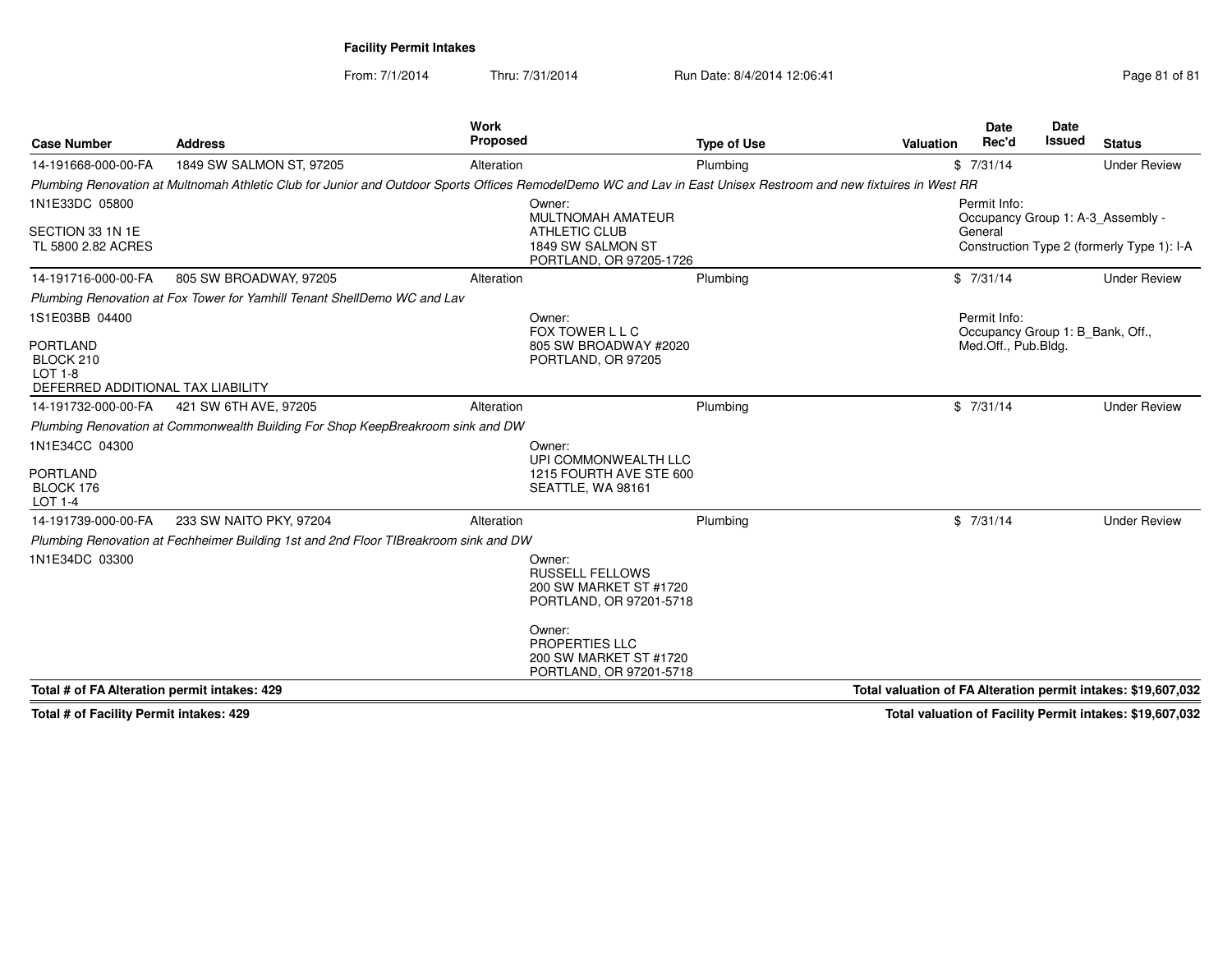## **Major Project Groups Permit Intakes**

**Work Proposed**

From: 7/1/2014Thru: 7/31/2014 Run Date: 8/4/2014 12:06:41 Run Date: 8/4/2014 12:06:41

**Type of Use**

| 12-153459-DFS-03-MG 1107 NE 9TH AVE                      |                                                                                                        | New Construction        |                                                                                           | Apartments/Condos (3 or more i                                                                   | \$79,000 7/9/14              | 7/29/14 Issued                                                                                                 |
|----------------------------------------------------------|--------------------------------------------------------------------------------------------------------|-------------------------|-------------------------------------------------------------------------------------------|--------------------------------------------------------------------------------------------------|------------------------------|----------------------------------------------------------------------------------------------------------------|
| DFS 03: ENGINEERED WOOD JOIST AND BEAMS                  |                                                                                                        |                         |                                                                                           |                                                                                                  |                              |                                                                                                                |
| 1N1E35BB 02602                                           | Applicant:<br>Dana Hunt                                                                                |                         | Owner:<br>AAT LLOYD DISTRICT LLC                                                          | CCB - Contractor:<br><b>TURNER CONSTRUCTION CO</b>                                               |                              |                                                                                                                |
| <b>LLOYD BLOCKS</b><br>LOT <sub>2</sub>                  | <b>Timber Technologies LLC</b><br>38686 SE RUDE RD<br>SANDY OR 97055                                   |                         | 11455 EL CAMINO REAL #200<br>SAN DIEGO, CA 92130-2047                                     | 1200 NW NAITO PARKWAY #300<br>PORTLAND, OR 972209                                                |                              |                                                                                                                |
| 12-153459-DFS-04-MG 1107 NE 9TH AVE                      |                                                                                                        | <b>New Construction</b> |                                                                                           | Apartments/Condos (3 or more i                                                                   | \$200,000 7/28/14            | <b>Under Review</b>                                                                                            |
| DFS 04: METAL PANEL CLADDING                             |                                                                                                        |                         |                                                                                           |                                                                                                  |                              |                                                                                                                |
| 1N1E35BB 02602                                           | Applicant:<br><b>Randal Lutes</b>                                                                      |                         | Owner:<br>AAT LLOYD DISTRICT LLC                                                          | CCB - Contractor:<br>TURNER CONSTRUCTION CO                                                      |                              |                                                                                                                |
| <b>LLOYD BLOCKS</b><br>LOT <sub>2</sub>                  | <b>Turner Construction</b>                                                                             |                         | 11455 EL CAMINO REAL #200<br>SAN DIEGO, CA 92130-2047                                     | 1200 NW NAITO PARKWAY #300<br>PORTLAND, OR 972209                                                |                              |                                                                                                                |
| 12-153459-REV-02-MG<br>1107 NE 9TH AVE                   |                                                                                                        | New Construction        |                                                                                           | Apartments/Condos (3 or more i                                                                   | \$7/21/14                    | <b>Under Review</b>                                                                                            |
| ***REV 2 : REVISION TO ADDRESS CHANGES SHOWN ON DFS 3*** |                                                                                                        |                         |                                                                                           |                                                                                                  |                              |                                                                                                                |
| 1N1E35BB 02602                                           | Applicant:<br><b>RON HULD</b>                                                                          |                         | Owner:<br>AAT LLOYD DISTRICT LLC                                                          | CCB - Contractor:<br><b>TURNER CONSTRUCTION CO</b>                                               |                              |                                                                                                                |
| <b>LLOYD BLOCKS</b><br>LOT <sub>2</sub>                  | <b>GBD ARCHITECTS</b><br>1120 NW COUCH STREET, SUITE<br>300<br>PORTLAND, OR 97204                      |                         | 11455 EL CAMINO REAL #200<br>SAN DIEGO, CA 92130-2047                                     | 1200 NW NAITO PARKWAY #300<br>PORTLAND, OR 972209                                                |                              |                                                                                                                |
| 12-153462-DFS-04-MG<br>1088 NE 7th AVE                   |                                                                                                        | <b>New Construction</b> |                                                                                           | Apartments/Condos (3 or more i                                                                   | \$79,000 7/9/14              | <b>Under Review</b>                                                                                            |
| DFS 04: WOOD ROOF TRUSSES                                |                                                                                                        |                         |                                                                                           |                                                                                                  |                              |                                                                                                                |
| 1N1E35BB 02604                                           | Applicant:<br>Dana Hunt<br><b>Timber Technologies LLC</b><br>38686 SE RUDE RD<br><b>SANDY OR 97055</b> |                         | Owner:<br>AAT LLOYD DISTRICT LLC<br>11455 EL CAMINO REAL #200<br>SAN DIEGO, CA 92130-2047 | CCB - Contractor:<br>TURNER CONSTRUCTION CO<br>1200 NW NAITO PARKWAY #300<br>PORTLAND, OR 972209 | Permit Info:<br>Multi-family | Occupancy Group 1: R-2 Residential<br>Construction Type 1: III-B<br>Construction Type 2 (formerly Type 1): I-A |
| 12-153462-DFS-05-MG<br>1088 NE 7th AVE                   |                                                                                                        | <b>New Construction</b> |                                                                                           | Apartments/Condos (3 or more i                                                                   | \$470,000 7/28/14            | <b>Under Review</b>                                                                                            |
| DFS 05: METAL PANEL CLADDING                             |                                                                                                        |                         |                                                                                           |                                                                                                  |                              |                                                                                                                |
| 1N1E35BB 02604                                           | Applicant:<br>Randal Lutes<br><b>Turner Construction</b>                                               |                         | Owner:<br>AAT LLOYD DISTRICT LLC<br>11455 EL CAMINO REAL #200<br>SAN DIEGO, CA 92130-2047 | CCB - Contractor:<br>TURNER CONSTRUCTION CO<br>1200 NW NAITO PARKWAY #300<br>PORTLAND, OR 972209 | Permit Info:<br>Multi-family | Occupancy Group 1: R-2_Residential<br>Construction Type 1: III-B<br>Construction Type 2 (formerly Type 1): I-A |
| Total # of MG New Construction permit intakes: 5         |                                                                                                        |                         |                                                                                           |                                                                                                  |                              | Total valuation of MG New Construction permit intakes: \$828,000                                               |

**Total # of Major Project Groups Permit intakes: 5**

**Case Number**

**Address**

**Total valuation of Major Project Groups Permit intakes: \$828,000**

**Status**

**Date**Issued

**DateRec'd Issued**

**Valuation**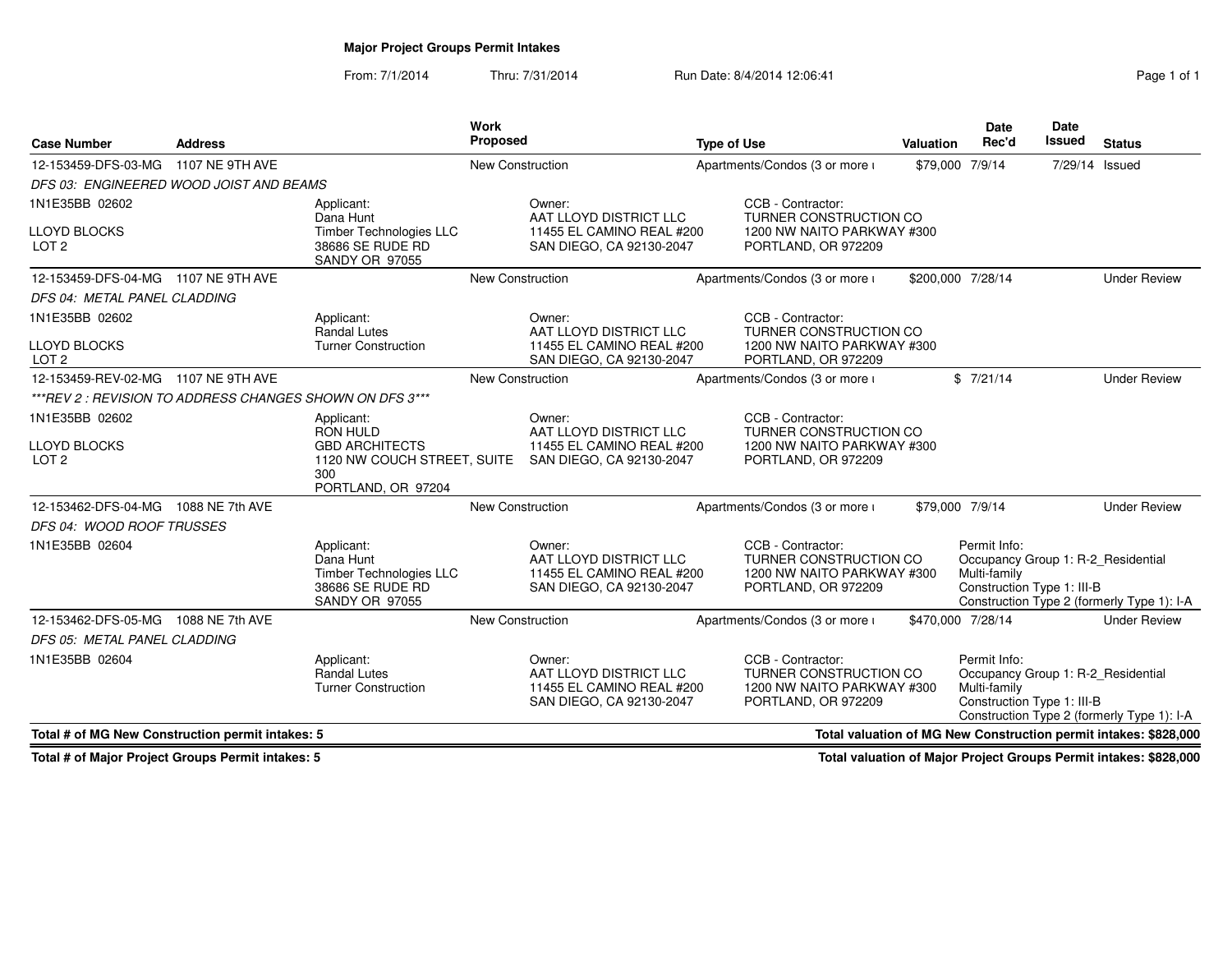**Site Development Permit Intakes**

From: 7/1/2014Thru: 7/31/2014 Run Date: 8/4/2014 12:06:41 Run Date: 8/4/2014 12:06:41

| <b>Case Number</b>                                                                                                           | <b>Address</b>                  |                                                                                                            | Work<br><b>Proposed</b> |                                                                                                                                                    | <b>Type of Use</b> |                                                                                                                               | Valuation         | <b>Date</b><br>Rec'd | <b>Date</b><br>Issued | <b>Status</b>                                                 |
|------------------------------------------------------------------------------------------------------------------------------|---------------------------------|------------------------------------------------------------------------------------------------------------|-------------------------|----------------------------------------------------------------------------------------------------------------------------------------------------|--------------------|-------------------------------------------------------------------------------------------------------------------------------|-------------------|----------------------|-----------------------|---------------------------------------------------------------|
| 14-181290-000-00-SD                                                                                                          | 9220 NE 4TH AVE, 97211          |                                                                                                            | Grading                 |                                                                                                                                                    |                    | <b>Existing Commercial Site</b>                                                                                               | \$16,000 7/9/14   |                      |                       | <b>Under Review</b>                                           |
|                                                                                                                              |                                 |                                                                                                            |                         | REMOVING SIX INCHES OF STRIPPINGS ON APPROXIMATELY TWO ACRES AND REPLACING WITH SIX INCHES OF STRUCTURAL FILL                                      |                    |                                                                                                                               |                   |                      |                       |                                                               |
| 1N1E11B 02100<br>NORTH UNION AC<br>LOT <sub>9</sub>                                                                          |                                 | Applicant:<br>Seth Garey<br>CARDNO<br>5415 SW Westgate Dr #100<br>Portland, OR 97221                       |                         | Owner:<br>6710 LLC<br>PO BOX 82098<br>PORTLAND, OR 97282-0098                                                                                      |                    | CCB - Contractor:<br>EMERY & SONS CONSTRUCTION<br><b>INC</b><br>PO BOX 4109<br>Salem, OR 97302                                |                   |                      |                       |                                                               |
| Total # of SD Grading permit intakes: 1                                                                                      |                                 |                                                                                                            |                         |                                                                                                                                                    |                    |                                                                                                                               |                   |                      |                       | Total valuation of SD Grading permit intakes: \$16,000        |
| 14-182033-000-00-SD                                                                                                          | 5426 N MARYLAND AVE, 97217      |                                                                                                            |                         | Multiple Dwellings/Single Lot Improvem Existing Residential Site                                                                                   |                    |                                                                                                                               | \$10,000 7/11/14  |                      |                       | <b>Under Review</b>                                           |
| LANDSCAPING, UTILITES AND SITE WORK FOR BATCH                                                                                |                                 |                                                                                                            |                         |                                                                                                                                                    |                    |                                                                                                                               |                   |                      |                       |                                                               |
| 1N1E22BB 07900<br>M PATTONS & SUB<br>SUB TRACT C LOT 18 BLOCK 2                                                              |                                 | Applicant:<br><b>JEFF WILLEMSEN</b><br><b>WILLEMSEN CONSTRUCTION</b><br>PO BOX 16967<br>PORTLAND, OR 97292 |                         | Owner:<br><b>JEFF WILLEMSEN</b><br>PO BOX 16967<br>PORTLAND, OR 97292                                                                              |                    | CCB - Contractor:<br><b>JEFF WILLEMSEN</b><br><b>WNB DEVELOPMENT</b><br>P0 BOX 16967<br>PORTLAND OR 97292                     |                   |                      |                       |                                                               |
|                                                                                                                              |                                 | Total # of SD Multiple Dwellings/Single Lot Improvements permit intakes: 1                                 |                         |                                                                                                                                                    |                    | Total valuation of SD Multiple Dwellings/Single Lot Improvements permit intakes: \$10,000                                     |                   |                      |                       |                                                               |
| 14-188759-000-00-SD                                                                                                          | 7636 SE BARBARA WELCH RD, 97236 |                                                                                                            |                         | Private Site Improvements/Subdivision New Land Division/Subdivision                                                                                |                    |                                                                                                                               | \$115,000 7/24/14 |                      |                       | <b>Under Review</b>                                           |
| PRIVATE STREET, PRIVATE STORM DRAINAGE, LANDSCAPING                                                                          |                                 |                                                                                                            |                         |                                                                                                                                                    |                    |                                                                                                                               |                   |                      |                       |                                                               |
| 1S2E24DB 00200<br>SECTION 24 1S 2E<br>TL 200 6.06 ACRES<br>POTENTIAL ADDITIONAL TAX \$10<br>002.36 DISQ SPEC FARM ASSMT 1994 |                                 | Applicant:<br><b>TOM SISUL</b><br><b>SISUL ENGINEERING</b><br>375 PORTLAND AVE<br>GLADSTONE, OR 97027      |                         | Owner:<br><b>JULIE YANG</b><br>113 W 7TH ST #200<br>VANCOUVER, WA 98660-3187                                                                       |                    | <b>Primary Contractor:</b><br>TO BID                                                                                          |                   |                      |                       |                                                               |
| Total # of SD Private Site Improvements/Subdivision permit intakes: 1                                                        |                                 |                                                                                                            |                         |                                                                                                                                                    |                    | Total valuation of SD Private Site Improvements/Subdivision permit intakes: \$115,000                                         |                   |                      |                       |                                                               |
| 13-137223-REV-01-SD 3728 SW DOSCH RD, 97201                                                                                  |                                 |                                                                                                            | <b>Private Street</b>   |                                                                                                                                                    |                    | New Land Division/Subdivision                                                                                                 | \$25,000 7/28/14  |                      | 7/28/14 Issued        |                                                               |
|                                                                                                                              |                                 |                                                                                                            |                         | ADDED VALUE REVISION TO ADD ADDITIONAL RETAINING WALL TO NE SIDE OF THE PROPERTY AND REVISE GRADING PLAN AND GEOTECHNICAL INFORMATION FOR LOT 4600 |                    |                                                                                                                               |                   |                      |                       |                                                               |
| 1S1E08DB 04600<br>SECTION 08 1S 1E<br>TL 4600 0.70 ACRES                                                                     |                                 | Applicant:<br><b>VU NGUYEN</b><br><b>AKS</b><br>Sherwood, Oregon 97140                                     |                         | Owner:<br><b>DENENE REYNOLDS</b><br>3720 SW DOSCH RD<br>13910 SW Galbreath Drive, Suite 100 PORTLAND, OR 97239-1429                                |                    | CCB - Contractor:<br><b>BOB WALTON</b><br><b>QUAIL CONSTRUCTION LLC</b><br>4501 NE MINNEHAHA #200<br>VANCOUVER, WA 98661-1848 |                   |                      |                       |                                                               |
| Total # of SD Private Street permit intakes: 1                                                                               |                                 |                                                                                                            |                         |                                                                                                                                                    |                    |                                                                                                                               |                   |                      |                       | Total valuation of SD Private Street permit intakes: \$25,000 |

**Total # of Site Development Permit intakes: 4**

**Total valuation of Site Development Permit intakes: \$166,000**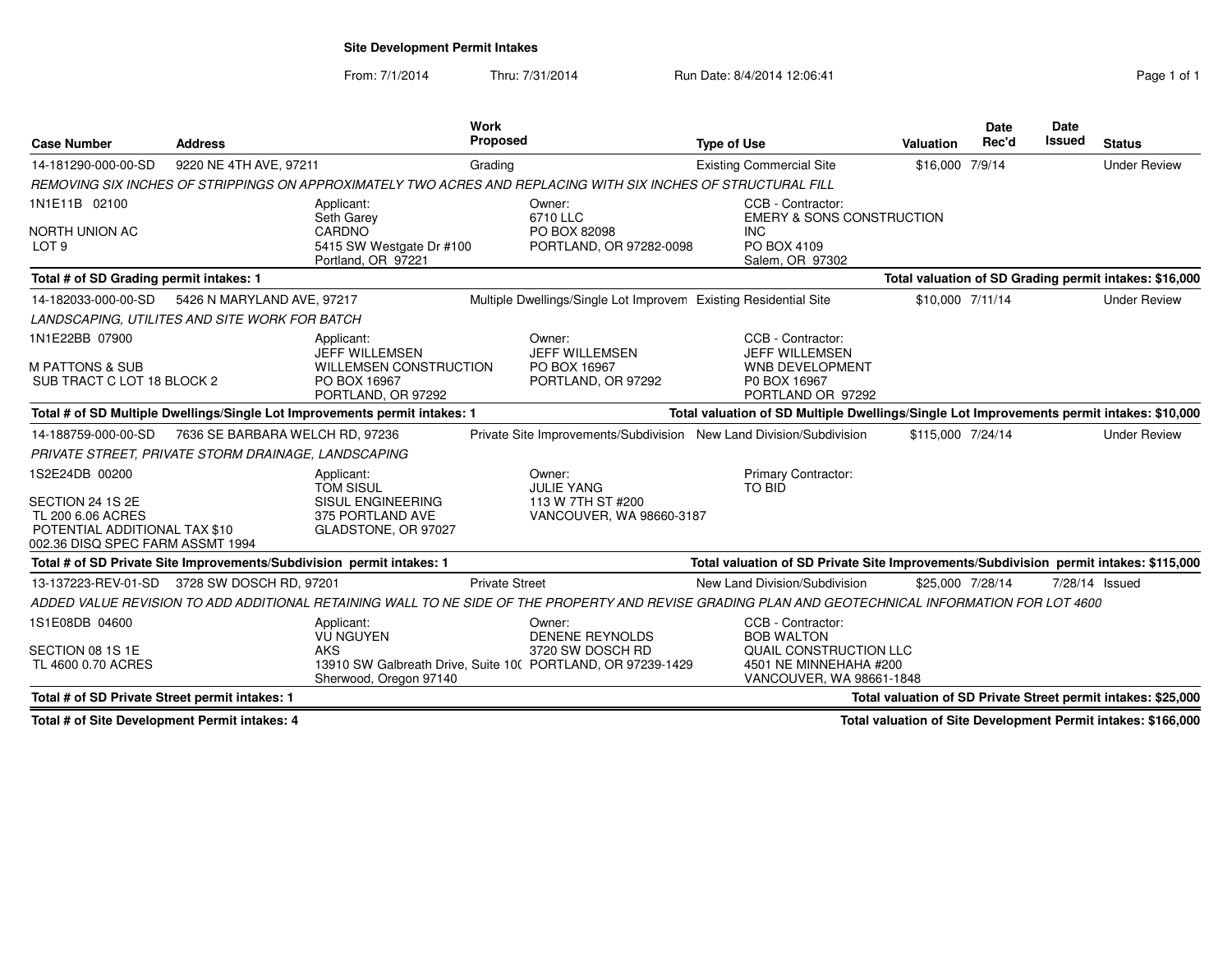**Zoning Permit Intakes**

From: 7/1/2014Thru: 7/31/2014 Run Date: 8/4/2014 12:06:41 Rege 1 of 2

| <b>Case Number</b>                                                                                           | <b>Address</b>                                         | <b>Work</b><br><b>Proposed</b>                                                                                     |             | <b>Type of Use</b>                                                                               |                                                                                                                     |                | <b>Date</b><br>Rec'd | Date<br>Issued | <b>Status</b>                                        |
|--------------------------------------------------------------------------------------------------------------|--------------------------------------------------------|--------------------------------------------------------------------------------------------------------------------|-------------|--------------------------------------------------------------------------------------------------|---------------------------------------------------------------------------------------------------------------------|----------------|----------------------|----------------|------------------------------------------------------|
| 14-182677-000-00-ZP                                                                                          | 10215 SE FOSTER RD, 97266                              |                                                                                                                    | Commercial  |                                                                                                  | <b>Code Compliance Requirements</b>                                                                                 |                | $$1$ $7/11/14$       | 7/11/14 Issued |                                                      |
|                                                                                                              |                                                        |                                                                                                                    |             |                                                                                                  | LEGALIZE PAVED EXTERIOR STORAGE AT REAR OF PROPERTY; AREA NOT TO INCLUDE RESIDENTIALLY ZONED PART OF SITE AT NORTH. |                |                      |                |                                                      |
| 1S2E15CC 07300<br><b>MCKINLEY PK</b><br>BLOCK 14<br>LOT <sub>8</sub><br>LAND & IMPS SEE R215723 (R551002501) |                                                        | Applicant:<br><b>VICTOR STANKEWITSCH</b><br>16209 SE WEBSTER RD<br>PORTLAND, OR 97267-5254                         |             | Owner:<br><b>VICTOR STANKEWITSCH</b><br>16209 SE WEBSTER RD<br>PORTLAND, OR 97267-5254<br>Owner: |                                                                                                                     |                |                      |                |                                                      |
| <b>FOR BILLBOARD</b>                                                                                         |                                                        |                                                                                                                    |             | KATHRYN M STANKEWITSCH<br>16209 SE WEBSTER RD<br>PORTLAND, OR 97267-5254                         |                                                                                                                     |                |                      |                |                                                      |
| Total # of ZP Commercial permit intakes: 1                                                                   |                                                        |                                                                                                                    |             |                                                                                                  |                                                                                                                     |                |                      |                | Total valuation of ZP Commercial permit intakes: \$1 |
| 14-187719-000-00-ZP                                                                                          | 6421 SW PARKHILL WAY, 97201                            |                                                                                                                    | Residential |                                                                                                  | Code Compliance Requirements                                                                                        |                | \$6,000 7/22/14      | 7/22/14 Issued |                                                      |
|                                                                                                              |                                                        | MITIGATE TREE PLANTING AT REAR OF PROPERTY, RESPONSE TO CC CASE 10-173854CC                                        |             |                                                                                                  |                                                                                                                     |                |                      |                |                                                      |
| 1S1E15CC 07800                                                                                               |                                                        | Applicant:<br>KATHRYN K ROBERTS                                                                                    |             | Owner:<br><b>DUNCAN L ROBERTS</b>                                                                |                                                                                                                     |                |                      |                |                                                      |
| PARKHILL & RPLT<br>INC PT VAC ST LOT 153                                                                     |                                                        | 6421 SW PARKHILL WAY<br>PORTLAND, OR 97239                                                                         |             | 6421 SW PARKHILL WAY<br>PORTLAND, OR 97239                                                       |                                                                                                                     |                |                      |                |                                                      |
|                                                                                                              |                                                        |                                                                                                                    |             | Owner:<br>KATHRYN K ROBERTS<br>6421 SW PARKHILL WAY<br>PORTLAND, OR 97239                        |                                                                                                                     |                |                      |                |                                                      |
| 14-178153-000-00-ZP                                                                                          | 131 SE 74TH AVE, 97215                                 |                                                                                                                    | Residential |                                                                                                  | <b>Exempt Structures</b>                                                                                            | \$7,000 7/2/14 |                      |                | 7/2/14 Issued                                        |
|                                                                                                              |                                                        |                                                                                                                    |             | NEW 200 SF DETACHED GARAGE AT REAR OF HOUSE NEAR PROPERTY LINE, DRIVEWAY AND APPROACH EXISTING   |                                                                                                                     |                |                      |                |                                                      |
| 1N2E32DC 05000<br>MT TABOR VILLA<br>BLOCK 11<br>LOT 10                                                       |                                                        | Applicant:<br><b>BOB STEELE</b><br><b>DESIGN INTELLIGENCE</b><br>3013 SE WASHOUGAL RIVER RD<br>WASHOUGAL, WA 98671 |             | Owner:<br><b>WILDE PROPERTIES INC</b><br>3735 SE CLAY ST #204<br>PORTLAND, OR 97214-5139         | CCB - Contractor:<br><b>WILDE PROPERTIES INC</b><br>3735 SE CLAY STE 204<br>PORTLAND, OR 97214                      |                |                      |                |                                                      |
| 14-191628-000-00-ZP                                                                                          | 1633 SW MAPLECREST DR, 97219                           |                                                                                                                    | Residential |                                                                                                  | <b>Exempt Structures</b>                                                                                            |                | $$1$ 7/31/14         | 7/31/14 Issued |                                                      |
|                                                                                                              | NEW CARPORT TO BE PLACED ON THE EXISTING DRIVEWAY      |                                                                                                                    |             |                                                                                                  |                                                                                                                     |                |                      |                |                                                      |
| 1S1E28CA 03800<br><b>MAPLECREST</b><br><b>LOT 116</b>                                                        |                                                        | Applicant:<br><b>NOAH B STANIK</b><br>1633 SW MAPLECREST DR<br>PORTLAND, OR 97219                                  |             | Owner:<br><b>NOAH B STANIK</b><br>1633 SW MAPLECREST DR<br>PORTLAND, OR 97219                    |                                                                                                                     |                |                      |                |                                                      |
|                                                                                                              |                                                        |                                                                                                                    |             | Owner:<br>KRISTINE RAE P STANIK<br>1633 SW MAPLECREST DR<br>PORTLAND, OR 97219                   |                                                                                                                     |                |                      |                |                                                      |
| 14-163956-REV-01-ZP                                                                                          | 7232 SE STEELE ST, 97206                               |                                                                                                                    | Residential |                                                                                                  | <b>Residential Driveway</b>                                                                                         |                | \$100 7/3/14         | 7/3/14 Final   |                                                      |
|                                                                                                              | REVISION TO IINCREASE SIZE OF PARKING PAD TO 12.5 X 30 |                                                                                                                    |             |                                                                                                  |                                                                                                                     |                |                      |                |                                                      |
| 1S2E17AC 09500                                                                                               |                                                        | Applicant:<br>DAN WILLIAMS                                                                                         |             | Owner:<br>72 STEELE LLC                                                                          | CCB - Contractor:<br>PORTLAND HOUSEWORKS LLC                                                                        |                |                      |                |                                                      |
| <b>EAST VIEW</b><br>BLOCK <sub>2</sub><br>LOT 3&4                                                            |                                                        | <b>FASTER PERMITS</b><br>14334 NW EAGLERIDGE LANE<br>PORTLAND, OR 97229                                            |             | 5105 SW 45TH AVE #201<br>PORTLAND, OR 97221-3651                                                 | 5105 SW 45TH AVE #201<br>PORTLAND, OR 97221                                                                         |                |                      |                |                                                      |